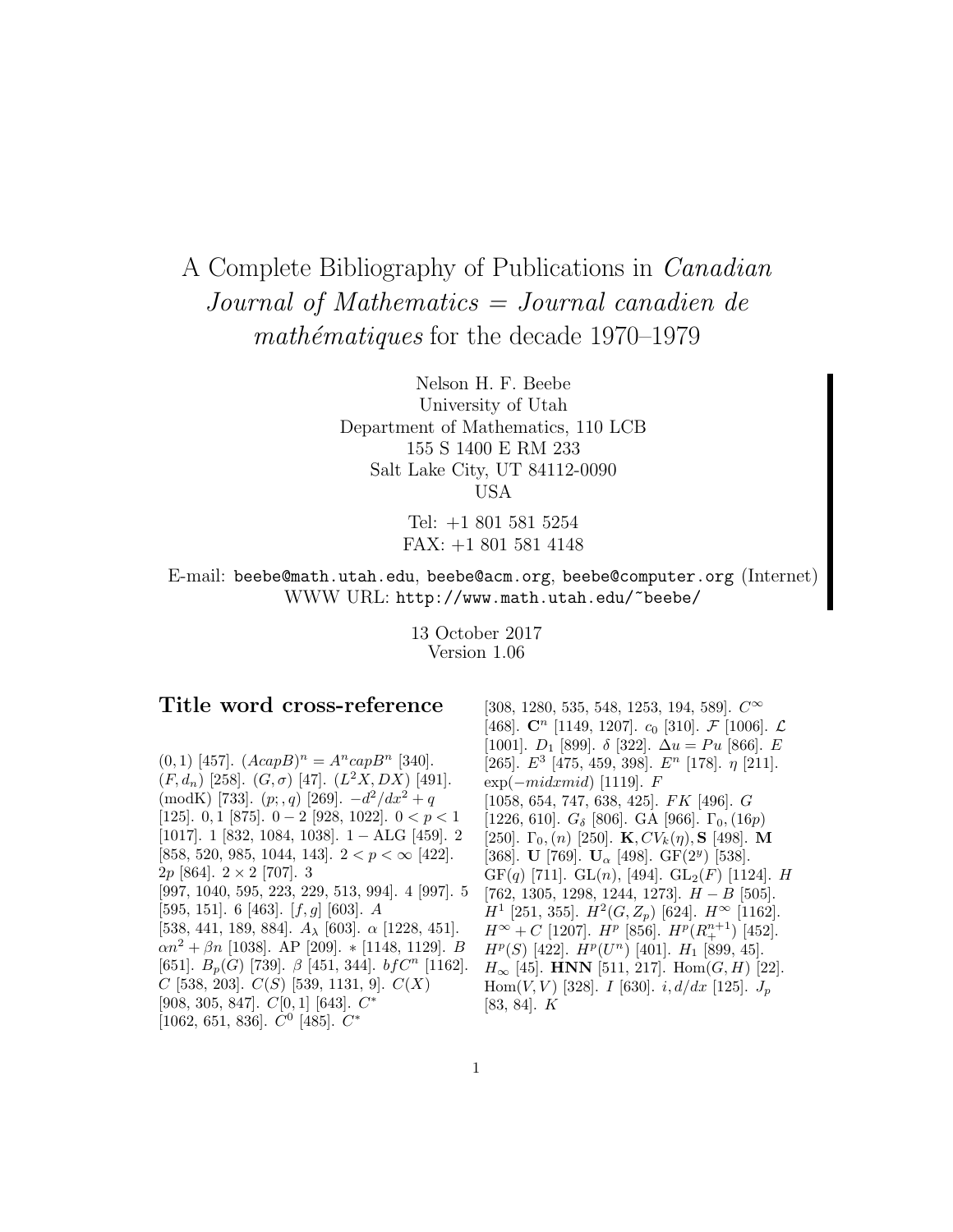[446, 255, 344, 1285, 934, 1281, 128].  $k[X, Y]$ [1106].  $K_0$  [1274].  $K_1$  [1274].  $k_3$  [774].  $KB$ [933]. L [1222, 1268, 1199, 779, 4].  $L^2(SO(n)/SO(n-m))$  [714].  $L^p$ [360, 931, 694].  $L^p(0,\infty)$  [433].  $L^p(G)$  [1096].  $L^p(G)$ , [1017].  $L_n$  [679].  $L_p$  [790, 644, 938].  $L_p(G)$  [798]. lambda [1260]. lambda = 0 [1040].  $lambda = 1$  [437].  $lambda = 2$  [437].  $lambda = 3$  [474].  $lambda = au + 1$  [460].  $\lambda = \infty$  [493]. *leg*2 [427]. lnc [818]. M [43, 438, 480, 41, 819, 923].  $M^2 \times S^1$  [66].  $M^3$  [657].  $M_{22}$  [911]. mod2 [760]. N [1093, 563, 620, 818, 949, 1133, 397, 740, 454, 728, 1241, 1262, 177.  $n+1$  [818]. O [318]. O(n) [494].  $\omega$  [605].  $\omega_1$  [1194]. OP [131]. P [984, 998, 563, 1013, 864, 267, 395, 991, 591, 253, 254, 732, 348, 832, 188, 205, 583, 1229, 1279, 1231].  $p < 1$  [452].  $p^2$  [1104].  $P^n$  [1154].  $P^{n+1}$  [528].  $\Phi$  [1284, 255]. pi [1248, 676].  $\pi_1(M^3)$  [301].  $pq^2 + 1$  [1116]. PSL(2, **C**) [195]. PSL $(2, m)$  [382]. PSL $(3, q)$  [443]. PSL $(n, q)$  [157]. PS $p_4(3)$  [449]. PSU $(3, q^2)$ [443].  $q$  [1026].  $Q_2(G)$  [428].  $\mathbf{Q}_p$  [576]. QF − 1 [427]. *R* [666, 426, 900, 287, 538].  $r(F, K_m)$  [747].  $R(X)$  [893].  $R^2$  [685, 878].  $R^d$  [923]. **R**<sup>n</sup> [1105]. **R**<sup>n</sup> ×  $L^p$  [1165].  $R_0$  [24].  $S$  [347, 301, 311, 865].  $S(X)$  [1016].  $S(Y)$ [1016].  $S^1$  [878].  $S^3$  [156].  $\S^p \times \S^q$  [299].  $S_n^-$ [1036].  $S_s$ , [494].  $SC_nP$  [528].  $\Sigma$  $[735, 1056, 937, 1269, 1194]$ .  $SJightarrow SF$ [760]. SL(2) [1268]. SL(2, **C**) [1208]. SL(2, m) [382]. SL(2, **R**) [331]. SL(3, 3<sup>n</sup>) [778].  $SL(3,q)$  [443].  $SL(4,3^n)$  [778].  $Sp(4,3^n)$ [778].  $Sp(n)$  [494]. Spec [900]. SU(2) [331].  $SU(3,3^n)$  [778].  $SU(3,q^2)$  [443].  $\sum_{k} A_k X B_k \equiv 0$  [1278]. T [514]. T<sup>n</sup> [1087]. T<sub>0</sub> [516, 715].  $T_0 + T_5$  [517].  $\theta n^2$  [91]. U [52, 648]. ULC [398].  $V$  [468, 482].  $V_p$  [892].  $W^*$  [525].  $X$  [847].  $XAX^T = C$  [538].  $y'' + p(t)f(y, y') = 0$  [425]. z [889]. **Z**/4 [1160]. zeta [484].  $|\beta\Phi - \Phi| = 1$  [1284].

**-** [1006]. **-additive** [1269]. **-adic** [563, 205, 1229]. **-algebra**

[1280, 535, 194, 589, 651, 525, 836]. **-algebras** [1056, 1093, 308, 1062, 548, 1253]. **-alg`ebres** [1253]. **-ary** [1262]. **-closed** [24, 287]. **-connected** [595]. **-construction** [344]. **-continuous** [322]. **-convex** [819, 923]. **-cubes** [934]. **-degenerate** [128]. **-determined** [468]. **-dimensional** [728, 1084, 143, 318]. **-dual** [651]. **-embedded** [889, 1274]. **-equivalence** [762]. **-extension** [188]. **-finite** [1298, 735]. **-Fourier** [931]. **-function** [610]. **-functions** [605, 484, 1222, 311, 865]. **-functors** [265]. **-geometries** [1260]. **-graded** [985]. **-group** [1199, 348, 779]. **-groups** [998, 395, 991, 591, 253, 254, 4, 583, 769]. **-high** [563]. **-homogeneous** [928, 1022]. **-ideals** [1194]. **-index** [83, 84]. **-indistinguishability** [1268]. **-integral** [528, 209, 1154]. **-invariant** [648]. **-irreducible** [994]. **-isomorphisms** [426]. **-Leviflat** [1281]. **-manifolds** [997, 223, 229, 513]. **-mappings** [468]. **-matrices** [457, 203]. **-maximal** [301]. **-metric** [397]. **-multiplication** [482]. **-norms** [255]. **-ominoes** [454]. **-orthogonality** [514]. **-points** [937]. **-polytopes** [997, 595]. **-primary** [438, 43]. **-proper** [441, 189]. **-pure** [451]. **-pure-injective** [1013]. **-ring** [638]. **-rings** [1248, 1148, 1026, 347, 52]. **-semigroups** [1129]. **-separating** [666]. **-series** [1279, 620]. **-space** [1241]. **-spaces** [732, 774, 790, 908, 446, 1058, 1305, 715, 984, 480, 654, 1244, 1273]. **-speedable** [1228]. **-spline** [1001]. **-stabilit´e** [1226]. **-stability** [1226]. **-stable** [676]. **-Stone** [368]. **-subgroup** [1044]. **-subgroups** [267]. **-sufficiency** [485]. **-th** [1133, 832]. **-theory** [344, 1285]. **-valued** [875]. **-varieties** [858]. **-ways** [463].

**1** [1019]. **17** [737].

**22** [500]. **23** [556, 513]. **24** [959]. **26**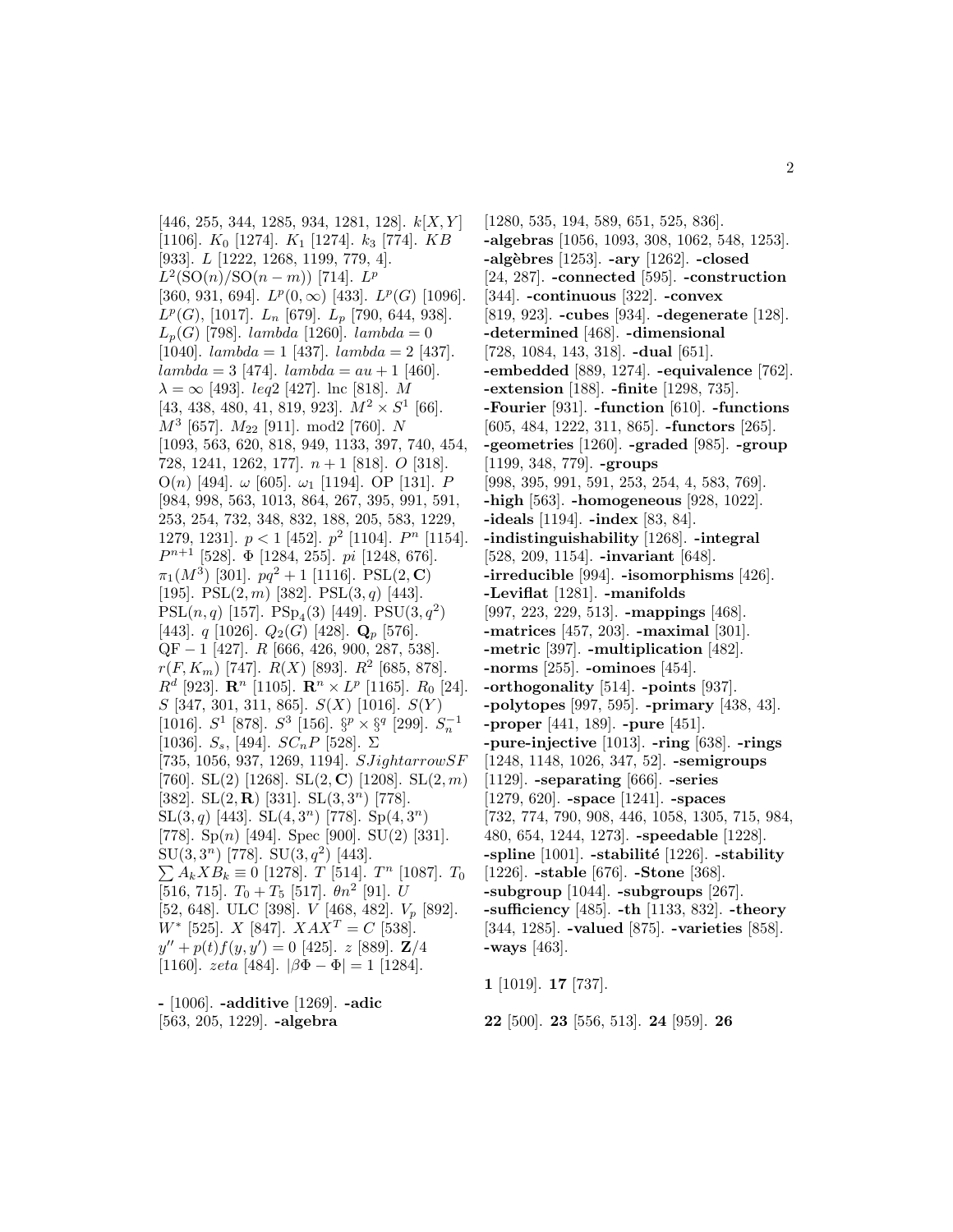[759, 802, 1070]. **27** [1164]. **28** [1022, 977]. **29** [1145, 1146].

#### **3-dimensional** [965].

**=** [286].

# **Aardenne** [1252]. **abelian**

[524, 138, 980, 532, 767, 192, 1168, 1129, 537, 12, 152, 779, 232, 174, 365, 366, 1041, 1166, 472, 677, 698, 608, 132, 64, 451, 320, 945]. **ab´elien** [767]. **Absolute** [680, 334, 533, 71, 29, 30, 240, 25]. **abstract** [39, 1112, 216, 768, 1163, 771, 101]. **abstraite** [39]. **action** [1148, 1074, 874, 1312]. **Actions** [190, 268, 36, 1256, 370]. **acyclic** [720]. **Addendum** [1070, 240, 1022, 959]. **addition** [12, 139]. **Additive** [586, 638, 986, 197, 411, 1269, 559]. **Additivity** [1154]. **adic** [563, 205, 1229]. **adjoint** [1075, 213]. **adjunction** [1066]. **admissible** [179]. **admitting** [1044, 1041]. **AF** [1291]. **AF-algebras** [1291]. **Affine** [1108, 275, 705, 76, 835, 1220]. **affinities** [1238]. **Alexandroff** [957]. **algebra** [407, 1280, 974, 181, 535, 574, 194, 589, 571, 214, 651, 1157, 525, 213, 204, 836, 170, 775, 776, 756, 326, 361]. **Algebraic** [135, 915, 278, 1108, 354, 19, 124, 1244, 1273]. **Algebraically** [627]. **Algebras** [983, 1309, 481, 697, 770, 1056, 1093, 1286, 843, 118, 783, 844, 960, 308, 1062, 647, 1294, 839, 329, 281, 89, 362, 985, 1198, 567, 486, 548, 1253, 634, 373, 1174, 1101, 333, 2, 415, 982, 126, 585, 367, 1298, 693, 826, 462, 582, 824, 317, 1004, 17, 526, 98, 391, 1276, 874, 1312, 1291, 1157, 169, 179, 698, 976, 379, 316, 577, 1231, 786, 687, 107]. **Alg`ebres** [126, 1253]. **algebroidal** [1111]. **algorithms** [1257]. **Almost** [1287, 569, 984, 885, 1308, 1310, 1142, 1147, 423, 709, 642, 1269]. **Almost-** [984]. **almost-fixed-point** [1147]. **Almost-Riemannian** [885]. **along**

[50, 942]. **alternate** [538]. **alternating** [940, 877]. **alternative** [1232, 46, 332, 112, 391]. **altitude** [1172]. **amalgamated** [249]. **amarts** [1293]. **ambivalent** [708]. **Amicable** [920]. **Amitsur** [283]. **analog** [988]. **Analogues** [713, 576]. **analysis** [830]. **Analytic** [349, 1264, 1162, 688, 713, 270, 530, 59, 794, 593, 441, 324, 1216, 79, 146]. **analytiques** [530]. **Andr´e** [82]. **Angle** [420]. **anneau** [237]. **anneaux** [492, 805]. **annuli** [657]. **Anosov** [380]. **any** [1220]. **Apollonius** [857]. **application** [830, 1257, 125, 422, 812, 372, 671, 559, 558, 1098]. **Applications** [980, 776, 656, 93, 794, 1219, 1167, 551, 585, 534, 321, 1113, 21, 717, 958, 504, 49, 139, 456]. **applied** [846, 746]. **approach** [1232, 6, 75, 241]. **approximate** [1045, 473, 837]. **approximately** [31]. **Approximating** [1045]. **Approximation** [172, 261, 324, 279, 1035, 914, 1119, 834, 1028, 853, 1204, 414, 972, 1190]. **approximations** [833]. **arbitrary** [1133, 367, 1078, 471, 741, 615, 203]. **arboricity** [176]. **arc** [412, 1239, 92]. **Archimedean** [859, 1199, 289]. **arcs** [94]. **Arf** [63]. **Arhangel'skii** [732]. **arithmetic** [201]. **arithmetical** [671]. **Aronszajn** [1197]. **arrays** [1203]. **Artin** [1157]. **Artinian** [1255, 421, 584, 1158, 312]. **ary** [1262]. **ascendant** [1057]. **ascending** [682]. **Ascoli** [774]. **Associated** [343, 921, 111, 110, 430, 168, 323, 562]. **associative** [669, 729]. **Asymptotic** [942, 177, 50, 214, 791, 1203, 444]. **asymptotiques** [444]. **atriodic** [1090]. **augmentation** [282, 620]. **Automatic** [1134]. **Automorphism** [373, 1004, 536, 1010, 1044, 846, 519]. **automorphisms** [41, 928, 1022, 991, 1198, 220, 950, 1210, 109]. **Averaging** [908, 396]. **avoidance** [769]. **axe** [914]. **axiom** [1110]. **Axioms** [397, 25]. **axis** [914, 38, 972]. **axisymmetric** [1204].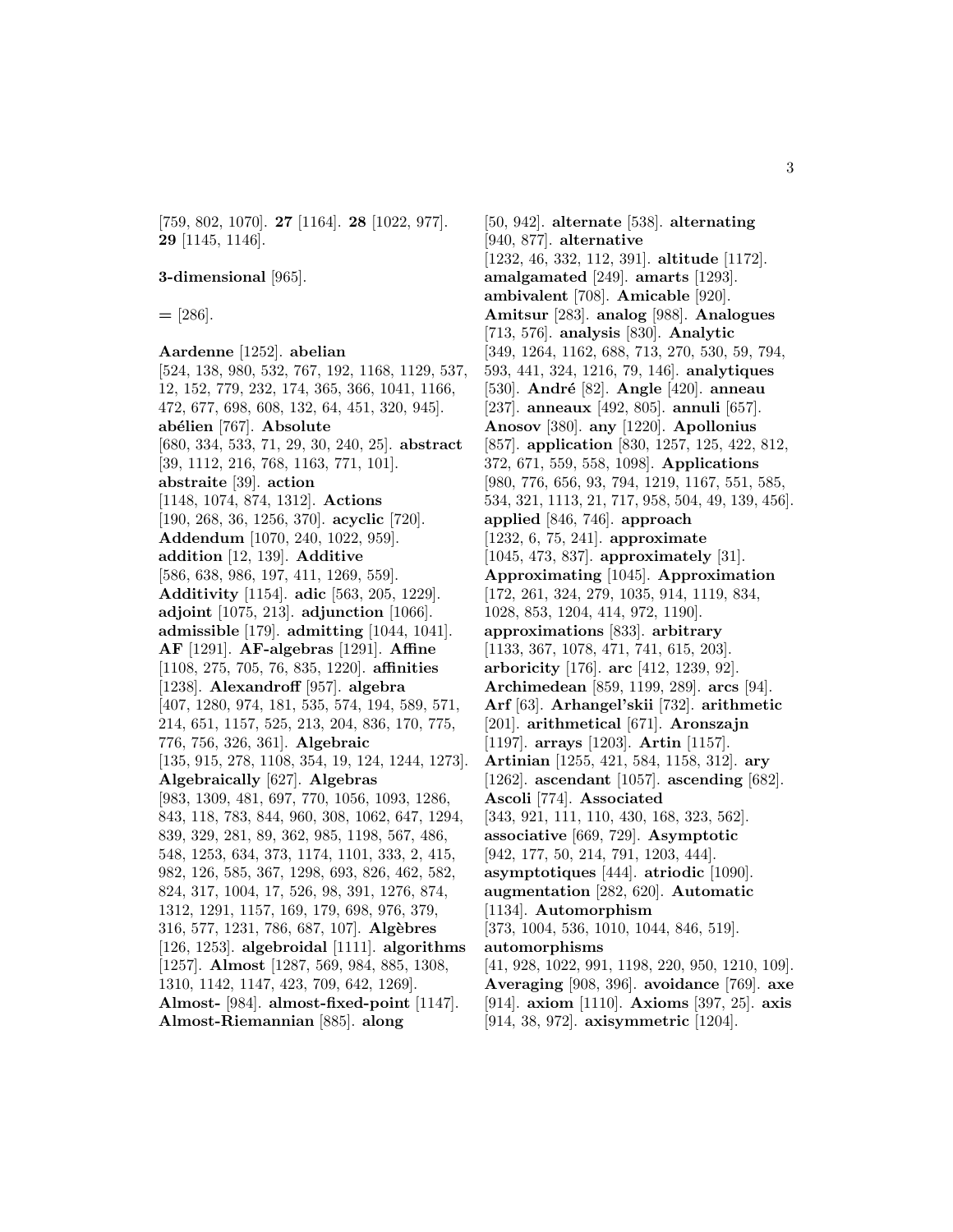**b.** [671]. **Bachmuth** [950]. **backs** [850, 958]. **Baer** [103, 275, 705, 1176]. **Baire** [1275, 1264]. **balanced** [11, 1, 26]. **ball** [1149, 1089, 1207]. **Banach** [1042, 110, 539, 649, 353, 826, 462, 734, 1051, 116, 1261, 165, 885, 786]. **base** [957]. **based** [1052]. **bases** [733, 1193, 982, 376, 1197, 793]. **Basic** [278]. **basically** [1284]. **basis** [144, 1058, 323, 654]. **Baskakov** [1225]. **Bass** [158]. **be** [532, 943, 1158, 213]. **behavior** [477, 1138, 799]. **behaviour** [50, 1203, 177]. **Bergman** [1149, 1303]. **Bernoulli** [1135, 837]. **Bernstein** [886, 1237]. **Bessel** [1073]. **Best** [1035, 206]. **between** [603, 1053, 1096, 1250, 4, 502, 185]. **biaxially** [894]. **Bicommutators** [167, 556]. **Biconnected** [196]. **biorthogonal** [255, 597]. **bipartite** [442, 1205]. **Biplanar** [1242]. **Bireflectionality** [1069]. **bisection** [420]. **Blaschke** [336]. **Bloch** [731, 987]. **Block** [1288, 11, 1, 26]. **Block-finite** [1288]. **Blocking** [1161]. **blocks** [1012, 1205]. **Blow** [949]. **Bochner** [701]. **Bohr** [219]. **Bonnet** [472]. **Boolean** [839, 181, 1004, 607]. **Boolean-valued** [607]. **border** [530]. **Borel** [367, 221, 589, 241, 559]. **Borel-like** [367]. **Bott** [804]. **boule** [1149]. **bound** [52, 454, 624]. **Boundaries** [826]. **Boundary** [703, 477, 871, 1112, 225, 658, 581, 702, 613, 1138, 503, 1190, 522, 146, 872, 504, 1025]. **Bounded** [1079, 753, 719, 882, 499, 1206, 1014, 110, 866, 1082, 418, 121, 856, 99, 658, 581, 702, 722, 1138, 503, 496, 324]. **bounded-homomorphic** [1206]. **Boundedness** [1099, 510]. **Bounding** [1306]. **Bounds** [948, 1243, 1178]. **Bovdi** [248]. **BP** [1091]. **BP-coaction** [1091]. **branched** [156]. **Brandt** [114]. **Brauer** [1312, 874, 599, 785]. **Britton** [884]. **Brooks** [342]. **Brown** [737, 959, 737, 211]. **Brownian** [77]. **Bruijn** [1252]. **bundles** [990, 277, 472, 1120]. **Burnside** [1104].

**C** [737, 959, 809]. **cˆone** [469]. **calculus** [1009, 803]. **Calkin** [974]. **can** [532]. **Canad** [556, 759, 737, 1022, 802, 1070, 513, 1145, 1146, 959, 1164, 977, 500]. **canonical** [1031, 51]. **Canonically** [866]. **Cantor** [639]. **Cantor-like** [639]. **Capacity** [639]. **Caplygin** [504]. **caractère** [298]. **Carath´eodory** [1034]. **Cardan** [684]. **Cardinal** [852, 1254, 89, 1001]. **cardinality** [346]. **Cartan** [783]. **Cartesian** [817, 626]. **Cartier** [354]. **case** [460, 474, 493]. **cases** [437]. **categories** [596, 1111, 817, 432]. **Category** [1011, 1275, 134, 12, 715, 716]. **catenoid** [706]. **Cech** [321]. **Cell** [33]. **cells** [1305]. **cellular** [1182]. **Center** [727]. **Centered** [1197]. **Centers** [499]. **Central** [85, 265, 486, 591, 835, 729]. **centralizer** [983]. **centralizers** [1249, 1286]. **centres** [585]. **Cercles** [50]. **Certain** [751, 1072, 312, 1039, 345, 806, 733, 41, 1103, 915, 237, 795, 1148, 762, 991, 282, 161, 635, 685, 119, 1162, 693, 145, 293, 483, 178, 399, 37, 1290, 175, 1227, 394, 510, 694, 502, 508, 242, 519, 1137, 786, 631]. **certains** [237, 739]. **Ces`aro** [240, 924, 29, 30]. **Chain** [1256, 162, 1177, 405]. **Chains** [549, 6, 557, 682]. **Changes** [1032, 1056]. **Character** [696, 876, 389, 1251, 443, 298]. **characteristic** [676, 1133, 971, 1301, 367, 545, 1231]. **Characteristically** [169]. **Characterization** [806, 56, 559, 770, 246, 947, 557, 193, 449, 700, 31, 327, 1024, 1029, 793]. **Characterizations** [1206, 215, 1100, 860, 1293, 54, 289]. **characterized** [1209]. **characterizes** [1307]. **characterizing** [1054, 1311]. **characters** [940, 123, 599, 785, 243, 512]. **Chebyshev** [886]. **Chevalley** [863]. **choices** [734]. **Chromatic** [437, 460, 474, 493, 614, 306]. **circle** [909, 475]. **circle-like** [475]. **circles** [882]. **circuitous** [50]. **circuits** [6, 782]. **class** [909, 859, 58, 457, 864, 795, 265, 95,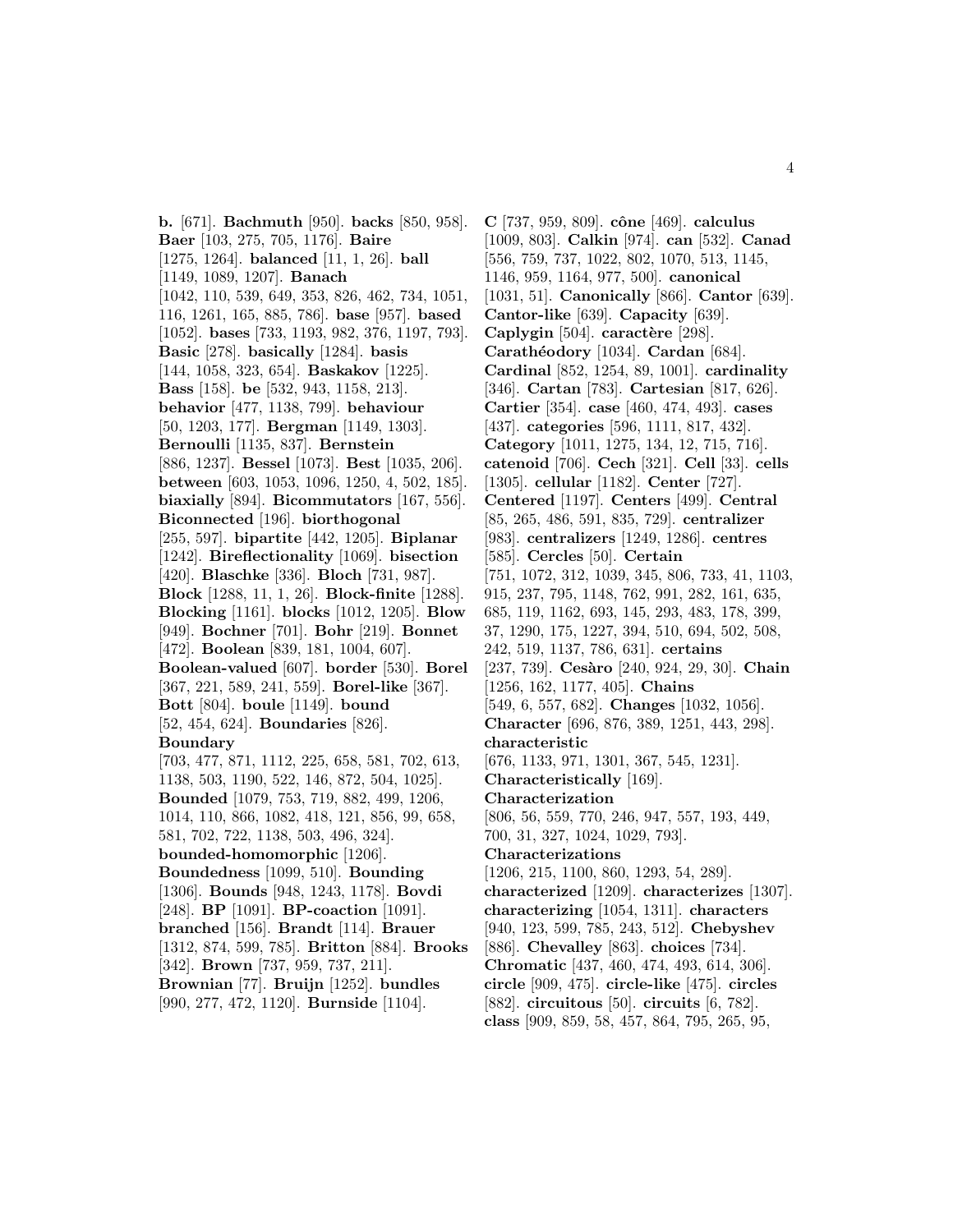796, 430, 148, 798, 1127, 1184, 606, 887, 944, 1020, 642, 799, 559, 1048, 251, 14, 1216, 205, 967, 892, 941, 458, 789, 7]. **Classes** [430, 806, 435, 1149, 90, 1035, 1042, 762, 530, 951, 24, 1002, 281, 1053, 104, 1293, 245, 1117, 545, 303, 242, 631]. **classical** [1069, 792]. **Classification** [1233, 855, 858, 831, 1253, 814, 990, 597, 402, 107]. **classifications** [1253]. **Clifford** [243, 512]. **closed** [338, 459, 627, 881, 24, 110, 1028, 383, 1114, 78, 1100, 1250, 833, 1190, 1178, 287, 1213]. **closedness** [817]. **closure** [1081, 686, 1176, 433]. **closures** [679]. **cluster** [383]. **clusters** [761]. **coaction** [1091]. **coalgebras** [976]. **cobordism** [263]. **cocategory** [716]. **codes** [228, 1150]. **codimension** [520, 133]. **Coding** [837]. **Coefficient** [58, 799, 736]. **Coefficients** [658, 561, 759, 1014, 892, 227]. **cofaithful** [167, 556]. **cofibre** [1068]. **Cohen** [376]. **cohereditary** [488]. **cohomological** [417]. **Cohomology** [367, 1062, 283, 869, 491]. **coincidence** [196]. **Coinitial** [1210]. **colimits** [738]. **collections** [153, 399]. **collectionwise** [1128, 883]. **collective** [206]. **collineation** [705, 113]. **collineations** [835]. **colocalization** [750]. **Colorful** [1254]. **colourable** [954]. **Coloured** [69, 274]. **colourings** [1126]. **combination** [498]. **combinations** [944, 227]. **Combinatorial** [1152, 562, 1289, 997, 70, 905]. **combinatorics** [1232]. **Comments** [1208]. **common** [445, 552, 800, 1164]. **commutant** [1214, 519]. **Commutative** [130, 154, 1093, 297, 1122, 42, 230, 938, 46, 332, 959, 462, 880, 642, 245, 252, 135, 495, 126]. **commutatives** [126]. **commutativity** [917, 1181]. **commutator** [542, 803, 588]. **Commutators** [737, 813]. **commute** [910]. **commuting** [341]. **Compact** [697, 266, 554, 195, 574, 48, 1003, 300, 421, 190, 370, 586, 975, 1145, 593, 109, 542, 821, 105, 758, 1166, 1125, 1051, 1110, 298, 617, 966]. **Compactification** [1076, 653, 1092, 966].

**Compactifications** [568, 1066, 321, 827, 957, 617]. **compactifying** [584]. **Compactness** [416, 22, 1056, 953, 820, 847, 956, 867]. **comparison** [1060, 561, 759, 937]. **Compatible** [928, 845, 1230, 570, 1022]. **complement** [176]. **complementary** [310, 325]. **complemented** [104]. **complements** [1192, 1213]. **completability** [1197]. **Complete** [773, 464, 1046, 952, 1073, 616, 379]. **completely** [42, 1100, 351, 1072]. **completeness** [601, 953, 847, 140, 608]. **completion** [779]. **completions** [592]. **Complex** [1028, 485, 1071, 940, 1281, 400, 731, 1089, 668, 822, 227, 987]. **complexes** [529, 33, 508]. **components** [1097, 1269]. **composed** [159]. **composés** [159]. **composite** [1068]. **composition** [647, 349, 643]. **Compositions** [32]. **concept** [101]. **concerning** [732, 2, 415, 91, 73]. **Concordance** [299]. **Condition** [300, 917, 854, 88, 1208, 1158, 1041, 213, 509]. **conditions** [162, 1112, 1256, 1053, 637, 225, 1293, 619, 4, 660, 522, 258, 781]. **Cone** [1078, 469, 286, 956]. **cones** [1078]. **conference** [1116]. **configurations** [413]. **confined** [810]. **Confluent** [1097, 1090, 814]. **conformal** [1184]. **Conformally** [520, 341, 973]. **Congruence** [168, 1002, 502]. **congruence-distributive** [1002]. **Congruence-preserving** [168]. **conics** [652]. **Conjecture** [82, 1223, 566, 1109, 950, 73, 356, 403]. **conjugacy** [1267]. **Conjugate** [267, 699, 90, 110, 1099, 937, 1029]. **conjugates** [1262, 786]. **connected** [595, 1032, 400, 78, 922, 369, 679, 1076]. **connectedly** [78]. **Connectivity** [231]. **Connexions** [763]. **consequence** [415]. **consequences** [2]. **constants** [533, 1001]. **constraint** [1182]. **constraints** [1009]. **Constructing** [1185]. **Construction**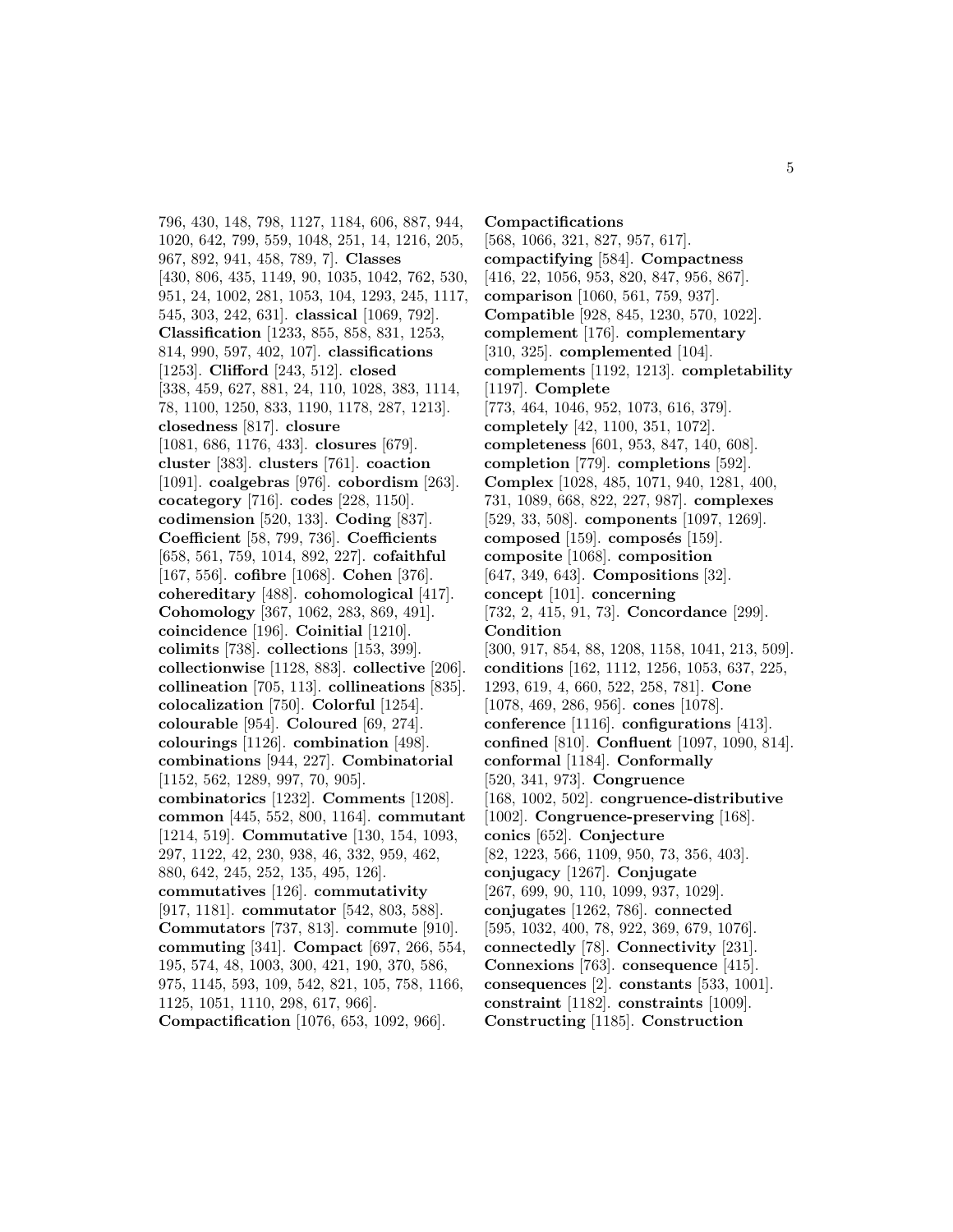[552, 709, 809, 344, 129, 888]. **Constructions** [1167, 771]. **constructive** [645]. **contact** [133]. **contain** [705, 300]. **containing** [94]. **continua** [475, 1219, 814]. **continuable** [1005, 1247]. **Continuity** [999, 364, 334, 1134]. **Continuous** [857, 872, 1120, 688, 875, 1282, 686, 952, 318, 31, 369, 206, 672, 1190, 324, 322, 115, 1134, 307]. **continuum** [1084]. **contractible** [143]. **contribution** [1067]. **control** [703]. **Convergence** [777, 187, 1142, 569, 1087, 1293, 734, 701]. **converging** [304]. **Convex** [579, 18, 838, 819, 818, 724, 923, 256, 1058, 59, 1018, 448, 1125]. **convexes** [1018]. **convexity** [498]. **convexoid** [1053]. **coordinate** [496]. **coordinates** [405]. **copies** [1151]. **coprime** [846]. **copurity** [907]. **correcting** [228]. **Correction** [1312, 69]. **corresponding** [1165]. **Corrigenda** [1310]. **Corrigendum** [556, 759, 259, 429, 1311, 261, 513, 415, 438, 1145, 1164, 500, 26, 160, 802]. **Cosine** [1129]. **Cotorsion** [750]. **countability** [1265]. **countable** [820, 392, 96, 970, 1006, 141, 793]. **Countably** [1110, 466]. **Counterexample** [356, 831]. **Counterexamples** [605, 621]. **Counting** [6, 274, 1124, 1224]. **cover** [769]. **cover-avoidance** [769]. **Covering** [435, 882, 1086, 974, 637]. **Coverings** [1168, 156]. **covers** [501, 1196, 1128, 546]. **CPI** [1030]. **CPI-extensions** [1030]. **Creation** [440]. **Crit`eres** [1226]. **Criteria** [943, 742, 618, 909, 1226, 425, 288, 565, 1099, 218, 413, 661]. **criterion** [1115, 598]. **cross** [1188]. **Crowns** [650]. **cubes** [934]. **cubic** [1249]. **Curvature** [503, 1178, 341, 59, 590]. **curve** [459, 1186]. **curved** [1141]. **Curves** [961, 338, 398, 1090]. **cusps** [250]. **cycles** [6]. **Cyclic** [1033, 339, 922, 998, 563, 1209, 302, 803]. **cyclically** [595].

**D.** [82]. **d.r.e** [721]. **dans** [530, 812].

**Darboux** [885]. **Dauns** [768]. **Davies** [1127]. **decay** [136, 429]. **decision** [465]. **decomposability** [758]. **decomposable** [1309, 784, 660]. **Decomposition** [1052, 818, 923, 986, 1133, 714, 388]. **decompositions** [1063, 712, 740, 229, 513, 600, 214, 717]. **decreasing** [718, 1096]. **Dedekind** [484, 314, 481]. **defective** [1132]. **Deficiencies** [693]. **defined** [986, 1097]. **Defining** [1301, 389, 217]. **definite** [798, 749, 105, 356, 325]. **definition** [194]. **definitions** [1267]. **degenerate** [128]. **degree** [633, 1179, 425, 233, 624, 189]. **Degrees** [377, 157, 418, 696, 1059, 13, 67]. **delay** [509]. **delays** [1165]. **deleted** [143]. **deloop** [760]. **demi** [409]. **demi-treillis** [409]. **d'endomorphismes** [237]. **dendroids** [1212]. **Denjoy** [31]. **dense** [235, 321]. **density** [895, 1222]. **denumerable** [1004]. **dependent** [329]. **d´erivables** [530]. **Derivations** [1198, 843, 297, 1122, 387, 548, 959]. **derivative** [897]. **derivatives** [406, 1035, 550, 45]. **Derived** [526, 70, 696]. **descending** [682]. **Descendingly** [346]. **description** [270, 925]. **Designs** [849, 70, 11, 106, 671, 378, 1, 26, 920]. **destabilization** [730]. **determinants** [1152]. **Determination** [599]. **determined** [468, 1194, 1135]. **Determining** [602, 876]. **diagonable** [983]. **Diagonal** [849, 238]. **dichromate** [1049]. **diffeomorphism** [212]. **difference** [144, 671, 1283]. **difference-differential** [144]. **differentiable** [1247, 530]. **Differential** [1112, 909, 39, 1165, 561, 759, 1005, 144, 703, 854, 166, 1299, 740, 288, 565, 811, 929, 218, 902, 1140, 695, 722, 755, 932, 1258, 534, 276, 450, 408, 509, 996, 410, 177]. **differentials** [407, 949, 1133, 400, 354, 175]. **differentielle** [39]. **Dihedral** [864]. **Dilworth** [1023]. **Dimension** [879, 1113, 541, 1109, 77, 1043, 1146, 417, 427, 1220]. **dimensional**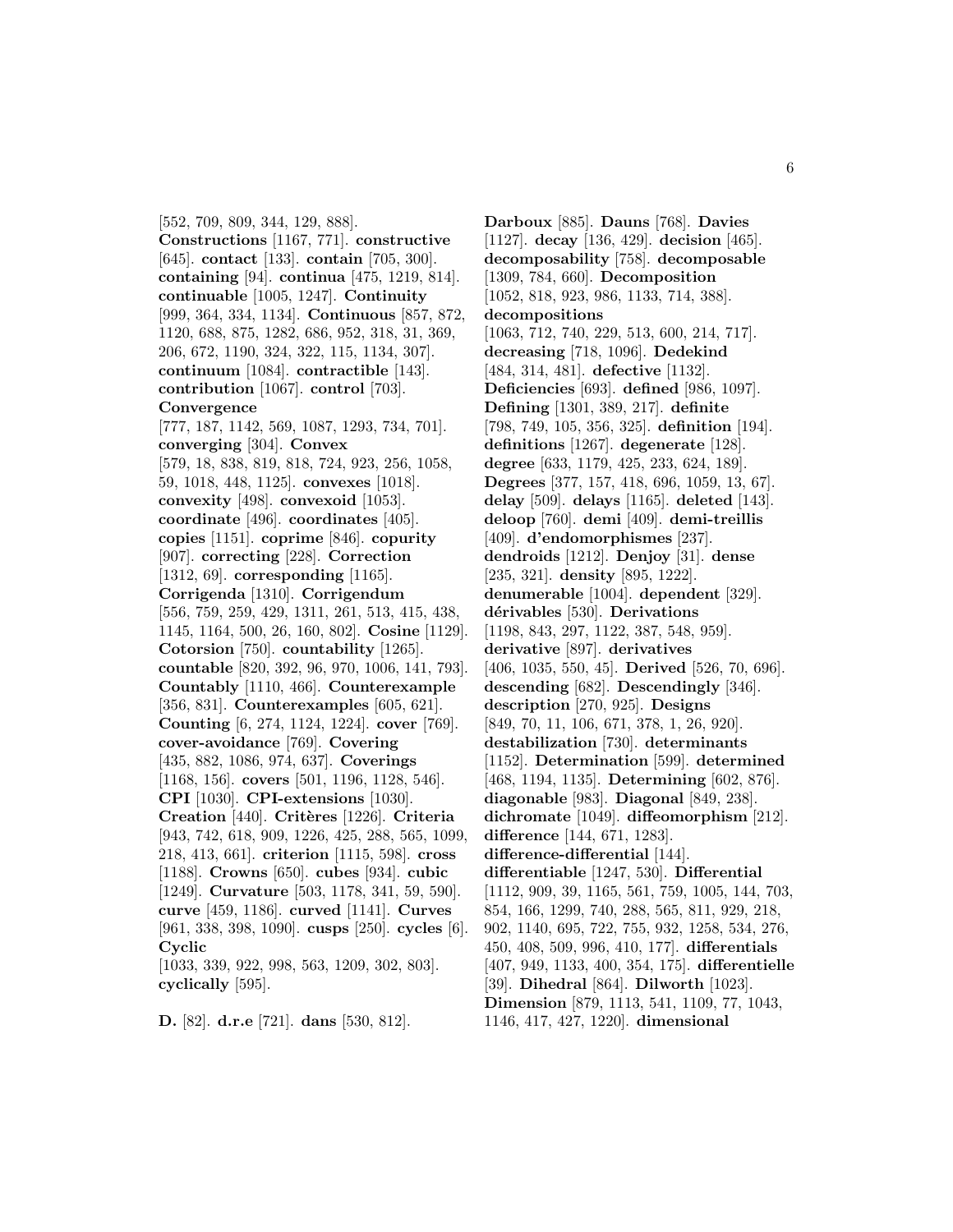[424, 1185, 711, 515, 318, 929, 726, 728, 1084, 1180, 143, 965, 617]. **dimensions** [55, 164]. **d'interpolation** [1149]. **Diophantine** [948]. **Dirac** [342]. **Direchlet** [100]. **Direchlet-finite** [100]. **Direct** [501, 563, 1183, 839, 64, 1140, 518, 214, 276, 848, 404]. **directed** [417, 579, 720]. **directes** [518]. **direction** [256]. **directions** [1051]. **Dirichlet** [264, 1235, 419, 854, 1222]. **Disconjugacy** [218]. **disconjugate** [177]. **disconnected** [1284]. **Discrete** [1151, 1221, 195, 1047, 881, 764, 1277, 901]. **discreteness** [1208]. **discrets** [764]. **disintegrations** [1269]. **disjoint** [709]. **disk** [530]. **dismantlable** [650]. **Dispersed** [1295]. **disque** [530]. **dissectible** [536]. **distance** [1241]. **distinct** [147]. **distribution** [894, 93, 523, 1038]. **Distributional** [393, 728]. **distributions** [336]. **Distributive** [57, 244, 1002, 104]. **Divisibility** [848, 1175, 586, 579]. **divisible** [167, 556]. **division** [912, 1101, 333]. **divisor** [661]. **divisors** [343]. **does** [760]. **domain** [363, 216]. **Domains** [375, 867, 859, 988, 882, 1030, 1303, 1046, 839, 862, 389, 856, 1162, 807, 314, 1095, 540, 481, 872]. **Double** [546, 1196, 765, 651]. **doubly** [1012, 587]. **down** [547, 226, 691]. **dual** [386, 589, 305, 651, 309, 506, 243, 512, 452]. **dualities** [1250]. **duality** [980, 788, 81, 116, 958]. **due** [62, 888]. **d'un** [1211, 1240, 767, 469, 409]. **d'une** [812]. **dyadic** [1047]. **dynamical** [61]. **Easton** [607]. **Edge** [455]. **Edgeconvex** [782]. **Ehrenfest** [1252]. **Eigenfunctions** [79]. **eigenvalues** [325]. **Einstein** [822, 1178]. **Elations** [106]. **element** [922]. **´el´ementaire** [767]. **elementary** [87, 136, 429, 767, 863, 1041, 661, 608]. **elements** [387, 567, 11, 43, 438, 126, 990, 674, 271, 126].

**Elimination** [946]. **elliptic**

[1060, 1243, 684, 807]. **embedded**

[889, 398, 66, 1274]. **Embedding** [475, 1177, 1212, 96, 995, 657, 1199, 358, 1125]. **embeddings** [992, 263, 1185]. **end** [196]. **endomorphism** [1176, 320, 154]. **endomorphisms** [1079, 237, 823, 674]. **energy** [622]. **engendrées** [126]. **Enlargement** [1056]. **entières** [335]. **Entire** [766, 550, 713, 914, 1082, 3, 160]. **Entropy** [810]. **enumerable** [796]. **Enumerating** [536, 399]. **enumeration** [1252]. **envelope** [409]. **enveloping** [585]. **epi** [681]. **epi-reflective** [681]. **equalities** [1039]. **Equality** [784, 340, 720]. **equation** [39, 538, 1005, 1247, 408, 509, 575, 39]. **Equational** [104, 1002, 281, 430, 245]. **Equationally** [421]. **equations** [618, 1060, 1165, 561, 759, 86, 259, 662, 703, 690, 740, 288, 565, 123, 218, 902, 722, 755, 932, 1258, 534, 807, 165, 614, 177]. **equicontinuous** [559, 558, 191]. **Equidistant** [290, 1203]. **Equidistribution** [812, 812]. **equimeasurability** [1039]. **equimeasurable** [53, 897]. **equivalence** [851, 762, 1068, 133, 969, 242, 133]. **equivalences** [81]. **equivalent** [973, 1109, 943, 1157]. **Ergodic** [1187, 396, 790, 644, 1246, 1120, 837, 927]. **ergodicity** [569]. **Erratum** [1247, 1146, 977]. **error** [228]. **error-correcting** [228]. **espace** [812]. **espaces** [739]. **essential** [138, 657, 482, 315]. **essentially** [1143]. **estimates** [58, 136, 429, 639]. **Euclidean** [532, 520, 731, 184, 98, 956]. **Euler** [33, 725, 852]. **Eulerian** [748]. **eutactic** [1055]. **Even** [1050, 1128, 218, 509]. **Every** [966, 464, 1308, 1310, 256, 544, 451, 743, 1274]. **everywhere** [1142]. **evolution** [86, 259, 165]. **exact** [200, 185]. **exactly** [552]. **examined** [374]. **Examples** [1007, 1292, 962]. **exceptional** [685]. **Existence** [216, 86, 259, 613, 1005, 1247, 147, 400, 413, 619, 1, 26, 531, 920]. **exotic** [212]. **expanding** [153]. **expansions** [386].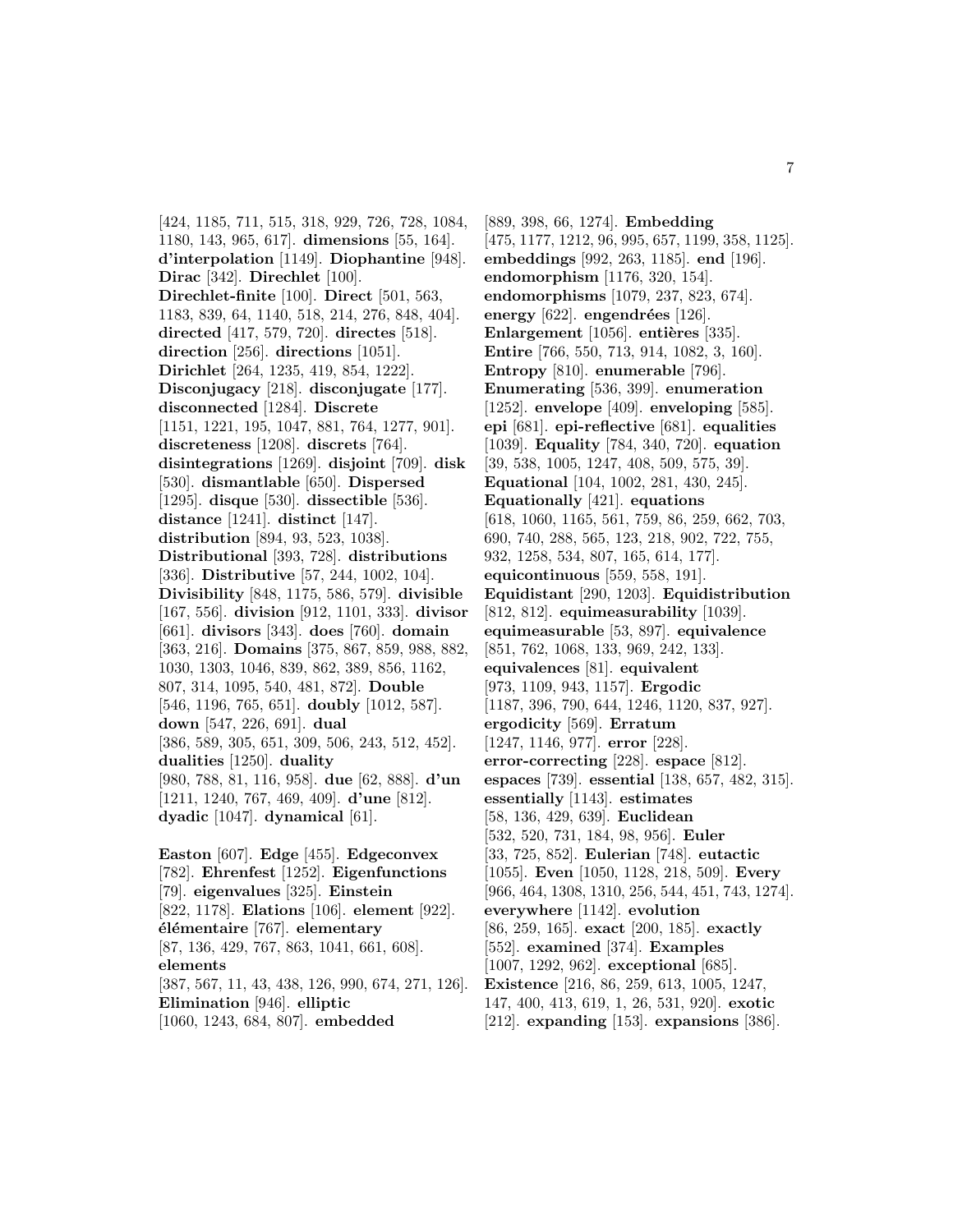**explicit** [778, 714]. **exponent** [183, 1104]. **exponential** [915, 1236, 944, 852]. **exponential-type** [944]. **exponents** [1155]. **expressions** [854, 929]. **extendability** [510]. **Extended** [306, 279, 82]. **Extending** [271, 1102, 115]. **Extension** [383, 625, 1002, 385, 328, 188, 1245, 207, 1095, 69, 1190]. **Extensions** [285, 41, 1081, 114, 359, 40, 1030, 90, 864, 656, 137, 1294, 935, 1085, 574, 1275, 1179, 80, 895, 34, 1064, 801, 462, 292, 174, 691, 607, 135, 612, 315, 1120]. **Extensive** [960, 715]. **extent** [323]. **exterior** [1198]. **extrapolation** [1107]. **Extrema** [606]. **extremal** [442, 469]. **extrémales** [469]. **Extreme** [251, 1200].

**Factor** [836, 1308, 1310]. **Factoring** [1195]. **Factorization** [1238, 1031, 1295, 361]. **factors** [1171, 591, 1186, 1000, 219, 729, 402]. **faibles** [886]. **fails** [1058]. **failure** [1071]. **Faithful** [816]. **Families** [1173, 445, 110, 649, 389, 1265, 735, 558, 508, 298]. **Familles** [298]. **family** [594, 570]. **fences** [650]. **Fermat** [1186]. **fiber** [762, 268]. **fibrations** [1045, 545]. **fibre** [1068, 1120]. **field** [507, 864, 935, 1085, 971, 652, 801, 188, 174, 1245, 1229, 1279]. **fields** [40, 1294, 1263, 895, 354, 296, 1078, 616, 1015, 1276]. **Filter** [686, 1066]. **filtrations** [620]. **final** [132]. **finitary** [1111]. **Finite** [395, 155, 591, 1010, 1044, 832, 929, 233, 127, 1079, 8, 724, 507, 1288, 15, 1280, 147, 103, 275, 267, 705, 516, 517, 1206, 602, 623, 1256, 1169, 72, 971, 787, 253, 254, 373, 282, 449, 389, 384, 652, 1265, 257, 726, 153, 100, 606, 1298, 313, 857, 184, 331, 663, 1233, 735, 294, 1224, 1297, 207, 815, 243, 512, 583, 7, 94, 208, 631]. **finite-order** [1280]. **Finite-to-one** [155]. **Finitely** [511, 1143, 980, 468, 1308, 1310, 371, 24, 602, 477, 428, 1250, 559, 1135, 816]. **finiteness** [1115, 792, 495]. **Finsler** [122]. **First** [223, 1006]. **five** [711]. **five-dimensional** [711]. **Fixed** [109, 1147, 918, 933, 1241, 1084, 1292, 196].

**fixed-point** [1292]. **flat** [341, 1185, 520, 108]. **flows** [380]. **fluids** [522]. **fonctionnelles** [469]. **fonctions** [1142, 530, 1018]. **forest** [747]. **form** [818]. **Formal** [1093]. **formally** [1015]. **formation** [483]. **forms** [1055, 40, 1047, 555, 711, 1294, 419, 971, 749, 741, 648]. **formula** [1083, 472, 337]. **Formulas** [1014, 777, 49]. **formule** [337]. **four** [1088, 1109]. **Fourier** [931, 304, 1032, 574, 121, 71, 821, 14, 892, 1304, 714]. **fourth** [902, 695]. **Fox** [500]. **fractional** [1035, 842, 91, 394, 247]. **Frattini** [8, 876]. **Frechet** [450, 1193, 794, 982, 1134]. **Free** [916, 712, 195, 707, 1308, 1310, 1136, 501, 1206, 787, 1010, 523, 249, 376, 354, 51, 1191, 1201, 729, 608, 262]. **French** [1211, 1149, 39, 886, 1142, 335, 237, 1240, 530, 767, 469, 444, 1253, 1018, 914, 812, 1226, 126, 133, 518, 764, 643, 159, 409, 891, 805, 298, 337]. **Friedberg** [374]. **Frobenius** [494, 1174, 636, 506, 948]. frontière [530]. Fuchsian [487, 870, 319, 898]. **Full** [140, 1126]. **Full-completeness** [140]. **fully** [167, 556]. **function** [713, 87, 364, 118, 231, 1121, 354, 571, 1276, 450, 610, 211, 892, 3, 160]. **functional** [270, 924, 178]. **Functionals** [1131, 1171, 469, 906, 982, 514]. **Functions** [121, 445, 688, 435, 699, 605, 903, 719, 18, 284, 882, 1011, 58, 875, 915, 1236, 1142, 436, 498, 530, 1282, 1014, 986, 59, 1129, 42, 1018, 172, 261, 609, 802, 1200, 411, 93, 794, 477, 1082, 1222, 484, 318, 798, 1073, 1052, 334, 99, 100, 766, 1300, 658, 581, 702, 606, 145, 293, 1150, 1138, 503, 799, 1048, 239, 311, 175, 414, 105, 833, 1190, 324, 1216, 550, 79, 941, 1039, 356, 227, 146, 905, 1134, 865, 872, 701, 45, 307]. **functor** [743]. **functors** [645, 265, 596, 664, 185]. **Fundamental** [255, 887, 532, 1299, 749].

**Gabriel** [1146, 1043]. **Gaining** [963]. **Galois** [34, 315]. **gas** [810]. **Gasper** [1098]. **Gauss** [472]. **Gaussian** [1227, 590]. **GCD** [540]. **GCD-domains** [540]. **GCR** [362].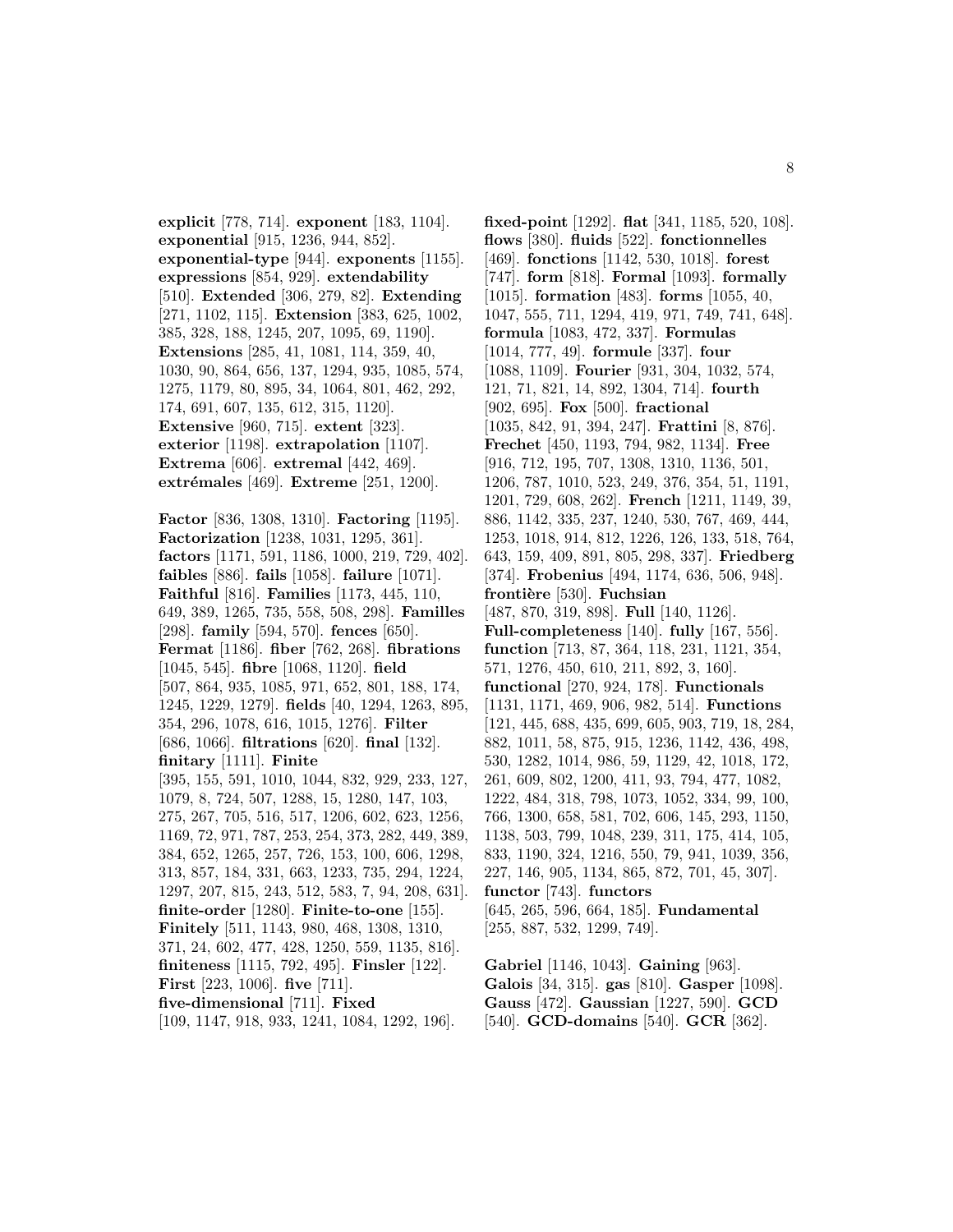**Gelfand** [61]. **general** [995, 897, 809, 807, 1048, 129, 791, 1160, 388, 1065]. Généralisation [337]. generality [209]. **generalization** [706, 633, 132, 869, 299, 46, 332, 342, 112, 1098, 545, 1261, 888, 504, 280, 337]. **Generalizations** [789, 456]. **Generalized** [198, 410, 987, 8, 1173, 871, 1033, 1260, 1129, 1053, 121, 123, 1099, 29, 30, 240, 594, 1202, 860, 1204, 868, 725, 82, 746, 404, 852]. **generalizing** [853]. **generated** [1106, 1270, 980, 707, 1308, 1310, 511, 1280, 647, 24, 78, 126, 659, 428, 483, 151, 816]. **generating** [1052]. **generation** [595, 726, 184, 331]. **generator** [7]. **Generators** [234, 461, 582, 469, 778, 348]. **G´en´eratrices** [469]. **Generic** [1136, 812, 124]. **générique** [812]. **Gentle** [125]. **genus** [873, 626]. **geodesic** [590]. **Geometric** [150, 241, 21]. **geometries** [557, 921, 1260, 290]. **Geometry** [1089, 684, 184, 276, 25]. **germs** [468]. **Gibbs** [725]. **girth** [954, 1306, 151]. **given** [602, 19, 570]. **global** [1225, 895, 1015, 427]. **Goethals** [744]. **Going** [226, 691, 547]. **Goldschmidt** [846]. **good** [553, 1070]. **Gottlieb** [788]. **Graded** [1248, 985]. **grading** [874, 1312]. **graph** [1049, 1031, 936, 1000, 176, 403, 720, 139]. **graphes** [891]. **Graphical** [365, 366]. **Graphs** [463, 1249, 434, 6, 954, 595, 981, 1126, 1023, 873, 70, 418, 455, 1210, 748, 1100, 128, 471, 1306, 163, 891, 69, 151, 890, 970, 403, 675, 274, 626]. **Green's** [674, 1025]. **Grothendieck** [580, 158]. **Grothendiek** [785]. **Group** [89, 384, 8, 611, 580, 564, 1240, 35, 638, 1080, 928, 1022, 767, 602, 995, 940, 1179, 870, 1256, 72, 431, 34, 1010, 300, 1199, 190, 449, 152, 348, 696, 779, 879, 736, 1075, 911, 913, 579, 1159, 874, 1312, 521, 327, 470, 757, 105, 1113, 168, 204, 472, 205, 127, 698, 1285, 113, 612, 1279, 745, 543, 139, 631]. **groupe** [767]. **groupes** [964, 1240, 492, 764, 409]. **Groups**

[1308, 1310, 1192, 418, 494, 1088, 162, 676, 234, 461, 1139, 998, 1040, 27, 536, 138, 563, 1013, 1143, 487, 980, 707, 511, 532, 371, 921, 267, 395, 132, 705, 24, 192, 995, 991, 1260, 1032, 1069, 1168, 623, 1169, 591, 869, 372, 253, 254, 373, 282, 220, 1301, 102, 370, 157, 950, 1044, 60, 1104, 537, 863, 88, 64, 123, 119, 210, 405, 249, 217, 551, 55, 164, 426, 1266, 726, 1151, 235, 232, 585, 233, 465, 428, 184, 669, 887, 149, 174, 1180, 1245, 792, 877, 96, 97, 1004, 913, 358, 319, 451, 1224, 1020, 898]. **groups** [365, 366, 4, 409, 846, 1041, 821, 320, 1166, 207, 352, 85, 191, 815, 158, 243, 512, 884, 677, 404, 708, 1160, 502, 583, 382, 519, 769, 803, 7, 816, 222, 608, 742]. **Growth** [136, 429, 660, 1053, 1082, 1204].

**H** [500]. **Hadamard** [1260, 943, 378, 744]. **Hahn** [1098]. **Hall** [578]. **Halmos** [737]. **Hamiltonian** [1249]. **handlebody** [965]. **Handles** [730]. **Hankel** [699, 1099, 728, 170]. **Hardy** [656, 1127, 251, 355, 219]. **Harmonic** [1141, 264, 894, 5, 99, 100, 764]. **harmonique** [764]. **Hausdorff** [1100, 883, 1182, 922, 774, 206, 533, 966]. **Hausdorff-closed** [1100]. **hautement** [159]. **having** [1040, 1023, 552, 800, 1164, 874, 1312, 793]. **heat** [575]. **height** [1079]. **Heilbronn** [91]. **Heine** [241]. **hereditarily** [919, 1076]. **hereditary** [641, 1157, 488, 640, 772, 829]. **Hermite** [661]. **Hermitian** [971]. **Hewitt** [74, 388]. **hierarchy** [941]. **High** [387, 563, 1059]. **Higher** [1122, 145, 293, 1170, 297, 515, 959, 1123]. **Highly** [560, 159]. **highly-composed** [159]. **Higman** [578]. **Hilbert** [737, 1089, 161, 420, 987]. **Hjelmslev** [1266]. **HNN** [551]. **Hofmann** [768]. **Hölder** [924]. **holomorphe** [812]. **Holomorphic** [906, 731, 812, 477, 1138, 1277, 872]. **Homeomorphic** [199]. **Homeomorphism** [677, 1109]. **Homeomorphisms** [765, 1271, 299, 1239, 965]. **homocyclic**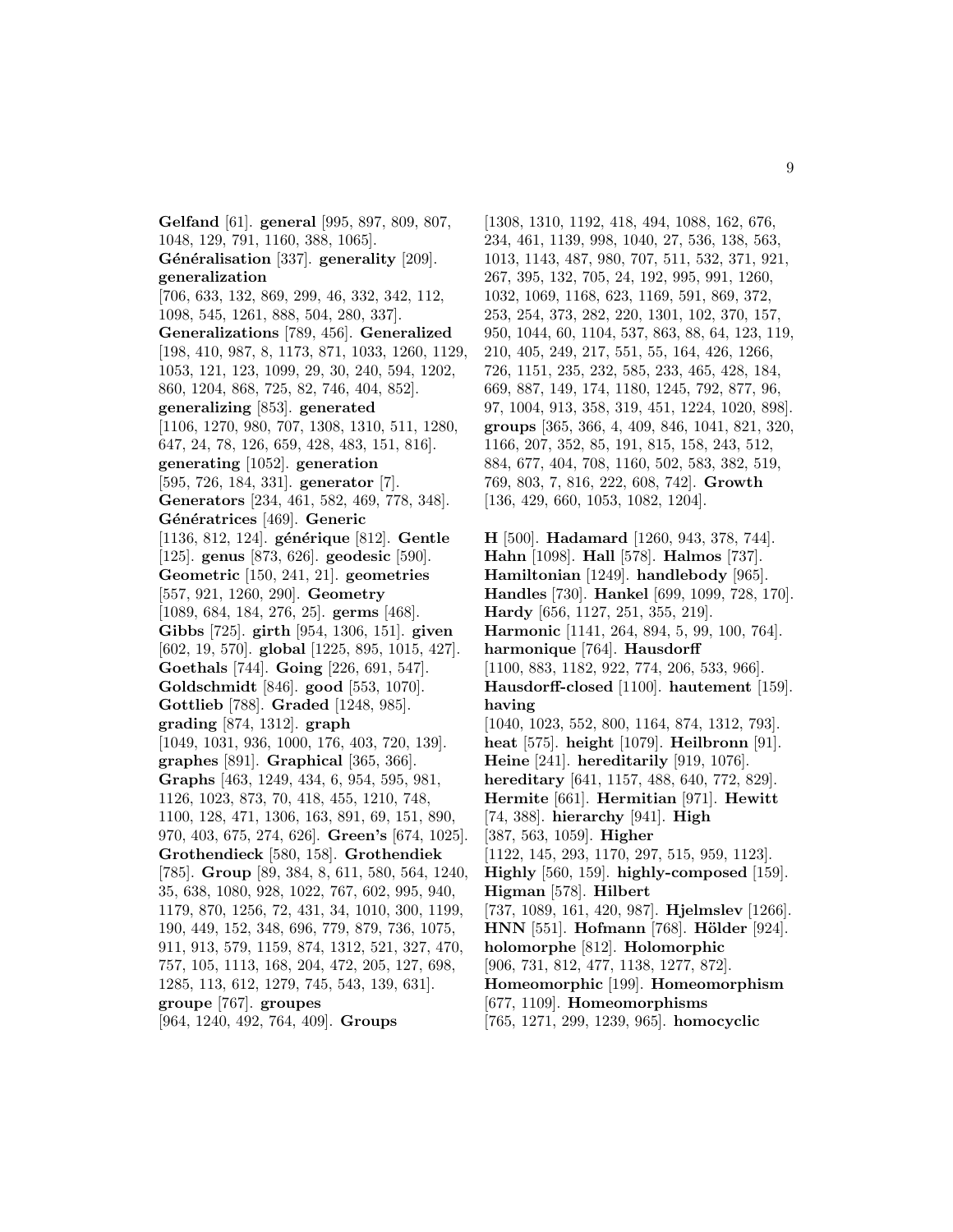[591]. **homogeneous** [928, 1022, 425, 961, 560, 946]. **Homology** [1144, 143, 439, 223, 1160, 717]. **homomophism** [326]. **homomorphic** [1206]. **homomorphism** [1240, 700, 1266]. **homomorphisme** [1240]. **Homomorphisms** [632, 1016, 1031, 1096, 73, 694, 271, 359]. **homotopical** [775, 776]. **Homotopy** [44, 1068, 958, 371, 278, 974, 788, 81, 529, 850, 303, 1008]. **Hopfian** [1271]. **Hughes** [198, 860, 82]. **hull** [611, 678, 628]. **hulls** [838, 681, 262]. **Hurwitz** [337]. **hyperbolic** [216, 731]. **hyperellipticity** [250]. **hypergraphs** [1169]. **hyperinvariant** [925]. **hyperplane** [19, 124]. **hyperplanes** [110]. **hyperspace** [286]. **hyperspaces** [820, 1212, 1219]. **hypersurfaces** [448]. **Ideal** [137, 535, 330, 620, 1207]. **Ideals** [297, 959, 571, 146, 893, 1270, 244, 1194, 340, 479, 1096, 629, 521, 540, 271, 1195, 307]. **idempotent** [126, 85, 743]. **Idempotents** [431, 126]. **identification** [163]. **identities** [1232, 748, 178, 746]. **identity** [1278, 983]. **if** [300]. **II** [240, 828, 692, 1236, 291, 1136, 436, 974, 238, 548, 68, 1230, 253, 254, 751, 565, 1108, 835, 332, 30, 1075, 378, 1258, 365, 366, 1017, 1201, 512, 931, 1273, 829, 502, 460, 776, 948, 84]. **III** [180, 1167, 145, 143, 25, 474, 274]. **images** [806, 1046, 1206, 672]. **imbedding** [202]. **immersed** [673, 822]. **Immersions** [263, 749, 878, 390, 546]. **implicational** [601]. **Implications** [4]. **implies** [1135, 847]. **imply** [1039]. **Imprimitive** [940]. **Improved** [555, 551]. **improving** [454]. **Incidence** [111, 361]. **Inclusion** [446, 219]. **incomplete** [346, 11, 1, 26]. **Indecomposable** [277, 1287, 1143]. **ind´efiniment** [530]. **Indefinite** [122]. **independence** [915, 1236]. **Index**

[1088, 1183, 602, 72, 83, 84]. **Indicator** [967, 1220, 797]. **indistinguishability**

[1268]. **Induced** [81, 710, 266]. **inducing** [815]. **induction** [840]. **inductive** [1217]. **inequalities** [699, 713, 357, 53, 247]. **Inequality** [1009, 897, 1307, 1237, 1127, 328, 504]. **Infinite** [932, 1258, 478, 407, 499, 1185, 625, 1007, 1126, 796, 1074, 224, 755, 1283]. **infinite-difference** [1283]. **infinite-dimensional** [1185]. **infinitely** [530]. **inflation** [283]. **influence** [8]. **Initial** [13, 67]. **Initially** [817]. **Injective** [262, 1013, 1054, 1311, 479, 1027, 320, 130, 640]. **injectivit´e** [237]. **Injectivity** [281, 1002, 237]. **injectors** [483]. **inner** [651, 815]. **inseparability** [1263]. **inseparable** [935, 1085]. **insulator** [1240]. **integer** [335]. **integers** [1279]. **integrable** [561, 759]. **Integral** [53, 411, 1073, 462, 336, 913, 49, 40, 859, 1030, 528, 839, 209, 1154, 897, 389, 31, 663, 534, 214, 20, 1095, 1039, 21]. **integrals** [1124, 625, 272, 37, 394, 21, 247]. **integration** [224]. **interior** [703]. **intermediate** [534]. **internal** [193]. **interpolation** [1105, 1071, 505, 1028, 852, 1001, 1149, 794]. **interpolatory** [553, 1070]. **interpretation** [905]. **Intersections** [819, 307]. **intertwining** [1309, 1134]. **interval** [36]. **intrinsic** [804]. **invariance** [87, 868, 1048]. **Invariant** [1094, 235, 585, 1118, 1213, 641, 469, 1017, 63, 648, 631]. **invariantes** [469]. **invariants** [1085, 28, 1086, 1144, 887, 500, 775, 776]. **Inverse** [1271, 285, 1033, 1225, 670, 1259, 944, 628]. **inverses** [704]. **Invertibility** [148]. **invertible** [476]. **involution** [795, 1181, 604, 751, 632, 910, 1094, 317, 544, 1118, 63, 746, 271]. **involutions** [1249, 103, 705]. **Involutory** [294]. **irrationals** [453]. **Irreducible** [991, 634, 940, 223, 300, 994, 55, 164, 1298, 149, 976]. **Isometric** [938]. **Isometries**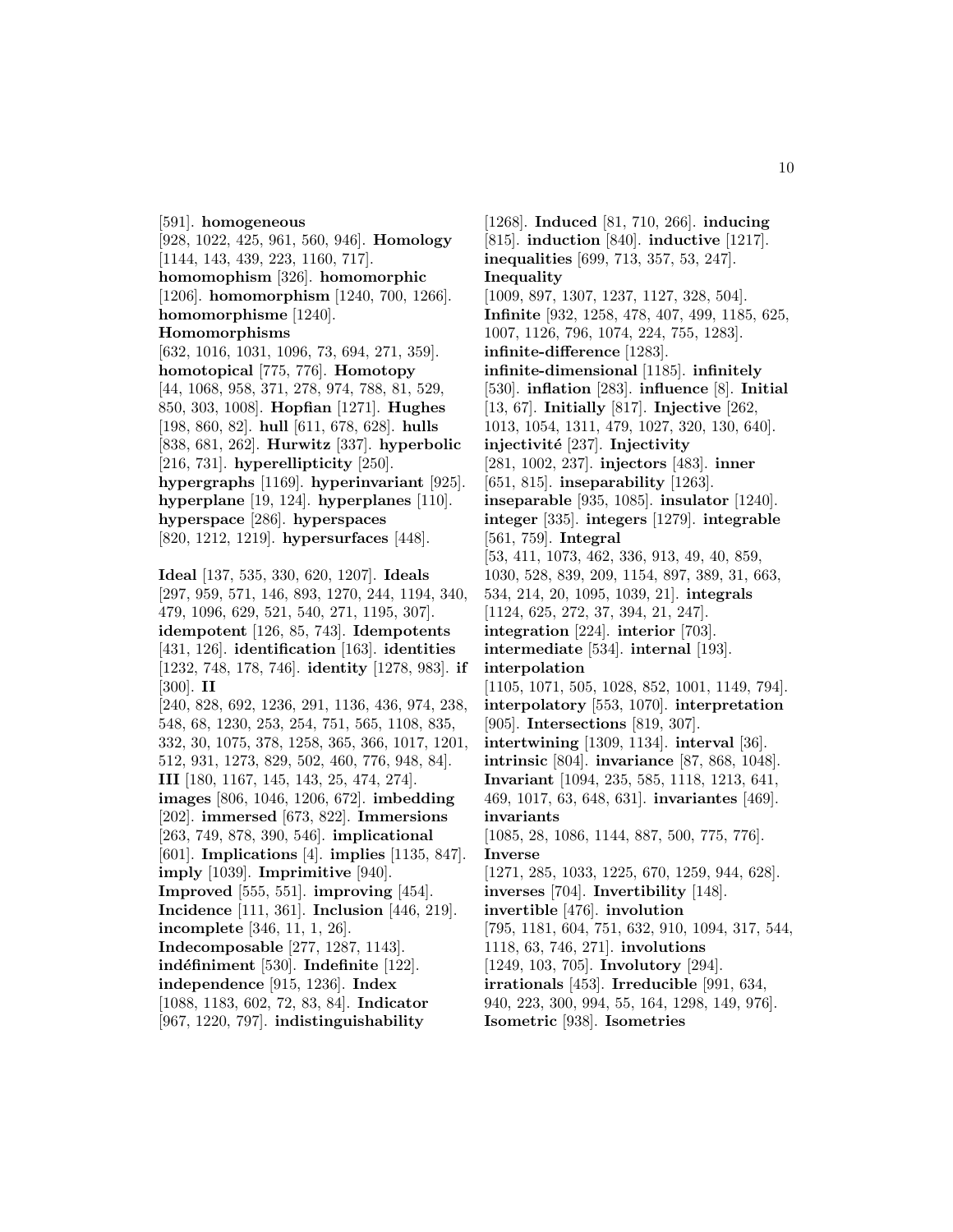[856, 401, 422, 694]. **Isometry** [828, 184]. **Isomorphic**

[253, 254, 583, 395, 866, 1104, 577]. **Isomorphism** [985, 677]. **isomorphisms** [426, 526, 168, 1272, 502, 698]. **isotopic** [683]. **isotopies** [730]. **isotropic** [711]. **Iterated** [655, 607]. **iteration** [1007]. **iterations** [396]. **IV** [293, 493].

**J** [556, 759, 737, 1022, 802, 1070, 513, 1145, 1146, 959, 1019, 977, 500, 1164]. **Jacobi** [180, 23, 68, 414]. **Jacobian** [1186]. **James** [809]. **Janko** [207]. **jets** [485]. **join** [804, 1057]. **joins** [981]. **Jordan** [926, 1063, 1218, 271, 687]. **Julia** [942].

**K.** [1019]. **Kaehler** [668, 822, 390]. **Kähler** [872]. **Kaplansky** [768]. **Kasteleyn** [471]. **kernel** [1098, 664, 743]. **kernels** [663, 56]. **kind** [742]. **Kinetic** [522, 810]. **Klein** [225]. **knot** [792]. **knots** [851, 515, 1192, 28, 841, 977, 500]. **König** [853]. **Korovkin** [663]. **Kronecker** [564, 981]. **Krull** [1146, 1043, 343]. **Kuan** [959]. **Kuiper** [825].

**Labeled** [1205]. **Lagrange** [453]. **Laguerre** [1232, 386]. **Lamperti** [1187]. **Large** [675, 954, 881, 11, 1082, 229, 513, 709]. **Latin** [934]. **lattice** [1270, 187, 244, 980, 611, 986, 372, 712, 43, 438, 700, 925, 483, 245, 1191, 1201, 458]. **lattice-ordered** [980, 611, 372]. **lattice-ordered-rings** [458]. **lattice-theoretic** [925]. **lattices** [1079, 1270, 57, 236, 291, 1115, 1288, 368, 686, 1206, 1121, 1256, 430, 787, 808, 220, 75, 650, 752, 51, 104, 1150, 420, 1132, 655, 891, 890, 150]. **Laufer** [173]. **Laurent** [1275]. **laws** [411, 1008]. **LCA** [1139]. **LCM** [363, 988]. **Lebesgue** [986, 1001]. **Lee** [1150]. **left** [185]. **lemma** [737, 885, 280]. **lemmas** [1267]. **length** [623, 696, 612]. **L'enveloppe** [409]. **leur** [237]. **leurs** [126].

**Leviflat** [1281]. **Levitzki** [1290]. **Lie** [387, 415, 1211, 1286, 843, 1148, 844, 921, 985, 1032, 300, 2, 726, 367, 1298, 1075, 98, 470, 179, 316, 1231, 107]. **Lie-like** [387]. **Lifting** [1062, 1214, 1272, 412]. **liftings** [252]. **like** [475, 58, 387, 367, 639]. **Limit** [909, 288, 565, 411, 473, 861]. **limits** [670, 1259, 655]. **Lindelöf** [732, 919, 1302]. **line** [705, 277]. **lin´eaires** [469]. **Linear** [87, 951, 868, 1048, 757, 227, 745, 1171, 1236, 561, 759, 498, 308, 86, 662, 256, 995, 690, 469, 48, 623, 598, 740, 161, 348, 55, 726, 695, 233, 925, 722, 755, 56, 441, 433, 1160, 996, 1134, 165, 855, 948, 326, 222, 907]. **Linearization** [180, 23, 68]. **linearly** [831]. **Lines** [110]. **link** [621]. **linkage** [1086]. **links** [851, 28, 877, 841, 977, 500]. **Liouville** [145, 293]. **Lipschitz** [1035]. **Lipschitzian** [649]. **L'isolateur** [1240]. **Littlewood** [656]. **Local** [1305, 1064, 292, 1138, 896, 65, 40, 644, 724, 912, 981, 43, 438, 741, 188, 174, 1015, 294, 1095, 867, 133]. **local-global** [1015]. **locale** [133]. **Localization** [71, 629, 880, 1244, 1273, 716]. **Localizations** [899]. **Locally** [448, 436, 1185, 1058, 282, 190, 370, 635, 88, 975, 1145, 153, 922, 105, 1166, 1125, 108, 1076, 617, 966]. **loci** [290]. **Lodato** [570]. **logarithmic** [1155, 489]. **logic** [830]. **longest** [720]. **loop** [1074]. **loops** [1063, 939, 1244, 1273, 508]. **Lower** [1243, 453, 729]. **Lusternik** [134]. **Lyndon** [869, 376].

**M.** [625]. **Mackey** [221, 589]. **MacRae** [610]. **magic** [934]. **Mahler** [1019]. **majorant** [1034, 1166]. **Majorization** [436]. **Majorization-subordination** [436]. **malnormal** [249]. **manifold** [973]. **manifolds** [828, 997, 1185, 223, 1281, 1141, 229, 513, 668, 673, 822, 590, 355, 303, 885]. **many** [371, 13]. **many-one** [13]. **map** [760, 1264, 616]. **mapping** [882, 633, 81, 685, 83, 84]. **mappings**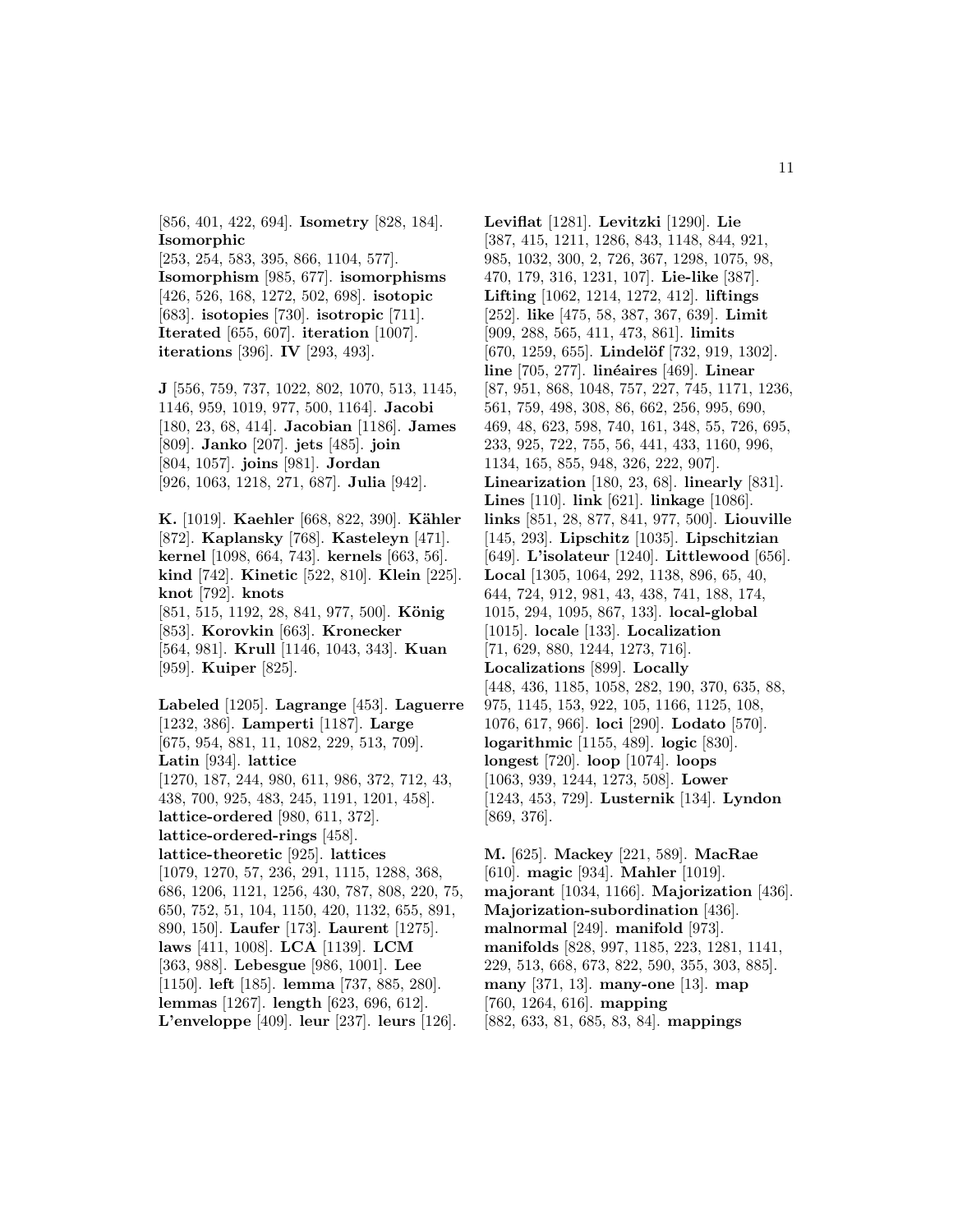[468, 947, 1090, 155, 48, 1097, 731, 1141, 938, 1184, 814, 1078, 369, 441, 150, 141, 987]. **Maps** [108, 41, 338, 308, 80, 681, 339, 385, 1064, 392, 1289, 1153, 189]. **Martin** [1110]. **martingales** [473]. **mass** [440]. **Matchings** [970, 675]. **Math** [556, 759, 737, 1022, 802, 1070, 513, 1145, 1146, 959, 1164, 977, 500]. **Mathieu** [911]. **Matrices** [1012, 1018, 87, 1173, 707, 457, 238, 1260, 587, 748, 1127, 378, 1116, 294, 1152, 868, 1048, 239, 744, 203, 478]. **matrix** [538, 989, 943, 1048, 175, 450, 1218, 325]. **Maximal** [347, 27, 192, 1130, 761, 467, 692, 301, 88, 188, 1207, 207, 927]. **Maximality** [118]. **maximally** [616]. **maximum** [93, 99, 100, 3, 160, 626]. **Mean** [1251, 625, 121, 766]. **means** [1097, 29, 30, 240, 235, 336, 701]. **measurable** [1142]. **Measure** [1092, 476, 622, 1236, 593, 771, 351, 94]. **measures** [264, 334, 670, 559, 558, 85, 1304]. **member** [818]. **Mercerian** [258]. **meromorphic** [93, 702, 799, 833, 1190]. **mesurables** [1142]. **metabelian** [816]. **metacompact** [531, 345]. **Metacyclic** [28, 500]. **metanilpotent** [102]. **metastable** [212, 546]. **method** [206, 258]. **methods** [924, 1007, 489]. **Metric** [881, 806, 1034, 834, 397, 857, 369, 321]. **metrics** [1034, 973, 525]. **Metrizability** [480, 993, 260]. **metrizable** [48, 497, 531]. **Metrization** [780, 1067]. **Meyer** [853]. **middle** [1287]. **Minimal** [1156, 119, 841, 977, 1170, 230, 896, 904]. **minimax** [720]. **minimum** [767, 1179, 767]. **Minkowski** [1180]. **Minkowskian** [290]. **minus** [1103]. **Mochizuki** [950]. **Model** [608]. **Model-completeness** [608]. **models** [1170]. **Modular** [378, 988, 1256]. **Modularity** [801]. **module** [464, 949, 1133, 651, 302, 16]. **Modules** [772, 829, 167, 556, 237, 182, 215, 34, 537, 518, 1250, 930, 1272, 488, 640, 1209, 315, 262].

**modulo** [1038, 1285]. **modulus** [93].

**monads** [686]. **Monocoreflective** [1065]. **monoids** [418]. **monomially** [1270]. **monomials** [1106]. **monothetic** [234, 461]. **monotone** [338]. **monotonic** [42]. **monotonicity** [1073, 145, 293]. **Montel** [17]. **Moore** [1223, 369, 260, 672, 962, 531, 883]. **Morse** [689, 885]. **most** [1287]. **motion** [684, 77]. **Moufang** [76]. **Muchnik** [374]. **multifunction** [774]. **multifunctions** [196, 322]. **Multilinear** [239, 756]. **multiple** [21]. **multiples** [864]. **Multiplication** [893, 573, 482, 1074]. **Multiplications** [371, 762]. **Multiplicative** [982, 224, 1245, 27, 508]. **multiplier** [768]. **multipliers** [304]. **Multivalent** [702]. **my** [461].

**Nagata** [988]. **Nakayama** [616]. **natural** [44]. **near** [136, 429]. **nearfields** [111]. **nearly** [191]. **necessary** [509]. **negatively** [1141]. **Nehari** [1014]. **Neighbor** [1266]. **neighborhoods** [1185, 673]. **Neighborly** [997]. **neighbourhoods** [398, 54]. **nest** [582]. **nested** [1197]. **nets** [727, 186, 978, 1029]. **Neumann** [526, 214, 577]. **Nijenhuis** [490]. **nil** [52, 142]. **nilalgebras** [642]. **nilpotency** [142]. **nilpotent** [1286, 1032, 913, 544, 207, 169, 803]. **nine** [113]. **no** [705, 1022, 300, 1145, 1146, 1164, 977]. **nodes** [1172]. **Noether** [438, 1270, 43, 75]. **noetherian** [330, 431, 629, 880, 1158, 312, 640, 772, 829]. **nombres** [159]. **Non** [524, 707, 1104, 413, 441, 497, 1, 26, 577, 947, 265, 371, 86, 1047, 136, 429, 111, 505, 1058, 576, 635, 811, 1228, 832, 919, 938, 184, 56, 774, 1132, 880, 1269, 365, 366, 242, 165, 883]. **non-** [1228, 832, 1269]. **Non-abelian** [524, 365, 366]. **non-central** [265]. **non-commutative** [938, 880]. **non-defective** [1132]. **non-dyadic** [1047]. **non-elementary** [136, 429].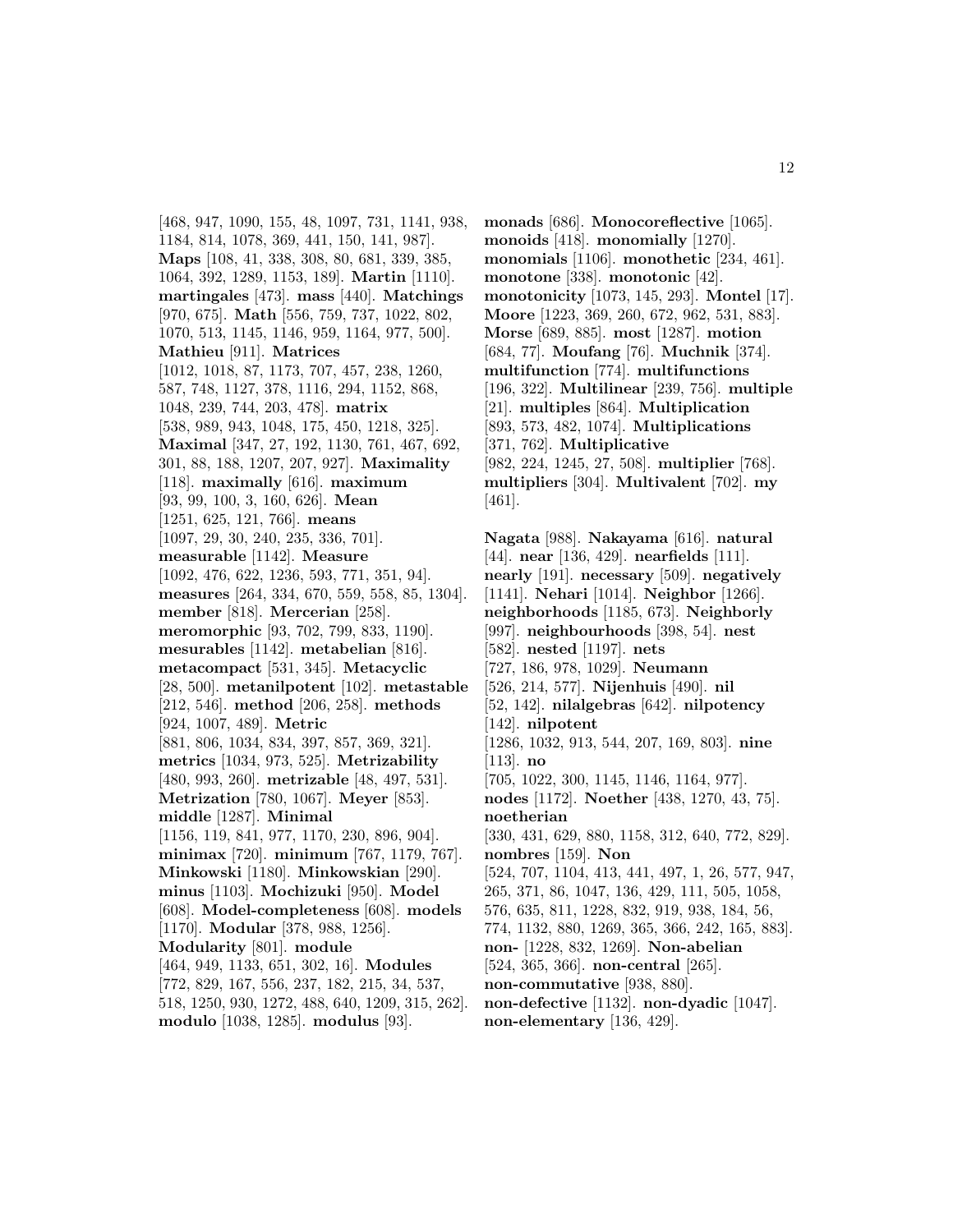**non-Euclidean** [184]. **Non-existence** [413, 1, 26]. **Non-free** [707]. **non-Hausdorff** [774]. **Non-isomorphic** [1104, 577]. **non-Lindelöf** [919]. **Non-linear** [441, 86, 56, 165]. **non-locally** [1058]. **non-locally-solvable** [635]. **Non-metrizable** [497]. **non-normal** [242, 883]. **non-planar** [111]. **non-poised** [505]. **non-selfadjoint** [811]. **non-standard** [947, 576]. **non-vanishing** [371]. **nonalternate** [538]. **noncommutative** [821]. **nonconvexity** [724]. **nonelliptic** [1299]. **Nonlinear** [902, 259, 613, 509, 514]. **nonoscillatory** [690]. **nonselfadjoint** [218]. **nonspherical** [545]. **nonstandard** [838]. **N¨orlund** [71, 296, 14]. **Norm** [699, 1096, 1087, 701, 313, 931, 247]. **Normal** [51, 445, 284, 1183, 270, 457, 1223, 93, 1309, 376, 525, 20, 758, 962, 1128, 531, 242, 883, 478, 1284]. **normalisateur** [1211]. **Normality** [863, 1123, 117, 477]. **normalizer** [1211]. **Normed** [256, 391, 316, 499]. **norms** [255]. **Noshiro** [456]. **note** [1060, 733, 310, 1223, 566, 854, 1188, 1101, 993, 584, 333, 210, 1184, 385, 124, 465, 669, 741, 558, 404, 976, 648]. **Notes** [1095]. **Nowhere** [321]. **nuclear** [1193]. **null** [1113]. **Number** [1019, 1243, 527, 1023, 148, 11, 1114, 348, 454, 800, 1164, 936, 1262, 747, 208, 631]. **numbers** [1254, 864, 523, 159, 92]. **Numerical** [775, 776, 594, 1123, 101, 211]. **obeying** [1008]. **objects** [278]. **Obstructions** [252]. **odd** [581, 1306, 1285]. **off** [302]. **ominoes** [454]. **once** [300]. **One**

[704, 285, 487, 155, 869, 425, 217, 354, 133, 13, 552, 824, 292, 1021]. **one-relator** [487, 869]. **One-sided** [704]. **ones** [1103]. **only** [384]. **onto** [882]. **open** [806, 362, 155, 80, 906, 385, 1064, 691, 679, 575]. **operad** [1074]. **opérateurs** [643]. **Operations** [580, 32, 669, 781]. **operator**

[999, 871, 662, 1129, 1278, 1175, 1299, 635,

354, 853, 1214, 1041, 213, 211, 79]. **operator-valued** [79]. **Operators** [574, 824, 542, 1243, 554, 909, 697, 908, 1183, 1063, 1112, 647, 737, 349, 1225, 1003, 1188, 197, 1053, 667, 161, 811, 1309, 61, 1187, 1176, 933, 1140, 695, 663, 944, 1107, 643, 534, 1017, 757, 20, 660, 758, 510, 9, 116, 410, 242, 1134]. **orbit** [195, 319]. **orbital** [1124]. **order** [753, 1170, 1242, 949, 561, 759, 1005, 1247, 1035, 864, 387, 1280, 1263, 854, 1133, 740, 384, 218, 902, 695, 1116, 509, 113, 410, 793, 177]. **orderable** [1020]. **Ordered** [88, 244, 980, 611, 1155, 372, 918, 994, 1202, 358, 592, 352, 458]. **Ordering** [592, 900]. **orderings** [992, 1233, 1259]. **orders** [928, 1022, 845, 1230, 148, 158]. **ordinal** [941]. **ordinary** [722, 410]. **orientation** [163]. **orientations** [1049]. **oriented** [1289]. **Orlicz** [1151]. **orthoautomorphisms** [420]. **Orthogonal** [238, 849, 1301, 164, 745, 920]. **orthogonalities** [839]. **orthogonality** [514]. **orthogonally** [773]. **ortholattices** [916]. **orthomodular** [236, 291, 1115, 1288, 220]. **Oscillation** [618, 561, 759, 425, 807, 225, 902, 695, 663, 509, 996]. **oscillatory** [690]. **osculatory** [183, 424]. **outer** [548, 350, 588]. **outer-commutator** [588]. **overlap** [1293]. **overrings** [1030, 896].

**P** [737]. **packing** [183, 424]. **packings** [228]. **pairs** [1061, 598]. **paper** [461, 1019]. **parabolic** [921, 359]. **paracompact** [975, 1145, 466]. **paracompactness** [375, 392, 867]. **Parallel** [472]. **parfaits** [492]. **parity** [936]. **part** [630, 1264, 91]. **Partial** [186, 1260, 992, 703, 1130, 1299, 811, 408]. **Partially** [722, 244, 1155, 918, 994, 592, 1, 26]. **partition** [516, 455]. **partitions** [1254, 2, 415, 791]. **partout** [1142]. **parts** [842, 1108]. **path** [412, 720]. **paths** [6, 50]. **Peano** [406]. **Pearcy** [737, 211]. **Pentagon** [151]. **Pentagon-generated** [151]. **Perfect**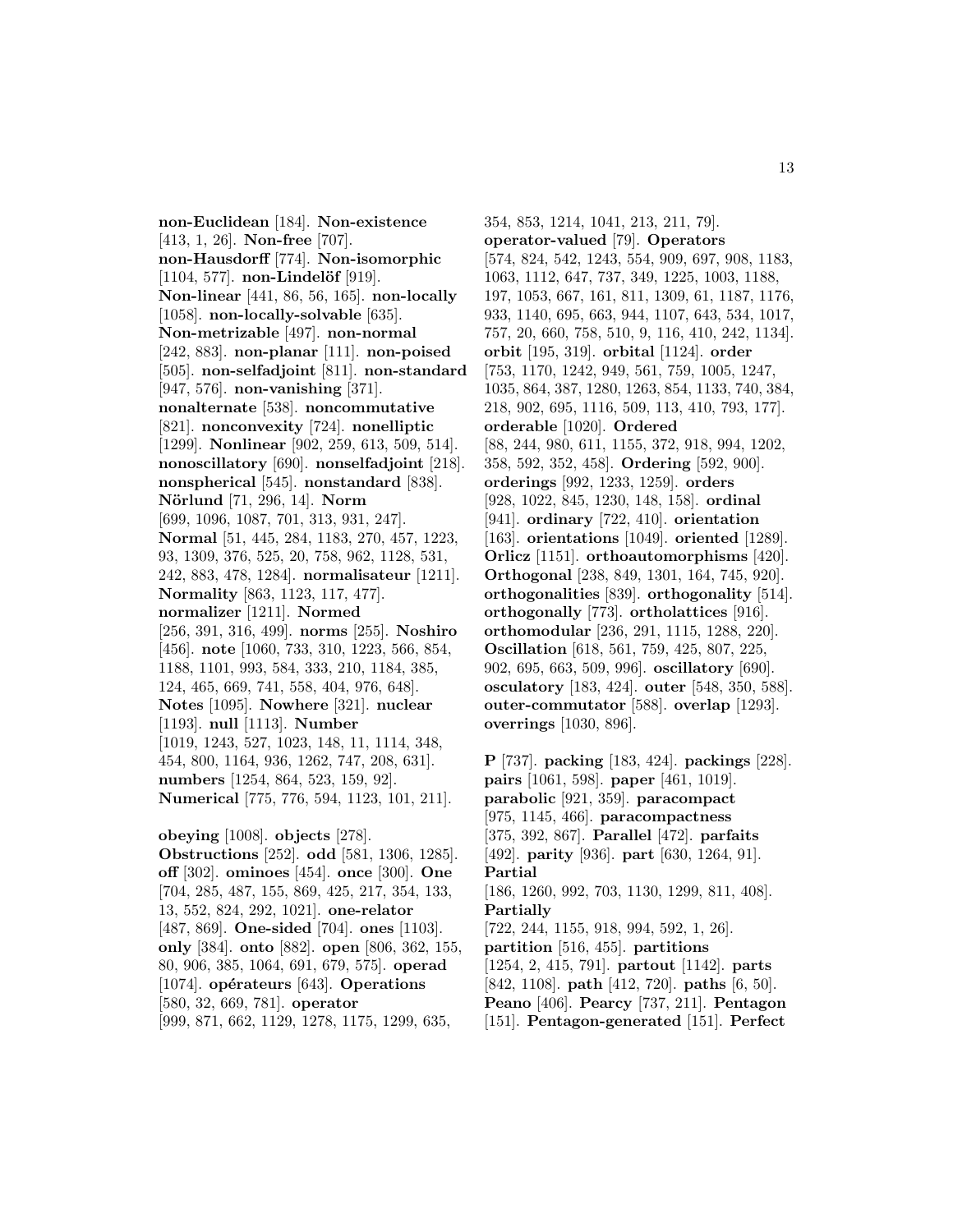[681, 141, 947, 95, 77, 403, 543]. **Periodic** [1257, 165, 225, 659, 766]. **permanent** [27, 566]. **Permanents** [587]. **Permutation** [903, 868, 163, 1203]. **permutations** [507]. **Perron** [37]. **Perturbation** [273, 1140, 440]. **Perturbations** [1291, 554, 1183, 125, 929, 969, 758]. **Petersen** [1127]. **Pettis** [1151]. **phase** [742]. **phenomenon** [725]. **Picard** [887, 870]. **PID** [314]. **piecewise** [862, 324]. **PL** [299]. **PL-homeomorphisms** [299]. **Planar** [752, 1191, 1201, 111, 1084, 639, 683, 403, 437, 460, 474, 493, 614]. **plane** [1303, 76, 400, 17, 168, 113, 94]. **planes** [103, 275, 705, 198, 835, 257, 860, 82]. **plat** [851, 841, 977]. **Plessner** [555]. **Plethysm** [865, 311]. **Pl¨ucker** [405]. **pluriharmonic** [1200]. **plus** [1103]. **poids** [1119]. **Poincaré** [1196]. **Point** [36, 909, 1147, 288, 565, 918, 1265, 933, 292, 1084, 1292, 176, 196]. **point-arboricity** [176]. **point-finite** [1265]. **Point-transitive** [36]. **pointed** [976]. **Points** [724, 806, 445, 1243, 727, 818, 136, 429, 19, 250, 937, 109, 251, 199]. **pointwise** [790]. **poised** [505]. **polarities** [257]. **Pollaczek** [1098]. **Pólya** [656]. **polycyclic** [623]. **polydisk** [1149]. **polydisque** [1149]. **polygonal** [1306, 94]. **polygons** [1033]. **polyhedra** [536, 979, 143]. **Polymonial** [350]. **polynˆomes** [886]. **Polynomes** [335]. **Polynomial** [1204, 521, 1270, 1232, 842, 823, 547, 914, 983, 748, 226, 746, 946]. **polynomiale** [914, 1119]. **polynomials** [180, 886, 894, 5, 553, 1070, 23, 68, 1175, 585, 1150, 414, 1098, 1117, 1227, 306, 946, 335]. **Polytopes** [38, 997, 831, 595, 5]. **polyverbal** [669]. **posets** [220]. **Positive** [308, 798, 969, 469, 1200, 933, 593, 1107, 105, 972, 356, 325]. **positives** [469]. **possessing** [56]. **Possibility** [834]. **possible** [206]. **potentials** [1204, 1025]. **pour** [1149, 39]. **power** [1093, 832, 853, 1297]. **powers** [203]. **pre** [761]. **pre-primal** [761]. **Prefrattini** [483, 769]. **prescribed** [800, 1164, 1025].

**Presentations** [382, 1159]. **presented** [602]. **preserve** [1241]. **preserving** [476, 1032, 1078, 757, 168, 694, 745]. **presque** [1142]. **primal** [761, 827]. **primary** [138, 1042, 132, 152, 43, 438, 450, 307]. **Prime** [479, 540, 244, 1030, 279, 330, 230, 343, 878, 841, 977, 640, 772, 829, 1285]. **primes** [541]. **Primitive** [567, 187, 285, 535, 736, 941, 793, 222]. **primitivity** [204]. **principal** [325]. **principle** [99, 100]. **principles** [1015]. **probabilities** [1037]. **probability** [21]. **problem** [998, 264, 1235, 444, 71, 61, 782, 1019, 171, 97, 948, 83, 84. **problème** [444]. **problems** [903, 871, 216, 1062, 505, 273, 465, 613, 97, 504]. **procedure** [595, 454]. **processes** [1246, 440, 837]. **Product** [392, 180, 875, 23, 68, 350, 295, 249, 651, 47, 905]. **Products** [813, 76, 370, 665, 1170, 284, 1122, 564, 839, 981, 862, 873, 667, 64, 119, 51, 232, 336, 224, 74, 143, 1277, 815, 404, 803, 577, 687, 626, 345]. **projectif** [812]. **projectifs** [964]. **projection** [908, 289]. **Projections** [1303, 362, 1100]. **Projective** [1179, 303, 57, 103, 275, 1091, 1161, 812, 157, 257, 1050, 822, 277, 640]. **prolongations** [426, 763, 208]. **proof** [173, 927]. **proofs** [1059]. **proper** [441, 189]. **Properties** [381, 1211, 753, 117, 476, 999, 380, 398, 718, 442, 1219, 455, 78, 685, 1187, 1064, 145, 293, 292, 670, 898, 1218, 1234, 562, 508, 789, 769, 1137, 608]. **property** [908, 974, 1155, 895, 350, 289, 313, 1084, 877, 534, 309, 1166, 847, 286]. **propriétés** [1211]. **proximities** [497, 570]. **proximity** [1221]. **Pr¨ufer** [1046, 572]. **Pseudo** [264, 622, 814, 104, 1239, 107]. **pseudo-algebras** [107]. **pseudo-arc** [1239]. **pseudo-complemented** [104]. **Pseudo-confluent** [814]. **Pseudo-measure** [622]. **pseudocompactness** [820]. **Pseudodifferential** [635]. **pseudogroup** [1211]. **pseudogroupe** [1211]. **pseudometrics** [115]. **Pull** [850, 958].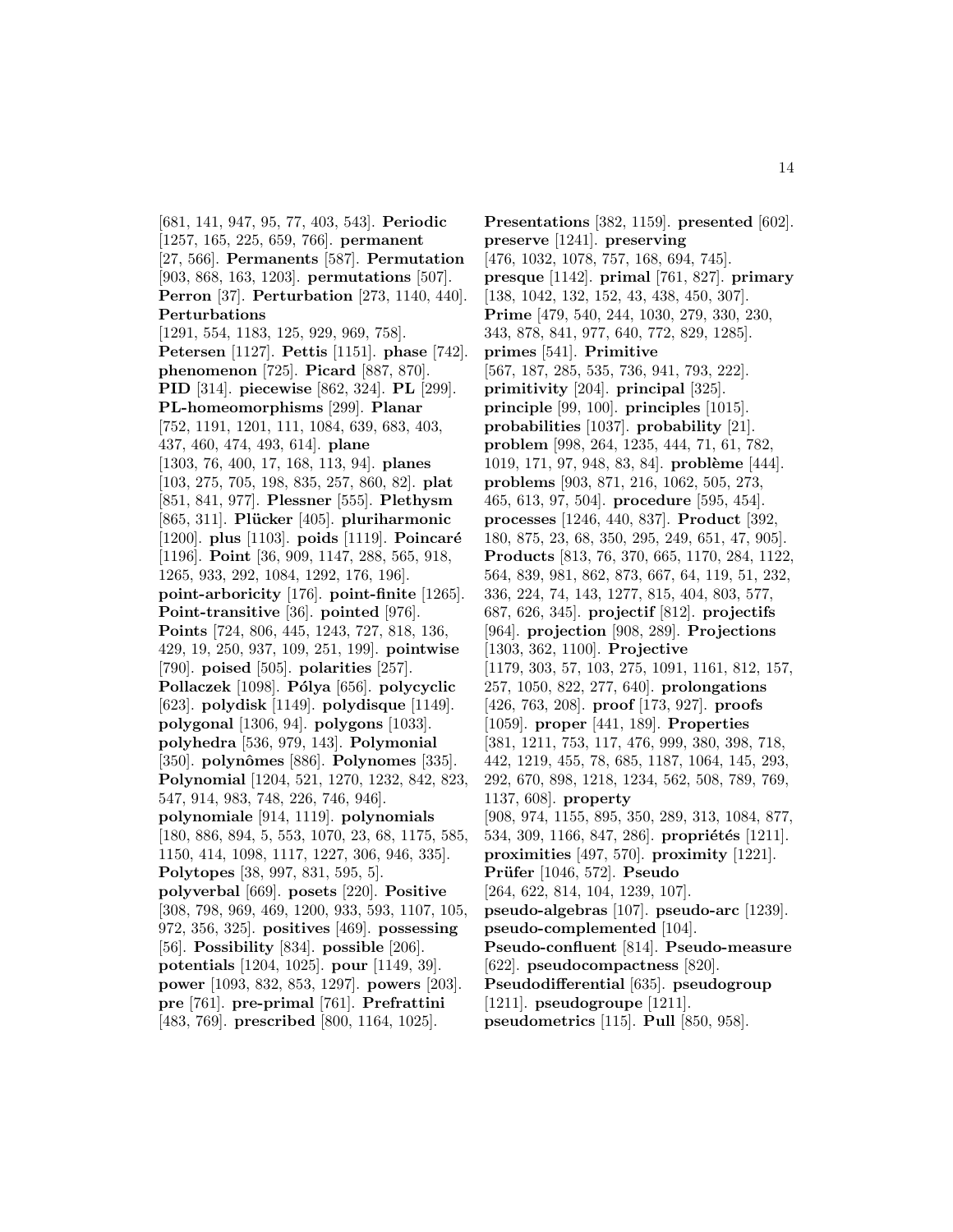**Pull-backs** [850, 958]. **Pure** [563, 935, 827, 1013, 451, 1027, 518]. **purely** [935, 1027]. **purifiable** [152]. **Purity** [907, 680, 598]. **purs** [964, 518].

#### **Quadratic**

[1294, 453, 40, 1047, 711, 400, 1078, 741, 648]. **Quantization** [1080]. **Quasi** [1013, 237, 200, 640, 201, 138, 964, 1097, 993, 477, 589, 636, 309, 320, 708, 827, 478, 237]. **Quasi-** [1013]. **quasi-ambivalent** [708]. **quasi-components** [1097]. **quasi-dual** [589, 309]. **quasi-essential** [138]. **quasi-Frobenius** [636]. **Quasi-injective** [640, 320]. **Quasi-injectivit´e** [237]. **Quasi-injectivity** [237]. **quasi-metrizability** [993]. **quasi-normal** [478]. **quasi-normality** [477]. **quasi-primal** [827]. **quasi-projective** [640]. **quasi-purs-projectifs** [964]. **Quasi-splitting** [200]. **quasi-uniserial** [201]. **quasianalytic** [912]. **quasiconformal** [882]. **Quasicyclic** [1077]. **Quasigraphs** [955]. **quasigroups** [1262, 939]. **quasilinear** [618]. **quasivarieties** [1072]. **quaternion** [1294, 1189]. **Quelques** [1211]. **questions** [1292]. **quivers** [1174]. **Quotient** [1193, 458, 347, 363, 1046, 573, 381]. **Quotients** [1259, 1270, 1010, 330, 1073, 98, 324, 646]. **R** [737, 82, 500]. **R.** [62, 809]. **Racine** [767]. **radial** [701]. **Radical** [1061, 166, 129, 1290, 1218]. **Radicals** [314, 467, 692, 269]. **radius** [498, 59, 503]. **Ramanujan** [159]. **Ramification** [174, 615, 616]. **Ramsey** [747]. **Random** [821, 587, 1172]. **range** [212, 1123]. **Ranges** [667, 594, 394]. **Rank** [538, 1040, 407, 132, 952, 824, 615, 3, 160, 92, 208, 1021]. **rates** [1156]. **Ratio** [1246, 861, 65, 473, 214]. **Rational** [328, 979, 834, 1276, 972]. **rationally** [464]. **rays** [1200, 942]. **re** [374]. **re-examined** [374]. **Real**

[1105, 1189, 541, 1131, 914, 484, 389, 693, 826, 1015, 757, 972, 745]. **realcompact** [1302, 345]. **realcompactifications** [74]. **realcompactness** [193]. **reals** [391]. **Rearrangement** [357, 1217, 897]. **rearrangements** [718, 840, 53]. **reciprocity** [506]. **Reconstruction** [10]. **Recursive** [992, 377, 941]. **Recursively** [659, 796]. **Redfield** [756]. **reducing** [718]. **reductive** [697, 678, 179]. **r´eel** [914]. **reexamined** [803]. **Refinement** [781]. **reflection** [1224]. **reflections** [76]. **reflective** [681]. **reflexifs** [805]. **reflexive** [527, 1003, 353, 824, 805]. **regions** [532, 400]. **Regular** [5, 1169, 596, 1111, 673, 627, 839, 630, 70, 479, 418, 405, 674, 544, 351, 365, 366, 1072, 904, 135, 1153]. **r´egularit´e** [39]. **Regularity** [653, 39, 166, 375]. **reguli** [967]. **related** [117, 1097, 378, 720]. **relation** [603, 217, 1266, 33, 7]. **Relations** [1053, 527, 1301, 12, 119, 674, 351]. **relationship** [185]. **relative** [273, 664]. **Relatively** [1135, 379]. **relator** [487, 869]. **Remark** [461, 62, 173, 1269, 738]. **remarkable** [434]. **Remarks** [1281, 1019, 131, 490]. **remote** [199]. **remplissage** [50]. **Repartition** [159, 159]. **replaceable** [186, 978]. **Representable** [1250, 1270, 185]. **Representation** [161, 317, 48, 1169, 72, 630, 300, 164, 1075, 1092, 976]. **Representations** [971, 1175, 220, 851, 246, 266, 564, 1124, 921, 1080, 89, 1129, 1179, 300, 634, 157, 1073, 55, 51, 1298, 149, 328, 841, 977, 365, 366, 1277, 710, 815, 836, 816, 742]. **representative** [147]. **Representing** [952]. **Residual** [495, 792]. **Residually** [15]. **Residuals** [1057]. **Residue** [354]. **resolution** [811]. **resolutions** [1136]. **resolvent** [635]. **respect** [956]. **restricted** [300, 855]. **Restricting** [815]. **restrictions** [48]. **Restrictive** [318]. **result** [1060, 791]. **results** [688, 1011, 711, 1121, 72, 820, 637, 689, 607, 543]. **retracts** [181]. **revisited** [583]. **Ricci** [341]. **Rice** [721, 1036].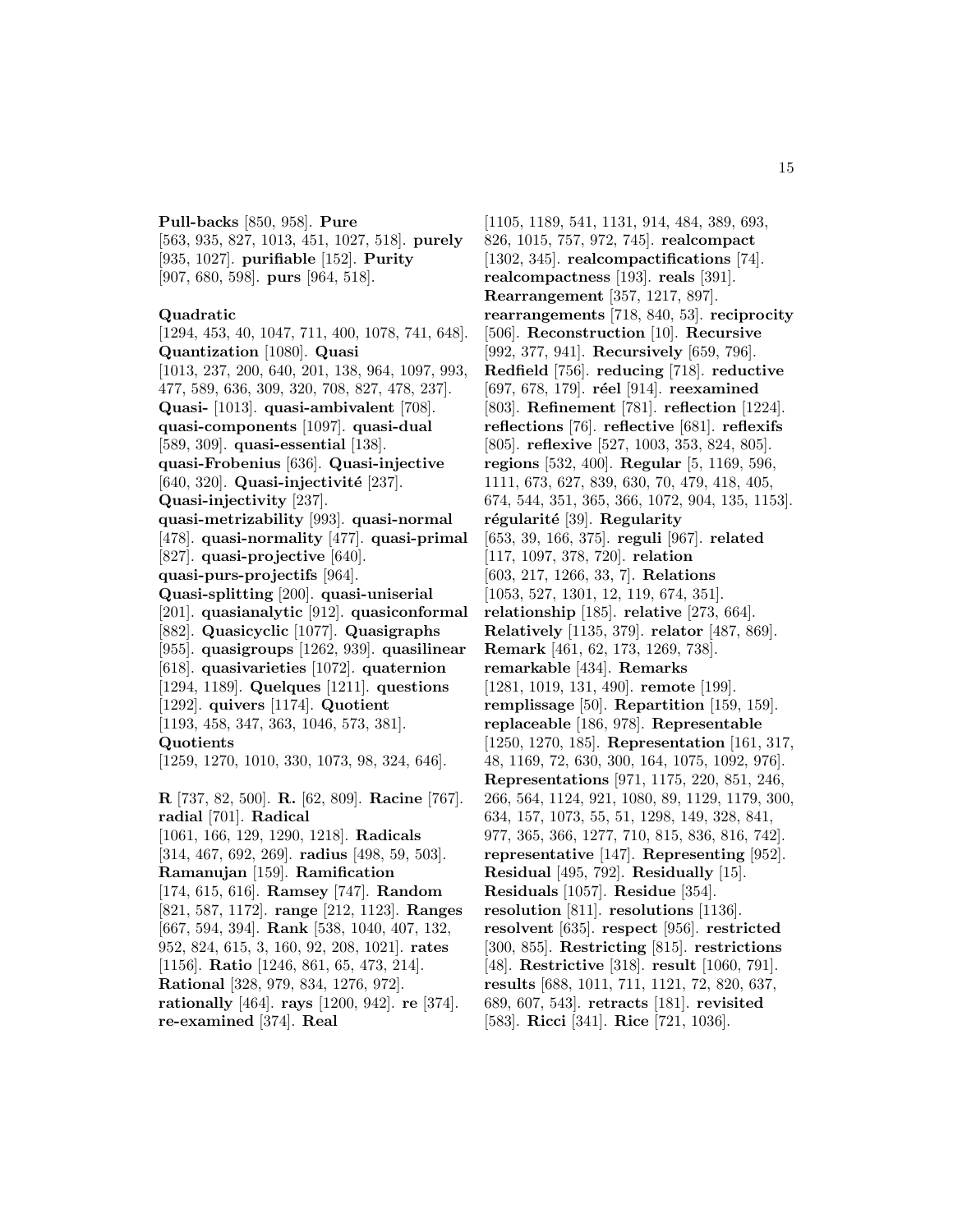**Richardson** [653]. **Riemann** [906, 109, 319, 251, 1153, 337]. **Riemannian** [828, 99, 100, 590, 885]. **Riesz** [1022, 240, 953, 625, 928, 845, 1230, 71, 29, 30, 289, 600, 379, 701]. **Right** [363, 641, 352, 1177, 330, 629, 1020, 391]. **right-orderable** [1020]. **Right-ordered** [352]. **Rigid** [468, 995, 1167]. **ring** [893, 237, 1046, 638, 823, 34, 1199, 330, 482, 230, 736, 526, 271, 946, 729]. **Rings** [464, 910, 313, 544, 1209, 688, 893, 1248, 1270, 347, 926, 363, 917, 52, 297, 1122, 641, 1177, 773, 580, 627, 795, 1181, 1148, 1255, 15, 912, 1047, 35, 547, 754, 95, 968, 431, 350, 479, 166, 573, 572, 421, 584, 952, 604, 751, 423, 899, 384, 863, 832, 61, 1176, 46, 332, 1163, 959, 1151, 629, 632, 1094, 131, 887, 741, 226, 294, 913, 1026, 1118, 112, 636, 880, 1158, 930, 381, 521, 470, 704, 320, 1113, 785, 805, 135, 1218, 710, 427, 746, 646, 205, 312, 661, 495, 130, 640, 772, 829, 458, 683, 146, 307]. **rings** [543, 154]. **Robinson** [888]. **root** [767, 465]. **rooted** [437, 460, 474, 493, 614]. **rotation** [658, 581, 702, 503]. **rotund** [1051, 1261]. **row** [239].

**Saks** [539]. **salesman** [782]. **sample** [781]. **Sandler** [62]. **satisfies** [983]. **satisfying** [88]. **Saturation** [944, 360]. **scalar** [329]. **scale** [489]. **schemes** [127, 495]. **Schnirelmann** [134]. **Schur** [72, 328, 1229, 905]. **Schwarz** [1019]. **screenability** [260]. **Screening** [78]. **second** [561, 759, 1005, 1247, 854, 749, 410, 786, 742]. **second-order** [854]. **secrétaires** [444]. **secretary** [444]. **section** [124, 1234]. **sections** [1188, 19]. **segments** [13, 67]. **Seidel** [744]. **Selberg** [1083]. **selection** [593]. **selections** [322]. **self** [479, 542, 213, 130]. **self-adjoint** [213]. **self-commutator** [542]. **self-injective** [479, 130]. **selfadjoint** [811]. **Semi** [525, 956, 492, 749, 741, 369, 20, 326, 543, 664].

**Semi-compactness** [956]. **semi-definite** [749]. **semi-linear** [326]. **semi-local** [741]. **semi-metric** [369]. **Semi-metrics** [525]. **semi-normal** [20]. **semi-parfaits** [492]. **semi-perfect** [543]. **Semi-simplicity** [664]. **semigroup** [285, 42, 114, 73, 1297, 628]. **Semigroups** [9, 1271, 201, 1165, 137, 1129, 1077, 268, 318, 674, 245, 678, 1072]. **semihandles** [730]. **semilattice** [409, 678]. **semilattices** [430]. **semilinear** [1235]. **semilocal** [1046, 1163]. **semiprime** [926, 629, 1195]. **Semiregular** [930]. **semirings** [586]. **semisignatures** [1163]. **semisimple** [1075, 1215]. **sense** [343]. **Separability** [326, 801]. **separable** [908, 486, 794, 589, 919, 966]. **separating** [666]. **separation** [416, 890, 891, 891]. **Sequence** [1252, 200, 323, 496, 1038, 433]. **sequences** [1287, 1103, 949, 777, 255, 553, 1070, 1052, 659, 597, 1234]. **Sequential** [847, 953]. **Sequentially** [379]. **Series** [386, 304, 1093, 272, 71, 853, 620, 821, 1277, 101, 14, 734, 1279]. **set** [244, 364, 32, 147, 928, 1022, 986, 606, 417, 214, 94]. **Sets** [1279, 1149, 889, 819, 818, 724, 923, 797, 1142, 499, 777, 147, 881, 1155, 1161, 110, 1028, 666, 788, 1082, 721, 1264, 918, 685, 1228, 377, 1036, 1265, 77, 994, 1151, 593, 709, 936, 857, 1292, 639, 559, 592, 1125, 833, 1190, 967, 1220, 1051, 1024, 679, 1283, 575, 108, 199]. **setting** [351]. **several** [1053]. **Sharp** [787]. **Sharply** [808]. **sheaves** [1054, 1311]. **shifts** [1183]. **Shimura** [1083, 1300]. **sided** [704]. **sign** [989, 734]. **Signatures** [1163]. **Simple** [1059, 1186, 98, 1276, 1088, 338, 459, 464, 595, 1255, 1280, 995, 985, 449, 751, 423, 1300, 1298, 1027, 327, 789, 1021, 927, 742]. **simplex** [42]. **simplicial** [575]. **simplicity** [664]. **simply** [1032, 400]. **simultaneous** [1028]. **Singer** [60]. **Singular** [272, 37, 909, 182, 20, 408, 108, 247, 504]. **six** [233]. **Skew** [744, 748, 943]. **skew-equivalent** [943]. **Skew-Hadamard** [744]. **skew-symmetric** [748]. **skews** [1148].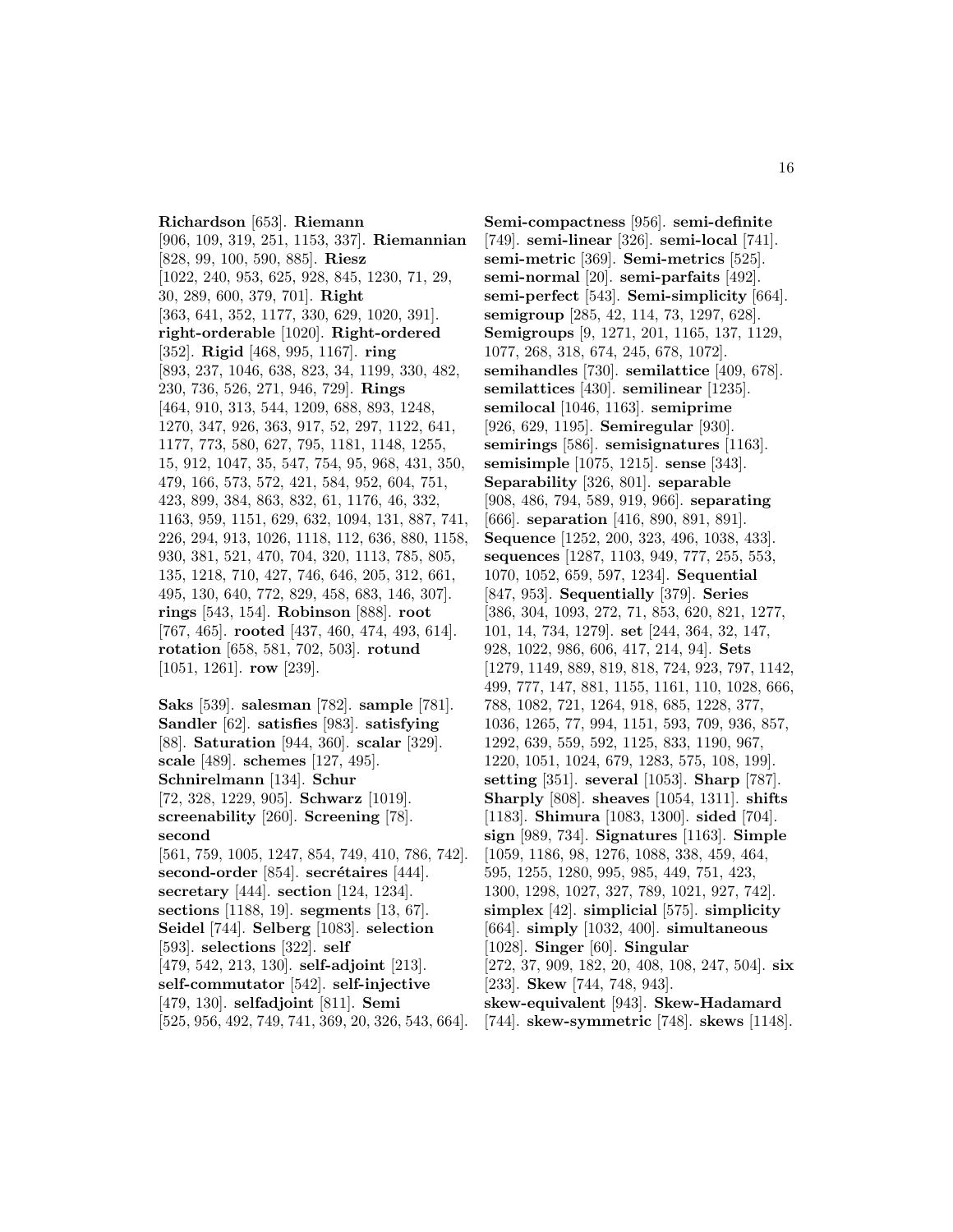**slit** [1184]. **small** [413, 1152, 322]. **smallest** [157]. **Smirnov** [1216]. **Smith** [1252]. **smooth** [1212, 414, 146, 402]. **Sobolev** [202, 1105]. **solid** [765]. **soluble** [950]. **Solution** [740, 171, 1299]. **Solutions** [444, 538, 1005, 1247, 866, 722, 165]. **solvability** [8, 1041]. **Solvable** [1231, 844, 635, 696, 367, 149, 97, 470, 222]. **Solving** [662]. **Some** [202, 978, 380, 1124, 656, 921, 711, 576, 442, 548, 72, 1200, 553, 1070, 820, 637, 1219, 423, 778, 918, 289, 937, 771, 1015, 1159, 1218, 191, 621, 962, 661, 490, 575, 543, 139, 1236, 216, 1042, 557, 86, 259, 985, 811, 1059, 689, 551, 334, 668, 1300, 1117, 550, 1, 26, 1211]. **sommantes** [518]. **Sous** [518, 1018, 739, 764]. **sous-espaces** [739]. **sous-groupes** [764]. **Sous-modules** [518]. **sous-stochastiques** [1018]. **SP** [611]. **SP-hull** [611]. **space** [195, 499, 520, 371, 737, 535, 1223, 1189, 812, 740, 731, 1089, 161, 1114, 78, 1074, 1241, 305, 1180, 1207, 822, 904, 323, 1220, 47, 116, 355, 570, 883, 987, 1284, 966]. **Spaces** [889, 806, 202, 1105, 790, 439, 908, 122, 1182, 838, 446, 733, 270, 341, 231, 1303, 953, 1042, 532, 1081, 520, 762, 1282, 881, 517, 1091, 256, 1058, 1193, 1161, 110, 48, 794, 866, 649, 1305, 780, 1066, 81, 961, 732, 318, 715, 353, 1100, 919, 1167, 938, 1302, 975, 1145, 856, 289, 99, 100, 933, 922, 984, 1202, 809, 857, 560, 1233, 1259, 480, 1221, 319, 774, 369, 1197, 321, 466, 1113, 260, 672, 1125, 1215, 496, 962, 654, 1128, 1244, 1273, 497, 734, 1178, 1051, 287, 1006, 1261, 140, 514, 531, 1134, 165, 855, 379, 1076, 141]. **spaces** [781, 1110, 793, 617, 345]. **span** [433]. **Special** [269, 614, 903, 889, 1030]. **species** [645]. **Spector** [171]. **spectra** [999, 20]. **Spectral** [476, 622, 273, 811, 116, 410]. **spectre** [643]. **spectrum** [1243, 453, 194, 230, 643, 1178, 901, 1021]. **spectrums** [1030]. **speedable** [1228]. **Sphere** [228, 424]. **spheres** [828, 212, 546].

**spherical** [834, 54]. **sphericity** [515]. **spin** [246]. **spline** [1001]. **splines** [360, 852]. **Split** [1023, 862, 1287]. **splits** [302]. **splitting** [796, 537, 200, 232, 789, 612]. **spots** [279]. **spreads** [186, 797, 1130, 967]. **square** [121, 523, 1241]. **square-distance** [1241]. **square-free** [523]. **squares** [813, 968, 1050, 252]. **stabilité** [1226]. **stability** [1071, 1226]. **Stable** [895, 1267, 1239, 212, 676, 831, 851, 1109, 529, 989]. **stably** [1157]. **stacking** [901]. **standard** [947, 576, 1264]. **star** [58]. **star-like** [58]. **starlike** [719]. **starshaped** [364, 1024]. **states** [525, 836]. **stationary** [136, 429]. **Steenrod** [998]. **Steiner** [1164, 552, 709, 800, 120, 939, 945]. **Stiefel** [303]. **Stieltjes** [1032, 121, 170]. **stochastic** [1012, 1246, 587, 239]. **stochastiques** [1018]. **Stone** [770, 368, 321]. **Strict** [1282, 609, 802, 975, 1145, 351]. **strictly** [1130]. **strong** [1171, 416, 873, 296, 432, 403]. **Strongly** [505, 690, 70, 1111, 904]. **structural** [75, 877]. **Structure** [645, 795, 1121, 746, 1139, 926, 875, 517, 221, 397, 589, 428, 636, 191, 1215, 472, 170]. **structured** [817]. **structures** [187, 527, 1295, 1162, 133, 1111, 885]. **studying** [510]. **Sturm** [145, 293]. **subalgebras** [783, 571, 361]. **subbase** [78]. **subcategories** [960, 715, 1250, 1065]. **subdirect** [862]. **subdivisions** [979]. **subdomains** [1105]. **Subfields** [1085, 935, 576]. **subgraphs** [442]. **subgroup** [676, 1308, 1310, 876, 300, 1044, 249, 551, 451, 1229]. **Subgroups** [487, 90, 486, 217, 1297, 8, 138, 563, 195, 511, 267, 395, 602, 192, 1168, 301, 870, 253, 254, 1101, 863, 1208, 376, 764, 483, 149, 1118, 579, 207, 583, 769, 1057, 1137, 359, 1231]. **subidealizers** [1043, 1146]. **Subinvariance** [844]. **Sublattices** [67, 1206, 787, 483, 1191, 1201]. **submanifolds** [668, 355, 49]. **submatrices** [325]. **submodule** [182, 302]. **submodules**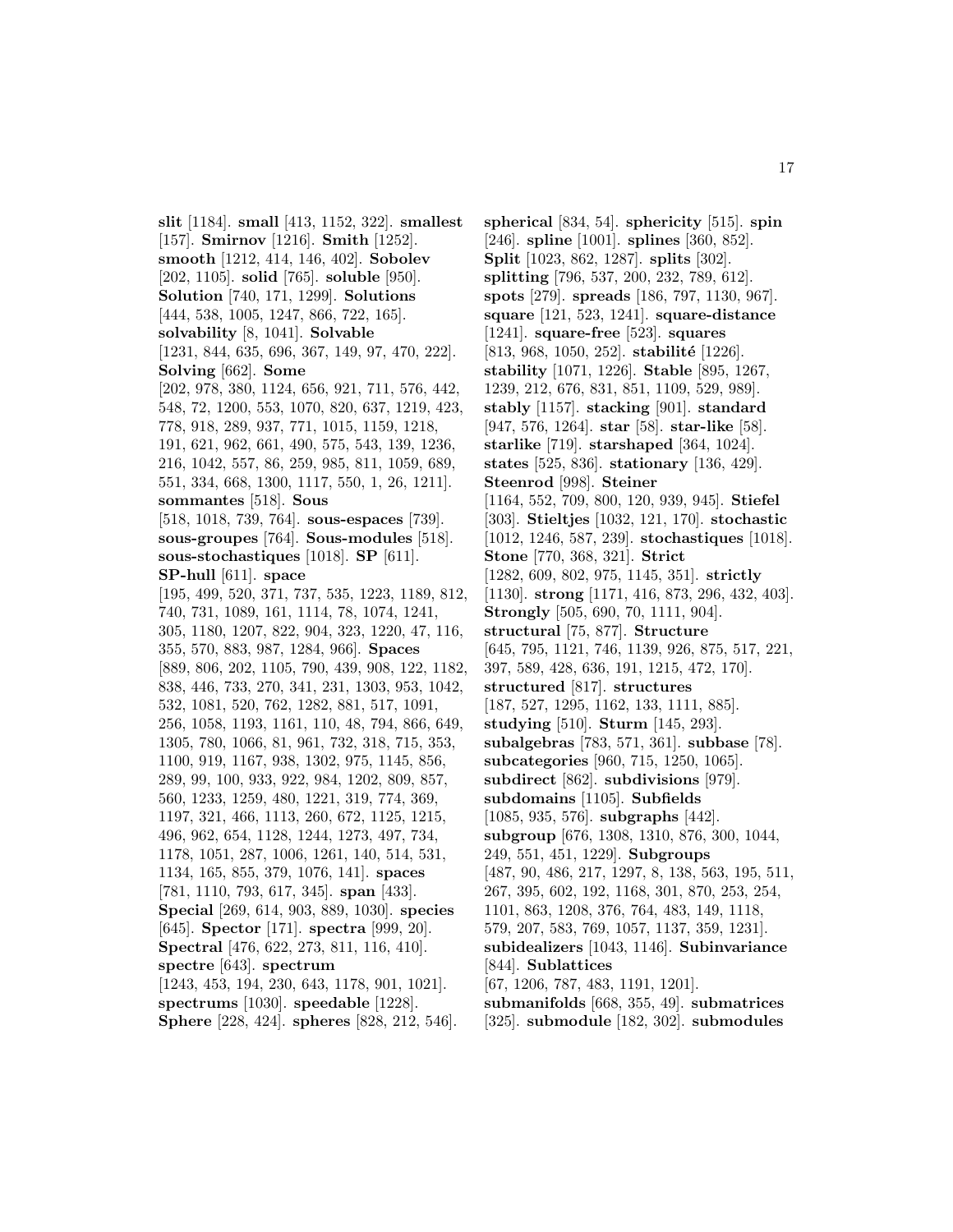[751, 518]. **subnormal** [1077, 1101, 1214, 1137]. **subordination** [436]. **subparacompact** [345]. **subplanes** [275]. **Subregular** [797]. **Subrings** [1106, 142, 1094]. **subschemes** [127]. **subsemigroups** [235]. **subsets** [147, 1114, 78, 593, 1221, 321, 345]. **subsocles** [152]. **subspace** [983, 1274]. **subspaces** [310, 711, 1189, 690, 383, 925, 1213]. **substitutions** [631]. **Substochastic** [1018]. **Sufficiency** [619, 485]. **sufficient** [1041, 213, 509]. **sufficiently** [229, 513]. **Suites** [1149, 1142]. **Sullivan** [1170]. **Sum** [968, 466, 832, 1140, 101]. **summabilities** [71]. **summability** [1171, 924, 603, 1007, 569, 1156, 29, 30, 240, 296, 206, 14, 219]. **summands** [1287]. **summation** [489]. **Sums** [284, 563, 1183, 501, 518, 1251, 848, 205, 437, 460, 474, 493, 614]. **Super** [353]. **Super-reflexive** [353]. **superadditive** [1246]. **supercompact** [1182]. **supersoluble** [210]. **surface** [251]. **Surfaces** [66, 1242, 398, 906, 109, 319, 1153]. **Suslinian** [1090]. **Suspension** [134, 804]. **suspensions** [339]. **Sylow** [1044]. **symbols** [494]. **sym´etries** [1253]. **Symmetric** [1116, 909, 87, 580, 894, 192, 567, 780, 748, 856, 910, 658, 560, 1215, 271]. **symmetries** [1224]. **Symmetrizable** [1006]. **Symmetrized** [564, 784]. **symmetry** [951, 1253, 38]. **symplectic** [164, 757]. **Synthèse** [764]. **synthesis** [622, 764]. system [671]. **Systèmes** [886]. **Systems** [934, 123, 1027, 886, 111, 686, 61, 552, 709, 800, 1164, 670, 755, 932, 1258, 120, 996, 116, 945, 907]. **Szász** [1225].

**table** [876]. **tables** [443]. **Takahashi** [309]. **tame** [459]. **Taming** [338]. **tangential** [833]. **Tauberian** [206, 489, 533]. **Taylor** [725]. **Tchebycheff** [886]. **technique** [719, 1124, 510]. **temperatures** [386]. **ten** [997]. **Tensor**

[232, 1277, 687, 1122, 873, 164, 328, 490, 577]. **tensors** [784]. **term** [1287, 3, 160]. **termes** [1226]. **terminals** [282]. **terms** [1226, 1293, 793]. **ternary** [683]. **Testing** [432]. **th** [949, 1133, 740, 832, 177]. **their** [536, 1257, 237, 656, 576, 1174, 573, 370, 126, 320, 1209, 21, 1231, 49, 456]. **them** [369]. **Theorem** [884, 65, 790, 39, 831, 644, 988, 923, 279, 507, 360, 1181, 656, 840, 1217, 625, 1047, 144, 555, 1058, 541, 768, 539, 422, 869, 731, 732, 225, 2, 415, 62, 1252, 376, 551, 241, 342, 933, 473, 471, 91, 120, 1107, 358, 774, 1132, 173, 1296, 399, 248, 206, 846, 489, 207, 506, 654, 374, 447, 219, 885, 825, 456, 927]. **th´eor`eme** [39]. **theorems** [202, 435, 1139, 446, 578, 882, 561, 759, 436, 216, 86, 259, 1225, 1246, 721, 918, 273, 1059, 1036, 1151, 367, 937, 663, 944, 613, 96, 861, 466, 408, 191, 756, 139, 361]. **theoretic** [925]. **theories** [524, 1108, 750, 848]. **Theory** [1019, 605, 1183, 980, 871, 278, 1007, 1219, 788, 1147, 2, 415, 1067, 689, 396, 922, 440, 1202, 771, 615, 1292, 850, 351, 344, 129, 621, 243, 512, 522, 810, 116, 1285, 21, 410, 315, 139]. **theta** [1150]. **Thick** [1143]. **third** [87, 194]. **Thom** [529, 545]. **Three** [434, 1242, 424, 1305, 726, 7]. **three-dimensional** [726]. **three-generator** [7]. **three-relation** [7]. **tight** [928, 1022, 845, 1230]. **time** [1056]. **timelike** [122]. **Tit** [327]. **Toeplitz** [349]. **Tomber** [173]. **Topics** [276]. **topolgical** [235]. **Topological** [670, 646, 716, 875, 960, 137, 1114, 586, 1064, 879, 292, 351, 514, 570, 1029, 189]. **Topologies** [1194, 1102, 516, 609, 802]. **topology** [563, 1282, 194, 975, 1145, 351, 1065]. **Torsion** [990, 524, 467, 692, 195, 501, 283, 848, 302, 789, 608, 262]. **torsion-free** [195, 501]. **torsions** [964]. **torus** [765]. **total** [573]. **totally** [711]. **tout** [914]. **Towber** [131]. **trace** [1307, 1083, 544]. **transcendence** [1019]. **transfer**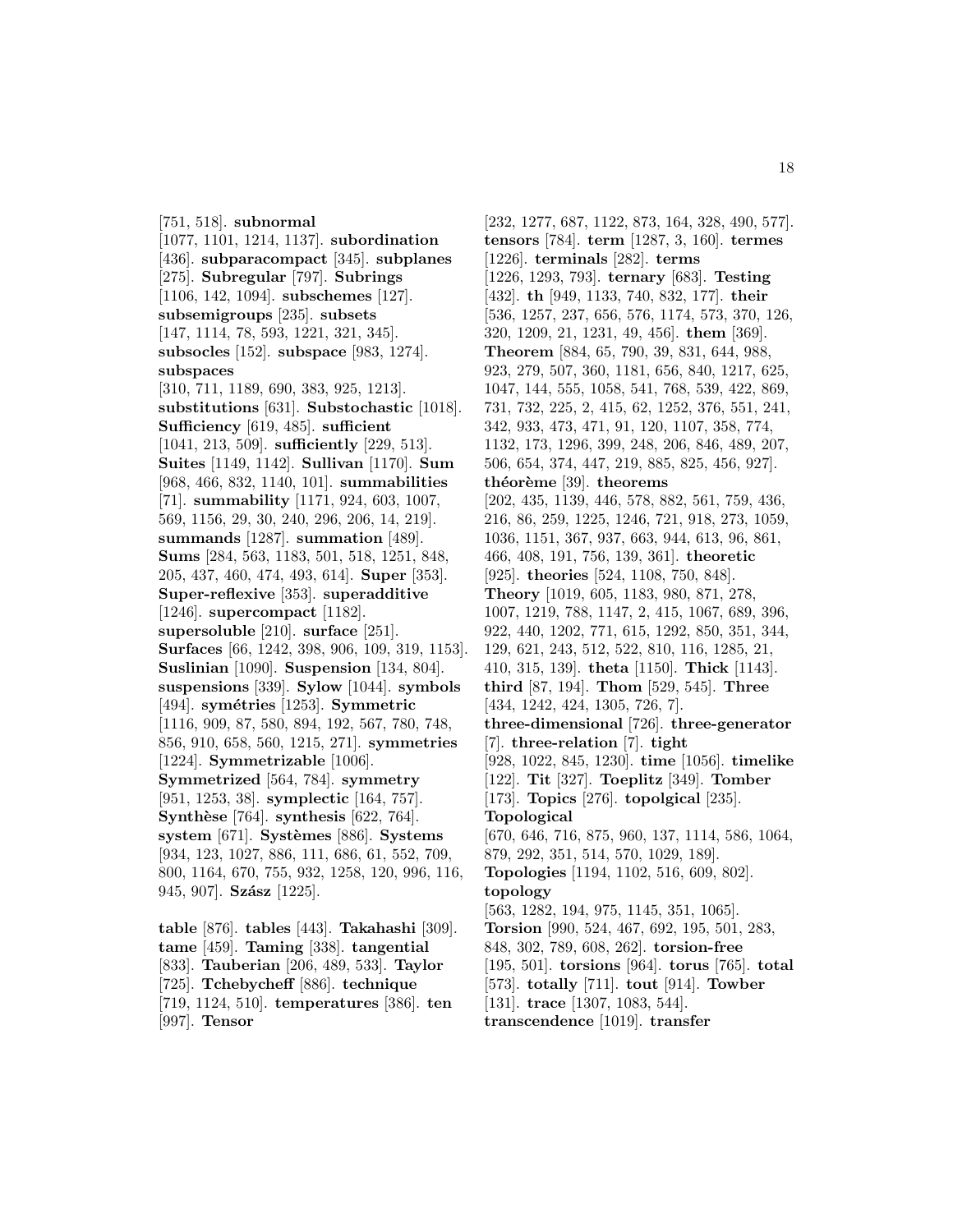[1043, 1146]. **transferability** [787]. **transferable** [808]. **Transferring** [688]. **transform** [931]. **transformation** [426, 728, 879, 925, 191, 996, 1021]. **Transformations** [1241, 901, 753, 87, 476, 341, 1033, 48, 598, 649, 44, 1099, 56, 868, 1048, 533, 745, 907]. **transforms** [1032, 121, 393, 725, 170, 1304]. **transitif** [1211]. **Transitive** [163, 1211, 36, 527, 705]. **Transitivity** [898]. **Translation** [1017, 978, 835, 168, 472]. **Translation-invariant** [1017]. **translational** [678, 628]. **translations** [409]. **transvections** [665]. **transversalité** [1226]. **transversality** [1226, 1196]. **transversals** [619]. **traveling** [782]. **trees** [10, 1172, 196]. **Treillis** [891, 409]. **triangulations** [437, 460, 474, 493, 614]. **trigonometric** [1035]. **triple** [770, 552, 709, 800, 1164, 945]. **triples** [800, 1164]. **trivalent** [151]. **trivial** [1044, 384]. **Tsuji** [1011]. **tubular** [1185]. **Tutte** [1252]. **Two** [919, 287, 717, 1287, 707, 1280, 1294, 1023, 971, 1301, 832, 249, 19, 1180]. **type** [578, 921, 630, 373, 529, 809, 944, 37, 441, 1227, 744, 976, 141]. **types** [1224, 399, 510]. **UHF** [1253]. **ultrafilters** [346]. **Ultrafunctors** [723]. **ultrapowers** [346]. **ultraproducts** [372]. **ultraspherical** [699, 272]. **unbounded** [1304]. **unconditionally** [304]. **Unequivocal** [754]. **unified** [6]. **Uniform** [726, 184, 331, 833, 1190, 439, 834, 693, 414, 592]. **Uniformities** [295, 1202, 497]. **Uniformly** [649, 256, 377, 1051, 1261, 379]. **unimodular** [172, 261]. **Union** [1302]. **unions** [724]. **unipotent** [976]. **Unique** [361, 412, 841, 977]. **Uniquely** [954]. **Uniqueness** [1139, 408, 1296, 1279]. **uniserial** [201]. **Unit** [694, 36, 1089, 913]. **Unitaries** [1255, 1280]. **unitarized** [1075]. **unitary** [1188, 257, 1224, 969, 85, 242].

**units** [963, 384, 832, 910, 1285]. **univalent**

[435, 18, 882, 436, 1014, 1117, 550, 227]. **universal** [960, 585, 309]. **universality** [432]. **unrestricted** [1234]. **unsolvability** [1059, 67]. **Unsolvable** [97]. **unsymmetric** [419]. **unsymmetrical** [1, 26]. **upcrossing** [1037]. **upper** [454, 1166].

**V** [614]. **valency** [1306]. **valent** [477]. **valeurs** [335, 812]. **valuation** [1047, 208, 298]. **Valuations** [572, 615, 33, 1102, 298]. **Value** [894, 871, 625, 93, 613, 534, 504]. **valued** [875, 1282, 986, 609, 802, 559, 607, 79]. **values** [335, 812, 942, 1251, 146, 872, 1025]. **vanishing** [371, 47]. **variable** [216, 354]. **variables** [1032]. **Variation** [718]. **variational** [719]. **variations** [1009]. **varietal** [682]. **Varieties** [236, 291, 939, 1008, 858, 102, 549, 1083, 1300, 1072, 1290, 827]. **variety** [682, 19, 124]. **various** [1073, 734]. **Veblen** [113]. **vector** [1282, 986, 1189, 609, 802, 268, 334, 990, 559, 558, 277, 472, 514]. **vector-valued** [1282, 609, 802]. **vectors** [496]. **versions** [555]. **Vertex** [149]. **vertices** [997, 979]. **very** [1135]. **via** [573, 1100, 607]. **view** [243, 512]. **visibility** [364]. **Vitali** [1293]. **volumes** [558]. **vs** [801]. **Vulikh** [379].

**W** [959, 1019]. **Waerden** [566]. **Watson** [393, 280]. **ways** [463]. **Weak** [117, 953, 1002, 1026, 890, 216, 1058, 637, 1135, 654, 886]. **Weakly** [1090, 839, 683, 505, 574, 678, 1051, 1006]. **Wedderburn** [113, 447]. **Wei-eihn** [959]. **Weierstrass** [912, 250]. **weighing** [1173]. **weighted** [1183, 433, 140, 247]. **Weyl** [585]. **where** [747]. **Which** [532, 27, 889, 464, 1308, 1310, 482, 832, 377, 1241, 544, 451, 496, 196, 1039, 531, 575, 1021]. **Whitehead** [1170, 1210, 1050]. **whose** [1287, 818, 864, 705, 983, 910]. **width** [16]. **Wiener** [892]. **wild** [338]. **without** [201, 1185, 881, 1193, 1084]. **Witt**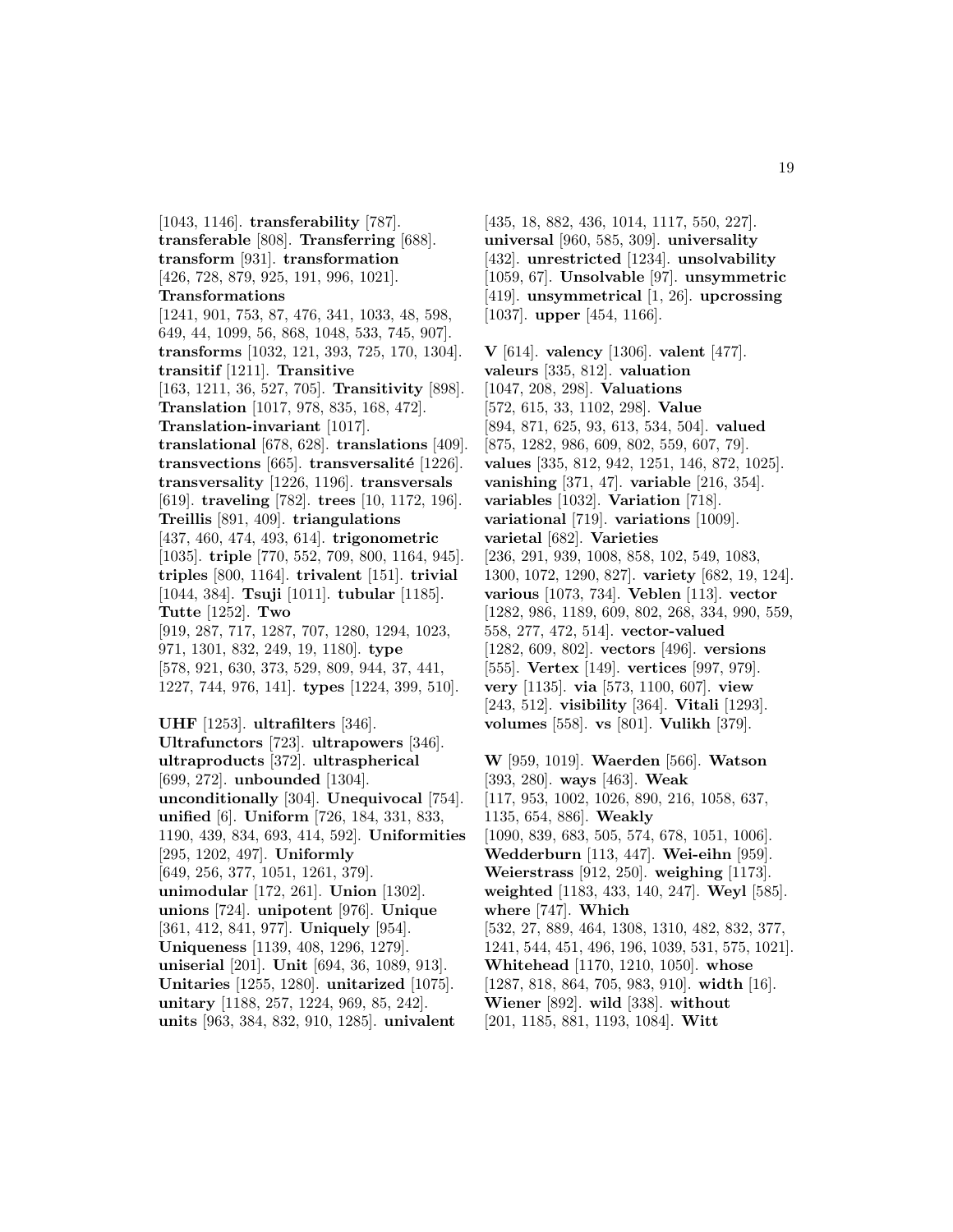[1047, 1163, 1132]. **word** [97]. **words** [588]. **wreath** [119, 905].

**Yosida** [388]. **Young** [892].

**Zassenhaus** [783]. **Zeller** [853]. **Zero** [849, 617, 201, 182, 238, 190, 370, 336, 94]. **Zerodimensional** [617]. **zeros** [1222, 484, 45]. **zeta** [1300]. **zonotopes** [562].

# **References**

### **Shrikhande:1963:NES**

[1] S. S. Shrikhande, D. Raghavarao, and S. K. Tharthare. Non-existence of some unsymmetrical partially balanced incomplete block designs. Canadian Journal of Mathematics = Journal  $cana dien de mathématiques, 15(??):$ 686–701, ???? 1963. CODEN CJ-MAAB. ISSN 0008-414X (print), 1496- 4279 (electronic). See corrigendum [26].

### **Hughes:1968:TCP**

[2] J. W. B. Hughes. A theorem concerning partitions and its consequences in the theory of Lie algebras. Canadian Journal of Mathematics = Journal canadien de mathématiques,  $20(??)$ : 698–700, ???? 1968. CODEN CJ-MAAB. ISSN 0008-414X (print), 1496- 4279 (electronic). See corrigendum [415].

### **Sreenivasulu:1969:MTR**

[3] V. Sreenivasulu. The maximum term and the rank of an entire function. Canadian Journal of Mathematics = Journal canadien de mathématiques, 21 (??):257–261, ???? 1969. CODEN CJMAAB. ISSN 0008-414X (print), 1496-4279 (electronic). See corrigendum [160].

# **Pedersen:1970:IBC**

[4] Franklin D. Pedersen. Implications between conditions on l-groups. Cana $dian$  Journal of Mathematics = Journal canadien de mathématiques, 22 (??):1–6, ???? 1970. CODEN CJ-MAAB. ISSN 0008-414X (print), 1496- 4279 (electronic).

# **Flatto:1970:RPH**

[5] Leopold Flatto and Sister Margaret M. Wiener. Regular polytopes and harmonic polynomials. Canadian Journal of Mathematics = Journal canadien de mathématiques,  $22(??):7-21$ , ???? 1970. CODEN CJMAAB. ISSN 0008- 414X (print), 1496-4279 (electronic).

# **Biondi:1970:CPC**

[6] E. Biondi, L. Divieti, and G. Guardabassi. Counting paths, circuits, chains, and cycles in graphs: A unified approach. Canadian Journal of Mathematics = Journal canadien de mathématiques,  $22(??):22-35, ????$ 1970. CODEN CJMAAB. ISSN 0008- 414X (print), 1496-4279 (electronic).

# **Wamsley:1970:CTG**

[7] J. W. Wamsley. A class of threegenerator, three-relation, finite groups.  $Canadian$  Journal of Mathematics  $=$ Journal canadien de mathématiques, 22 (??):36–40, ???? 1970. CODEN CJ-MAAB. ISSN 0008-414X (print), 1496- 4279 (electronic).

### **Beidleman:1970:IGF**

[8] James C. Beidleman. The influence of generalized Frattini subgroups on the solvability of a finite group. *Cana*dian Journal of Mathematics = Journal canadien de mathématiques,  $22(??)$ :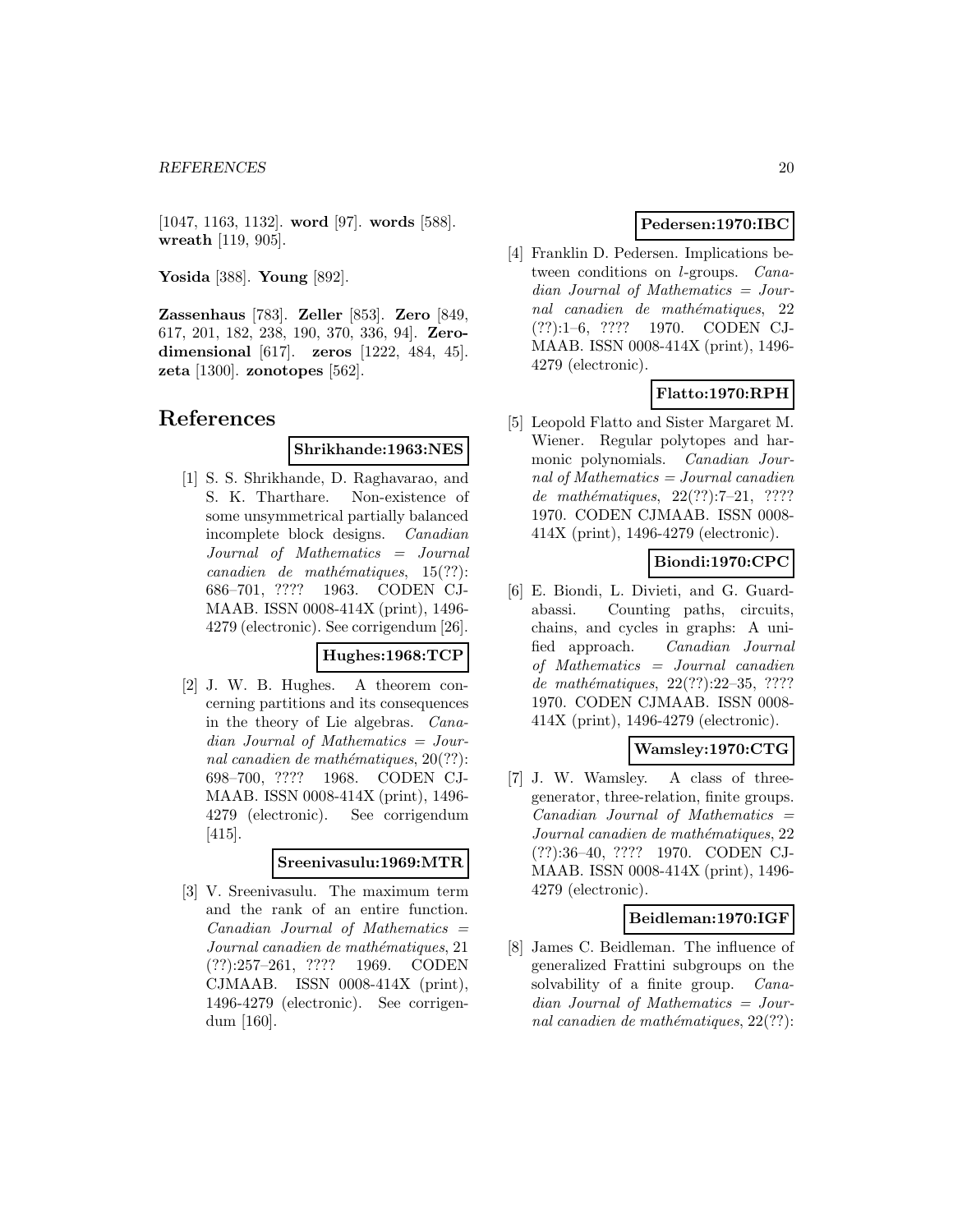41–46, ???? 1970. CODEN CJ-MAAB. ISSN 0008-414X (print), 1496- 4279 (electronic).

# **Sentilles:1970:SO**

[9] F. Dennis Sentilles. Semigroups of operators in  $C(S)$ . Canadian Journal of Mathematics = Journal canadien de mathématiques,  $22(??):47-54$ , ???? 1970. CODEN CJMAAB. ISSN 0008- 414X (print), 1496-4279 (electronic).

# **Manvel:1970:RT**

[10] Bennet Manvel. Reconstruction of trees. Canadian Journal of Mathematics = Journal canadien de  $mathématiques, 22(??):55–60, ????$ 1970. CODEN CJMAAB. ISSN 0008- 414X (print), 1496-4279 (electronic).

# **Hanani:1970:BIB**

[11] Haim Hanani. On balanced incomplete block designs with large number of elements. Canadian Journal of Mathematics = Journal canadien de mathématiques,  $22(??):61–65, ????$ 1970. CODEN CJMAAB. ISSN 0008- 414X (print), 1496-4279 (electronic).

# **Hilton:1970:ARA**

[12] P. J. Hilton and Y. c. Wu. On the addition of relations in an abelian category.  $Canadian$  Journal of Mathematics  $=$ Journal canadien de mathématiques, 22 (??):66–74, ???? 1970. CODEN CJ-MAAB. ISSN 0008-414X (print), 1496- 4279 (electronic).

### **Lachlan:1970:ISM**

[13] A. H. Lachlan. Initial segments of many-one degrees. Canadian Journal of Mathematics = Journal canadien de mathématiques,  $22(??):75–85, ????$ 

1970. CODEN CJMAAB. ISSN 0008- 414X (print), 1496-4279 (electronic).

# **Sahney:1970:NSC**

[14] Badri N. Sahney. On the Nørlund summability of a class of Fourier series. Canadian Journal of Mathematics  $= Journal\; can a dien\; de\; mathématiques,$ 22(??):86–91, ???? 1970. CODEN CJ-MAAB. ISSN 0008-414X (print), 1496- 4279 (electronic).

# **Chew:1970:RFR**

[15] Kim Lin Chew and Sherry Lawn. Residually finite rings. Canadian Journal of Mathematics  $=$  Journal canadien de mathématiques,  $22(??):92-101, ????$ 1970. CODEN CJMAAB. ISSN 0008- 414X (print), 1496-4279 (electronic).

# **Wichman:1970:WM**

[16] Michael Wichman. The width of a module. Canadian Journal of Mathematics = Journal canadien de mathématiques,  $22(??):102-115$ , ???? 1970. CODEN CJMAAB. ISSN 0008- 414X (print), 1496-4279 (electronic).

# **Meyers:1970:MAP**

[17] W. E. Meyers. Montel algebras on the plane. Canadian Journal of Mathematics = Journal canadien de  $mathématiques, 22(??):116–122, ????$ 1970. CODEN CJMAAB. ISSN 0008- 414X (print), 1496-4279 (electronic).

# **Basgoze:1970:CUF**

[18] T. Basgöze, J. L. Frank, and F. R. Keogh. On convex univalent functions. Canadian Journal of Mathematics = Journal canadien de mathématiques, 22 (??):123–127, ???? 1970. CODEN CJ-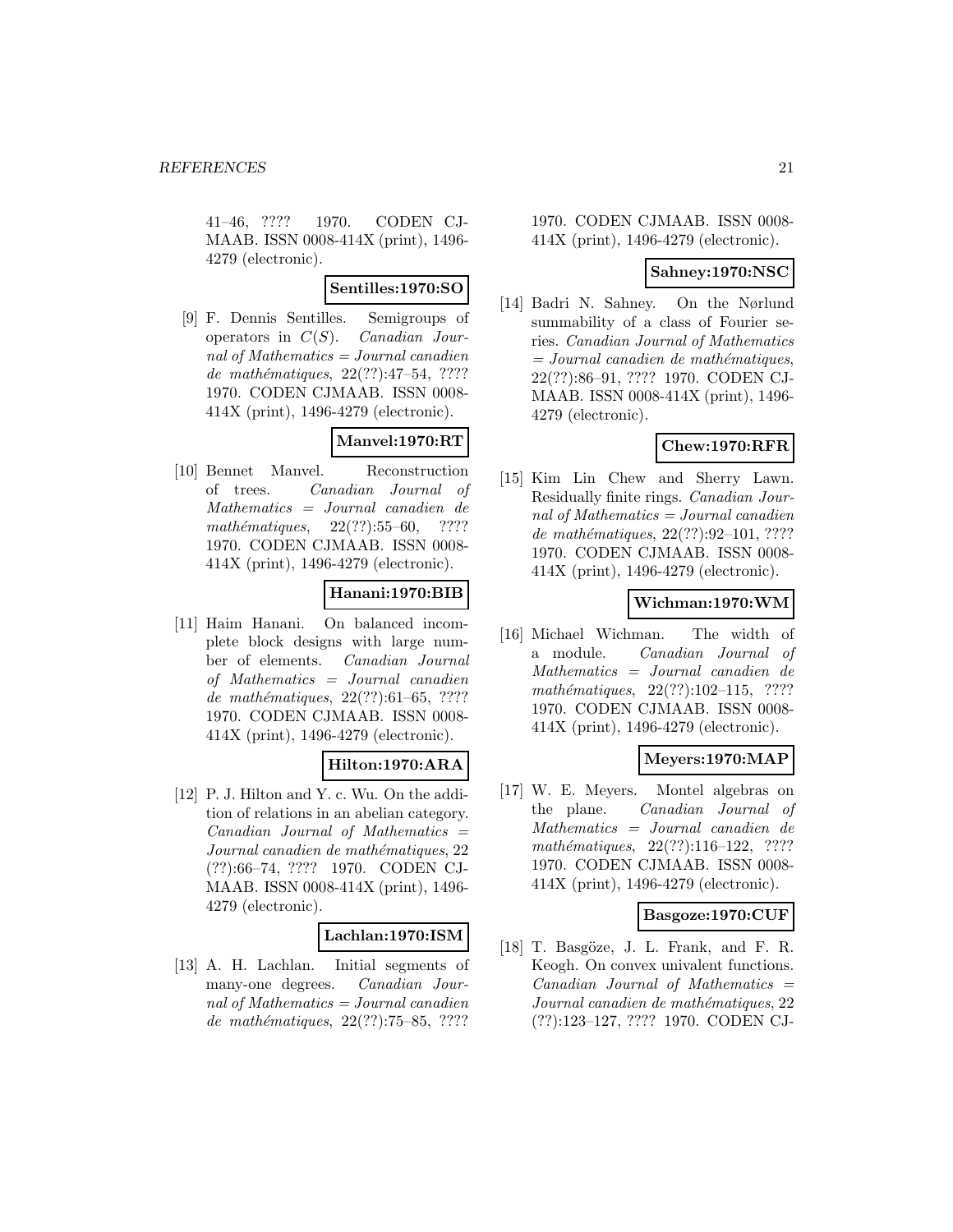MAAB. ISSN 0008-414X (print), 1496- 4279 (electronic).

### **Kuan:1970:HST**

[19] Wei eihn Kuan. On the hyperplane sections through two given points of an algebraic variety. Canadian Journal of Mathematics = Journal canadien de mathématiques,  $22(??):128-133$ , ???? 1970. CODEN CJMAAB. ISSN 0008- 414X (print), 1496-4279 (electronic).

### **Putnam:1970:SSN**

[20] C. R. Putnam. The spectra of semi-normal singular integral operators. Canadian Journal of Mathematics  $=$  Journal canadien de mathématiques, 22(??):134–150, ???? 1970. CODEN CJMAAB. ISSN 0008-414X (print), 1496-4279 (electronic).

# **Streit:1970:MIG**

[21] Franz Streit. On multiple integral geometric integrals and their applications to probability theory. Canadian Journal of Mathematics = Journal canadien de mathématiques,  $22(??)$ : 151–163, ???? 1970. CODEN CJ-MAAB. ISSN 0008-414X (print), 1496- 4279 (electronic).

### **Corson:1970:C**

[22] H. H. Corson and I. Glicksberg. Compactness in  $Hom(G, H)$ . *Canadian* Journal of Mathematics = Journal  $cana dien de mathématiques, 22(??):$ 164–170, ???? 1970. CODEN CJ-MAAB. ISSN 0008-414X (print), 1496- 4279 (electronic).

### **Gasper:1970:LPJa**

[23] George Gasper. Linearization of the product of Jacobi polynomials. I.

 $Canadian$  Journal of Mathematics  $=$ Journal canadien de mathématiques, 22 (??):171–175, ???? 1970. CODEN CJ-MAAB. ISSN 0008-414X (print), 1496- 4279 (electronic).

# **Dark:1970:CCF**

[24] Rex Dark and Akbar H. Rhemtulla. On  $R_0$ -closed classes, and finitely generated groups. Canadian Journal of Mathematics = Journal canadien de  $mathématiques, 22(??):176–184, ????$ 1970. CODEN CJMAAB. ISSN 0008- 414X (print), 1496-4279 (electronic).

# **Rigby:1970:AAG**

[25] J. F. Rigby. Axioms for absolute geometry. III. Canadian Journal of Mathematics = Journal canadien de mathématiques,  $22(??):185-190$ , ???? 1970. CODEN CJMAAB. ISSN 0008- 414X (print), 1496-4279 (electronic).

### **Shrikhande:1970:NES**

[26] S. S. Shrikhande, D. Raghavarao, and S. K. Tharthare. "Non-existence of some unsymmetrical partially balanced incomplete block designs": Corrigendum. Canadian Journal of Mathematics = Journal canadien de mathématiques, 22(??):191, ???? 1970. CODEN CJMAAB. ISSN 0008-414X (print), 1496-4279 (electronic). See [1].

### **Beasley:1970:MGW**

[27] LeRoy B. Beasley. Maximal groups on which the permanent is multiplicative. Canadian Journal of Mathematics  $=$  Journal canadien de mathématiques, 22(??):192, ???? 1970. CODEN CJ-MAAB. ISSN 0008-414X (print), 1496- 4279 (electronic).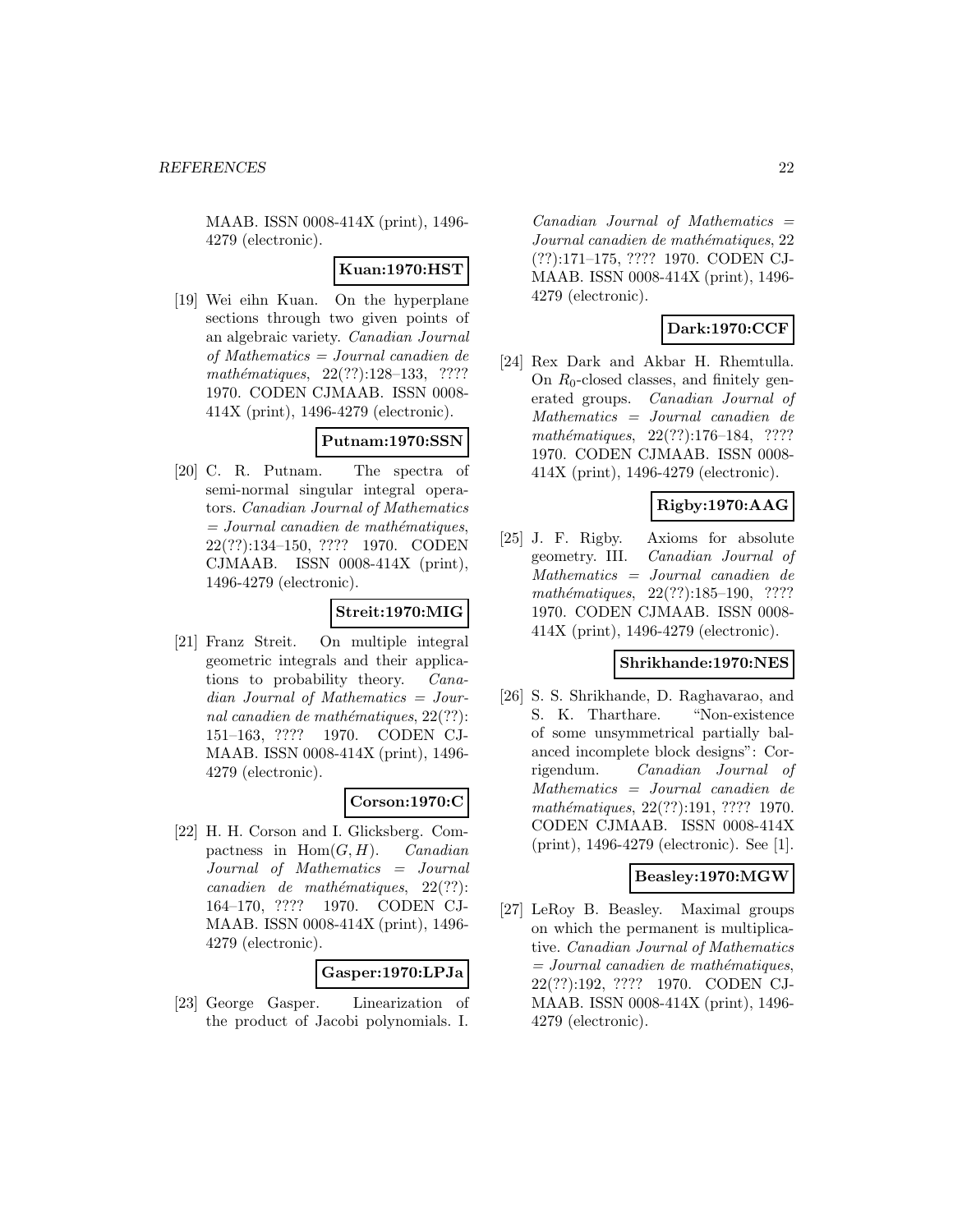# **Fox:1970:MIK**

[28] R. H. Fox. Metacyclic invariants of knots and links. Canadian Journal of Mathematics = Journal canadien de mathématiques,  $22(??):193-201$ , ???? 1970. CODEN CJMAAB. ISSN 0008- 414X (print), 1496-4279 (electronic). See corrigendum [500].

# **Korle:1970:ASRa**

[29] H.-H. Körle. On absolute summability by Riesz and generalized Cesàro means. I. Canadian Journal of Mathematics  $=$ Journal canadien de mathématiques, 22 (??):202–208, ???? 1970. CODEN CJ-MAAB. ISSN 0008-414X (print), 1496- 4279 (electronic).

### **Korle:1970:ASRb**

[30] H.-H. Körle. On absolute summability by Riesz and generalized Cesàro means. I, II. Canadian Journal of Mathematics  $=$  Journal canadien de mathématiques, 22(??):209–218, ???? 1970. CODEN CJMAAB. ISSN 0008-414X (print), 1496-4279 (electronic).

### **Kubota:1970:CAC**

[31] Yôto Kubota. A characterization of the approximately continuous Denjoy integral. Canadian Journal of Mathematics  $=$  Journal canadien de mathématiques, 22(??):219–226, ???? 1970. CODEN CJMAAB. ISSN 0008-414X (print), 1496-4279 (electronic).

### **Bressler:1970:CSO**

[32] D. W. Bressler and A. H. Cayford. Compositions of set operations. Canadian Journal of Mathematics = Journal canadien de mathématiques,  $22(??)$ :

227–234, ???? 1970. CODEN CJ-MAAB. ISSN 0008-414X (print), 1496- 4279 (electronic).

# **Perles:1970:CCV**

[33] M. A. Perles and G. T. Sallee. Cell complexes, valuations, and the Euler relation. Canadian Journal of Mathematics  $=$  Journal canadien de mathématiques, 22(??):235–241, ???? 1970. CODEN CJMAAB. ISSN 0008-414X (print), 1496-4279 (electronic).

#### **Garfinkel:1970:GEM**

[34] Gerald Garfinkel and Morris Orzech. Galois extensions as modules over the group ring. Canadian Journal of Mathematics = Journal canadien de  $mathématiques, 22(??):242-248, ????$ 1970. CODEN CJMAAB. ISSN 0008- 414X (print), 1496-4279 (electronic).

# **Coleman:1970:GR**

[35] D. B. Coleman. On group rings. *Cana*dian Journal of Mathematics = Journal canadien de mathématiques,  $22(??)$ : 249–254, ???? 1970. CODEN CJ-MAAB. ISSN 0008-414X (print), 1496- 4279 (electronic).

# **Borrego:1970:PTA**

[36] J. T. Borrego and E. E. DeVun. Pointtransitive actions by the unit interval.  $Canadian$  Journal of Mathematics  $=$ Journal canadien de mathématiques, 22 (??):255–259, ???? 1970. CODEN CJ-MAAB. ISSN 0008-414X (print), 1496- 4279 (electronic).

### **Pfeffer:1970:SIP**

[37] W. F. Pfeffer. Singular integrals are Perron integrals of a certain type.  $Canadian$  Journal of Mathematics  $=$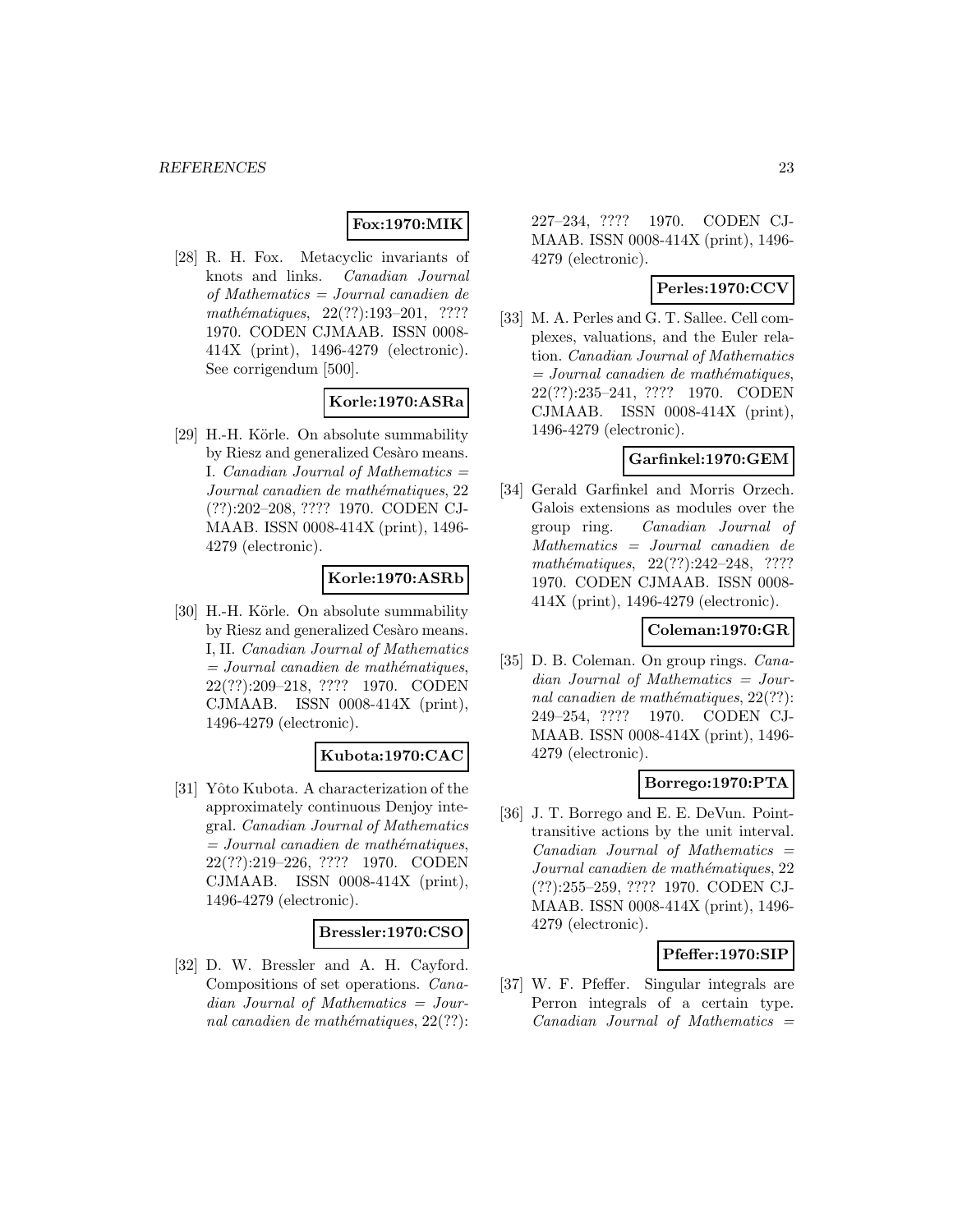Journal canadien de mathématiques, 22 (??):260–264, ???? 1970. CODEN CJ-MAAB. ISSN 0008-414X (print), 1496- 4279 (electronic).

# **McMullen:1970:PAS**

[38] P. McMullen and G. C. Shephard. Polytopes with an axis of symmetry.  $Canadian$  Journal of Mathematics  $=$ Journal canadien de mathématiques, 22 (??):265–287, ???? 1970. CODEN CJ-MAAB. ISSN 0008-414X (print), 1496- 4279 (electronic).

# **Arminjon:1970:TRP**

[39] Paul Arminjon. Un théorème de régularité pour une équation differentielle abstraite. (French) [A regularity theorem for an abstract differential equation]. Canadian Journal of Mathematics = Journal canadien de mathématiques, 22(??):288-296, ???? 1970. CODEN CJMAAB. ISSN 0008- 414X (print), 1496-4279 (electronic).

# **Band:1970:IEQ**

[40] Melvin Band. On the integral extensions of quadratic forms over local fields. Canadian Journal of Mathematics = Journal canadien de  $mathématiques, 22(??):297-307, ????$ 1970. CODEN CJMAAB. ISSN 0008- 414X (print), 1496-4279 (electronic).

### **Berg:1970:ECM**

[41] I. D. Berg. Extensions of certain maps to automorphisms of m. Canadian Journal of Mathematics = Journal canadien de mathématiques,  $22(??)$ : 308–316, ???? 1970. CODEN CJ-MAAB. ISSN 0008-414X (print), 1496- 4279 (electronic).

# **Fine:1970:SCM**

[42] N. J. Fine and P. H. Maserick. On the simplex of completely monotonic functions on a commutative semigroup.  $Canadian$  Journal of Mathematics  $=$ Journal canadien de mathématiques, 22 (??):317–326, ???? 1970. CODEN CJ-MAAB. ISSN 0008-414X (print), 1496- 4279 (electronic).

# **Johnson:1970:PEL**

[43] E. W. Johnson and J. A. Johnson. Mprimary elements of a local Noether lattice. Canadian Journal of Mathematics  $=$  Journal canadien de mathématiques, 22(??):327–331, ???? 1970. CODEN CJMAAB. ISSN 0008-414X (print), 1496-4279 (electronic). See corrigendum [438].

# **Hardie:1970:HNT**

[44] K. A. Hardie. Homotopy of natural transformations. Canadian Journal of Mathematics = Journal canadien de mathématiques, 22(??):332–341, ???? 1970. CODEN CJMAAB. ISSN 0008- 414X (print), 1496-4279 (electronic).

# **Wells:1970:ZFD**

[45] James Wells. On the zeros of functions with derivatives in  $H_1$  and  $H_{\infty}$ . Canadian Journal of Mathematics = Journal canadien de mathématiques, 22 (??):342–347, ???? 1970. CODEN CJ-MAAB. ISSN 0008-414X (print), 1496- 4279 (electronic).

### **Kleinfeld:1970:GCA**

[46] Erwin Kleinfeld, Margaret Humm Kleinfeld, and Frank Kosier. A generalization of commutative and alternative rings. Canadian Journal of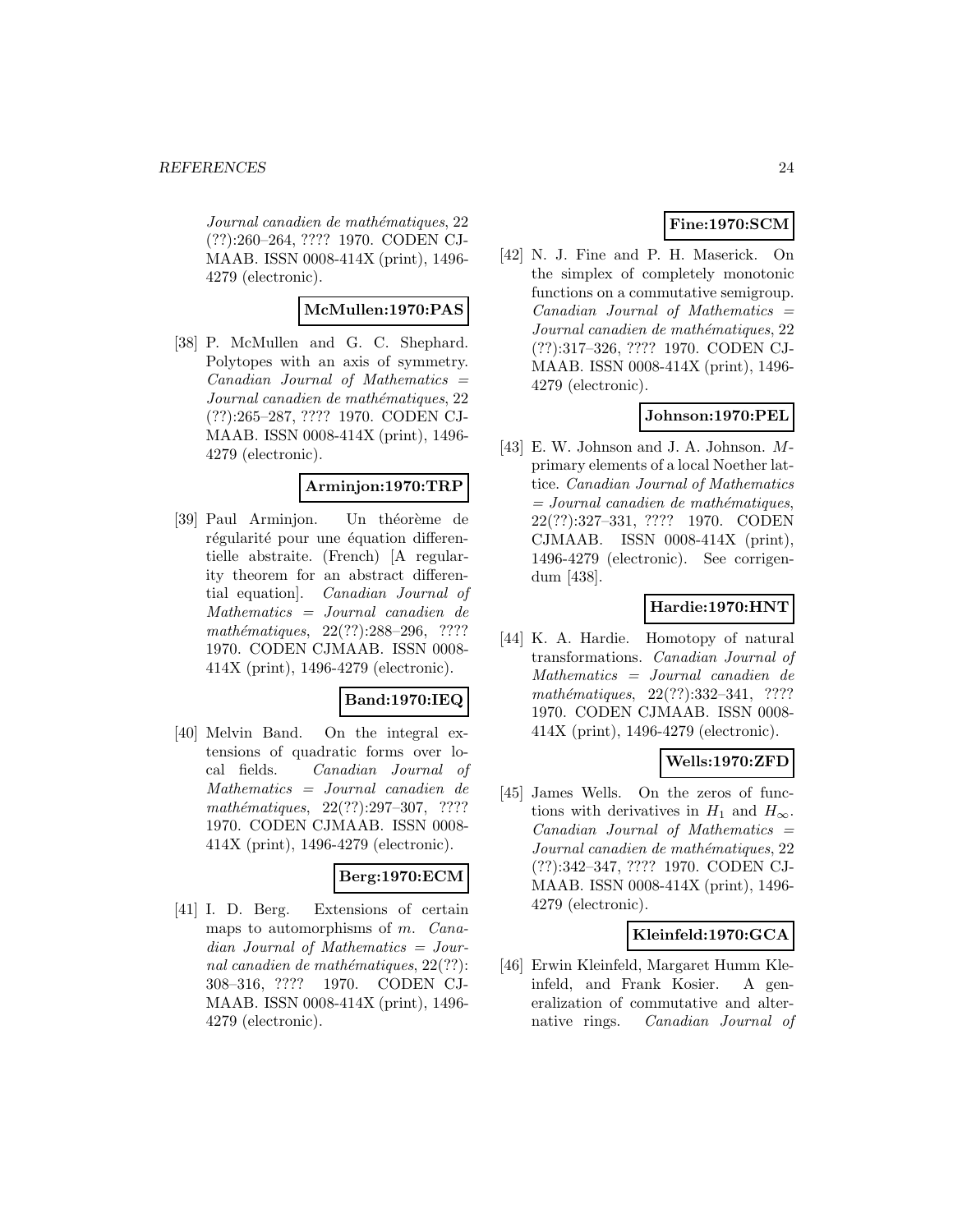Mathematics = Journal canadien de mathématiques, 22(??):348-362, ???? 1970. CODEN CJMAAB. ISSN 0008- 414X (print), 1496-4279 (electronic).

# **Singh:1970:VPS**

[47] K. Singh. On the vanishing of a  $(G, \sigma)$ product in a  $(G, \sigma)$  space. Canadian Journal of Mathematics = Journal canadien de mathématiques,  $22(??)$ : 363–371, ???? 1970. CODEN CJ-MAAB. ISSN 0008-414X (print), 1496- 4279 (electronic).

### **Edelstein:1970:RMC**

[48] Michael Edelstein. On the representation of mappings of compact metrizable spaces as restrictions of linear transformations. Canadian Journal of Mathematics = Journal canadien de  $mathématiques, 22(??):372-375, ????$ 1970. CODEN CJMAAB. ISSN 0008- 414X (print), 1496-4279 (electronic).

# **Yano:1970:IFS**

[49] Kentaro Yano. Integral formulas for submanifolds and their applications. Canadian Journal of Mathematics = Journal canadien de mathématiques, 22 (??):376–388, ???? 1970. CODEN CJ-MAAB. ISSN 0008-414X (print), 1496- 4279 (electronic).

### **Gauthier:1970:ICR**

[50] P. M. Gauthier. it Cercles de remplissage and asymptotic behaviour along circuitous paths. Canadian Journal of Mathematics = Journal canadien de mathématiques, 22(??):389-393, ???? 1970. CODEN CJMAAB. ISSN 0008- 414X (print), 1496-4279 (electronic).

# **Lakser:1970:NCR**

[51] H. Lakser. Normal and canonical representations in free products of lattices.  $Canadian$  Journal of Mathematics  $=$ Journal canadien de mathématiques, 22 (??):394–402, ???? 1970. CODEN CJ-MAAB. ISSN 0008-414X (print), 1496- 4279 (electronic).

# **Biggs:1970:NBN**

[52] R. G. Biggs. A new bound for nil U-rings. Canadian Journal of Mathematics = Journal canadien de mathématiques,  $22(??):403-407$ , ???? 1970. CODEN CJMAAB. ISSN 0008- 414X (print), 1496-4279 (electronic).

# **Duff:1970:IIE**

[53] G. F. D. Duff. Integral inequalities for equimeasurable rearrangements. Canadian Journal of Mathematics = Journal canadien de mathématiques,  $22(??)$ : 408–430, ???? 1970. CODEN CJ-MAAB. ISSN 0008-414X (print), 1496- 4279 (electronic).

# **Petty:1970:CSN**

[54] C. M. Petty and J. M. Crotty. Characterizations of spherical neighbourhoods. Canadian Journal of Mathematics = Journal canadien de mathématiques,  $22(??):431-435$ , ???? 1970. CODEN CJMAAB. ISSN 0008- 414X (print), 1496-4279 (electronic).

# **King:1970:DIR**

[55] R. C. King. The dimensions of irreducible representations of linear groups. Canadian Journal of Mathematics = Journal canadien de  $mathématiques, 22(??): 436-448, ????$ 1970. CODEN CJMAAB. ISSN 0008- 414X (print), 1496-4279 (electronic).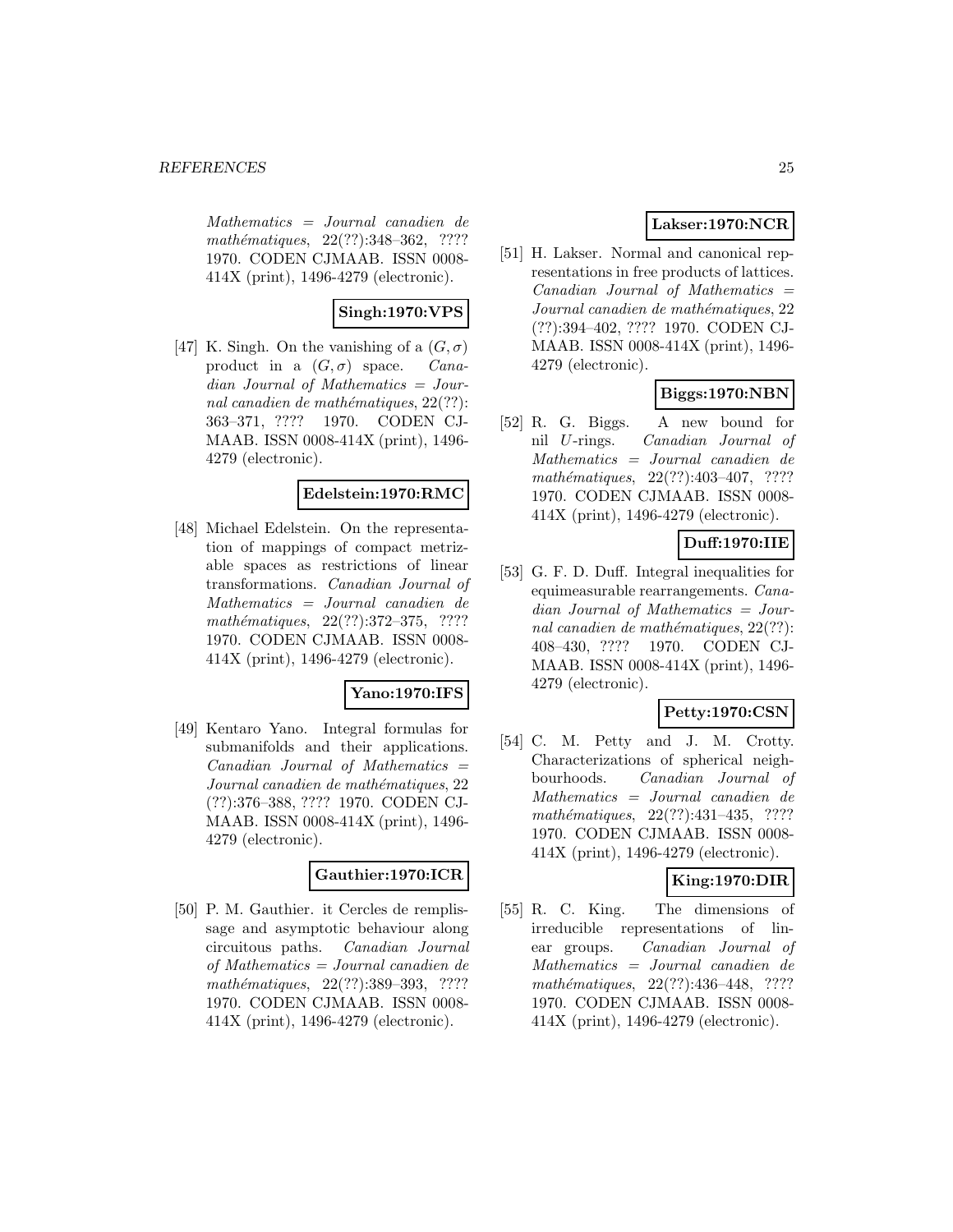# **Mizel:1970:CNL**

[56] Victor J. Mizel. Characterization of non-linear transformations possessing kernels. Canadian Journal of Mathematics = Journal canadien de mathématiques,  $22(??):449-471$ , ???? 1970. CODEN CJMAAB. ISSN 0008- 414X (print), 1496-4279 (electronic).

# **Baker:1970:DPL**

[57] Kirby A. Baker and Alfred W. Hales. Distributive projective lattices. Canadian Journal of Mathematics = Journal canadien de mathématiques,  $22(??)$ : 472–475, ???? 1970. CODEN CJ-MAAB. ISSN 0008-414X (print), 1496- 4279 (electronic).

# **Brannan:1970:CEC**

[58] D. A. Brannan, J. Clunie, and W. E. Kirwan. Coefficient estimates for a class of star-like functions. Canadian Journal of Mathematics = Journal canadien de mathématiques,  $22(??)$ : 476–485, ???? 1970. CODEN CJ-MAAB. ISSN 0008-414X (print), 1496- 4279 (electronic).

# **Eenigenburg:1970:RCC**

[59] Paul Eenigenburg. On the radius of curvature for convex analytic functions.  $Canadian$  Journal of Mathematics  $=$ Journal canadien de mathématiques, 22 (??):486–491, ???? 1970. CODEN CJ-MAAB. ISSN 0008-414X (print), 1496- 4279 (electronic).

### **Hestenes:1970:SG**

[60] Marshall D. Hestenes. Singer groups.  $Canadian Journal of Mathematics =$ Journal canadien de mathématiques, 22

(??):492–513, ???? 1970. CODEN CJ-MAAB. ISSN 0008-414X (print), 1496- 4279 (electronic).

### **Kallman:1970:PGR**

[61] Robert R. Kallman. A problem of Gelfand on rings of operators and dynamical systems. Canadian Journal of Mathematics = Journal canadien de mathématiques,  $22(??):514-517$ , ???? 1970. CODEN CJMAAB. ISSN 0008- 414X (print), 1496-4279 (electronic).

# **Iden:1970:RTD**

[62] Oddvar Iden. Remark to a theorem due to R. Sandler. Canadian Journal of Mathematics = Journal canadien de mathématiques, 22(??):518, ???? 1970. CODEN CJMAAB. ISSN 0008-414X (print), 1496-4279 (electronic).

# **Orlik:1970:AII**

[63] Peter Orlik. On the Arf invariant of an involution. Canadian Journal of Mathematics = Journal canadien de mathématiques, 22(??):519–524, ???? 1970. CODEN CJMAAB. ISSN 0008- 414X (print), 1496-4279 (electronic).

# **Irwin:1970:DPA**

[64] John M. Irwin and John D. O'Neill. On direct products of Abelian groups.  $Canadian$  Journal of Mathematics  $=$ Journal canadien de mathématiques, 22 (??):525–544, ???? 1970. CODEN CJ-MAAB. ISSN 0008-414X (print), 1496- 4279 (electronic).

# **Akcoglu:1970:LRT**

[65] M. A. Akcoglu and R. V. Chacon. A local ratio theorem. Canadian Journal of Mathematics = Journal canadien de mathématiques,  $22(??):545-552$ , ????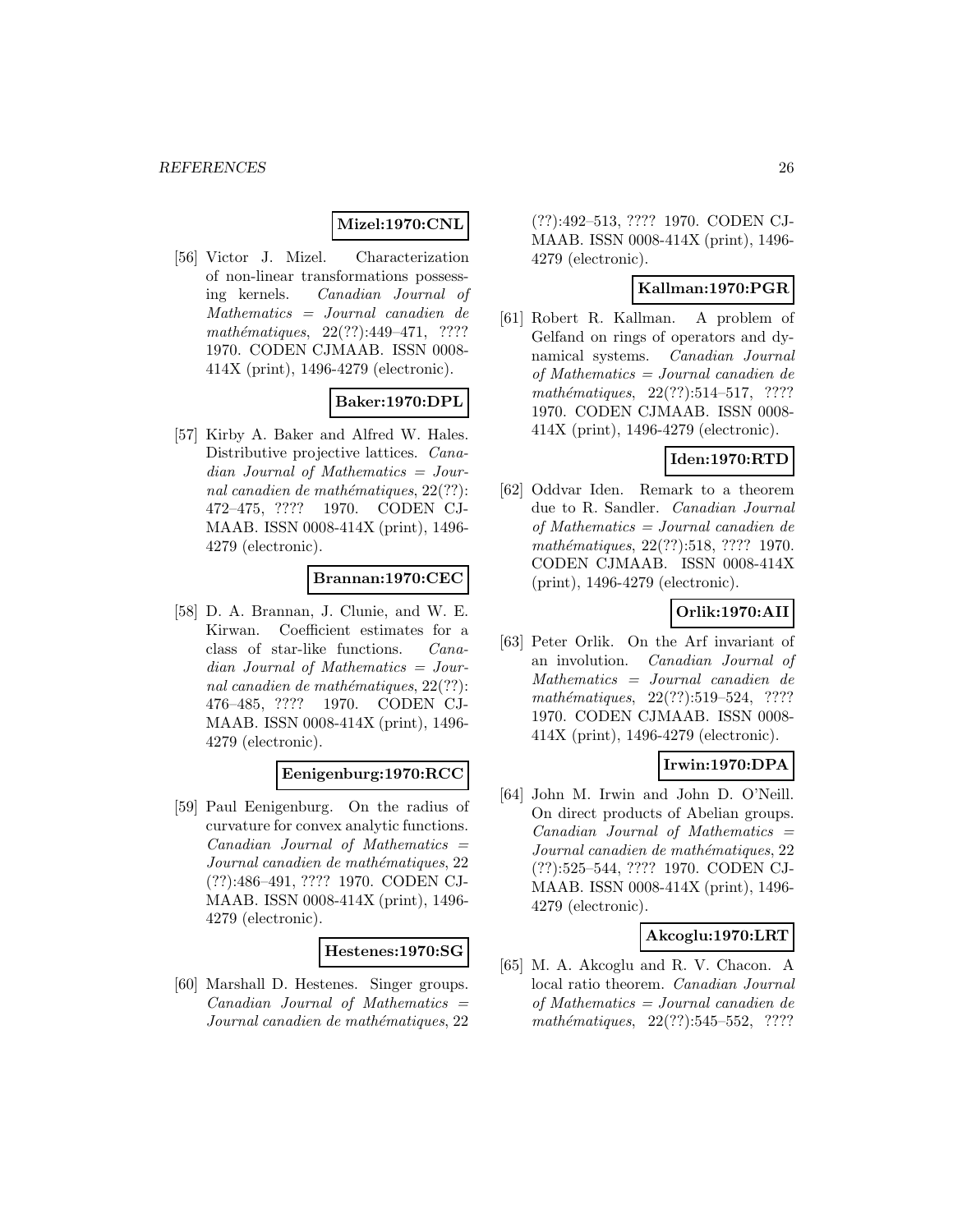1970. CODEN CJMAAB. ISSN 0008- 414X (print), 1496-4279 (electronic).

### **Jaco:1970:SE**

[66] William Jaco. Surfaces embedded<br>in  $M^2 \times S^1$ . Canadian Journal of Canadian Journal of Mathematics = Journal canadien de  $mathématiques, 22(??): 553–568, ????$ 1970. CODEN CJMAAB. ISSN 0008- 414X (print), 1496-4279 (electronic).

### **Thomason:1970:SIS**

[67] S. K. Thomason. Sublattices and initial segments of the degrees of unsolvability. Canadian Journal of Mathematics  $= Journal\; can a dien\; de\; mathématiques,$ 22(??):569–581, ???? 1970. CODEN CJMAAB. ISSN 0008-414X (print), 1496-4279 (electronic).

### **Gasper:1970:LPJb**

[68] George Gasper. Linearization of the product of Jacobi polynomials. II.  $Canadian$  Journal of Mathematics  $=$ Journal canadien de mathématiques, 22 (??):582–593, ???? 1970. CODEN CJ-MAAB. ISSN 0008-414X (print), 1496- 4279 (electronic).

# **Read:1970:CGC**

[69] R. C. Read and E. M. Wright. Coloured graphs: A correction and extension.  $Canadian$  Journal of Mathematics  $=$ Journal canadien de mathématiques, 22 (??):594–596, ???? 1970. CODEN CJ-MAAB. ISSN 0008-414X (print), 1496- 4279 (electronic).

### **Goethals:1970:SRG**

[70] J.-M. Goethals and J. J. Seidel. Strongly regular graphs derived from combinatorial designs. Canadian Journal of Mathematics = Journal cana-

dien de mathématiques,  $22(??):597-$ 614, ???? 1970. CODEN CJMAAB. ISSN 0008-414X (print), 1496-4279 (electronic).

# **Izumi:1970:LPA**

[71] Masako Izumi and Shin ichi Izumi. Localization problem of the absolute Riesz and absolute Nörlund summabilities of Fourier series. Canadian Journal of Mathematics = Journal canadien de mathématiques,  $22(??):615-625$ , ???? 1970. CODEN CJMAAB. ISSN 0008- 414X (print), 1496-4279 (electronic).

# **Ford:1970:SRS**

[72] Charles Ford. Some results on the Schur index of a representation of a finite group. Canadian Journal of Mathematics = Journal canadien de mathématiques,  $22(??):626-640$ , ???? 1970. CODEN CJMAAB. ISSN 0008- 414X (print), 1496-4279 (electronic).

# **Plemmons:1970:CCS**

[73] R. J. Plemmons. On a conjecture concerning semigroup homomorphisms.  $Canadian$  Journal of Mathematics  $=$ Journal canadien de mathématiques, 22 (??):641–644, ???? 1970. CODEN CJ-MAAB. ISSN 0008-414X (print), 1496- 4279 (electronic).

# **McArthur:1970:HRP**

[74] William G. McArthur. Hewitt realcompactifications of products. Canadian Journal of Mathematics = Journal canadien de mathématiques,  $22(??)$ : 645–656, ???? 1970. CODEN CJ-MAAB. ISSN 0008-414X (print), 1496- 4279 (electronic).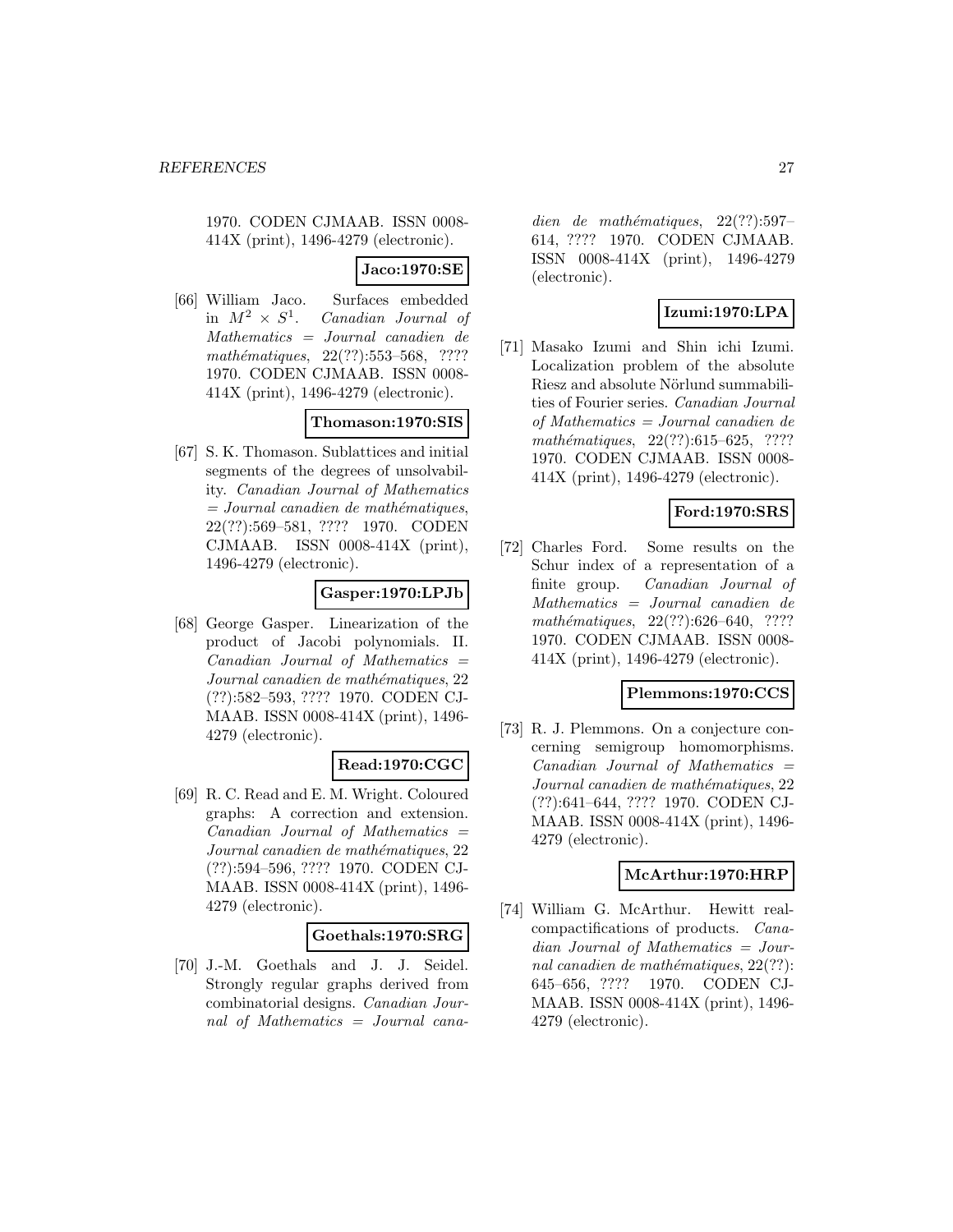### **Johnson:1970:SAN**

[75] E. W. Johnson, J. A. Johnson, and J. P. Lediaev. A structural approach to Noether lattices. Canadian Journal of Mathematics = Journal canadien de mathématiques,  $22(??):657–665$ , ???? 1970. CODEN CJMAAB. ISSN 0008- 414X (print), 1496-4279 (electronic).

# **Gotzky:1970:PRA**

[76] K. Martin Götzky. Products of reflections in an affine Moufang plane. Canadian Journal of Mathematics = Journal canadien de mathématiques,  $22(??)$ : 666–673, ???? 1970. CODEN CJ-MAAB. ISSN 0008-414X (print), 1496- 4279 (electronic).

### **Kaufman:1970:BMD**

[77] Robert Kaufman. Brownian motion and dimension of perfect sets. Canadian Journal of Mathematics = Journal canadien de mathématiques,  $22(??)$ : 674–680, ???? 1970. CODEN CJ-MAAB. ISSN 0008-414X (print), 1496- 4279 (electronic).

# **Hursch:1970:SPS**

[78] J. L. Hursch, Jr. Screening properties of the subbase of all closed connected subsets of a connectedly generated space. Canadian Journal of Mathematics = Journal canadien de mathématiques,  $22(??):681–685$ , ???? 1970. CODEN CJMAAB. ISSN 0008- 414X (print), 1496-4279 (electronic).

#### **Sherman:1970:EOV**

[79] Malcolm J. Sherman. Eigenfunctions of operator-valued analytic functions.  $Canadian$  Journal of Mathematics  $=$ Journal canadien de mathématiques, 22

(??):686–690, ???? 1970. CODEN CJ-MAAB. ISSN 0008-414X (print), 1496- 4279 (electronic).

#### **Franklin:1970:OEM**

[80] S. P. Franklin and J. K. Kohli. On open extensions of maps. Canadian Journal of Mathematics = Journal canadien de mathématiques,  $22(??):691–696$ , ???? 1970. CODEN CJMAAB. ISSN 0008- 414X (print), 1496-4279 (electronic).

# **Heath:1970:IHE**

[81] Philip R. Heath. Induced homotopy equivalences on mapping spaces and duality. Canadian Journal of Mathematics = Journal canadien de mathématiques,  $22(??):697-700$ , ???? 1970. CODEN CJMAAB. ISSN 0008- 414X (print), 1496-4279 (electronic).

# **Rao:1970:CDR**

[82] M. L. Narayana Rao. Conjecture of D. R. Hughes extended to generalized André planes. Canadian Journal of Mathematics = Journal canadien de mathématiques, 22(??):701–704, ???? 1970. CODEN CJMAAB. ISSN 0008- 414X (print), 1496-4279 (electronic).

# **Wakae:1970:MPIa**

[83] Masami Wakae and Oma Hamara. A mapping problem and  $J_p$ -index. I.  $Canadian$  Journal of Mathematics  $=$ Journal canadien de mathématiques, 22 (??):705–712, ???? 1970. CODEN CJ-MAAB. ISSN 0008-414X (print), 1496- 4279 (electronic).

### **Wakae:1970:MPIb**

[84] Masami Wakae and Oma Hamara. A mapping problem and  $J_p$ -index. I, II.  $Canadian$  Journal of Mathematics  $=$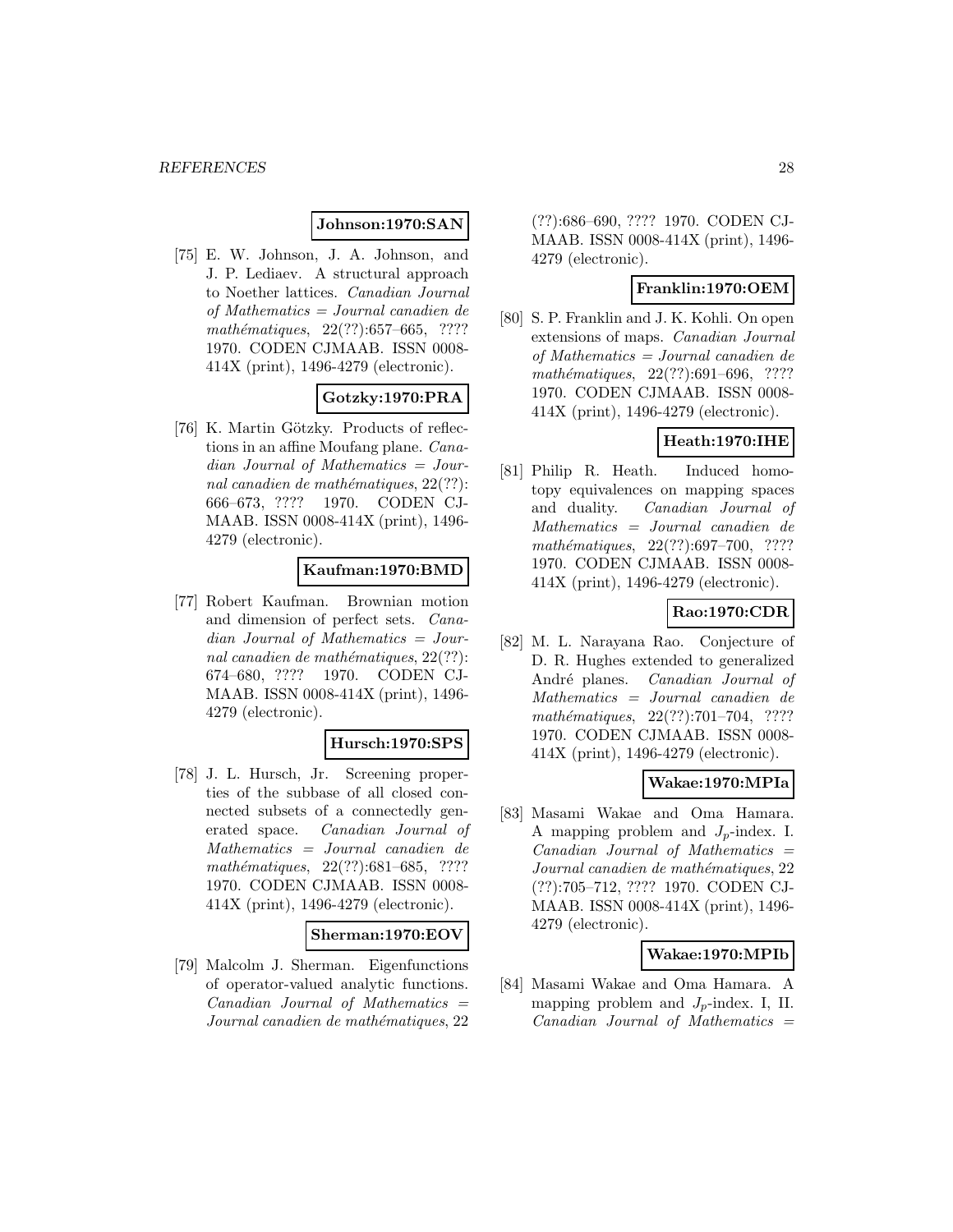Journal canadien de mathématiques, 22 (??):713–718, ???? 1970. CODEN CJ-MAAB. ISSN 0008-414X (print), 1496- 4279 (electronic).

# **Rider:1970:CIM**

[85] Daniel Rider. Central idempotent measures on unitary groups. Canadian Journal of Mathematics = Journal canadien de mathématiques,  $22(??)$ : 719–725, ???? 1970. CODEN CJ-MAAB. ISSN 0008-414X (print), 1496- 4279 (electronic).

# **Clements:1970:ETS**

[86] John C. Clements. Existence theorems for some non-linear equations of evolution. Canadian Journal of Mathematics  $=$  Journal canadien de mathématiques, 22(??):726–745, ???? 1970. CODEN CJMAAB. ISSN 0008-414X (print), 1496-4279 (electronic). See corrigendum [259].

### **Beasley:1970:LTM**

[87] LeRoy B. Beasley. Linear transformations on matrices: The invariance of the third elementary symmetric function. Canadian Journal of Mathematics  $=$  Journal canadien de mathématiques, 22(??):746–752, ???? 1970. CODEN CJMAAB. ISSN 0008-414X (print), 1496-4279 (electronic).

### **Hursey:1970:OGS**

[88] R. J. Hursey, Jr. and A. H. Rhemtulla. Ordered groups satisfying the maximal condition locally. Canadian Journal of Mathematics = Journal canadien de mathématiques, 22(??):753-758, ???? 1970. CODEN CJMAAB. ISSN 0008- 414X (print), 1496-4279 (electronic).

# **Deliyannis:1970:GRC**

[89] Platon C. Deliyannis. Group representations and cardinal algebras. Canadian Journal of Mathematics = Journal canadien de mathématiques,  $22(??)$ : 759–772, ???? 1970. CODEN CJ-MAAB. ISSN 0008-414X (print), 1496- 4279 (electronic).

# **Burroughs:1970:SCC**

[90] John E. Burroughs and James A. Schafer. Subgroups of conjugate classes in extensions. Canadian Journal of Mathematics = Journal canadien de mathématiques,  $22(??)$ :773–783, ???? 1970. CODEN CJMAAB. ISSN 0008- 414X (print), 1496-4279 (electronic).

# **Liu:1970:THC**

[91] Ming chit Liu. On a theorem of Heilbronn concerning the fractional part of  $\theta n^2$ . Canadian Journal of Mathematics  $= Journal\; can a dien\; de\; mathématiques,$ 22(??):784–788, ???? 1970. CODEN CJMAAB. ISSN 0008-414X (print), 1496-4279 (electronic).

### **Turgeon:1970:RNA**

[92] J. Turgeon. On the rank numbers of an arc. Canadian Journal of Mathematics  $= Journal\; can a dien\; de\; mathématiques,$ 22(??):789–802, ???? 1970. CODEN CJMAAB. ISSN 0008-414X (print), 1496-4279 (electronic).

# **Gauthier:1970:MMN**

[93] Paul Gauthier. The maximum modulus of normal meromorphic functions and applications to value distribution.  $Canadian$  Journal of Mathematics  $=$ Journal canadien de mathématiques, 22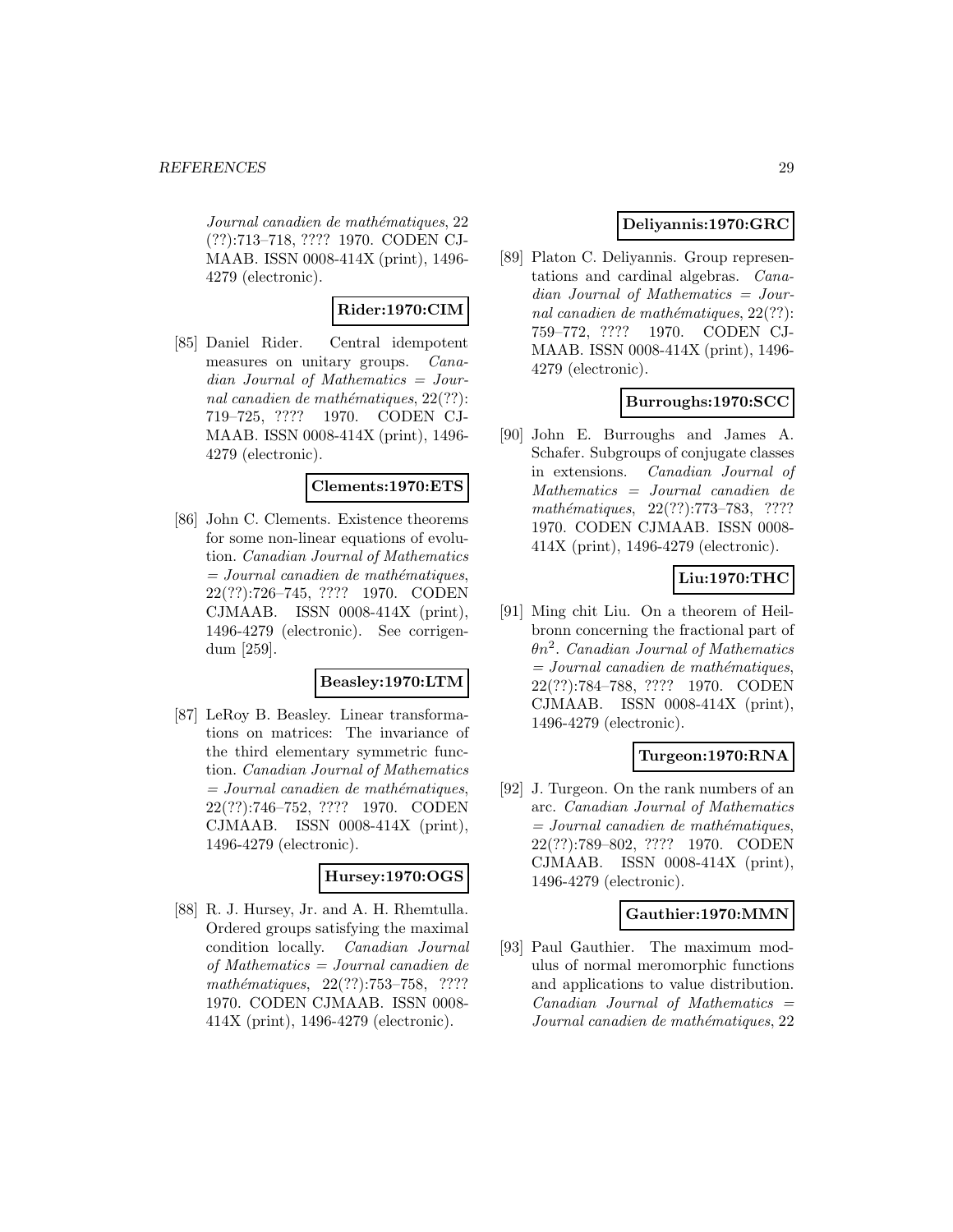(??):803–814, ???? 1970. CODEN CJ-MAAB. ISSN 0008-414X (print), 1496- 4279 (electronic).

# **Ward:1970:SPM**

[94] D. J. Ward. A set of plane measure zero containing all finite polygonal arcs.  $Canadian$  Journal of Mathematics  $=$ Journal canadien de mathématiques, 22 (??):815–821, ???? 1970. CODEN CJ-MAAB. ISSN 0008-414X (print), 1496- 4279 (electronic).

# **Dlab:1970:CPR**

[95] Vlastimil Dlab. On a class of perfect rings. Canadian Journal of Mathematics = Journal canadien de mathématiques,  $22(??):822-826$ , ???? 1970. CODEN CJMAAB. ISSN 0008- 414X (print), 1496-4279 (electronic).

# **McCool:1970:ETC**

[96] James McCool. Embedding theorems for countable groups. Canadian Journal of Mathematics = Journal canadien de mathématiques,  $22(??)$ : 827–835, ???? 1970. CODEN CJ-MAAB. ISSN 0008-414X (print), 1496- 4279 (electronic).

# **McCool:1970:UPG**

[97] James McCool. Unsolvable problems in groups with solvable word problem.  $Canadian$  Journal of Mathematics  $=$ Journal canadien de mathématiques, 22 (??):836–838, ???? 1970. CODEN CJ-MAAB. ISSN 0008-414X (print), 1496- 4279 (electronic).

# **Moody:1970:SQE**

[98] Robert V. Moody. Simple quotients of Euclidean Lie algebras. Canadian Journal of Mathematics = Jour-

nal canadien de mathématiques,  $22(??)$ : 839–846, ???? 1970. CODEN CJ-MAAB. ISSN 0008-414X (print), 1496- 4279 (electronic).

# **Kwon:1970:MPB**

[99] Y. K. Kwon and L. Sario. A maximum principle for bounded harmonic functions on Riemannian spaces. Canadian Journal of Mathematics = Journal canadien de mathématiques,  $22(??)$ : 847–854, ???? 1970. CODEN CJ-MAAB. ISSN 0008-414X (print), 1496- 4279 (electronic).

# **Kwon:1970:MPD**

[100] Y. K. Kwon and L. Sario. A maximum principle for direchlet-finite harmonic functions on Riemannian spaces.  $Canadian$  Journal of Mathematics  $=$ Journal canadien de mathématiques, 22 (??):855–862, ???? 1970. CODEN CJ-MAAB. ISSN 0008-414X (print), 1496- 4279 (electronic).

# **Ruckle:1970:ACS**

[101] William H. Ruckle. An abstract concept of the sum of a numerical series.  $Canadian$  Journal of Mathematics  $=$ Journal canadien de mathématiques, 22 (??):863–874, ???? 1970. CODEN CJ-MAAB. ISSN 0008-414X (print), 1496- 4279 (electronic).

# **Gupta:1970:MVG**

[102] Narain Gupta. On metanilpotent varieties of groups. Canadian Journal of Mathematics = Journal canadien de  $mathématiques, 22(??):875–877, ????$ 1970. CODEN CJMAAB. ISSN 0008- 414X (print), 1496-4279 (electronic).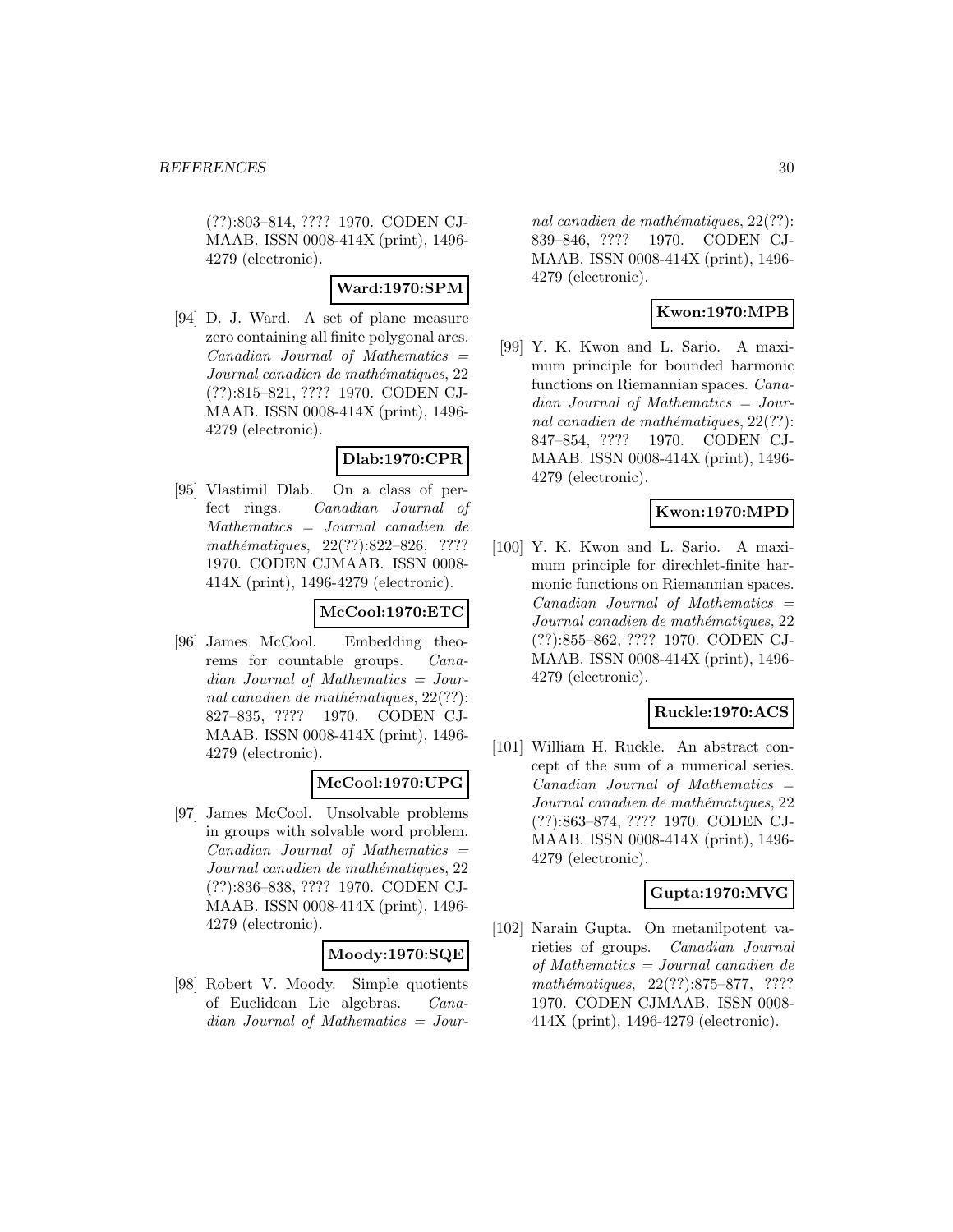# **Cofman:1970:BIF**

[103] Judita Cofman. On Baer involutions of finite projective planes. Canadian Journal of Mathematics = Journal canadien de mathématiques,  $22(??)$ : 878–880, ???? 1970. CODEN CJ-MAAB. ISSN 0008-414X (print), 1496- 4279 (electronic).

# **Lee:1970:ECD**

[104] K. B. Lee. Equational classes of distributive pseudo-complemented lattices. Canadian Journal of Mathematics = Journal canadien de mathématiques, 22(??):881-891, ???? 1970. CODEN CJMAAB. ISSN 0008- 414X (print), 1496-4279 (electronic).

# **Price:1970:PDF**

[105] J. F. Price. On positive definite functions over a locally compact group.  $Canadian$  Journal of Mathematics  $=$ Journal canadien de mathématiques, 22 (??):892–896, ???? 1970. CODEN CJ-MAAB. ISSN 0008-414X (print), 1496- 4279 (electronic).

# **Kantor:1970:ED**

[106] William M. Kantor. Elations of designs. Canadian Journal of Mathematics = Journal canadien de mathématiques, 22(??):897-904, ???? 1970. CODEN CJMAAB. ISSN 0008- 414X (print), 1496-4279 (electronic).

### **vanQue:1970:CLP**

[107] Ngˆo van Quˆe. On the classification of Lie pseudo-algebras. Canadian Journal of Mathematics = Journal canadien de  $mathématiques, 22(??): 905-915, ????$ 1970. CODEN CJMAAB. ISSN 0008- 414X (print), 1496-4279 (electronic).

# **Timourian:1970:MLF**

[108] J. G. Timourian. Maps with locally flat singular sets. Canadian Journal of Mathematics = Journal canadien de mathématiques,  $22(??):916-921$ , ???? 1970. CODEN CJMAAB. ISSN 0008- 414X (print), 1496-4279 (electronic).

# **Moore:1970:FPA**

[109] M. J. Moore. Fixed points of automorphisms of compact Riemann surfaces. Canadian Journal of Mathematics = Journal canadien de mathématiques, 22 (??):922–932, ???? 1970. CODEN CJ-MAAB. ISSN 0008-414X (print), 1496- 4279 (electronic).

### **Edelstein:1970:LHA**

[110] M. Edelstein. Lines and hyperplanes associated with families of closed and bounded sets in conjugate Banach spaces. Canadian Journal of Mathematics = Journal canadien de mathématiques, 22(??):933–938, ???? 1970. CODEN CJMAAB. ISSN 0008- 414X (print), 1496-4279 (electronic).

# **Davis:1970:ISA**

[111] Elwyn H. Davis. Incidence systems associated with non-planar nearfields.  $Canadian$  Journal of Mathematics  $=$ Journal canadien de mathématiques, 22 (??):939–952, ???? 1970. CODEN CJ-MAAB. ISSN 0008-414X (print), 1496- 4279 (electronic).

# **Morgan:1970:GAR**

[112] Raymond V. Morgan, Jr. On a generalization of alternative rings. Canadian Journal of Mathematics = Journal canadien de mathématiques,  $22(??)$ :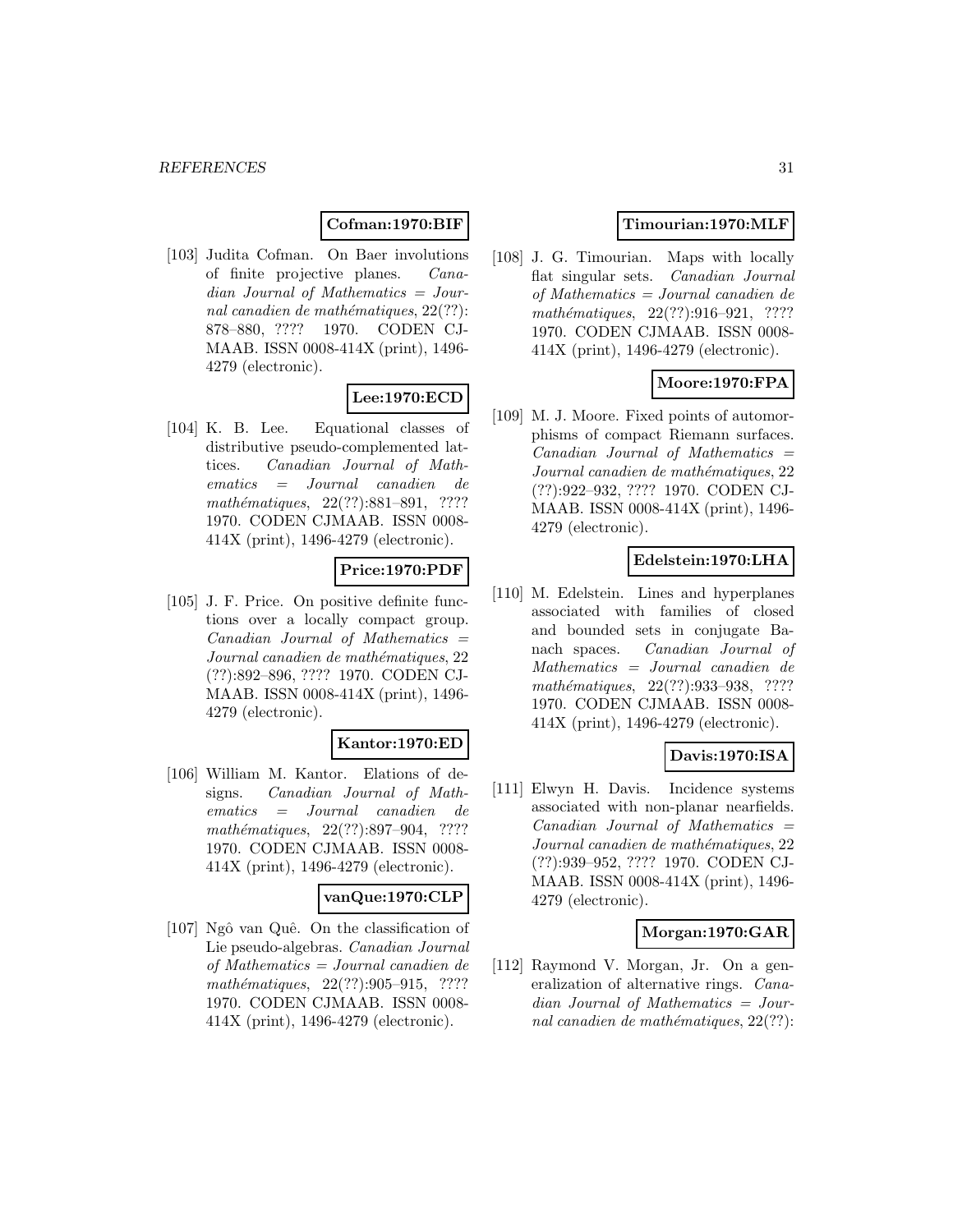953–966, ???? 1970. CODEN CJ-MAAB. ISSN 0008-414X (print), 1496- 4279 (electronic).

### **Stevenson:1970:CGV**

[113] Frederick W. Stevenson. The collineation group of the Veblen– Wedderburn plane of order nine. Canadian Journal of Mathematics = Journal canadien de mathématiques,  $22(??)$ : 967–973, ???? 1970. CODEN CJ-MAAB. ISSN 0008-414X (print), 1496- 4279 (electronic).

### **Lallement:1970:EBS**

[114] Gérard Lallement and Mario Petrich. Extensions of a Brandt semigroup by another. Canadian Journal of Mathematics = Journal canadien de mathématiques, 22(??):974–983, ???? 1970. CODEN CJMAAB. ISSN 0008- 414X (print), 1496-4279 (electronic).

### **Shapiro:1970:MEC**

[115] H. L. Shapiro. More on extending continuous pseudometrics. Canadian Journal of Mathematics = Journal canadien de mathématiques,  $22(??)$ : 984–993, ???? 1970. CODEN CJ-MAAB. ISSN 0008-414X (print), 1496- 4279 (electronic).

### **Stampfli:1970:STD**

[116] J. G. Stampfli. A spectral theory for duality systems of operators on a Banach space. Canadian Journal of Mathematics = Journal canadien de mathématiques, 22(??):994-996, ???? 1970. CODEN CJMAAB. ISSN 0008- 414X (print), 1496-4279 (electronic).

# **Ball:1970:WNR**

[117] Eugene S. Ball. Weak normality and related properties. Canadian Journal of Mathematics = Journal canadien de mathématiques,  $22(??):997-1001$ , ???? 1970. CODEN CJMAAB. ISSN 0008- 414X (print), 1496-4279 (electronic).

# **Blumenthal:1970:MFA**

[118] Robert G. Blumenthal. Maximality in function algebras. Canadian Journal of Mathematics = Journal canadien de mathématiques,  $22(??):1002-1004, ????$ 1970. CODEN CJMAAB. ISSN 0008- 414X (print), 1496-4279 (electronic).

#### **Johnson:1970:MRC**

[119] D. L. Johnson. Minimal relations for certain wreath products of groups.  $Canadian$  Journal of Mathematics  $=$ Journal canadien de mathématiques, 22 (??):1005–1009, ???? 1970. CODEN CJMAAB. ISSN 0008-414X (print), 1496-4279 (electronic).

### **Mendelsohn:1970:TSS**

[120] N. S. Mendelsohn. A theorem on Steiner systems. Canadian Journal of Mathematics = Journal canadien de mathématiques,  $22(??):1010-1012, ????$ 1970. CODEN CJMAAB. ISSN 0008- 414X (print), 1496-4279 (electronic).

# **Henniger:1970:FBM**

[121] J. Henniger. Functions of bounded mean square, and generalized Fourier– Stieltjes transforms. Canadian Journal of Mathematics = Journal canadien de  $mathématiques, 22(??): 1016–1034, ????$ 1970. CODEN CJMAAB. ISSN 0008- 414X (print), 1496-4279 (electronic).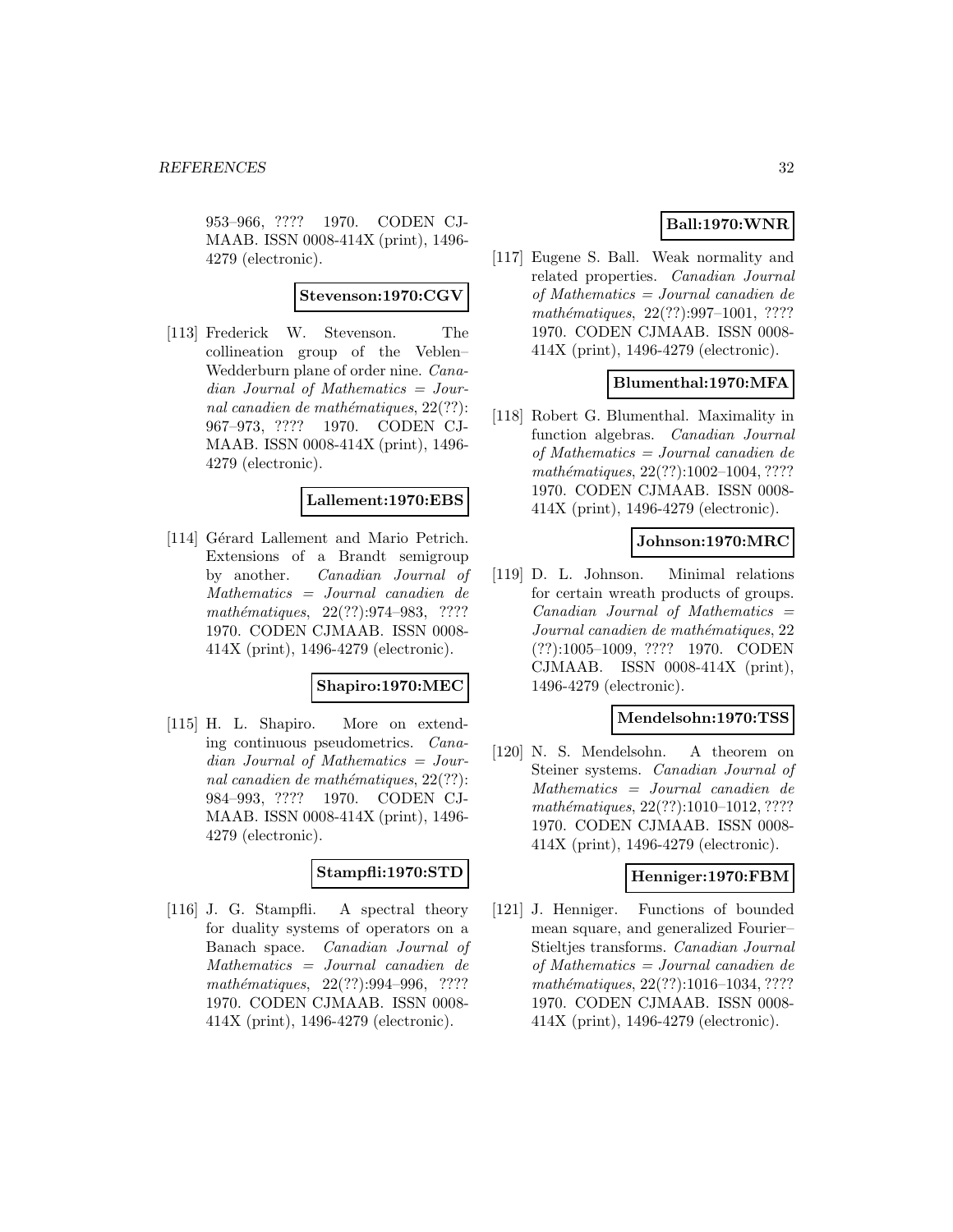# **Beem:1970:IFS**

[122] John K. Beem. Indefinite Finsler spaces and timelike spaces. Canadian Journal of Mathematics = Journal canadien de mathématiques, 22(??):1035-1039, ???? 1970. CODEN CJMAAB. ISSN 0008- 414X (print), 1496-4279 (electronic).

# **Isaacs:1970:SEG**

[123] I. M. Isaacs. Systems of equations and generalized characters in groups. Canadian Journal of Mathematics = Journal canadien de mathématiques,  $22(??)$ : 1040–1046, ???? 1970. CODEN CJ-MAAB. ISSN 0008-414X (print), 1496- 4279 (electronic).

### **Kuan:1970:NGH**

[124] Wei eihn Kuan. A note on a generic hyperplane section of an algebraic variety. Canadian Journal of Mathematics  $=$  Journal canadien de mathématiques, 22(??):1047–1054, ???? 1970. CODEN CJMAAB. ISSN 0008-414X (print), 1496-4279 (electronic).

# **Derzko:1970:GPA**

[125] N. A. Derzko. Gentle perturbations of  $i, d/dx$  with application to  $-d^2/dx^2+q$ .  $Canadian Journal of Mathematics =$ Journal canadien de mathématiques, 22 (??):1055–1070, ???? 1970. CODEN CJMAAB. ISSN 0008-414X (print), 1496-4279 (electronic).

### **Keimel:1970:ACE**

[126] Klaus Keimel. Algèbres commutatives engendrées par leurs éléments idempotents. (French) [Commutative algebras generated by their idempotent elements]. Canadian Journal of Mathematics = Journal canadien de

 $mathématiques, 22(??): 1071-1078, ????$ 1970. CODEN CJMAAB. ISSN 0008- 414X (print), 1496-4279 (electronic).

### **Shatz:1970:FSG**

[127] Stephen S. Shatz. Finite subschemes of group schemes. Canadian Journal of Mathematics = Journal canadien de mathématiques, 22(??):1079-1081, ???? 1970. CODEN CJMAAB. ISSN 0008- 414X (print), 1496-4279 (electronic).

# **Lick:1970:DG**

[128] Don R. Lick and Arthur T. White. kdegenerate graphs. Canadian Journal of Mathematics = Journal canadien de mathématiques, 22(??):1082-1096, ???? 1970. CODEN CJMAAB. ISSN 0008- 414X (print), 1496-4279 (electronic).

### **Ortiz:1970:CGR**

[129] Augusto H. Ortiz. A construction in general radical theory. Canadian Journal of Mathematics = Journal canadien de mathématiques,  $22(??):1097-$ 1100, ???? 1970. CODEN CJ-MAAB. ISSN 0008-414X (print), 1496- 4279 (electronic).

# **Singh:1970:CSI**

[130] Surjeet Singh and Kamlesh Wasan. Commutative self-injective rings. Canadian Journal of Mathematics = Journal canadien de mathématiques,  $22(??)$ : 1101–1108, ???? 1970. CODEN CJ-MAAB. ISSN 0008-414X (print), 1496- 4279 (electronic).

### **Lissner:1970:RTR**

[131] David Lissner and Anthony Geramita. Remarks on OP and Towber rings.  $Canadian$  Journal of Mathematics  $=$ Journal canadien de mathématiques, 22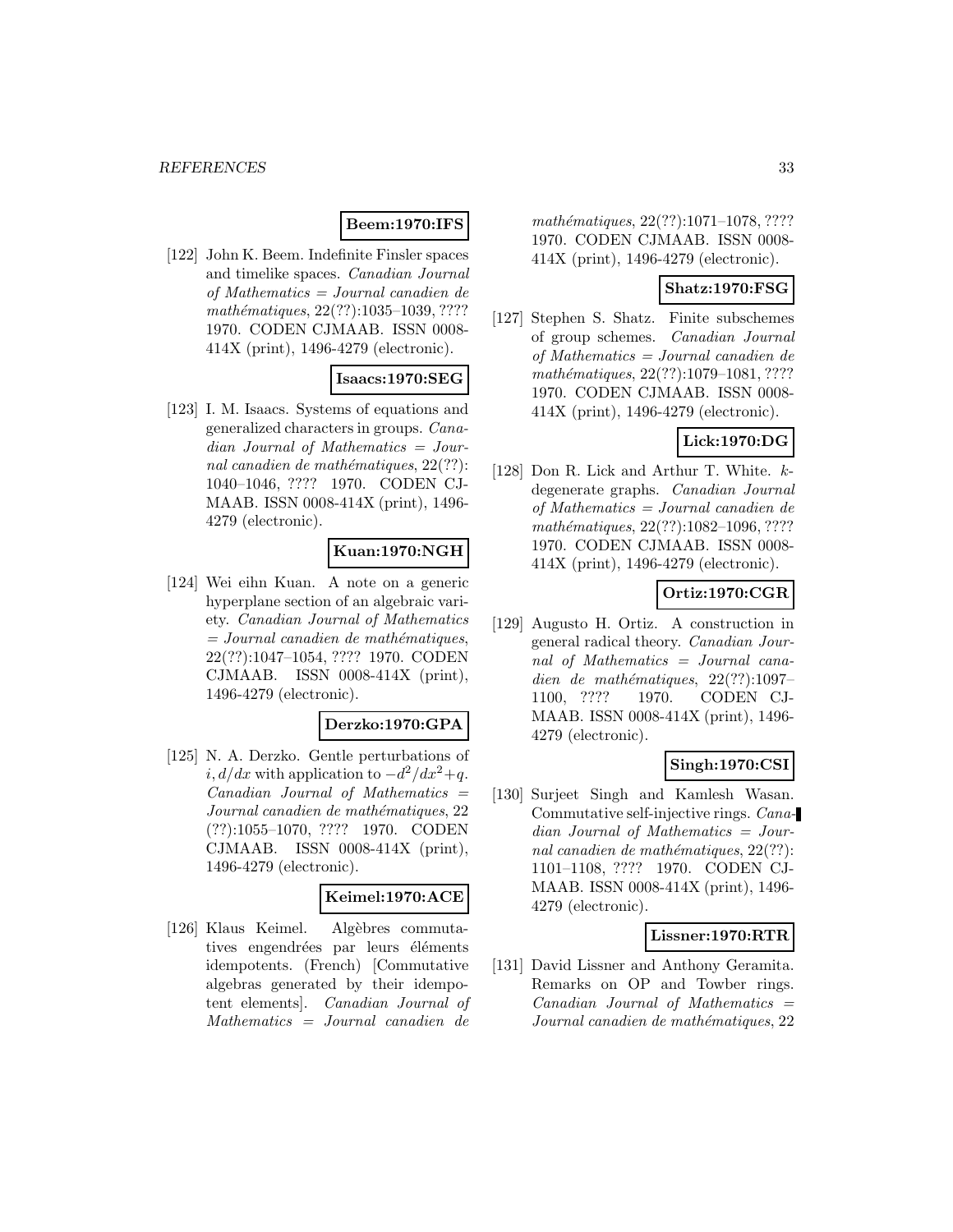(??):1109–1117, ???? 1970. CODEN CJMAAB. ISSN 0008-414X (print), 1496-4279 (electronic).

### **Cutler:1970:GFR**

[132] Doyle O. Cutler and Paul F. Dubois. A generalization of final rank of primary Abelian groups. Canadian Journal of Mathematics = Journal canadien de mathématiques, 22(??):1118–1122, ???? 1970. CODEN CJMAAB. ISSN 0008- 414X (print), 1496-4279 (electronic).

### **Kumpera:1970:ELS**

[133] A. Kumpera. Equivalence locale des ´ structures de contact de codimension un. (French) [Local equivalence of contact structures of codimension one].  $Canadian$  Journal of Mathematics  $=$ Journal canadien de mathématiques, 22 (??):1123–1128, ???? 1970. CODEN CJMAAB. ISSN 0008-414X (print), 1496-4279 (electronic).

### **Gilbert:1970:SLS**

[134] William J. Gilbert. Suspension of the Lusternik–Schnirelmann category.  $Canadian$  Journal of Mathematics  $=$ Journal canadien de mathématiques, 22 (??):1129–1132, ???? 1970. CODEN CJMAAB. ISSN 0008-414X (print), 1496-4279 (electronic).

#### **Raphael:1970:AEC**

[135] R. M. Raphael. Algebraic extensions of commutative regular rings. Canadian Journal of Mathematics = Journal canadien de mathématiques,  $22(??)$ : 1133–1155, ???? 1970. CODEN CJ-MAAB. ISSN 0008-414X (print), 1496- 4279 (electronic).

# **Coleman:1970:GDE**

[136] Courtney Coleman. Growth and decay estimates near non-elementary stationary points. Canadian Journal of Mathematics = Journal canadien de mathématiques, 22(??):1156–1167, ???? 1970. CODEN CJMAAB. ISSN 0008- 414X (print), 1496-4279 (electronic). See corrigendum [429].

# **Christoph:1970:IET**

[137] Francis T. Christoph, Jr. Ideal extensions of topological semigroups. Canadian Journal of Mathematics = Journal canadien de mathématiques,  $22(??)$ : 1168–1175, ???? 1970. CODEN CJ-MAAB. ISSN 0008-414X (print), 1496- 4279 (electronic).

# **Benabdallah:1970:QES**

[138] Khalid Benabdallah and John M. Irwin. On quasi-essential subgroups of primary abelian groups. Cana $dian$  Journal of Mathematics = Journal canadien de mathématiques,  $22(??)$ : 1176–1184, ???? 1970. CODEN CJ-MAAB. ISSN 0008-414X (print), 1496- 4279 (electronic).

# **Yap:1970:SAT**

[139] H. P. Yap. Some addition theorems of group theory with applications to graph theory. Canadian Journal of Mathematics = Journal canadien de mathématiques,  $22(??):1185-1195, ????$ 1970. CODEN CJMAAB. ISSN 0008- 414X (print), 1496-4279 (electronic).

### **Summers:1970:FCW**

[140] W. H. Summers. Full-completeness in weighted spaces. Canadian Journal of Mathematics = Journal canadien de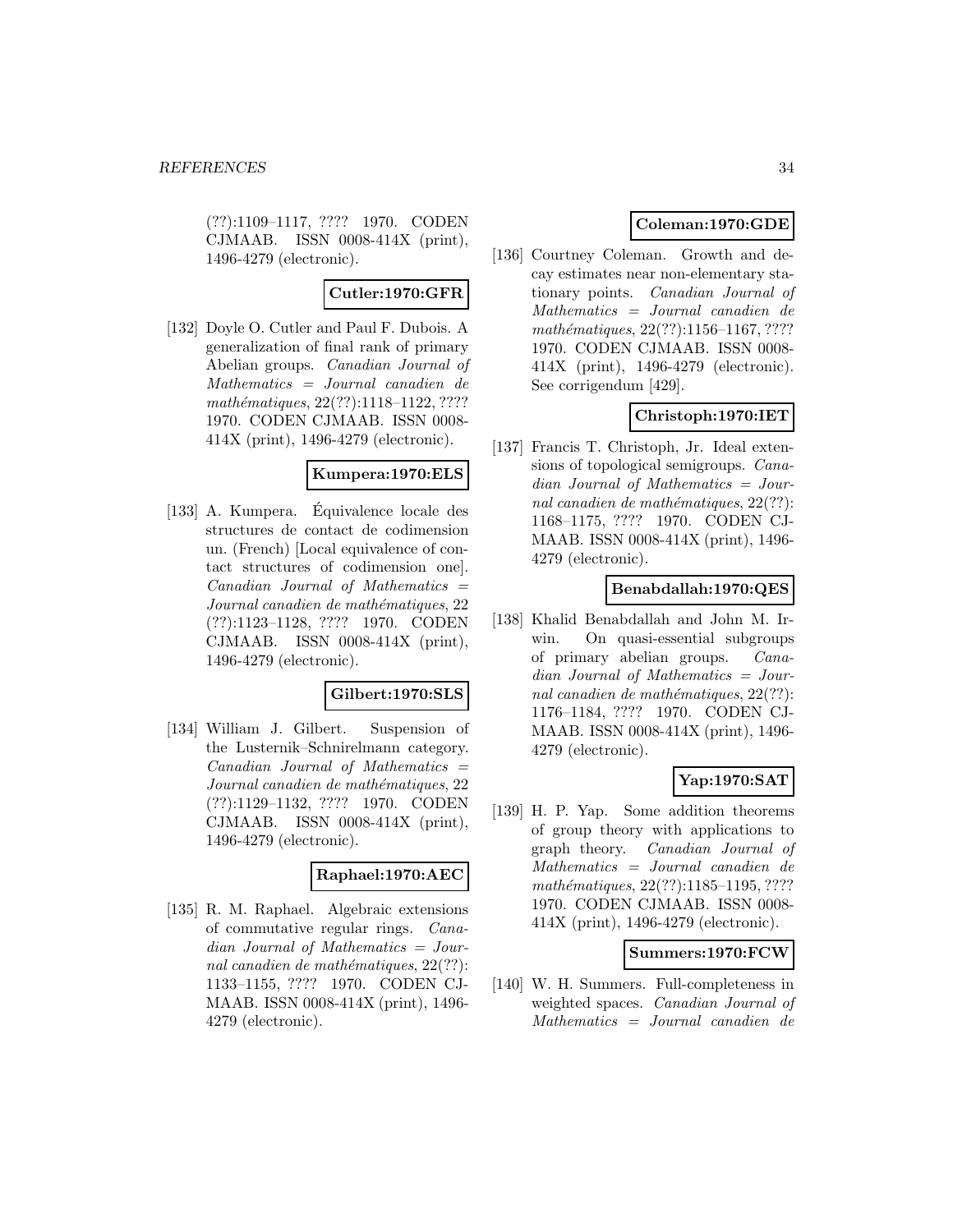mathématiques, 22(??):1196–1207, ???? 1970. CODEN CJMAAB. ISSN 0008- 414X (print), 1496-4279 (electronic).

# **Vaughan:1970:PMS**

[141] J. E. Vaughan. Perfect mappings and spaces of countable type. Canadian Journal of Mathematics = Journal canadien de mathématiques,  $22(??)$ : 1208–1210, ???? 1970. CODEN CJ-MAAB. ISSN 0008-414X (print), 1496- 4279 (electronic).

### **Fisher:1970:NNS**

[142] Joe W. Fisher. On the nilpotency of nil subrings. Canadian Journal of Mathematics = Journal canadien de  $mathématiques, 22(??):1211-1216, ????$ 1970. CODEN CJMAAB. ISSN 0008- 414X (print), 1496-4279 (electronic).

# **Patty:1970:HDP**

[143] C. W. Patty. Homology of deleted products of contractible 2-dimensional polyhedra. III. Canadian Journal of Mathematics = Journal canadien de mathématiques, 22(??):1217-1223, ???? 1970. CODEN CJMAAB. ISSN 0008- 414X (print), 1496-4279 (electronic).

# **Cohn:1970:DDB**

[144] Richard M. Cohn. A differencedifferential basis theorem. Canadian Journal of Mathematics = Journal  $cana dien de mathématiques, 22(??):$ 1224–1237, ???? 1970. CODEN CJ-MAAB. ISSN 0008-414X (print), 1496- 4279 (electronic).

### **Lorch:1970:HMP**

[145] Lee Lorch, M. E. Muldoon, and Peter Szego. Higher monotonicity properties of certain Sturm–Liouville functions.

III. Canadian Journal of Mathematics  $= Journal\; can a dien\; de\; mathématiques,$ 22(??):1238–1265, ???? 1970. CODEN CJMAAB. ISSN 0008-414X (print), 1496-4279 (electronic).

# **Taylor:1970:IRA**

[146] B. A. Taylor and D. L. Williams. Ideals in rings of analytic functions with smooth boundary values. *Cana*dian Journal of Mathematics = Journal canadien de mathématiques,  $22(??)$ : 1266–1283, ???? 1970. CODEN CJ-MAAB. ISSN 0008-414X (print), 1496- 4279 (electronic).

### **Clements:1970:EDR**

[147] G. F. Clements. On existence of distinct representative sets for subsets of a finite set. Canadian Journal of Mathematics = Journal canadien de mathématiques,  $22(6):1284-1292$ , December 1970. CODEN CJMAAB. ISSN 0008-414X (print), 1496-4279 (electronic).

# **Gorman:1971:ICN**

[148] Howard Gorman. Invertibility and class number of orders. Canadian Journal of Mathematics = Journal canadien de mathématiques,  $23(??):1-11$ , ???? 1971. CODEN CJMAAB. ISSN 0008- 414X (print), 1496-4279 (electronic).

### **Malzan:1971:VSI**

[149] J. Malzan. Vertex subgroups of irreducible representations of solvable groups. Canadian Journal of Mathematics = Journal canadien de mathématiques,  $23(??):12-21$ , ???? 1971. CODEN CJMAAB. ISSN 0008- 414X (print), 1496-4279 (electronic).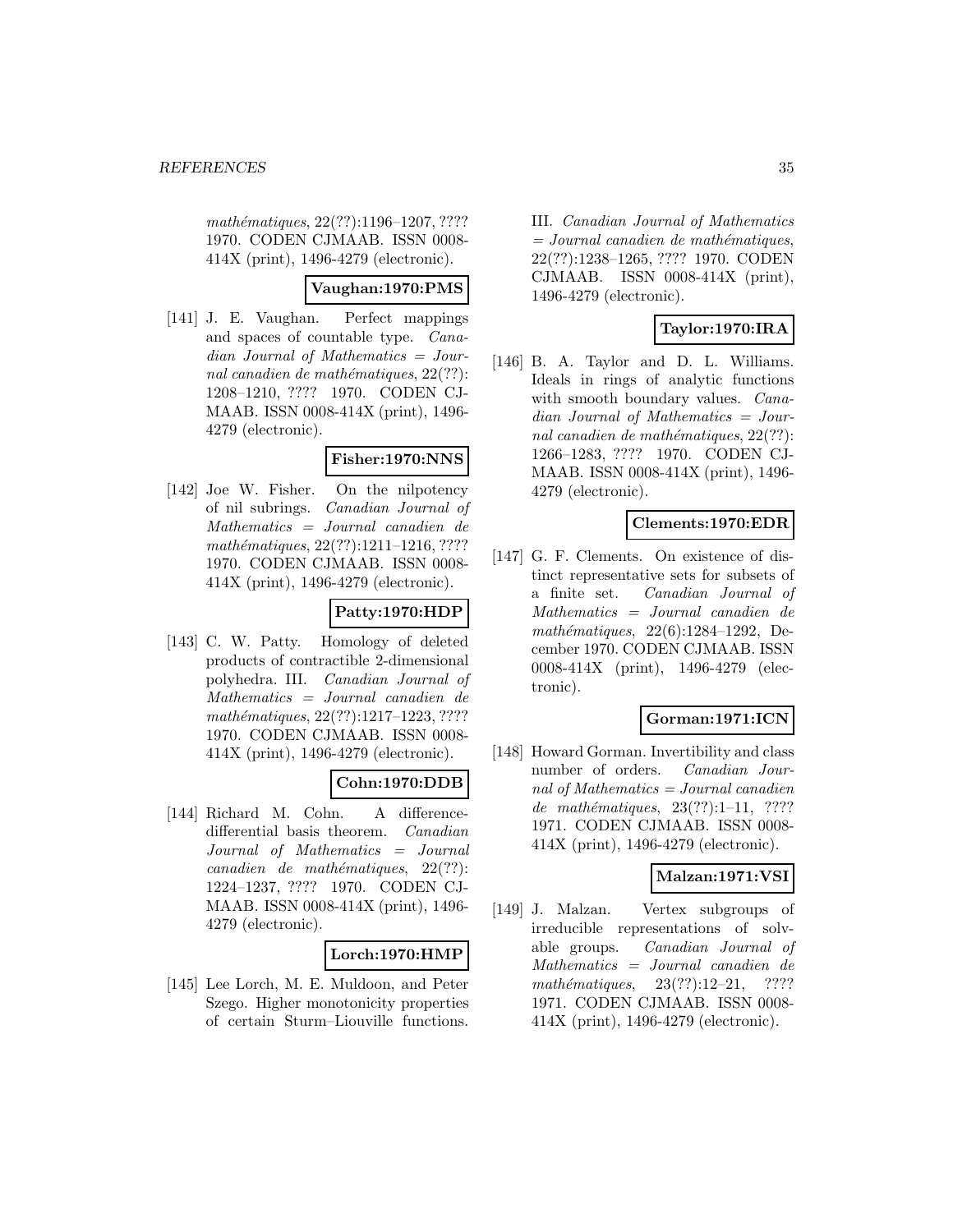### **Sachs:1971:GMG**

[150] David Sachs. Geometric mappings on geometric lattices. Canadian Journal of Mathematics = Journal canadien de mathématiques,  $23(??):22-35, ????$ 1971. CODEN CJMAAB. ISSN 0008- 414X (print), 1496-4279 (electronic).

# **Robertson:1971:PGT**

[151] Neil Robertson. Pentagon-generated trivalent graphs with girth 5. Canadian Journal of Mathematics = Journal canadien de mathématiques,  $23(??)$ : 36–47, ???? 1971. CODEN CJ-MAAB. ISSN 0008-414X (print), 1496- 4279 (electronic).

### **Irwin:1971:PSP**

[152] John Irwin and James Swanek. On purifiable subsocles of a primary abelian group. Canadian Journal of Mathematics = Journal canadien de mathématiques, 23(??):48–57, ???? 1971. CODEN CJMAAB. ISSN 0008- 414X (print), 1496-4279 (electronic).

### **Krajewski:1971:ELF**

[153] Lawrence L. Krajewski. On expanding locally finite collections. Canadian Journal of Mathematics = Journal canadien de mathématiques,  $23(??)$ : 58–68, ???? 1971. CODEN CJ-MAAB. ISSN 0008-414X (print), 1496- 4279 (electronic).

### **Zelmanowitz:1971:CER**

[154] J. Zelmanowitz. Commutative endomorphism rings. Canadian Journal of Mathematics = Journal canadien de mathématiques, 23(??):69–76, ???? 1971. CODEN CJMAAB. ISSN 0008- 414X (print), 1496-4279 (electronic).

# **Duda:1971:FOO**

[155] Edwin Duda and W. Hugh Haynsworth. Finite-to-one open mappings. Canadian Journal of Mathematics = Journal canadien de mathématiques, 23 (??):77–83, ???? 1971. CODEN CJ-MAAB. ISSN 0008-414X (print), 1496- 4279 (electronic).

# **Burde:1971:BC**

[156] Gerhard Burde. On branched coverings of  $S^3$ . Canadian Journal of Mathematics = Journal canadien de mathématiques, 23(??):84–89, ???? 1971. CODEN CJMAAB. ISSN 0008- 414X (print), 1496-4279 (electronic).

### **Harris:1971:SDP**

[157] Morton E. Harris and Christoph Hering. On the smallest degrees of projective representations of the groups  $PSL(n, q)$ . *Canadian Journal of* Mathematics = Journal canadien de mathématiques,  $23(??):90-102$ , ???? 1971. CODEN CJMAAB. ISSN 0008- 414X (print), 1496-4279 (electronic).

### **Roggenkamp:1971:GGB**

[158] Klaus W. Roggenkamp. Grothendieck groups of Bass orders. Canadian Journal of Mathematics = Journal canadien de mathématiques,  $23(??):103-$ 115, ???? 1971. CODEN CJMAAB. ISSN 0008-414X (print), 1496-4279 (electronic).

# **Nicolas:1971:RNH**

[159] Jean-Louis Nicolas. Répartition des nombres hautement composés de Ramanujan. (French) [Repartition of highly-composed Ramanujan numbers]. Canadian Journal of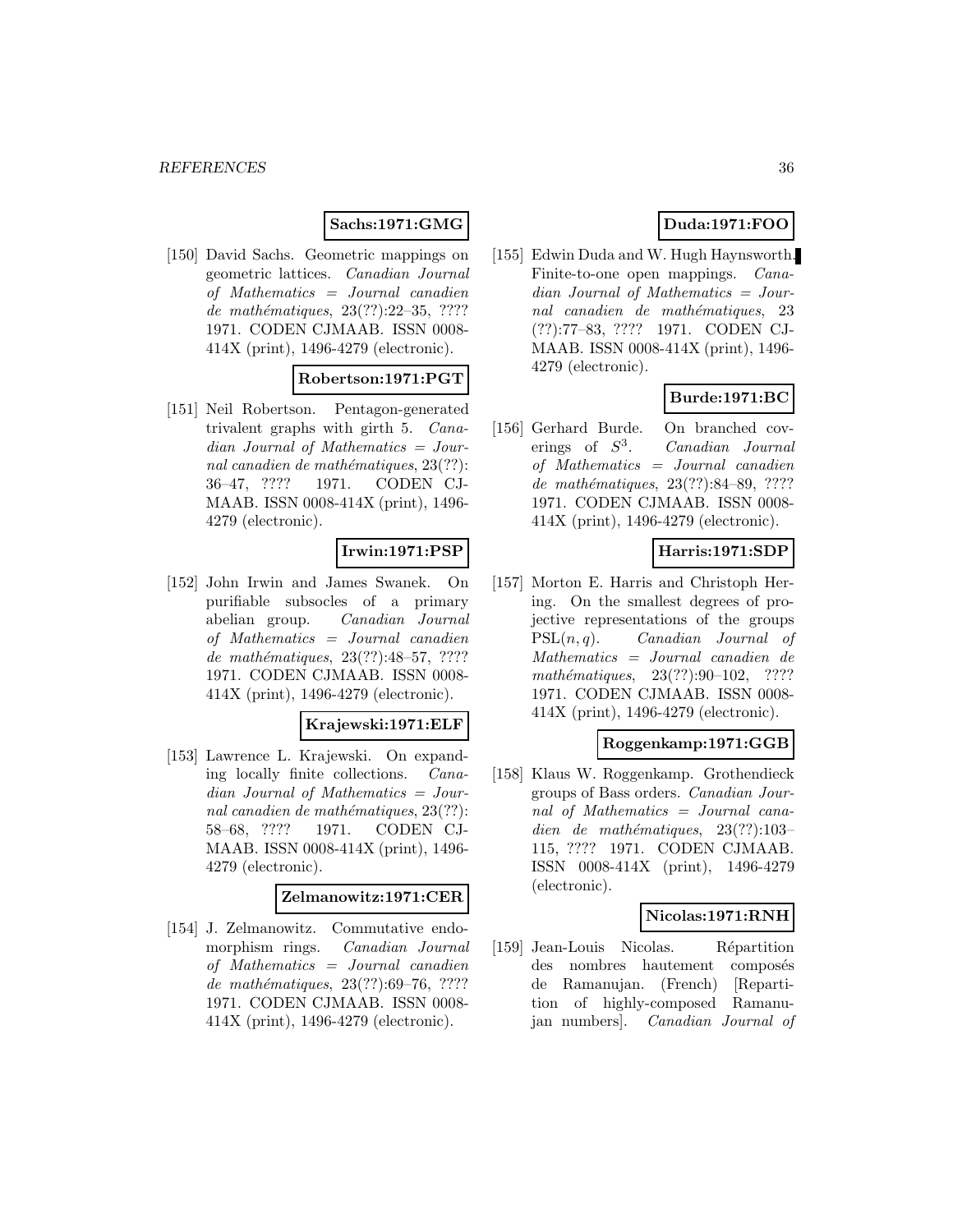Mathematics = Journal canadien de mathématiques, 23(??):116-130, ???? 1971. CODEN CJMAAB. ISSN 0008- 414X (print), 1496-4279 (electronic).

## **Sreenivasulu:1971:MTR**

[160] V. Sreenivasulu. "The maximum term and the rank of an entire function": Corrigendum. Canadian Journal of Mathematics = Journal canadien de mathématiques, 23(??):131, ???? 1971. CODEN CJMAAB. ISSN 0008-414X (print), 1496-4279 (electronic). See [3].

#### **Harvey:1971:RCL**

[161] Bernard Niel Harvey. Representation of certain linear operators in Hilbert space. Canadian Journal of Mathematics = Journal canadien de mathématiques,  $23(??):132-150$ , ???? 1971. CODEN CJMAAB. ISSN 0008- 414X (print), 1496-4279 (electronic).

#### **Amberg:1971:GCC**

[162] Bernhard Amberg. On groups with chain conditions. Canadian Journal of Mathematics = Journal canadien de  $mathématiques, 23(??):151–159, ????$ 1971. CODEN CJMAAB. ISSN 0008- 414X (print), 1496-4279 (electronic).

## **Pnueli:1971:TOG**

[163] A. Pnueli, A. Lempel, and S. Even. Transitive orientation of graphs and identification of permutation graphs.  $Canadian$  Journal of Mathematics  $=$ Journal canadien de mathématiques, 23 (??):160–175, ???? 1971. CODEN CJ-MAAB. ISSN 0008-414X (print), 1496- 4279 (electronic).

## **King:1971:DIT**

[164] R. C. King. The dimensions of irreducible tensor representation of the orthogonal and symplectic groups. Canadian Journal of Mathematics = Journal canadien de mathématiques,  $23(??)$ : 176–188, ???? 1971. CODEN CJ-MAAB. ISSN 0008-414X (print), 1496- 4279 (electronic).

## **Ton:1971:PSN**

[165] Bui An Ton. Periodic solutions of non-linear evolution equations in Banach spaces. Canadian Journal of Mathematics = Journal canadien de mathématiques, 23(??):189–196, ???? 1971. CODEN CJMAAB. ISSN 0008- 414X (print), 1496-4279 (electronic).

### **Gorman:1971:RRD**

[166] Howard E. Gorman. Radical regularity in differential rings. Canadian Journal of Mathematics = Journal canadien de  $mathématiques, 23(??):197-201, ????$ 1971. CODEN CJMAAB. ISSN 0008- 414X (print), 1496-4279 (electronic).

## **Beachy:1971:BCF**

[167] John A. Beachy. Bicommutators of cofaithful, fully divisible modules. Canadian Journal of Mathematics = Journal canadien de mathématiques,  $23(??)$ : 202–213, ???? 1971. CODEN CJ-MAAB. ISSN 0008-414X (print), 1496- 4279 (electronic). See corrigendum [556].

#### **Rado:1971:CPI**

[168] F. Radó. Congruence-preserving isomorphisms of the translation group associated with a translation plane.  $Canadian$  Journal of Mathematics  $=$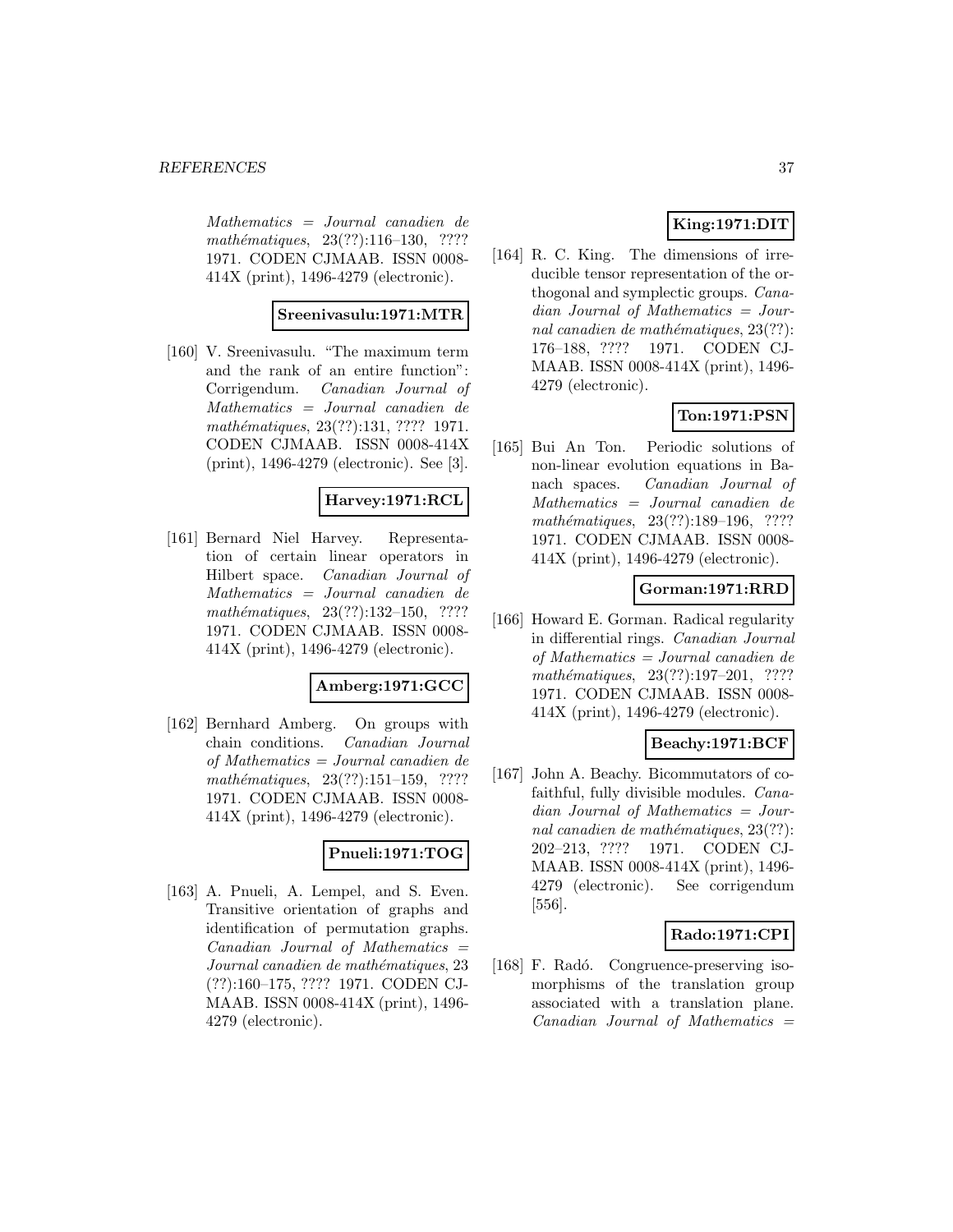Journal canadien de mathématiques, 23 (??):214–221, ???? 1971. CODEN CJ-MAAB. ISSN 0008-414X (print), 1496- 4279 (electronic).

### **Ravisankar:1971:CNA**

[169] T. S. Ravisankar. Characteristically nilpotent algebras. Canadian Journal of Mathematics = Journal canadien de  $mathématiques, 23(??):222-235, ????$ 1971. CODEN CJMAAB. ISSN 0008- 414X (print), 1496-4279 (electronic).

#### **Schwartz:1971:SAH**

[170] Alan Schwartz. The structure of the algebra of Hankel transforms and the algebra of Hankel–Stieltjes transforms.  $Canadian$  Journal of Mathematics  $=$ Journal canadien de mathématiques, 23 (??):236–246, ???? 1971. CODEN CJ-MAAB. ISSN 0008-414X (print), 1496- 4279 (electronic).

#### **Lachlan:1971:SPS**

[171] A. H. Lachlan. Solution to a problem of Spector. Canadian Journal of Mathematics = Journal canadien de mathématiques, 23(??):247–256, ???? 1971. CODEN CJMAAB. ISSN 0008- 414X (print), 1496-4279 (electronic).

## **Fisher:1971:AUFa**

[172] Stephen Fisher. Approximation by unimodular functions. Canadian Journal of Mathematics = Journal canadien de mathématiques, 23(??):257-269, ???? 1971. CODEN CJMAAB. ISSN 0008- 414X (print), 1496-4279 (electronic). See corrigendum [261].

# **Myung:1971:RPT**

[173] Hyo Chul Myung. A remark on the proof of a theorem of Laufer

and Tomber. Canadian Journal of Mathematics = Journal canadien de mathématiques, 23(??):270, ???? 1971. CODEN CJMAAB. ISSN 0008-414X (print), 1496-4279 (electronic).

## **Marshall:1971:RGA**

[174] Murray A. Marshall. Ramification groups of abelian local field extensions.  $Canadian$  Journal of Mathematics  $=$ Journal canadien de mathématiques, 23 (??):271–281, ???? 1971. CODEN CJ-MAAB. ISSN 0008-414X (print), 1496- 4279 (electronic).

## **Powers:1971:DCM**

[175] David L. Powers. On the differentials of certain matrix functions. Canadian Journal of Mathematics = Journal canadien de mathématiques,  $23(??)$ : 282–286, ???? 1971. CODEN CJ-MAAB. ISSN 0008-414X (print), 1496- 4279 (electronic).

## **Mitchem:1971:PAG**

[176] John Mitchem. On the point-arboricity of a graph and its complement. Canadian Journal of Mathematics = Journal canadien de mathématiques,  $23(??)$ : 287–292, ???? 1971. CODEN CJ-MAAB. ISSN 0008-414X (print), 1496- 4279 (electronic).

## **Willett:1971:ABD**

[177] D. Willett. Asymptotic behaviour of disconjugate nth order differential equations. Canadian Journal of Mathematics = Journal canadien de mathématiques, 23(??):293-314, ???? 1971. CODEN CJMAAB. ISSN 0008- 414X (print), 1496-4279 (electronic).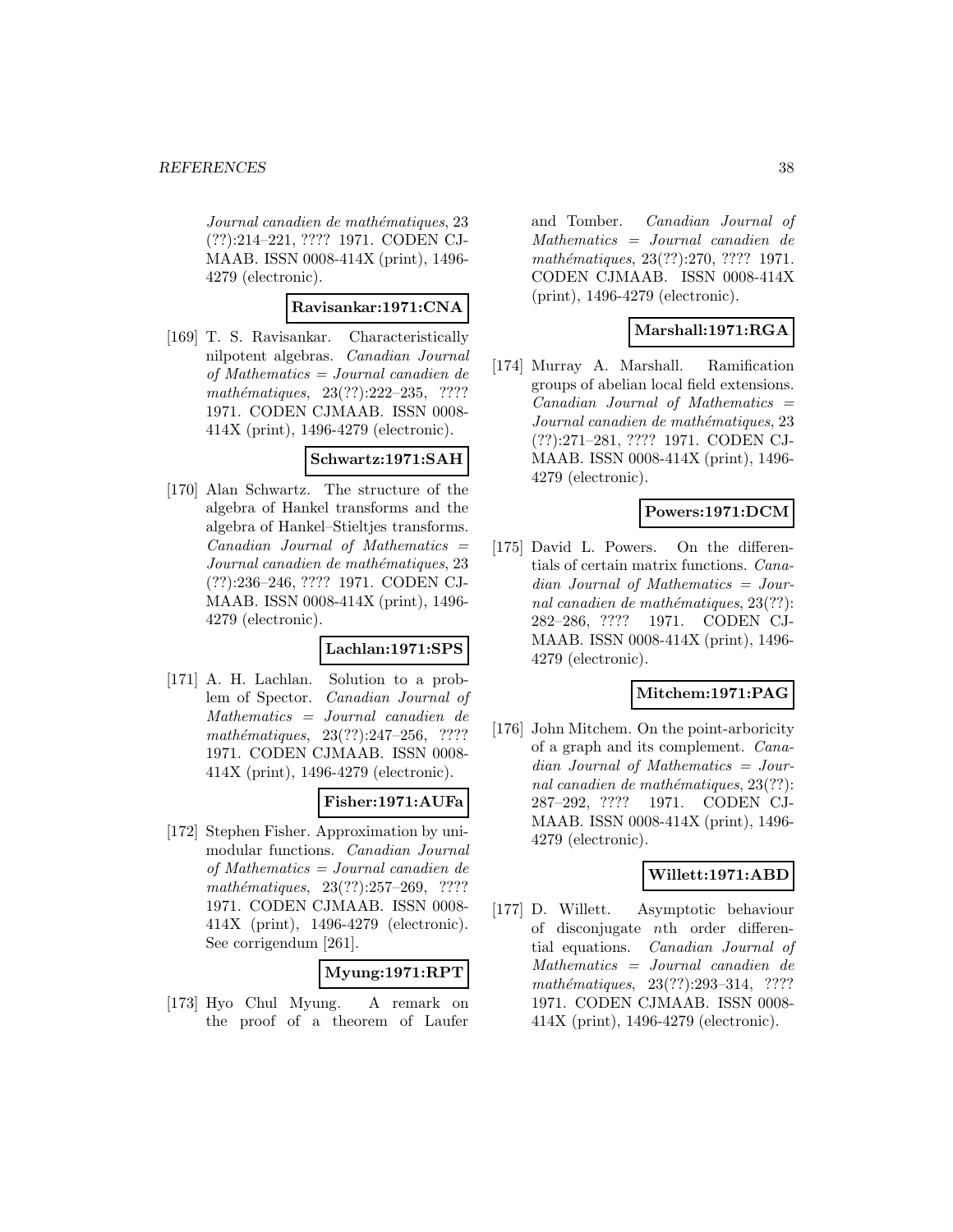### **Mercer:1971:CFI**

[178] A. McD. Mercer. On certain functional identities in  $E<sup>n</sup>$ . Canadian Journal of Mathematics = Journal canadien de mathématiques,  $23(??):315-324$ , ???? 1971. CODEN CJMAAB. ISSN 0008- 414X (print), 1496-4279 (electronic).

## **Sagle:1971:RLA**

[179] Arthur A. Sagle. On reductive Lie admissible algebras. Canadian Journal of Mathematics = Journal canadien de mathématiques,  $23(??):325-331$ , ???? 1971. CODEN CJMAAB. ISSN 0008- 414X (print), 1496-4279 (electronic).

### **Askey:1971:LPJ**

[180] Richard Askey and George Gasper. Linearization of the product of Jacobi polynomials. III. Canadian Journal of Mathematics = Journal canadien de mathématiques, 23(??):332–338, ???? 1971. CODEN CJMAAB. ISSN 0008- 414X (print), 1496-4279 (electronic).

#### **Cramer:1971:BAR**

[181] Timothy Cramer. Boolean algebra retracts. Canadian Journal of Mathematics = Journal canadien de mathématiques, 23(??):339–344, ???? 1971. CODEN CJMAAB. ISSN 0008- 414X (print), 1496-4279 (electronic).

#### **Cateforis:1971:MSS**

[182] Vasily C. Cateforis and Francis L. Sandomierski. On modules of singular submodule zero. Canadian Journal of Mathematics = Journal canadien de mathématiques, 23(??):345-354, ???? 1971. CODEN CJMAAB. ISSN 0008- 414X (print), 1496-4279 (electronic).

# **Boyd:1971:EOP**

[183] David W. Boyd. On the exponent of an osculatory packing. Canadian Journal of Mathematics = Journal canadien de mathématiques, 23(??):355–363, ???? 1971. CODEN CJMAAB. ISSN 0008- 414X (print), 1496-4279 (electronic).

### **Lowenthal:1971:UFG**

[184] Franklin Lowenthal. Uniform finite generation of isometry groups of Euclidean and non-Euclidean geometry.  $Canadian$  Journal of Mathematics  $=$ Journal canadien de mathématiques, 23 (??):364–373, ???? 1971. CODEN CJ-MAAB. ISSN 0008-414X (print), 1496- 4279 (electronic).

## **Stauffer:1971:RBL**

[185] H. B. Stauffer. A relationship between left exact and representable functors.  $Canadian$  Journal of Mathematics  $=$ Journal canadien de mathématiques, 23 (??):374–380, ???? 1971. CODEN CJ-MAAB. ISSN 0008-414X (print), 1496- 4279 (electronic).

#### **Bruen:1971:PSR**

[186] A. Bruen. Partial spreads and replaceable nets. Canadian Journal of Mathematics = Journal canadien de mathématiques, 23(??):381–391, ???? 1971. CODEN CJMAAB. ISSN 0008- 414X (print), 1496-4279 (electronic).

#### **Atherton:1971:LPC**

[187] C. R. Atherton, Jr. On the lattice of primitive convergence structures.  $Canadian$  Journal of Mathematics  $=$ Journal canadien de mathématiques, 23 (??):392–397, ???? 1971. CODEN CJ-MAAB. ISSN 0008-414X (print), 1496- 4279 (electronic).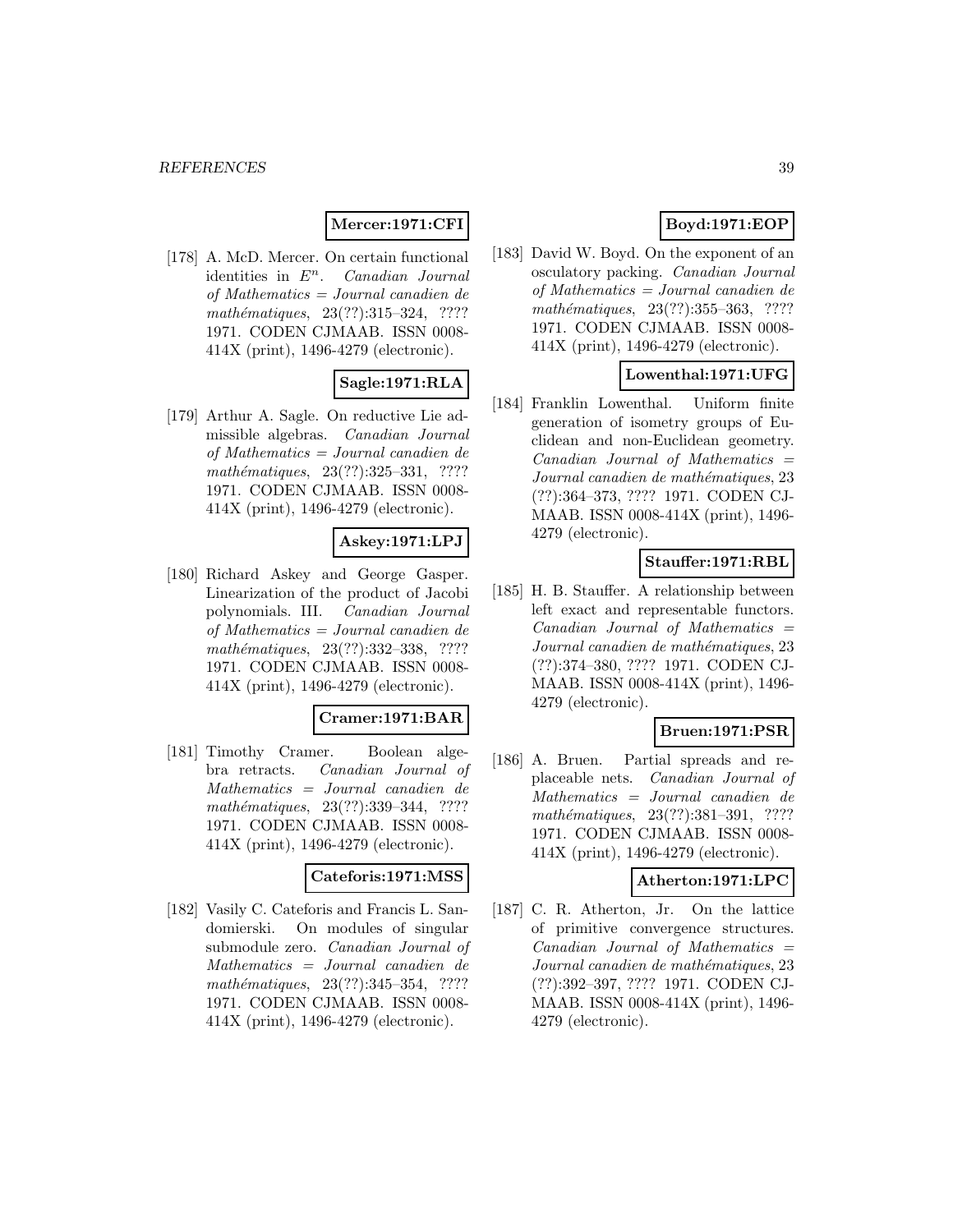### **Marshall:1971:MEL**

[188] Murray A. Marshall. The maximal p-extension of a local field. Canadian Journal of Mathematics = Journal canadien de mathématiques,  $23(??)$ : 398–402, ???? 1971. CODEN CJ-MAAB. ISSN 0008-414X (print), 1496- 4279 (electronic).

## **Wong:1971:TDP**

[189] H. Ship fah Wong. The topological degree of A-proper maps. Canadian Journal of Mathematics = Journal canadien de mathématiques,  $23(??)$ : 403–412, ???? 1971. CODEN CJ-MAAB. ISSN 0008-414X (print), 1496- 4279 (electronic).

## **Hanson:1971:ALC**

[190] T. H. McH. Hanson. Actions of a locally compact group with zero. Canadian Journal of Mathematics = Journal canadien de mathématiques,  $23(??)$ : 413–420, ???? 1971. CODEN CJ-MAAB. ISSN 0008-414X (print), 1496- 4279 (electronic).

## **Roberson:1971:STS**

[191] Fred A. Roberson. Some theorems on the structure of nearly equicontinuous transformation groups. Canadian Journal of Mathematics = Journal canadien de mathématiques,  $23(??)$ : 421–425, ???? 1971. CODEN CJ-MAAB. ISSN 0008-414X (print), 1496- 4279 (electronic).

#### **Dixon:1971:MAS**

[192] John D. Dixon. Maximal abelian subgroups of the symmetric groups. Canadian Journal of Mathematics = Journal canadien de mathématiques,  $23(??)$ :

426–438, ???? 1971. CODEN CJ-MAAB. ISSN 0008-414X (print), 1496- 4279 (electronic).

## **Harris:1971:ICR**

[193] Douglas Harris. An internal characterization of realcompactness. Canadian Journal of Mathematics = Journal canadien de mathématiques,  $23(??)$ : 439–444, ???? 1971. CODEN CJ-MAAB. ISSN 0008-414X (print), 1496- 4279 (electronic).

### **Gardner:1971:TDT**

[194] L. Terrell Gardner. On the "third definition" of the topology on the spectrum of a C∗-algebra. Canadian Journal of Mathematics = Journal canadien de mathématiques,  $23(??):445-450$ , ???? 1971. CODEN CJMAAB. ISSN 0008- 414X (print), 1496-4279 (electronic).

## **Best:1971:TFD**

[195] L. A. Best. On torsion-free discrete subgroups of  $PSL(2, \mathbb{C})$  with compact orbit space. Canadian Journal of Mathematics = Journal canadien de mathématiques, 23(??):451-460, ???? 1971. CODEN CJMAAB. ISSN 0008- 414X (print), 1496-4279 (electronic).

### **Schirmer:1971:BMT**

[196] Helga Schirmer. Biconnected multifunctions of trees which have an end point as fixed point or coincidence.  $Canadian$  Journal of Mathematics  $=$ Journal canadien de mathématiques, 23 (??):461–467, ???? 1971. CODEN CJ-MAAB. ISSN 0008-414X (print), 1496- 4279 (electronic).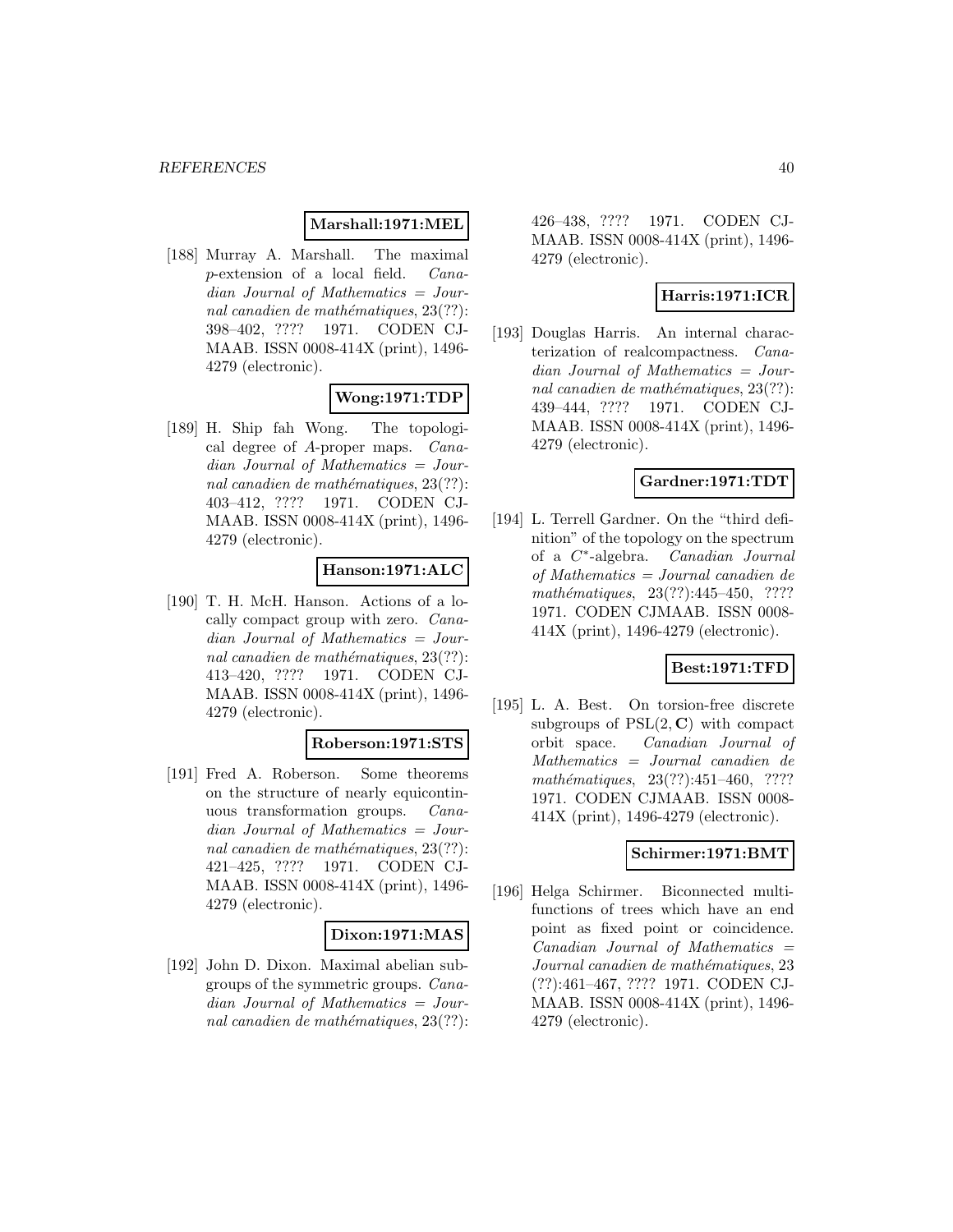### **Friedman:1971:AO**

[197] N. A. Friedman and A. E. Tong. On additive operators. Canadian Journal of Mathematics = Journal canadien de mathématiques, 23(??):468-480, ???? 1971. CODEN CJMAAB. ISSN 0008- 414X (print), 1496-4279 (electronic).

### **Dembowski:1971:GHP**

[198] Peter Dembowski. Generalized Hughes planes. Canadian Journal of Mathematics = Journal canadien de mathématiques, 23(??):481-494, ???? 1971. CODEN CJMAAB. ISSN 0008- 414X (print), 1496-4279 (electronic).

## **Woods:1971:HSR**

[199] R. Grant Woods. Homeomorphic sets of remote points. Canadian Journal of Mathematics = Journal canadien de mathématiques,  $23(??):495-502$ , ???? 1971. CODEN CJMAAB. ISSN 0008- 414X (print), 1496-4279 (electronic).

## **Hou:1971:QSE**

[200] Hsiang dah Hou. Quasi-splitting exact sequence. Canadian Journal of Mathematics = Journal canadien de  $mathématiques, 23(??):503–506, ????$ 1971. CODEN CJMAAB. ISSN 0008- 414X (print), 1496-4279 (electronic).

### **Behrens:1971:AQU**

[201] Ernst-August Behrens. The arithmetic of the quasi-uniserial semigroups without zero. Canadian Journal of Mathematics = Journal canadien de  $mathématiques, 23(??): 507–516, ????$ 1971. CODEN CJMAAB. ISSN 0008- 414X (print), 1496-4279 (electronic).

## **Adams:1971:SIT**

[202] R. A. Adams and John Fournier. Some imbedding theorems for Sobolev spaces. Canadian Journal of Mathematics = Journal canadien de  $mathématiques, 23(??):517-530, ????$ 1971. CODEN CJMAAB. ISSN 0008- 414X (print), 1496-4279 (electronic).

## **Turyn:1971:MAP**

[203] Richard J. Turyn. On C-matrices of arbitrary powers. Canadian Journal of Mathematics = Journal canadien de mathématiques, 23(??):531–535, ???? 1971. CODEN CJMAAB. ISSN 0008- 414X (print), 1496-4279 (electronic).

#### **Rosenberg:1971:PGA**

[204] Alan Rosenberg. On the primitivity of the group algebra. Canadian Journal of Mathematics = Journal canadien de mathématiques,  $23(??):536-540$ , ???? 1971. CODEN CJMAAB. ISSN 0008- 414X (print), 1496-4279 (electronic).

## **Sehgal:1971:CSA**

[205] Sudarshan K. Sehgal. On class sums in p-adic group rings. Canadian Journal of Mathematics = Journal canadien de mathématiques,  $23(??):541-543$ , ???? 1971. CODEN CJMAAB. ISSN 0008- 414X (print), 1496-4279 (electronic).

### **Peterson:1971:BPT**

[206] G. E. Peterson. A best possible Tauberian theorem for the collective continuous Hausdorff summability method.  $Canadian$  Journal of Mathematics  $=$ Journal canadien de mathématiques, 23 (??):544–549, ???? 1971. CODEN CJ-MAAB. ISSN 0008-414X (print), 1496- 4279 (electronic).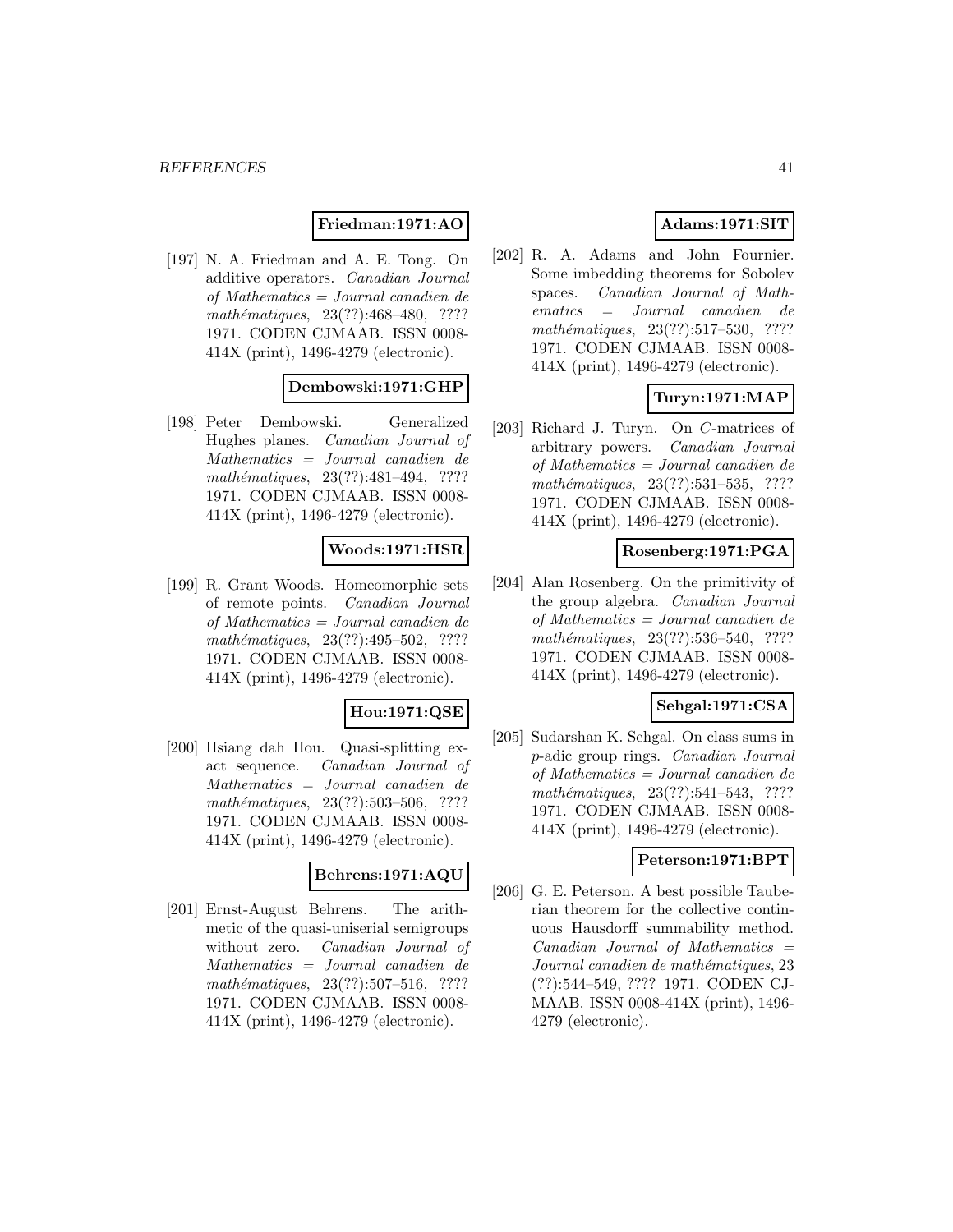#### **Randolph:1971:ETJ**

[207] John W. Randolph. An extension of a theorem of Janko on finite groups with nilpotent maximal subgroups. Canadian Journal of Mathematics = Journal canadien de mathématiques,  $23(??)$ : 550–552, ???? 1971. CODEN CJ-MAAB. ISSN 0008-414X (print), 1496- 4279 (electronic).

## **Wright:1971:NPF**

[208] Michael J. Wright. On the number of prolongations of a finite rank valuation.  $Canadian$  Journal of Mathematics  $=$ Journal canadien de mathématiques, 23 (??):553–556, ???? 1971. CODEN CJ-MAAB. ISSN 0008-414X (print), 1496- 4279 (electronic).

## **Cross:1971:GI**

[209] G. E. Cross. On the generality of the AP-integral. Canadian Journal of Mathematics = Journal canadien de  $mathématiques, 23(??): 557–561, ????$ 1971. CODEN CJMAAB. ISSN 0008- 414X (print), 1496-4279 (electronic).

#### **Johnson:1971:NSG**

[210] D. L. Johnson. A note on supersoluble groups. Canadian Journal of Mathematics = Journal canadien de mathématiques, 23(??):562-564, ???? 1971. CODEN CJMAAB. ISSN 0008- 414X (print), 1496-4279 (electronic).

#### **Salinas:1971:FBP**

[211] Norberto Salinas. On the  $\eta$  function of Brown and Pearcy and the numerical function of an operator. Canadian Journal of Mathematics = Journal canadien de mathématiques,  $23(4)$ :

565–578, August 1971. CODEN CJ-MAAB. ISSN 0008-414X (print), 1496- 4279 (electronic).

### **Antonelli:1971:SDE**

[212] P. L. Antonelli. On stable diffeomorphism of exotic spheres in the metastable range. Canadian Journal of Mathematics = Journal canadien de mathématiques, 23(??):579–587, ???? 1971. CODEN CJMAAB. ISSN 0008- 414X (print), 1496-4279 (electronic).

## **Radjavi:1971:SCO**

[213] Heydar Radjavi and Peter Rosenthal. A sufficient condition that an operator algebra be self-adjoint. Canadian Journal of Mathematics = Journal canadien de mathématiques,  $23(??)$ : 588–597, ???? 1971. CODEN CJ-MAAB. ISSN 0008-414X (print), 1496- 4279 (electronic).

#### **Nielsen:1971:ARS**

[214] Ole A. Nielsen. The asymptotic ratio set and direct integral decompositions of a von Neumann algebra. Canadian Journal of Mathematics = Journal canadien de mathématiques,  $23(??)$ : 598–607, ???? 1971. CODEN CJ-MAAB. ISSN 0008-414X (print), 1496- 4279 (electronic).

#### **Fieldhouse:1971:CM**

[215] David J. Fieldhouse. Characterizations of modules. Canadian Journal of Mathematics = Journal canadien de  $mathématiques, 23(??):608–610, ????$ 1971. CODEN CJMAAB. ISSN 0008- 414X (print), 1496-4279 (electronic).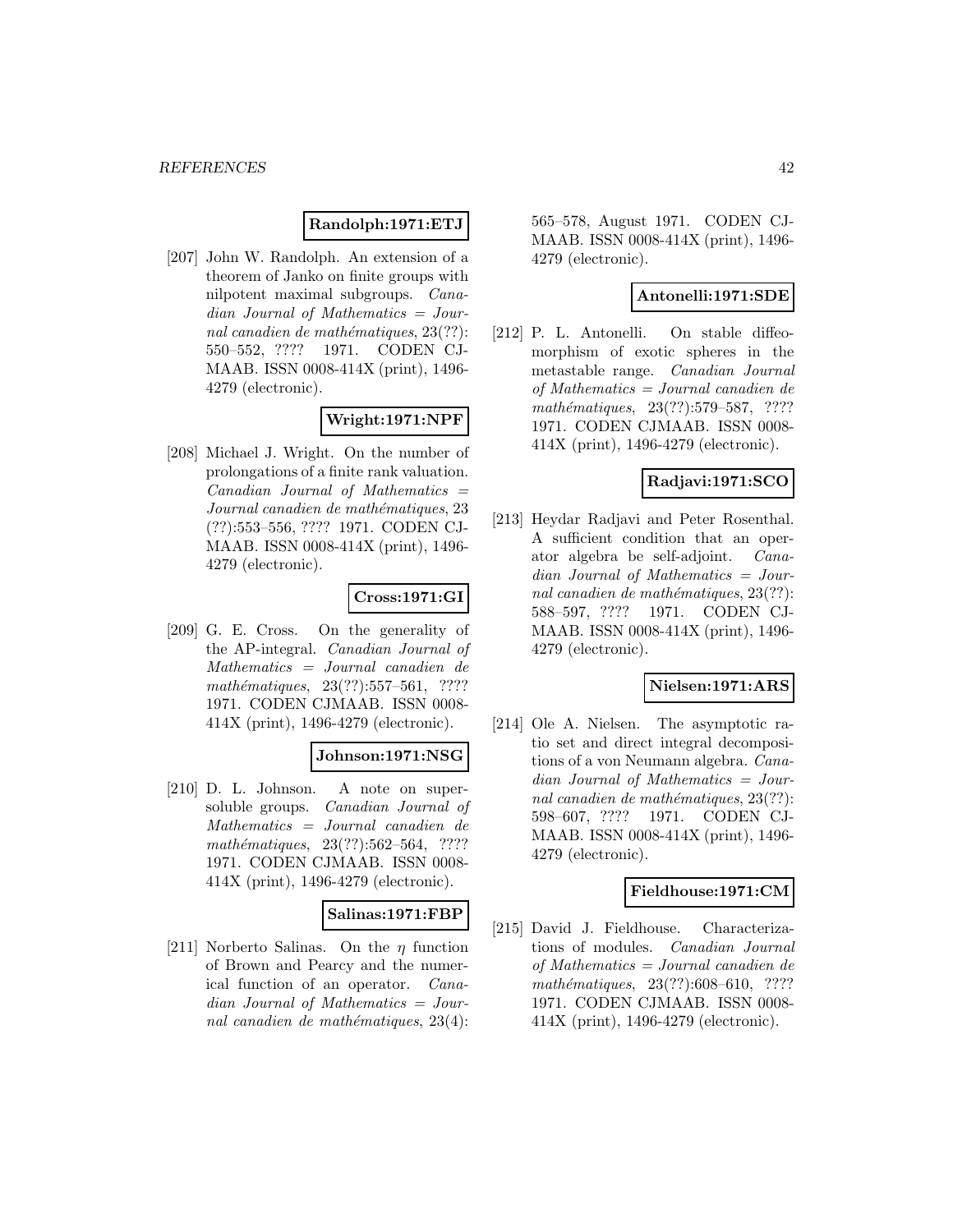## **Carroll:1971:ETS**

[216] Robert Carroll and Emile State. Existence theorems for some weak abstract variable domain hyperbolic problems.  $Canadian$  Journal of Mathematics  $=$ Journal canadien de mathématiques, 23 (??):611–626, ???? 1971. CODEN CJ-MAAB. ISSN 0008-414X (print), 1496- 4279 (electronic).

### **Karrass:1971:SGG**

[217] A. Karrass and D. Solitar. Subgroups of HNN groups and groups with one defining relation. Canadian Journal of Mathematics = Journal canadien de mathématiques, 23(??):627–643, ???? 1971. CODEN CJMAAB. ISSN 0008- 414X (print), 1496-4279 (electronic).

## **Kreith:1971:DCN**

[218] Kurt Kreith. Disconjugacy criteria for nonselfadjoint differential equations of even order. Canadian Journal of Mathematics = Journal canadien de mathématiques, 23(??):644–652, ???? 1971. CODEN CJMAAB. ISSN 0008- 414X (print), 1496-4279 (electronic).

## **Thorpe:1971:ITB**

[219] B. Thorpe. An inclusion theorem for Bohr–Hardy summability factors.  $Canadian$  Journal of Mathematics  $=$ Journal canadien de mathématiques, 23 (??):653–658, ???? 1971. CODEN CJ-MAAB. ISSN 0008-414X (print), 1496- 4279 (electronic).

#### **Gudder:1971:RGA**

[220] Stanley P. Gudder. Representations of groups as automorphisms on orthomodular lattices and posets. Canadian Journal of Mathematics = Journal canadien de mathématiques,  $23(??)$ : 659–673, ???? 1971. CODEN CJ-MAAB. ISSN 0008-414X (print), 1496- 4279 (electronic).

#### **Gardner:1971:MBS**

[221] L. Terrell Gardner. On the Mackey Borel structure. Canadian Journal of Mathematics = Journal canadien de mathématiques, 23(??):674–678, ???? 1971. CODEN CJMAAB. ISSN 0008- 414X (print), 1496-4279 (electronic).

### **Wright:1971:PSL**

[222] C. R. B. Wright. On primitive solvable linear groups. Canadian Journal of Mathematics = Journal canadien de mathématiques, 23(??):679–685, ???? 1971. CODEN CJMAAB. ISSN 0008- 414X (print), 1496-4279 (electronic).

## **Evans:1971:FHI**

[223] Benny Evans. First homology of irreducible 3-manifolds. Canadian Journal of Mathematics = Journal canadien de mathématiques, 23(??):686–691, ???? 1971. CODEN CJMAAB. ISSN 0008- 414X (print), 1496-4279 (electronic).

## **Lovelady:1971:MII**

[224] David Lowell Lovelady. Multiplicative integration of infinite products. Canadian Journal of Mathematics = Journal canadien de mathématiques,  $23(??)$ : 692–698, ???? 1971. CODEN CJ-MAAB. ISSN 0008-414X (print), 1496- 4279 (electronic).

### **Howe:1971:KOT**

[225] A. Howe. Klein's oscillation theorem for periodic boundary conditions.  $Canadian$  Journal of Mathematics  $=$ Journal canadien de mathématiques, 23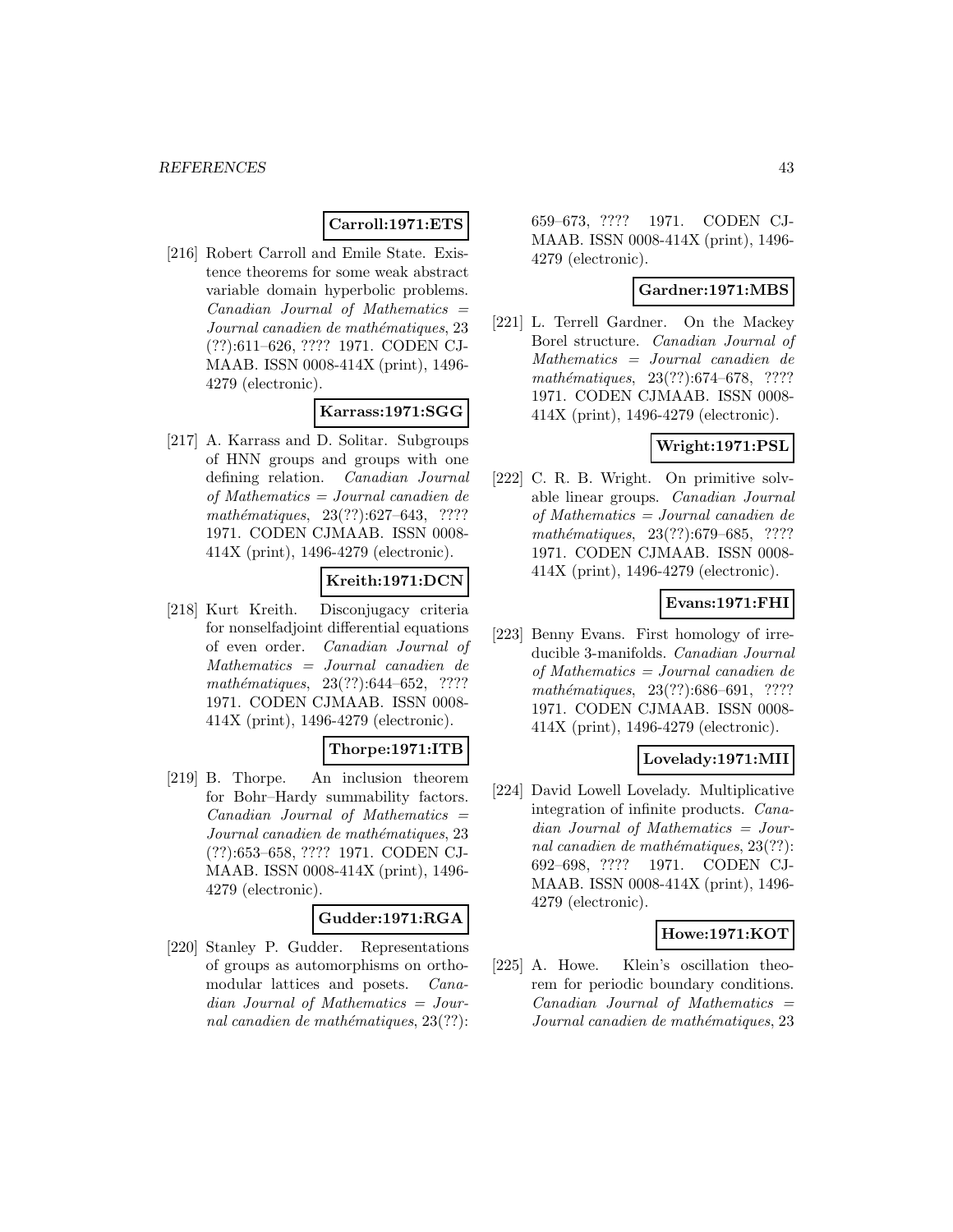(??):699–703, ???? 1971. CODEN CJ-MAAB. ISSN 0008-414X (print), 1496- 4279 (electronic).

## **McAdam:1971:GPR**

[226] Stephen McAdam. Going down in polynomial rings. Canadian Journal of Mathematics = Journal canadien de mathématiques,  $23(??):704-711$ , ???? 1971. CODEN CJMAAB. ISSN 0008- 414X (print), 1496-4279 (electronic).

## **Stump:1971:LCU**

[227] Robert K. Stump. Linear combinations of univalent functions with complex coefficients. Canadian Journal of Mathematics = Journal canadien de mathématiques,  $23(??):712-717$ , ???? 1971. CODEN CJMAAB. ISSN 0008- 414X (print), 1496-4279 (electronic).

## **Leech:1971:SPE**

[228] John Leech and N. J. A. Sloane. Sphere packings and error-correcting codes.  $Canadian$  Journal of Mathematics  $=$ Journal canadien de mathématiques, 23 (??):718–745, ???? 1971. CODEN CJ-MAAB. ISSN 0008-414X (print), 1496- 4279 (electronic).

## **Heil:1971:MSL**

[229] Wolfgang Heil. On 3-manifolds with sufficiently large decompositions.  $Canadian$  Journal of Mathematics  $=$ Journal canadien de mathématiques, 23(??):746–748, ???? 1971. CODEN CJMAAB. ISSN 0008-414X (print), 1496-4279 (electronic). See corrigendum [513].

## **Hochster:1971:MPS**

[230] M. Hochster. The minimal prime spectrum of a commutative ring. Cana-

dian Journal of Mathematics = Journal canadien de mathématiques,  $23(??)$ : 749–758, ???? 1971. CODEN CJ-MAAB. ISSN 0008-414X (print), 1496- 4279 (electronic).

## **Borges:1971:CFS**

[231] Carlos J. R. Borges. Connectivity of function spaces. Canadian Journal of Mathematics = Journal canadien de mathématiques, 23(??):759–763, ???? 1971. CODEN CJMAAB. ISSN 0008- 414X (print), 1496-4279 (electronic).

## **Lawver:1971:TPS**

[232] D. A. Lawver and E. H. Toubassi. Tensor products and the splitting of abelian groups. Canadian Journal of Mathematics = Journal canadien de mathématiques, 23(??):764-770, ???? 1971. CODEN CJMAAB. ISSN 0008- 414X (print), 1496-4279 (electronic).

## **Lindsey:1971:FLG**

[233] J. H. Lindsey II. Finite linear groups of degree six. Canadian Journal of Mathematics = Journal canadien de mathématiques, 23(??):771–790, ???? 1971. CODEN CJMAAB. ISSN 0008- 414X (print), 1496-4279 (electronic).

#### **Armacost:1971:GMG**

[234] D. L. Armacost. Generators of monothetic groups. Canadian Journal of Mathematics = Journal canadien de mathématiques, 23(??):791–796, ???? 1971. CODEN CJMAAB. ISSN 0008- 414X (print), 1496-4279 (electronic). See remark [461].

## **Lau:1971:IMD**

[235] Anthony To ming Lau. Invariant means on dense subsemigroups of topolgi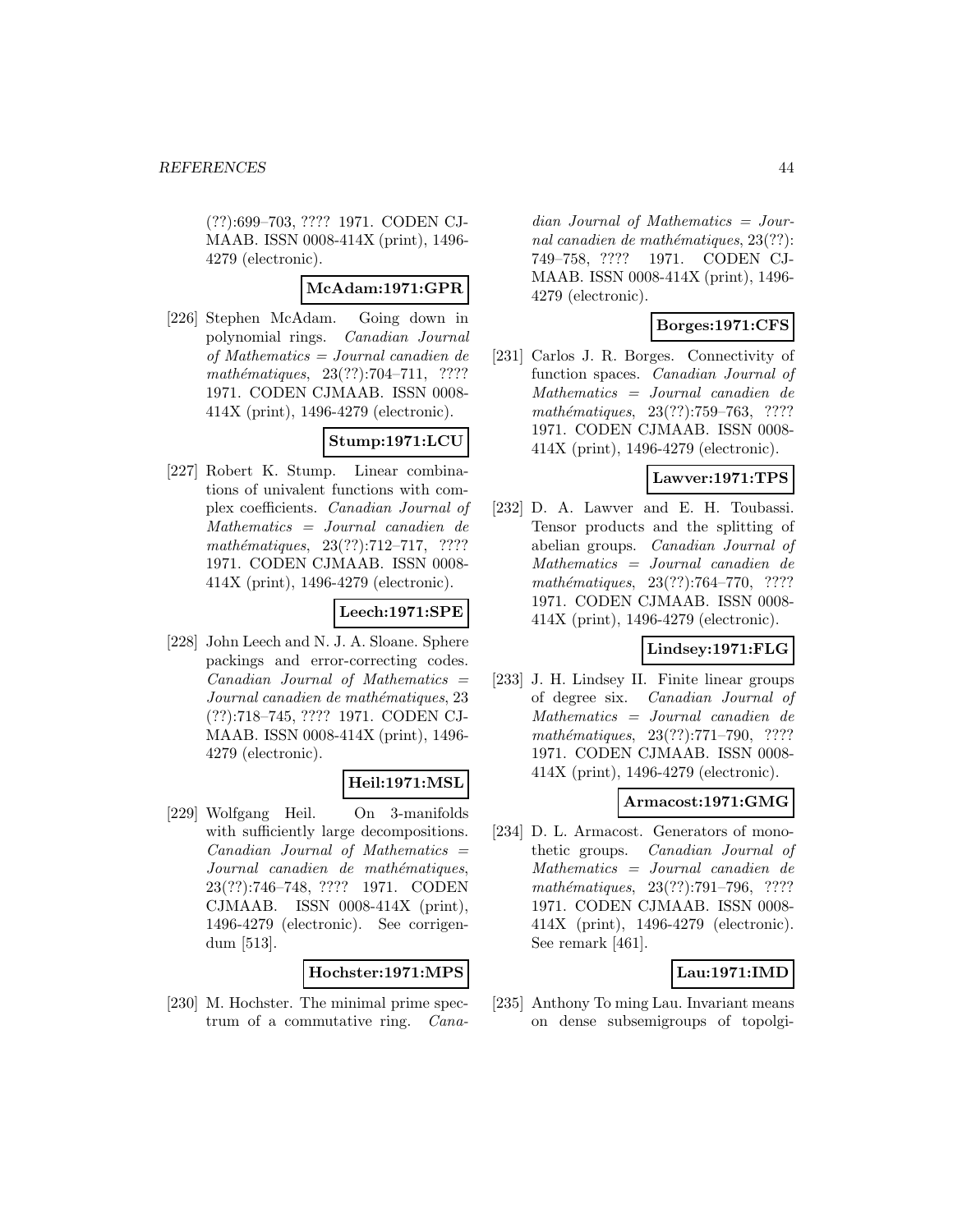cal groups. Canadian Journal of Mathematics = Journal canadien de mathématiques, 23(??):797–801, ???? 1971. CODEN CJMAAB. ISSN 0008- 414X (print), 1496-4279 (electronic).

**Bruns:1971:VOL**

[236] Günter Bruns and Gudrun Kalmbach. Varieties of orthomodular lattices.  $Canadian$  Journal of Mathematics  $=$ Journal canadien de mathématiques, 23 (??):802–810, ???? 1971. CODEN CJ-MAAB. ISSN 0008-414X (print), 1496- 4279 (electronic).

### **Cailleau:1971:QIC**

[237] Annie Cailleau. Quasi-injectivité de certains modules sur leur anneau d'endomorphismes. (French) [Quasiinjectivity of certain modules on their ring of endomorphisms]. Canadian Journal of Mathematics = Journal  $cana dien de mathématiques, 23(??):$ 811–815, ???? 1971. CODEN CJ-MAAB. ISSN 0008-414X (print), 1496- 4279 (electronic).

## **Delsarte:1971:OMZ**

[238] P. Delsarte, J.-M. Goethals, and J. J. Seidel. Orthogonal matrices with zero diagonal. II. Canadian Journal of Mathematics = Journal canadien de mathématiques, 23(??):816-832, ???? 1971. CODEN CJMAAB. ISSN 0008- 414X (print), 1496-4279 (electronic).

#### **Pierce:1971:MFR**

[239] Stephen Pierce. Multilinear functions of row stochastic matrices. Canadian Journal of Mathematics = Journal canadien de mathématiques,  $23(??)$ : 833–843, ???? 1971. CODEN CJ-

MAAB. ISSN 0008-414X (print), 1496- 4279 (electronic).

## **Korle:1971:ASR**

[240] Hans-Heinrich Körle. "On absolute summability by Riesz and generalized Cesàro means. II": Addendum. Canadian Journal of Mathematics = Journal canadien de mathématiques, 23 (5):844, October 1971. CODEN CJ-MAAB. ISSN 0008-414X (print), 1496- 4279 (electronic).

## **Killgrove:1971:GAH**

[241] R. B. Killgrove, Jason Frand, William Giles, and Henry Bray. A geometric approach to the Heine–Borel theorem.  $Canadian$  Journal of Mathematics  $=$ Journal canadien de mathématiques, 23 (??):845–848, ???? 1971. CODEN CJ-MAAB. ISSN 0008-414X (print), 1496- 4279 (electronic).

#### **Tam:1971:UEC**

[242] P. K. Tam. On the unitary equivalence of certain classes of non-normal operators. I. Canadian Journal of Mathematics = Journal canadien de mathématiques, 23(??):849–856, ???? 1971. CODEN CJMAAB. ISSN 0008- 414X (print), 1496-4279 (electronic).

## **Roth:1971:DVC**

[243] Richard L. Roth. A dual view of the Clifford theory of characters of finite groups. Canadian Journal of Mathematics = Journal canadien de mathématiques, 23(??):857–865, ???? 1971. CODEN CJMAAB. ISSN 0008- 414X (print), 1496-4279 (electronic).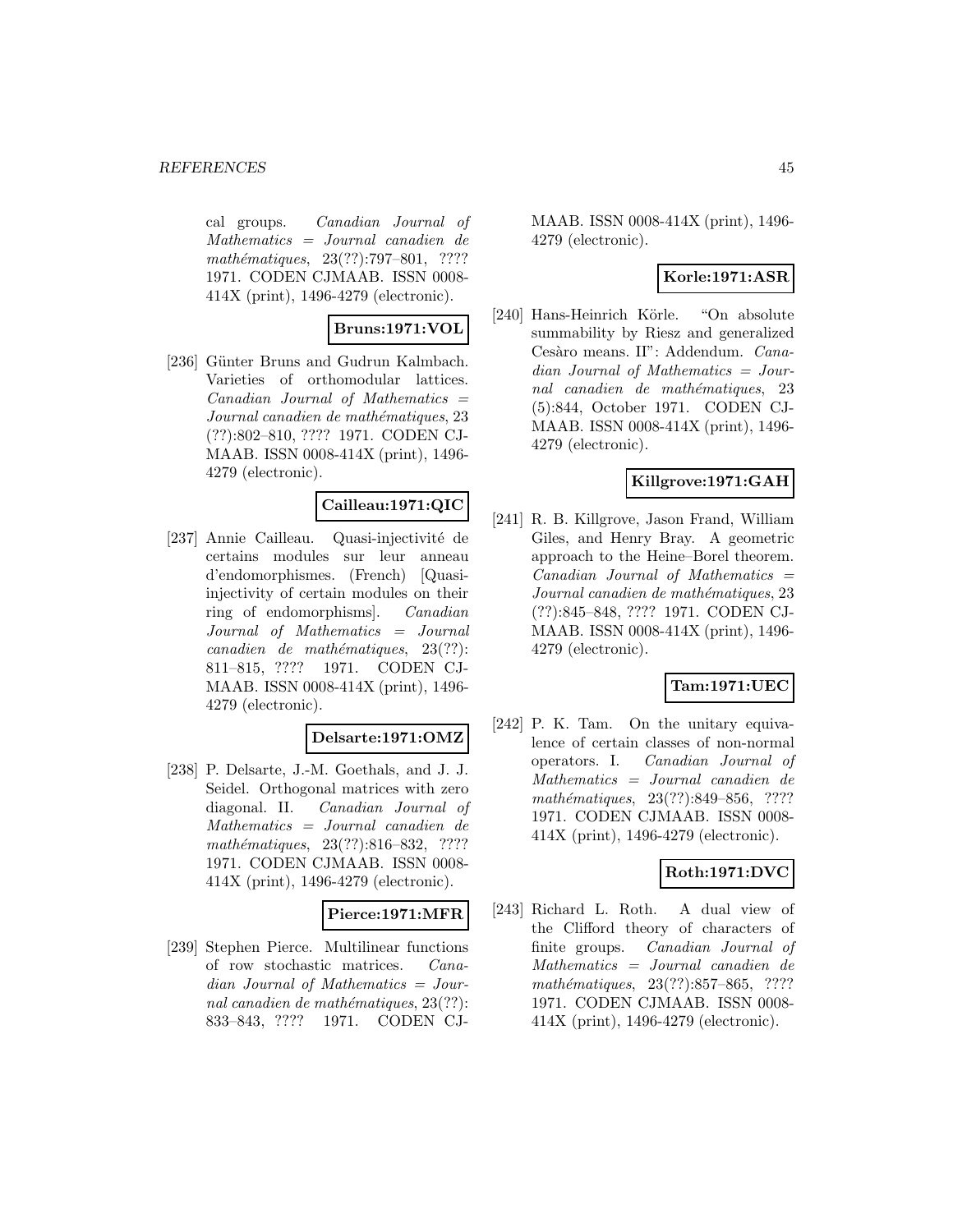## **Balbes:1971:POS**

[244] Raymond Balbes. On the partially ordered set of prime ideals of a distributive lattice. Canadian Journal of Mathematics = Journal canadien de mathématiques, 23(??):866–874, ???? 1971. CODEN CJMAAB. ISSN 0008- 414X (print), 1496-4279 (electronic).

## **Nelson:1971:LEC**

[245] Evelyn Nelson. The lattice of equational classes of commutative semigroups. Canadian Journal of Mathematics = Journal canadien de mathématiques, 23(??):875–895, ???? 1971. CODEN CJMAAB. ISSN 0008- 414X (print), 1496-4279 (electronic).

## **Brown:1971:CSR**

[246] Robert B. Brown. A characterization of spin representations. Canadian Journal of Mathematics = Journal canadien de mathématiques, 23(??):896-906, ???? 1971. CODEN CJMAAB. ISSN 0008- 414X (print), 1496-4279 (electronic).

#### **Walsh:1971:WNI**

[247] T. Walsh. On weighted norm inequalities for fractional and singular integrals. Canadian Journal of Mathematics = Journal canadien de mathématiques, 23(??):907-928, ???? 1971. CODEN CJMAAB. ISSN 0008- 414X (print), 1496-4279 (electronic).

## **Parmenter:1971:TB**

[248] M. M. Parmenter. On a theorem of Bovdi. Canadian Journal of Mathematics = Journal canadien de mathématiques, 23(??):929-932, ???? 1971. CODEN CJMAAB. ISSN 0008- 414X (print), 1496-4279 (electronic).

## **Karrass:1971:FPT**

[249] A. Karrass and D. Solitar. The free product of two groups with a malnormal amalgamated subgroup. Canadian Journal of Mathematics = Journal canadien de mathématiques,  $23(??)$ : 933–959, ???? 1971. CODEN CJ-MAAB. ISSN 0008-414X (print), 1496- 4279 (electronic).

## **Larcher:1971:WPC**

[250] H. Larcher. Weierstrass points at the cusps of  $\Gamma_0$ , (16*p*) and hyperellipticity of  $\Gamma_0$ , (n). *Canadian Journal of* Mathematics = Journal canadien de mathématiques, 23(??):960–968, ???? 1971. CODEN CJMAAB. ISSN 0008- 414X (print), 1496-4279 (electronic).

## **Pranger:1971:EPH**

[251] Walter Pranger. Extreme points in the Hardy class  $H^1$  of a Riemann surface.  $Canadian$  Journal of Mathematics  $=$ Journal canadien de mathématiques, 23 (??):969–976, ???? 1971. CODEN CJ-MAAB. ISSN 0008-414X (print), 1496- 4279 (electronic).

## **Pressman:1971:OLC**

[252] Irwin S. Pressman. Obstructions to liftings in commutative squares. Canadian Journal of Mathematics = Journal canadien de mathématiques,  $23(??)$ : 977–982, ???? 1971. CODEN CJ-MAAB. ISSN 0008-414X (print), 1496- 4279 (electronic).

#### **Glauberman:1971:ISFa**

[253] George Glauberman. Isomorphic subgroups of finite p-groups. I, II. Canadian Journal of Mathematics = Journal canadien de mathématiques,  $23(??)$ :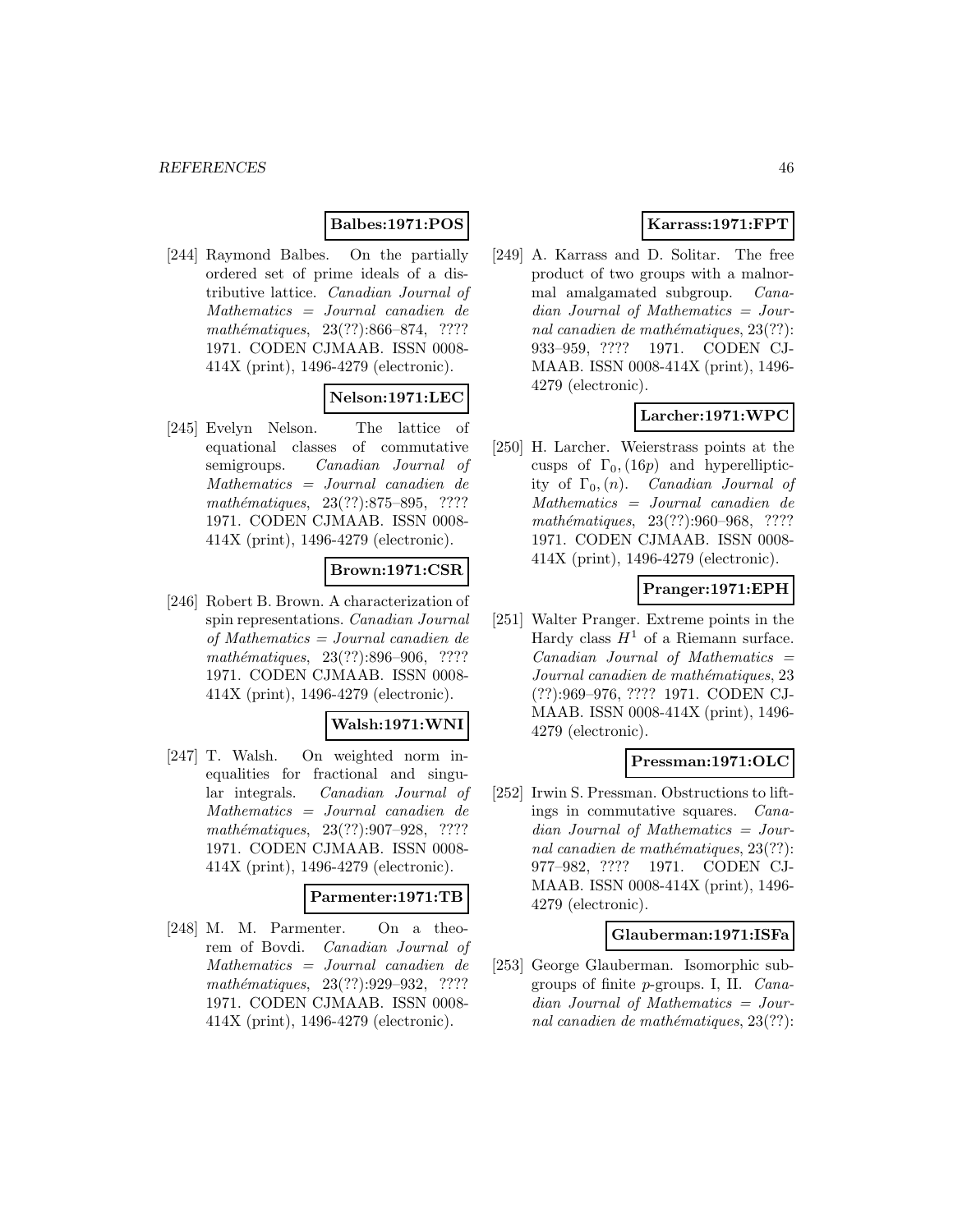983–1022, ???? 1971. CODEN CJ-MAAB. ISSN 0008-414X (print), 1496- 4279 (electronic).

#### **Glauberman:1971:ISFb**

[254] George Glauberman. Isomorphic subgroups of finite p-groups. II. Canadian Journal of Mathematics = Journal canadien de mathématiques,  $23(??)$ : 1023–1039, ???? 1971. CODEN CJ-MAAB. ISSN 0008-414X (print), 1496- 4279 (electronic).

#### **Crone:1971:FBS**

[255] L. Crone, D. J. Fleming, and P. Jessup. Fundamental biorthogonal sequences and K-norms on phi. Canadian Journal of Mathematics = Journal canadien de mathématiques,  $23(??)$ : 1040–1050, ???? 1971. CODEN CJ-MAAB. ISSN 0008-414X (print), 1496- 4279 (electronic).

## **Day:1971:NLS**

[256] M. M. Day, R. C. James, and S. Swaminathan. Normed linear spaces that are uniformly convex in every direction. Canadian Journal of Mathematics  $=$  Journal canadien de mathématiques, 23(??):1051–1059, ???? 1971. CODEN CJMAAB. ISSN 0008-414X (print), 1496-4279 (electronic).

#### **Kantor:1971:UPF**

[257] William M. Kantor. On unitary polarities of finite projective planes. Canadian Journal of Mathematics = Journal canadien de mathématiques,  $23(??)$ : 1060–1077, ???? 1971. CODEN CJ-MAAB. ISSN 0008-414X (print), 1496- 4279 (electronic).

# **Skerry:1971:MCM**

[258] H. B. Skerry. Mercerian conditions for the method  $(F, d_n)$ . Canadian Journal of Mathematics = Journal canadien de mathématiques, 23(??):1078-1085, ???? 1971. CODEN CJMAAB. ISSN 0008- 414X (print), 1496-4279 (electronic).

### **Clements:1971:ETS**

[259] John C. Clements. "Existence theorems for some nonlinear equations of evolution": Corrigendum. Canadian Journal of Mathematics = Journal canadien de mathématiques, 23 (??):1086, ???? 1971. CODEN CJ-MAAB. ISSN 0008-414X (print), 1496- 4279 (electronic). See [86].

# **Reed:1971:SMM**

[260] G. M. Reed. On screenability and metrizability of Moore spaces. Canadian Journal of Mathematics = Journal canadien de mathématiques,  $23(??)$ : 1087–1092, ???? 1971. CODEN CJ-MAAB. ISSN 0008-414X (print), 1496- 4279 (electronic).

## **Fisher:1971:AUFb**

[261] Stephen Fisher. "Approximation by unimodular functions": Corrigendum.  $Canadian$  Journal of Mathematics  $=$ Journal canadien de mathématiques, 23 (??):1093, ???? 1971. CODEN CJ-MAAB. ISSN 0008-414X (print), 1496- 4279 (electronic). See [172].

#### **Zelmanowitz:1971:IHT**

[262] J. Zelmanowitz. Injective hulls of torsion free modules. Canadian Journal of Mathematics = Journal canadien de mathématiques, 23(??):1094-1101, ???? 1971. CODEN CJMAAB. ISSN 0008- 414X (print), 1496-4279 (electronic).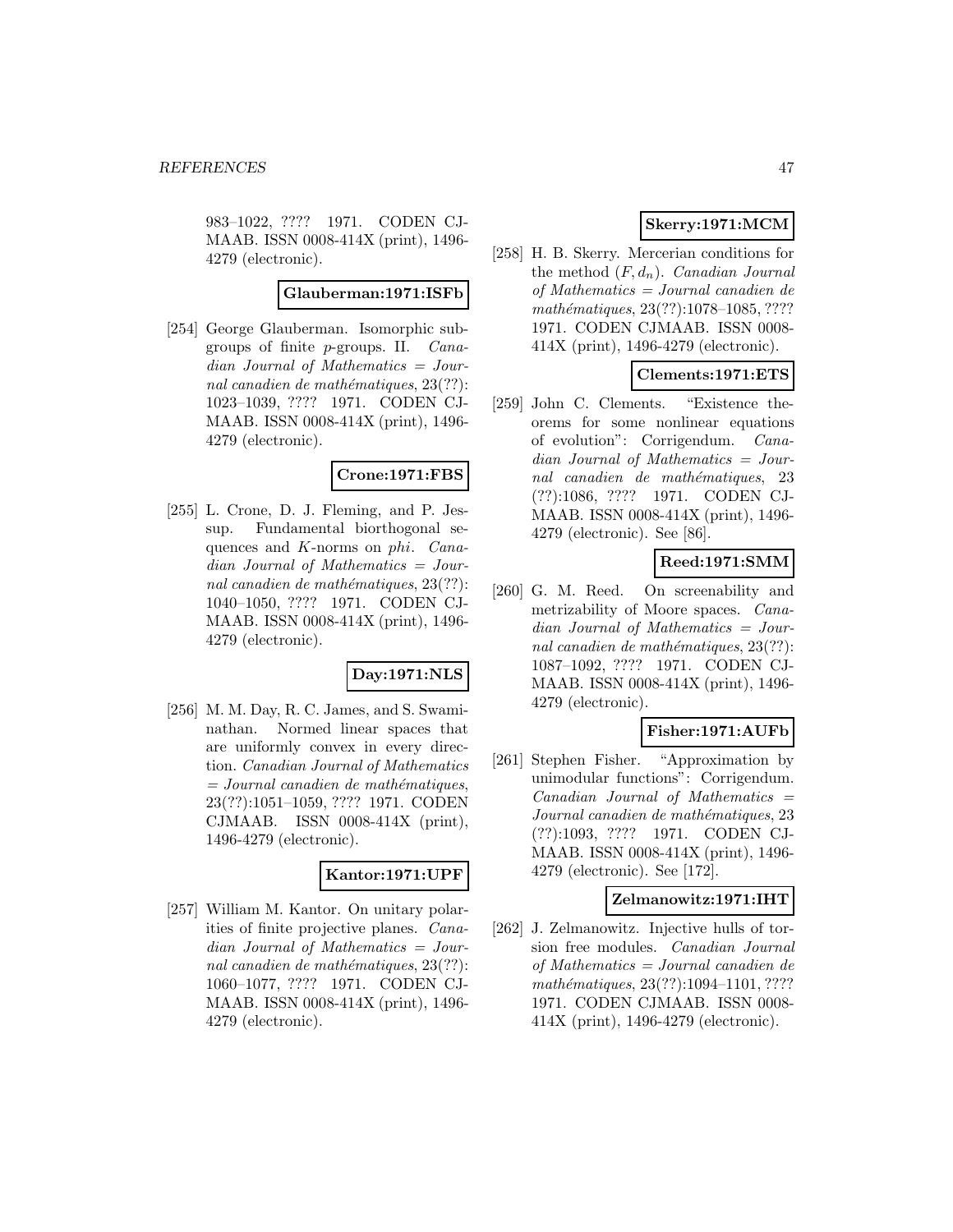## **Brown:1971:IEC**

[263] Richard L. W. Brown. Immersions and embeddings up to cobordism. Canadian Journal of Mathematics = Journal canadien de mathématiques,  $23(??)$ : 1102–1115, ???? 1971. CODEN CJ-MAAB. ISSN 0008-414X (print), 1496- 4279 (electronic).

## **Arsove:1971:PHM**

[264] Maynard Arsove and Heinz Leutwiler. Pseudo harmonic measures and the Dirichlet problem. Canadian Journal of Mathematics = Journal canadien de mathématiques,  $23(6):1116-$ 1120, December 1971. CODEN CJ-MAAB. ISSN 0008-414X (print), 1496- 4279 (electronic).

### **Chapman:1972:CNC**

[265] G. R. Chapman. A class of noncentral E-functors. Canadian Journal of Mathematics = Journal canadien de mathématiques, 24(??):1–4, ???? 1972. CODEN CJMAAB. ISSN 0008-414X (print), 1496-4279 (electronic).

#### **Busby:1972:CIR**

[266] Robert C. Busby and Irwin Schochetman. Compact induced representations. Canadian Journal of Mathematics = Journal canadien de mathématiques,  $24(??):5-16$ , ???? 1972. CODEN CJMAAB. ISSN 0008- 414X (print), 1496-4279 (electronic).

#### **Currano:1972:CSF**

[267] John J. Currano. Conjugate psubgroups of finite groups. *Cana*dian Journal of Mathematics = Journal canadien de mathématiques,  $24(??)$ :

17–28, ???? 1972. CODEN CJ-MAAB. ISSN 0008-414X (print), 1496- 4279 (electronic).

### **Hanson:1972:AFV**

[268] T. H. McH. Hanson. Actions that fiber and vector semigroups. Canadian Journal of Mathematics = Journal canadien de mathématiques,  $24(??):29-37, ????$ 1972. CODEN CJMAAB. ISSN 0008- 414X (print), 1496-4279 (electronic).

## **McKnight:1972:SR**

[269] J. D. McKnight, Jr. and Gary L. Musser. Special  $(p; q)$  radicals. *Cana*dian Journal of Mathematics = Journal canadien de mathématiques,  $24(??)$ : 38–44, ???? 1972. CODEN CJ-MAAB. ISSN 0008-414X (print), 1496- 4279 (electronic).

## **Binz:1972:FAD**

[270] E. Binz and W. Feldman. A functional analytic description of normal spaces.  $Canadian$  Journal of Mathematics  $=$ Journal canadien de mathématiques, 24 (??):45–49, ???? 1972. CODEN CJ-MAAB. ISSN 0008-414X (print), 1496- 4279 (electronic).

## **Smith:1972:EJI**

[271] Kirby C. Smith. Extending Jordan ideals and Jordan homomorphisms of symmetric elements in a ring with involution. Canadian Journal of Mathematics  $=$  Journal canadien de mathématiques, 24(??):50–59, ???? 1972. CODEN CJ-MAAB. ISSN 0008-414X (print), 1496- 4279 (electronic).

## **Dunkl:1972:SIU**

[272] Charles F. Dunkl. Singular integrals on ultraspherical series. Canadian Jour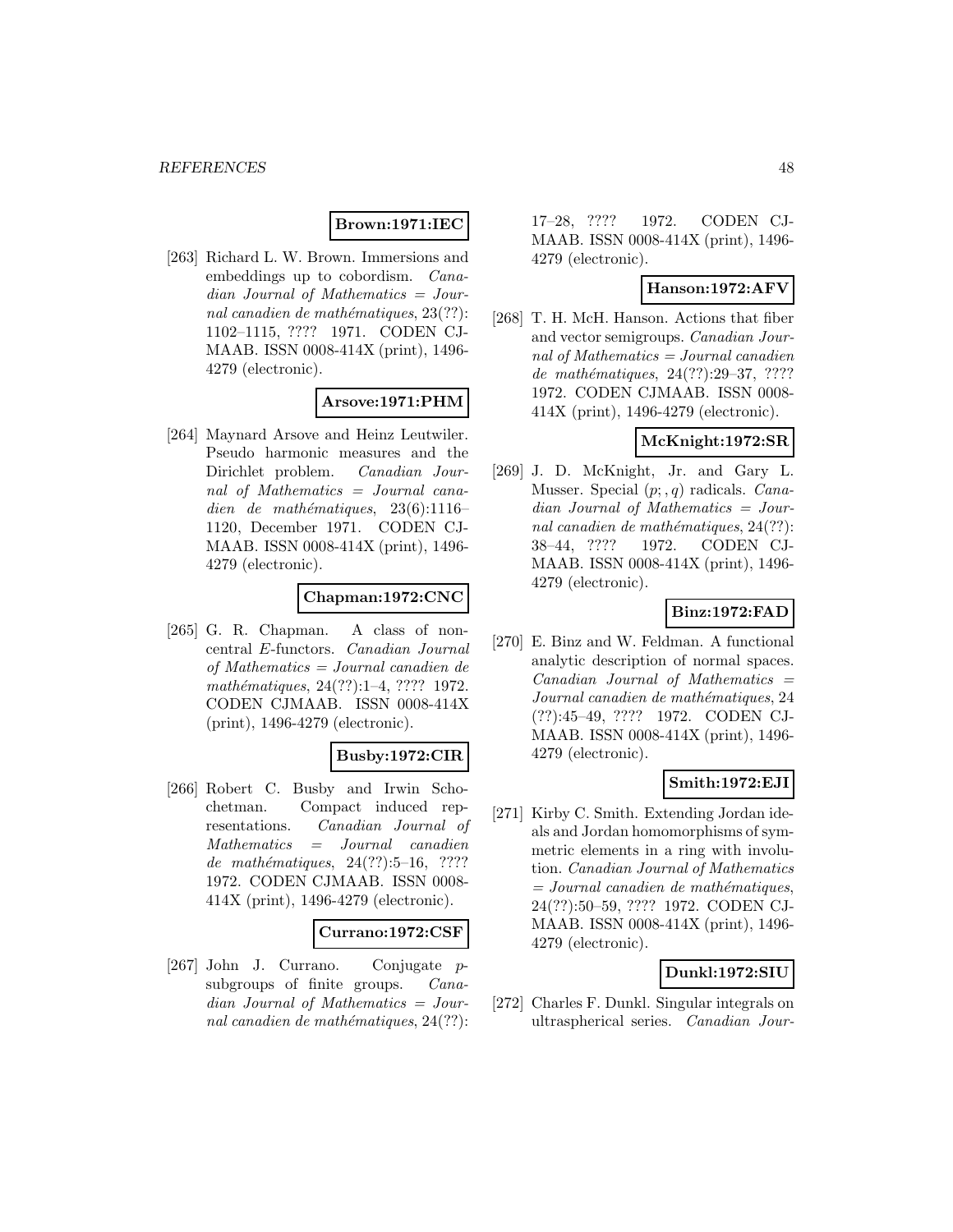nal of Mathematics  $=$  Journal canadien de mathématiques,  $24(??):60–71, ????$ 1972. CODEN CJMAAB. ISSN 0008- 414X (print), 1496-4279 (electronic).

## **Hughes:1972:PTR**

[273] Edward Hughes. Perturbation theorems for relative spectral problems.  $Canadian Journal of Mathematics =$ Journal canadien de mathématiques, 24 (??):72–81, ???? 1972. CODEN CJ-MAAB. ISSN 0008-414X (print), 1496- 4279 (electronic).

### **Wright:1972:CCG**

[274] E. M. Wright. Counting coloured graphs. III. Canadian Journal of Mathematics = Journal canadien de  $mathématiques, 24(??):82–89, ????$ 1972. CODEN CJMAAB. ISSN 0008- 414X (print), 1496-4279 (electronic).

## **Cofman:1972:BSF**

[275] Judita Cofman. Baer subplanes in finite projective and affine planes. Canadian Journal of Mathematics = Journal canadien de mathématiques,  $24(??)$ : 90–97, ???? 1972. CODEN CJ-MAAB. ISSN 0008-414X (print), 1496- 4279 (electronic).

## **Park:1972:TDD**

[276] Ralph Park. Topics in direct differential geometry. Canadian Journal of Mathematics = Journal canadien de mathématiques, 24(??):98-148, ???? 1972. CODEN CJMAAB. ISSN 0008- 414X (print), 1496-4279 (electronic).

## **Roberts:1972:IVB**

[277] Leslie G. Roberts. Indecomposable vector bundles on the projective line.  $Canadian$  Journal of Mathematics  $=$ 

Journal canadien de mathématiques, 24 (??):149–154, ???? 1972. CODEN CJ-MAAB. ISSN 0008-414X (print), 1496- 4279 (electronic).

### **Cherenack:1972:BOA**

[278] Paul Cherenack. Basic objects for an algebraic homotopy theory. Canadian Journal of Mathematics = Journal canadien de mathématiques,  $24(??)$ : 155–166, ???? 1972. CODEN CJ-MAAB. ISSN 0008-414X (print), 1496- 4279 (electronic).

## **Brown:1972:ATE**

[279] Ron Brown. An approximation theorem for extended prime spots. Canadian Journal of Mathematics = Journal canadien de mathématiques,  $24(??)$ : 167–184, ???? 1972. CODEN CJ-MAAB. ISSN 0008-414X (print), 1496- 4279 (electronic).

## **Wong:1972:GWL**

[280] R. Wong and M. Wyman. A generalization of Watson's lemma. Canadian Journal of Mathematics = Journal canadien de mathématiques,  $24(??)$ : 185–208, ???? 1972. CODEN CJ-MAAB. ISSN 0008-414X (print), 1496- 4279 (electronic).

## **Day:1972:IEC**

[281] Alan Day. Injectivity in equational classes of algebras. Canadian Journal of Mathematics = Journal canadien de mathématiques,  $24(??):209-220$ , ???? 1972. CODEN CJMAAB. ISSN 0008- 414X (print), 1496-4279 (electronic).

## **Gruenberg:1972:ATC**

[282] K. W. Gruenberg and J. E. Roseblade. The augmentation terminals of certain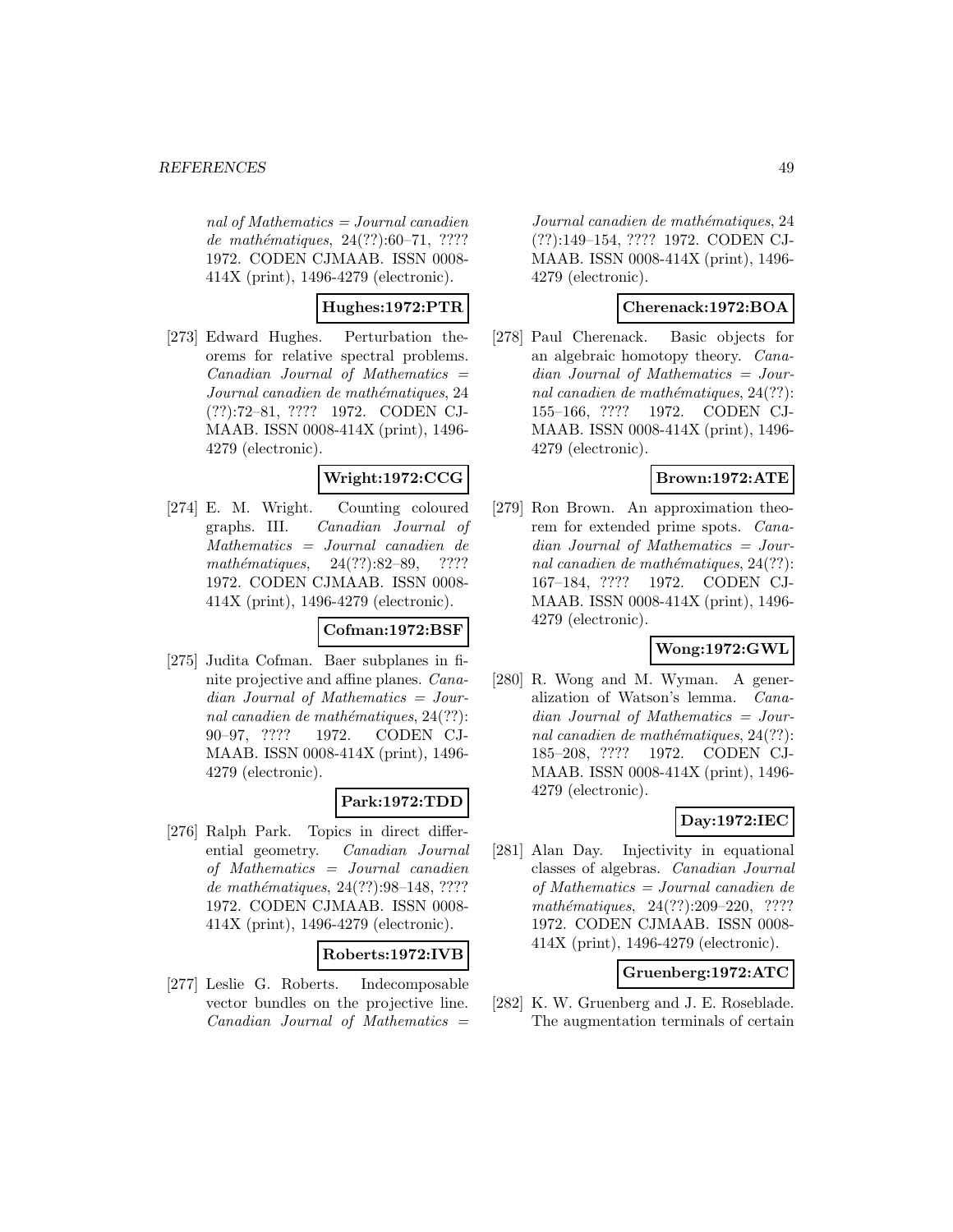locally finite groups. Canadian Journal of Mathematics = Journal canadien de mathématiques,  $24(??):221-238$ , ???? 1972. CODEN CJMAAB. ISSN 0008- 414X (print), 1496-4279 (electronic).

## **Dobbs:1972:ITA**

[283] David E. Dobbs. On inflation and torsion of Amitsur cohomology. Canadian Journal of Mathematics = Journal canadien de mathématiques,  $24(??)$ : 239–260, ???? 1972. CODEN CJ-MAAB. ISSN 0008-414X (print), 1496- 4279 (electronic).

## **Bash:1972:SPN**

[284] David W. Bash. Sums and products of normal functions. Canadian Journal of Mathematics = Journal canadien de  $mathématiques, 24(??):261-269, ????$ 1972. CODEN CJMAAB. ISSN 0008- 414X (print), 1496-4279 (electronic).

#### **Ault:1972:EOP**

[285] Janet E. Ault. Extensions of one primitive inverse semigroup by another.  $Canadian$  Journal of Mathematics  $=$ Journal canadien de mathématiques, 24 (??):270–278, ???? 1972. CODEN CJ-MAAB. ISSN 0008-414X (print), 1496- 4279 (electronic).

## **Rogers:1972:CHP**

[286] James T. Rogers, Jr. The cone  $=$  hyperspace property. Canadian Journal of Mathematics = Journal canadien de mathématiques, 24(??):279–285, ???? 1972. CODEN CJMAAB. ISSN 0008- 414X (print), 1496-4279 (electronic).

| Stephenson:1972:TCS |
|---------------------|
|---------------------|

[287] R. M. Stephenson. Two R-closed spaces. Canadian Journal of Math-

ematics = Journal canadien de mathématiques, 24(??):286-292, ???? 1972. CODEN CJMAAB. ISSN 0008- 414X (print), 1496-4279 (electronic).

## **Hinton:1972:LPC**

[288] Don Hinton. Limit point criteria for differential equations. Canadian Journal of Mathematics = Journal canadien de mathématiques, 24(??):293-305, ???? 1972. CODEN CJMAAB. ISSN 0008- 414X (print), 1496-4279 (electronic).

## **Kutty:1972:SCP**

[289] K. K. Kutty and J. Quinn. Some characterizations of the projection property in Archimedean Riesz spaces. Canadian Journal of Mathematics = Journal canadien de mathématiques,  $24(??)$ : 306–311, ???? 1972. CODEN CJ-MAAB. ISSN 0008-414X (print), 1496- 4279 (electronic).

#### **Phadke:1972:ELM**

[290] B. B. Phadke. Equidistant loci and the Minkowskian geometries. Canadian Journal of Mathematics = Journal canadien de mathématiques,  $24(??)$ : 312–327, ???? 1972. CODEN CJ-MAAB. ISSN 0008-414X (print), 1496- 4279 (electronic).

## **Bruns:1972:VOL**

[291] Günter Bruns and Gudrun Kalmbach. Varieties of orthomodular lattices. II.  $Canadian$  Journal of Mathematics  $=$ Journal canadien de mathématiques, 24 (??):328–337, ???? 1972. CODEN CJ-MAAB. ISSN 0008-414X (print), 1496- 4279 (electronic).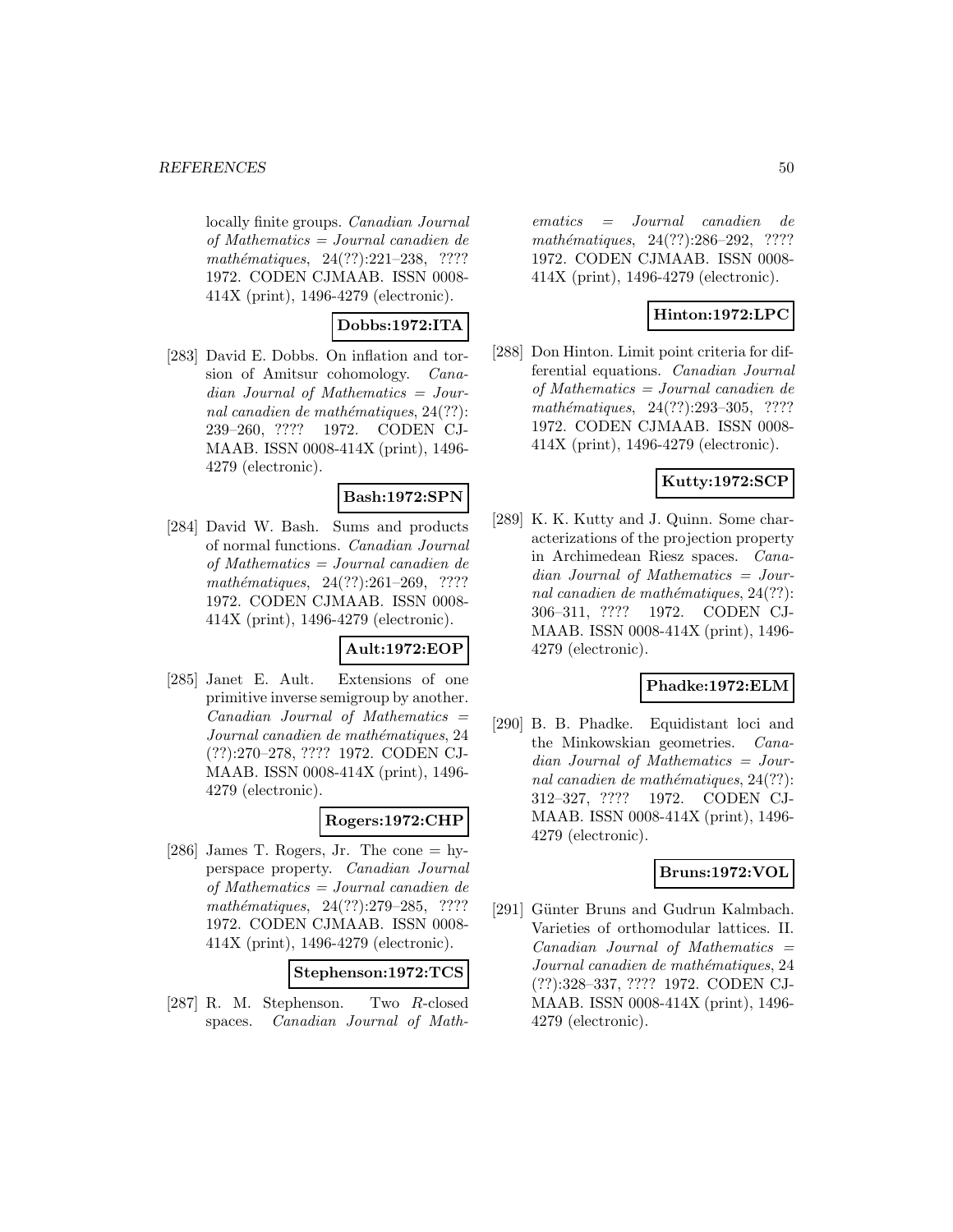#### **Mack:1972:LTP**

[292] John Mack, Marlon Rayburn, and Grant Woods. Local topological properties and one point extensions. Canadian Journal of Mathematics = Journal canadien de mathématiques,  $24(??)$ : 338–348, ???? 1972. CODEN CJ-MAAB. ISSN 0008-414X (print), 1496- 4279 (electronic).

## **Lorch:1972:HMP**

[293] Lee Lorch, Martin E. Muldoon, and Peter Szego. Higher monotonicity properties of certain Sturm–Liouville functions. IV. Canadian Journal of Mathematics = Journal canadien de mathématiques, 24(??):349-368, ???? 1972. CODEN CJMAAB. ISSN 0008- 414X (print), 1496-4279 (electronic).

## **McDonald:1972:IMF**

[294] B. R. McDonald. Involutory matrices over finite local rings. Canadian Journal of Mathematics = Journal canadien de mathématiques,  $24(??)$ : 369–378, ???? 1972. CODEN CJ-MAAB. ISSN 0008-414X (print), 1496- 4279 (electronic).

## **Hager:1972:UP**

[295] Anthony W. Hager. Uniformities on a product. Canadian Journal of Mathematics = Journal canadien de mathématiques, 24(??):379–389, ???? 1972. CODEN CJMAAB. ISSN 0008- 414X (print), 1496-4279 (electronic).

#### **Kuttner:1972:SNS**

[296] Brian Kuttner and Brian Thorpe. On strong Nörlund summability fields.  $Canadian$  Journal of Mathematics  $=$ Journal canadien de mathématiques, 24

(??):390–399, ???? 1972. CODEN CJ-MAAB. ISSN 0008-414X (print), 1496- 4279 (electronic).

## **Brown:1972:IHD**

[297] William C. Brown and Wei eihn Kuan. Ideals and higher derivations in commutative rings. Canadian Journal of Mathematics = Journal canadien de mathématiques,  $24(??):400-415$ , ???? 1972. CODEN CJMAAB. ISSN 0008- 414X (print), 1496-4279 (electronic). See addendum [959].

# **Wong:1972:FVC**

[298] Cécile M. Wong. Familles de valuations à caractère compact. (French) [Valuation families with compact character].  $Canadian$  Journal of Mathematics  $=$ Journal canadien de mathématiques, 24 (??):416–425, ???? 1972. CODEN CJ-MAAB. ISSN 0008-414X (print), 1496- 4279 (electronic).

#### **Hodgson:1972:GCP**

[299] J. P. E. Hodgson. A generalization of "Concordance of PL-homeomorphisms of  $\S^p \times \S^{q}$ . Canadian Journal of Mathematics = Journal canadien de mathématiques,  $24(??):426-431$ , ???? 1972. CODEN CJMAAB. ISSN 0008- 414X (print), 1496-4279 (electronic).

## **Goldrich:1972:CAI**

[300] Fredric E. Goldrich and Eugene P. Wigner. Condition that all irreducible representations of a compact Lie group, if restricted to a subgroup, contain no representation more than once. Canadian Journal of Mathematics = Journal canadien de mathématiques,  $24(??)$ : 432–438, ???? 1972. CODEN CJ-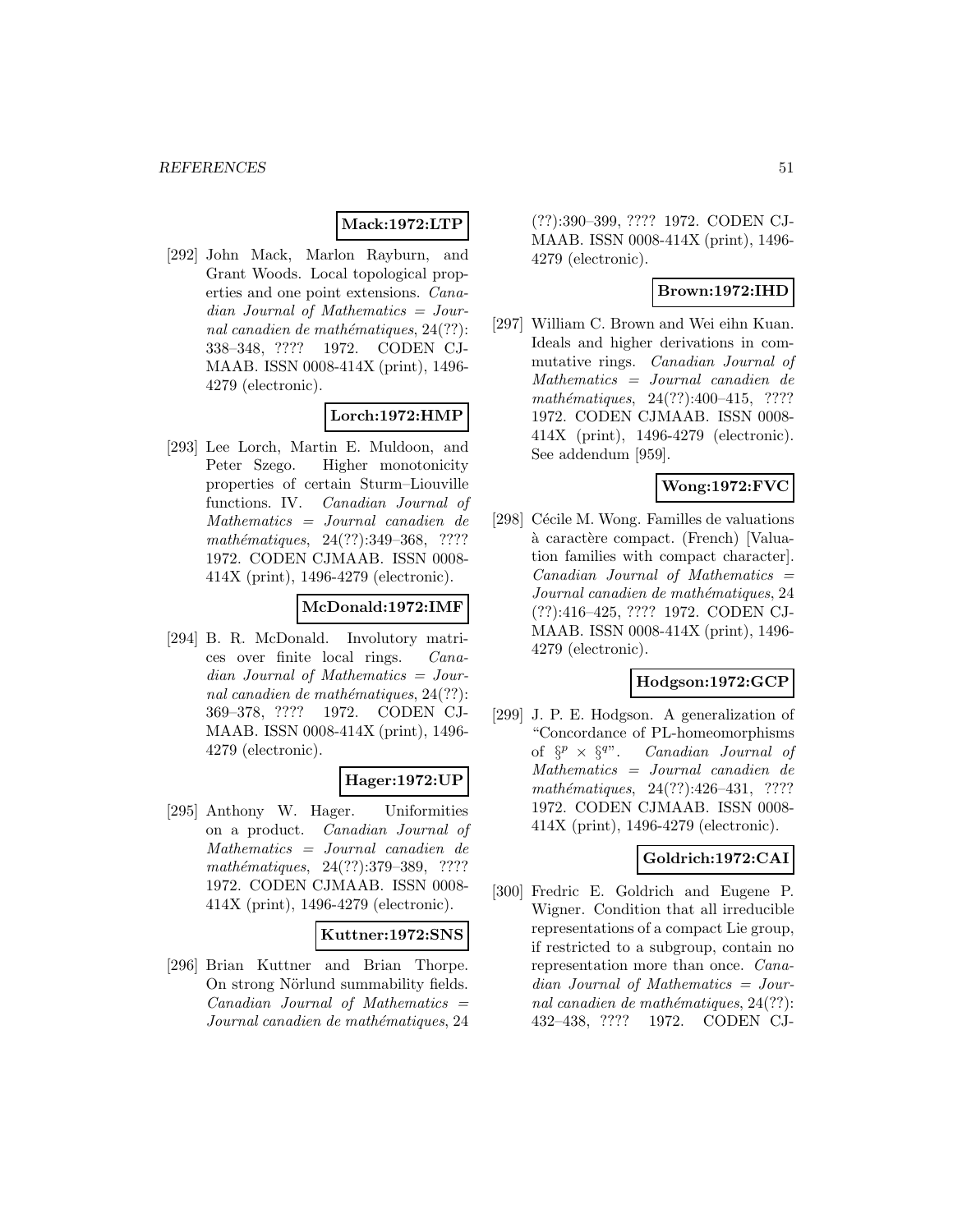MAAB. ISSN 0008-414X (print), 1496- 4279 (electronic).

**Feustel:1972:MS**

[301] C. D. Feustel. S-maximal subgroups of  $\pi_1(M^3)$ . Canadian Journal of Mathematics = Journal canadien de mathématiques,  $24(??):439-449$ , ???? 1972. CODEN CJMAAB. ISSN 0008- 414X (print), 1496-4279 (electronic).

## **Teply:1972:TSC**

[302] Mark L. Teply. The torsion submodule of a cyclic module splits off. Canadian Journal of Mathematics = Journal canadien de mathématiques,  $24(??)$ : 450–464, ???? 1972. CODEN CJ-MAAB. ISSN 0008-414X (print), 1496- 4279 (electronic).

## **Strutt:1972:PHC**

[303] Joseph Strutt. Projective homotopy classes of Stiefel manifolds. Canadian Journal of Mathematics = Journal canadien de mathématiques,  $24(??)$ : 465–476, ???? 1972. CODEN CJ-MAAB. ISSN 0008-414X (print), 1496- 4279 (electronic).

## **Bachelis:1972:MUC**

[304] Gregory F. Bachelis and Louis Pigno. On multipliers with unconditionally converging Fourier series. Canadian Journal of Mathematics = Journal  $cana dien de mathématiques, 24(??):$ 477–484, ???? 1972. CODEN CJ-MAAB. ISSN 0008-414X (print), 1496- 4279 (electronic).

## **Manes:1972:DS**

[305] E. G. Manes.  $C(X)$  as a dual space.  $Canadian$  Journal of Mathematics  $=$ Journal canadien de mathématiques, 24

(??):485–491, ???? 1972. CODEN CJ-MAAB. ISSN 0008-414X (print), 1496- 4279 (electronic).

### **Sobczyk:1972:ECP**

[306] Andrew Sobczyk and James O. Gettys, Jr. Extended chromatic polynomials.  $Canadian$  Journal of Mathematics  $=$ Journal canadien de mathématiques, 24 (??):492–501, ???? 1972. CODEN CJ-MAAB. ISSN 0008-414X (print), 1496- 4279 (electronic).

## **Williams:1972:IPI**

[307] R. Douglas Williams. Intersections of primary ideals in rings of continuous functions. Canadian Journal of Mathematics = Journal canadien de  $mathématiques, 24(??):502-519, ????$ 1972. CODEN CJMAAB. ISSN 0008- 414X (print), 1496-4279 (electronic).

## **Choi:1972:PLM**

[308] Man Duen Choi. Positive linear maps on C∗-algebras. Canadian Journal of Mathematics = Journal canadien de mathématiques, 24(??):520–529, ???? 1972. CODEN CJMAAB. ISSN 0008- 414X (print), 1496-4279 (electronic).

## **Poguntke:1972:UPT**

[309] Detlev Poguntke. A universal property of the Takahashi quasi-dual. Canadian Journal of Mathematics = Journal canadien de mathématiques,  $24(??)$ : 530–536, ???? 1972. CODEN CJ-MAAB. ISSN 0008-414X (print), 1496- 4279 (electronic).

## **Berg:1972:NCS**

[310] I. D. Berg. A note on complementary subspaces in  $c_0$ . Canadian Journal of Mathematics = Journal canadien de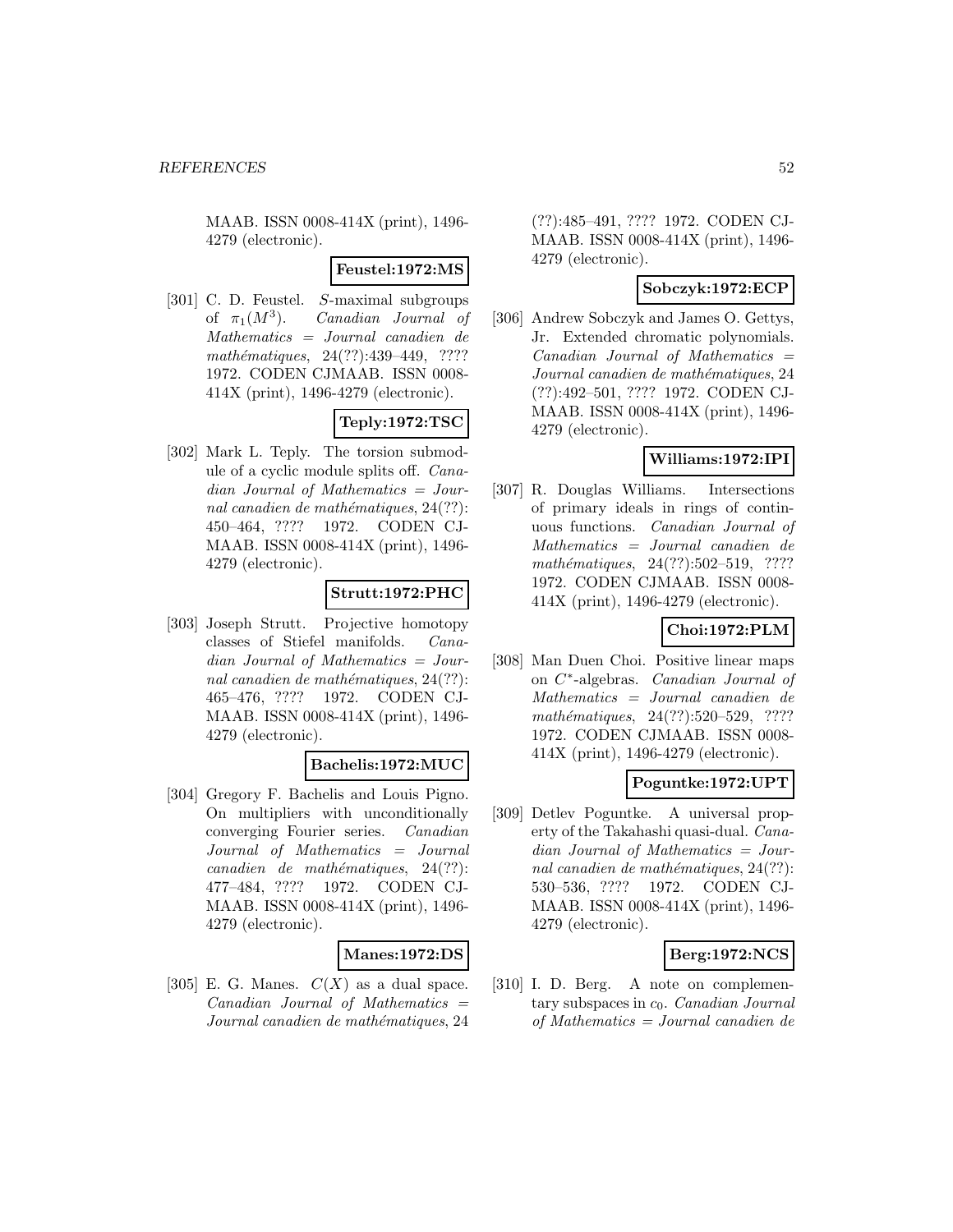mathématiques, 24(??):537–540, ???? 1972. CODEN CJMAAB. ISSN 0008- 414X (print), 1496-4279 (electronic).

### **Plunkett:1972:PF**

[311] S. P. O. Plunkett. On the plethysm of S-functions. Canadian Journal of Mathematics = Journal canadien de  $mathématiques, 24(??):541–552, ????$ 1972. CODEN CJMAAB. ISSN 0008- 414X (print), 1496-4279 (electronic).

## **Shock:1972:CAR**

[312] Robert C. Shock. Certain Artinian rings are Noetherian. Canadian Journal of Mathematics = Journal canadien de mathématiques,  $24(??):553-$ 556, ???? 1972. CODEN CJMAAB. ISSN 0008-414X (print), 1496-4279 (electronic).

## **Levitz:1972:RFN**

[313] Kathleen B. Levitz and Joe L. Mott. Rings with finite norm property. Canadian Journal of Mathematics = Journal canadien de mathématiques,  $24(??)$ : 557–565, ???? 1972. CODEN CJ-MAAB. ISSN 0008-414X (print), 1496- 4279 (electronic).

## **Propes:1972:RPD**

[314] R. E. Propes. Radicals of PID's and Dedekind domains. Canadian Journal of Mathematics = Journal canadien de  $mathématiques, 24(??): 566–572, ????$ 1972. CODEN CJMAAB. ISSN 0008- 414X (print), 1496-4279 (electronic).

#### **Wiegand:1972:GTE**

[315] Sylvia Wiegand. Galois theory of essential extensions of modules. Canadian Journal of Mathematics = Journal canadien de mathématiques,  $24(??)$ :

573–579, ???? 1972. CODEN CJ-MAAB. ISSN 0008-414X (print), 1496- 4279 (electronic).

#### **Vasilescu:1972:NLA**

[316] F.-H. Vasilescu. Normed Lie algebras.  $Canadian$  Journal of Mathematics  $=$ Journal canadien de mathématiques, 24 (??):580–591, ???? 1972. CODEN CJ-MAAB. ISSN 0008-414X (print), 1496- 4279 (electronic).

## **Maxwell:1972:RAI**

[317] George Maxwell. Representation of algebras with involution. Canadian Journal of Mathematics = Journal  $cana dien de mathématiques, 24(??):$ 592–597, ???? 1972. CODEN CJ-MAAB. ISSN 0008-414X (print), 1496- 4279 (electronic).

## **Hofer:1972:RSC**

[318] Robert D. Hofer. Restrictive semigroups of continuous functions on Odimensional spaces. Canadian Journal of Mathematics = Journal canadien de mathématiques,  $24(??):598–611$ , ???? 1972. CODEN CJMAAB. ISSN 0008- 414X (print), 1496-4279 (electronic).

## **Moore:1972:RSO**

[319] M. J. Moore. Riemann surfaces as orbit spaces of Fuchsian groups. Canadian Journal of Mathematics = Journal canadien de mathématiques,  $24(??)$ : 612–616, ???? 1972. CODEN CJ-MAAB. ISSN 0008-414X (print), 1496- 4279 (electronic).

## **Poole:1972:AGQ**

[320] George D. Poole and James D. Reid. Abelian groups quasi-injective over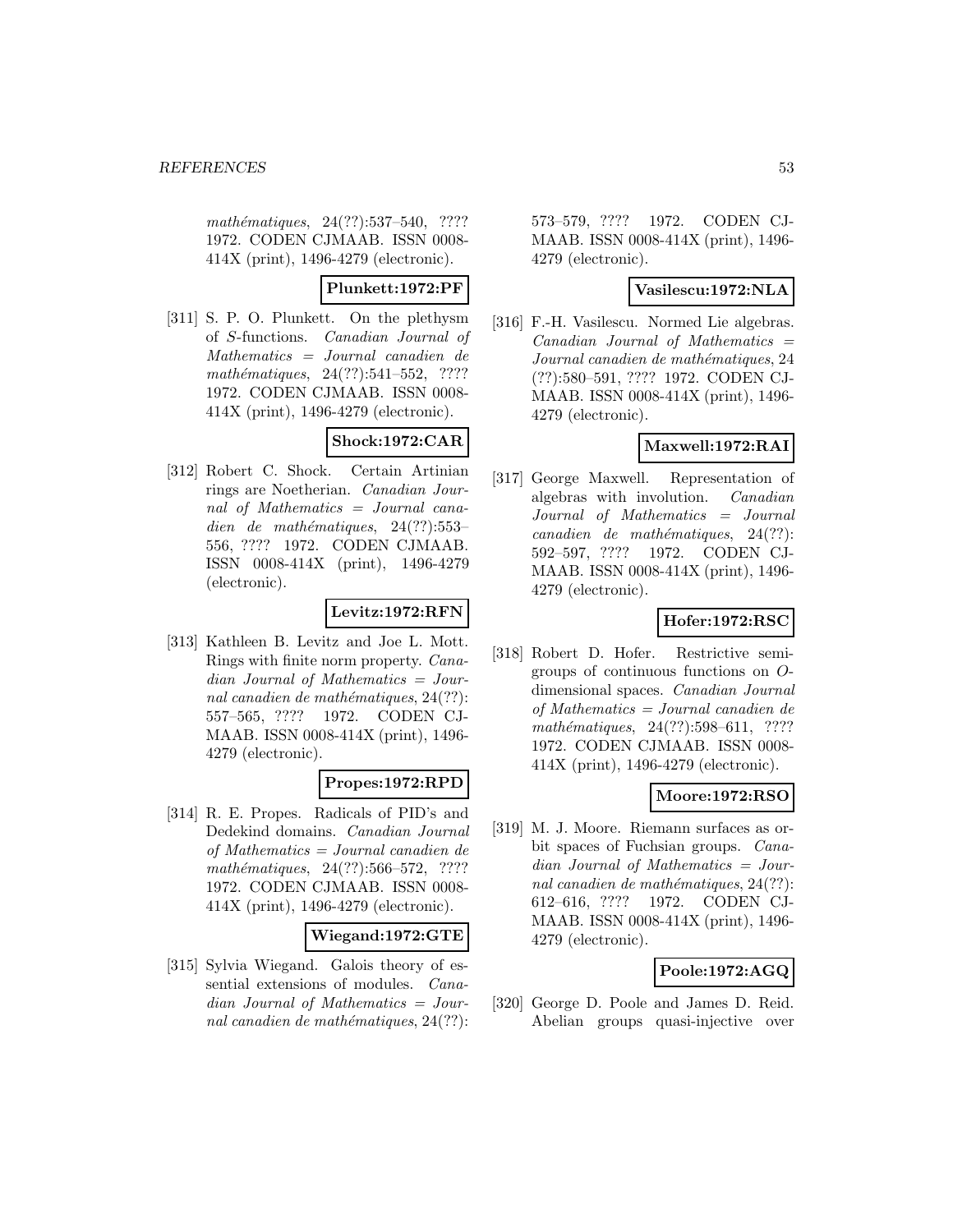their endomorphism rings. Canadian Journal of Mathematics = Journal canadien de mathématiques,  $24(??)$ : 617–621, ???? 1972. CODEN CJ-MAAB. ISSN 0008-414X (print), 1496- 4279 (electronic).

## **Porter:1972:NDS**

[321] Jack R. Porter and R. Grant Woods. Nowhere dense subsets of metric spaces with applications to Stone–Cech compactifications. Canadian Journal of Mathematics = Journal canadien de mathématiques,  $24(??):622-630$ , ???? 1972. CODEN CJMAAB. ISSN 0008- 414X (print), 1496-4279 (electronic).

### **Schirmer:1972:CSS**

[322] Helga Schirmer. δ-continuous selections of small multifunctions. Canadian Journal of Mathematics = Journal canadien de mathématiques,  $24(??)$ : 631–635, ???? 1972. CODEN CJ-MAAB. ISSN 0008-414X (print), 1496- 4279 (electronic).

### **Ruckle:1972:ESS**

[323] William H. Ruckle. The extent of the sequence space associated with a basis.  $Canadian$  Journal of Mathematics  $=$ Journal canadien de mathématiques, 24 (??):636–641, ???? 1972. CODEN CJ-MAAB. ISSN 0008-414X (print), 1496- 4279 (electronic).

#### **Sarason:1972:APC**

[324] Donald Sarason. Approximation of piecewise continuous functions by quotients of bounded analytic functions.  $Canadian$  Journal of Mathematics  $=$ Journal canadien de mathématiques, 24 (??):642–657, ???? 1972. CODEN CJ-

MAAB. ISSN 0008-414X (print), 1496- 4279 (electronic).

### **Thompson:1972:ECP**

[325] R. C. Thompson and S. Therianos. The eigenvalues of complementary principal submatrices of a positive definite matrix. Canadian Journal of Mathematics  $= Journal\; candidate\; the\; mathématiques,$ 24(??):658–667, ???? 1972. CODEN CJMAAB. ISSN 0008-414X (print), 1496-4279 (electronic).

### **Winter:1972:SAS**

[326] David J. Winter. Separability in an algebra with semi-linear homomophism.  $Canadian$  Journal of Mathematics  $=$ Journal canadien de mathématiques, 24 (??):668–671, ???? 1972. CODEN CJ-MAAB. ISSN 0008-414X (print), 1496- 4279 (electronic).

## **Parrott:1972:CTS**

[327] David Parrott. A characterization of the tits' simple group. Canadian Journal of Mathematics = Journal canadien de mathématiques,  $24(??)$ : 672–685, ???? 1972. CODEN CJ-MAAB. ISSN 0008-414X (print), 1496- 4279 (electronic).

## **Marcus:1972:RTR**

[328] Marvin Marcus and William Robert Gordon. Rational tensor representations of  $Hom(V, V)$  and an extension of an inequality of I. Schur. Canadian Journal of Mathematics = Journal canadien de mathématiques,  $24(??)$ : 686–695, ???? 1972. CODEN CJ-MAAB. ISSN 0008-414X (print), 1496- 4279 (electronic).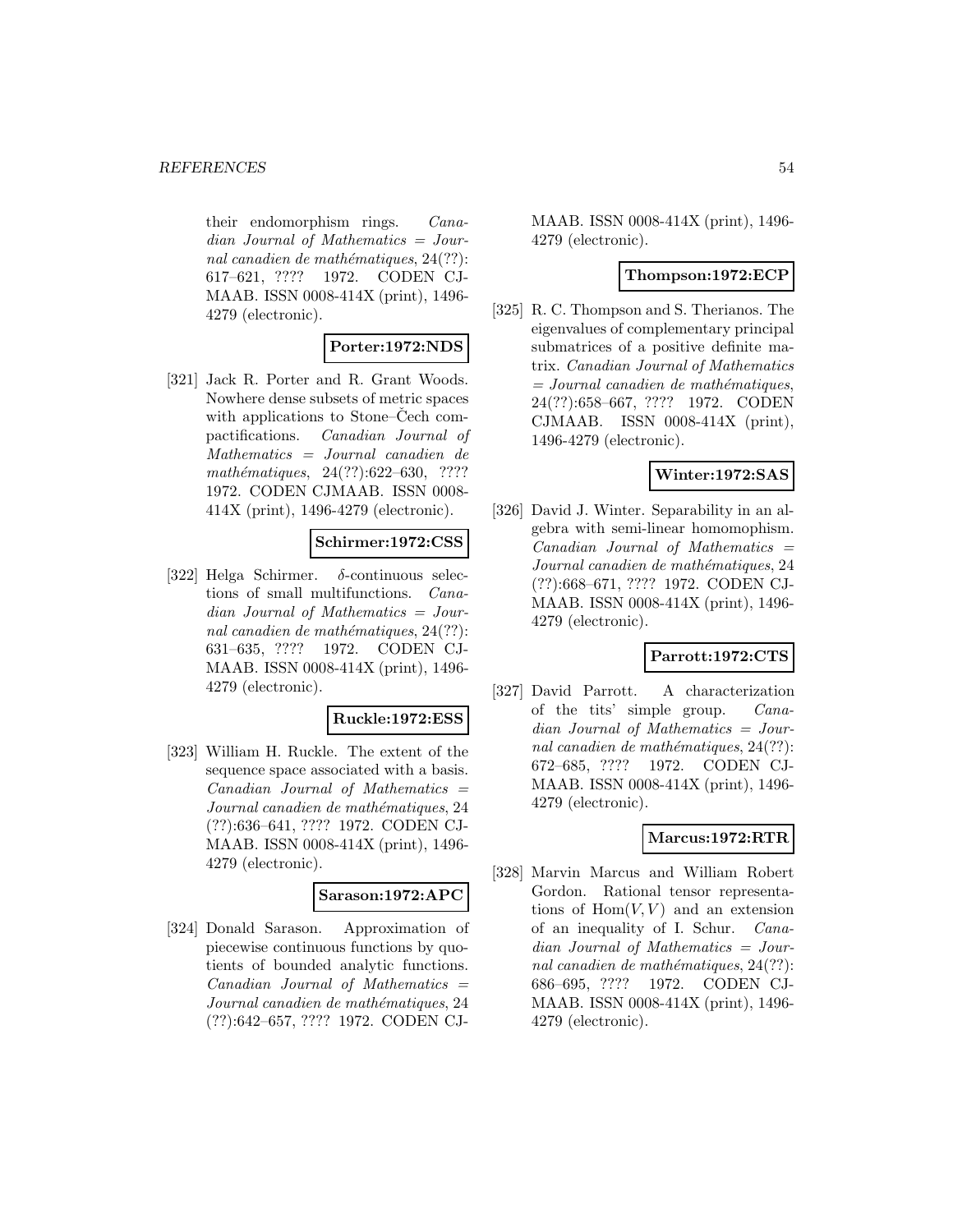## **Coughlin:1972:SDA**

[329] Raymond Coughlin and Michael Rich. On scalar dependent algebras. Canadian Journal of Mathematics = Journal canadien de mathématiques,  $24(??)$ : 696–702, ???? 1972. CODEN CJ-MAAB. ISSN 0008-414X (print), 1496- 4279 (electronic).

## **Heinicke:1972:RQP**

[330] A. G. Heinicke. On the ring of quotients at a prime ideal of a right noetherian ring. Canadian Journal of Mathematics  $=$  Journal canadien de mathématiques, 24(4):703–712, August 1972. CODEN CJMAAB. ISSN 0008-414X (print), 1496-4279 (electronic).

### **Lowenthal:1972:UFG**

[331] Franklin Lowenthal. Uniform finite generation of  $SU(2)$  and  $SL(2, \mathbf{R})$ .  $Canadian$  Journal of Mathematics  $=$ Journal canadien de mathématiques, 24 (??):713–727, ???? 1972. CODEN CJ-MAAB. ISSN 0008-414X (print), 1496- 4279 (electronic).

#### **Kleinfeld:1972:GCA**

[332] Erwin Kleinfeld. A generalization of commutative and alternative rings. II.  $Canadian$  Journal of Mathematics  $=$ Journal canadien de mathématiques, 24 (??):728–733, ???? 1972. CODEN CJ-MAAB. ISSN 0008-414X (print), 1496- 4279 (electronic).

## **Herstein:1972:NDA**

[333] I. N. Herstein and A. Ramer. A note on division algebras. Canadian Journal of Mathematics = Journal canadien de mathématiques, 24(??):734-736, ???? 1972. CODEN CJMAAB. ISSN 0008- 414X (print), 1496-4279 (electronic).

## **Knight:1972:ACS**

[334] William J. Knight. Absolute continuity of some vector functions and measures.  $Canadian$  Journal of Mathematics  $=$ Journal canadien de mathématiques, 24 (??):737–746, ???? 1972. CODEN CJ-MAAB. ISSN 0008-414X (print), 1496- 4279 (electronic).

## **Cahen:1972:PVE**

[335] Paul-Jean Cahen. Polynomes à valeurs entières. (French) [Polynomials with integer values]. Canadian Journal of Mathematics = Journal canadien de mathématiques, 24(??):747-754, ???? 1972. CODEN CJMAAB. ISSN 0008- 414X (print), 1496-4279 (electronic).

### **Linden:1972:IMZ**

[336] C. N. Linden. Integral means and zero distributions of Blaschke products.  $Canadian$  Journal of Mathematics  $=$ Journal canadien de mathématiques, 24 (??):755–760, ???? 1972. CODEN CJ-MAAB. ISSN 0008-414X (print), 1496- 4279 (electronic).

### **vanQue:1972:GFR**

[337] Ngô van Quê. Généralisation de la formule de Riemann–Hurwitz. (French) [Generalization of the Riemann– Hurwitz formula]. Canadian Journal of Mathematics = Journal canadien de mathématiques,  $24(??):761–767$ , ???? 1972. CODEN CJMAAB. ISSN 0008- 414X (print), 1496-4279 (electronic).

#### **Boyd:1972:TWS**

[338] W. S. Boyd and A. H. Wright. Taming wild simple closed curves with monotone maps. Canadian Journal of Mathematics = Journal canadien de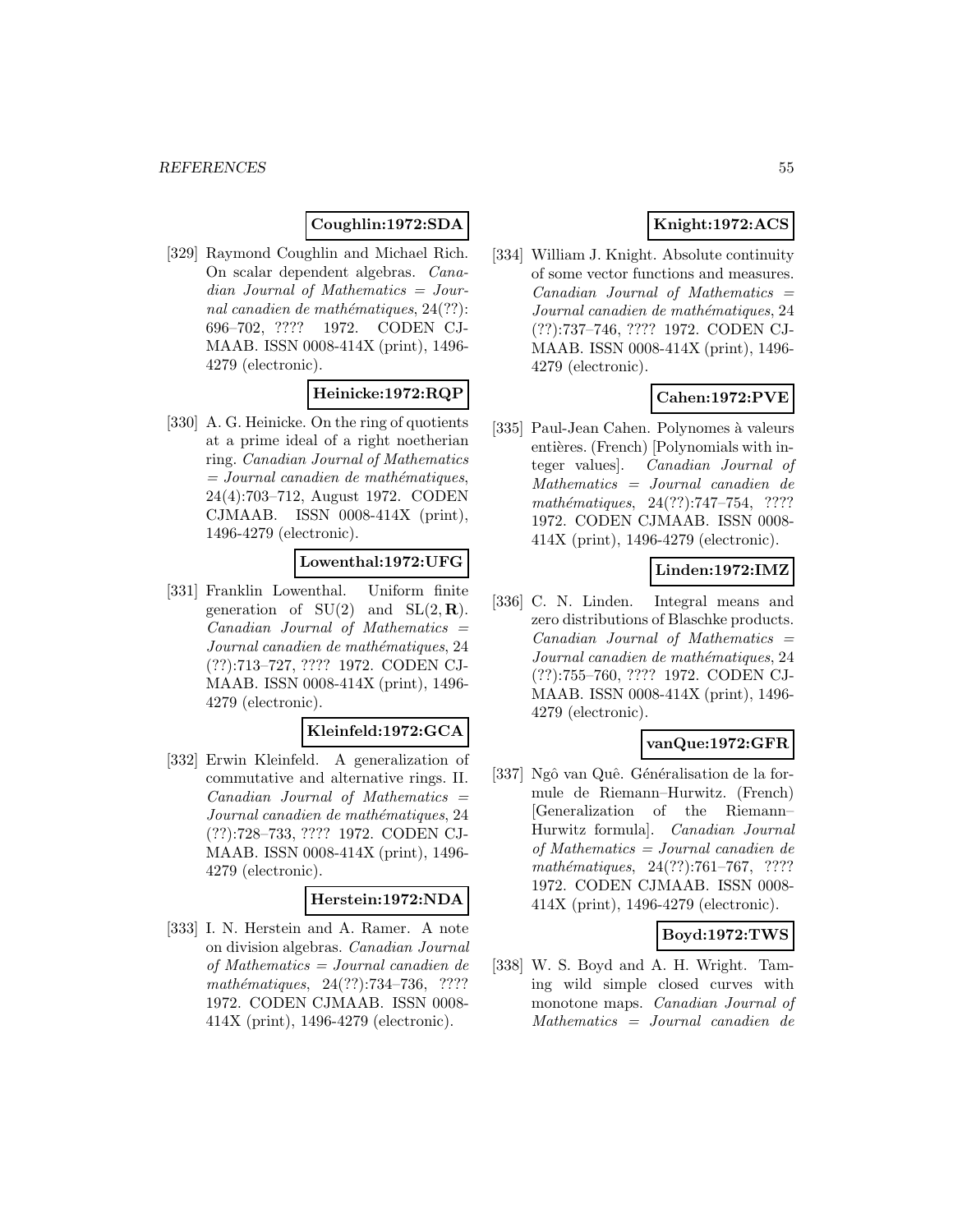mathématiques, 24(??):768–788, ???? 1972. CODEN CJMAAB. ISSN 0008- 414X (print), 1496-4279 (electronic).

## **Hoo:1972:CMS**

[339] C. S. Hoo. Cyclic maps from suspensions to suspensions. Canadian Journal of Mathematics = Journal canadien de mathématiques, 24(??):789–791, ???? 1972. CODEN CJMAAB. ISSN 0008- 414X (print), 1496-4279 (electronic).

## **Gilmer:1972:EI**

[340] Robert Gilmer and Anne Grams. The equality  $(AcapB)^n = A^ncapB^n$  for ideals. Canadian Journal of Mathematics  $=$  Journal canadien de mathématiques, 24(??):792–798, ???? 1972. CODEN CJMAAB. ISSN 0008-414X (print), 1496-4279 (electronic).

## **Bishop:1972:CFS**

[341] R. L. Bishop and S. I. Goldberg. On conformally flat spaces with commuting curvature and Ricci transformations. Canadian Journal of Mathematics = Journal canadien de mathématiques, 24(??):799–804, ???? 1972. CODEN CJMAAB. ISSN 0008- 414X (print), 1496-4279 (electronic).

## **Kronk:1972:DGB**

[342] Hudson V. Kronk and John Mitchem. On Dirac's generalization of Brooks' theorem. Canadian Journal of Mathematics = Journal canadien de mathématiques,  $24(??):805-807$ , ???? 1972. CODEN CJMAAB. ISSN 0008- 414X (print), 1496-4279 (electronic).

## **Kuntz:1972:APD**

[343] Richard A. Kuntz. Associated prime divisors in the sense of Krull. Cana-

dian Journal of Mathematics = Journal canadien de mathématiques,  $24(??)$ : 808–818, ???? 1972. CODEN CJ-MAAB. ISSN 0008-414X (print), 1496- 4279 (electronic).

## **Naylor:1972:CT**

[344] C. M. Naylor. On the  $\beta$ -construction in K-theory. Canadian Journal of Mathematics = Journal canadien de mathématiques,  $24(5):819-824$ , October 1972. CODEN CJMAAB. ISSN 0008-414X (print), 1496-4279 (electronic).

## **Zenor:1972:CSP**

[345] Phillip Zenor. Certain subsets of products of metacompact spaces and subparacompact spaces are realcompact.  $Canadian$  Journal of Mathematics  $=$ Journal canadien de mathématiques, 24 (??):825–829, ???? 1972. CODEN CJ-MAAB. ISSN 0008-414X (print), 1496- 4279 (electronic).

## **Adler:1972:DIU**

[346] Andrew Adler and Murray Jorgensen. Descendingly incomplete ultrafilters and the cardinality of ultrapowers.  $Canadian$  Journal of Mathematics  $=$ Journal canadien de mathématiques, 24 (??):830–834, ???? 1972. CODEN CJ-MAAB. ISSN 0008-414X (print), 1496- 4279 (electronic).

## **Armendariz:1972:MQR**

[347] E. P. Armendariz and Gary R. Mc-Donald. Maximal quotient rings and S-rings. Canadian Journal of Mathematics = Journal canadien de mathématiques, 24(??):835-850, ???? 1972. CODEN CJMAAB. ISSN 0008- 414X (print), 1496-4279 (electronic).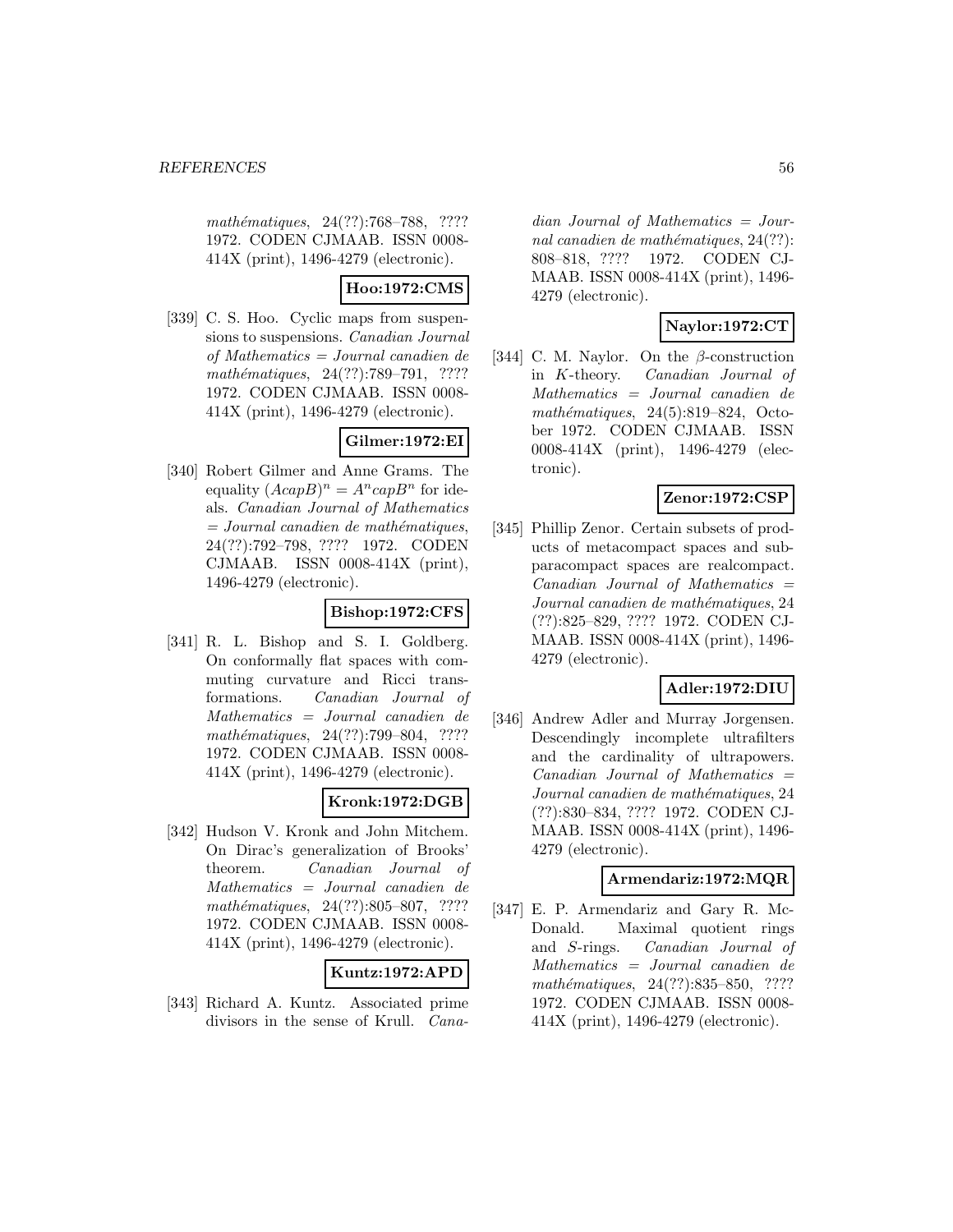## **Isaacs:1972:NGL**

[348] I. M. Isaacs. The number of generators of a linear p-group. Canadian Journal of Mathematics = Journal canadien de mathématiques, 24(??):851–858, ???? 1972. CODEN CJMAAB. ISSN 0008- 414X (print), 1496-4279 (electronic).

### **Deddens:1972:ATC**

[349] James A. Deddens. Analytic Toeplitz and composition operators. Canadian Journal of Mathematics = Journal canadien de mathématiques,  $24(??)$ : 859–865, ???? 1972. CODEN CJ-MAAB. ISSN 0008-414X (print), 1496- 4279 (electronic).

#### **Geramita:1972:PRO**

[350] A. V. Geramita. Polymonial rings with the outer product property. Canadian Journal of Mathematics = Journal canadien de mathématiques,  $24(??)$ : 866–872, ???? 1972. CODEN CJ-MAAB. ISSN 0008-414X (print), 1496- 4279 (electronic).

#### **Mosiman:1972:STC**

[351] Steven E. Mosiman and Robert F. Wheeler. The strict topology in a completely regular setting: relations to topological measure theory. Canadian Journal of Mathematics = Journal canadien de mathématiques,  $24(??)$ : 873–890, ???? 1972. CODEN CJ-MAAB. ISSN 0008-414X (print), 1496- 4279 (electronic).

#### **Rhemtulla:1972:ROG**

[352] A. H. Rhemtulla. Right-ordered groups. Canadian Journal of Mathematics = Journal canadien de mathématiques,  $24(??):891-895$ , ????

#### 1972. CODEN CJMAAB. ISSN 0008- 414X (print), 1496-4279 (electronic).

### **James:1972:SRB**

[353] Robert C. James. Super-reflexive Banach spaces. Canadian Journal of Mathematics = Journal canadien de mathématiques,  $24(??):896-904$ , ???? 1972. CODEN CJMAAB. ISSN 0008- 414X (print), 1496-4279 (electronic).

### **Kodama:1972:RFD**

[354] Tetsuo Kodama. Residue free differentials and the Cartier operator for algebraic function fields of one variable.  $Canadian$  Journal of Mathematics  $=$ Journal canadien de mathématiques, 24 (??):905–914, ???? 1972. CODEN CJ-MAAB. ISSN 0008-414X (print), 1496- 4279 (electronic).

## **Strichartz:1972:HSM**

[355] Robert S. Strichartz. The Hardy space  $H<sup>1</sup>$  on manifolds and submanifolds.  $Canadian$  Journal of Mathematics  $=$ Journal canadien de mathématiques, 24 (??):915–925, ???? 1972. CODEN CJ-MAAB. ISSN 0008-414X (print), 1496- 4279 (electronic).

#### **Stewart:1972:CCP**

[356] James Stewart. Counterexample to a conjecture on positive definite functions. Canadian Journal of Mathematics = Journal canadien de mathématiques, 24(??):926-929, ???? 1972. CODEN CJMAAB. ISSN 0008- 414X (print), 1496-4279 (electronic).

## **Day:1972:RI**

[357] Peter W. Day. Rearrangement inequalities. Canadian Journal of Mathematics  $= Journal\; can a dien\; de\; mathématiques,$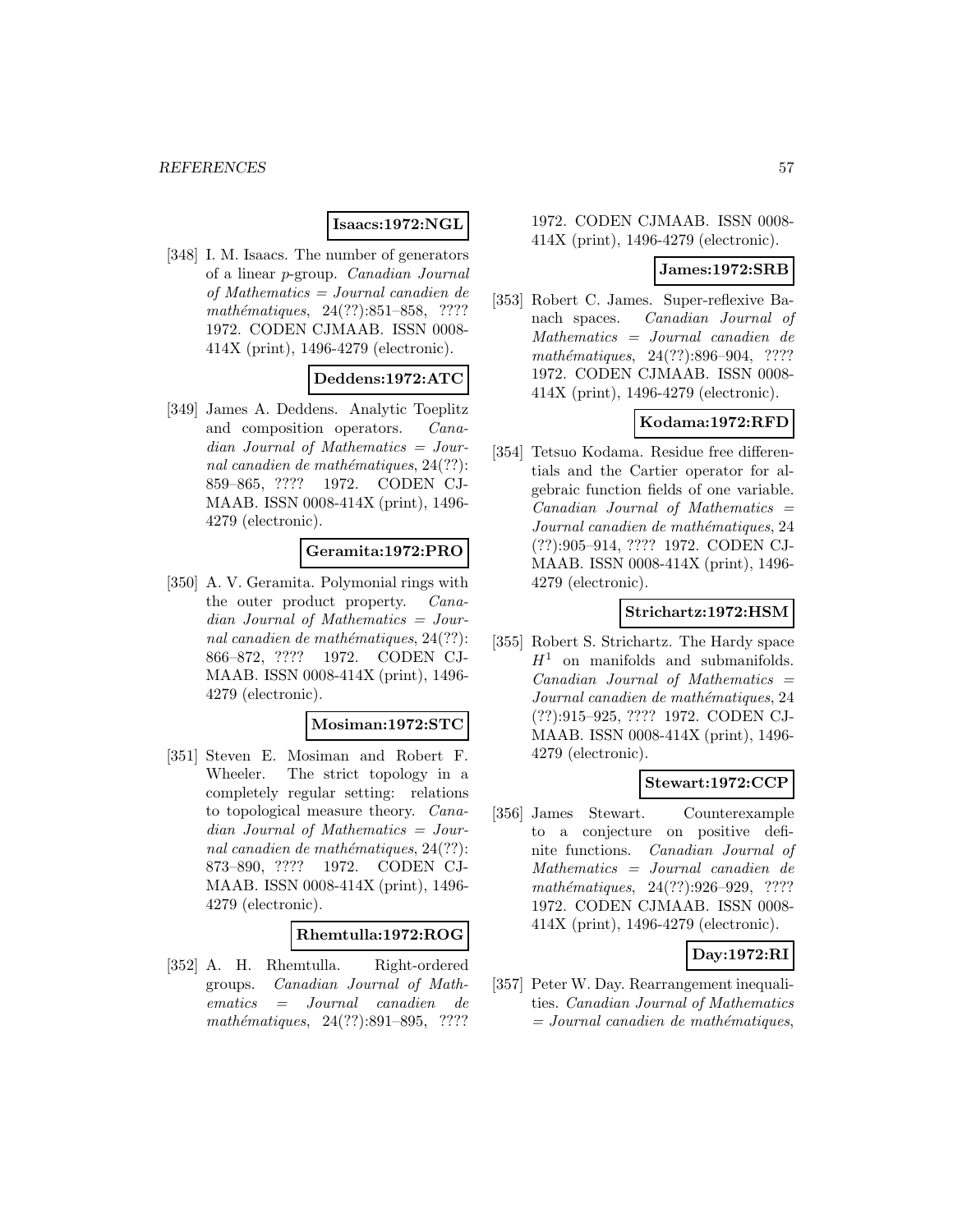24(??):930–943, ???? 1972. CODEN CJMAAB. ISSN 0008-414X (print), 1496-4279 (electronic).

#### **Minassian:1972:ETO**

[358] Donald P. Minassian. An embedding theorem for ordered groups. Canadian Journal of Mathematics = Journal canadien de mathématiques,  $24(??)$ : 944–946, ???? 1972. CODEN CJ-MAAB. ISSN 0008-414X (print), 1496- 4279 (electronic).

### **Wilson:1972:EHP**

[359] Edward N. Wilson. Extensions of homomorphisms of parabolic subgroups.  $Canadian$  Journal of Mathematics  $=$ Journal canadien de mathématiques, 24 (??):947–956, ???? 1972. CODEN CJ-MAAB. ISSN 0008-414X (print), 1496- 4279 (electronic).

#### **Butler:1972:STS**

[360] G. J. Butler and F. B. Richards. An  $L^p$ saturation theorem for splines. Canadian Journal of Mathematics = Journal canadien de mathématiques,  $24(??)$ : 957–966, ???? 1972. CODEN CJ-MAAB. ISSN 0008-414X (print), 1496- 4279 (electronic).

## **Yocom:1972:UFT**

[361] K. L. Yocom. Unique factorization theorems for subalgebras of the incidence algebra. Canadian Journal of Mathematics = Journal canadien de mathématiques, 24(??):967-977, ???? 1972. CODEN CJMAAB. ISSN 0008- 414X (print), 1496-4279 (electronic).

**Digernes:1972:OPG**

[362] Trond Digernes and Herbert Halpern. On open projections of GCR algebras.

 $Canadian$  Journal of Mathematics  $=$ Journal canadien de mathématiques, 24 (??):978–982, ???? 1972. CODEN CJ-MAAB. ISSN 0008-414X (print), 1496- 4279 (electronic).

## **Beauregard:1972:RQR**

[363] Raymond A. Beauregard. Right quotient rings of a right LCM domain.  $Canadian$  Journal of Mathematics  $=$ Journal canadien de mathématiques, 24 (??):983–988, ???? 1972. CODEN CJ-MAAB. ISSN 0008-414X (print), 1496- 4279 (electronic).

## **Beer:1972:CVF**

[364] Gerald Beer. The continuity of the visibility function on a starshaped set.  $Canadian$  Journal of Mathematics  $=$ Journal canadien de mathématiques, 24 (??):989–992, ???? 1972. CODEN CJ-MAAB. ISSN 0008-414X (print), 1496- 4279 (electronic).

#### **Nowitz:1972:GRRa**

[365] Lewis A. Nowitz and Mark E. Watkins. Graphical regular representations of non-abelian groups. I, II. Canadian Journal of Mathematics = Journal canadien de mathématiques,  $24(??)$ : 993–1008, ???? 1972. CODEN CJ-MAAB. ISSN 0008-414X (print), 1496- 4279 (electronic).

## **Nowitz:1972:GRRb**

[366] Lewis A. Nowitz and Mark E. Watkins. Graphical regular representations of non-abelian groups. II. Canadian Journal of Mathematics = Journal canadien de mathématiques,  $24(??):1009-$ 1018, ???? 1972. CODEN CJ-MAAB. ISSN 0008-414X (print), 1496- 4279 (electronic).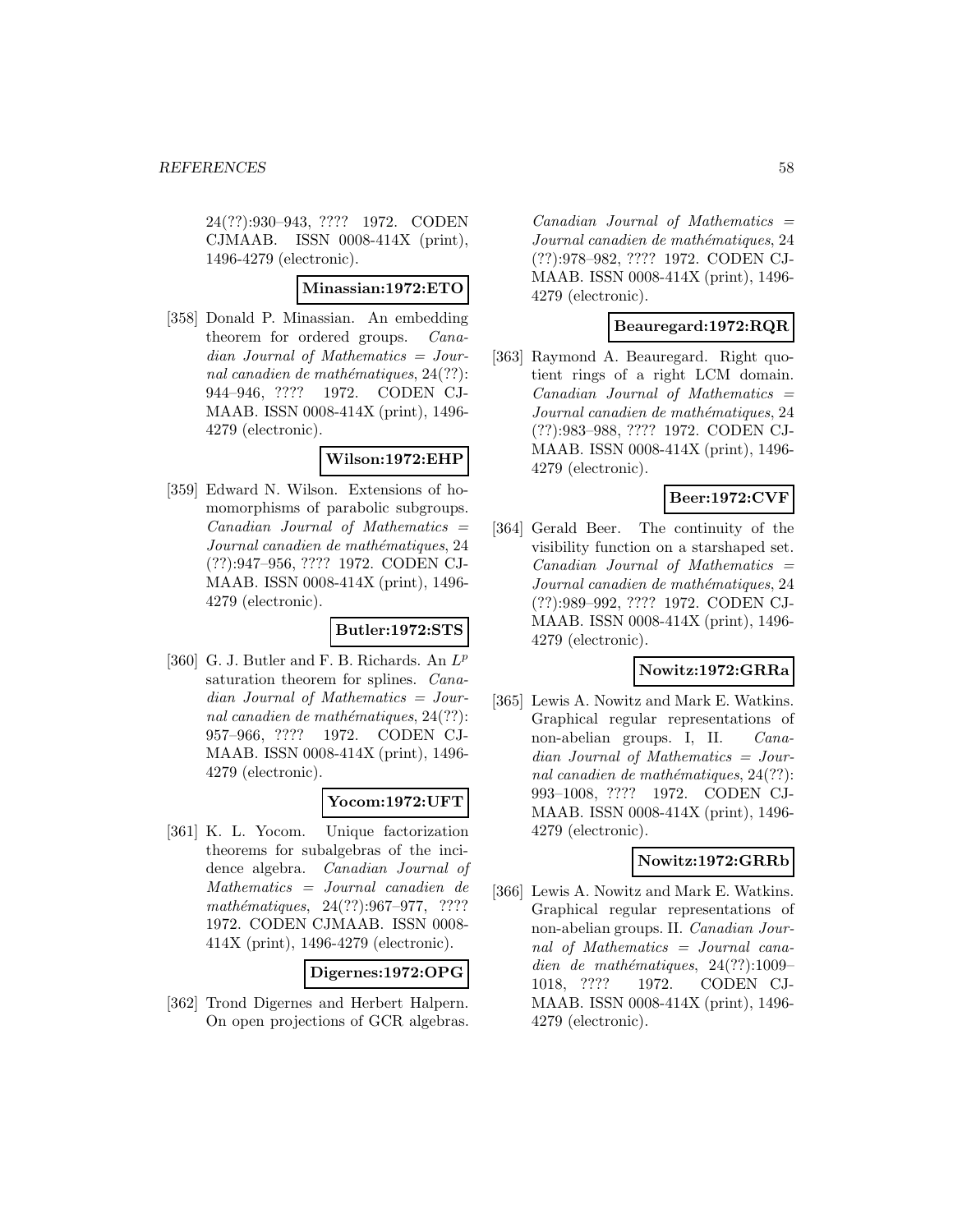## **Leger:1972:CTB**

[367] G. Leger and E. Luks. Cohomology theorems for borel-like solvable Lie algebras in arbitrary characteristic. Canadian Journal of Mathematics = Journal canadien de mathématiques,  $24(??)$ : 1019–1026, ???? 1972. CODEN CJ-MAAB. ISSN 0008-414X (print), 1496- 4279 (electronic).

### **Davey:1972:SL**

[368] B. A. Davey. **M**-Stone lattices. Canadian Journal of Mathematics = Journal canadien de mathématiques,  $24(??)$ : 1027–1032, ???? 1972. CODEN CJ-MAAB. ISSN 0008-414X (print), 1496- 4279 (electronic).

#### **Pareek:1972:MSS**

[369] C. M. Pareek. Moore spaces, semimetric spaces and continuous mappings connected with them. Canadian Journal of Mathematics = Journal canadien de mathématiques,  $24(??)$ : 1033–1042, ???? 1972. CODEN CJ-MAAB. ISSN 0008-414X (print), 1496- 4279 (electronic).

## **Hanson:1972:PLC**

[370] T. H. McH. Hanson. Products of locally compact groups with zero and their actions. Canadian Journal of Mathematics = Journal canadien de mathématiques,  $24(??):1043-1051, ????$ 1972. CODEN CJMAAB. ISSN 0008- 414X (print), 1496-4279 (electronic).

#### **Cheng:1972:MSF**

[371] Chao Kun Cheng. Multiplications on a space with finitely many non-vanishing homotopy groups. Canadian Journal of Mathematics = Journal canadien de

mathématiques, 24(??):1052-1062, ???? 1972. CODEN CJMAAB. ISSN 0008- 414X (print), 1496-4279 (electronic).

### **Glass:1972:AUL**

[372] A. M. W. Glass. An application of ultraproducts to lattice-ordered groups.  $Canadian$  Journal of Mathematics  $=$ Journal canadien de mathématiques, 24 (??):1063–1064, ???? 1972. CODEN CJMAAB. ISSN 0008-414X (print), 1496-4279 (electronic).

### **Gould:1972:AGA**

[373] Matthew Gould. Automorphism groups of algebras of finite type. Canadian Journal of Mathematics = Journal canadien de mathématiques,  $24(??)$ : 1065–1069, ???? 1972. CODEN CJ-MAAB. ISSN 0008-414X (print), 1496- 4279 (electronic).

## **Soare:1972:FMT**

[374] Robert I. Soare. The Friedberg– Muchnik theorem re-examined. Canadian Journal of Mathematics = Journal canadien de mathématiques,  $24(??)$ : 1070–1078, ???? 1972. CODEN CJ-MAAB. ISSN 0008-414X (print), 1496- 4279 (electronic).

#### **MacDonald:1972:DPR**

[375] S. MacDonald and S. Willard. Domains of paracompactness and regularity. Canadian Journal of Mathematics  $=$  Journal canadien de mathématiques, 24(??):1079–1085, ???? 1972. CODEN CJMAAB. ISSN 0008-414X (print), 1496-4279 (electronic).

## **Karrass:1972:TCL**

[376] A. Karrass and D. Solitar. On a theorem of Cohen and Lyndon about free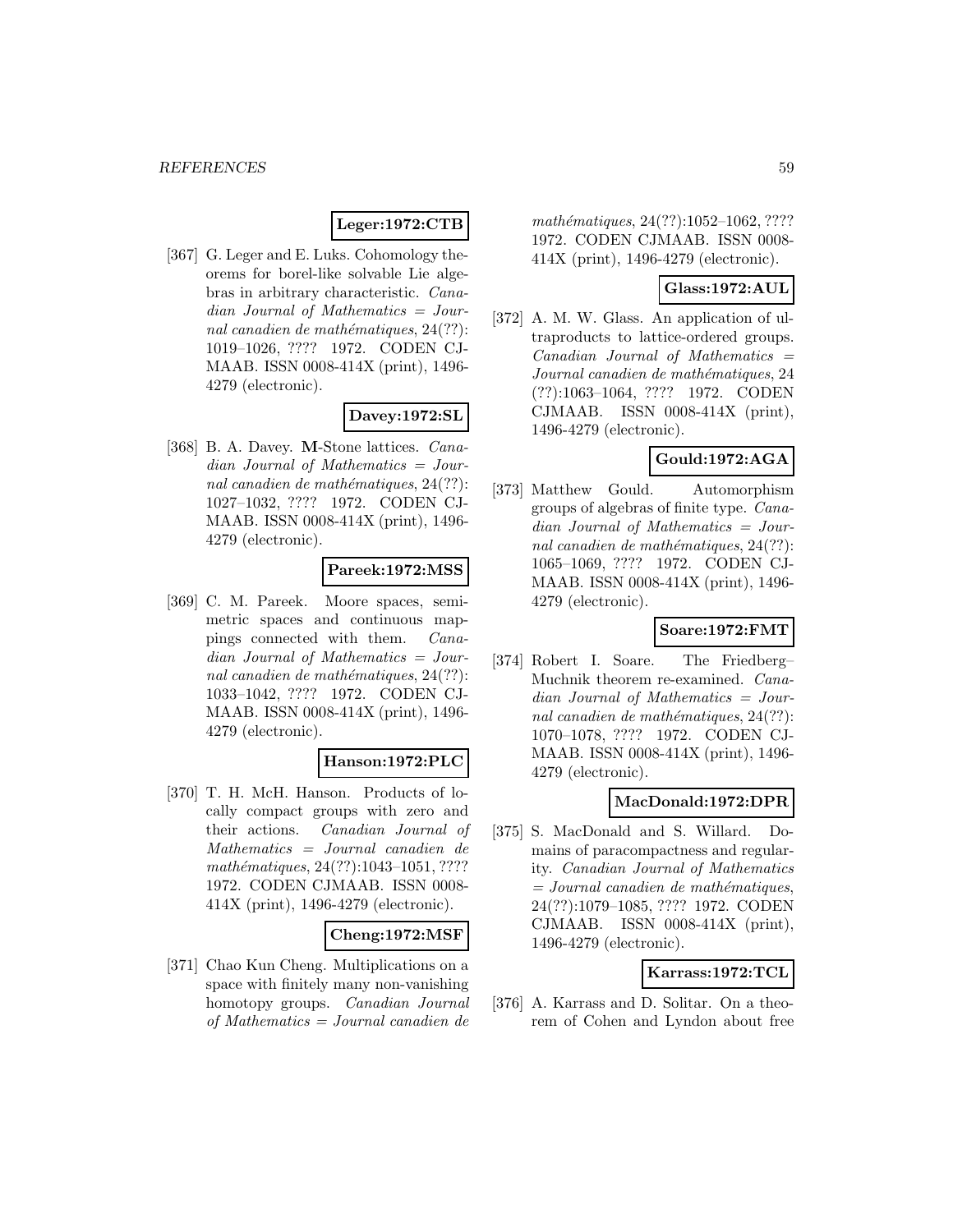bases for normal subgroups. Canadian Journal of Mathematics = Journal canadien de mathématiques,  $24(??)$ : 1086–1091, ???? 1972. CODEN CJ-MAAB. ISSN 0008-414X (print), 1496- 4279 (electronic).

### **Jockusch:1972:DWR**

[377] Carl G. Jockusch, Jr. Degrees in which the recursive sets are uniformly recursive. Canadian Journal of Mathematics  $=$  Journal canadien de mathématiques, 24(??):1092–1099, ???? 1972. CODEN CJMAAB. ISSN 0008-414X (print), 1496-4279 (electronic).

## **Marrero:1972:MHM**

[378] O. Marrero and A. T. Butson. Modular Hadamard matrices and related designs. II. Canadian Journal of Mathematics = Journal canadien de mathématiques, 24(??):1100–1109, ???? 1972. CODEN CJMAAB. ISSN 0008- 414X (print), 1496-4279 (electronic).

#### **Tucker:1972:SRU**

[379] C. T. Tucker. Sequentially relatively uniformly complete Riesz spaces and Vulikh algebras. Canadian Journal of Mathematics = Journal canadien de mathématiques, 24(??):1110-1113, ???? 1972. CODEN CJMAAB. ISSN 0008- 414X (print), 1496-4279 (electronic).

#### **Byers:1972:SPA**

[380] W. Byers. Some properties of Anosov flows. Canadian Journal of Mathematics = Journal canadien de mathématiques, 24(??):1114-1121, ???? 1972. CODEN CJMAAB. ISSN 0008- 414X (print), 1496-4279 (electronic).

## **Page:1972:PQR**

[381] S. Page. Properties of quotient rings.  $Canadian$  Journal of Mathematics  $=$ Journal canadien de mathématiques, 24 (??):1122–1128, ???? 1972. CODEN CJMAAB. ISSN 0008-414X (print), 1496-4279 (electronic).

## **Sunday:1972:PG**

[382] J. G. Sunday. Presentations of the groups  $SL(2, m)$  and  $PSL(2, m)$ . *Cana*dian Journal of Mathematics = Journal canadien de mathématiques,  $24(??)$ : 1129–1131, ???? 1972. CODEN CJ-MAAB. ISSN 0008-414X (print), 1496- 4279 (electronic).

## **Harris:1972:ECC**

[383] Douglas Harris. Extension closed and cluster closed subspaces. Canadian Journal of Mathematics = Journal canadien de mathématiques,  $24(??)$ : 1132–1136, ???? 1972. CODEN CJ-MAAB. ISSN 0008-414X (print), 1496- 4279 (electronic).

## **Hughes:1972:GRO**

[384] Ian Hughes and Chou hsiang Wei. Group rings with only trivial units of finite order. Canadian Journal of Mathematics = Journal canadien de mathématiques, 24(??):1137-1138, ???? 1972. CODEN CJMAAB. ISSN 0008- 414X (print), 1496-4279 (electronic).

## **Kohli:1972:NOE**

[385] J. K. Kohli. A note on open extension of maps. Canadian Journal of Mathematics = Journal canadien de mathématiques, 24(??):1139-1144, ???? 1972. CODEN CJMAAB. ISSN 0008- 414X (print), 1496-4279 (electronic).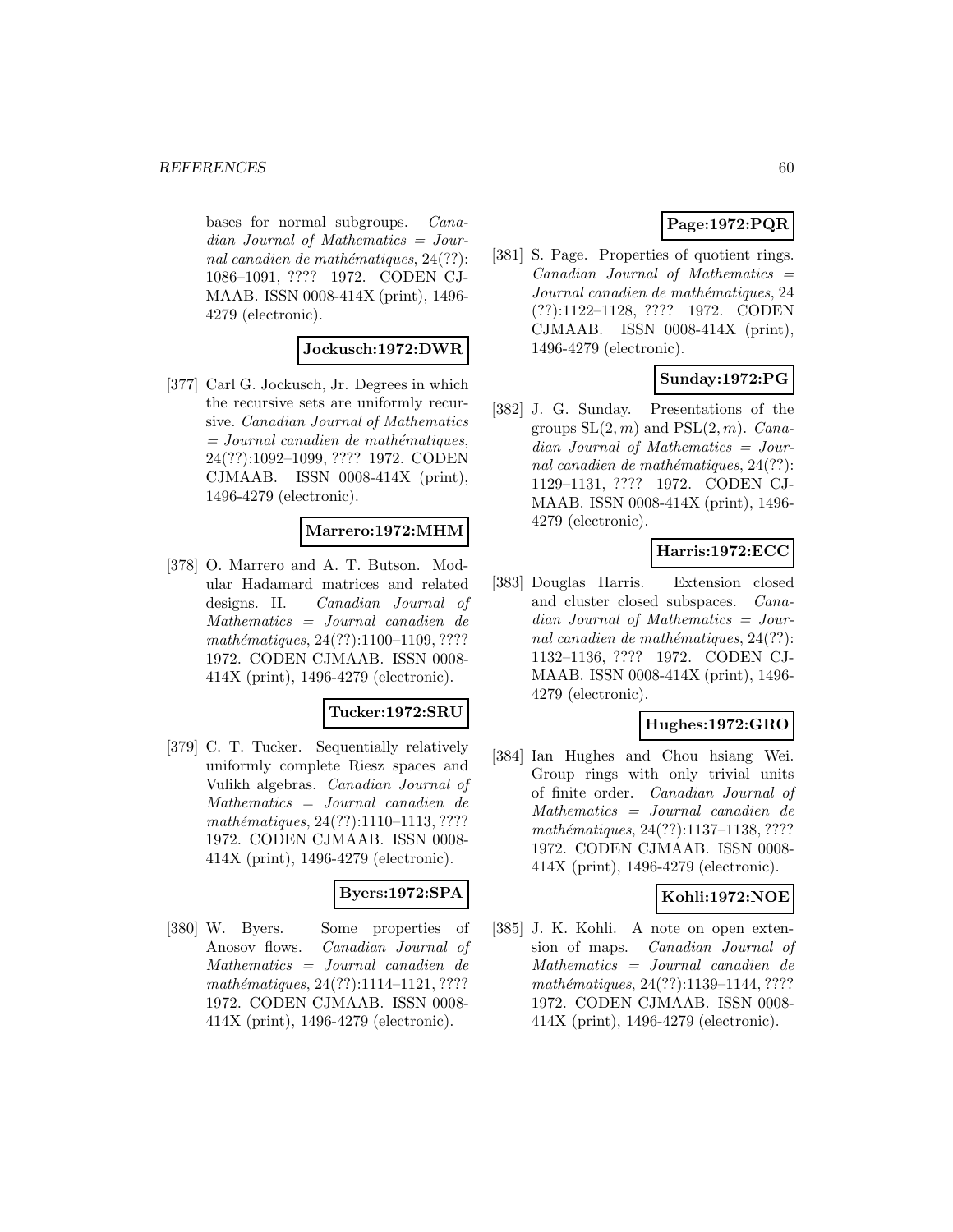## **Haimo:1972:SED**

[386] Deborah Tepper Haimo. Series expansions for dual Laguerre temperatures.  $Canadian$  Journal of Mathematics  $=$ Journal canadien de mathématiques, 24 (??):1145–1153, ???? 1972. CODEN CJMAAB. ISSN 0008-414X (print), 1496-4279 (electronic).

## **Chang:1972:HOD**

[387] S. T. Chang. High order derivations and high order lie-like elements. Canadian Journal of Mathematics = Journal canadien de mathématiques,  $24(??)$ : 1154–1163, ???? 1972. CODEN CJ-MAAB. ISSN 0008-414X (print), 1496- 4279 (electronic).

## **Traynor:1972:GHY**

[388] Tim Traynor. A general Hewitt–Yosida decomposition. Canadian Journal of Mathematics = Journal canadien de mathématiques, 24(??):1164-1169, ???? 1972. CODEN CJMAAB. ISSN 0008- 414X (print), 1496-4279 (electronic).

## **Heinzer:1972:DFI**

[389] William Heinzer and Jack Ohm. Defining families for integral domains of real finite character. Canadian Journal of Mathematics = Journal canadien de  $mathématiques, 24(??):1170–1177, ????$ 1972. CODEN CJMAAB. ISSN 0008- 414X (print), 1496-4279 (electronic).

## **Ogiue:1972:KI**

[390] Koichi Ogiue. On Kaehler immersions.  $Canadian$  Journal of Mathematics  $=$ Journal canadien de mathématiques, 24 (??):1178–1182, ???? 1972. CODEN CJMAAB. ISSN 0008-414X (print), 1496-4279 (electronic).

# **Nieto:1972:NRA**

[391] José I. Nieto. Normed right alternative algebras over the reals. Canadian Journal of Mathematics = Journal canadien de mathématiques,  $24(??)$ : 1183–1186, ???? 1972. CODEN CJ-MAAB. ISSN 0008-414X (print), 1496- 4279 (electronic).

## **Martin:1972:PMC**

[392] Harold W. Martin. Product maps and countable paracompactness. Canadian Journal of Mathematics = Journal canadien de mathématiques,  $24(??)$ : 1187–1190, ???? 1972. CODEN CJ-MAAB. ISSN 0008-414X (print), 1496- 4279 (electronic).

## **Hsu:1972:DWT**

[393] Hsing yuan Hsu. Distributional Watson transforms. Canadian Journal of Mathematics = Journal canadien de mathématiques, 24(??):1191-1197, ???? 1972. CODEN CJMAAB. ISSN 0008- 414X (print), 1496-4279 (electronic).

## **Rooney:1972:RCF**

[394] P. G. Rooney. On the ranges of certain fractional integrals. Canadian Journal of Mathematics = Journal canadien de mathématiques,  $24(6):1198-$ 1216, December 1972. CODEN CJ-MAAB. ISSN 0008-414X (print), 1496- 4279 (electronic).

#### **Currano:1973:FGI**

[395] John J. Currano. Finite p-groups with isomorphic subgroups. Canadian Journal of Mathematics = Journal canadien de mathématiques,  $25(??):1-13$ , ???? 1973. CODEN CJMAAB. ISSN 0008- 414X (print), 1496-4279 (electronic).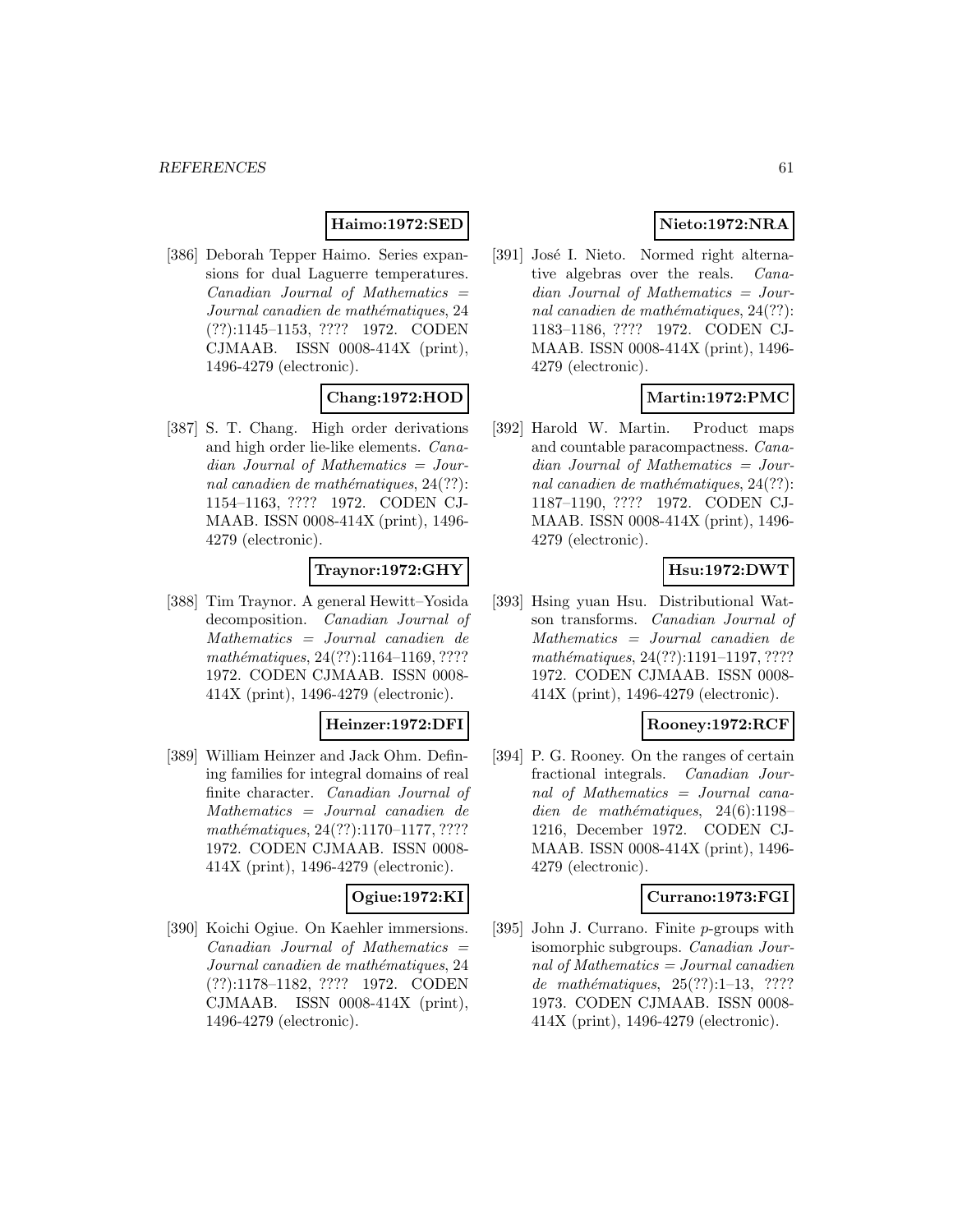## **Koliha:1973:ETA**

[396] J. J. Koliha. Ergodic theory and averaging iterations. Canadian Journal of Mathematics = Journal canadien de mathématiques,  $25(??):14-23, ????$ 1973. CODEN CJMAAB. ISSN 0008- 414X (print), 1496-4279 (electronic).

## **Grant:1973:AMS**

[397] Kerry E. Grant. Axioms for an nmetric structure. Canadian Journal of Mathematics = Journal canadien de mathématiques,  $25(??):24-30, ????$ 1973. CODEN CJMAAB. ISSN 0008- 414X (print), 1496-4279 (electronic).

#### **Cannon:1973:PNE**

[398] J. W. Cannon. ULC properties in neighbourhoods of embedded surfaces and curves in  $E^3$ . Canadian Journal of Mathematics = Journal canadien de mathématiques,  $25(??):31-73, ????$ 1973. CODEN CJMAAB. ISSN 0008- 414X (print), 1496-4279 (electronic).

## **Osterweil:1973:TEC**

[399] Leon Osterweil. A theorem for enumerating certain types of collections.  $Canadian$  Journal of Mathematics  $=$ Journal canadien de mathématiques, 25 (??):74–82, ???? 1973. CODEN CJ-MAAB. ISSN 0008-414X (print), 1496- 4279 (electronic).

#### **Grassmann:1973:EQD**

[400] E. Grassmann. The existence of quadratic differentials in simply connected regions of the complex plane.  $Canadian$  Journal of Mathematics  $=$ Journal canadien de mathématiques, 25 (??):83–91, ???? 1973. CODEN CJ-MAAB. ISSN 0008-414X (print), 1496- 4279 (electronic).

## **Schneider:1973:I**

[401] R. B. Schneider. Isometries of  $H^p(U^n)$ .  $Canadian$  Journal of Mathematics  $=$ Journal canadien de mathématiques, 25 (??):92–95, ???? 1973. CODEN CJ-MAAB. ISSN 0008-414X (print), 1496- 4279 (electronic).

## **Woods:1973:CFS**

[402] E. J. Woods. The classification of factors is not smooth. Canadian Journal of Mathematics  $=$  Journal canadien de mathématiques,  $25(??):96-102, ????$ 1973. CODEN CJMAAB. ISSN 0008- 414X (print), 1496-4279 (electronic).

### **Tucker:1973:SPG**

[403] Alan Tucker. The strong perfect graph conjecture for planar graphs. Canadian Journal of Mathematics = Journal canadien de mathématiques,  $25(??)$ : 103–114, ???? 1973. CODEN CJ-MAAB. ISSN 0008-414X (print), 1496- 4279 (electronic).

## **Schick:1973:NGD**

[404] Marlene Schick. A note on generalized direct products of groups. Canadian Journal of Mathematics = Journal canadien de mathématiques,  $25(??)$ : 115–116, ???? 1973. CODEN CJ-MAAB. ISSN 0008-414X (print), 1496- 4279 (electronic).

#### **Kambayashi:1973:PCR**

[405] T. Kambayashi. Plücker coordinates for regular chain groups. Canadian Journal of Mathematics = Journal  $cana dien de mathématiques, 25(??):$ 117–126, ???? 1973. CODEN CJ-MAAB. ISSN 0008-414X (print), 1496- 4279 (electronic).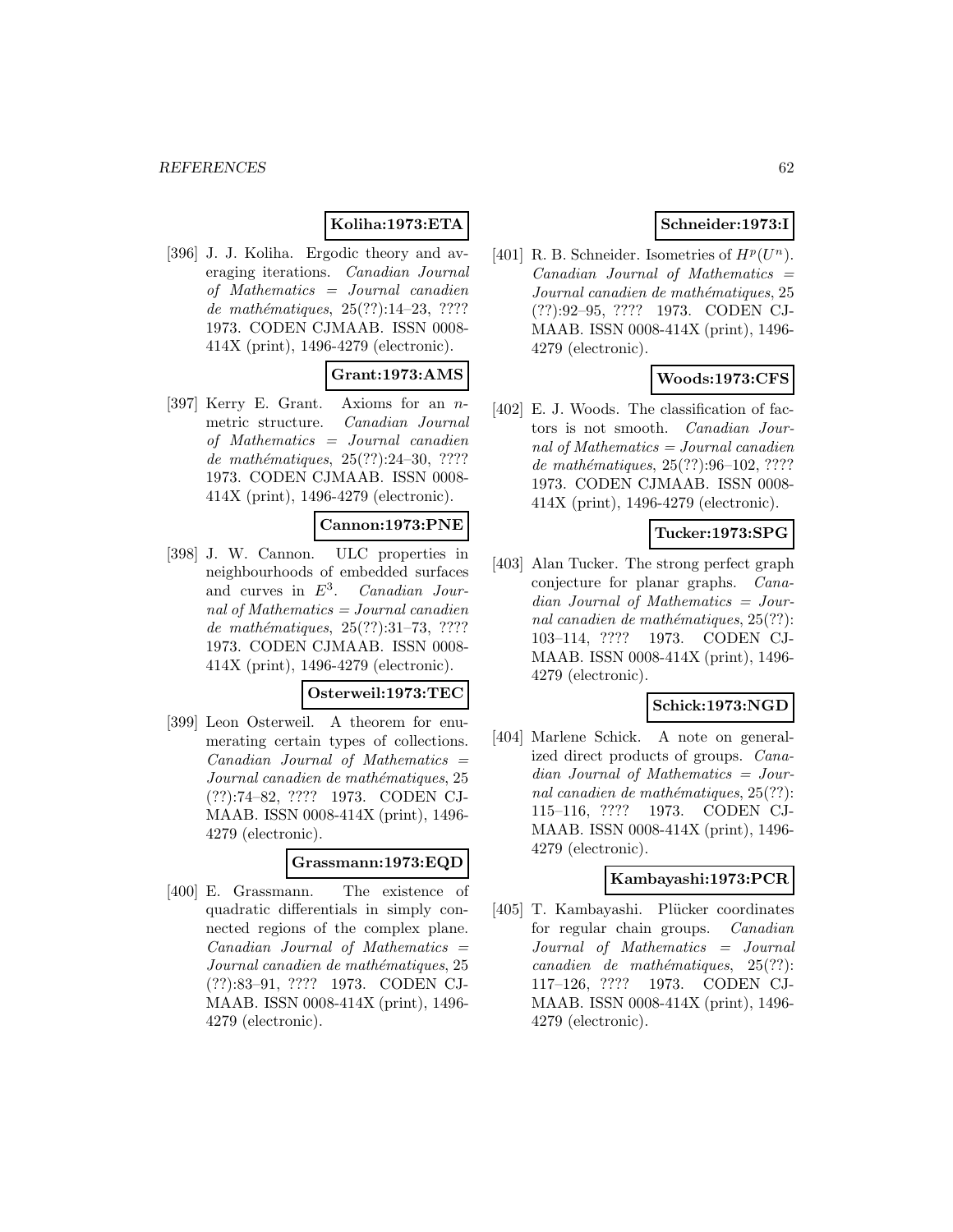## **Bullen:1973:PD**

[406] P. S. Bullen and S. N. Mukhopadhyay. On the Peano derivatives. Canadian Journal of Mathematics = Journal canadien de mathématiques,  $25(??)$ : 127–140, ???? 1973. CODEN CJ-MAAB. ISSN 0008-414X (print), 1496- 4279 (electronic).

## **Brown:1973:ADI**

[407] W. C. Brown. The algebra of differentials of infinite rank. Canadian Journal of Mathematics = Journal canadien de  $mathématiques, 25(??):141–155, ????$ 1973. CODEN CJMAAB. ISSN 0008- 414X (print), 1496-4279 (electronic).

## **Ramankutty:1973:UTS**

[408] P. Ramankutty. Uniqueness theorems for a singular partial differential equation. Canadian Journal of Mathematics  $= Journal\; can a dien\; de\; mathématiques,$ 25(??):156–163, ???? 1973. CODEN CJMAAB. ISSN 0008-414X (print), 1496-4279 (electronic).

## **Petrich:1973:LTD**

[409] Mario Petrich. L'enveloppe de translations d'un demi-treillis de groupes. (French) [The envelope of translations of a semilattice of groups]. Canadian Journal of Mathematics = Journal canadien de mathématiques,  $25(??)$ : 164–177, ???? 1973. CODEN CJ-MAAB. ISSN 0008-414X (print), 1496- 4279 (electronic).

#### **Sussmann:1973:GST**

[410] Héctor J. Sussmann. Generalized spectral theory and second order ordinary differential operators. Canadian Journal of Mathematics = Journal canadien de mathématiques,  $25(??)$ :

178–193, ???? 1973. CODEN CJ-MAAB. ISSN 0008-414X (print), 1496- 4279 (electronic).

#### **Galambos:1973:ILL**

[411] J. Galambos. Integral limit laws for additive functions. Canadian Journal of Mathematics = Journal canadien de mathématiques,  $25(??):194-203$ , ???? 1973. CODEN CJMAAB. ISSN 0008- 414X (print), 1496-4279 (electronic).

## **Bell:1973:PLU**

[412] Harold Bell and Gerald S. Ungar. From path lifting and unique arc lifting to unique path lifting. Canadian Journal of Mathematics = Journal canadien de mathématiques,  $25(??):204-212$ , ???? 1973. CODEN CJMAAB. ISSN 0008- 414X (print), 1496-4279 (electronic).

### **Longyear:1973:NEC**

[413] Judith Q. Longyear. Non-existence criteria for small configurations. Canadian Journal of Mathematics = Journal canadien de mathématiques,  $25(??)$ : 213–215, ???? 1973. CODEN CJ-MAAB. ISSN 0008-414X (print), 1496- 4279 (electronic).

## **Prasad:1973:UAS**

[414] J. Prasad and H. Hayashi. On the uniform approximation of smooth functions by Jacobi polynomials. Canadian Journal of Mathematics = Journal canadien de mathématiques,  $25(??)$ : 216–223, ???? 1973. CODEN CJ-MAAB. ISSN 0008-414X (print), 1496- 4279 (electronic).

## **Hughes:1973:CTC**

[415] J. W. B. Hughes. Corrigendum: "A theorem concerning partitions and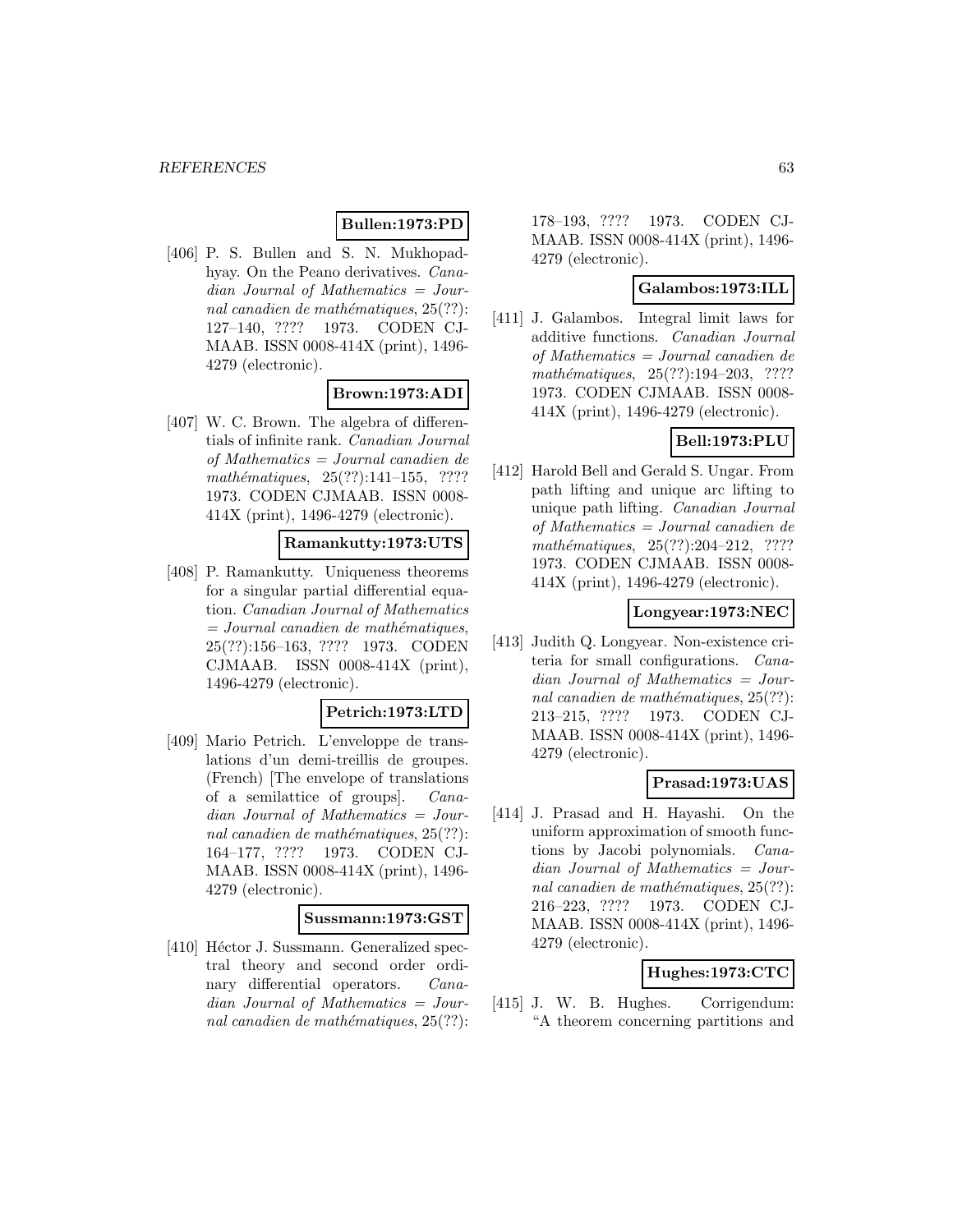its consequence in the theory of Lie algebras". Canadian Journal of Mathematics = Journal canadien de mathématiques, 25(??):224, ???? 1973. CODEN CJMAAB. ISSN 0008-414X (print), 1496-4279 (electronic). See [2].

# **Cook:1973:CSS**

[416] David E. Cook. Compactness and strong separation. Canadian Journal of Mathematics = Journal canadien de mathématiques,  $25(??):225-232$ , ???? 1973. CODEN CJMAAB. ISSN 0008- 414X (print), 1496-4279 (electronic).

## **Mitchell:1973:CDD**

[417] Barry Mitchell. The cohomological dimension of a directed set. Canadian Journal of Mathematics = Journal canadien de mathématiques,  $25(??)$ : 233–238, ???? 1973. CODEN CJ-MAAB. ISSN 0008-414X (print), 1496- 4279 (electronic).

## **Hell:1973:GMR**

[418] Pavol Hell and Jaroslav Nesetril. Groups and monoids of regular graphs (and of graphs with bounded degrees).  $Canadian$  Journal of Mathematics  $=$ Journal canadien de mathématiques, 25 (??):239–251, ???? 1973. CODEN CJ-MAAB. ISSN 0008-414X (print), 1496- 4279 (electronic).

#### **Elliott:1973:UDF**

[419] Joanne Elliott. On unsymmetric Dirichlet forms. Canadian Journal of Mathematics = Journal canadien de  $mathématiques, 25(??):252-260, ????$ 1973. CODEN CJMAAB. ISSN 0008- 414X (print), 1496-4279 (electronic).

# **Morash:1973:ABO**

[420] Ronald P. Morash. Angle bisection and orthoautomorphisms in Hilbert lattices. Canadian Journal of Mathematics = Journal canadien de  $mathématiques, 25(??):261–272, ????$ 1973. CODEN CJMAAB. ISSN 0008- 414X (print), 1496-4279 (electronic).

# **Haley:1973:ECA**

[421] David K. Haley. Equationally compact Artinian rings. Canadian Journal of Mathematics = Journal canadien de  $mathématiques, 25(??):273-283, ????$ 1973. CODEN CJMAAB. ISSN 0008- 414X (print), 1496-4279 (electronic).

## **Forelli:1973:TIA**

[422] Frank Forelli. A theorem on isometries and the application of it to the isometries of  $H^p(S)$  for  $2 < p < \infty$ .  $Canadian$  Journal of Mathematics  $=$ Journal canadien de mathématiques, 25 (??):284–289, ???? 1973. CODEN CJ-MAAB. ISSN 0008-414X (print), 1496- 4279 (electronic).

## **Hill:1973:SAS**

[423] Paul Hill. Some almost simple rings.  $Canadian$  Journal of Mathematics  $=$ Journal canadien de mathématiques, 25 (??):290–302, ???? 1973. CODEN CJ-MAAB. ISSN 0008-414X (print), 1496- 4279 (electronic).

## **Boyd:1973:OPT**

[424] David W. Boyd. The osculatory packing of a three dimensional sphere.  $Canadian$  Journal of Mathematics  $=$ Journal canadien de mathématiques, 25 (??):303–322, ???? 1973. CODEN CJ-MAAB. ISSN 0008-414X (print), 1496- 4279 (electronic).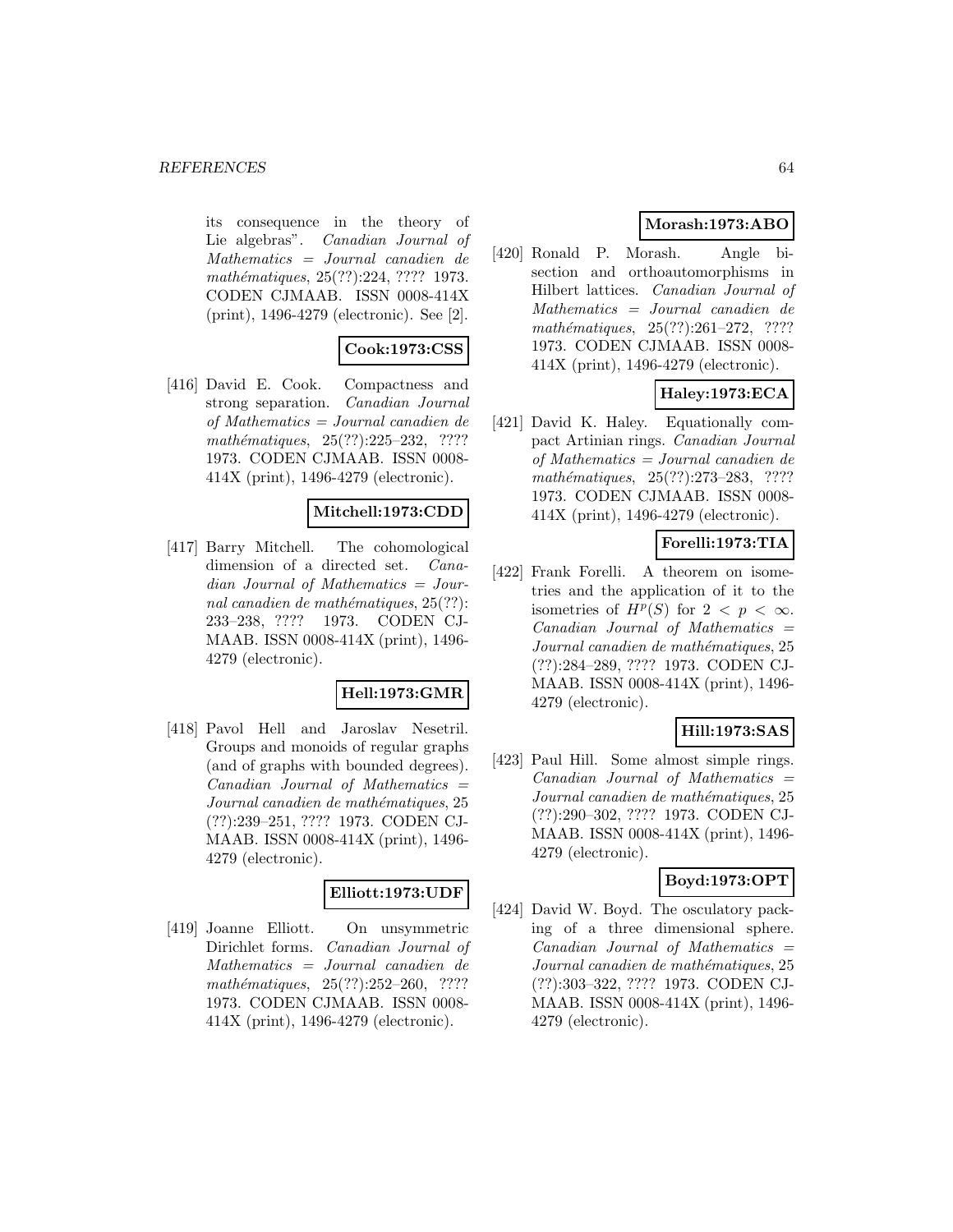### **Gustafson:1973:OCH**

[425] G. B. Gustafson. Oscillation criteria for  $y'' + p(t)f(y, y') = 0$  with f homogeneous of degree one. Canadian Journal of Mathematics = Journal canadien de mathématiques, 25(??):323-337, ???? 1973. CODEN CJMAAB. ISSN 0008- 414X (print), 1496-4279 (electronic).

# **King:1973:ITG**

[426] Larry King. R-isomorphisms of transformation groups and prolongations.  $Canadian$  Journal of Mathematics  $=$ Journal canadien de mathématiques, 25 (??):338–344, ???? 1973. CODEN CJ-MAAB. ISSN 0008-414X (print), 1496- 4279 (electronic).

## **Ringel:1973:RGD**

[427] Claus Michael Ringel.  $QF - 1$  rings<br>of global dimension  $leq 2$ . Canaof global dimension  $leq 2$ . dian Journal of Mathematics = Journal canadien de mathématiques,  $25(??)$ : 345–352, ???? 1973. CODEN CJ-MAAB. ISSN 0008-414X (print), 1496- 4279 (electronic).

### **Losey:1973:SFG**

[428] Gerald Losey. On the structure of  $Q_2(G)$  for finitely generated groups.  $Canadian$  Journal of Mathematics  $=$ Journal canadien de mathématiques, 25 (??):353–359, ???? 1973. CODEN CJ-MAAB. ISSN 0008-414X (print), 1496- 4279 (electronic).

## **Coleman:1973:CGD**

[429] Courtney Coleman. Corrigendum: "Growth and decay estimates near nonelementary stationary points". Canadian Journal of Mathematics = Journal canadien de mathématiques, 25

(??):360, ???? 1973. CODEN CJ-MAAB. ISSN 0008-414X (print), 1496- 4279 (electronic). See [136].

### **Gaskill:1973:CSA**

[430] H. S. Gaskill. Classes of semilattices associated with an equational class of lattices. Canadian Journal of Mathematics = Journal canadien de  $mathématiques, 25(??):361–365, ????$ 1973. CODEN CJMAAB. ISSN 0008- 414X (print), 1496-4279 (electronic).

### **Formanek:1973:ING**

[431] Edward Formanek. Idempotents in Noetherian group rings. Canadian Journal of Mathematics = Journal  $cana dien de mathématiques, 25(??):$ 366–369, ???? 1973. CODEN CJ-MAAB. ISSN 0008-414X (print), 1496- 4279 (electronic).

## **Sichler:1973:TCS**

[432] J. Sichler. Testing categories and strong universality. Canadian Journal of Mathematics = Journal canadien de mathématiques, 25(??):370–385, ???? 1973. CODEN CJMAAB. ISSN 0008- 414X (print), 1496-4279 (electronic).

## **Siddiqi:1973:CLS**

[433] Jamil A. Siddiqi. On the closure of the linear span of a weighted sequence in  $L^p(0,\infty)$ . Canadian Journal of Mathematics = Journal canadien de mathématiques, 25(??):386-396, ???? 1973. CODEN CJMAAB. ISSN 0008- 414X (print), 1496-4279 (electronic).

## **Biggs:1973:TRG**

[434] Norman Biggs. Three remarkable graphs. Canadian Journal of Mathematics = Journal canadien de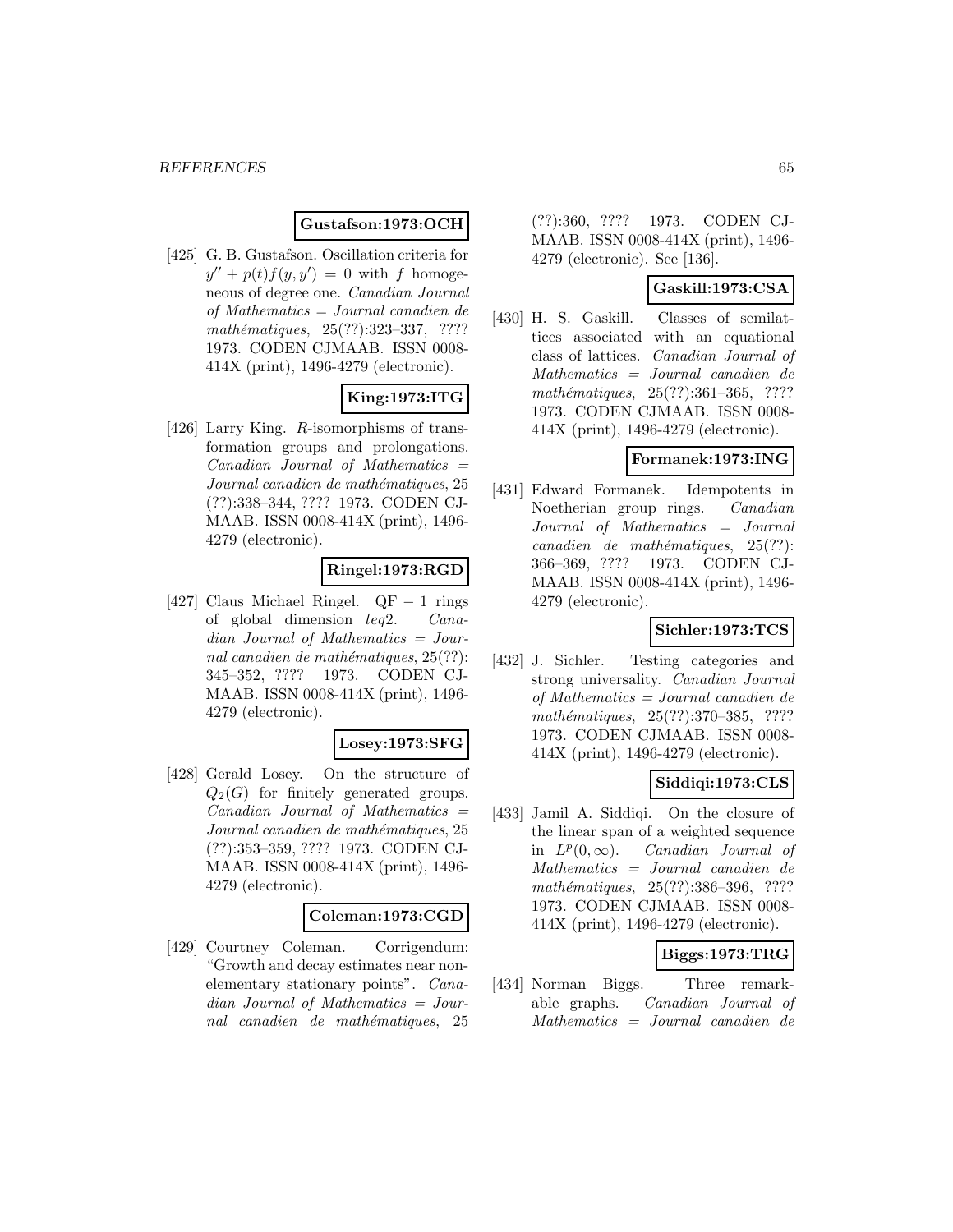mathématiques, 25(??):397-411, ???? 1973. CODEN CJMAAB. ISSN 0008- 414X (print), 1496-4279 (electronic).

#### **Aharonov:1973:CTC**

[435] Dov Aharonov and W. E. Kirwan. Covering theorems for classes of univalent functions. Canadian Journal of Mathematics = Journal canadien de mathématiques, 25(??):412-419, ???? 1973. CODEN CJMAAB. ISSN 0008- 414X (print), 1496-4279 (electronic).

#### **Campbell:1973:MST**

[436] Douglas Michael Campbell. Majorizationsubordination theorems for locally univalent functions. II. Canadian Journal of Mathematics = Journal canadien de  $mathématiques, 25(??):420–425, ????$ 1973. CODEN CJMAAB. ISSN 0008- 414X (print), 1496-4279 (electronic).

## **Tutte:1973:CSRa**

[437] W. T. Tutte. Chromatic sums for rooted planar triangulations: the cases  $lambda = 1$  and  $lambda = 2$ . Canadian Journal of Mathematics = Journal canadien de mathématiques,  $25(??)$ : 426–447, ???? 1973. CODEN CJ-MAAB. ISSN 0008-414X (print), 1496- 4279 (electronic).

## **Johnson:1973:CPE**

[438] E. W. Johnson and J. A. Johnson. Corrigendum: "M-primary elements of a local Noether lattice". Canadian Journal of Mathematics = Journal canadien de mathématiques, 25 (??):448, ???? 1973. CODEN CJ-MAAB. ISSN 0008-414X (print), 1496- 4279 (electronic). See [43].

## **Bahauddin:1973:HUS**

[439] Mohammed Bahauddin and John Thomas. The homology of uniform spaces. Canadian Journal of Mathematics = Journal canadien de mathématiques,  $25(??):449-455$ , ???? 1973. CODEN CJMAAB. ISSN 0008- 414X (print), 1496-4279 (electronic).

## **Leviatan:1973:CMP**

[440] Talma Leviatan. Creation of mass processes and perturbation theory. Canadian Journal of Mathematics = Journal canadien de mathématiques,  $25(??)$ : 456–467, ???? 1973. CODEN CJ-MAAB. ISSN 0008-414X (print), 1496- 4279 (electronic).

## **Potter:1973:NLP**

[441] A. J. B. Potter. Non-linear A-proper mappings of the analytic type. Canadian Journal of Mathematics = Journal canadien de mathématiques,  $25(??)$ : 468–474, ???? 1973. CODEN CJ-MAAB. ISSN 0008-414X (print), 1496- 4279 (electronic).

#### **Edwards:1973:SEP**

[442] C. S. Edwards. Some extremal properties of bipartite subgraphs. Canadian Journal of Mathematics = Journal canadien de mathématiques,  $25(??)$ : 475–485, ???? 1973. CODEN CJ-MAAB. ISSN 0008-414X (print), 1496- 4279 (electronic).

## **Simpson:1973:CT**

[443] William A. Simpson and J. Sutherland Frame. The character tables for  $SL(3, q)$ ,  $SU(3, q^2)$ ,  $PSL(3, q)$ ,  $PSU(3, q^2)$ . Canadian Journal of Mathematics = Journal canadien de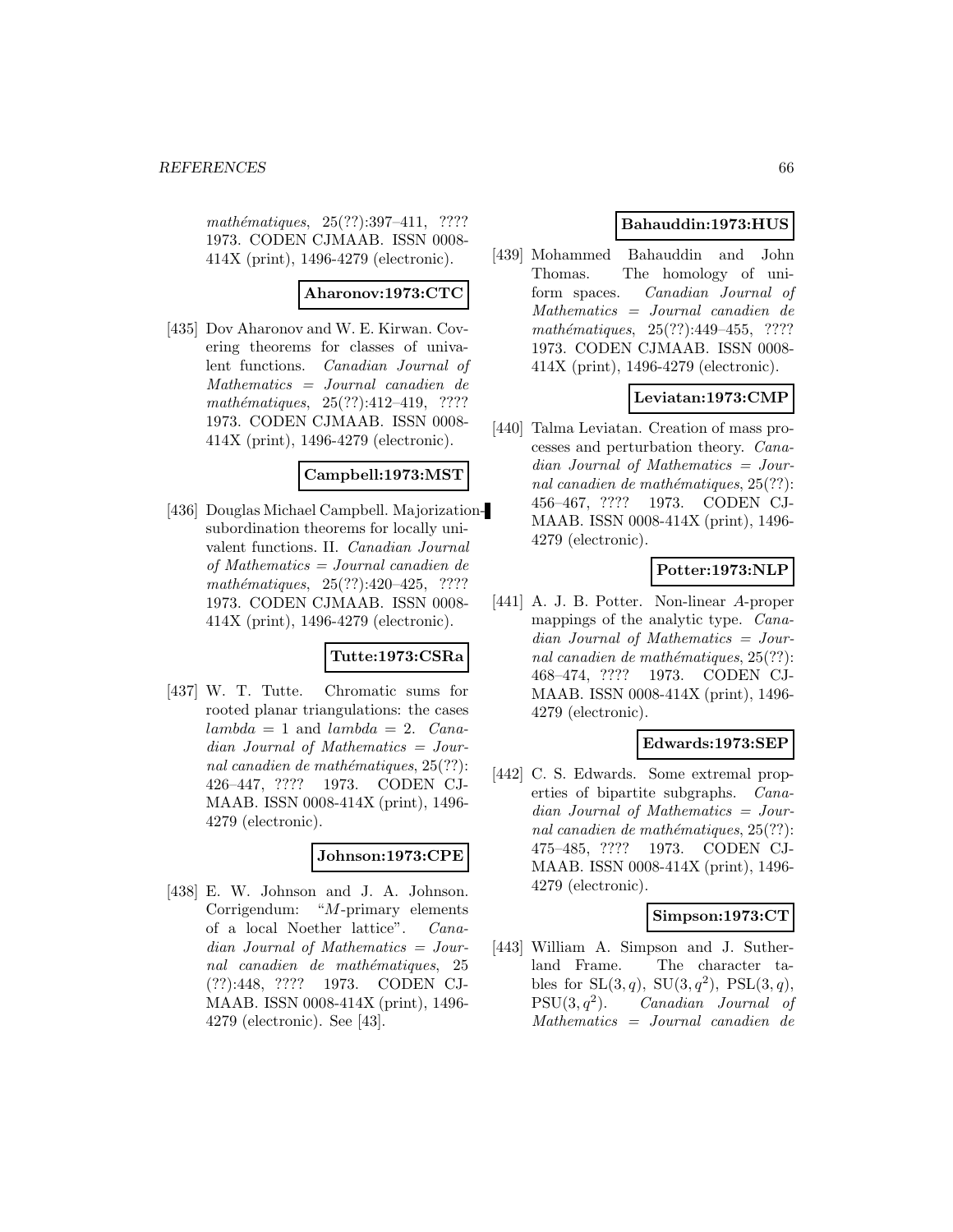mathématiques, 25(??):486-494, ???? 1973. CODEN CJMAAB. ISSN 0008- 414X (print), 1496-4279 (electronic).

## **Dubuc:1973:SAA**

[444] Serge Dubuc. Solutions asymptotiques au problème des secrétaires. (French) [Asymptotic solutions to the secretary problem]. Canadian Journal of Mathematics = Journal canadien de mathématiques, 25(??):495-505, ???? 1973. CODEN CJMAAB. ISSN 0008- 414X (print), 1496-4279 (electronic).

## **Abian:1973:CPF**

[445] Alexander Abian. The common points of families of normal functions. Canadian Journal of Mathematics = Journal canadien de mathématiques,  $25(??)$ : 506–510, ???? 1973. CODEN CJ-MAAB. ISSN 0008-414X (print), 1496- 4279 (electronic).

#### **Bennett:1973:ITS**

[446] G. Bennett and N. J. Kalton. Inclusion theorems for K-spaces. Canadian Journal of Mathematics = Journal canadien de mathématiques,  $25(??)$ : 511–524, ???? 1973. CODEN CJ-MAAB. ISSN 0008-414X (print), 1496- 4279 (electronic).

## **Szeto:1973:WT**

[447] George Szeto. On the Wedderburn theorem. Canadian Journal of Mathematics = Journal canadien de  $mathématiques, 25(??):525–530, ????$ 1973. CODEN CJMAAB. ISSN 0008- 414X (print), 1496-4279 (electronic).

# **Jonker:1973:LCH**

[448] L. B. Jonker and R. D. Norman. Locally convex hypersurfaces. Cana-

dian Journal of Mathematics = Journal canadien de mathématiques,  $25(??)$ : 531–538, ???? 1973. CODEN CJ-MAAB. ISSN 0008-414X (print), 1496- 4279 (electronic).

## **Hayden:1973:CFS**

[449] John L. Hayden. A characterization of the finite simple group  $PSp_4(3)$ . Canadian Journal of Mathematics = Journal canadien de mathématiques,  $25(??)$ : 539–553, ???? 1973. CODEN CJ-MAAB. ISSN 0008-414X (print), 1496- 4279 (electronic).

## **Powers:1973:FDP**

[450] David L. Powers. The Frechet differential of a primary matrix function.  $Canadian$  Journal of Mathematics  $=$ Journal canadien de mathématiques, 25 (??):554–559, ???? 1973. CODEN CJ-MAAB. ISSN 0008-414X (print), 1496- 4279 (electronic).

## **Moore:1973:AGW**

[451] J. Douglas Moore and Edwin J. Hewett. Abelian groups in which every  $\alpha$ -pure subgroup is  $\beta$ -pure. Canadian Journal of Mathematics = Journal canadien de mathématiques,  $25(3)$ : 560–566, June 1973. CODEN CJ-MAAB. ISSN 0008-414X (print), 1496- 4279 (electronic).

### **Walsh:1973:D**

[452] T. Walsh. The dual of  $H^p(R^{n+1}_+)$ for  $p \leq 1$ . Canadian Journal of Mathematics = Journal canadien de  $mathématiques, 25(??): 567–577, ????$ 1973. CODEN CJMAAB. ISSN 0008- 414X (print), 1496-4279 (electronic).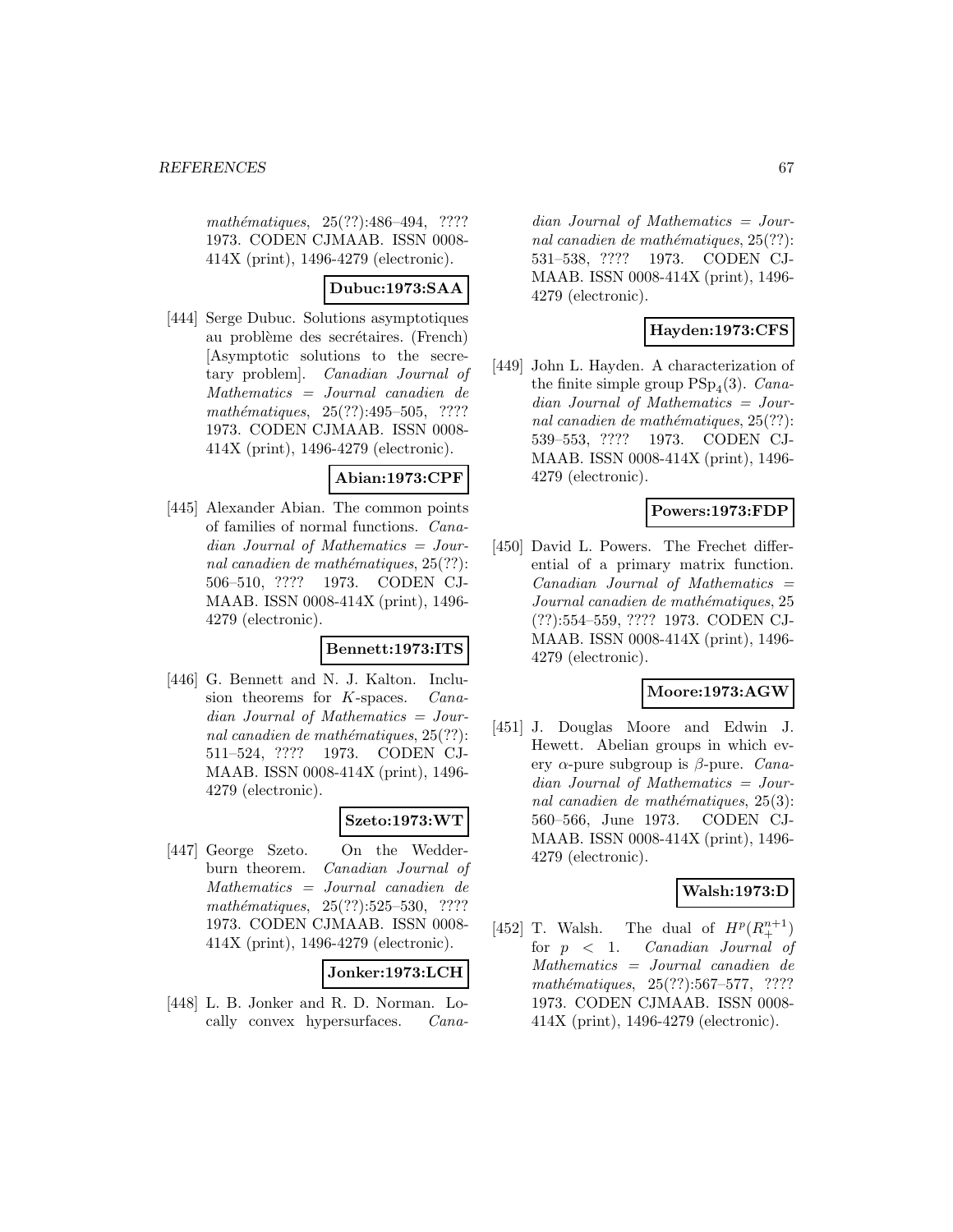# **Davis:1973:QIL**

[453] Nancy Davis and J. R. Kinney. Quadratic irrationals in the lower Lagrange spectrum. Canadian Journal of Mathematics = Journal canadien de mathématiques, 25(??):578–584, ???? 1973. CODEN CJMAAB. ISSN 0008- 414X (print), 1496-4279 (electronic).

## **Klarner:1973:PIU**

[454] D. A. Klarner and R. L. Rivest. A procedure for improving the upper bound for the number of n-ominoes. Canadian Journal of Mathematics = Journal canadien de mathématiques,  $25(??)$ : 585–602, ???? 1973. CODEN CJ-MAAB. ISSN 0008-414X (print), 1496- 4279 (electronic).

## **Henson:1973:EPP**

[455] C. Ward Henson. Edge partition properties of graphs. Canadian Journal of Mathematics = Journal canadien de  $mathématiques, 25(??):603–610, ????$ 1973. CODEN CJMAAB. ISSN 0008- 414X (print), 1496-4279 (electronic).

#### **Yoshida:1973:GNT**

[456] Hidenobu Yoshida. Generalizations of Noshiro's theorem and their applications. Canadian Journal of Mathematics = Journal canadien de mathématiques,  $25(??):611-620$ , ???? 1973. CODEN CJMAAB. ISSN 0008- 414X (print), 1496-4279 (electronic).

### **Bridges:1973:CNM**

[457] W. G. Bridges. A class of normal (0, 1)-matrices. Canadian Journal of Mathematics = Journal canadien de  $mathématiques, 25(??):621–626, ????$ 1973. CODEN CJMAAB. ISSN 0008- 414X (print), 1496-4279 (electronic).

# **Steinberg:1973:QRC**

[458] Stuart A. Steinberg. Quotient rings of a class of lattice-ordered-rings. Canadian Journal of Mathematics = Journal canadien de mathématiques,  $25(??)$ : 627–645, ???? 1973. CODEN CJ-MAAB. ISSN 0008-414X (print), 1496- 4279 (electronic).

## **Boyd:1973:SCC**

[459] W. S. Boyd and A. H. Wright. A 1 − ALG simple closed curve in  $E^3$  is tame.  $Canadian$  Journal of Mathematics  $=$ Journal canadien de mathématiques, 25 (??):646–656, ???? 1973. CODEN CJ-MAAB. ISSN 0008-414X (print), 1496- 4279 (electronic).

## **Tutte:1973:CSRb**

[460] W. T. Tutte. Chromatic sums for rooted planar triangulations. II. the case  $lambda = au + 1$ . Canadian Journal of Mathematics = Journal canadien de mathématiques,  $25(??)$ : 657–671, ???? 1973. CODEN CJ-MAAB. ISSN 0008-414X (print), 1496- 4279 (electronic).

#### **Armacost:1973:RMP**

[461] D. L. Armacost. Remark on my paper: "Generators of monothetic groups". Canadian Journal of Mathematics = Journal canadien de mathématiques, 25(3):672, June 1973. CODEN CJ-MAAB. ISSN 0008-414X (print), 1496- 4279 (electronic). See [234].

#### **Lindberg:1973:IEC**

[462] John A. Lindberg, Jr. Integral extensions of commutative Banach algebras.  $Canadian$  Journal of Mathematics  $=$ Journal canadien de mathématiques, 25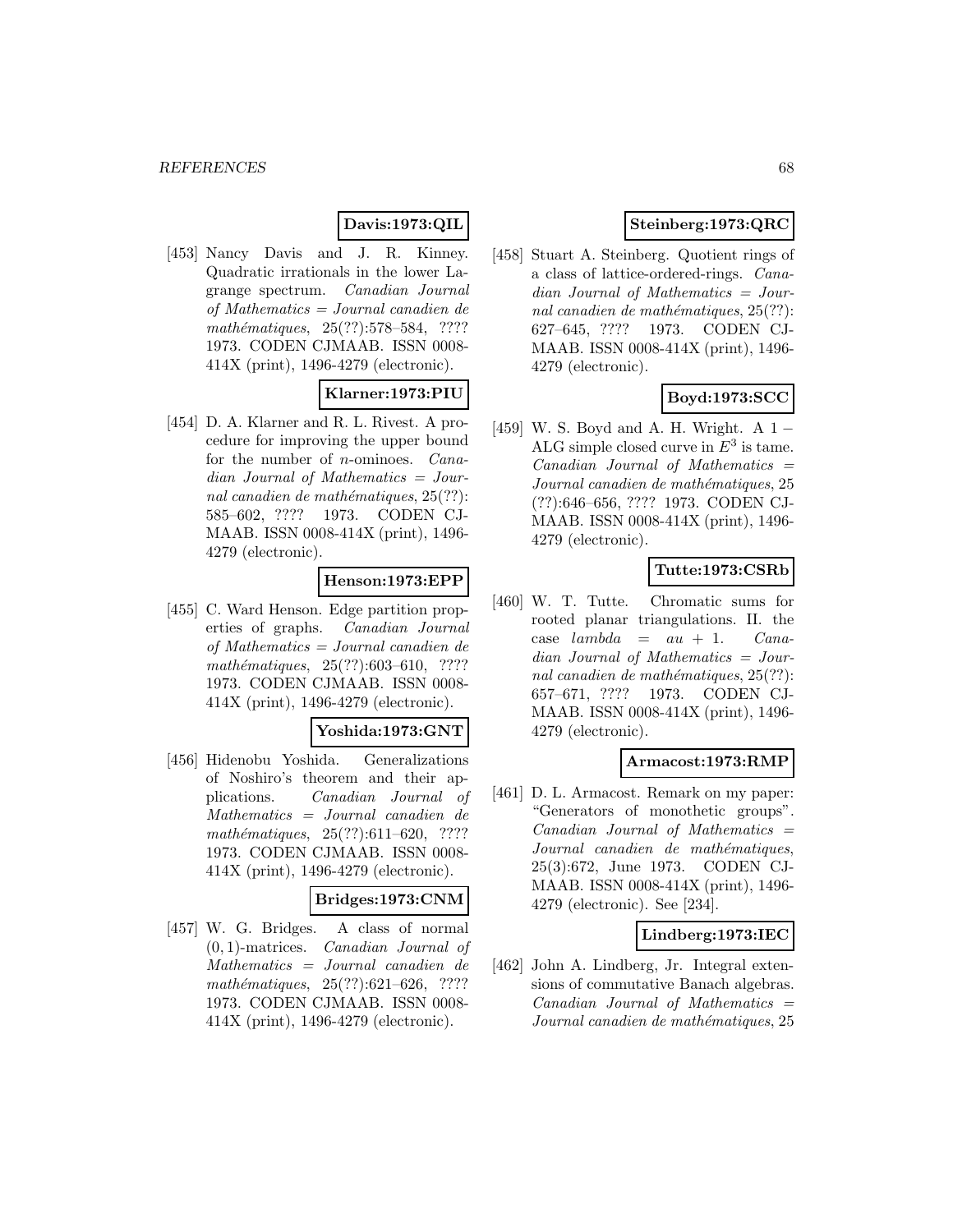(??):673–686, ???? 1973. CODEN CJ-MAAB. ISSN 0008-414X (print), 1496- 4279 (electronic).

#### **Leonard:1973:GW**

[463] John L. Leonard. Graphs with 6-ways. Canadian Journal of Mathematics = Journal canadien de mathématiques, 25 (??):687–692, ???? 1973. CODEN CJ-MAAB. ISSN 0008-414X (print), 1496- 4279 (electronic).

## **Brown:1973:RWE**

[464] S. H. Brown. Rings over which every simple module is rationally complete.  $Canadian$  Journal of Mathematics  $=$ Journal canadien de mathématiques, 25 (??):693–701, ???? 1973. CODEN CJ-MAAB. ISSN 0008-414X (print), 1496- 4279 (electronic).

## **Lipschutz:1973:NRD**

[465] Seymour Lipschutz and Martin Lipschutz. A note on root decision problems in groups. Canadian Journal of Mathematics = Journal canadien de mathématiques, 25(??):702–705, ???? 1973. CODEN CJMAAB. ISSN 0008- 414X (print), 1496-4279 (electronic).

## **Potoczny:1973:STC**

[466] Henry Potoczny. Sum theorems for countably paracompact spaces. Canadian Journal of Mathematics = Journal canadien de mathématiques,  $25(??)$ : 706–711, ???? 1973. CODEN CJ-MAAB. ISSN 0008-414X (print), 1496- 4279 (electronic).

#### **Beachy:1973:MTR**

[467] John A. Beachy. On maximal torsion radicals. Canadian Journal of Mathematics = Journal canadien de

mathématiques, 25(??):712–726, ???? 1973. CODEN CJMAAB. ISSN 0008- 414X (print), 1496-4279 (electronic).

### **Bochnak:1973:RFD**

[468] Jacek Bochnak and Tzee-Char Kuo. Rigid and finitely V -determined germs of  $C^{\infty}$ -mappings. *Canadian Journal* of Mathematics = Journal canadien de mathématiques,  $25(??):727-732$ , ???? 1973. CODEN CJMAAB. ISSN 0008- 414X (print), 1496-4279 (electronic).

## **Dubois:1973:GEC**

[469] Jacques Dubois. Génératrices extrémales d'un cône de fonctionnelles linéaires positives invariantes. (French) [Extremal generators of a cone of linear positive invariant functionals.]. Canadian Journal of Mathematics = Journal canadien de mathématiques,  $25(??)$ : 733–747, ???? 1973. CODEN CJ-MAAB. ISSN 0008-414X (print), 1496- 4279 (electronic).

## **Passi:1973:LSG**

[470] I. B. S. Passi, D. S. Passman, and S. K. Sehgal. Lie solvable group rings. Canadian Journal of Mathematics = Journal canadien de mathématiques,  $25(??)$ : 748–757, ???? 1973. CODEN CJ-MAAB. ISSN 0008-414X (print), 1496- 4279 (electronic).

## **Little:1973:KTA**

[471] Charles H. C. Little. Kasteleyn's theorem and arbitrary graphs. Canadian Journal of Mathematics = Journal canadien de mathématiques,  $25(??)$ : 758–764, ???? 1973. CODEN CJ-MAAB. ISSN 0008-414X (print), 1496- 4279 (electronic).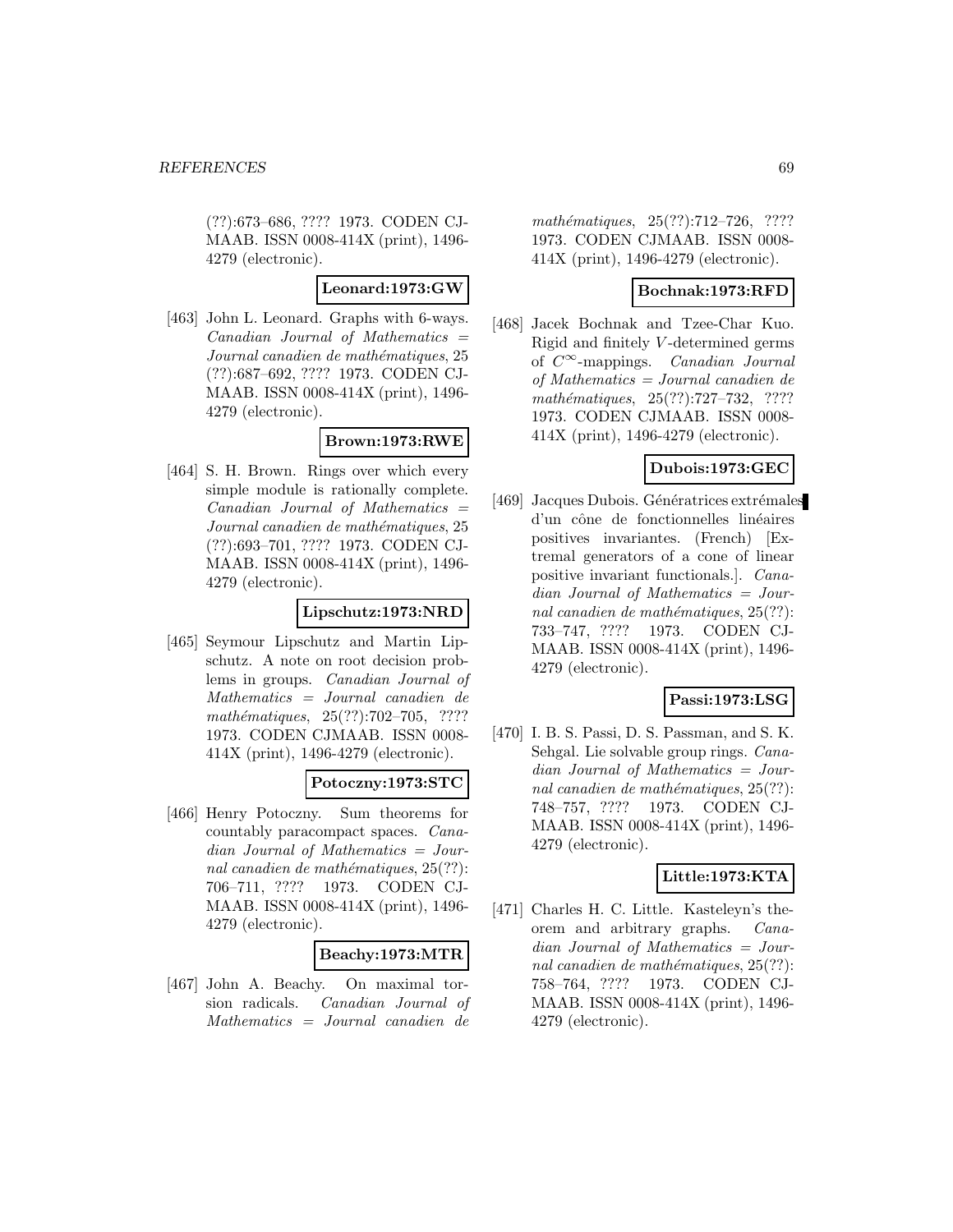### **Rummler:1973:PTV**

[472] Hansklaus Rummler. Parallel translation in vector bundles with abelian structure group and the Gauss– Bonnet formula. Canadian Journal of Mathematics = Journal canadien de mathématiques,  $25(??):765–771, ????$ 1973. CODEN CJMAAB. ISSN 0008- 414X (print), 1496-4279 (electronic).

## **Lamb:1973:RLT**

[473] Charles W. Lamb. A ratio limit theorem for approximate martingales.  $Canadian$  Journal of Mathematics  $=$ Journal canadien de mathématiques, 25 (??):772–779, ???? 1973. CODEN CJ-MAAB. ISSN 0008-414X (print), 1496- 4279 (electronic).

## **Tutte:1973:CSRc**

[474] W. T. Tutte. Chromatic sums for rooted planar triangulations. III. the  $case \; lambda = 3. \; Canadian \; Journal$ of Mathematics = Journal canadien de mathématiques, 25(??):780–790, ???? 1973. CODEN CJMAAB. ISSN 0008- 414X (print), 1496-4279 (electronic).

## **Ball:1973:ECL**

[475] B. J. Ball and R. B. Sher. Embedding circle-like continua in  $E^3$ . Canadian Journal of Mathematics = Journal canadien de mathématiques,  $25(??)$ : 791–805, ???? 1973. CODEN CJ-MAAB. ISSN 0008-414X (print), 1496- 4279 (electronic).

#### **Belley:1973:SPI**

[476] Jean-Marc Belley. Spectral properties for invertible measure preserving transformations. Canadian Journal of Mathematics = Journal canadien de

mathématiques, 25(??):806–811, ???? 1973. CODEN CJMAAB. ISSN 0008- 414X (print), 1496-4279 (electronic).

### **Haddad:1973:BBQ**

[477] David C. Haddad. Boundary behavior and quasi-normality of finitely valent holomorphic functions. Canadian Journal of Mathematics = Journal canadien de mathématiques,  $25(??)$ : 812–819, ???? 1973. CODEN CJ-MAAB. ISSN 0008-414X (print), 1496- 4279 (electronic).

## **Wiegmann:1973:IQN**

[478] N. A. Wiegmann. Infinite quasinormal matrices. Canadian Journal of Mathematics = Journal canadien de mathématiques, 25(??):820-828, ???? 1973. CODEN CJMAAB. ISSN 0008- 414X (print), 1496-4279 (electronic).

#### **Goodearl:1973:PIR**

[479] K. R. Goodearl. Prime ideals in regular self-injective rings. Canadian Journal of Mathematics = Journal canadien de mathématiques, 25(??):829-839, ???? 1973. CODEN CJMAAB. ISSN 0008- 414X (print), 1496-4279 (electronic).

## **Martin:1973:MS**

[480] Harold W. Martin. Metrizability of M-spaces. Canadian Journal of Mathematics = Journal canadien de mathématiques,  $25(??):840-841$ , ???? 1973. CODEN CJMAAB. ISSN 0008- 414X (print), 1496-4279 (electronic).

#### **Wehlen:1973:ADD**

[481] Joseph A. Wehlen. Algebras over Dedekind domains. Canadian Journal of Mathematics = Journal canadien de mathématiques,  $25(??):842-855$ , ????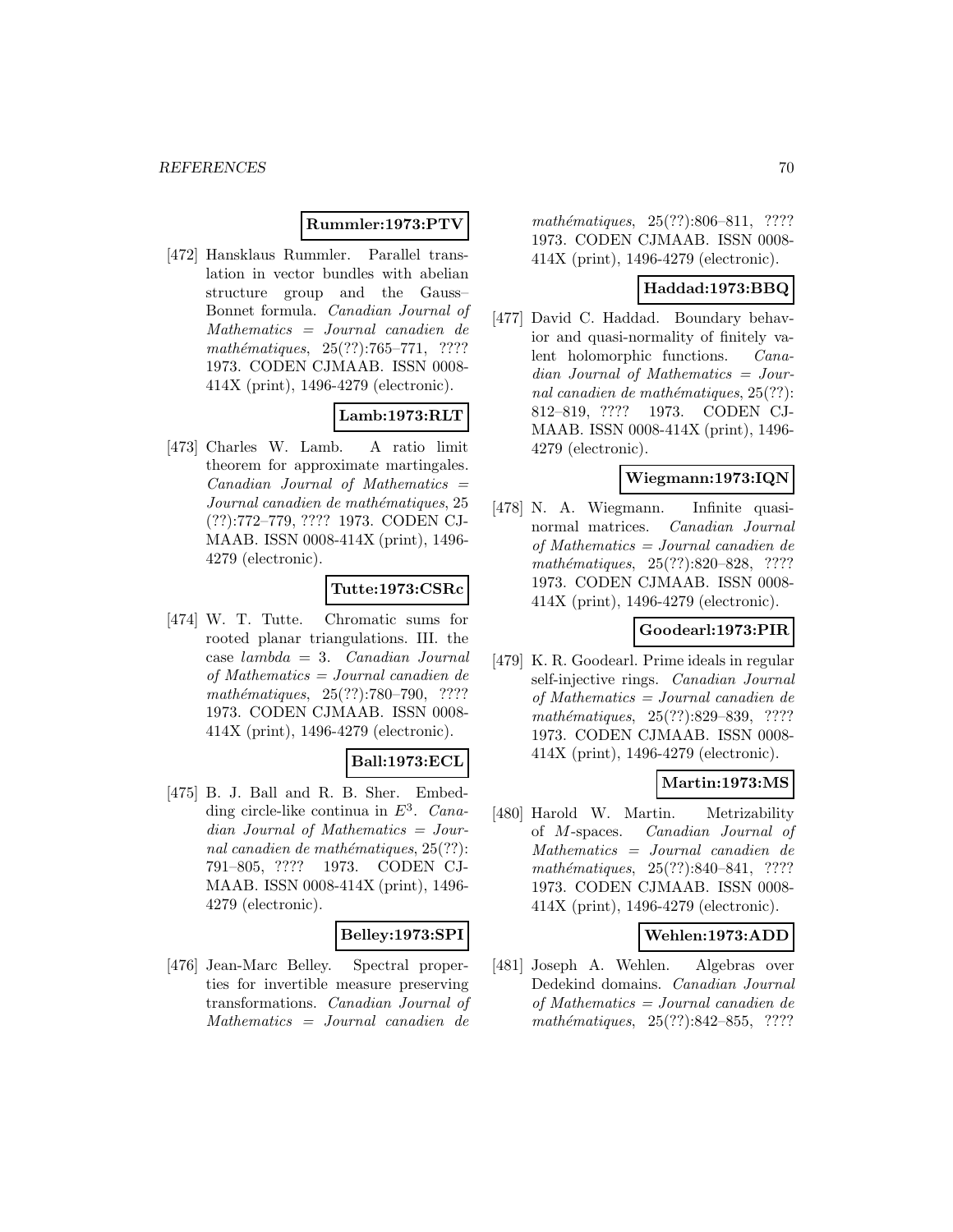1973. CODEN CJMAAB. ISSN 0008- 414X (print), 1496-4279 (electronic).

#### **Heinzer:1973:ERW**

[482] William Heinzer and Jack Ohm. An essential ring which is not a vmultiplication ring. Canadian Journal of Mathematics = Journal canadien de mathématiques,  $25(??):856-861$ , ???? 1973. CODEN CJMAAB. ISSN 0008- 414X (print), 1496-4279 (electronic).

## **Makan:1973:CSL**

[483] A. R. Makan. On certain sublattices of the lattice of subgroups generated by the Prefrattini subgroups, the injectors and the formation subgroups.  $Canadian$  Journal of Mathematics  $=$ Journal canadien de mathématiques, 25 (??):862–869, ???? 1973. CODEN CJ-MAAB. ISSN 0008-414X (print), 1496- 4279 (electronic).

#### **Heilbronn:1973:RZD**

[484] H. Heilbronn. On real zeros of Dedekind zeta-functions. Canadian Journal of Mathematics = Journal  $cana dien de mathématiques, 25(??):$ 870–873, ???? 1973. CODEN CJ-MAAB. ISSN 0008-414X (print), 1496- 4279 (electronic).

## **Chang:1973:SCJ**

[485] S. H. Chang and Y. C. Lu. On  $C^0$ sufficiency of complex jets. *Cana*dian Journal of Mathematics = Journal canadien de mathématiques,  $25(??)$ : 874–880, ???? 1973. CODEN CJ-MAAB. ISSN 0008-414X (print), 1496- 4279 (electronic).

## **Elgethun:1973:SCS**

[486] E. D. Elgethun. Subgroups of central separable algebras. Canadian Journal of Mathematics = Journal canadien de mathématiques, 25(??):881–887, ???? 1973. CODEN CJMAAB. ISSN 0008- 414X (print), 1496-4279 (electronic).

## **Best:1973:SOR**

[487] L. A. Best. Subgroups of one-relator Fuchsian groups. Canadian Journal of Mathematics = Journal canadien de mathématiques, 25(??):888–891, ???? 1973. CODEN CJMAAB. ISSN 0008- 414X (print), 1496-4279 (electronic).

### **Shrikhande:1973:HCM**

[488] M. S. Shrikhande. On hereditary and cohereditary modules. Canadian Journal of Mathematics = Journal canadien de mathématiques,  $25(??)$ : 892–896, ???? 1973. CODEN CJ-MAAB. ISSN 0008-414X (print), 1496- 4279 (electronic).

## **Phillips:1973:TTS**

[489] R. Phillips. A Tauberian theorem for a scale of logarithmic methods of summation. Canadian Journal of Mathematics  $= Journal\; candidates,$ 25(??):897–902, ???? 1973. CODEN CJMAAB. ISSN 0008-414X (print), 1496-4279 (electronic).

## **Stone:1973:SRN**

[490] A. P. Stone. Some remarks on the Nijenhuis tensor. Canadian Journal of Mathematics = Journal canadien de mathématiques, 25(??):903-907, ???? 1973. CODEN CJMAAB. ISSN 0008- 414X (print), 1496-4279 (electronic).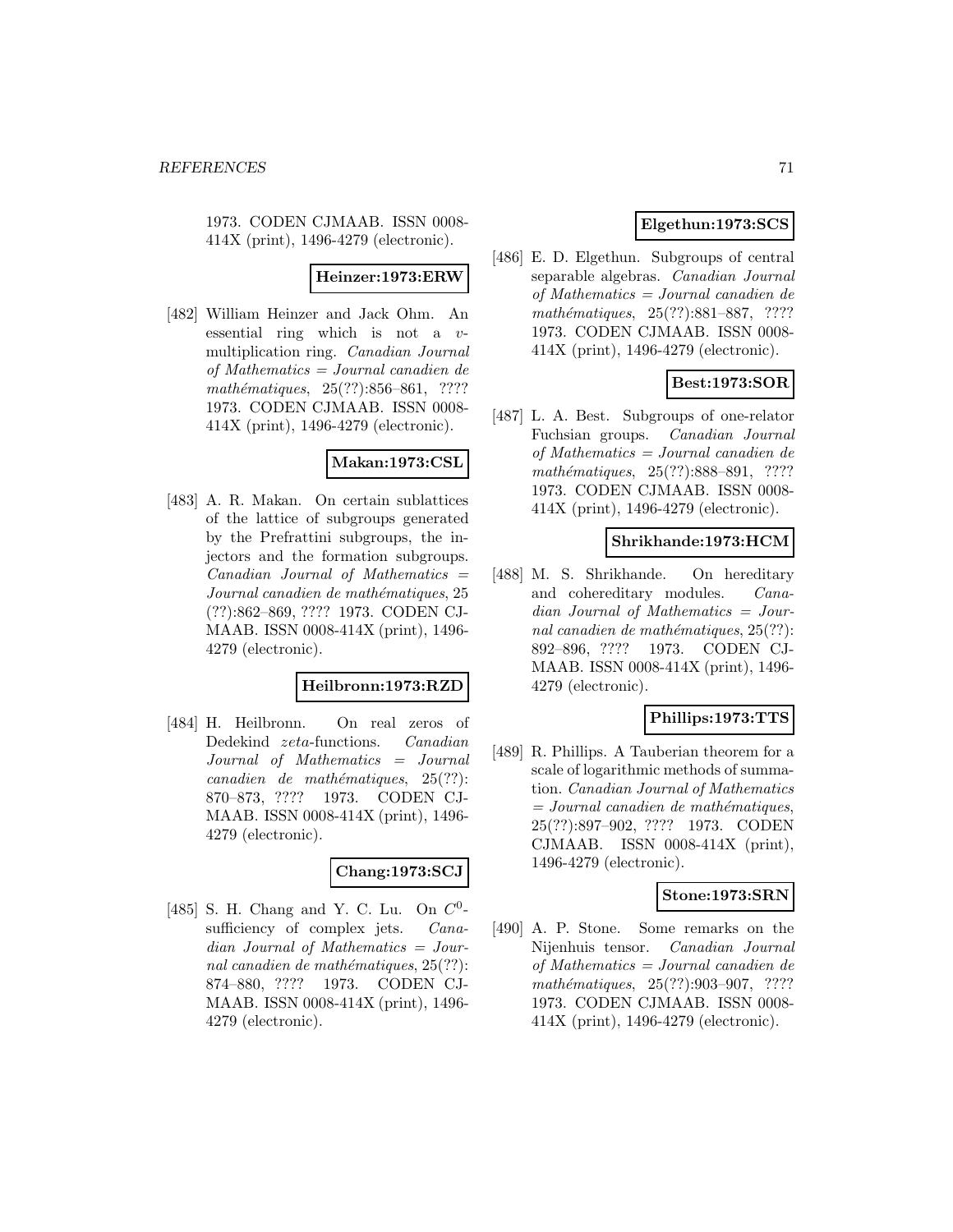#### **Larmore:1973:C**

[491] Lawrence L. Larmore. The cohomology of  $(L^2X,DX)$ . Canadian Journal of Mathematics = Journal canadien de  $mathématiques, 25(??):908-921, ????$ 1973. CODEN CJMAAB. ISSN 0008- 414X (print), 1496-4279 (electronic).

### **Goursaud:1973:AGS**

[492] J.-M. Goursaud. Sur les anneaux de groupes semi-parfaits. Canadian Journal of Mathematics = Journal canadien de mathématiques,  $25(??):922-$ 928, ???? 1973. CODEN CJMAAB. ISSN 0008-414X (print), 1496-4279 (electronic).

## **Tutte:1973:CSRd**

[493] W. T. Tutte. Chromatic sums for rooted planar triangulations. IV. the case  $\lambda = \infty$ . Canadian Journal of Mathematics = Journal canadien de mathématiques, 25(??):929-940, ???? 1973. CODEN CJMAAB. ISSN 0008- 414X (print), 1496-4279 (electronic).

#### **Abramsky:1973:FSG**

[494] Y. J. Abramsky, H. A. Jahn, and R. C. King. Frobenius symbols and the groups  $S_s$ ,  $GL(n)$ ,  $O(n)$  and  $Sp(n)$ .  $Canadian$  Journal of Mathematics  $=$ Journal canadien de mathématiques, 25 (??):941–959, ???? 1973. CODEN CJ-MAAB. ISSN 0008-414X (print), 1496- 4279 (electronic).

#### **Simis:1973:RFC**

[495] Aron Simis. Residual finiteness of commutative rings and schemes. Canadian Journal of Mathematics = Journal canadien de mathématiques,  $25(??)$ : 960–972, ???? 1973. CODEN CJ-MAAB. ISSN 0008-414X (print), 1496- 4279 (electronic).

### **Ruckle:1973:SWS**

[496] William H. Ruckle. FK spaces in which the sequence of coordinate vectors is bounded. Canadian Journal of Mathematics = Journal canadien de mathématiques, 25(??):973-978, ???? 1973. CODEN CJMAAB. ISSN 0008- 414X (print), 1496-4279 (electronic).

#### **Sharma:1973:NMU**

[497] P. L. Sharma. Non-metrizable uniformities and proximities on metrizable spaces. Canadian Journal of Mathematics = Journal canadien de mathématiques, 25(??):979–981, ???? 1973. CODEN CJMAAB. ISSN 0008- 414X (print), 1496-4279 (electronic).

#### **Campbell:1973:RCL**

[498] Douglas Michael Campbell. The radius of convexity of a linear combination of functions in  $\mathbf{K}, CV_k(\eta)$ , **S** or  $\mathbf{U}_\alpha$ . Canadian Journal of Mathematics = Journal canadien de mathématiques, 25 (??):982–985, ???? 1973. CODEN CJ-MAAB. ISSN 0008-414X (print), 1496- 4279 (electronic).

## **Calder:1973:CIB**

[499] J. R. Calder, W. P. Coleman, and R. L. Harris. Centers of infinite bounded sets in a normed space. Canadian Journal of Mathematics = Journal canadien de mathématiques, 25(??):986-999, ???? 1973. CODEN CJMAAB. ISSN 0008- 414X (print), 1496-4279 (electronic).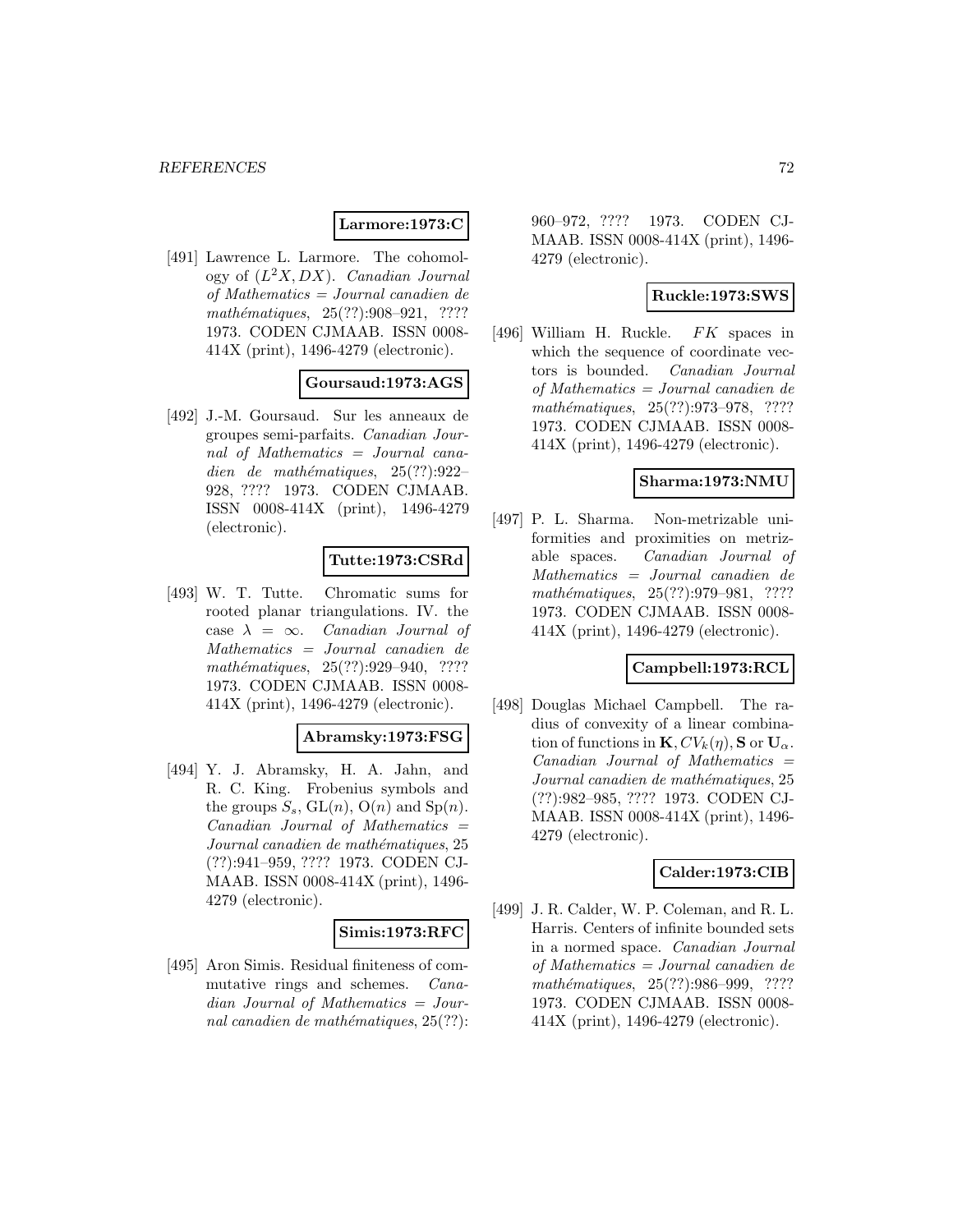### **Reyner:1973:CMI**

[500] Steven W. Reyner. Corrigendum: "Metacyclic invariants of knots and links" (Canad. J. Math. **22** (1970), 193–201) by R. H. Fox. Canadian Journal of Mathematics = Journal canadien de mathématiques,  $25(??):1000-$ 1001, ???? 1973. CODEN CJ-MAAB. ISSN 0008-414X (print), 1496- 4279 (electronic). See [28].

### **Cheatham:1973:DST**

[501] Thomas Cheatham. Direct sums of torsion-free covers. Canadian Journal of Mathematics = Journal canadien de  $mathématiques, 25(??): 1002–1005, ????$ 1973. CODEN CJMAAB. ISSN 0008- 414X (print), 1496-4279 (electronic).

# **Solazzi:1973:IBC**

[502] Robert Solazzi. On the isomorphisms between certain congruence groups. II.  $Canadian$  Journal of Mathematics  $=$ Journal canadien de mathématiques, 25 (??):1006–1014, ???? 1973. CODEN CJMAAB. ISSN 0008-414X (print), 1496-4279 (electronic).

### **Noonan:1973:CRC**

[503] J. W. Noonan. Curvature and radius of curvature for functions with bounded boundary rotation. Canadian Journal of Mathematics = Journal canadien de  $mathématiques, 25(??): 1015–1023, ????$ 1973. CODEN CJMAAB. ISSN 0008- 414X (print), 1496-4279 (electronic).

## **Willett:1973:GCI**

[504] D. Willett. A generalization of Caplygin's inequality with applications to singular boundary value problems.  $Canadian$  Journal of Mathematics  $=$ 

Journal canadien de mathématiques, 25 (??):1024–1039, ???? 1973. CODEN CJMAAB. ISSN 0008-414X (print), 1496-4279 (electronic).

## **DeVore:1973:SWN**

[505] R. DeVore, A. Meir, and A. Sharma. Strongly and weakly non-poised  $H - B$  interpolation problems. *Cana-* $B$  interpolation problems. dian Journal of Mathematics = Journal canadien de mathématiques,  $25(??)$ : 1040–1050, ???? 1973. CODEN CJ-MAAB. ISSN 0008-414X (print), 1496- 4279 (electronic).

### **Robinson:1973:DFR**

[506] G. de B. Robinson. The dual of Frobenius' reciprocity theorem. Canadian Journal of Mathematics = Journal canadien de mathématiques,  $25(??)$ : 1051–1059, ???? 1973. CODEN CJ-MAAB. ISSN 0008-414X (print), 1496- 4279 (electronic).

## **Bruen:1973:TPF**

[507] A. Bruen and B. Levinger. A theorem on permutations of a finite field. Canadian Journal of Mathematics = Journal canadien de mathématiques,  $25(??)$ : 1060–1065, ???? 1973. CODEN CJ-MAAB. ISSN 0008-414X (print), 1496- 4279 (electronic).

### **Steinberger:1973:MPF**

[508] Meïr Steinberger. On multiplicative properties of families of complexes of certain loops. Canadian Journal of Mathematics = Journal canadien de mathématiques, 25(??):1066-1077, ???? 1973. CODEN CJMAAB. ISSN 0008- 414X (print), 1496-4279 (electronic).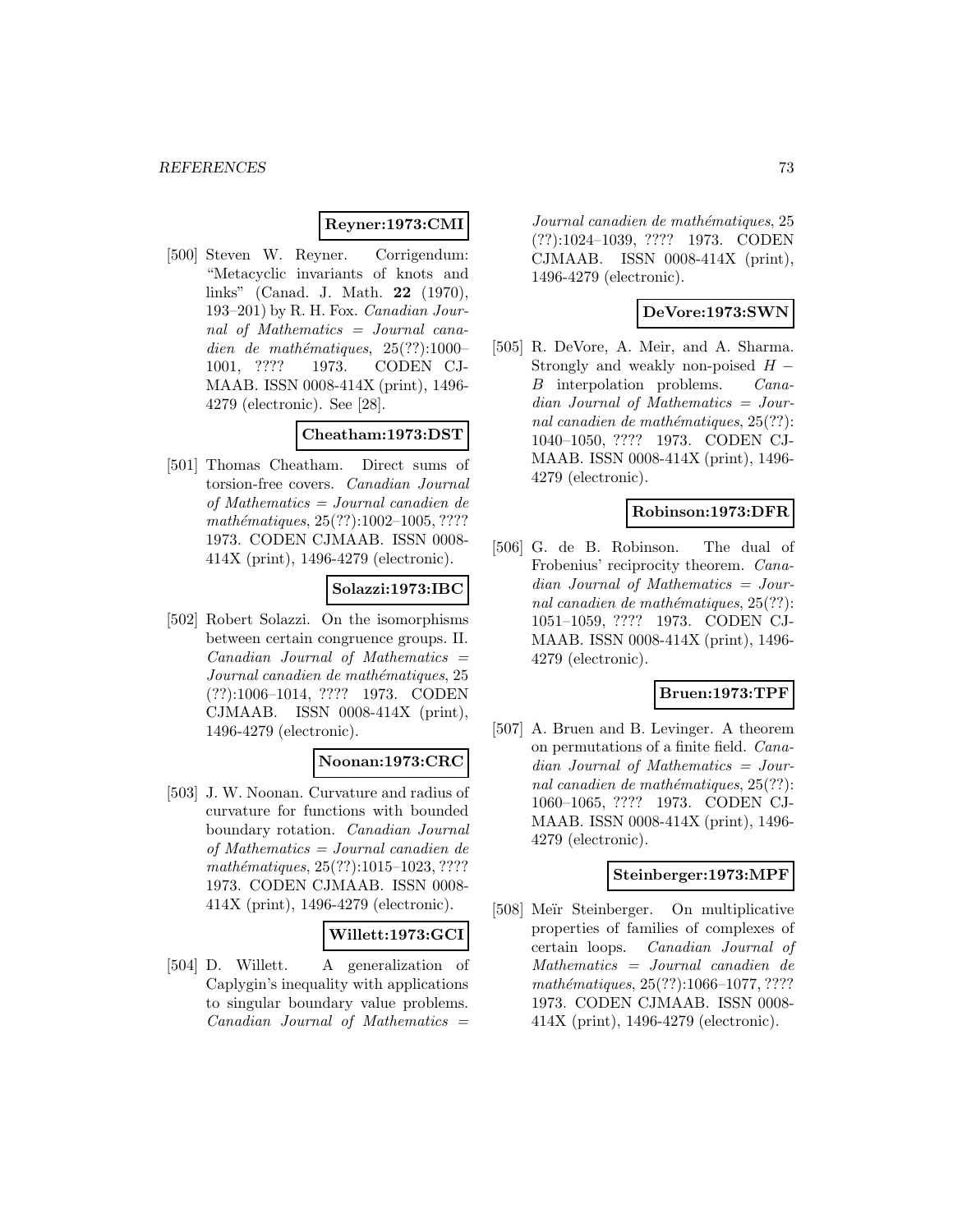### **Singh:1973:NSC**

[509] Bhagat Singh. A necessary and sufficient condition for the oscillation of an even order nonlinear delay differential equation. Canadian Journal of Mathematics = Journal canadien de mathématiques, 25(??):1078-1089, ???? 1973. CODEN CJMAAB. ISSN 0008- 414X (print), 1496-4279 (electronic).

# **Rooney:1973:TSB**

[510] P. G. Rooney. A technique for studying the boundedness and extendability of certain types of operators. Canadian Journal of Mathematics = Journal canadien de mathématiques,  $25(??)$ : 1090–1102, ???? 1973. CODEN CJ-MAAB. ISSN 0008-414X (print), 1496- 4279 (electronic).

## **Burns:1973:FGS**

[511] R. G. Burns. Finitely generated subgroups of **HNN** groups. *Cana*dian Journal of Mathematics = Journal canadien de mathématiques,  $25(??)$ : 1103–1112, ???? 1973. CODEN CJ-MAAB. ISSN 0008-414X (print), 1496- 4279 (electronic).

## **Roth:1973:DVC**

[512] Richard L. Roth. A dual view of the Clifford theory of characters of finite groups. II. Canadian Journal of Mathematics = Journal canadien de mathématiques, 25(??):1113-1119, ???? 1973. CODEN CJMAAB. ISSN 0008- 414X (print), 1496-4279 (electronic).

## **Heil:1973:CMS**

[513] Wolfgang Heil. Corrigendum: "On 3-manifolds with sufficiently large decompositions" (Canad. J. Math. **23**

(1971), 746–748). Canadian Journal of Mathematics = Journal canadien  $de$  mathématiques, 25(5):1120, October 1973. CODEN CJMAAB. ISSN 0008- 414X (print), 1496-4279 (electronic). See [229].

### **Sundaresan:1973:ONF**

[514] K. Sundaresan and O. P. Kapoor.  $T$ orthogonality and nonlinear functionals on topological vector spaces. Canadian Journal of Mathematics = Journal canadien de mathématiques,  $25(??)$ : 1121–1131, ???? 1973. CODEN CJ-MAAB. ISSN 0008-414X (print), 1496- 4279 (electronic).

## **Dyer:1973:SHD**

[515] Eldon Dyer and A. T. Vasquez. The sphericity of higher dimensional knots.  $Canadian$  Journal of Mathematics  $=$ Journal canadien de mathématiques, 25 (??):1132–1136, ???? 1973. CODEN CJMAAB. ISSN 0008-414X (print), 1496-4279 (electronic).

## **Das:1973:PFT**

[516] Shawpawn Kumar Das. A partition of finite  $T_0$  topologies. *Canadian Journal* of Mathematics = Journal canadien de  $mathématiques, 25(??): 1137–1147, ????$ 1973. CODEN CJMAAB. ISSN 0008- 414X (print), 1496-4279 (electronic).

### **Das:1973:SFS**

[517] Shawpawn Kumar Das. On the structure of finite  $T_0 + T_5$  spaces. Canadian Journal of Mathematics = Journal canadien de mathématiques,  $25(??)$ : 1148–1158, ???? 1973. CODEN CJ-MAAB. ISSN 0008-414X (print), 1496- 4279 (electronic).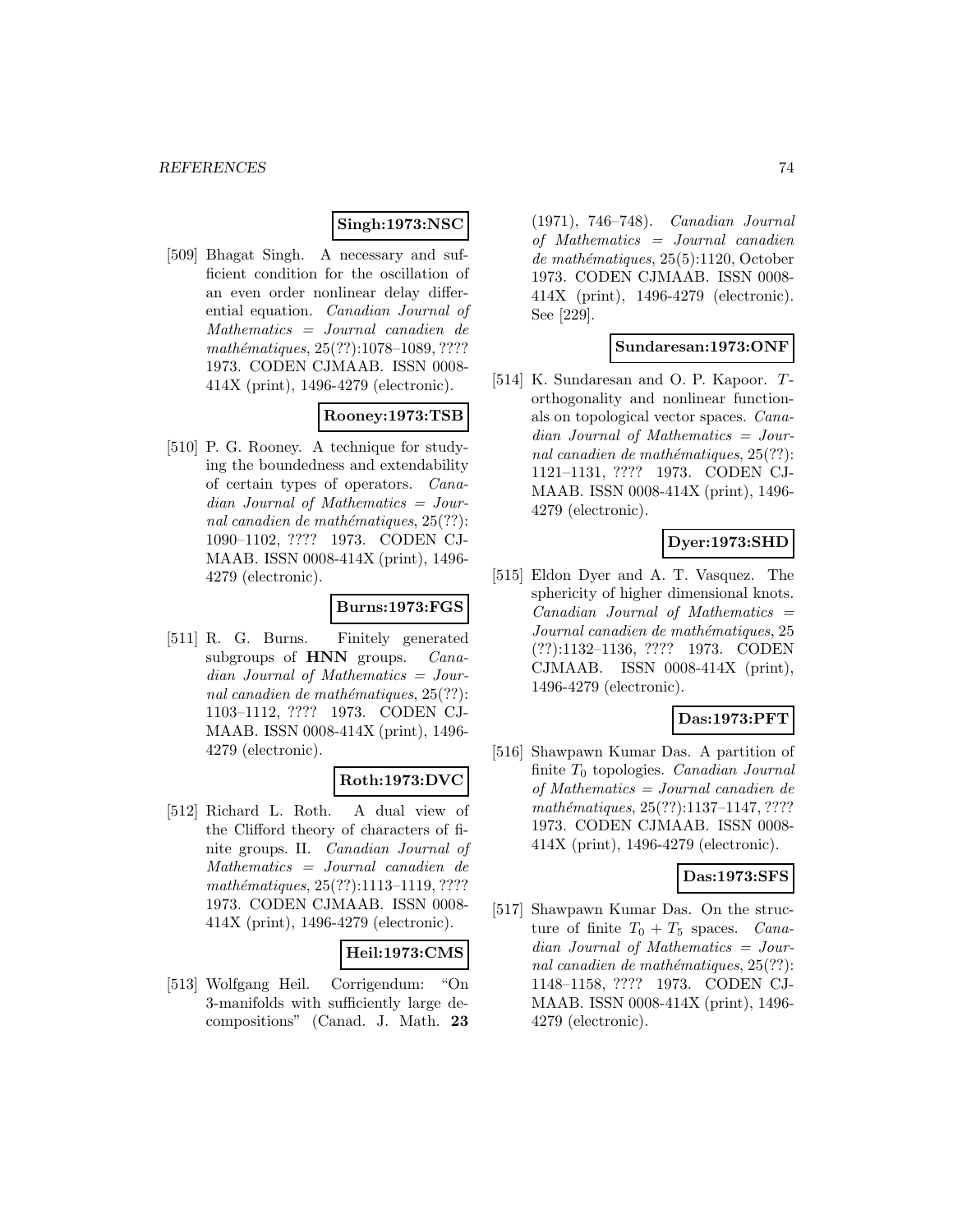#### **Lemaire:1973:SMP**

[518] Claude Lemaire. Sous-modules purs et sommantes directes. (French) [Pure submodules and direct sums]. *Cana*dian Journal of Mathematics = Journal canadien de mathématiques,  $25(??)$ : 1159–1164, ???? 1973. CODEN CJ-MAAB. ISSN 0008-414X (print), 1496- 4279 (electronic).

## **Tam:1973:CCA**

[519] P. K. Tam. On the commutant of certain automorphism groups. Canadian Journal of Mathematics = Journal canadien de mathématiques,  $25(??)$ : 1165–1169, ???? 1973. CODEN CJ-MAAB. ISSN 0008-414X (print), 1496- 4279 (electronic).

## **Chen:1973:CFS**

[520] Bang Yen Chen and Kentaro Yano. Conformally flat spaces of codimension 2 in a Euclidean space. Canadian Journal of Mathematics = Journal canadien de mathématiques,  $25(??)$ : 1170–1173, ???? 1973. CODEN CJ-MAAB. ISSN 0008-414X (print), 1496- 4279 (electronic).

## **Parmenter:1973:PIG**

[521] M. M. Parmenter, I. B. S. Passi, and S. K. Sehgal. Polynomial ideals in group rings. Canadian Journal of Mathematics = Journal canadien de  $mathématiques, 25(??): 1174–1182, ????$ 1973. CODEN CJMAAB. ISSN 0008- 414X (print), 1496-4279 (electronic).

### **Schnute:1973:KTB**

[522] Jon Schnute and Marvin Shinbrot. Kinetic theory and boundary conditions for fluids. Canadian Journal of

Mathematics = Journal canadien de mathématiques, 25(??):1183-1215, ???? 1973. CODEN CJMAAB. ISSN 0008- 414X (print), 1496-4279 (electronic).

## **Hooley:1973:DSF**

[523] C. Hooley. On the distribution of square-free numbers. Canadian Journal of Mathematics = Journal canadien de mathématiques,  $25(??):1216-$ 1223, ???? 1973. CODEN CJ-MAAB. ISSN 0008-414X (print), 1496- 4279 (electronic).

# **Barr:1973:NAT**

[524] Michael Barr. Non-abelian torsion theories. Canadian Journal of Mathematics = Journal canadien de mathématiques, 25(??):1224-1237, ???? 1973. CODEN CJMAAB. ISSN 0008- 414X (print), 1496-4279 (electronic).

### **Promislow:1973:SMN**

[525] David Promislow. Semi-metrics on the normal states of a W∗-algebra. Canadian Journal of Mathematics = Journal canadien de mathématiques,  $25(??)$ : 1238–1253, ???? 1973. CODEN CJ-MAAB. ISSN 0008-414X (print), 1496- 4279 (electronic).

## **Miers:1973:DRI**

[526] C. Robert Miers. Derived ring isomorphisms of von Neumann algebras.  $Canadian$  Journal of Mathematics  $=$ Journal canadien de mathématiques, 25 (??):1254–1268, ???? 1973. CODEN CJMAAB. ISSN 0008-414X (print), 1496-4279 (electronic).

### **Broughan:1973:NSR**

[527] K. A. Broughan. On the number of structures of reflexive and transi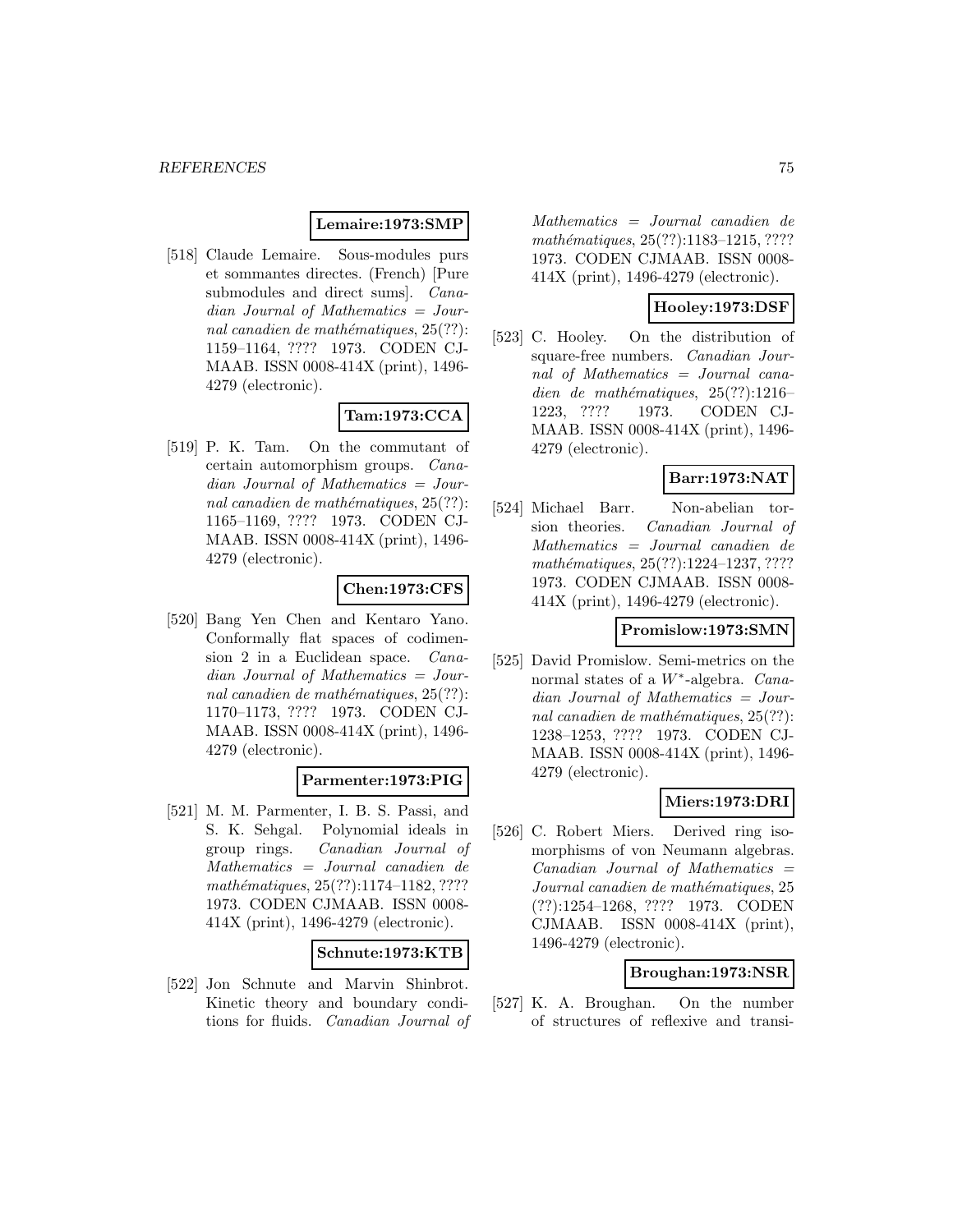tive relations. Canadian Journal of Mathematics = Journal canadien de mathématiques, 25(??):1269–1273, ???? 1973. CODEN CJMAAB. ISSN 0008- 414X (print), 1496-4279 (electronic).

**Bullen:1973:II**

[528] P. S. Bullen and C. M. Lee. The  $SC_nP$ integral and the  $P^{n+1}$ -integral. Canadian Journal of Mathematics = Journal canadien de mathématiques,  $25(??)$ : 1274–1284, ???? 1973. CODEN CJ-MAAB. ISSN 0008-414X (print), 1496- 4279 (electronic).

## **Held:1973:SHT**

[529] R. P. Held and D. Sjerve. On the stable homotopy type of Thom complexes.  $Canadian$  Journal of Mathematics  $=$ Journal canadien de mathématiques, 25 (??):1285–1294, ???? 1973. CODEN CJMAAB. ISSN 0008-414X (print), 1496-4279 (electronic).

### **Chollet:1973:CFA**

[530] A.-M. Chollet. Sur des classes de fonctions analytiques dans le disque et indéfiniment dérivables à la frontière. (French) [On classes of analytic functions on the disk and infinitely differentiable at the border]. Canadian Journal of Mathematics = Journal canadien de mathématiques,  $25(6):1295-$ 1312, December 1973. CODEN CJ-MAAB. ISSN 0008-414X (print), 1496- 4279 (electronic).

## **Tall:1974:ENM**

[531] Franklin D. Tall. On the existence of normal metacompact Moore spaces which are not metrizable. *Cana*dian Journal of Mathematics = Journal canadien de mathématiques, 26

(??):1–6, ???? 1974. CODEN CJ-MAAB. ISSN 0008-414X (print), 1496- 4279 (electronic).

# **Chang:1974:WAG**

[532] Bai Ching Chang. Which abelian groups can be fundamental groups of regions in Euclidean spaces? Canadian Journal of Mathematics = Journal canadien de mathématiques, 26 (??):7–18, ???? 1974. CODEN CJ-MAAB. ISSN 0008-414X (print), 1496- 4279 (electronic).

## **Sherif:1974:ATC**

[533] Soraya Sherif. Absolute Tauberian constants for Hausdorff transformations.  $Canadian$  Journal of Mathematics  $=$ Journal canadien de mathématiques, 26 (??):19–26, ???? 1974. CODEN CJ-MAAB. ISSN 0008-414X (print), 1496- 4279 (electronic).

### **Muldowney:1974:IVP**

[534] J. S. Muldowney and D. Willett. An intermediate value property for operators with applications to integral and differential equations. Canadian Journal of Mathematics = Journal canadien de mathématiques,  $26(??):27-41, ????$ 1974. CODEN CJMAAB. ISSN 0008- 414X (print), 1496-4279 (electronic).

### **Dauns:1974:PIS**

[535] John Dauns. The primitive ideal space of a C∗-algebra. Canadian Journal of Mathematics = Journal canadien de mathématiques, 26(??):42-49, ???? 1974. CODEN CJMAAB. ISSN 0008- 414X (print), 1496-4279 (electronic).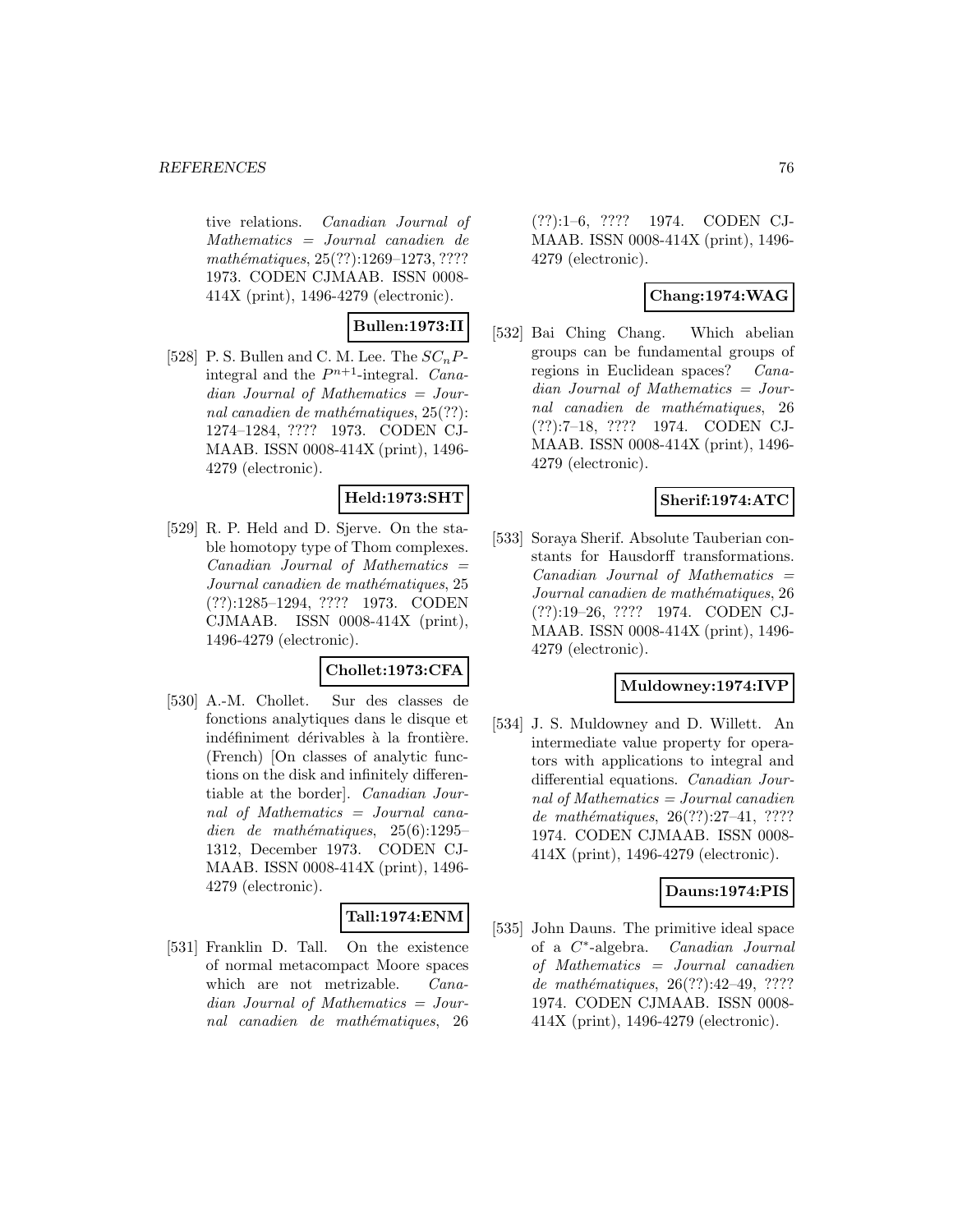### **Beineke:1974:EDP**

[536] L. W. Beineke and R. E. Pippert. Enumerating dissectible polyhedra by their automorphism groups. Canadian Journal of Mathematics  $=$  Journal canadien de mathématiques,  $26(??):50-67, ????$ 1974. CODEN CJMAAB. ISSN 0008- 414X (print), 1496-4279 (electronic).

# **Hill:1974:SMA**

[537] Paul Hill. On the splitting of modules and abelian groups. Canadian Journal of Mathematics  $=$  Journal canadien de mathématiques,  $26(??):68–77, ????$ 1974. CODEN CJMAAB. ISSN 0008- 414X (print), 1496-4279 (electronic).

### **Buckhiester:1974:RSM**

[538] Philip G. Buckhiester. Rank r solutions to the matrix equation  $XAX^{T} =$ C, A nonalternate, C alternate, over  $GF(2^y)$ . *Canadian Journal of* Mathematics = Journal canadien de  $mathématiques, 26(??):78–90, ????$ 1974. CODEN CJMAAB. ISSN 0008- 414X (print), 1496-4279 (electronic).

### **Farnum:1974:BST**

[539] Nicholas R. Farnum. The Banach– Saks theorem in  $C(S)$ . Canadian Journal of Mathematics  $=$  Journal canadien de mathématiques, 26(??):91-97, ???? 1974. CODEN CJMAAB. ISSN 0008- 414X (print), 1496-4279 (electronic).

# **Sheldon:1974:PIG**

[540] Philip B. Sheldon. Prime ideals in GCD-domains. Canadian Journal of Mathematics = Journal canadien de mathématiques,  $26(??):98-107, ????$ 1974. CODEN CJMAAB. ISSN 0008- 414X (print), 1496-4279 (electronic).

# **Dubois:1974:DTR**

[541] D. Dubois and G. Efroymson. A dimension theorem for real primes. Canadian Journal of Mathematics = Journal canadien de mathématiques,  $26(??)$ : 108–114, ???? 1974. CODEN CJ-MAAB. ISSN 0008-414X (print), 1496- 4279 (electronic).

## **Pearcy:1974:OCS**

[542] Carl Pearcy and Norberto Salinas. Operators with compact self-commutator.  $Canadian$  Journal of Mathematics  $=$ Journal canadien de mathématiques, 26 (??):115–120, ???? 1974. CODEN CJ-MAAB. ISSN 0008-414X (print), 1496- 4279 (electronic).

## **Woods:1974:SRS**

[543] S. M. Woods. Some results on semiperfect group rings. Canadian Journal of Mathematics = Journal canadien de  $mathématiques, 26(??):121–129, ????$ 1974. CODEN CJMAAB. ISSN 0008- 414X (print), 1496-4279 (electronic).

### **Montgomery:1974:RIW**

[544] Susan Montgomery. Rings with involution in which every trace is nilpotent or regular. Canadian Journal of Mathematics = Journal canadien de  $mathématiques, 26(??):130–137, ????$ 1974. CODEN CJMAAB. ISSN 0008- 414X (print), 1496-4279 (electronic).

### **Schultz:1974:GTC**

[545] Reinhard Schultz. A generalization of Thom classes and characteristic classes to nonspherical fibrations. Canadian Journal of Mathematics = Journal canadien de mathématiques,  $26(??)$ :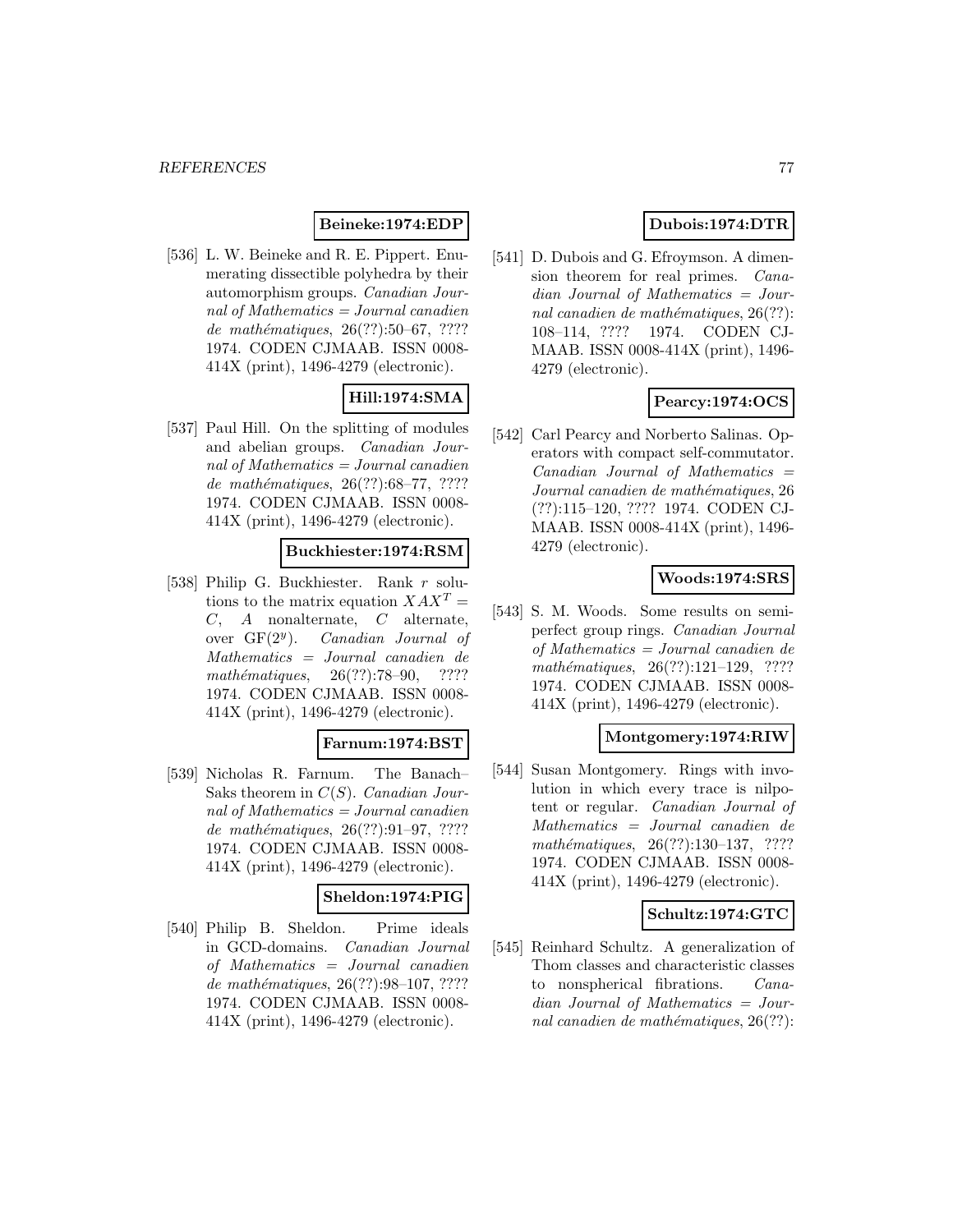138–144, ???? 1974. CODEN CJ-MAAB. ISSN 0008-414X (print), 1496- 4279 (electronic).

## **Wells:1974:DCM**

[546] Robert Wells. Double covers and metastable immersions of spheres.  $Canadian$  Journal of Mathematics  $=$ Journal canadien de mathématiques, 26 (??):145–176, ???? 1974. CODEN CJ-MAAB. ISSN 0008-414X (print), 1496- 4279 (electronic).

### **Dawson:1974:GPR**

[547] Jeffrey Dawson and David E. Dobbs. On going down in polynomial rings.  $Canadian$  Journal of Mathematics  $=$ Journal canadien de mathématiques, 26 (??):177–184, ???? 1974. CODEN CJ-MAAB. ISSN 0008-414X (print), 1496- 4279 (electronic).

## **Elliott:1974:SAO**

[548] George A. Elliott. Some C∗-algebras with outer derivations. II. Canadian Journal of Mathematics = Journal canadien de mathématiques,  $26(??)$ : 185–189, ???? 1974. CODEN CJ-MAAB. ISSN 0008-414X (print), 1496- 4279 (electronic).

## **Gupta:1974:CV**

[549] Narain Gupta, Frank Levin, and Akbar Rhemtulla. Chains of varieties. Canadian Journal of Mathematics = Journal canadien de mathématiques,  $26(??)$ : 190–206, ???? 1974. CODEN CJ-MAAB. ISSN 0008-414X (print), 1496- 4279 (electronic).

## **Shah:1974:EFS**

[550] S. M. Shah and S. Y. Trimble. Entire functions with some derivatives univa-

lent. Canadian Journal of Mathematics  $= Journal\; can a dien\; de\; mathématiques,$ 26(??):207–213, ???? 1974. CODEN CJMAAB. ISSN 0008-414X (print), 1496-4279 (electronic).

## **Karrass:1974:IST**

[551] A. Karrass, A. Pietrowski, and D. Solitar. An improved subgroup theorem for HNN groups with some applications. Canadian Journal of Mathematics = Journal canadien de mathématiques, 26 (??):214–224, ???? 1974. CODEN CJ-MAAB. ISSN 0008-414X (print), 1496- 4279 (electronic).

## **Lindner:1974:CST**

[552] Charles C. Lindner. Construction of Steiner triple systems having exactly one triple in common. Canadian Journal of Mathematics = Journal canadien de mathématiques,  $26(??)$ : 225–232, ???? 1974. CODEN CJ-MAAB. ISSN 0008-414X (print), 1496- 4279 (electronic).

# **Freud:1974:SGS**

[553] G. Freud and A. Sharma. Some good sequences of interpolatory polynomials.  $Canadian$  Journal of Mathematics  $=$ Journal canadien de mathématiques, 26 (??):233–246, ???? 1974. CODEN CJ-MAAB. ISSN 0008-414X (print), 1496- 4279 (electronic).

## **Anderson:1974:CPO**

[554] Joel Anderson. On compact perturbations of operators. Canadian Journal of Mathematics = Journal canadien de  $mathématiques, 26(??):247-250, ????$ 1974. CODEN CJMAAB. ISSN 0008- 414X (print), 1496-4279 (electronic).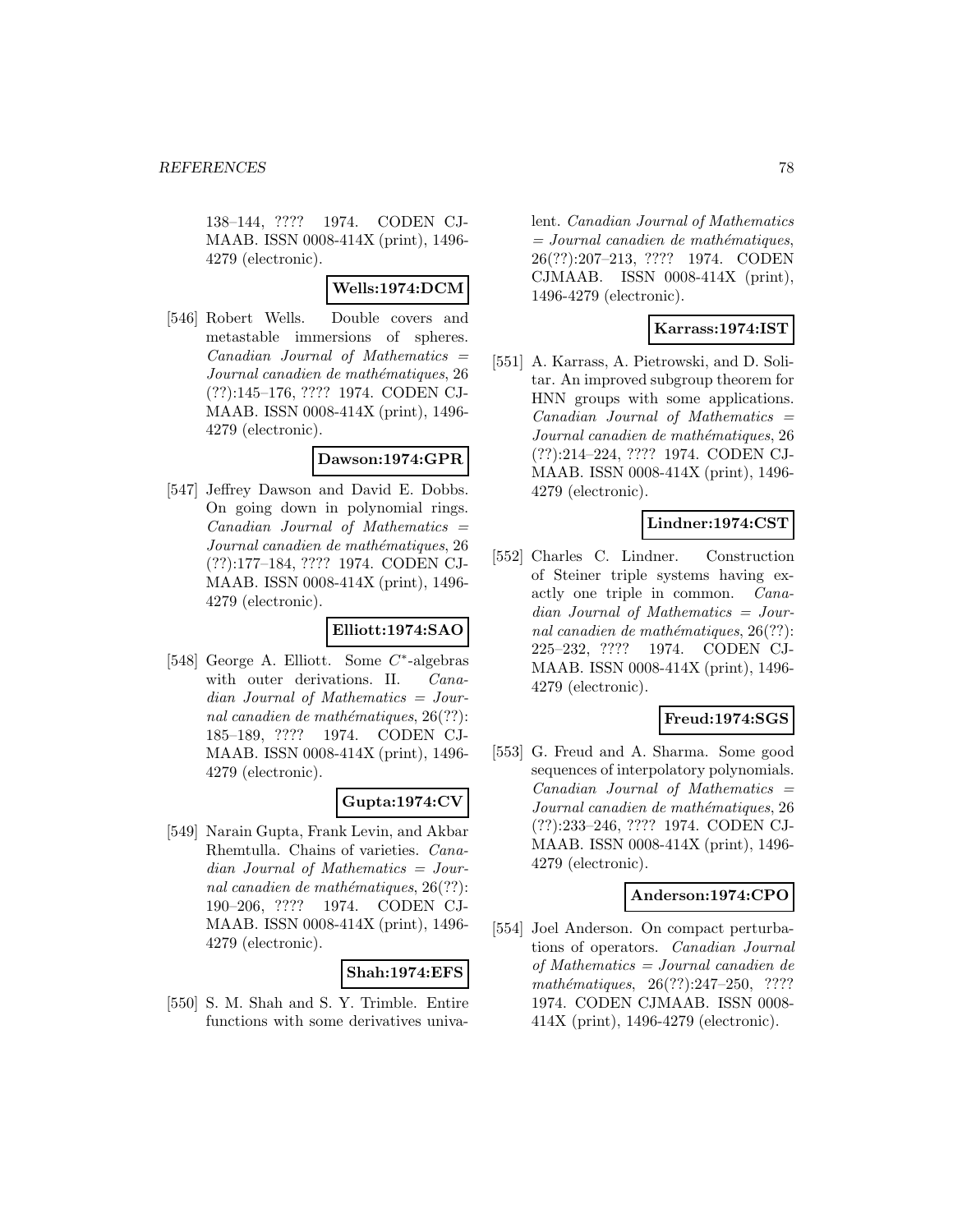### **Colwell:1974:IVF**

[555] Peter Colwell. Improved versions of forms of Plessner's theorem. Canadian Journal of Mathematics = Journal canadien de mathématiques,  $26(??)$ : 251–255, ???? 1974. CODEN CJ-MAAB. ISSN 0008-414X (print), 1496- 4279 (electronic).

# **Beachy:1974:CBC**

[556] John A. Beachy. Corrigendum: "Bicommutators of cofaithful, fully divisible modules" (Canad. J. Math. **23** (1971), 202–213). Canadian Journal of Mathematics = Journal canadien de mathématiques, 26(??):256, ???? 1974. CODEN CJMAAB. ISSN 0008-414X (print), 1496-4279 (electronic). See [167].

### **Chen:1974:CSG**

[557] Yi Chen. A characterization of some geometries of chains. Canadian Journal of Mathematics = Journal canadien de  $mathématiques, 26(??):257-272, ????$ 1974. CODEN CJMAAB. ISSN 0008- 414X (print), 1496-4279 (electronic).

# **Oberle:1974:NEF**

[558] Richard Alan Oberle. A note on equicontinuous families of volumes with an application to vector measures.  $Canadian$  Journal of Mathematics  $=$ Journal canadien de mathématiques, 26 (??):273–280, ???? 1974. CODEN CJ-MAAB. ISSN 0008-414X (print), 1496- 4279 (electronic).

### **Oberle:1974:CCE**

[559] Richard Alan Oberle. Characterization of a class of equicontinuous sets of finitely additive measures

with an application to vector valued Borel measures. Canadian Journal of Mathematics = Journal canadien de mathématiques, 26(??):281–290, ???? 1974. CODEN CJMAAB. ISSN 0008- 414X (print), 1496-4279 (electronic).

## **Mann:1974:HSH**

[560] L. N. Mann. Highly symmetric homogeneous spaces. Canadian Journal of Mathematics = Journal canadien de  $mathématiques, 26(??):291-293, ????$ 1974. CODEN CJMAAB. ISSN 0008- 414X (print), 1496-4279 (electronic).

## **Butler:1974:OCT**

[561] G. Butler and J. W. Macki. Oscillation and comparison theorems for second order linear differential equations with integrable coefficients. *Cana*dian Journal of Mathematics = Journal canadien de mathématiques,  $26(??)$ : 294–301, ???? 1974. CODEN CJ-MAAB. ISSN 0008-414X (print), 1496- 4279 (electronic). See corrigendum [759].

## **Shephard:1974:CPA**

[562] G. C. Shephard. Combinatorial properties of associated zonotopes. Canadian Journal of Mathematics = Journal canadien de mathématiques,  $26(??)$ : 302–321, ???? 1974. CODEN CJ-MAAB. ISSN 0008-414X (print), 1496- 4279 (electronic).

### **Benabdallah:1974:PHS**

[563] Khalid Benabdallah and John Irwin. Pure N-high subgroups, p-adic topology and direct sums of cyclic groups.  $Canadian$  Journal of Mathematics  $=$ Journal canadien de mathématiques, 26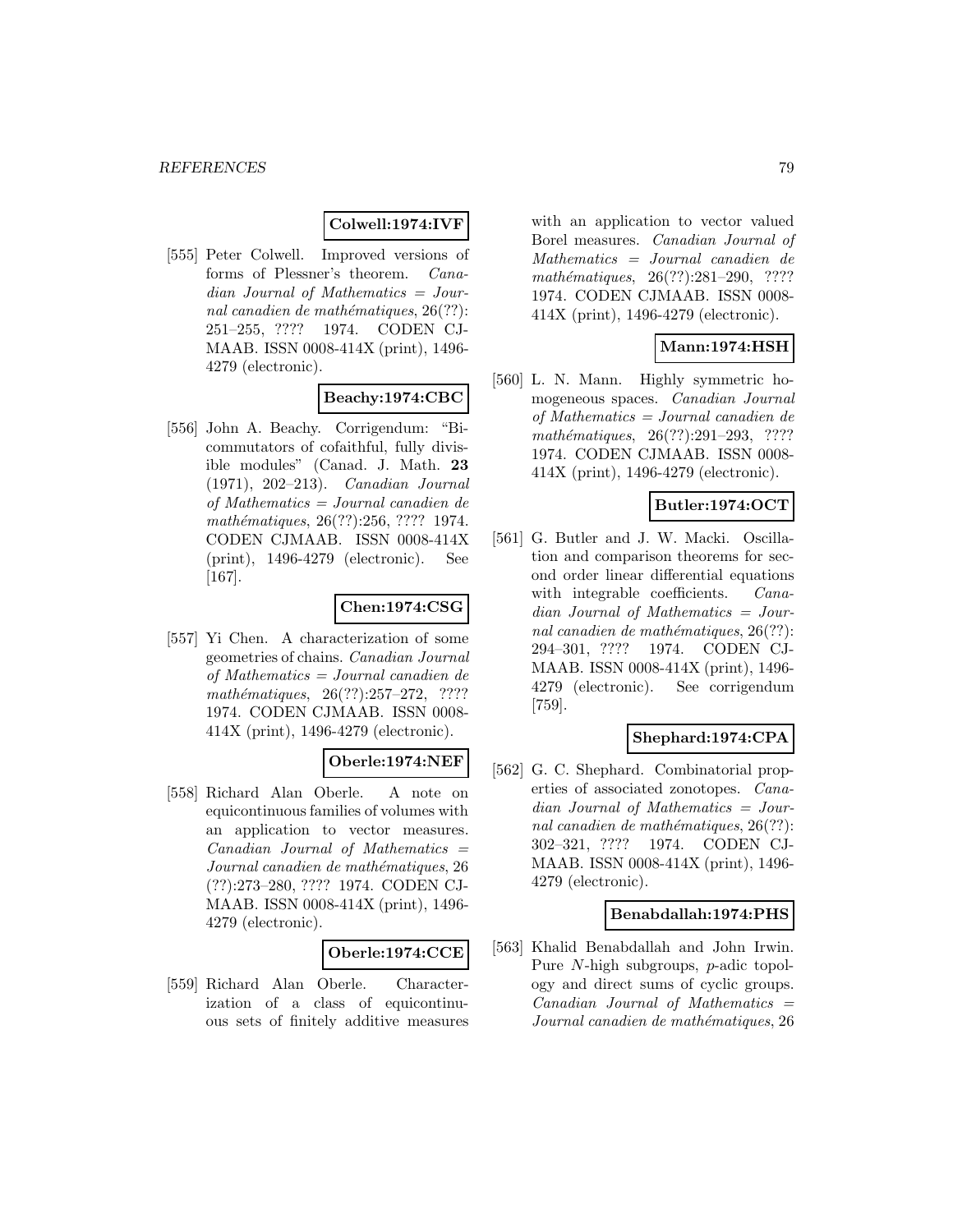(??):322–327, ???? 1974. CODEN CJ-MAAB. ISSN 0008-414X (print), 1496- 4279 (electronic).

**Butler:1974:SKP**

[564] P. H. Butler and R. C. King. Symmetrized Kronecker products of group representations. Canadian Journal of Mathematics = Journal canadien de mathématiques, 26(??):328-339, ???? 1974. CODEN CJMAAB. ISSN 0008- 414X (print), 1496-4279 (electronic).

### **Hinton:1974:LPC**

[565] Don Hinton. Limit point criteria for differential equations. II. Canadian Journal of Mathematics = Journal canadien de mathématiques,  $26(??)$ : 340–351, ???? 1974. CODEN CJ-MAAB. ISSN 0008-414X (print), 1496- 4279 (electronic).

### **Dubois:1974:NVW**

[566] Jacques Dubois. A note on the van der Waerden permanent conjecture. Canadian Journal of Mathematics = Journal canadien de mathématiques,  $26(??)$ : 352–354, ???? 1974. CODEN CJ-MAAB. ISSN 0008-414X (print), 1496- 4279 (electronic).

### **Edwards:1974:PES**

[567] Gordon Edwards. Primitive elements in symmetric algebras. Canadian Journal of Mathematics = Journal canadien de  $mathématiques, 26(??):355-364, ????$ 1974. CODEN CJMAAB. ISSN 0008- 414X (print), 1496-4279 (electronic).

## **Wasileski:1974:C**

[568] J. S. Wasileski. Compactifications.  $Canadian$  Journal of Mathematics  $=$ Journal canadien de mathématiques, 26

(??):365–371, ???? 1974. CODEN CJ-MAAB. ISSN 0008-414X (print), 1496- 4279 (electronic).

### **Duran:1974:ACS**

[569] J. Peter Duran. Almost convergence, summability and ergodicity. *Cana*dian Journal of Mathematics = Journal canadien de mathématiques,  $26(??)$ : 372–387, ???? 1974. CODEN CJ-MAAB. ISSN 0008-414X (print), 1496- 4279 (electronic).

## **Thron:1974:FLP**

[570] W. J. Thron and R. H. Warren. The family of Lodato proximities compatible with a given topological space.  $Canadian$  Journal of Mathematics  $=$ Journal canadien de mathématiques, 26 (??):388–404, ???? 1974. CODEN CJ-MAAB. ISSN 0008-414X (print), 1496- 4279 (electronic).

## **Lund:1974:ISF**

[571] Bruce Lund. Ideals and subalgebras of a function algebra. Canadian Journal of Mathematics = Journal canadien de mathématiques,  $26(??):405-411$ , ???? 1974. CODEN CJMAAB. ISSN 0008- 414X (print), 1496-4279 (electronic).

## **Griffin:1974:VPR**

[572] Malcolm Griffin. Valuations and Prüfer rings. Canadian Journal of Mathematics = Journal canadien de mathématiques,  $26(??):412-429$ , ???? 1974. CODEN CJMAAB. ISSN 0008- 414X (print), 1496-4279 (electronic).

## **Griffin:1974:MRT**

[573] Malcolm Griffin. Multiplication rings via their total quotient rings. Canadian Journal of Mathematics = Jour-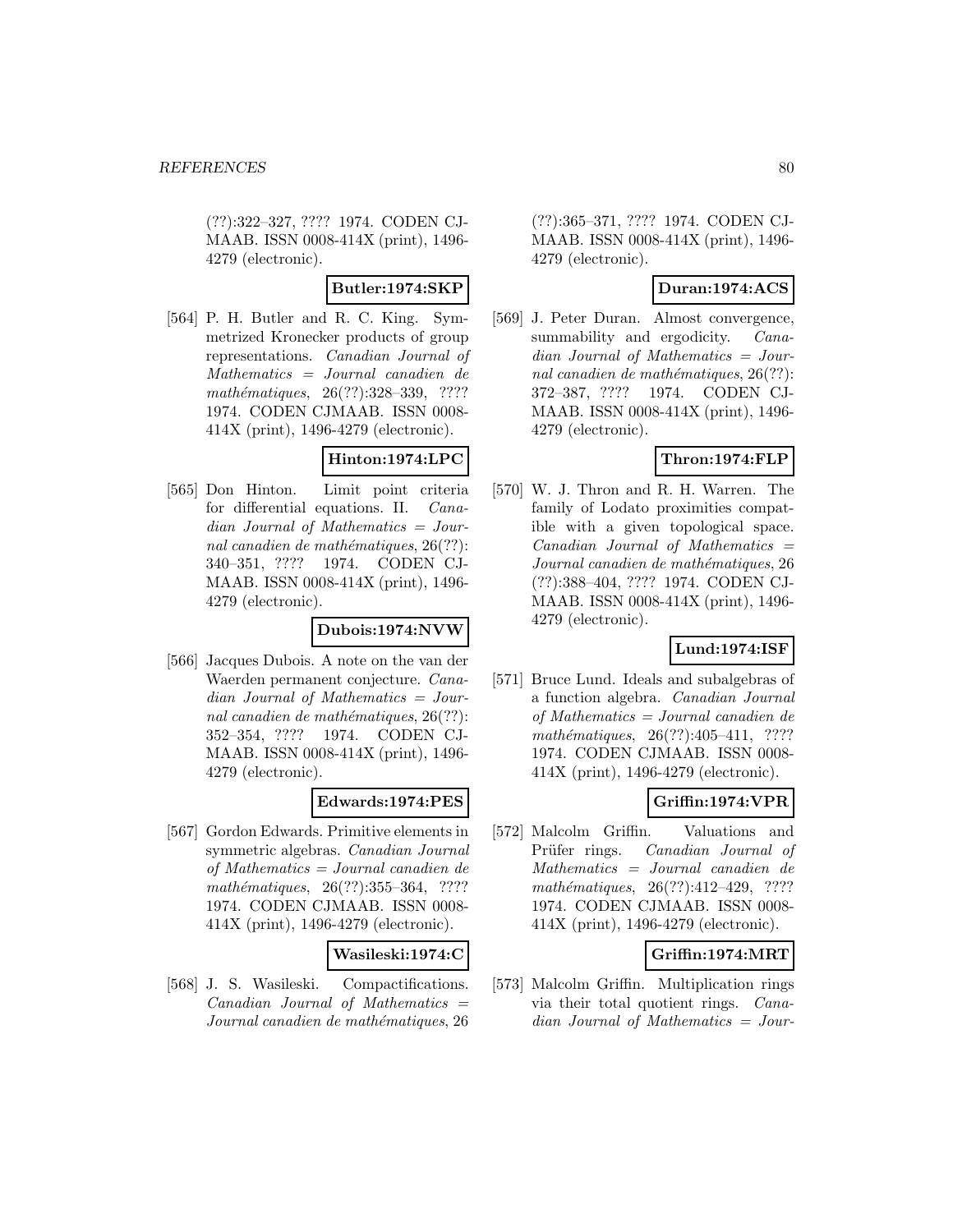nal canadien de mathématiques,  $26(??)$ : 430–449, ???? 1974. CODEN CJ-MAAB. ISSN 0008-414X (print), 1496- 4279 (electronic).

# **Dunkl:1974:OFA**

[574] Charles F. Dunkl and Donald E. Ramirez. Operators on the Fourier algebra with weakly compact extensions.  $Canadian$  Journal of Mathematics  $=$ Journal canadien de mathématiques, 26 (??):450–454, ???? 1974. CODEN CJ-MAAB. ISSN 0008-414X (print), 1496- 4279 (electronic).

## **Taylor:1974:SOS**

[575] Peter D. Taylor. Some open sets for which the heat equation is simplicial.  $Canadian$  Journal of Mathematics  $=$ Journal canadien de mathématiques, 26 (??):455–472, ???? 1974. CODEN CJ-MAAB. ISSN 0008-414X (print), 1496- 4279 (electronic).

### **Dubrovsky:1974:SST**

[576] Diana L. Dubrovsky. Some subfields of **Q**<sup>p</sup> and their non-standard analogues. Canadian Journal of Mathematics = Journal canadien de mathématiques, 26 (??):473–491, ???? 1974. CODEN CJ-MAAB. ISSN 0008-414X (print), 1496- 4279 (electronic).

### **Williams:1974:NIT**

[577] J. J. Williams. Non-isomorphic tensor products of von Neumann algebras.  $Canadian$  Journal of Mathematics  $=$ Journal canadien de mathématiques, 26 (??):492–512, ???? 1974. CODEN CJ-MAAB. ISSN 0008-414X (print), 1496- 4279 (electronic).

# **Berger:1974:HHT**

[578] T. R. Berger. Hall–Higman type theorems. I. Canadian Journal of Mathematics = Journal canadien de mathématiques,  $26(??):513-531$ , ???? 1974. CODEN CJMAAB. ISSN 0008- 414X (print), 1496-4279 (electronic).

# **Mott:1974:CDS**

[579] Joe L. Mott. Convex directed subgroups of a group of divisibility. Canadian Journal of Mathematics = Journal canadien de mathématiques,  $26(??)$ : 532–542, ???? 1974. CODEN CJ-MAAB. ISSN 0008-414X (print), 1496- 4279 (electronic).

## **Burroughs:1974:OGR**

[580] John Burroughs. Operations in Grothendieck rings and the symmetric group. Canadian Journal of Mathematics = Journal canadien de mathématiques, 26(??):543-550, ???? 1974. CODEN CJMAAB. ISSN 0008- 414X (print), 1496-4279 (electronic).

# **Leach:1974:OFB**

[581] Ronald J. Leach. On odd functions of bounded boundary rotation. Canadian Journal of Mathematics = Journal canadien de mathématiques,  $26(??)$ : 551–564, ???? 1974. CODEN CJ-MAAB. ISSN 0008-414X (print), 1496- 4279 (electronic).

# **Longstaff:1974:GNA**

[582] W. E. Longstaff. Generators of nest algebras. Canadian Journal of Mathematics = Journal canadien de mathématiques,  $26(??):565-575$ , ???? 1974. CODEN CJMAAB. ISSN 0008- 414X (print), 1496-4279 (electronic).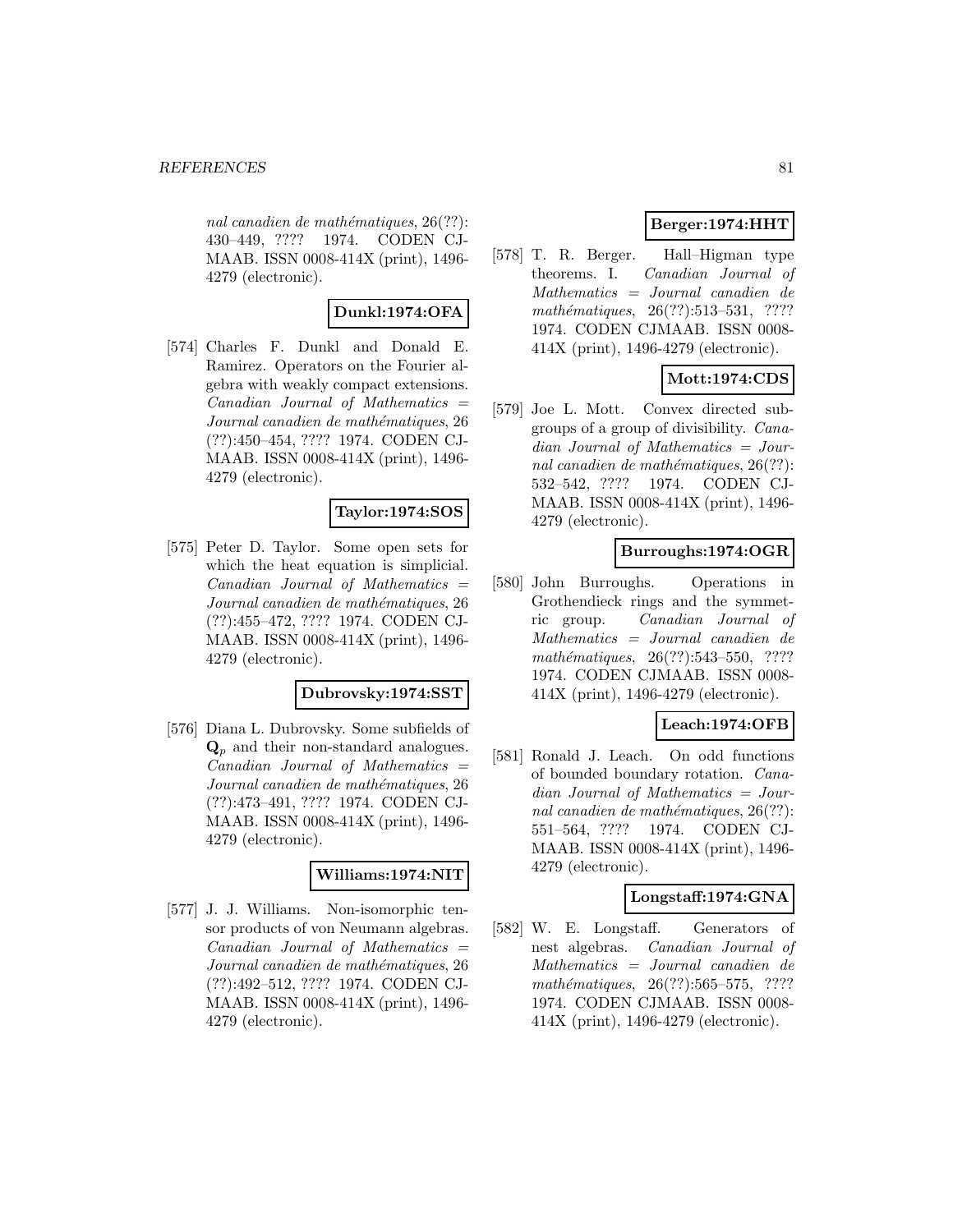## **Specht:1974:ISF**

[583] William Specht. Isomorphic subgroups of finite p-groups revisited. Canadian Journal of Mathematics = Journal canadien de mathématiques,  $26(??)$ : 576–579, ???? 1974. CODEN CJ-MAAB. ISSN 0008-414X (print), 1496- 4279 (electronic).

# **Haley:1974:NCA**

[584] David K. Haley. A note on compactifying Artinian rings. Canadian Journal of Mathematics = Journal canadien de mathématiques, 26(??):580–582, ???? 1974. CODEN CJMAAB. ISSN 0008- 414X (print), 1496-4279 (electronic).

# **Lee:1974:IPW**

[585] C. Y. Lee. Invariant polynomials of Weyl groups and applications to the centres of universal enveloping algebras. Canadian Journal of Mathematics = Journal canadien de mathématiques,  $26(??):583-592$ , ???? 1974. CODEN CJMAAB. ISSN 0008- 414X (print), 1496-4279 (electronic).

## **Karvellas:1974:ADC**

[586] P. H. Karvellas. Additive divisibility in compact topological semirings. Canadian Journal of Mathematics = Journal canadien de mathématiques,  $26(??)$ : 593–599, ???? 1974. CODEN CJ-MAAB. ISSN 0008-414X (print), 1496- 4279 (electronic).

### **Griffiths:1974:PRD**

[587] R. C. Griffiths. Permanents of random doubly stochastic matrices. Canadian Journal of Mathematics = Journal canadien de mathématiques,  $26(??)$ : 600–607, ???? 1974. CODEN CJ-MAAB. ISSN 0008-414X (print), 1496- 4279 (electronic).

## **Wilson:1974:OCW**

[588] Jeremy Wilson. On outer-commutator words. Canadian Journal of Mathematics = Journal canadien de  $mathématiques, 26(??):608–620, ????$ 1974. CODEN CJMAAB. ISSN 0008- 414X (print), 1496-4279 (electronic).

## **Halpern:1974:MBS**

[589] Herbert Halpern. Mackey Borel structure for the quasi-dual of a separable C∗-algebra. Canadian Journal of Mathematics = Journal canadien de mathématiques,  $26(??):621-628$ , ???? 1974. CODEN CJMAAB. ISSN 0008- 414X (print), 1496-4279 (electronic).

## **Rummler:1974:GGC**

[590] Hansklaus Rummler. On Gaussian and geodesic curvature of Riemannian manifolds. Canadian Journal of Mathematics = Journal canadien de mathématiques, 26(??):629–635, ???? 1974. CODEN CJMAAB. ISSN 0008- 414X (print), 1496-4279 (electronic).

## **Gallian:1974:FGH**

[591] Joseph A. Gallian. Finite p-groups with homocyclic central factors. Canadian Journal of Mathematics = Journal canadien de mathématiques,  $26(??)$ : 636–643, ???? 1974. CODEN CJ-MAAB. ISSN 0008-414X (print), 1496- 4279 (electronic).

### **Redfield:1974:OUC**

[592] R. H. Redfield. Ordering uniform completions of partially ordered sets. Canadian Journal of Mathematics = Jour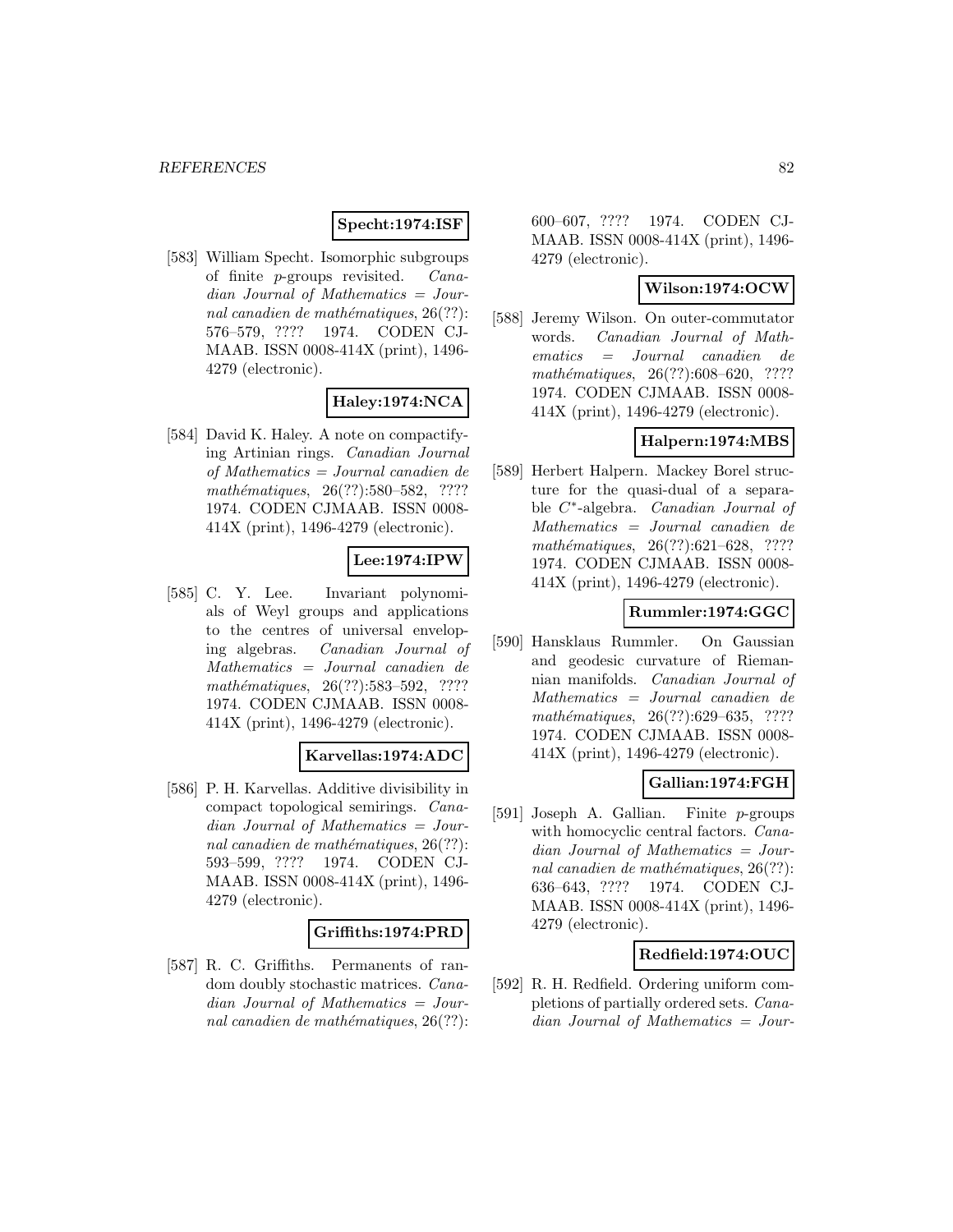nal canadien de mathématiques,  $26(??)$ : 644–664, ???? 1974. CODEN CJ-MAAB. ISSN 0008-414X (print), 1496- 4279 (electronic).

# **Larman:1974:SCS**

[593] D. G. Larman. On the selection of compact subsets of positive measure from analytic sets of positive measure. Canadian Journal of Mathematics = Journal canadien de mathématiques,  $26(??)$ : 665–677, ???? 1974. CODEN CJ-MAAB. ISSN 0008-414X (print), 1496- 4279 (electronic).

# **Lin:1974:FGN**

[594] C. S. Lin. On a family of generalized numerical ranges. Canadian Journal of Mathematics = Journal canadien de mathématiques, 26(??):678–685, ???? 1974. CODEN CJMAAB. ISSN 0008- 414X (print), 1496-4279 (electronic).

## **Butler:1974:GPS**

[595] Jean W. Butler. A generation procedure for the simple 3-polytopes with cyclically 5-connected graphs. Canadian Journal of Mathematics = Journal canadien de mathématiques,  $26(??)$ : 686–708, ???? 1974. CODEN CJ-MAAB. ISSN 0008-414X (print), 1496- 4279 (electronic).

## **Herrlich:1974:RCR**

[596] Horst Herrlich. Regular categories and regular functors. Canadian Journal of Mathematics = Journal canadien de mathématiques, 26(??):709–720, ???? 1974. CODEN CJMAAB. ISSN 0008- 414X (print), 1496-4279 (electronic).

# **Ruckle:1974:CBS**

[597] William H. Ruckle. On the classification of biorthogonal sequences. Canadian Journal of Mathematics = Journal canadien de mathématiques,  $26(??)$ : 721–733, ???? 1974. CODEN CJ-MAAB. ISSN 0008-414X (print), 1496- 4279 (electronic).

# **Fixman:1974:PCP**

[598] Uri Fixman and Frank A. Zorzitto. A purity criterion for pairs of linear transformations. Canadian Journal of Mathematics = Journal canadien de mathématiques,  $26(??):734–745$ , ???? 1974. CODEN CJMAAB. ISSN 0008- 414X (print), 1496-4279 (electronic).

### **Puttaswamaiah:1974:DBC**

[599] B. M. Puttaswamaiah. Determination of Brauer characters. Canadian Journal of Mathematics = Journal canadien de mathématiques,  $26(??)$ : 746–752, ???? 1974. CODEN CJ-MAAB. ISSN 0008-414X (print), 1496- 4279 (electronic).

## **Nagel:1974:RD**

[600] Alexander Nagel and Walter Rudin. Riesz decompositions. Canadian Journal of Mathematics = Journal canadien de mathématiques,  $26(??):753-$ 760, ???? 1974. CODEN CJMAAB. ISSN 0008-414X (print), 1496-4279 (electronic).

## **Ahmad:1974:IC**

[601] Shafaat Ahmad. On implicational completeness. Canadian Journal of Mathematics = Journal canadien de mathématiques,  $26(??):761-768$ , ???? 1974. CODEN CJMAAB. ISSN 0008- 414X (print), 1496-4279 (electronic).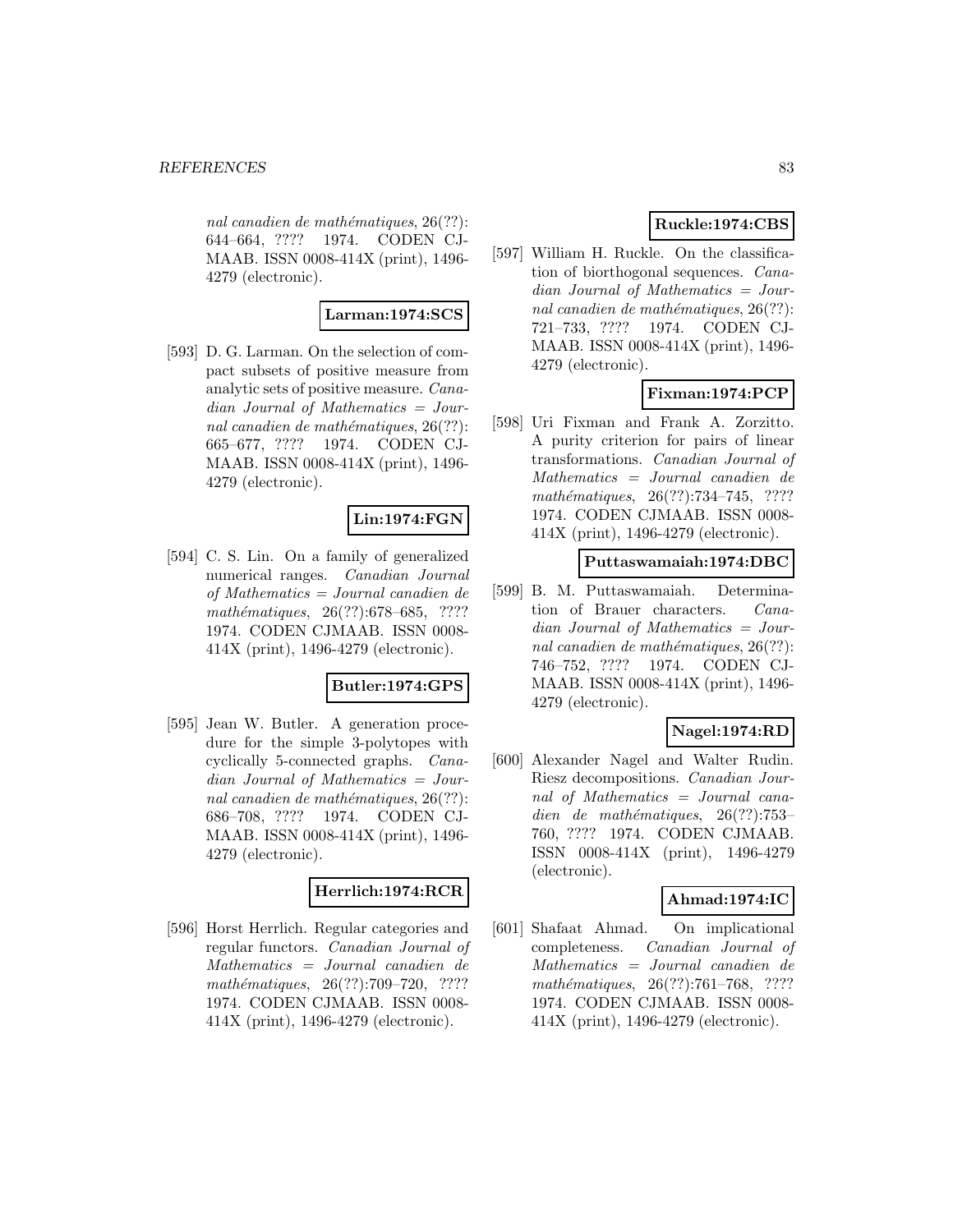### **Dietze:1974:DSG**

[602] Anke Dietze and Mary Schaps. Determining subgroups of a given finite index in a finitely presented group. Canadian Journal of Mathematics = Journal canadien de mathématiques,  $26(??)$ : 769–782, ???? 1974. CODEN CJ-MAAB. ISSN 0008-414X (print), 1496- 4279 (electronic).

### **Bustoz:1974:RBS**

[603] Joaquin Bustoz. On the relation between [f, g] and  $A_\lambda$  summability. Canadian Journal of Mathematics = Journal canadien de mathématiques,  $26(??)$ : 783–793, ???? 1974. CODEN CJ-MAAB. ISSN 0008-414X (print), 1496- 4279 (electronic).

### **Herstein:1974:RI**

[604] I. N. Herstein. On rings with involution. Canadian Journal of Mathematics  $=$  Journal canadien de mathématiques, 26(??):794–799, ???? 1974. CODEN CJMAAB. ISSN 0008-414X (print), 1496-4279 (electronic).

#### **Applebaum:1974:CTF**

[605] C. H. Applebaum. Counterexamples in the theory of  $\omega$ -functions. *Cana*dian Journal of Mathematics = Journal canadien de mathématiques,  $26(??)$ : 800–805, ???? 1974. CODEN CJ-MAAB. ISSN 0008-414X (print), 1496- 4279 (electronic).

### **Lebensold:1974:ECF**

[606] Kenneth W. Lebensold. Extrema of a class of functions on a finite set. Canadian Journal of Mathematics = Journal canadien de mathématiques,  $26(??)$ :

806–819, ???? 1974. CODEN CJ-MAAB. ISSN 0008-414X (print), 1496- 4279 (electronic).

## **Pelletier:1974:ERI**

[607] Donald H. Pelletier. Easton's results via iterated Boolean-valued extensions.  $Canadian$  Journal of Mathematics  $=$ Journal canadien de mathématiques, 26 (??):820–828, ???? 1974. CODEN CJ-MAAB. ISSN 0008-414X (print), 1496- 4279 (electronic).

### **Zakon:1974:MCE**

[608] Elias Zakon. Model-completeness and elementary properties of torsion free abelian groups. Canadian Journal of Mathematics = Journal canadien de mathématiques, 26(??):829-840, ???? 1974. CODEN CJMAAB. ISSN 0008- 414X (print), 1496-4279 (electronic).

### **Fontenot:1974:STV**

[609] Robert A. Fontenot. Strict topologies for vector-valued functions. Canadian Journal of Mathematics = Journal canadien de mathématiques,  $26(??)$ : 841–853, ???? 1974. CODEN CJ-MAAB. ISSN 0008-414X (print), 1496- 4279 (electronic). See corrigendum [802].

## **Rush:1974:FM**

[610] David E. Rush. The G-function of MacRae. Canadian Journal of Mathematics = Journal canadien de mathématiques,  $26(??):854–865$ , ???? 1974. CODEN CJMAAB. ISSN 0008- 414X (print), 1496-4279 (electronic).

### **Bleier:1974:MSH**

[611] Roger D. Bleier. The sp-hull of a lattice-ordered group. Canadian Jour-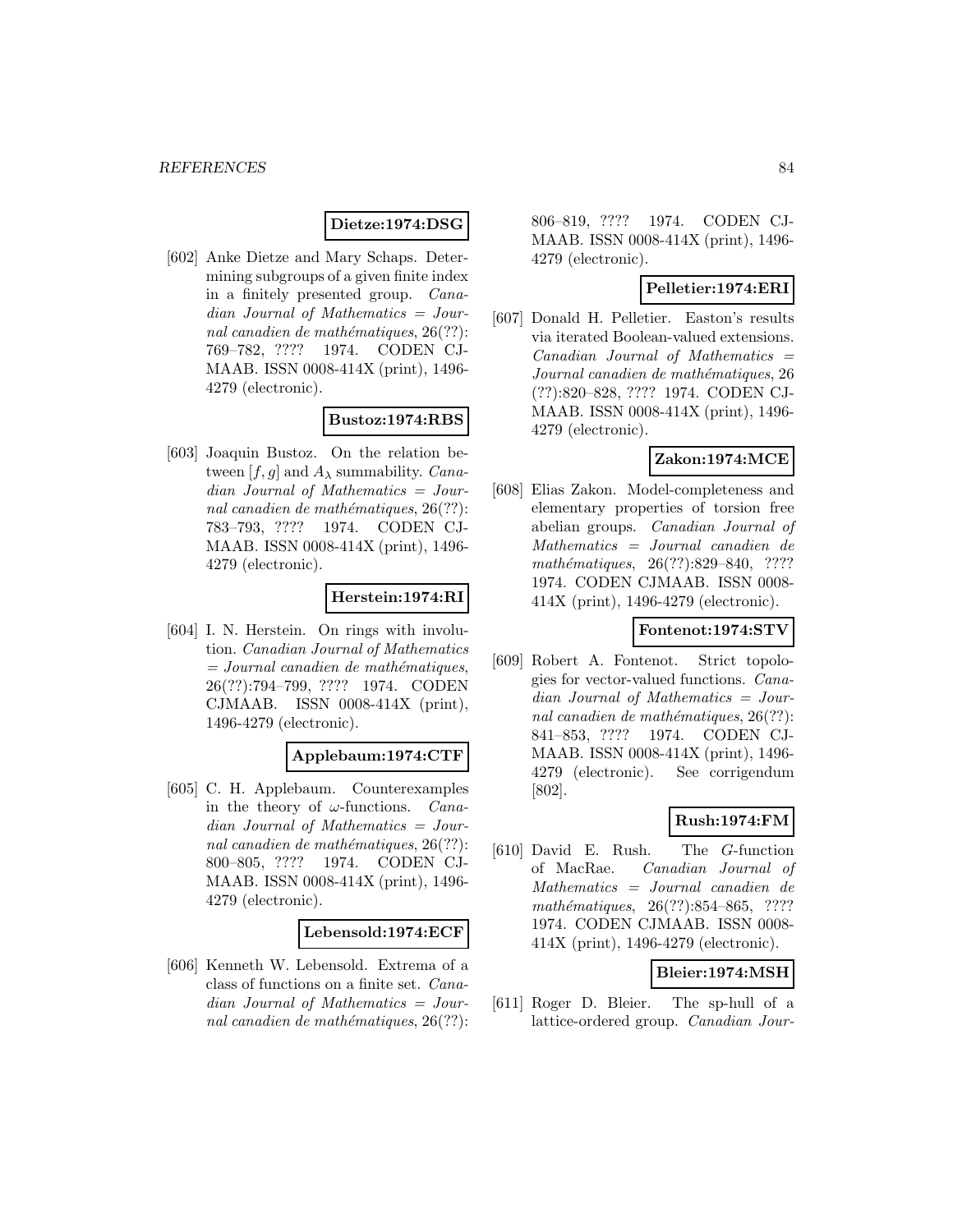nal of Mathematics = Journal canadien de mathématiques,  $26(??):866-$ 878, ???? 1974. CODEN CJMAAB. ISSN 0008-414X (print), 1496-4279 (electronic).

### **Toubassi:1974:GES**

[612] E. H. Toubassi. The group of extensions and splitting length. Canadian Journal of Mathematics = Journal canadien de mathématiques,  $26(??)$ : 879–883, ???? 1974. CODEN CJ-MAAB. ISSN 0008-414X (print), 1496- 4279 (electronic).

## **McCandless:1974:ETN**

[613] W. L. McCandless. Existence theorems for nonlinear boundary value problems.  $Canadian$  Journal of Mathematics  $=$ Journal canadien de mathématiques, 26 (??):884–892, ???? 1974. CODEN CJ-MAAB. ISSN 0008-414X (print), 1496- 4279 (electronic).

### **Tutte:1974:CSR**

[614] W. T. Tutte. Chromatic sums for rooted planar triangulations. V. special equations. Canadian Journal of Mathematics = Journal canadien de mathématiques, 26(??):893-907, ???? 1974. CODEN CJMAAB. ISSN 0008- 414X (print), 1496-4279 (electronic).

### **Marshall:1974:RTV**

[615] Murray A. Marshall. Ramification theory for valuations of arbitrary rank.  $Canadian$  Journal of Mathematics  $=$ Journal canadien de mathématiques, 26 (??):908–916, ???? 1974. CODEN CJ-MAAB. ISSN 0008-414X (print), 1496- 4279 (electronic).

## **Marshall:1974:NMR**

[616] Murray A. Marshall. The Nakayama map and ramification for maximally complete fields. Canadian Journal of Mathematics = Journal canadien de mathématiques,  $26(??):917-919$ , ???? 1974. CODEN CJMAAB. ISSN 0008- 414X (print), 1496-4279 (electronic).

# **Woods:1974:ZDC**

[617] R. Grant Woods. Zero-dimensional compactifications of locally compact spaces. Canadian Journal of Mathematics = Journal canadien de mathématiques,  $26(??):920-930$ , ???? 1974. CODEN CJMAAB. ISSN 0008- 414X (print), 1496-4279 (electronic).

## **Allegretto:1974:OCQ**

[618] W. Allegretto. Oscillation criteria for quasilinear equations. Canadian Journal of Mathematics = Journal canadien de mathématiques,  $26(??):931-$ 947, ???? 1974. CODEN CJMAAB. ISSN 0008-414X (print), 1496-4279 (electronic).

## **Milner:1974:SCE**

[619] E. C. Milner and S. Shelah. Sufficiency conditions for the existence of transversals. Canadian Journal of Mathematics  $=$  Journal canadien de mathématiques, 26(??):948–961, ???? 1974. CODEN CJMAAB. ISSN 0008-414X (print), 1496-4279 (electronic).

### **Losey:1974:SFA**

[620] Gerald Losey. N-series and filtrations of the augmentation ideal. Canadian Journal of Mathematics = Journal canadien de mathématiques,  $26(??)$ :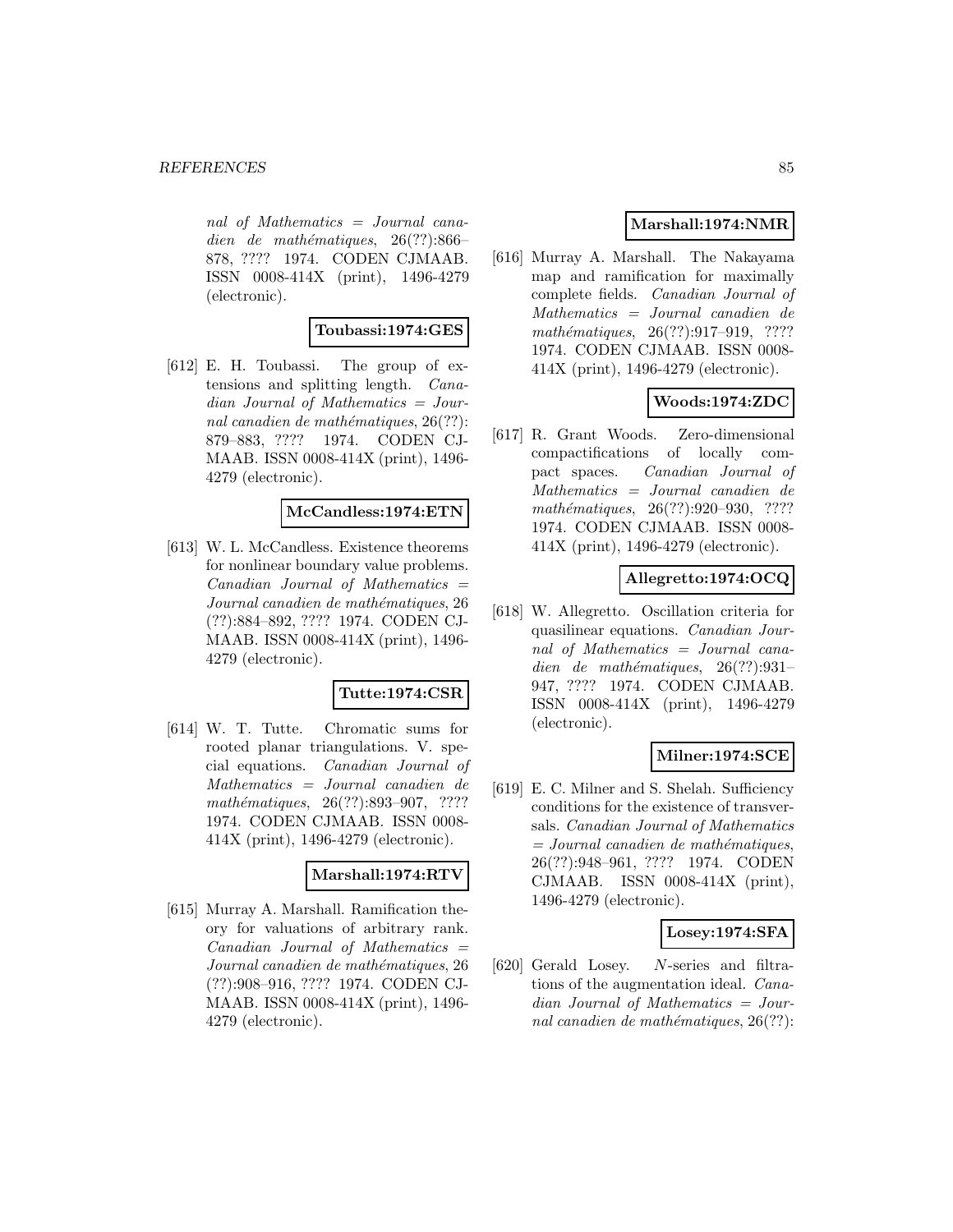962–977, ???? 1974. CODEN CJ-MAAB. ISSN 0008-414X (print), 1496- 4279 (electronic).

## **Rolfsen:1974:SCL**

[621] Dale Rolfsen. Some counterexamples in link theory. Canadian Journal of Mathematics = Journal canadien de mathématiques, 26(??):978–984, ???? 1974. CODEN CJMAAB. ISSN 0008- 414X (print), 1496-4279 (electronic).

## **Benedetto:1974:PME**

[622] John J. Benedetto. Pseudo-measure energy and spectral synthesis. Canadian Journal of Mathematics = Journal canadien de mathématiques,  $26(??)$ : 985–1001, ???? 1974. CODEN CJ-MAAB. ISSN 0008-414X (print), 1496- 4279 (electronic).

# **Fisher:1974:PLL**

[623] R. K. Fisher. The polycyclic length of linear and finite polycyclic groups.  $Canadian$  Journal of Mathematics  $=$ Journal canadien de mathématiques, 26 (??):1002–1009, ???? 1974. CODEN CJMAAB. ISSN 0008-414X (print), 1496-4279 (electronic).

# **Sharma:1974:BD**

[624] Sneh Sharma. A bound for the degree of  $H^2(G, Z_p)$ . Canadian Journal of Mathematics = Journal canadien de mathématiques, 26(??):1010-1015, ???? 1974. CODEN CJMAAB. ISSN 0008- 414X (print), 1496-4279 (electronic).

### **Choudhary:1974:EMR**

[625] B. Choudhary and Ashok Kumar. An extension of M. Riesz's mean value theorem for infinite integrals. Canadian Journal of Mathematics = Jour-

nal canadien de mathématiques,  $26(??)$ : 1016–1024, ???? 1974. CODEN CJ-MAAB. ISSN 0008-414X (print), 1496- 4279 (electronic).

# **Zaks:1974:MGC**

[626] Joseph Zaks. The maximum genus of Cartesian products of graphs. Canadian Journal of Mathematics = Journal canadien de mathématiques,  $26(??)$ : 1025–1035, ???? 1974. CODEN CJ-MAAB. ISSN 0008-414X (print), 1496- 4279 (electronic).

## **Carson:1974:ACR**

[627] Andrew B. Carson. Algebraically closed regular rings. Canadian Journal of Mathematics = Journal canadien de mathématiques, 26(??):1036-1049, ???? 1974. CODEN CJMAAB. ISSN 0008- 414X (print), 1496-4279 (electronic).

# **Reilly:1974:THI**

[628] N. R. Reilly. The translational hull of an inverse semigroup. Canadian Journal of Mathematics = Journal canadien de mathématiques,  $26(??):1050-$ 1068, ???? 1974. CODEN CJ-MAAB. ISSN 0008-414X (print), 1496- 4279 (electronic).

## **Lambek:1974:LRN**

[629] J. Lambek and G. Michler. Localization of right Noetherian rings at semiprime ideals. Canadian Journal of Mathematics = Journal canadien de mathématiques, 26(??):1069-1085, ???? 1974. CODEN CJMAAB. ISSN 0008- 414X (print), 1496-4279 (electronic).

## **Formanek:1974:TPR**

[630] Edward Formanek. The type I part of the regular representation. Cana-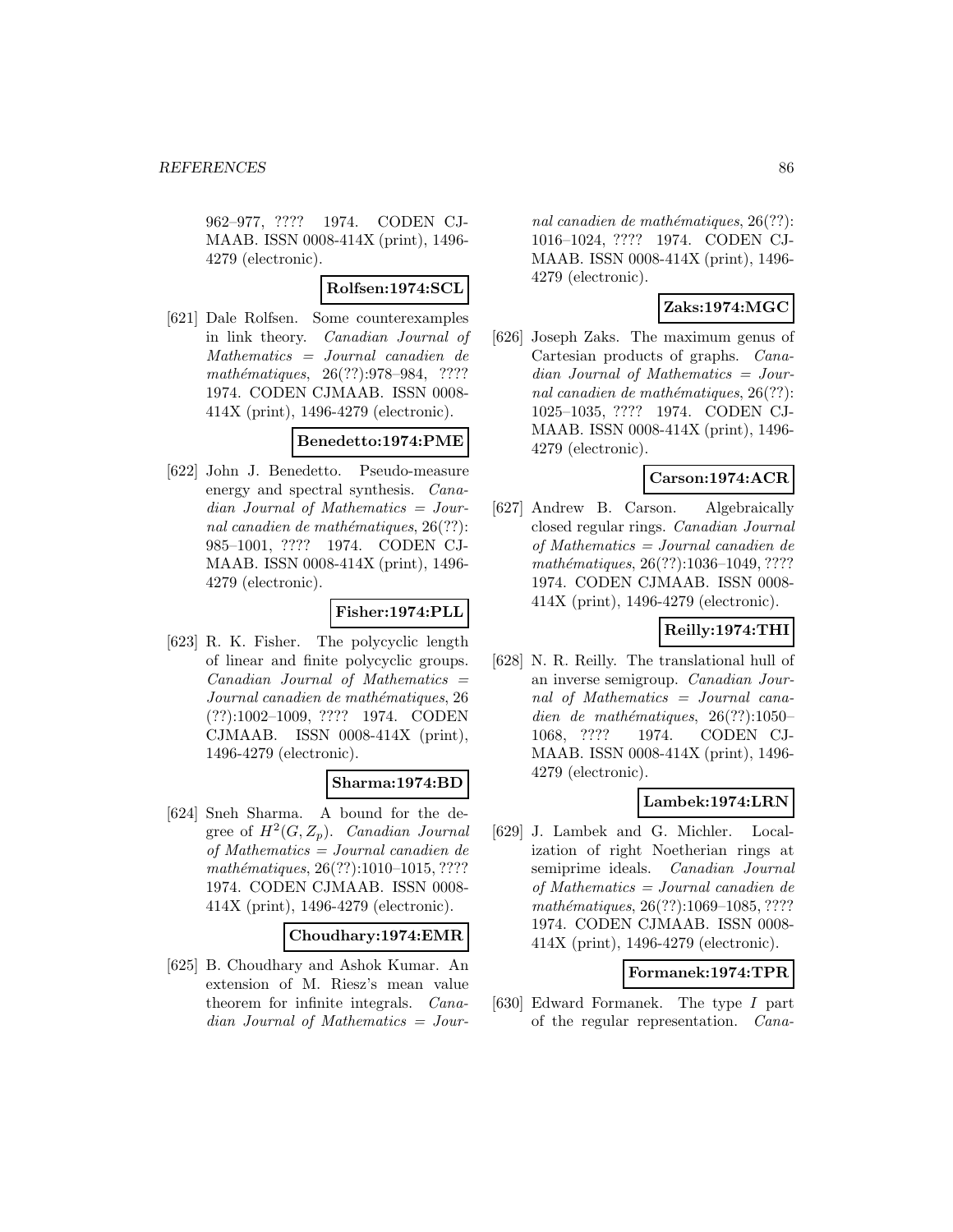$dian$  Journal of Mathematics = Journal canadien de mathématiques,  $26(??)$ : 1086–1089, ???? 1974. CODEN CJ-MAAB. ISSN 0008-414X (print), 1496- 4279 (electronic).

### **vanZanten:1974:NCF**

[631] A. J. van Zanten and E. de Vries. On the number of classes of a finite group invariant for certain substitutions. Canadian Journal of Mathematics = Journal canadien de  $mathématiques, 26(??):1090–1097, ????$ 1974. CODEN CJMAAB. ISSN 0008- 414X (print), 1496-4279 (electronic).

## **Lanski:1974:HRI**

[632] Charles Lanski. Homomorphisms of rings with involution. Canadian Journal of Mathematics = Journal canadien de mathématiques,  $26(??):1098-$ 1108, ???? 1974. CODEN CJ-MAAB. ISSN 0008-414X (print), 1496- 4279 (electronic).

### **Bourgin:1974:GMD**

[633] D. G. Bourgin. A generalization of the mapping degree. Canadian Journal of Mathematics = Journal canadien de mathématiques, 26(??):1109–1117, ???? 1974. CODEN CJMAAB. ISSN 0008- 414X (print), 1496-4279 (electronic).

### **Goodaire:1974:IRA**

[634] Edgar G. Goodaire. Irreducible representations of algebras. Canadian Journal of Mathematics = Journal canadien de mathématiques,  $26(??):1118-$ 1129, ???? 1974. CODEN CJ-MAAB. ISSN 0008-414X (print), 1496- 4279 (electronic).

# **Hoel:1974:PRC**

[635] C. Hoel. Pseudodifferential resolvent for a certain non-locally-solvable operator. Canadian Journal of Mathematics  $=$  Journal canadien de mathématiques, 26(??):1130–1140, ???? 1974. CODEN CJMAAB. ISSN 0008-414X (print), 1496-4279 (electronic).

# **Muller:1974:SQF**

[636] Bruno J. Müller. The structure of quasi-Frobenius rings. Canadian Journal of Mathematics = Journal canadien de mathématiques,  $26(??):1141-$ 1151, ???? 1974. CODEN CJ-MAAB. ISSN 0008-414X (print), 1496- 4279 (electronic).

# **Gittings:1974:SRW**

[637] Raymond F. Gittings. Some results on weak covering conditions. Canadian Journal of Mathematics = Journal canadien de mathématiques,  $26(??)$ : 1152–1156, ???? 1974. CODEN CJ-MAAB. ISSN 0008-414X (print), 1496- 4279 (electronic).

## **Conrad:1974:AGR**

[638] Paul Conrad. The additive group of an f-ring. Canadian Journal of Mathematics = Journal canadien de mathématiques, 26(??):1157-1168, ???? 1974. CODEN CJMAAB. ISSN 0008- 414X (print), 1496-4279 (electronic).

### **Minda:1974:CEP**

[639] Carl David Minda. Capacity estimates for planar cantor-like sets. Canadian Journal of Mathematics = Journal canadien de mathématiques,  $26(??)$ : 1169–1172, ???? 1974. CODEN CJ-MAAB. ISSN 0008-414X (print), 1496- 4279 (electronic).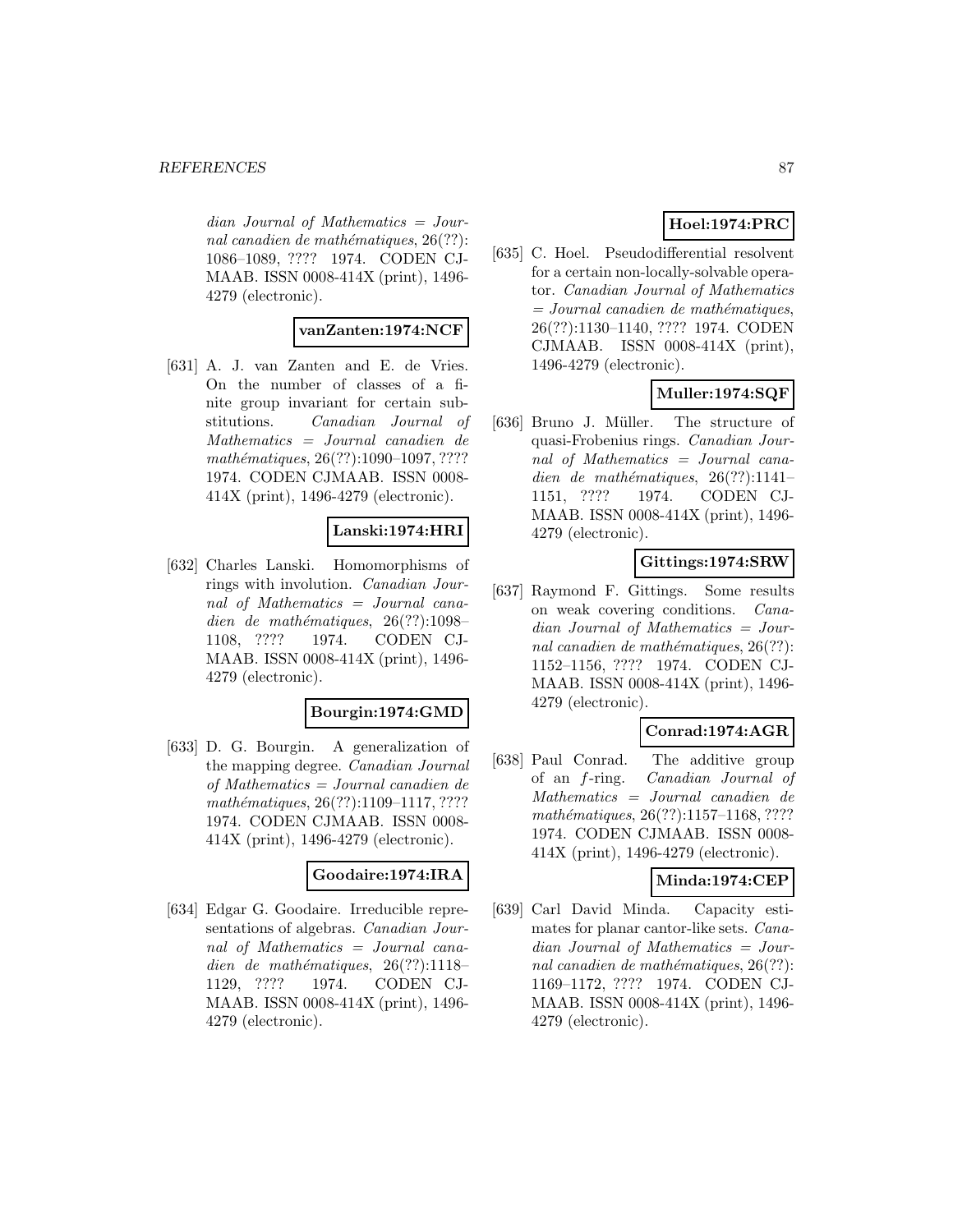## **Singh:1974:QIQ**

[640] Surjeet Singh. Quasi-injective and quasi-projective modules over hereditary Noetherian prime rings. Canadian Journal of Mathematics = Journal canadien de mathématiques,  $26(??)$ : 1173–1185, ???? 1974. CODEN CJ-MAAB. ISSN 0008-414X (print), 1496- 4279 (electronic).

## **Brungs:1974:RIR**

[641] H. H. Brungs. Right invariant right hereditary rings. Canadian Journal of Mathematics = Journal canadien de mathématiques, 26(??):1186-1191, ???? 1974. CODEN CJMAAB. ISSN 0008- 414X (print), 1496-4279 (electronic).

## **Myung:1974:CAC**

[642] Hyo Chul Myung. A class of almost commutative nilalgebras. Canadian Journal of Mathematics = Journal canadien de mathématiques,  $26(??)$ : 1192–1198, ???? 1974. CODEN CJ-MAAB. ISSN 0008-414X (print), 1496- 4279 (electronic).

### **Montador:1974:SOC**

[643] Bruce Montador. Le spectre des opérateurs de composition sur  $C[0, 1]$ . (French) [The spectrum of composition operators on  $C[0, 1]$ . Canadian Journal of Mathematics = Journal canadien de mathématiques,  $26(??)$ : 1199–1205, ???? 1974. CODEN CJ-MAAB. ISSN 0008-414X (print), 1496- 4279 (electronic).

### **Baxter:1974:LET**

[644] J. R. Baxter and R. V. Chacon. A local ergodic theorem on  $L_p$ . Canadian Journal of Mathematics = Journal canadien de mathématiques,  $26(??)$ :

1206–1216, ???? 1974. CODEN CJ-MAAB. ISSN 0008-414X (print), 1496- 4279 (electronic).

### **Blanchard:1974:SSC**

[645] Andrew A. Blanchard. Structure species and constructive functors.  $Canadian$  Journal of Mathematics  $=$ Journal canadien de mathématiques, 26 (??):1217–1227, ???? 1974. CODEN CJMAAB. ISSN 0008-414X (print), 1496-4279 (electronic).

## **Schelter:1974:TRQ**

[646] William Schelter. Topological rings of quotients. Canadian Journal of Mathematics = Journal canadien de mathématiques, 26(??):1228–1233, ???? 1974. CODEN CJMAAB. ISSN 0008- 414X (print), 1496-4279 (electronic).

# **Cima:1974:AGC**

[647] J. A. Cima and W. R. Wogen. On algebras generated by composition operators. Canadian Journal of Mathematics  $= Journal\; can a dien\; de\; mathématiques,$ 26(??):1234–1241, ???? 1974. CODEN CJMAAB. ISSN 0008-414X (print), 1496-4279 (electronic).

## **Ware:1974:NQF**

[648] Roger Ware. A note on quadratic forms and the u-invariant. Canadian Journal of Mathematics = Journal canadien de mathématiques, 26(??):1242–1244, ???? 1974. CODEN CJMAAB. ISSN 0008- 414X (print), 1496-4279 (electronic).

### **Goebel:1974:ULF**

[649] K. Goebel, W. A. Kirk, and R. L. Thele. Uniformly Lipschitzian families of transformations in Banach spaces.  $Canadian$  Journal of Mathematics  $=$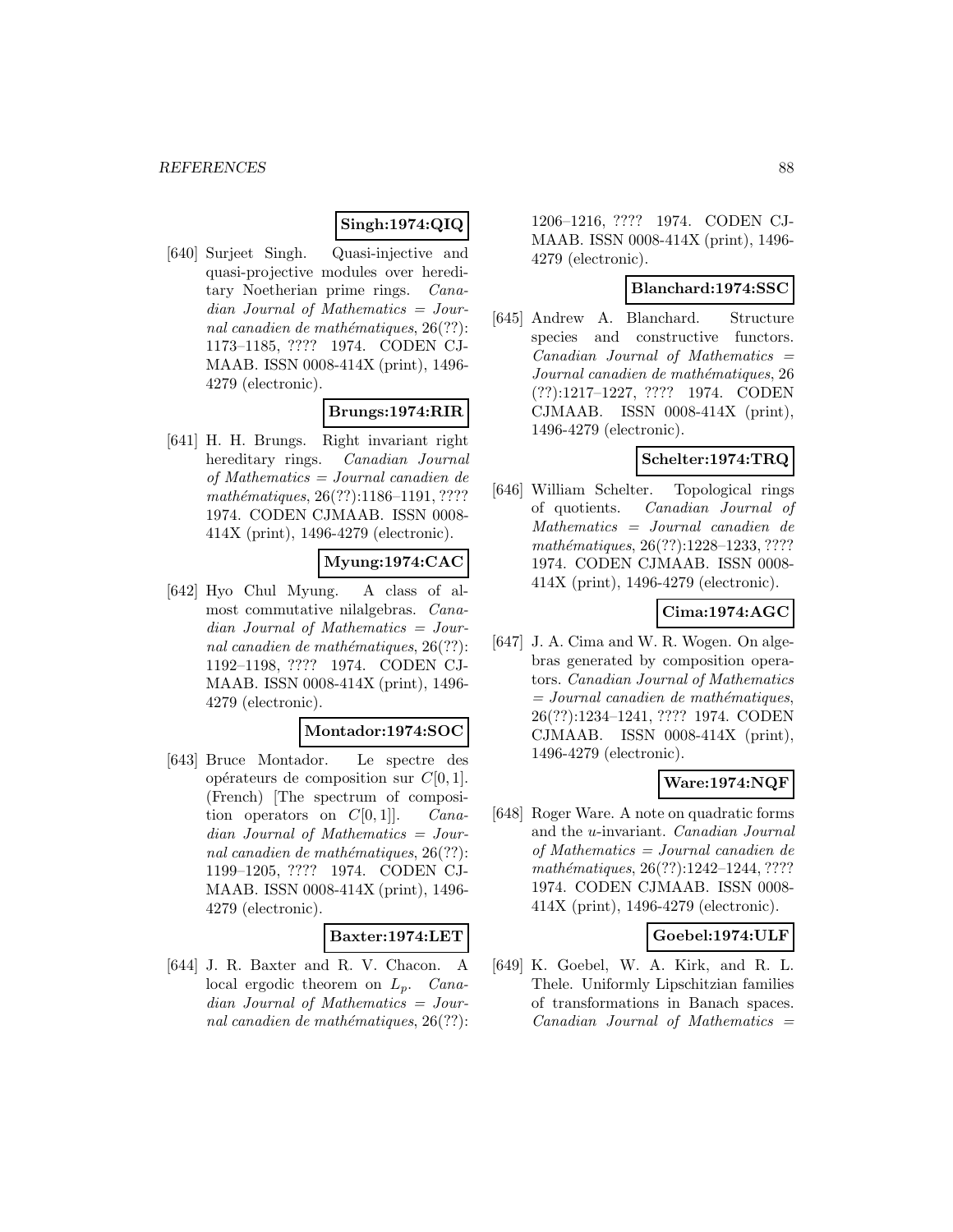Journal canadien de mathématiques, 26 (??):1245–1256, ???? 1974. CODEN CJMAAB. ISSN 0008-414X (print), 1496-4279 (electronic).

## **Kelly:1974:CFD**

[650] David Kelly and Ivan Rival. Crowns, fences, and dismantlable lattices.  $Canadian$  Journal of Mathematics  $=$ Journal canadien de mathématiques, 26 (??):1257–1271, ???? 1974. CODEN CJMAAB. ISSN 0008-414X (print), 1496-4279 (electronic).

### **Paschke:1974:DDI**

[651] William L. Paschke. The double Bdual of an inner product module over a C∗-algebra B. Canadian Journal of Mathematics = Journal canadien de mathématiques,  $26(??):1272-1280, ????$ 1974. CODEN CJMAAB. ISSN 0008- 414X (print), 1496-4279 (electronic).

# **Jung:1974:CFF**

[652] Fuanglada R. Jung. On conics over a finite field. Canadian Journal of Mathematics = Journal canadien de mathématiques, 26(??):1281-1288, ???? 1974. CODEN CJMAAB. ISSN 0008- 414X (print), 1496-4279 (electronic).

# **Gazik:1974:RRC**

[653] R. J. Gazik. Regularity of Richardson's compactification. Canadian Journal of Mathematics = Journal canadien de mathématiques, 26(??):1289-1293, ???? 1974. CODEN CJMAAB. ISSN 0008- 414X (print), 1496-4279 (electronic).

## **Shapiro:1974:WBT**

[654] Joel H. Shapiro. On the weak basis theorem in F-spaces. Canadian Journal of Mathematics = Journal canadien de

mathématiques, 26(??):1294-1300, ???? 1974. CODEN CJMAAB. ISSN 0008- 414X (print), 1496-4279 (electronic).

## **Platt:1974:ILL**

[655] Craig Platt. Iterated limits of lattices.  $Canadian$  Journal of Mathematics  $=$ Journal canadien de mathématiques, 26 (??):1301–1320, ???? 1974. CODEN CJMAAB. ISSN 0008-414X (print), 1496-4279 (electronic).

## **Chong:1974:SET**

[656] Kong Ming Chong. Some extensions of a theorem of Hardy, Littlewood and Pólya and their applications. *Cana*dian Journal of Mathematics = Journal canadien de mathématiques,  $26(??)$ : 1321–1340, ???? 1974. CODEN CJ-MAAB. ISSN 0008-414X (print), 1496- 4279 (electronic).

# **Feustel:1974:EEA**

[657] C. D. Feustel. On embedding essential annuli in  $M^3$ . Canadian Journal of Mathematics = Journal canadien de mathématiques, 26(??):1341-1350, ???? 1974. CODEN CJMAAB. ISSN 0008- 414X (print), 1496-4279 (electronic).

# **Leach:1974:CSF**

[658] Ronald J. Leach. Coefficients of symmetric functions of bounded boundary rotation. Canadian Journal of Mathematics = Journal canadien de mathématiques, 26(??):1351-1355, ???? 1974. CODEN CJMAAB. ISSN 0008- 414X (print), 1496-4279 (electronic).

## **Kurshan:1974:RGP**

[659] R. P. Kurshan and B. Gopinath. Recursively generated periodic sequences.  $Canadian$  Journal of Mathematics  $=$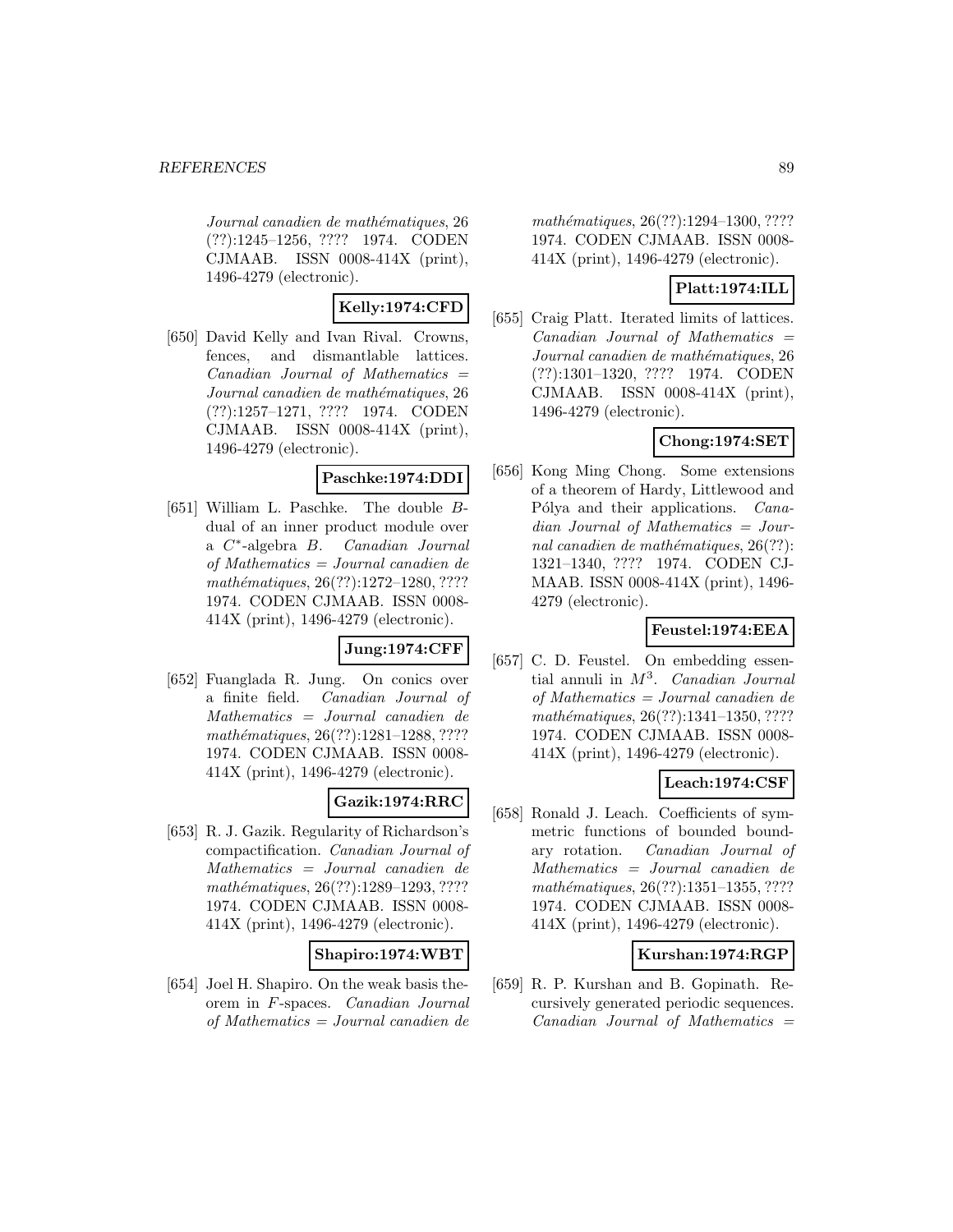Journal canadien de mathématiques, 26 (??):1356–1371, ???? 1974. CODEN CJMAAB. ISSN 0008-414X (print), 1496-4279 (electronic).

### **Radjabalipour:1974:GCD**

[660] Mehdi Radjabalipour. Growth conditions and decomposable operators. Canadian Journal of Mathematics = Journal canadien de mathématiques, 26 (??):1372–1379, ???? 1974. CODEN CJMAAB. ISSN 0008-414X (print), 1496-4279 (electronic).

## **Shores:1974:SCH**

[661] Thomas S. Shores and Roger Wiegand. Some criteria for Hermite rings and elementary divisor rings. Canadian Journal of Mathematics = Journal canadien de mathématiques,  $26(??)$ : 1380–1383, ???? 1974. CODEN CJ-MAAB. ISSN 0008-414X (print), 1496- 4279 (electronic).

### **Davis:1974:SLO**

[662] Chandler Davis and Peter Rosenthal. Solving linear operator equations.  $Canadian$  Journal of Mathematics  $=$ Journal canadien de mathématiques, 26 (??):1384–1389, ???? 1974. CODEN CJMAAB. ISSN 0008-414X (print), 1496-4279 (electronic).

### **Marsden:1974:KTI**

[663] M. J. Marsden and S. D. Riemenschneider. Korovkin theorems for integral operators with kernels of finite oscillation. Canadian Journal of Mathematics  $=$  Journal canadien de mathématiques, 26(??):1390–1404, ???? 1974. CODEN CJMAAB. ISSN 0008-414X (print), 1496-4279 (electronic).

# **Rubin:1974:SSR**

[664] Robert A. Rubin. Semi-simplicity relative to kernel functors. Canadian Journal of Mathematics = Journal canadien de mathématiques,  $26(??):1405-$ 1411, ???? 1974. CODEN CJ-MAAB. ISSN 0008-414X (print), 1496- 4279 (electronic).

## **Phadke:1974:PT**

[665] B. B. Phadke. Products of transvections. Canadian Journal of Mathematics = Journal canadien de  $mathématiques, 26(??): 1412–1417, ????$ 1974. CODEN CJMAAB. ISSN 0008- 414X (print), 1496-4279 (electronic).

### **Gomory:1974:SS**

[666] R. E. Gomory, T. C. Hu, and J. M. Yohe. R-separating sets. *Cana*dian Journal of Mathematics = Journal canadien de mathématiques,  $26(??)$ : 1418–1429, ???? 1974. CODEN CJ-MAAB. ISSN 0008-414X (print), 1496- 4279 (electronic).

### **Grabiner:1974:RPO**

[667] Sandy Grabiner. Ranges of products of operators. Canadian Journal of Mathematics = Journal canadien de mathématiques, 26(??):1430-1441, ???? 1974. CODEN CJMAAB. ISSN 0008- 414X (print), 1496-4279 (electronic).

### **Kon:1974:SCS**

[668] Masahiro Kon. On some complex submanifolds in Kaehler manifolds. Canadian Journal of Mathematics = Journal canadien de mathématiques,  $26(??)$ : 1442–1449, ???? 1974. CODEN CJ-MAAB. ISSN 0008-414X (print), 1496- 4279 (electronic).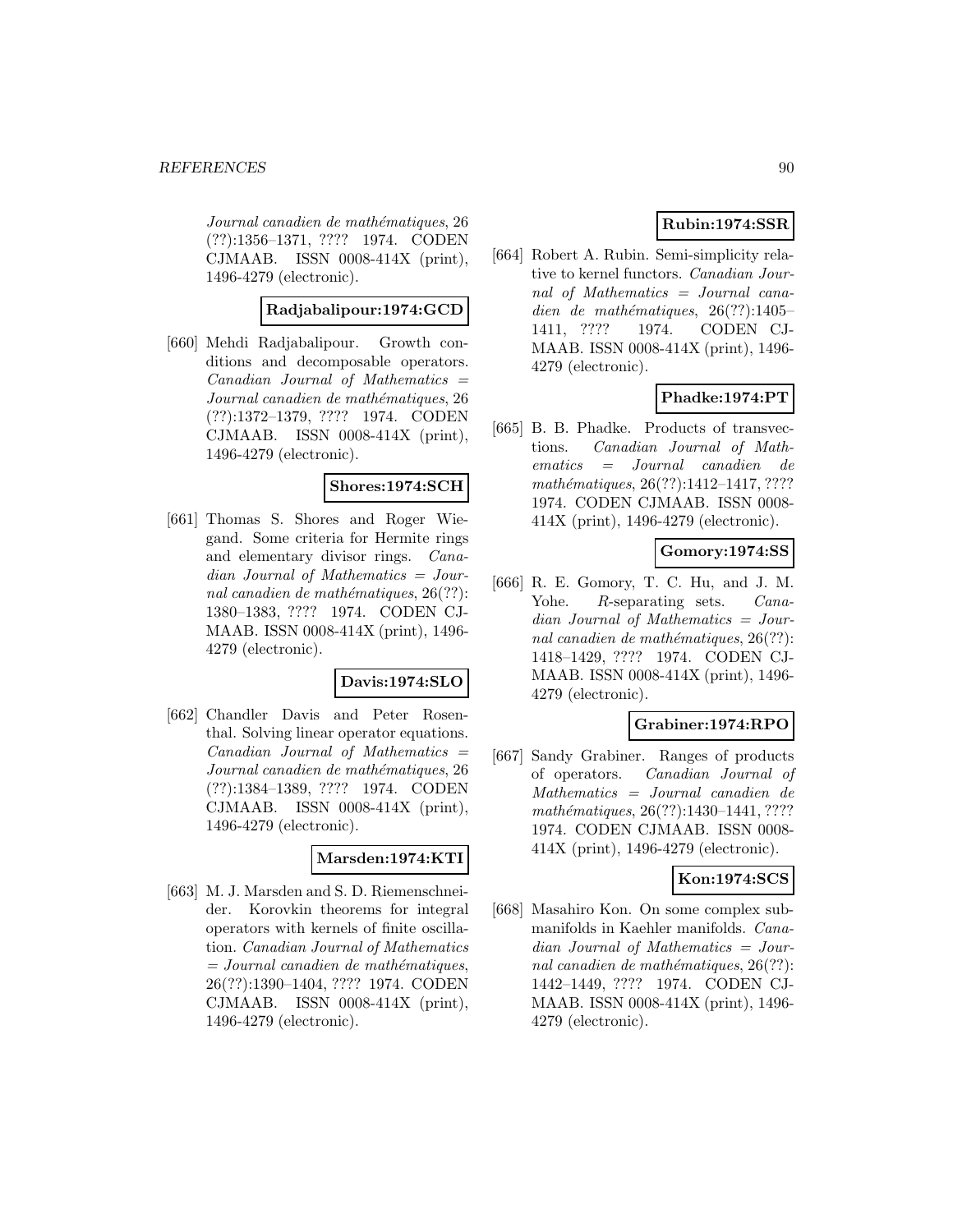#### **Macedonska-Nosalska:1974:NAP**

[669] O. N. Macedońska-Nosalska. A note on associative polyverbal operations on groups. Canadian Journal of Mathematics = Journal canadien de mathématiques, 26(??):1450–1454, ???? 1974. CODEN CJMAAB. ISSN 0008- 414X (print), 1496-4279 (electronic).

### **Mallory:1974:TPL**

[670] Donald J. Mallory. Topological properties of limits of inverse systems of measures. Canadian Journal of Mathematics = Journal canadien de mathématiques,  $26(??):1455-1465, ????$ 1974. CODEN CJMAAB. ISSN 0008- 414X (print), 1496-4279 (electronic).

## **Majindar:1974:ADS**

[671] Kulendra N. Majindar. An arithmetical difference system with application to b. i. b. designs. Canadian Journal of Mathematics = Journal canadien de mathématiques, 26(??):1466-1474, ???? 1974. CODEN CJMAAB. ISSN 0008- 414X (print), 1496-4279 (electronic).

### **Reed:1974:CIM**

[672] G. M. Reed. On continuous images of Moore spaces. Canadian Journal of Mathematics = Journal canadien de mathématiques, 26(??):1475–1479, ???? 1974. CODEN CJMAAB. ISSN 0008- 414X (print), 1496-4279 (electronic).

### **Maxwell:1974:RNI**

[673] J. W. Maxwell. Regular neighborhoods of immersed manifolds. Canadian Journal of Mathematics = Journal canadien de mathématiques,  $26(??)$ : 1480–1483, ???? 1974. CODEN CJ-MAAB. ISSN 0008-414X (print), 1496- 4279 (electronic).

# **Magill:1974:GRR**

[674] K. D. Magill, Jr. and S. Subbiah. Green's relations for regular elements of semigroups of endomorphisms.  $Canadian$  Journal of Mathematics  $=$ Journal canadien de mathématiques, 26 (??):1484–1497, ???? 1974. CODEN CJMAAB. ISSN 0008-414X (print), 1496-4279 (electronic).

# **Weinstein:1974:LMG**

[675] J. Weinstein. Large matchings in graphs. Canadian Journal of Mathematics = Journal canadien de mathématiques, 26(??):1498–1508, ???? 1974. CODEN CJMAAB. ISSN 0008- 414X (print), 1496-4279 (electronic).

# **Arad:1974:CSS**

[676] Zvi Arad. A characteristic subgroup of pi-stable groups. Canadian Journal of Mathematics = Journal canadien de mathématiques, 26(??):1509-1514, ???? 1974. CODEN CJMAAB. ISSN 0008- 414X (print), 1496-4279 (electronic).

### **Scheinberg:1974:HIA**

[677] Stephen Scheinberg. Homeomorphism and isomorphism of abelian groups.  $Canadian$  Journal of Mathematics  $=$ Journal canadien de mathématiques, 26 (??):1515–1519, ???? 1974. CODEN CJMAAB. ISSN 0008-414X (print), 1496-4279 (electronic).

## **Petrich:1974:THS**

[678] Mario Petrich. The translational hull of a semilattice of weakly reductive semigroups. Canadian Journal of Mathematics = Journal canadien de mathématiques, 26(??):1520-1536, ???? 1974. CODEN CJMAAB. ISSN 0008- 414X (print), 1496-4279 (electronic).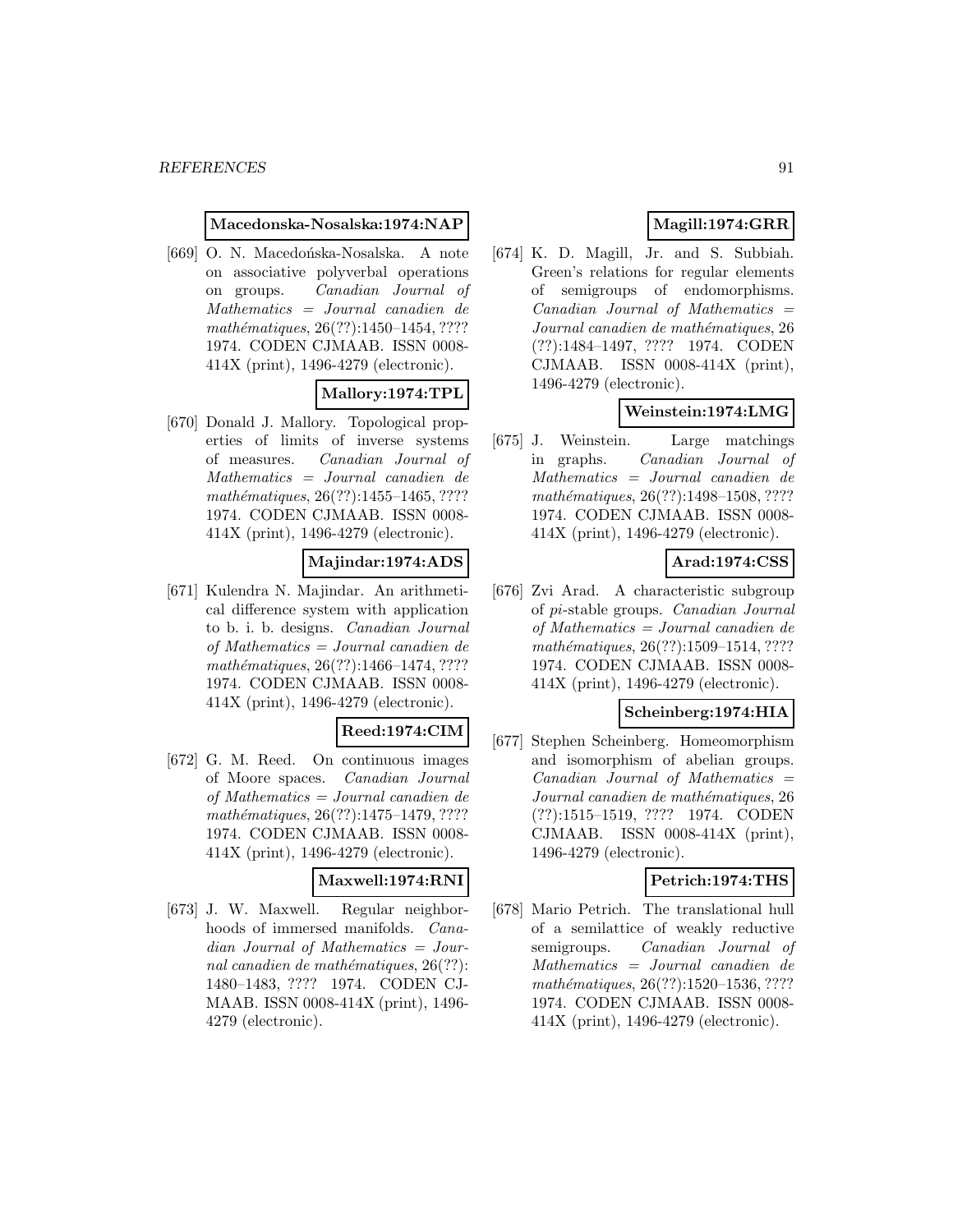## **Stavrakas:1975:SCO**

[679] Nick M. Stavrakas.  $L_n$  sets and the closures of open connected sets. Canadian Journal of Mathematics = Journal canadien de mathématiques, 27 (??):1–5, ???? 1975. CODEN CJ-MAAB. ISSN 0008-414X (print), 1496- 4279 (electronic).

## **Fieldhouse:1975:AP**

[680] David J. Fieldhouse. Absolute purity.  $Canadian$  Journal of Mathematics  $=$ Journal canadien de mathématiques, 27 (??):6–10, ???? 1975. CODEN CJ-MAAB. ISSN 0008-414X (print), 1496- 4279 (electronic).

## **Hager:1975:PME**

[681] Anthony W. Hager. Perfect maps and epi-reflective hulls. Canadian Journal of Mathematics = Journal canadien de mathématiques,  $27(??):11-24$ , ???? 1975. CODEN CJMAAB. ISSN 0008- 414X (print), 1496-4279 (electronic).

### **Jonsson:1975:ADV**

[682] B. Jónsson, G. McNulty, and R. Quackenbush. The ascending and descending varietal chains of a variety. Canadian Journal of Mathematics = Journal canadien de mathématiques,  $27(??)$ : 25–31, ???? 1975. CODEN CJ-MAAB. ISSN 0008-414X (print), 1496- 4279 (electronic).

#### **Stevenson:1975:WIP**

[683] Frederick W. Stevenson. Weakly isotopic planar ternary rings. Canadian Journal of Mathematics = Journal canadien de mathématiques,  $27(??)$ : 32–36, ???? 1975. CODEN CJ-MAAB. ISSN 0008-414X (print), 1496- 4279 (electronic).

## **Bottema:1975:CME**

[684] Oene Bottema. Cardan motion in elliptic geometry. Canadian Journal of Mathematics = Journal canadien de mathématiques, 27(??):37-43, ???? 1975. CODEN CJMAAB. ISSN 0008- 414X (print), 1496-4279 (electronic).

## **Jackson:1975:MPC**

[685] H. L. Jackson. On the mapping properties of certain exceptional sets in  $R^2$ .  $Canadian$  Journal of Mathematics  $=$ Journal canadien de mathématiques, 27 (??):44–49, ???? 1975. CODEN CJ-MAAB. ISSN 0008-414X (print), 1496- 4279 (electronic).

# **Day:1975:FMC**

[686] Alan Day. Filter monads, continuous lattices and closure systems. Canadian Journal of Mathematics = Journal canadien de mathématiques,  $27(??)$ : 50–59, ???? 1975. CODEN CJ-MAAB. ISSN 0008-414X (print), 1496- 4279 (electronic).

### **Wulfsohn:1975:TPJ**

[687] Aubrey Wulfsohn. Tensor products of Jordan algebras. Canadian Journal of Mathematics = Journal canadien de mathématiques,  $27(??):60–74, ????$ 1975. CODEN CJMAAB. ISSN 0008- 414X (print), 1496-4279 (electronic).

## **Adler:1975:TRR**

[688] Andrew Adler and R. Douglas Williams. Transferring results from rings of continuous functions to rings of analytic functions. Canadian Journal of Mathematics = Journal canadien de mathématiques, 27(??):75–87, ???? 1975. CODEN CJMAAB. ISSN 0008- 414X (print), 1496-4279 (electronic).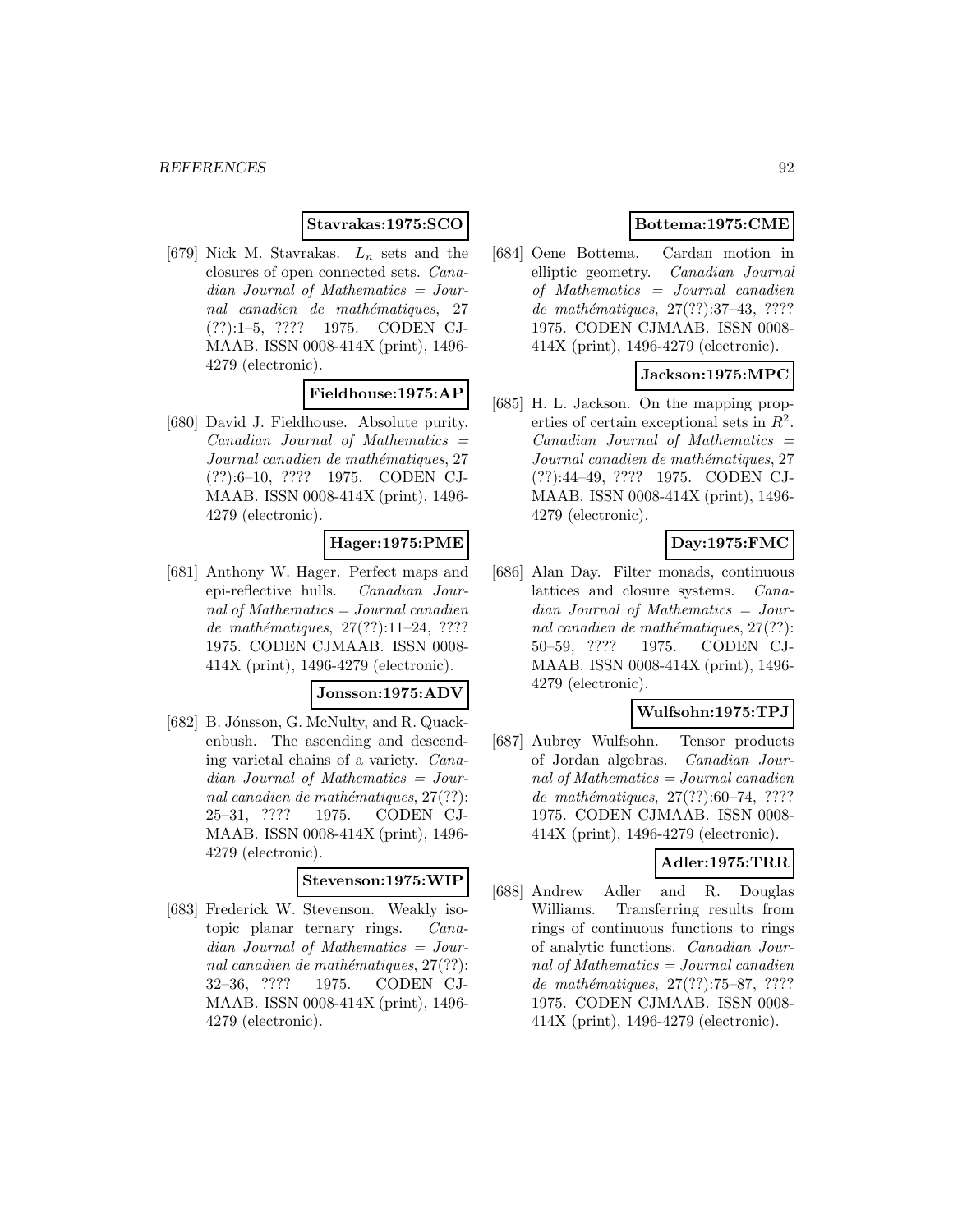### **Kalmbach:1975:SRM**

[689] Gudrun Kalmbach. On some results in Morse theory. Canadian Journal of Mathematics = Journal canadien de mathématiques,  $27(??)$ :88-105, ???? 1975. CODEN CJMAAB. ISSN 0008- 414X (print), 1496-4279 (electronic).

# **Dolan:1975:SON**

[690] J. Michael Dolan and Gene A. Klaasen. Strongly oscillatory and nonoscillatory subspaces of linear equations. Canadian Journal of Mathematics = Journal canadien de mathématiques,  $27(??)$ : 106–110, ???? 1975. CODEN CJ-MAAB. ISSN 0008-414X (print), 1496- 4279 (electronic).

# **McAdam:1975:GOE**

[691] Stephen McAdam. Going down and open extensions. Canadian Journal of Mathematics = Journal canadien de mathématiques, 27(??):111-114, ???? 1975. CODEN CJMAAB. ISSN 0008- 414X (print), 1496-4279 (electronic).

### **Beachy:1975:MTR**

[692] John A. Beachy. On maximal torsion radicals. II. Canadian Journal of Mathematics = Journal canadien de  $mathématiques, 27(??):115–120, ????$ 1975. CODEN CJMAAB. ISSN 0008- 414X (print), 1496-4279 (electronic).

### **Limaye:1975:DCR**

[693] B. V. Limaye and R. R. Simha. Deficiencies of certain real uniform algebras. Canadian Journal of Mathematics = Journal canadien de  $mathématiques, 27(??):121-132, ????$ 1975. CODEN CJMAAB. ISSN 0008- 414X (print), 1496-4279 (electronic).

## **Schneider:1975:UPI**

[694] Robert Schneider. Unit preserving isometries are homomorphisms in certain  $L^p$ . Canadian Journal of Mathematics = Journal canadien de mathématiques,  $27(??):133-137, ????$ 1975. CODEN CJMAAB. ISSN 0008- 414X (print), 1496-4279 (electronic).

## **Lewis:1975:OFO**

[695] Roger T. Lewis. The oscillation of fourth order linear differential operators. Canadian Journal of Mathematics  $= Journal\; can a dien\; de\; mathématiques,$ 27(??):138–145, ???? 1975. CODEN CJMAAB. ISSN 0008-414X (print), 1496-4279 (electronic).

### **Isaacs:1975:CDD**

[696] I. M. Isaacs. Character degrees and derived length of a solvable group. Canadian Journal of Mathematics = Journal canadien de mathématiques,  $27(??)$ : 146–151, ???? 1975. CODEN CJ-MAAB. ISSN 0008-414X (print), 1496- 4279 (electronic).

## **Azoff:1975:COR**

[697] Edward A. Azoff. Compact operators in reductive algebras. Canadian Journal of Mathematics = Journal canadien de mathématiques,  $27(??)$ : 152–154, ???? 1975. CODEN CJ-MAAB. ISSN 0008-414X (print), 1496- 4279 (electronic).

### **Spiegel:1975:IAG**

[698] Eugene Spiegel. On isomorphisms of abelian group algebras. Canadian Journal of Mathematics = Journal canadien de mathématiques,  $27(??)$ :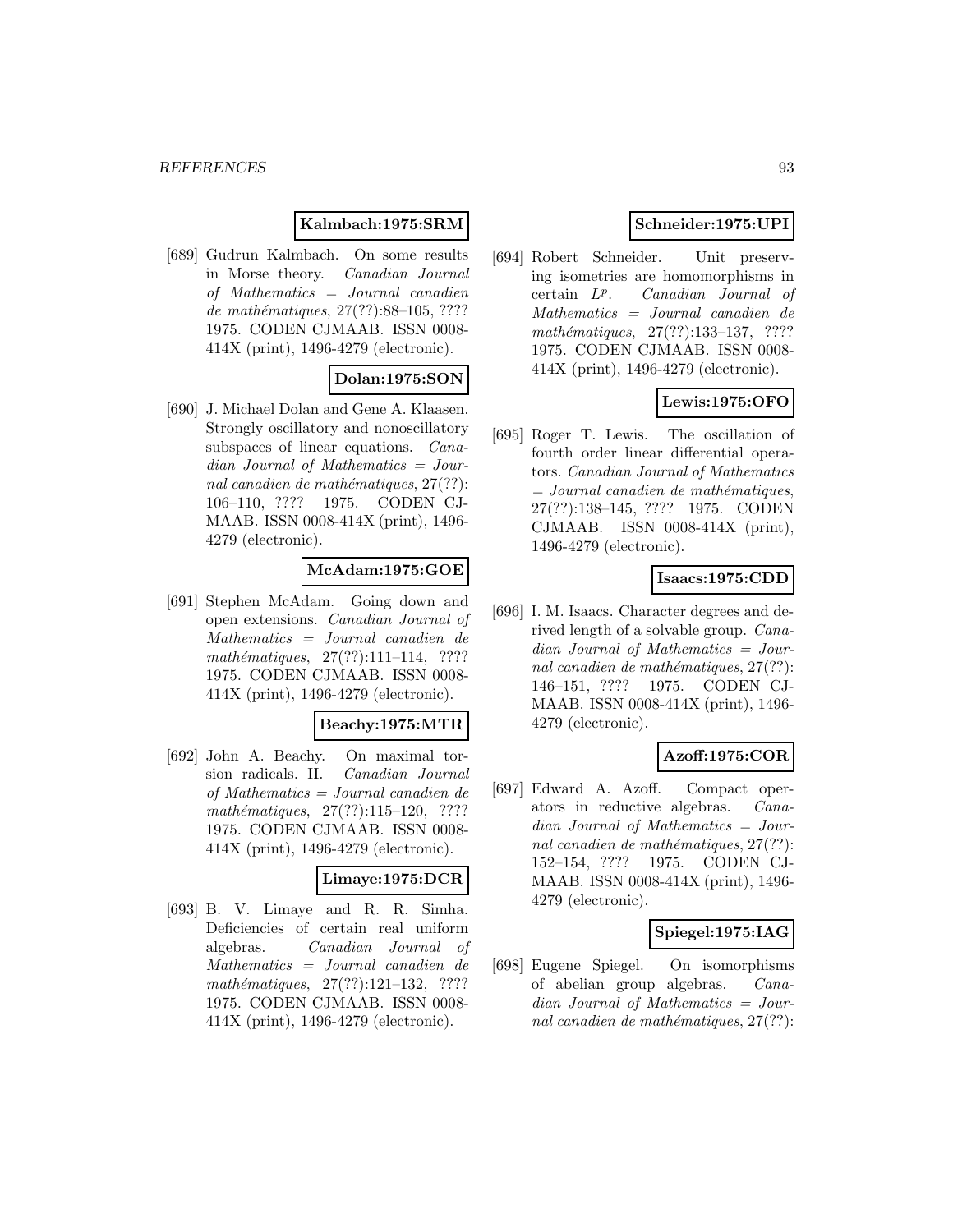155–161, ???? 1975. CODEN CJ-MAAB. ISSN 0008-414X (print), 1496- 4279 (electronic).

## **Andersen:1975:NIU**

[699] Kenneth F. Andersen. Norm inequalities for ultraspherical and Hankel conjugate functions. Canadian Journal of Mathematics = Journal canadien de  $mathématiques, 27(??):162–171, ????$ 1975. CODEN CJMAAB. ISSN 0008- 414X (print), 1496-4279 (electronic).

## **Kim:1975:CLH**

[700] Jongsik Kim. The characterization of a lattice homomorphism. Canadian Journal of Mathematics = Journal canadien de mathématiques,  $27(??)$ : 172–175, ???? 1975. CODEN CJ-MAAB. ISSN 0008-414X (print), 1496- 4279 (electronic).

## **Welland:1975:NCR**

[701] G. V. Welland. Norm convergence of Riesz–Bochner means for radial functions. Canadian Journal of Mathematics = Journal canadien de mathématiques, 27(??):176-185, ???? 1975. CODEN CJMAAB. ISSN 0008- 414X (print), 1496-4279 (electronic).

## **Leach:1975:MMF**

[702] Ronald J. Leach. Multivalent and meromorphic functions of bounded boundary rotation. Canadian Journal of Mathematics = Journal canadien de mathématiques, 27(??):186-199, ???? 1975. CODEN CJMAAB. ISSN 0008- 414X (print), 1496-4279 (electronic).

## **Delver:1975:BIC**

[703] Robert Delver. Boundary and interior control for partial differen-

tial equations. Canadian Journal of Mathematics = Journal canadien de mathématiques,  $27(??):200-217$ , ???? 1975. CODEN CJMAAB. ISSN 0008- 414X (print), 1496-4279 (electronic).

## **Peterson:1975:OSI**

[704] Roger D. Peterson. One-sided inverses in rings. Canadian Journal of Mathematics = Journal canadien de mathématiques,  $27(??):218-224$ , ???? 1975. CODEN CJMAAB. ISSN 0008- 414X (print), 1496-4279 (electronic).

### **Czerwinski:1975:FLT**

[705] Terry Czerwinski. On finite line transitive affine planes whose collineation groups contain no Baer involutions.  $Canadian$  Journal of Mathematics  $=$ Journal canadien de mathématiques, 27 (??):225–230, ???? 1975. CODEN CJ-MAAB. ISSN 0008-414X (print), 1496- 4279 (electronic).

## **Blair:1975:GC**

[706] David E. Blair. On a generalization of the catenoid. Canadian Journal of Mathematics = Journal canadien de mathématiques,  $27(??):231-236$ , ???? 1975. CODEN CJMAAB. ISSN 0008- 414X (print), 1496-4279 (electronic).

# **Brenner:1975:NFG**

[707] J. L. Brenner, R. A. MacLeod, and D. D. Olesky. Non-free groups generated by two  $2 \times 2$  matrices. *Cana*dian Journal of Mathematics = Journal canadien de mathématiques,  $27(??)$ : 237–245, ???? 1975. CODEN CJ-MAAB. ISSN 0008-414X (print), 1496- 4279 (electronic).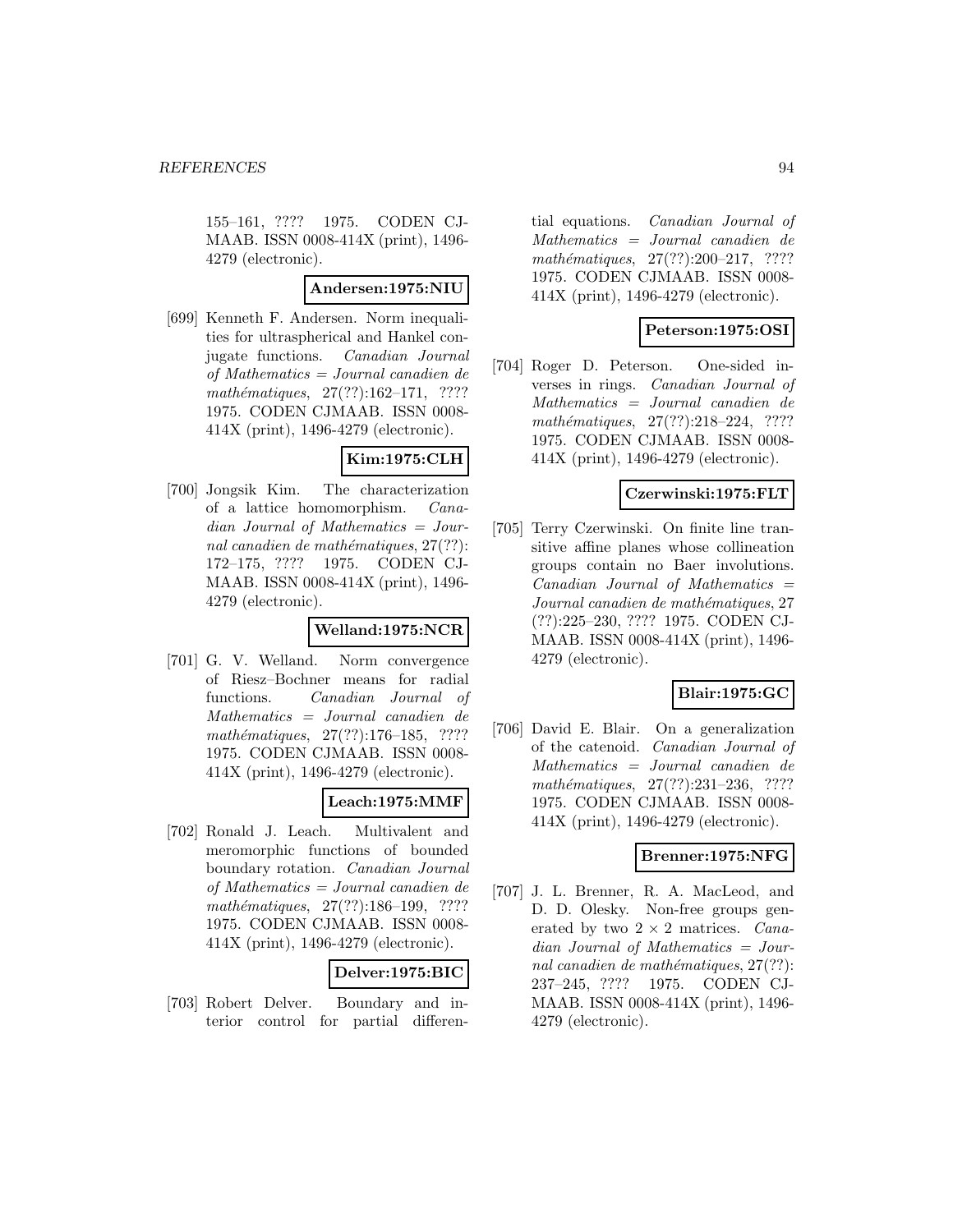# **Sharp:1975:QAG**

[708] W. T. Sharp, L. C. Biedenharn, E. de Vries, and A. J. van Zanten. On quasi-ambivalent groups. Canadian Journal of Mathematics = Journal canadien de mathématiques,  $27(??)$ : 246–255, ???? 1975. CODEN CJ-MAAB. ISSN 0008-414X (print), 1496- 4279 (electronic).

## **Lindner:1975:CLS**

[709] C. C. Lindner and A. Rosa. Construction of large sets of almost disjoint Steiner triple systems. Canadian Journal of Mathematics = Journal canadien de mathématiques,  $27(??)$ : 256–260, ???? 1975. CODEN CJ-MAAB. ISSN 0008-414X (print), 1496- 4279 (electronic).

# **Rieffel:1975:IRR**

[710] Marc A. Rieffel. Induced representations of rings. Canadian Journal of Mathematics = Journal canadien de mathématiques,  $27(??):261-270$ , ???? 1975. CODEN CJMAAB. ISSN 0008- 414X (print), 1496-4279 (electronic).

## **Cordes:1975:SRT**

[711] Craig M. Cordes. Some results on totally isotropic subspaces and five-dimensional quadratic forms over  $GF(q)$ . *Canadian Journal of Math*ematics = Journal canadien de  $mathématiques, 27(??):271-275, ????$ 1975. CODEN CJMAAB. ISSN 0008- 414X (print), 1496-4279 (electronic).

### **Gratzer:1975:FDL**

[712] G. Grätzer and J. Sichler. Free decompositions of a lattice. Canadian Journal of Mathematics = Journal canadien de

mathématiques, 27(??):276–285, ???? 1975. CODEN CJMAAB. ISSN 0008- 414X (print), 1496-4279 (electronic).

### **Bajpai:1975:AEF**

[713] S. K. Bajpai and Joseph Tanne. Analogues of entire function inequalities for an analytic function. Canadian Journal of Mathematics = Journal canadien de  $mathématiques, 27(??):286-293, ????$ 1975. CODEN CJMAAB. ISSN 0008- 414X (print), 1496-4279 (electronic).

### **Strichartz:1975:EFD**

[714] Robert S. Strichartz. The explicit Fourier decomposition of  $L^2(SO(n)/SO(n$ m)). Canadian Journal of Mathematics  $=$  Journal canadien de mathématiques, 27(??):294–310, ???? 1975. CODEN CJMAAB. ISSN 0008-414X (print), 1496-4279 (electronic).

### **Hong:1975:ESC**

[715] Sung Sa Hong. Extensive subcategories of the category of  $T_0$ -spaces. *Cana*dian Journal of Mathematics = Journal canadien de mathématiques,  $27(??)$ : 311–318, ???? 1975. CODEN CJ-MAAB. ISSN 0008-414X (print), 1496- 4279 (electronic).

## **Toomer:1975:TLC**

[716] Graham Hilton Toomer. Topological localization, category and cocategory.  $Canadian$  Journal of Mathematics  $=$ Journal canadien de mathématiques, 27 (??):319–322, ???? 1975. CODEN CJ-MAAB. ISSN 0008-414X (print), 1496- 4279 (electronic).

## **Toomer:1975:TAH**

[717] Graham Hilton Toomer. Two applications of homology decompositions.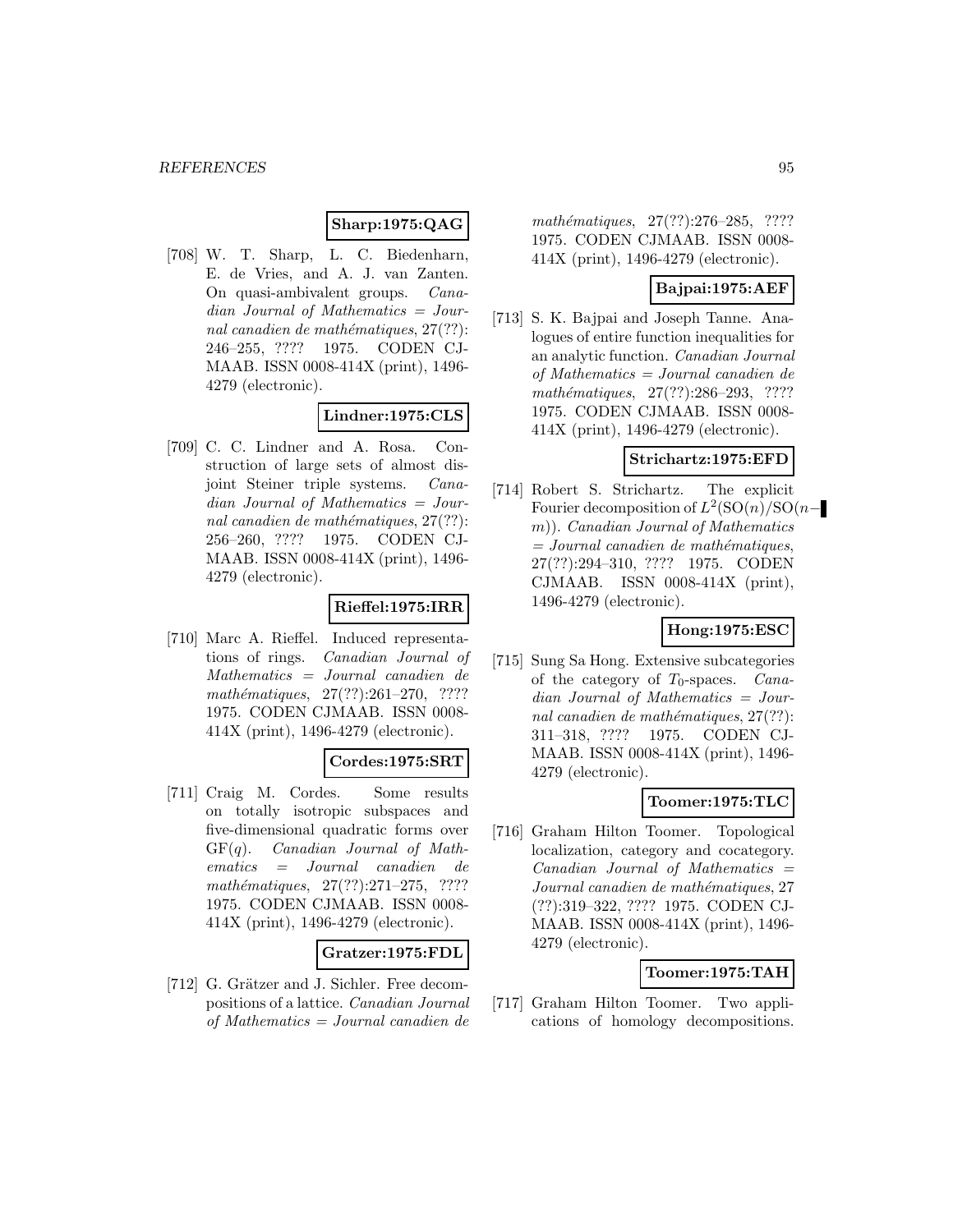$Canadian$  Journal of Mathematics  $=$ Journal canadien de mathématiques, 27 (??):323–329, ???? 1975. CODEN CJ-MAAB. ISSN 0008-414X (print), 1496- 4279 (electronic).

## **Chong:1975:VRP**

[718] Kong Ming Chong. Variation reducing properties of decreasing rearrangements. Canadian Journal of Mathematics = Journal canadien de mathématiques, 27(??):330-336, ???? 1975. CODEN CJMAAB. ISSN 0008- 414X (print), 1496-4279 (electronic).

## **Barnard:1975:VTB**

[719] R. W. Barnard. A variational technique for bounded starlike functions.  $Canadian$  Journal of Mathematics  $=$ Journal canadien de mathématiques, 27 (??):337–347, ???? 1975. CODEN CJ-MAAB. ISSN 0008-414X (print), 1496- 4279 (electronic).

### **Vidyasankar:1975:MER**

[720] K. Vidyasankar and D. H. Younger. A minimax equality related to the longest directed path in an acyclic graph.  $Canadian$  Journal of Mathematics  $=$ Journal canadien de mathématiques, 27 (??):348–351, ???? 1975. CODEN CJ-MAAB. ISSN 0008-414X (print), 1496- 4279 (electronic).

## **Hay:1975:RTD**

[721] Louise Hay. Rice theorems for d.r.e. sets. Canadian Journal of Mathematics  $=$  Journal canadien de mathématiques, 27(??):352–365, ???? 1975. CODEN CJMAAB. ISSN 0008-414X (print), 1496-4279 (electronic).

## **Lovelady:1975:PBS**

[722] David Lowell Lovelady. Partially bounded solutions of linear ordinary differential equations. Canadian Journal of Mathematics = Journal canadien de mathématiques,  $27(??):366-$ 371, ???? 1975. CODEN CJMAAB. ISSN 0008-414X (print), 1496-4279 (electronic).

## **Magid:1975:U**

[723] Andy R. Magid. Ultrafunctors. Canadian Journal of Mathematics = Journal canadien de mathématiques,  $27(??)$ : 372–375, ???? 1975. CODEN CJ-MAAB. ISSN 0008-414X (print), 1496- 4279 (electronic).

# **Breen:1975:PLN**

[724] Marilyn Breen. Points of local nonconvexity and finite unions of convex sets.  $Canadian$  Journal of Mathematics  $=$ Journal canadien de mathématiques, 27 (??):376–383, ???? 1975. CODEN CJ-MAAB. ISSN 0008-414X (print), 1496- 4279 (electronic).

## **Powell:1975:GPG**

[725] Robert E. Powell and Richard A. Shoop. The Gibbs phenomenon for generalized Taylor and Euler transforms.  $Canadian$  Journal of Mathematics  $=$ Journal canadien de mathématiques, 27 (??):384–395, ???? 1975. CODEN CJ-MAAB. ISSN 0008-414X (print), 1496- 4279 (electronic).

## **Koch:1975:UFG**

[726] R. M. Koch and Franklin Lowenthal. Uniform finite generation of threedimensional linear Lie groups. Canadian Journal of Mathematics = Journal canadien de mathématiques,  $27(??)$ :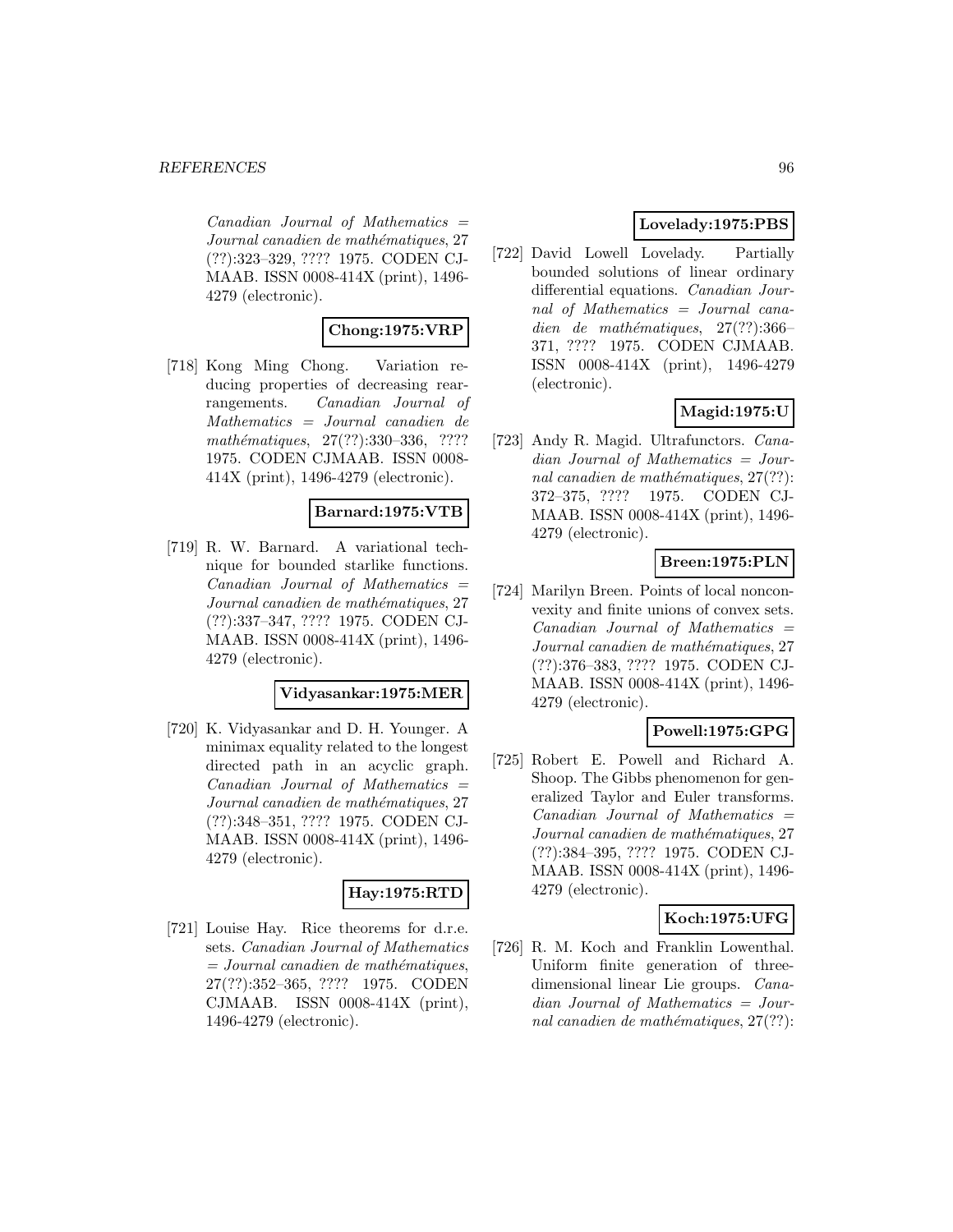396–417, ???? 1975. CODEN CJ-MAAB. ISSN 0008-414X (print), 1496- 4279 (electronic).

### **Anderson:1975:CPN**

[727] C. L. Anderson, W. H. Hyams, and C. K. McKnight. Center points of nets.  $Canadian$  Journal of Mathematics  $=$ Journal canadien de mathématiques, 27 (??):418–422, ???? 1975. CODEN CJ-MAAB. ISSN 0008-414X (print), 1496- 4279 (electronic).

## **Koh:1975:DDH**

[728] E. L. Koh. The n-dimensional distributional Hankel transformation. Canadian Journal of Mathematics = Journal canadien de mathématiques,  $27(??)$ : 423–433, ???? 1975. CODEN CJ-MAAB. ISSN 0008-414X (print), 1496- 4279 (electronic).

### **Tyler:1975:LCF**

[729] Robert Tyler. On the lower central factors of a free associative ring. Canadian Journal of Mathematics = Journal canadien de mathématiques,  $27(??)$ : 434–438, ???? 1975. CODEN CJ-MAAB. ISSN 0008-414X (print), 1496- 4279 (electronic).

## **Webster:1975:HSD**

[730] Dallas E. Webster. Handles, semihandles, and destabilization of isotopies.  $Canadian$  Journal of Mathematics  $=$ Journal canadien de mathématiques, 27 (??):439–445, ???? 1975. CODEN CJ-MAAB. ISSN 0008-414X (print), 1496- 4279 (electronic).

## **Hahn:1975:HMH**

[731] Kyong T. Hahn. Holomorphic mappings of the hyperbolic space into

the complex Euclidean space and the Bloch theorem. Canadian Journal of Mathematics = Journal canadien de mathématiques, 27(??):446-458, ???? 1975. CODEN CJMAAB. ISSN 0008- 414X (print), 1496-4279 (electronic).

## **Hodel:1975:TAC**

[732] R. E. Hodel. On a theorem of Arhangel'skii concerning Lindelöf  $p$ spaces. Canadian Journal of Mathematics = Journal canadien de mathématiques,  $27(??):459-468$ , ???? 1975. CODEN CJMAAB. ISSN 0008- 414X (print), 1496-4279 (electronic).

# **Bennett:1975:NCS**

[733] Harold R. Bennett and Harold W. Martin. A note on certain spaces with bases (modK). Canadian Journal of Mathematics = Journal canadien de  $mathématiques, 27(??):469-474, ????$ 1975. CODEN CJMAAB. ISSN 0008- 414X (print), 1496-4279 (electronic).

## **Shirey:1975:CSV**

[734] James Shirey. The convergence of series for various choices of sign in Banach spaces. Canadian Journal of Mathematics = Journal canadien de mathématiques, 27(??):475–480, ???? 1975. CODEN CJMAAB. ISSN 0008- 414X (print), 1496-4279 (electronic).

### **McCandless:1975:FF**

[735] Byron H. McCandless. On Σ-finite families. Canadian Journal of Mathematics  $=$  Journal canadien de mathématiques, 27(??):481–488, ???? 1975. CODEN CJMAAB. ISSN 0008-414X (print), 1496-4279 (electronic).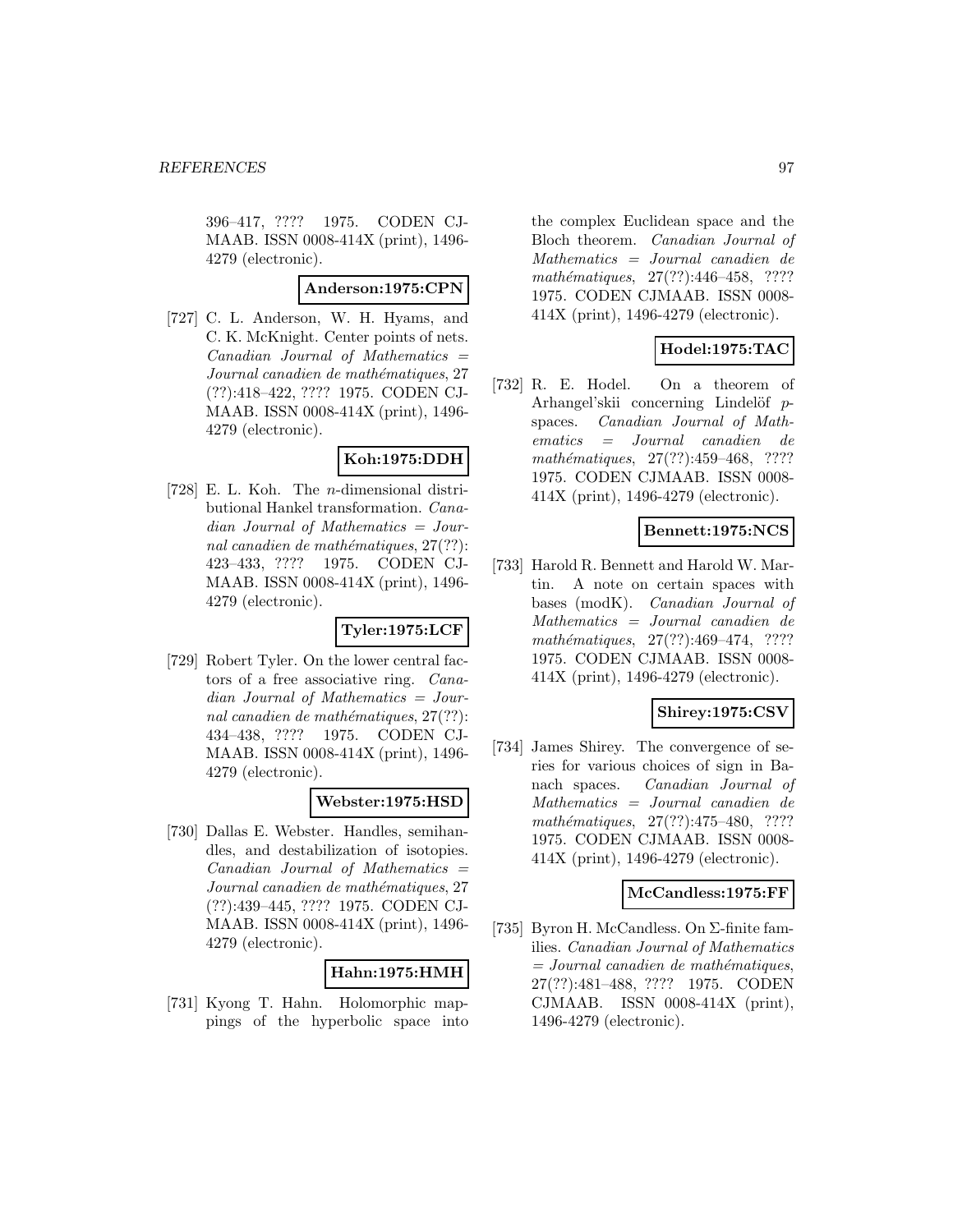### **Lawrence:1975:CRP**

[736] John Lawrence. The coefficient ring of a primitive group ring. Canadian Journal of Mathematics = Journal canadien de mathématiques,  $27(??)$ : 489–494, ???? 1975. CODEN CJ-MAAB. ISSN 0008-414X (print), 1496- 4279 (electronic).

## **Dash:1975:BHP**

[737] A. T. Dash. On a Brown–Halmos– Pearcy lemma ("Commutators of operators on Hilbert space", Canad. J. Math. **17** (1965), 695–708, by A. Brown, P. R. Halmos and C. Pearcy).  $Canadian$  Journal of Mathematics  $=$ Journal canadien de mathématiques, 27(3):495, June 1975. CODEN CJ-MAAB. ISSN 0008-414X (print), 1496- 4279 (electronic).

### **Osofsky:1975:RC**

[738] Barbara L. Osofsky. A remark on colimits. Canadian Journal of Mathematics = Journal canadien de mathématiques, 27(??):496-499, ???? 1975. CODEN CJMAAB. ISSN 0008- 414X (print), 1496-4279 (electronic).

## **Lohoue:1975:CSE**

[739] N. Lohoué. Sur certains sous-espaces de  $B_p(G)$ . Canadian Journal of Mathematics = Journal canadien de  $mathématiques, 27(??):500–507, ????$ 1975. CODEN CJMAAB. ISSN 0008- 414X (print), 1496-4279 (electronic).

### **Gustafson:1975:SSD**

[740] G. B. Gustafson and S. Sedziwy. Solution space decompositions for nth order linear differential equations. Canadian Journal of Mathematics = Journal canadien de mathématiques,  $27(??)$ :

508–512, ???? 1975. CODEN CJ-MAAB. ISSN 0008-414X (print), 1496- 4279 (electronic).

### **Mandelberg:1975:NQF**

[741] K. I. Mandelberg. A note on quadratic forms over arbitrary semi-local rings.  $Canadian$  Journal of Mathematics  $=$ Journal canadien de mathématiques, 27 (??):513–527, ???? 1975. CODEN CJ-MAAB. ISSN 0008-414X (print), 1496- 4279 (electronic).

### **vanZanten:1975:CGR**

[742] A. J. van Zanten and E. de Vries. Criteria for groups with representations of the second kind and for simple phase groups. Canadian Journal of Mathematics = Journal canadien de mathématiques,  $27(??):528-544$ , ???? 1975. CODEN CJMAAB. ISSN 0008- 414X (print), 1496-4279 (electronic).

### **Viola-Prioli:1975:WEK**

[743] Jorge E. Viola-Prioli. When is every kernel functor idempotent? Canadian Journal of Mathematics = Journal canadien de mathématiques,  $27(??)$ : 545–554, ???? 1975. CODEN CJ-MAAB. ISSN 0008-414X (print), 1496- 4279 (electronic).

### **Spence:1975:SHM**

[744] Edward Spence. Skew-Hadamard matrices of the Goethals–Seidel type.  $Canadian$  Journal of Mathematics  $=$ Journal canadien de mathématiques, 27 (??):555–560, ???? 1975. CODEN CJ-MAAB. ISSN 0008-414X (print), 1496- 4279 (electronic).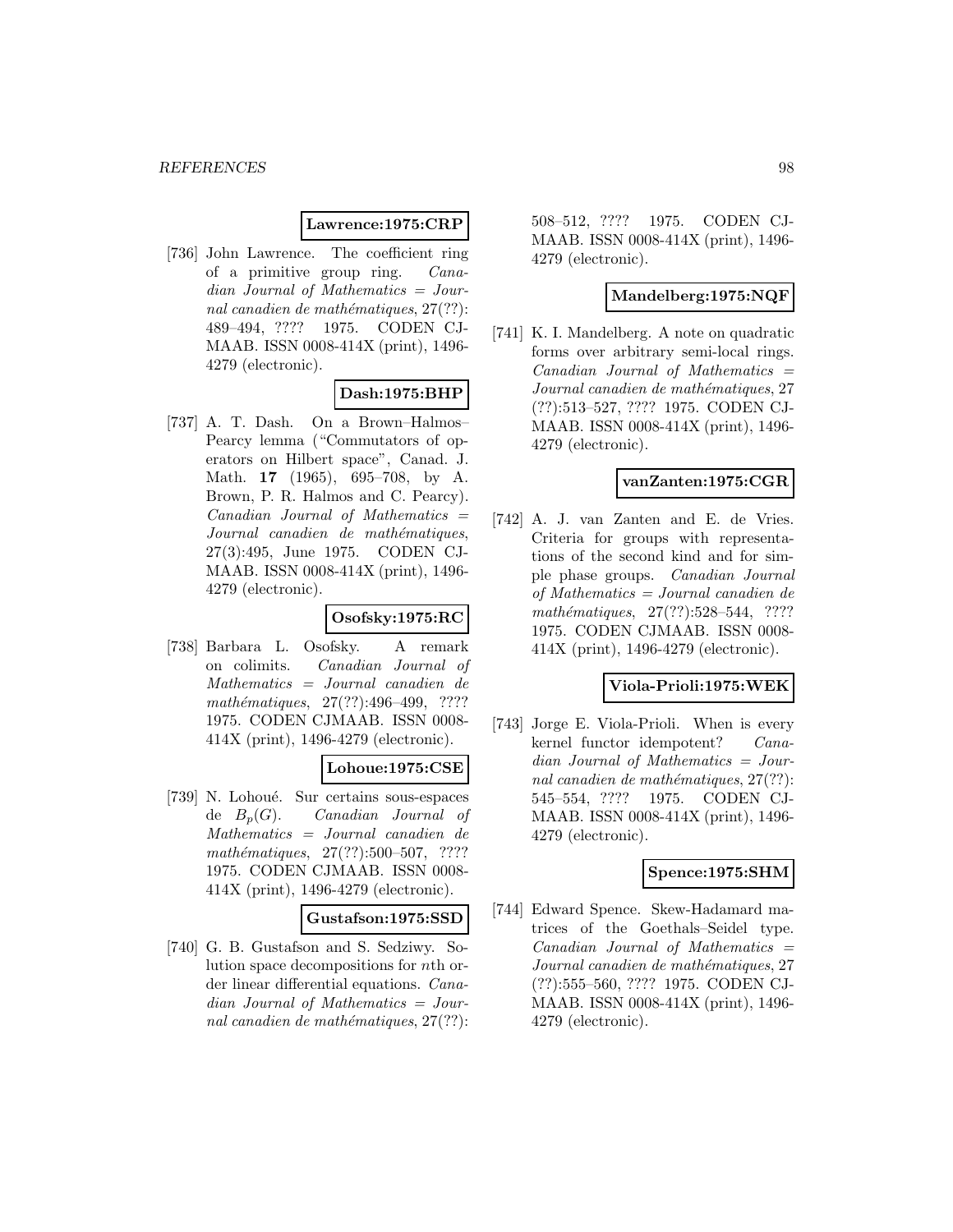## **Wei:1975:LTP**

[745] Albert Wei. Linear transformations preserving the real orthogonal group.  $Canadian$  Journal of Mathematics  $=$ Journal canadien de mathématiques, 27 (??):561–572, ???? 1975. CODEN CJ-MAAB. ISSN 0008-414X (print), 1496- 4279 (electronic).

## **Rowen:1975:SRI**

[746] Louis Halle Rowen. Structure of rings with involution applied to generalized polynomial identities. Canadian Journal of Mathematics = Journal canadien de mathématiques,  $27(??)$ : 573–584, ???? 1975. CODEN CJ-MAAB. ISSN 0008-414X (print), 1496- 4279 (electronic).

# **Stahl:1975:RNW**

[747] Saul Stahl. On the Ramsey number  $r(F, K_m)$  where F is a forest. Canadian Journal of Mathematics = Journal canadien de mathématiques,  $27(??)$ : 585–589, ???? 1975. CODEN CJ-MAAB. ISSN 0008-414X (print), 1496- 4279 (electronic).

## **Hutchinson:1975:EGP**

[748] Joan P. Hutchinson. Eulerian graphs and polynomial identities for skewsymmetric matrices. Canadian Journal of Mathematics = Journal canadien de  $mathématiques, 27(??): 590–609, ????$ 1975. CODEN CJMAAB. ISSN 0008- 414X (print), 1496-4279 (electronic).

### **Jonker:1975:ISD**

[749] Leo B. Jonker. Immersions with semidefinite second fundamental forms.  $Canadian$  Journal of Mathematics  $=$ Journal canadien de mathématiques, 27

(??):610–617, ???? 1975. CODEN CJ-MAAB. ISSN 0008-414X (print), 1496- 4279 (electronic).

### **McMaster:1975:CTC**

[750] R. J. McMaster. Cotorsion theories and colocalization. Canadian Journal of Mathematics = Journal canadien de mathématiques, 27(??):618–628, ???? 1975. CODEN CJMAAB. ISSN 0008- 414X (print), 1496-4279 (electronic).

### **Herstein:1975:CSS**

[751] I. N. Herstein. Certain submodules of simple rings with involution. II. Canadian Journal of Mathematics = Journal canadien de mathématiques,  $27(??)$ : 629–635, ???? 1975. CODEN CJ-MAAB. ISSN 0008-414X (print), 1496- 4279 (electronic).

### **Kelly:1975:PL**

[752] David Kelly and Ivan Rival. Planar lattices. Canadian Journal of Mathematics = Journal canadien de mathématiques,  $27(??):636–665, ????$ 1975. CODEN CJMAAB. ISSN 0008- 414X (print), 1496-4279 (electronic).

### **Aliprantis:1975:OPO**

[753] Charalambos D. Aliprantis. On order properties of order bounded transformations. Canadian Journal of Mathematics = Journal canadien de mathématiques,  $27(??):666-678$ , ???? 1975. CODEN CJMAAB. ISSN 0008- 414X (print), 1496-4279 (electronic).

## **Divinsky:1975:UR**

[754] N. Divinsky. Unequivocal rings. Canadian Journal of Mathematics = Journal canadien de mathématiques,  $27(??)$ :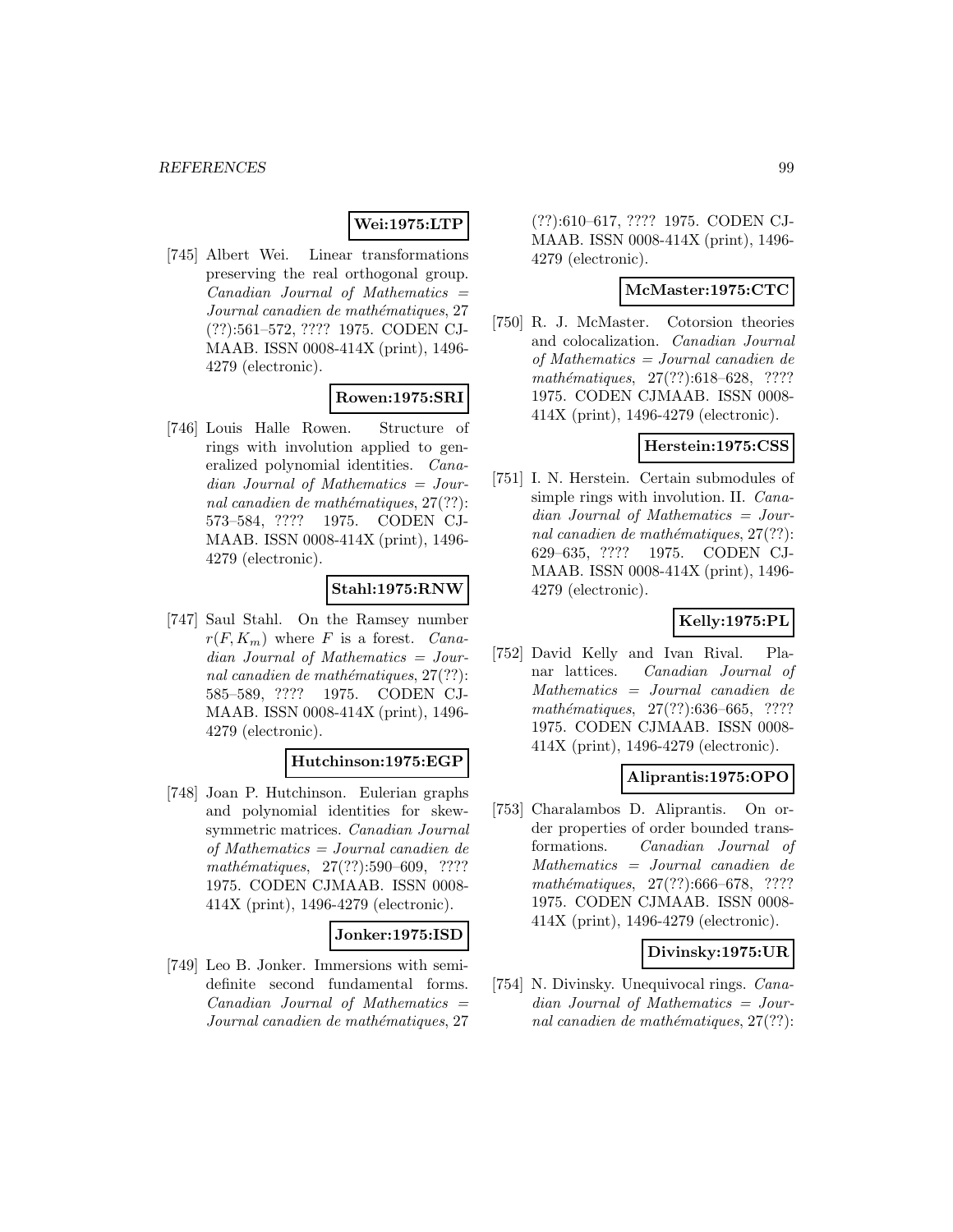679–690, ???? 1975. CODEN CJ-MAAB. ISSN 0008-414X (print), 1496- 4279 (electronic).

### **McClure:1975:ISL**

[755] J. P. McClure and R. Wong. On infinite systems of linear differential equations.  $Canadian$  Journal of Mathematics  $=$ Journal canadien de mathématiques, 27 (??):691–703, ???? 1975. CODEN CJ-MAAB. ISSN 0008-414X (print), 1496- 4279 (electronic).

## **White:1975:RTM**

[756] Dennis E. White. Redfield's theorems and multilinear algebra. Canadian Journal of Mathematics = Journal canadien de mathématiques,  $27(??)$ : 704–714, ???? 1975. CODEN CJ-MAAB. ISSN 0008-414X (print), 1496- 4279 (electronic).

## **Pierce:1975:LOP**

[757] Stephen Pierce. Linear operators preserving the real symplectic group.  $Canadian$  Journal of Mathematics  $=$ Journal canadien de mathématiques, 27 (??):715–724, ???? 1975. CODEN CJ-MAAB. ISSN 0008-414X (print), 1496- 4279 (electronic).

### **Radjabalipour:1975:DCP**

[758] M. Radjabalipour and H. Radjavi. On decomposability of compact perturbations of normal operators. Canadian Journal of Mathematics = Journal canadien de mathématiques,  $27(??)$ : 725–735, ???? 1975. CODEN CJ-MAAB. ISSN 0008-414X (print), 1496- 4279 (electronic).

# **Butler:1975:COC**

[759] G. Butler and J. W. Macki. Corrigendum: "Oscillation and comparison theorems for second order linear differential equations with integrable coefficients" (Canad. J. Math. **26** (1974), 294–301). Canadian Journal of Mathematics = Journal canadien de mathématiques, 27(??):736, ???? 1975. CODEN CJMAAB. ISSN 0008-414X (print), 1496-4279 (electronic). See [561].

## **Clough:1975:MDD**

[760] Robert R. Clough. The map  $SJ\iota qhtarrowS$ F does not deloop mod2. Canadian Journal of Mathematics = Journal canadien de mathématiques,  $27(??):737-745$ , ???? 1975. CODEN CJMAAB. ISSN 0008- 414X (print), 1496-4279 (electronic).

## **Froemke:1975:MPP**

[761] Jon Froemke. Maximal pre-primal clusters. Canadian Journal of Mathematics  $=$  Journal canadien de mathématiques, 27(??):746–751, ???? 1975. CODEN CJMAAB. ISSN 0008-414X (print), 1496-4279 (electronic).

## **Cheng:1975:ECM**

[762] Chao Kun Cheng. H-equivalence classes of multiplications on certain fiber spaces. Canadian Journal of Mathematics = Journal canadien de mathématiques, 27(??):752–765, ???? 1975. CODEN CJMAAB. ISSN 0008- 414X (print), 1496-4279 (electronic).

## **Patterson:1975:CP**

[763] Leif-Norman Patterson. Connexions and prolongations. Canadian Journal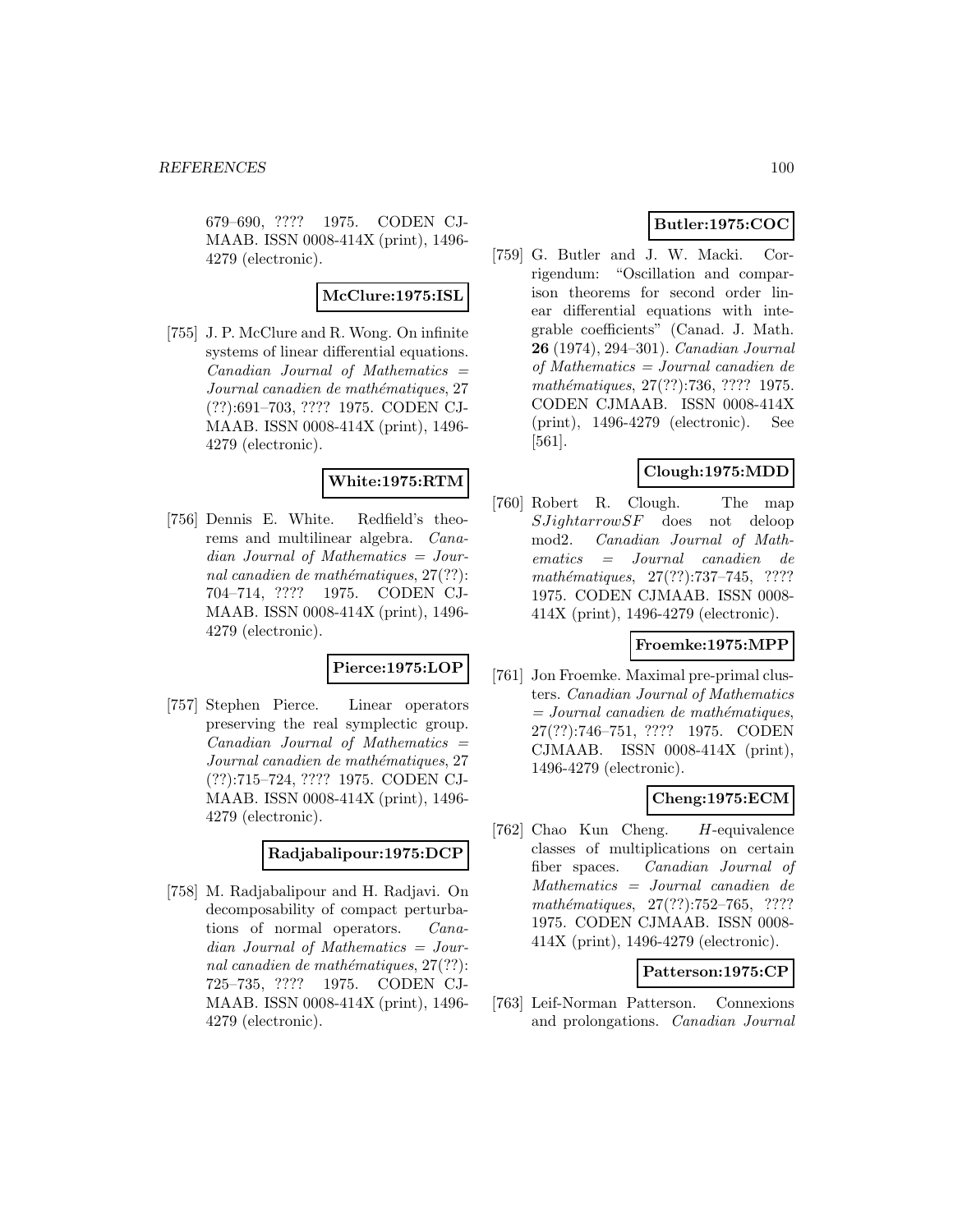of Mathematics = Journal canadien de mathématiques, 27(??):766-791, ???? 1975. CODEN CJMAAB. ISSN 0008- 414X (print), 1496-4279 (electronic).

# **Lohoue:1975:SHS**

[764] N. Lohoué. Synthèse harmonique des sous-groupes discrets. (French) [Harmonic synthesis of discrete subgroups].  $Canadian$  Journal of Mathematics  $=$ Journal canadien de mathématiques, 27 (??):792–796, ???? 1975. CODEN CJ-MAAB. ISSN 0008-414X (print), 1496- 4279 (electronic).

## **Myers:1975:HSD**

[765] Donald Myers. Homeomorphisms on the solid double torus. Canadian Journal of Mathematics = Journal canadien de mathématiques,  $27(??)$ :797– 804, ???? 1975. CODEN CJMAAB. ISSN 0008-414X (print), 1496-4279 (electronic).

## **Laird:1975:EMP**

[766] P. G. Laird. Entire mean periodic functions. Canadian Journal of Mathematics = Journal canadien de mathématiques,  $27(??):805-818$ , ???? 1975. CODEN CJMAAB. ISSN 0008- 414X (print), 1496-4279 (electronic).

# **Deza:1975:RMG**

[767] Mikhail Deza. Racine minimum d'un groupe élémentaire abélien. (French) [Minimum root of an elementary abelian group]. Canadian Journal of Mathematics = Journal canadien de mathématiques, 27(??):819-826, ???? 1975. CODEN CJMAAB. ISSN 0008- 414X (print), 1496-4279 (electronic).

# **Elliott:1975:ADH**

[768] George A. Elliott. An abstract Dauns– Hofmann–Kaplansky multiplier theorem. Canadian Journal of Mathematics  $= Journal\; candidate\; the\; mathématiques,$ 27(??):827–836, ???? 1975. CODEN CJMAAB. ISSN 0008-414X (print), 1496-4279 (electronic).

## **Tomkinson:1975:PSC**

[769] M. J. Tomkinson. Prefrattini subgroups and cover-avoidance properties in **U**-groups. Canadian Journal of Mathematics = Journal canadien de mathématiques,  $27(??):837-851$ , ???? 1975. CODEN CJMAAB. ISSN 0008- 414X (print), 1496-4279 (electronic).

## **Balbes:1975:TCS**

[770] Raymond Balbes. On the triple characterization for Stone algebras. Canadian Journal of Mathematics = Journal canadien de mathématiques,  $27(??)$ : 852–859, ???? 1975. CODEN CJ-MAAB. ISSN 0008-414X (print), 1496- 4279 (electronic).

## **Lutzer:1975:SCA**

[771] D. J. Lutzer. Some constructions in abstract measure theory. Canadian Journal of Mathematics = Journal canadien de mathématiques,  $27(??)$ : 860–866, ???? 1975. CODEN CJ-MAAB. ISSN 0008-414X (print), 1496- 4279 (electronic).

## **Singh:1975:MHN**

[772] Surjeet Singh. Modules over hereditary Noetherian prime rings. Canadian Journal of Mathematics = Journal canadien de mathématiques,  $27(??)$ :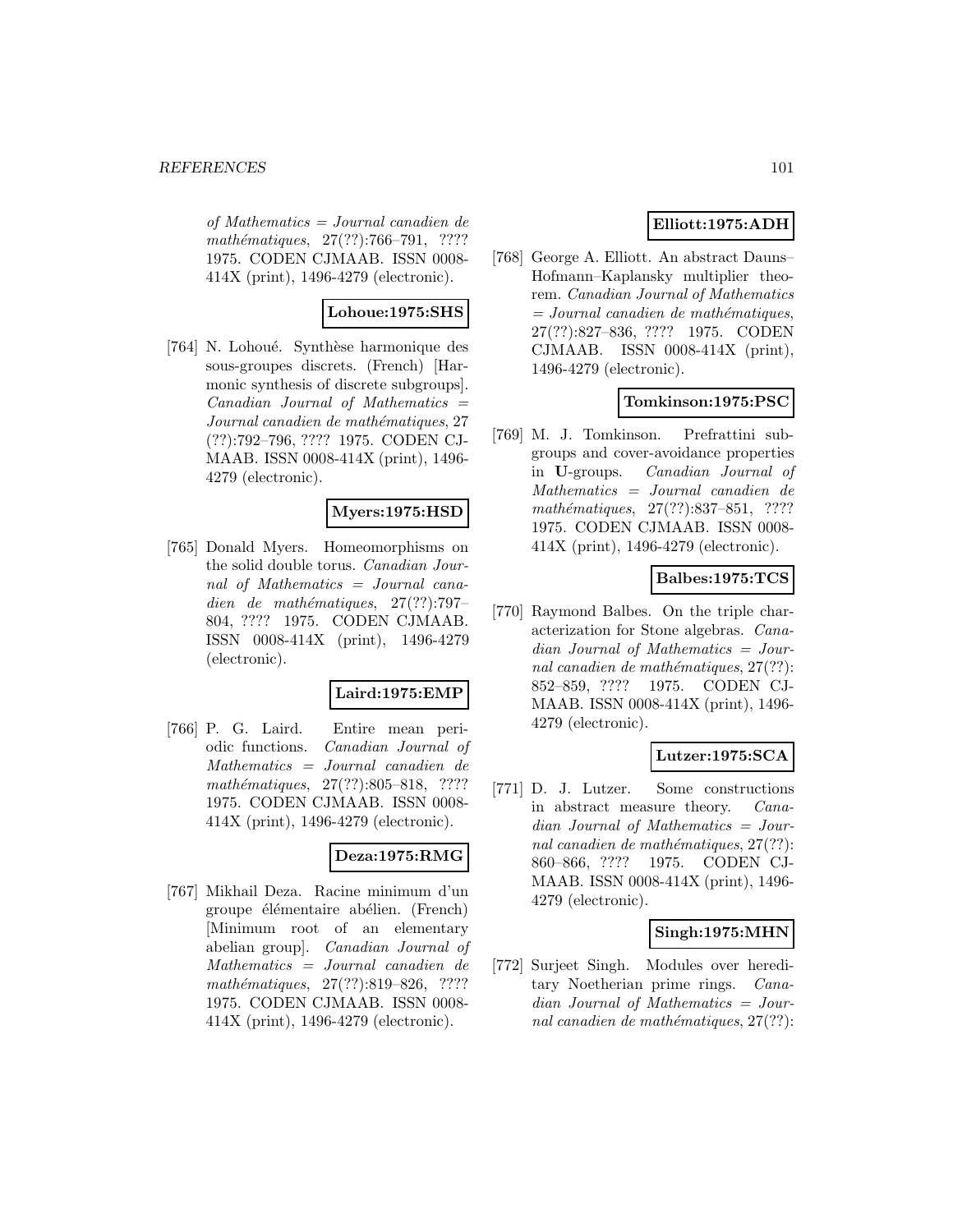867–883, ???? 1975. CODEN CJ-MAAB. ISSN 0008-414X (print), 1496- 4279 (electronic).

### **Burgess:1975:COC**

[773] W. D. Burgess and R. Raphael. Complete and orthogonally complete rings.  $Canadian$  Journal of Mathematics  $=$ Journal canadien de mathématiques, 27 (??):884–892, ???? 1975. CODEN CJ-MAAB. ISSN 0008-414X (print), 1496- 4279 (electronic).

### **Morales:1975:NHM**

[774] Pedro Morales. A non-Hausdorff multifunction Ascoli theorem for  $k_3$ -spaces.  $Canadian$  Journal of Mathematics  $=$ Journal canadien de mathématiques, 27 (??):893–900, ???? 1975. CODEN CJ-MAAB. ISSN 0008-414X (print), 1496- 4279 (electronic).

#### **Varadarajan:1975:NIHa**

[775] K. Varadarajan. Numerical invariants in homotopical algebra. I. Canadian Journal of Mathematics = Journal canadien de mathématiques,  $27(??)$ : 901–934, ???? 1975. CODEN CJ-MAAB. ISSN 0008-414X (print), 1496- 4279 (electronic).

### **Varadarajan:1975:NIHb**

[776] K. Varadarajan. Numerical invariants in homotopical algebra. II. applications. Canadian Journal of Mathematics = Journal canadien de mathématiques, 27(??):935-960, ???? 1975. CODEN CJMAAB. ISSN 0008- 414X (print), 1496-4279 (electronic).

**Chimenti:1975:CFS**

[777] Frank A. Chimenti. Convergence formulas for sequences of sets. Cana-

dian Journal of Mathematics = Journal canadien de mathématiques,  $27(??)$ : 961–969, ???? 1975. CODEN CJ-MAAB. ISSN 0008-414X (print), 1496- 4279 (electronic).

## **Ho:1975:SEG**

[778] C. Y. Ho. Some explicit generators for  $SL(3,3^n)$ ,  $SU(3,3^n)$ ,  $Sp(4,3^n)$ and  $SL(4,3^n)$ . Canadian Journal of Mathematics = Journal canadien de mathématiques, 27(??):970–979, ???? 1975. CODEN CJMAAB. ISSN 0008- 414X (print), 1496-4279 (electronic).

### **Kenny:1975:CAG**

[779] G. Otis Kenny. The completion of an abelian l-group. Canadian Journal of Mathematics = Journal canadien de mathématiques, 27(??):980–985, ???? 1975. CODEN CJMAAB. ISSN 0008- 414X (print), 1496-4279 (electronic).

## **Harley:1975:MSS**

[780] P. W. Harley III and G. D. Faulkner. Metrization of symmetric spaces. Canadian Journal of Mathematics = Journal canadien de mathématiques, 27 (??):986–990, ???? 1975. CODEN CJ-MAAB. ISSN 0008-414X (print), 1496- 4279 (electronic).

# **Weaver:1975:RCO**

[781] Robert J. Weaver. Refinement conditions on operations in sample spaces.  $Canadian$  Journal of Mathematics  $=$ Journal canadien de mathématiques, 27 (??):991–999, ???? 1975. CODEN CJ-MAAB. ISSN 0008-414X (print), 1496- 4279 (electronic).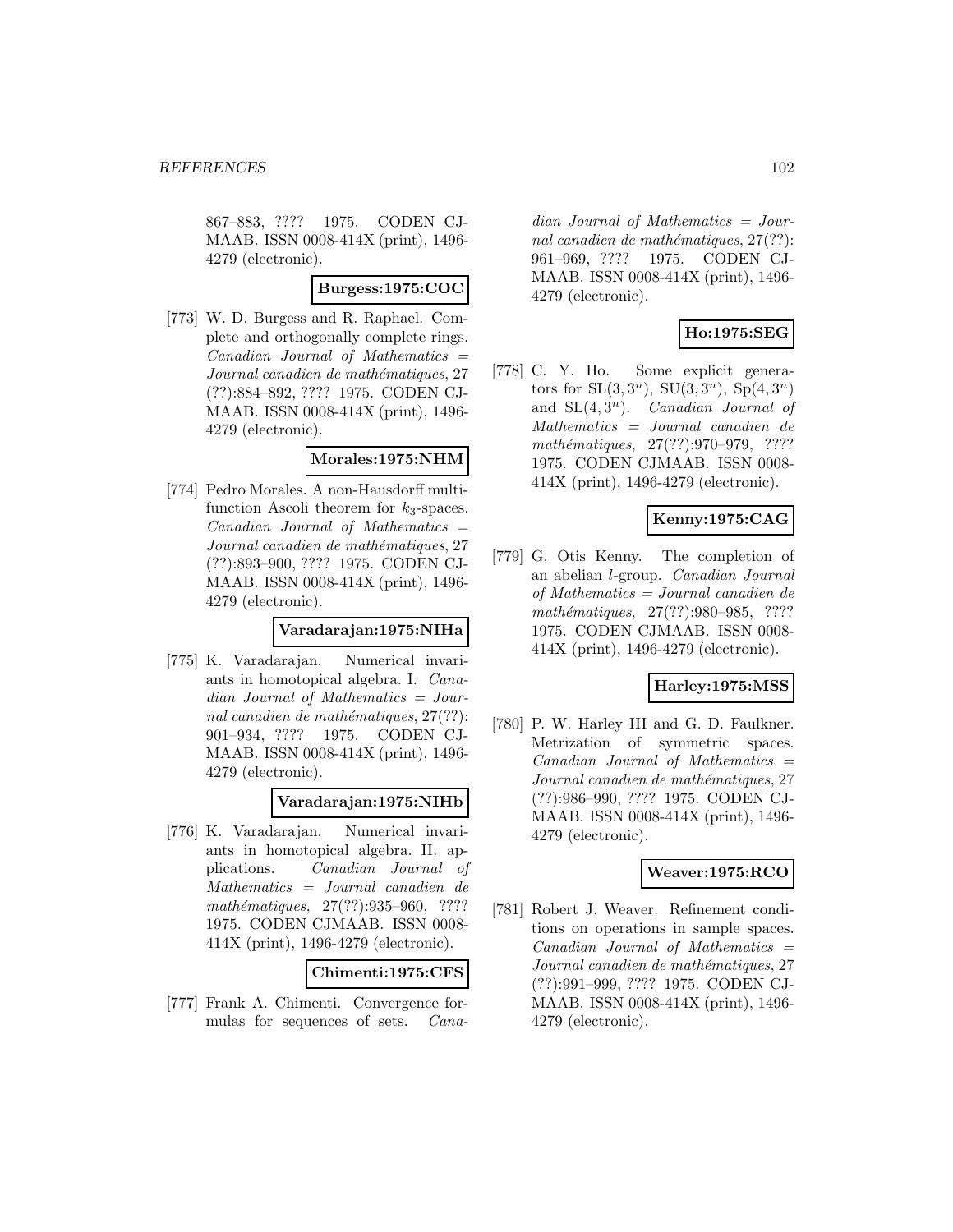### **Kalmanson:1975:ECT**

[782] Kenneth Kalmanson. Edgeconvex circuits and the traveling salesman problem. Canadian Journal of Mathematics  $=$  Journal canadien de mathématiques, 27(??):1000–1010, ???? 1975. CODEN CJMAAB. ISSN 0008-414X (print), 1496-4279 (electronic).

## **Brown:1975:CSZ**

[783] Gordon Brown. Cartan subalgebras of Zassenhaus algebras. Canadian Journal of Mathematics = Journal canadien de mathématiques,  $27(??):1011-$ 1021, ???? 1975. CODEN CJ-MAAB. ISSN 0008-414X (print), 1496- 4279 (electronic).

### **Merris:1975:EDS**

[784] Russell Merris. Equality of decomposable symmetrized tensors. Canadian Journal of Mathematics = Journal canadien de mathématiques,  $27(??)$ : 1022–1024, ???? 1975. CODEN CJ-MAAB. ISSN 0008-414X (print), 1496- 4279 (electronic).

#### **Puttaswamaiah:1975:BCG**

[785] B. M. Puttaswamaiah. Brauer characters and Grothendiek rings. Canadian Journal of Mathematics = Journal canadien de mathématiques,  $27(??)$ : 1025–1028, ???? 1975. CODEN CJ-MAAB. ISSN 0008-414X (print), 1496- 4279 (electronic).

### **Wong:1975:SCC**

[786] Pak Ken Wong. The second conjugates of certain Banach algebras. Canadian Journal of Mathematics = Journal canadien de mathématiques,  $27(??)$ :

1029–1035, ???? 1975. CODEN CJ-MAAB. ISSN 0008-414X (print), 1496- 4279 (electronic).

### **Gaskill:1975:STF**

[787] H. S. Gaskill and C. R. Platt. Sharp transferability and finite sublattices of free lattices. Canadian Journal of Mathematics = Journal canadien de mathématiques, 27(??):1036-1041, ???? 1975. CODEN CJMAAB. ISSN 0008- 414X (print), 1496-4279 (electronic).

### **Halbhavi:1975:GSD**

[788] I. G. Halbhavi and K. Varadarajan. Gottlieb sets and duality in homotopy theory. Canadian Journal of Mathematics = Journal canadien de  $mathématiques, 27(??):1042–1055, ????$ 1975. CODEN CJMAAB. ISSN 0008- 414X (print), 1496-4279 (electronic).

## **Teply:1975:GST**

[789] Mark L. Teply. Generalizations of the simple torsion class and the splitting properties. Canadian Journal of Mathematics = Journal canadien de  $mathématiques, 27(??): 1056–1074, ????$ 1975. CODEN CJMAAB. ISSN 0008- 414X (print), 1496-4279 (electronic).

### **Akcoglu:1975:PET**

[790] M. A. Akcoglu. A pointwise ergodic theorem in  $L_p$ -spaces. *Canadian Jour*nal of Mathematics = Journal canadien de mathématiques,  $27(??):1075-$ 1082, ???? 1975. CODEN CJ-MAAB. ISSN 0008-414X (print), 1496- 4279 (electronic).

## **Richmond:1975:GAR**

[791] Bruce Richmond. A general asymptotic result for partitions. Canadian Journal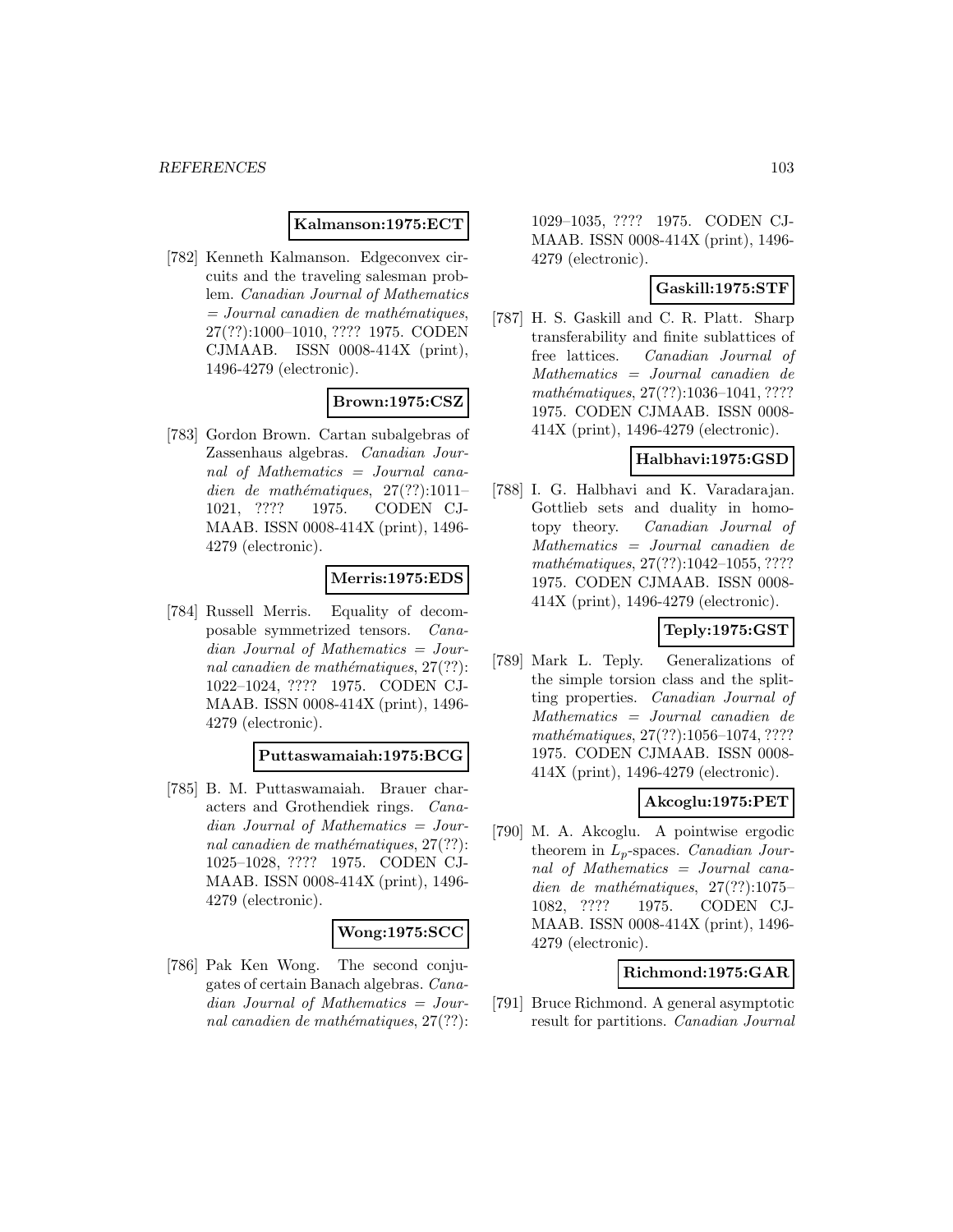of Mathematics = Journal canadien de mathématiques, 27(??):1083-1091, ???? 1975. CODEN CJMAAB. ISSN 0008- 414X (print), 1496-4279 (electronic).

# **Mayland:1975:RFC**

[792] E. J. Mayland, Jr. The residual finiteness of the classical knot groups. Canadian Journal of Mathematics = Journal canadien de mathématiques,  $27(??)$ : 1092–1099, ???? 1975. CODEN CJ-MAAB. ISSN 0008-414X (print), 1496- 4279 (electronic).

## **Wicke:1975:CSH**

[793] H. H. Wicke and J. M. Worrell, Jr. A characterization of spaces having bases of countable order in terms of primitive bases. Canadian Journal of Mathematics = Journal canadien de  $mathématiques, 27(??): 1100–1109, ????$ 1975. CODEN CJMAAB. ISSN 0008- 414X (print), 1496-4279 (electronic).

### **Gauthier:1975:ISF**

[794] Paul M. Gauthier and Lee A. Rubel. Interpolation in separable Fréchet spaces with applications to spaces of analytic functions. Canadian Journal of Mathematics = Journal canadien de mathématiques, 27(??):1110-1113, ???? 1975. CODEN CJMAAB. ISSN 0008- 414X (print), 1496-4279 (electronic).

## **Chacron:1975:SCC**

[795] M. Chacron, I. N. Herstein, and S. Montgomery. Structure of a certain class of rings with involution. Canadian Journal of Mathematics = Journal canadien de mathématiques,  $27(??)$ : 1114–1126, ???? 1975. CODEN CJ-MAAB. ISSN 0008-414X (print), 1496- 4279 (electronic).

# **Florence:1975:SIR**

[796] J. B. Florence. On splitting an infinite recursively enumerable class. Canadian Journal of Mathematics = Journal canadien de mathématiques,  $27(??)$ : 1127–1140, ???? 1975. CODEN CJ-MAAB. ISSN 0008-414X (print), 1496- 4279 (electronic).

# **Bruen:1975:SSI**

[797] A. Bruen. Subregular spreads and indicator sets. Canadian Journal of Mathematics = Journal canadien de mathématiques,  $27(??):1141-1148, ????$ 1975. CODEN CJMAAB. ISSN 0008- 414X (print), 1496-4279 (electronic).

## **Husain:1975:PDF**

[798] T. Husain and S. A. Warsi. Positive definite functions for the class  $L_n(G)$ .  $Canadian$  Journal of Mathematics  $=$ Journal canadien de mathématiques, 27 (??):1149–1156, ???? 1975. CODEN CJMAAB. ISSN 0008-414X (print), 1496-4279 (electronic).

## **Noonan:1975:CBC**

[799] J. W. Noonan. Coefficient behavior of a class of meromorphic functions. Canadian Journal of Mathematics = Journal canadien de mathématiques,  $27(??)$ : 1157–1165, ???? 1975. CODEN CJ-MAAB. ISSN 0008-414X (print), 1496- 4279 (electronic).

## **Lindner:1975:STS**

[800] C. C. Lindner and A. Rosa. Steiner triple systems having a prescribed number of triples in common. *Cana*dian Journal of Mathematics = Journal canadien de mathématiques,  $27(??)$ :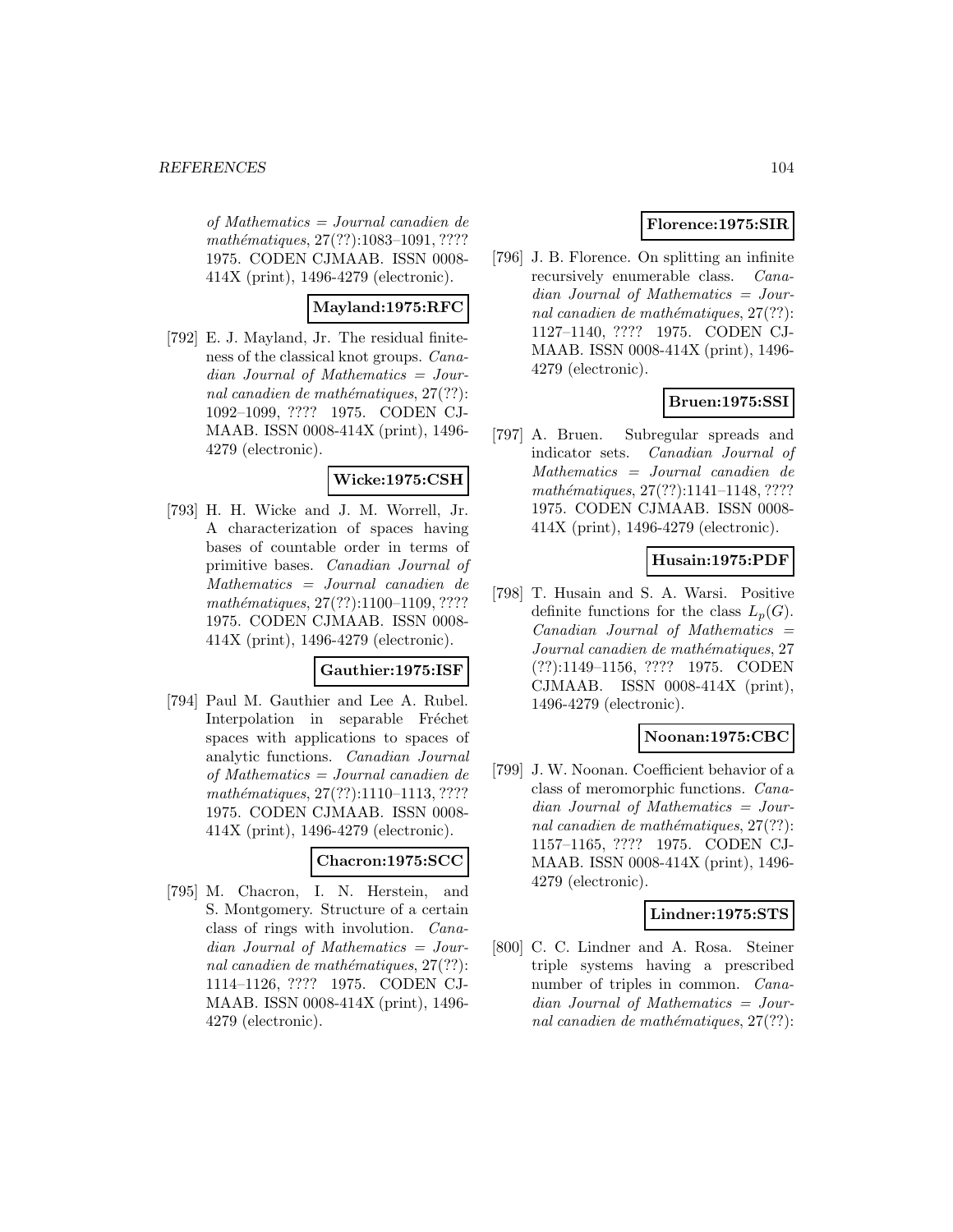1166–1175, ???? 1975. CODEN CJ-MAAB. ISSN 0008-414X (print), 1496- 4279 (electronic). See corrigendum [1164].

### **Kreimer:1975:MVS**

[801] H. F. Kreimer and N. Heerema. Modularity vs. separability for field extensions. Canadian Journal of Mathematics = Journal canadien de mathématiques, 27(??):1176–1182, ???? 1975. CODEN CJMAAB. ISSN 0008- 414X (print), 1496-4279 (electronic).

## **Fontenot:1975:STV**

[802] Robert A. Fontenot. "Strict topologies for vector-valued functions" (Canad. J. Math. **26** (1974), 841–853): corrigendum. Canadian Journal of Mathematics = Journal canadien de mathématiques, 27(??):1183-1184, ???? 1975. CODEN CJMAAB. ISSN 0008- 414X (print), 1496-4279 (electronic). See corrigendum [609].

### **Waldinger:1975:NPC**

[803] Hermann V. Waldinger and Anthony M. Gaglione. On nilpotent products of cyclic groups reexamined by the commutator calculus. Canadian Journal of Mathematics = Journal canadien de mathématiques,  $27(??):1185-1210$ , ???? 1975. CODEN CJMAAB. ISSN 0008-414X (print), 1496-4279 (electronic).

### **Leise:1975:BSI**

[804] James A. Leise. The Bott suspension and the intrinsic join. Canadian Journal of Mathematics = Journal canadien de mathématiques,  $27(??)$ : 1211–1221, ???? 1975. CODEN CJ-

MAAB. ISSN 0008-414X (print), 1496- 4279 (electronic).

### **Querre:1975:ARF**

[805] J. Querré. Sur les anneaux reflexifs. (French) [On reflexive rings]. Canadian Journal of Mathematics = Journal canadien de mathématiques,  $27(??)$ : 1222–1228, ???? 1975. CODEN CJ-MAAB. ISSN 0008-414X (print), 1496- 4279 (electronic).

## **Abernethy:1975:CCC**

[806] Kenneth C. Abernethy. Characterization of certain classes of spaces with  $G_{\delta}$ points as open images of metric spaces.  $Canadian$  Journal of Mathematics  $=$ Journal canadien de mathématiques, 27 (??):1229–1238, ???? 1975. CODEN CJMAAB. ISSN 0008-414X (print), 1496-4279 (electronic).

### **Noussair:1975:OEE**

[807] E. S. Noussair. Oscillation of elliptic equations in general domains. Canadian Journal of Mathematics = Journal canadien de mathématiques,  $27(??)$ : 1239–1245, ???? 1975. CODEN CJ-MAAB. ISSN 0008-414X (print), 1496- 4279 (electronic).

### **Gaskill:1975:STL**

[808] H. Gaskill, G. Grätzer, and C. R. Platt. Sharply transferable lattices. Canadian Journal of Mathematics = Journal canadien de mathématiques,  $27(??)$ : 1246–1262, ???? 1975. CODEN CJ-MAAB. ISSN 0008-414X (print), 1496- 4279 (electronic).

## **Lohman:1975:GCS**

[809] Robert H. Lohman and Peter G. Casazza. A general construction of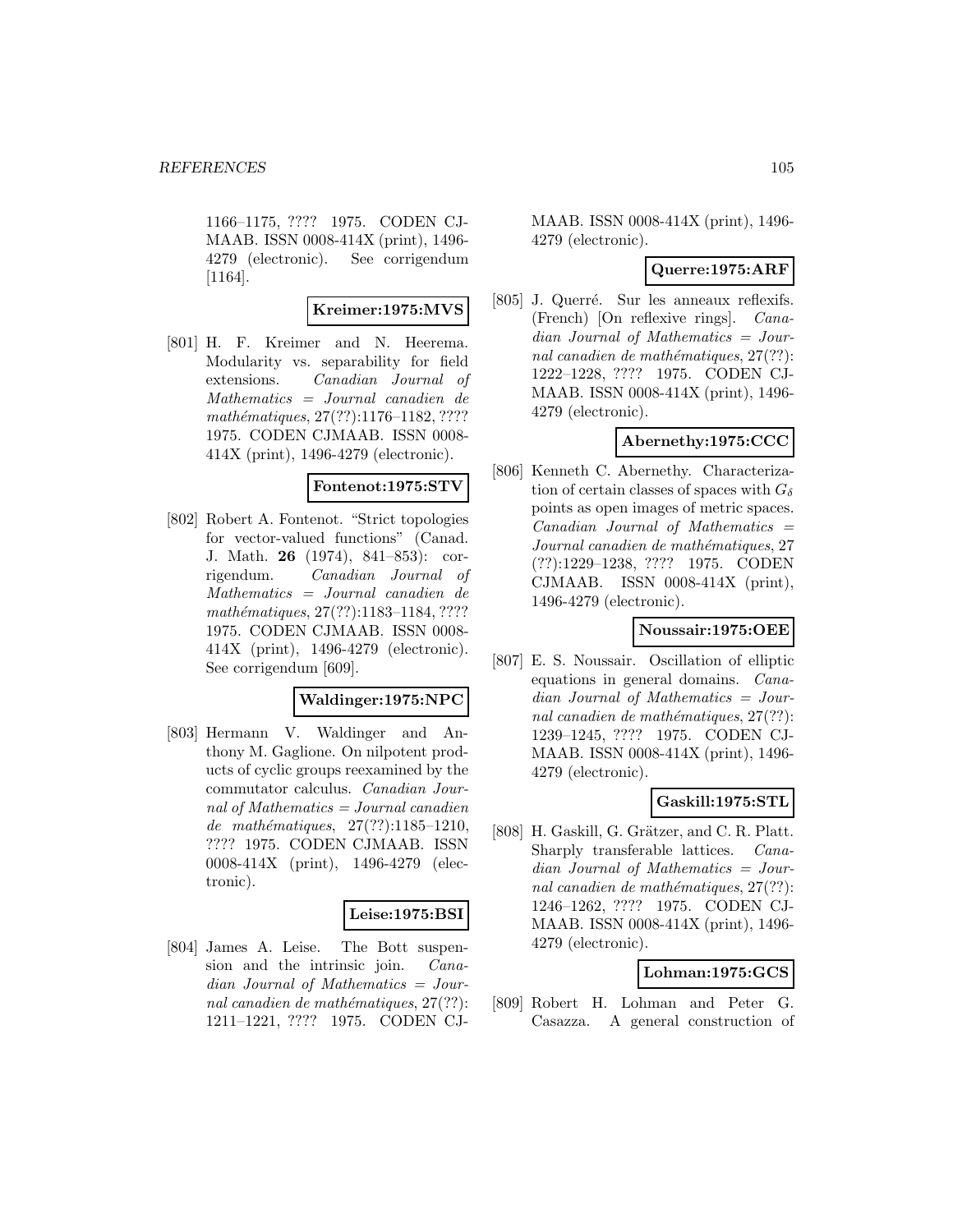spaces of the type of R. C. James.  $Canadian$  Journal of Mathematics  $=$ Journal canadien de mathématiques, 27 (??):1263–1270, ???? 1975. CODEN CJMAAB. ISSN 0008-414X (print), 1496-4279 (electronic).

### **Schnute:1975:EKT**

[810] Jon Schnute. Entropy and kinetic theory for a confined gas. Canadian Journal of Mathematics = Journal canadien de mathématiques,  $27(??)$ : 1271–1315, ???? 1975. CODEN CJ-MAAB. ISSN 0008-414X (print), 1496- 4279 (electronic).

# **Huige:1975:SRS**

[811] Gustavus E. Huige. The spectral resolution of some non-selfadjoint partial differential operators. Canadian Journal of Mathematics = Journal canadien de mathématiques,  $27(??):1316-$ 1322, ???? 1975. CODEN CJ-MAAB. ISSN 0008-414X (print), 1496- 4279 (electronic).

## **Gauthier:1975:EVA**

[812] P. M. Gauthier. Equidistribution des valeurs d'une application holomorphe générique à valeurs dans l'espace projectif. (French) [Equidistribution of values of a generic holomorphic application in values in the projective space].  $Canadian$  Journal of Mathematics  $=$ Journal canadien de mathématiques, 27 (??):1323–1328, ???? 1975. CODEN CJMAAB. ISSN 0008-414X (print), 1496-4279 (electronic).

### **Edmunds:1975:PCP**

[813] Charles C. Edmunds. Products of commutators as products of squares. Canadian Journal of Mathematics = Jour-

nal canadien de mathématiques,  $27(??)$ : 1329–1335, ???? 1975. CODEN CJ-MAAB. ISSN 0008-414X (print), 1496- 4279 (electronic).

# **Lelek:1975:PCM**

[814] A. Lelek and E. D. Tymchatyn. Pseudo-confluent mappings and a classification of continua. Canadian Journal of Mathematics = Journal canadien de mathématiques,  $27(??):1336-$ 1348, ???? 1975. CODEN CJ-MAAB. ISSN 0008-414X (print), 1496- 4279 (electronic).

## **Robinson:1975:RII**

[815] G. de B. Robinson. Restricting and inducing on inner products of representations of finite groups. *Cana*dian Journal of Mathematics = Journal canadien de mathématiques,  $27(??)$ : 1349–1354, ???? 1975. CODEN CJ-MAAB. ISSN 0008-414X (print), 1496- 4279 (electronic).

### **Wehrfritz:1975:FRF**

[816] B. A. F. Wehrfritz. Faithful representations of finitely generated metabelian groups. Canadian Journal of Mathematics = Journal canadien de mathématiques,  $27(??):1355-1360, ????$ 1975. CODEN CJMAAB. ISSN 0008- 414X (print), 1496-4279 (electronic).

### **Nel:1975:ISC**

[817] L. D. Nel. Initially structured categories and Cartesian closedness. Canadian Journal of Mathematics = Journal canadien de mathématiques,  $27(??)$ : 1361–1377, ???? 1975. CODEN CJ-MAAB. ISSN 0008-414X (print), 1496- 4279 (electronic).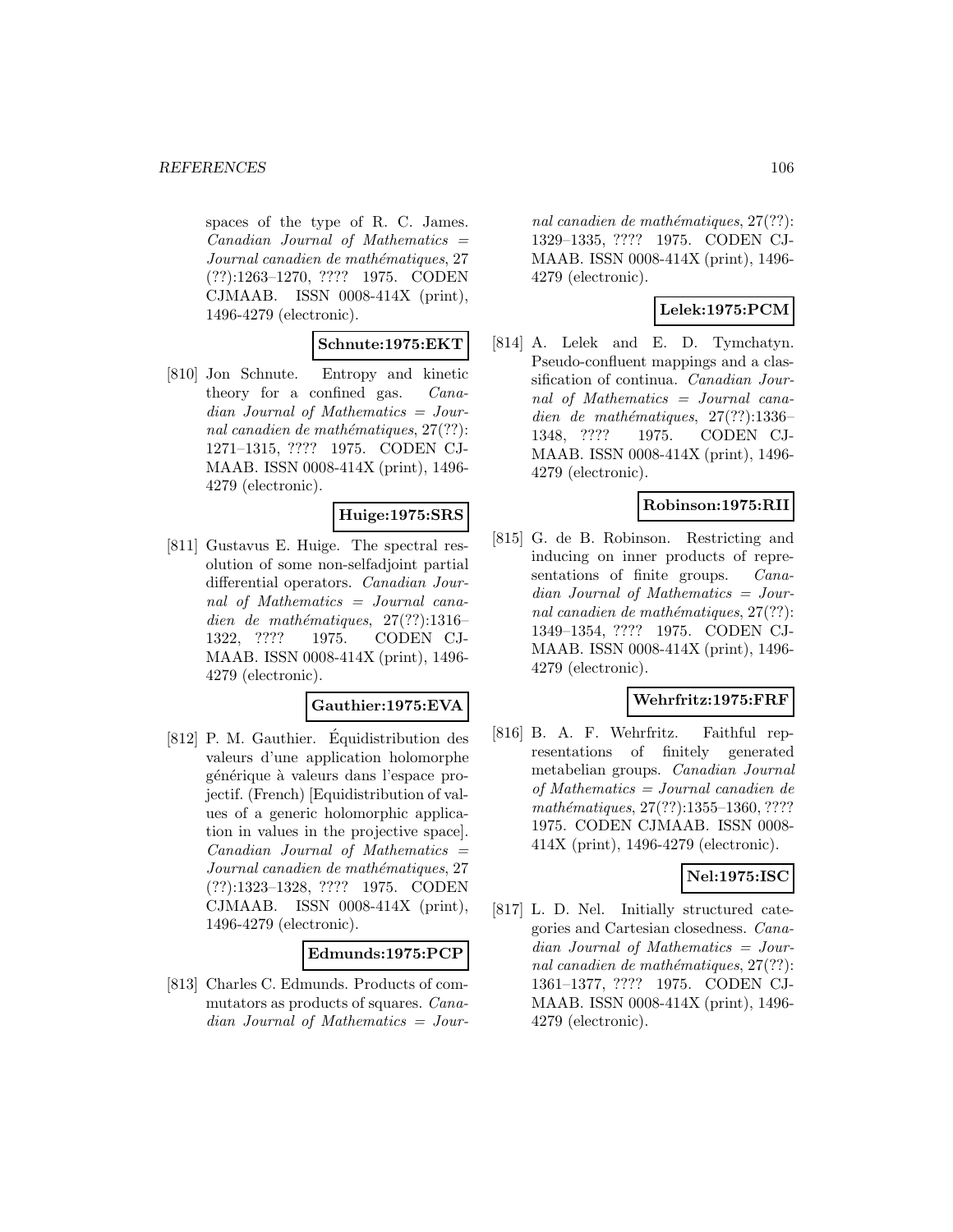### **Breen:1975:MDS**

[818] Marilyn Breen. An  $n + 1$  member decomposition for sets whose lnc points form n convex sets. Canadian Journal of Mathematics = Journal canadien de mathématiques, 27(??):1378-1383, ???? 1975. CODEN CJMAAB. ISSN 0008- 414X (print), 1496-4279 (electronic).

# **Breen:1975:ICS**

[819] Marilyn Breen. Intersections of mconvex sets. Canadian Journal of Mathematics = Journal canadien de mathématiques, 27(??):1384-1391, ???? 1975. CODEN CJMAAB. ISSN 0008- 414X (print), 1496-4279 (electronic).

### **Ginsburg:1975:SRC**

[820] John Ginsburg. Some results on the countable compactness and pseudocompactness of hyperspaces. Canadian Journal of Mathematics = Journal canadien de mathématiques,  $27(??)$ : 1392–1399, ???? 1975. CODEN CJ-MAAB. ISSN 0008-414X (print), 1496- 4279 (electronic).

## **Picardello:1975:RFS**

[821] Massimo A. Picardello. Random Fourier series on compact noncommutative groups. Canadian Journal of Mathematics = Journal canadien de mathématiques,  $27(6):1400-1407$ , December 1975. CODEN CJMAAB. ISSN 0008-414X (print), 1496-4279 (electronic).

#### **Nakagawa:1976:EKM**

[822] Hisao Nakagawa. Einstein–Kaehler manifolds immersed in a complex projective space. Canadian Journal of Mathematics = Journal canadien de

mathématiques, 28(??):1–8, ???? 1976. CODEN CJMAAB. ISSN 0008-414X (print), 1496-4279 (electronic).

# **David:1976:EPR**

[823] John David. On the endomorphisms of a polynomial ring. Canadian Journal of Mathematics = Journal canadien de mathématiques,  $28(??):9-18$ , ???? 1976. CODEN CJMAAB. ISSN 0008- 414X (print), 1496-4279 (electronic).

### **Longstaff:1976:ORO**

[824] W. E. Longstaff. Operators of rank one in reflexive algebras. Canadian Journal of Mathematics  $=$  Journal canadien de mathématiques,  $28(??):19-23, ????$ 1976. CODEN CJMAAB. ISSN 0008- 414X (print), 1496-4279 (electronic).

## **Wells:1976:TK**

[825] Robert Wells and Luiz A. Favaro. On a theorem of Kuiper. Canadian Journal of Mathematics  $=$  Journal canadien de mathématiques,  $28(??):24-41, ????$ 1976. CODEN CJMAAB. ISSN 0008- 414X (print), 1496-4279 (electronic).

### **Limaye:1976:BRB**

[826] B. V. Limaye. Boundaries for real Banach algebras. Canadian Journal of Mathematics = Journal canadien de mathématiques, 28(??):42-49, ???? 1976. CODEN CJMAAB. ISSN 0008- 414X (print), 1496-4279 (electronic).

## **Taylor:1976:PCQ**

[827] Walter Taylor. Pure compactifications in quasi-primal varieties. Canadian Journal of Mathematics = Journal canadien de mathématiques,  $28(??)$ : 50–62, ???? 1976. CODEN CJ-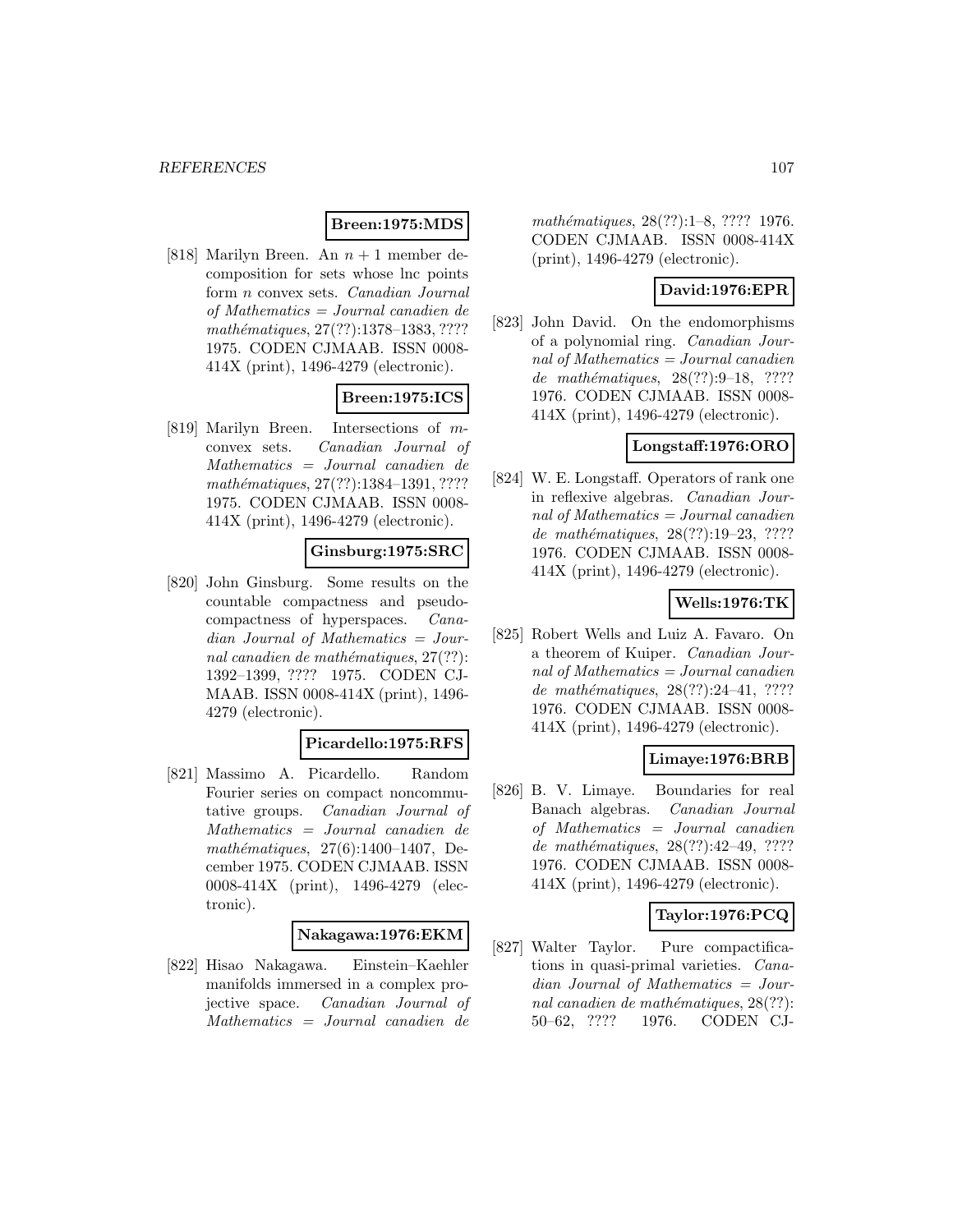MAAB. ISSN 0008-414X (print), 1496- 4279 (electronic).

#### **Ackerman:1976:IRM**

[828] Neill H. Ackerman and C. C. Hsiung. Isometry of Riemannian manifolds to spheres. II. Canadian Journal of Mathematics = Journal canadien de mathématiques, 28(??):63-72, ???? 1976. CODEN CJMAAB. ISSN 0008- 414X (print), 1496-4279 (electronic).

## **Singh:1976:MHN**

[829] Surjeet Singh. Modules over hereditary Noetherian prime rings. II. Canadian Journal of Mathematics = Journal canadien de mathématiques,  $28(??)$ : 73–82, ???? 1976. CODEN CJ-MAAB. ISSN 0008-414X (print), 1496- 4279 (electronic).

## **Becker:1976:ALA**

[830] Joseph Becker and Leonard Lipshitz. An application of logic to analysis.  $Canadian$  Journal of Mathematics  $=$ Journal canadien de mathématiques, 28 (??):83–91, ???? 1976. CODEN CJ-MAAB. ISSN 0008-414X (print), 1496- 4279 (electronic).

### **Assaf:1976:CCT**

[831] David Assaf. A counterexample to a classification theorem of linearly stable polytopes. Canadian Journal of Mathematics = Journal canadien de mathématiques, 28(??):92-93, ???? 1976. CODEN CJMAAB. ISSN 0008- 414X (print), 1496-4279 (electronic).

### **Jacobson:1976:FRW**

[832] David Jacobson. Finite rings in which 1 is a sum of two non-p-th power units.  $Canadian$  Journal of Mathematics  $=$ 

Journal canadien de mathématiques, 28 (??):94–103, ???? 1976. CODEN CJ-MAAB. ISSN 0008-414X (print), 1496- 4279 (electronic).

# **Roth:1976:UTA**

[833] Alice Roth. Uniform and tangential approximations by meromorphic functions on closed sets. Canadian Journal of Mathematics = Journal canadien de  $mathématiques, 28(??):104–111, ????$ 1976. CODEN CJMAAB. ISSN 0008- 414X (print), 1496-4279 (electronic).

## **Gauthier:1976:PUR**

[834] P. M. Gauthier, A. Roth, and J. L. Walsh. Possibility of uniform rational approximation in the spherical metric.  $Canadian$  Journal of Mathematics  $=$ Journal canadien de mathématiques, 28 (??):112–115, ???? 1976. CODEN CJ-MAAB. ISSN 0008-414X (print), 1496- 4279 (electronic).

## **Johnson:1976:TPA**

[835] Norman L. Johnson and Michael J. Kallaher. On translation planes with affine central collineations. II. Canadian Journal of Mathematics = Journal canadien de mathématiques,  $28(??)$ : 116–129, ???? 1976. CODEN CJ-MAAB. ISSN 0008-414X (print), 1496- 4279 (electronic).

### **Schoen:1976:FRF**

[836] James A. Schoen. Factor representations and factor states on a  $C^*$ -algebra.  $Canadian$  Journal of Mathematics  $=$ Journal canadien de mathématiques, 28 (??):130–134, ???? 1976. CODEN CJ-MAAB. ISSN 0008-414X (print), 1496- 4279 (electronic).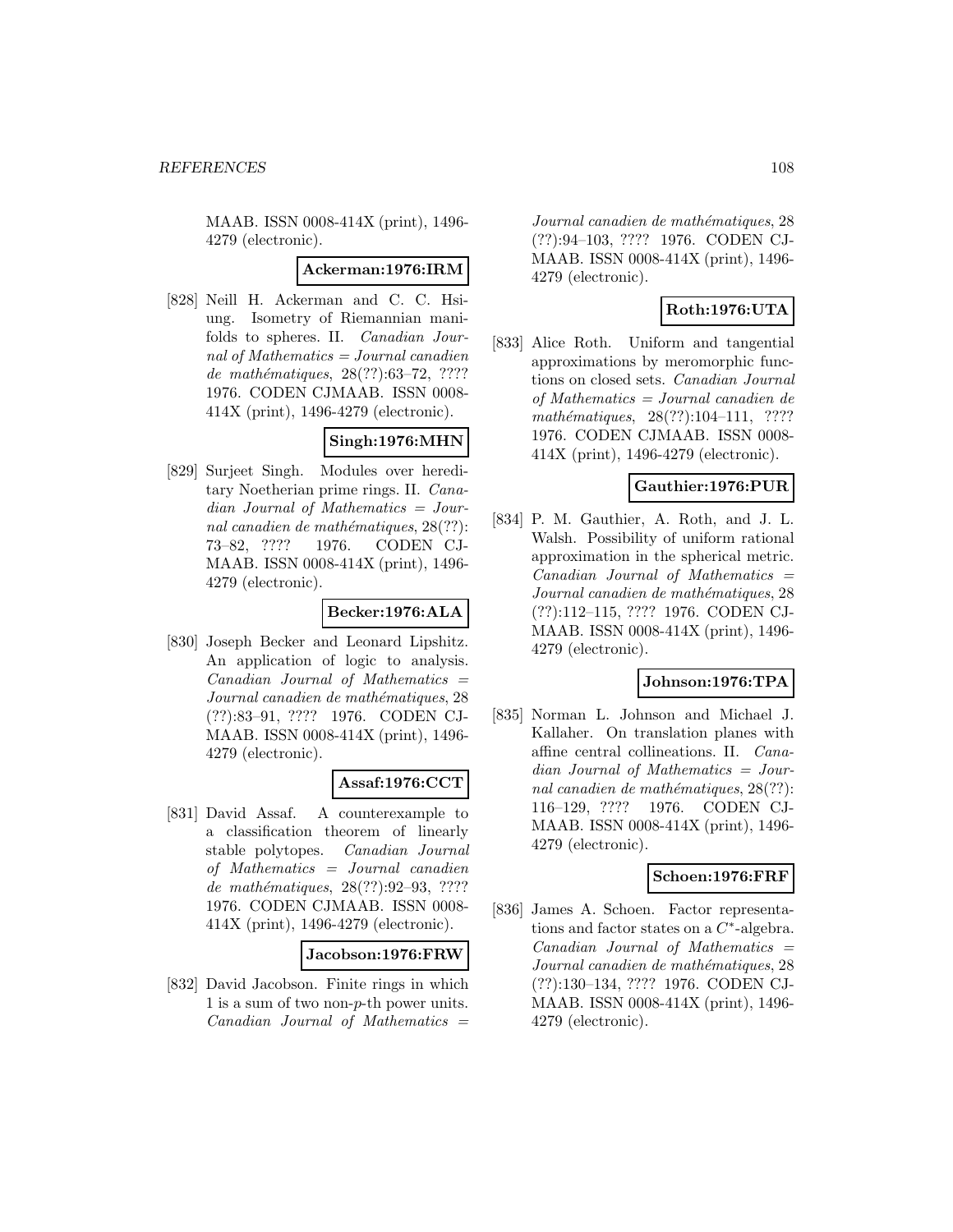## **delJunco:1976:CEP**

[837] A. del Junco. Coding ergodic processes to approximate Bernoulli processes.  $Canadian$  Journal of Mathematics  $=$ Journal canadien de mathématiques, 28 (??):135–140, ???? 1976. CODEN CJ-MAAB. ISSN 0008-414X (print), 1496- 4279 (electronic).

## **Bellenot:1976:NHC**

[838] Steven F. Bellenot. On nonstandard hulls of convex spaces. *Cana*dian Journal of Mathematics = Journal canadien de mathématiques,  $28(??)$ : 141–147, ???? 1976. CODEN CJ-MAAB. ISSN 0008-414X (print), 1496- 4279 (electronic).

# **Cornish:1976:WRA**

[839] William H. Cornish and Patrick N. Stewart. Weakly regular algebras, Boolean orthogonalities and direct products of integral domains. Canadian Journal of Mathematics = Journal canadien de mathématiques,  $28(??)$ : 148–153, ???? 1976. CODEN CJ-MAAB. ISSN 0008-414X (print), 1496- 4279 (electronic).

#### **Chong:1976:ITR**

[840] Kong Ming Chong. An induction theorem for rearrangements. Canadian Journal of Mathematics = Journal canadien de mathématiques,  $28(??)$ : 154–160, ???? 1976. CODEN CJ-MAAB. ISSN 0008-414X (print), 1496- 4279 (electronic).

#### **Montesinos:1976:MPR**

[841] José M. Montesinos. Minimal plat representations of prime knots and links are not unique. Canadian Journal of

Mathematics = Journal canadien de mathématiques,  $28(1):161-167$ , February 1976. CODEN CJMAAB. ISSN 0008-414X (print), 1496-4279 (electronic). See erratum [977].

## **Cook:1976:FPP**

[842] R. J. Cook. On the fractional parts of a polynomial. Canadian Journal of Mathematics = Journal canadien de mathématiques, 28(??):168-173, ???? 1976. CODEN CJMAAB. ISSN 0008- 414X (print), 1496-4279 (electronic).

# **Berman:1976:DLA**

[843] Stephen Berman. On derivations of Lie algebras. Canadian Journal of Mathematics = Journal canadien de  $mathématiques, 28(??):174–180, ????$ 1976. CODEN CJMAAB. ISSN 0008- 414X (print), 1496-4279 (electronic).

## **Chao:1976:SSL**

[844] Chong Yun Chao and Ernest L. Stitzinger. Subinvariance in solvable Lie algebras. Canadian Journal of Mathematics = Journal canadien de mathématiques, 28(??):181-185, ???? 1976. CODEN CJMAAB. ISSN 0008- 414X (print), 1496-4279 (electronic).

#### **Glass:1976:CTR**

[845] A. M. W. Glass. Compatible tight Riesz orders. Canadian Journal of Mathematics = Journal canadien de mathématiques, 28(??):186–200, ???? 1976. CODEN CJMAAB. ISSN 0008- 414X (print), 1496-4279 (electronic).

## **Pettet:1976:TGA**

[846] Martin R. Pettet. On a theorem of Goldschmidt applied to groups with a coprime automorphism. Canadian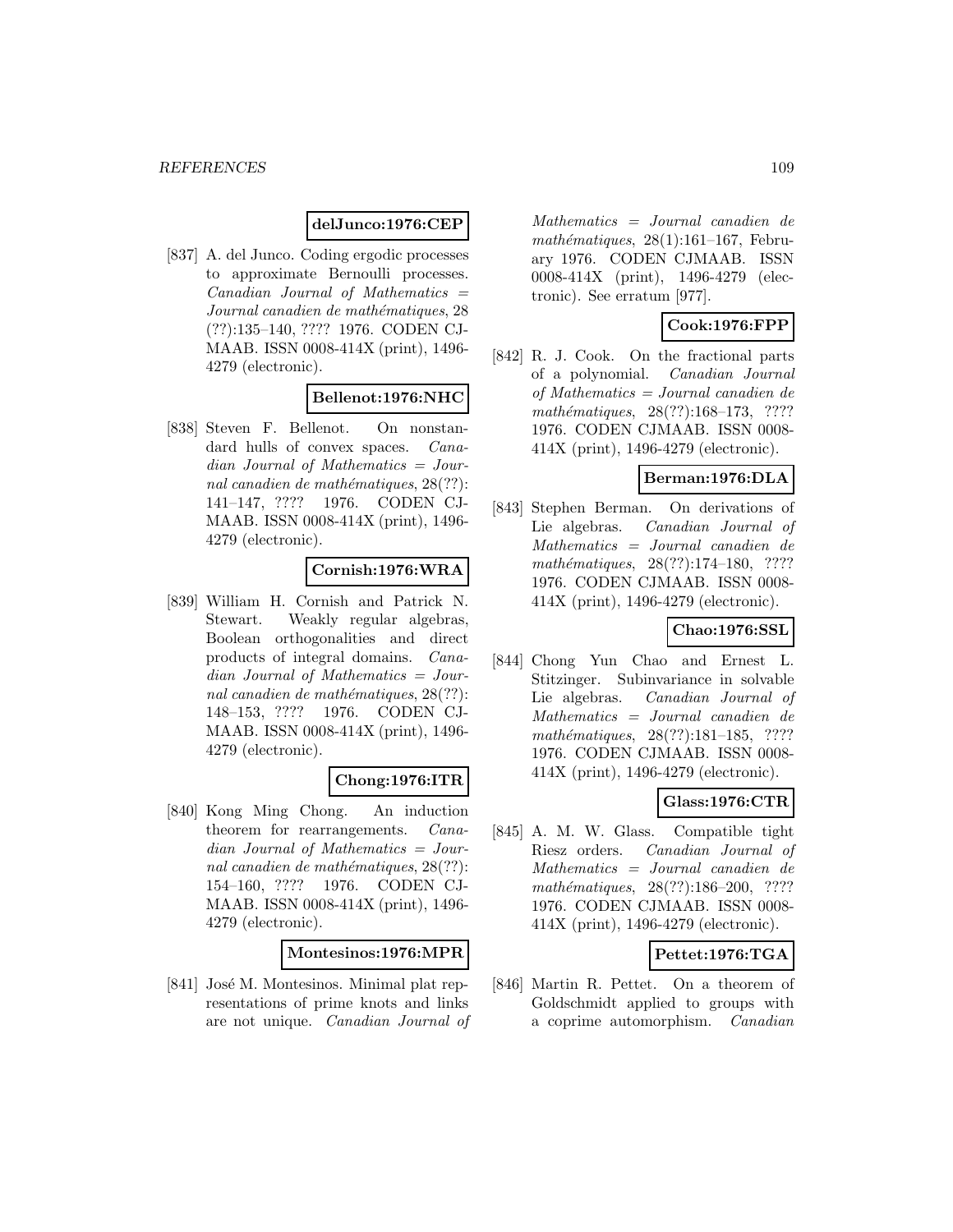Journal of Mathematics = Journal  $cana dien de mathématiques, 28(??):$ 201–206, ???? 1976. CODEN CJ-MAAB. ISSN 0008-414X (print), 1496- 4279 (electronic).

## **Rajagopalan:1976:SCI**

[847] M. Rajagopalan and R. F. Wheeler. Sequential compactness of  $X$  implies a completeness property for  $C(X)$ .  $Canadian$  Journal of Mathematics  $=$ Journal canadien de mathématiques, 28 (??):207–210, ???? 1976. CODEN CJ-MAAB. ISSN 0008-414X (print), 1496- 4279 (electronic).

## **Sarath:1976:DDS**

[848] B. Sarath and K. Varadarajan. Divisibility of direct sums in torsion theories. Canadian Journal of Mathematics  $=$  Journal canadien de mathématiques, 28(??):211–214, ???? 1976. CODEN CJMAAB. ISSN 0008-414X (print), 1496-4279 (electronic).

#### **Geramita:1976:ODZ**

[849] A. V. Geramita and J. H. Verner. Orthogonal designs with zero diagonal.  $Canadian$  Journal of Mathematics  $=$ Journal canadien de mathématiques, 28 (1):215–224, February 1976. CODEN CJMAAB. ISSN 0008-414X (print), 1496-4279 (electronic).

#### **Mather:1976:PBH**

[850] Michael Mather. Pull-backs in homotopy theory. Canadian Journal of Mathematics = Journal canadien de mathématiques, 28(??):225-263, ???? 1976. CODEN CJMAAB. ISSN 0008- 414X (print), 1496-4279 (electronic).

# **Birman:1976:SEP**

[851] Joan S. Birman. On the stable equivalence of plat representations of knots and links. Canadian Journal of Mathematics = Journal canadien de mathématiques, 28(??):264–290, ???? 1976. CODEN CJMAAB. ISSN 0008- 414X (print), 1496-4279 (electronic).

# **Sharma:1976:CIG**

[852] A. Sharma and J. Tzimbalario. Cardinal interpolation and generalized exponential Euler splines. Canadian Journal of Mathematics = Journal canadien de mathématiques,  $28(??):291-$ 300, ???? 1976. CODEN CJMAAB. ISSN 0008-414X (print), 1496-4279 (electronic).

## **Levikson:1976:NAO**

[853] Benny Levikson. A new approximation operator generalizing Meyer– König and Zeller's power series. Canadian Journal of Mathematics = Journal canadien de mathématiques,  $28(??)$ : 301–311, ???? 1976. CODEN CJ-MAAB. ISSN 0008-414X (print), 1496- 4279 (electronic).

## **Everitt:1976:NDC**

[854] W. N. Everitt. A note on the Dirichlet condition for second-order differential expressions. Canadian Journal of Mathematics = Journal canadien de mathématiques, 28(??):312-320, ???? 1976. CODEN CJMAAB. ISSN 0008- 414X (print), 1496-4279 (electronic).

## **Totten:1976:CRL**

[855] Jim Totten. Classification of restricted linear spaces. Canadian Journal of Mathematics = Journal canadien de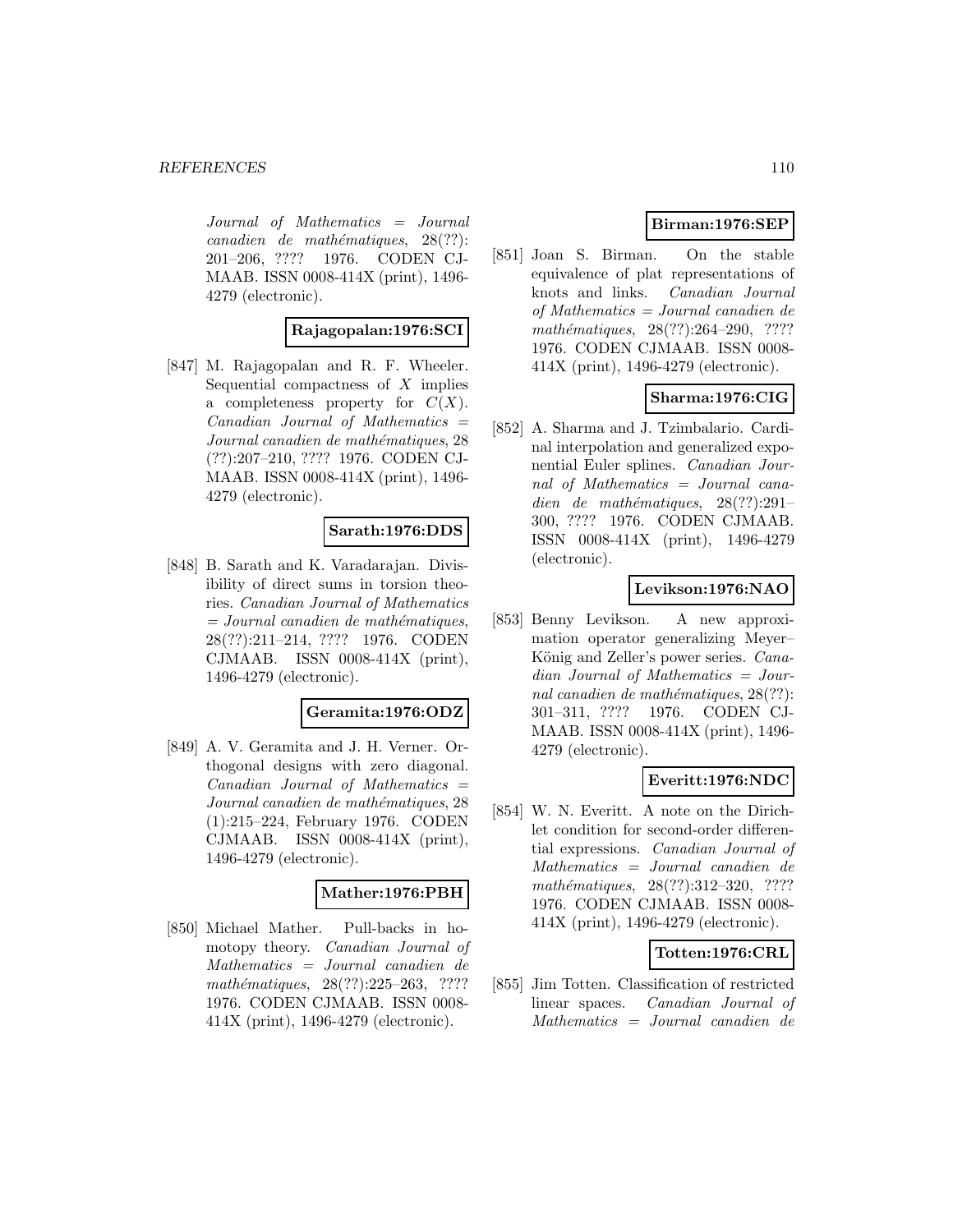mathématiques, 28(??):321-333, ???? 1976. CODEN CJMAAB. ISSN 0008- 414X (print), 1496-4279 (electronic).

## **Koranyi:1976:ISB**

[856] Adam Korányi and Stephen Vági. Isometries of  $H^p$  spaces of bounded symmetric domains. Canadian Journal of Mathematics = Journal canadien de  $mathématiques, 28(??):334–340, ????$ 1976. CODEN CJMAAB. ISSN 0008- 414X (print), 1496-4279 (electronic).

#### **Loveland:1976:CFA**

[857] L. D. Loveland. Continuous finite Apollonius sets in metric spaces. Canadian Journal of Mathematics = Journal canadien de mathématiques,  $28(??)$ : 341–347, ???? 1976. CODEN CJ-MAAB. ISSN 0008-414X (print), 1496- 4279 (electronic).

#### **Anderson:1976:CV**

[858] Tim Anderson and Erwin Kleinfeld. A classification of 2-varieties. Canadian Journal of Mathematics = Journal canadien de mathématiques,  $28(??)$ : 348–364, ???? 1976. CODEN CJ-MAAB. ISSN 0008-414X (print), 1496- 4279 (electronic).

## **Beauregard:1976:CAI**

[859] Raymond A. Beauregard and David E. Dobbs. On a class of Archimedean integral domains. Canadian Journal of Mathematics = Journal canadien de mathématiques, 28(??):365-375, ???? 1976. CODEN CJMAAB. ISSN 0008- 414X (print), 1496-4279 (electronic).

#### **Luneburg:1976:CGH**

[860] Heinz Lüneburg. Characterizations of the generalized Hughes planes. Cana-

dian Journal of Mathematics = Journal canadien de mathématiques,  $28(??)$ : 376–402, ???? 1976. CODEN CJ-MAAB. ISSN 0008-414X (print), 1496- 4279 (electronic).

# **Mucci:1976:RLT**

[861] A. G. Mucci. Ratio limit theorems.  $Canadian$  Journal of Mathematics  $=$ Journal canadien de mathématiques, 28 (??):403–407, ???? 1976. CODEN CJ-MAAB. ISSN 0008-414X (print), 1496- 4279 (electronic).

## **Fuelberth:1976:SSP**

[862] John Fuelberth and James Kuzmanovich. Split subdirect products and piecewise domains. Canadian Journal of Mathematics = Journal canadien de mathématiques,  $28(??):408-419$ , ???? 1976. CODEN CJMAAB. ISSN 0008- 414X (print), 1496-4279 (electronic).

## **Hurley:1976:NES**

[863] James F. Hurley. Normality in elementary subgroups of Chevalley groups over rings. Canadian Journal of Mathematics = Journal canadien de mathématiques,  $28(??):420-428$ , ???? 1976. CODEN CJMAAB. ISSN 0008- 414X (print), 1496-4279 (electronic).

## **Callahan:1976:DFE**

[864] T. Callahan. Dihedral field extensions of order 2p whose class numbers are multiples of p. Canadian Journal of Mathematics = Journal canadien de mathématiques, 28(??):429-439, ???? 1976. CODEN CJMAAB. ISSN 0008- 414X (print), 1496-4279 (electronic).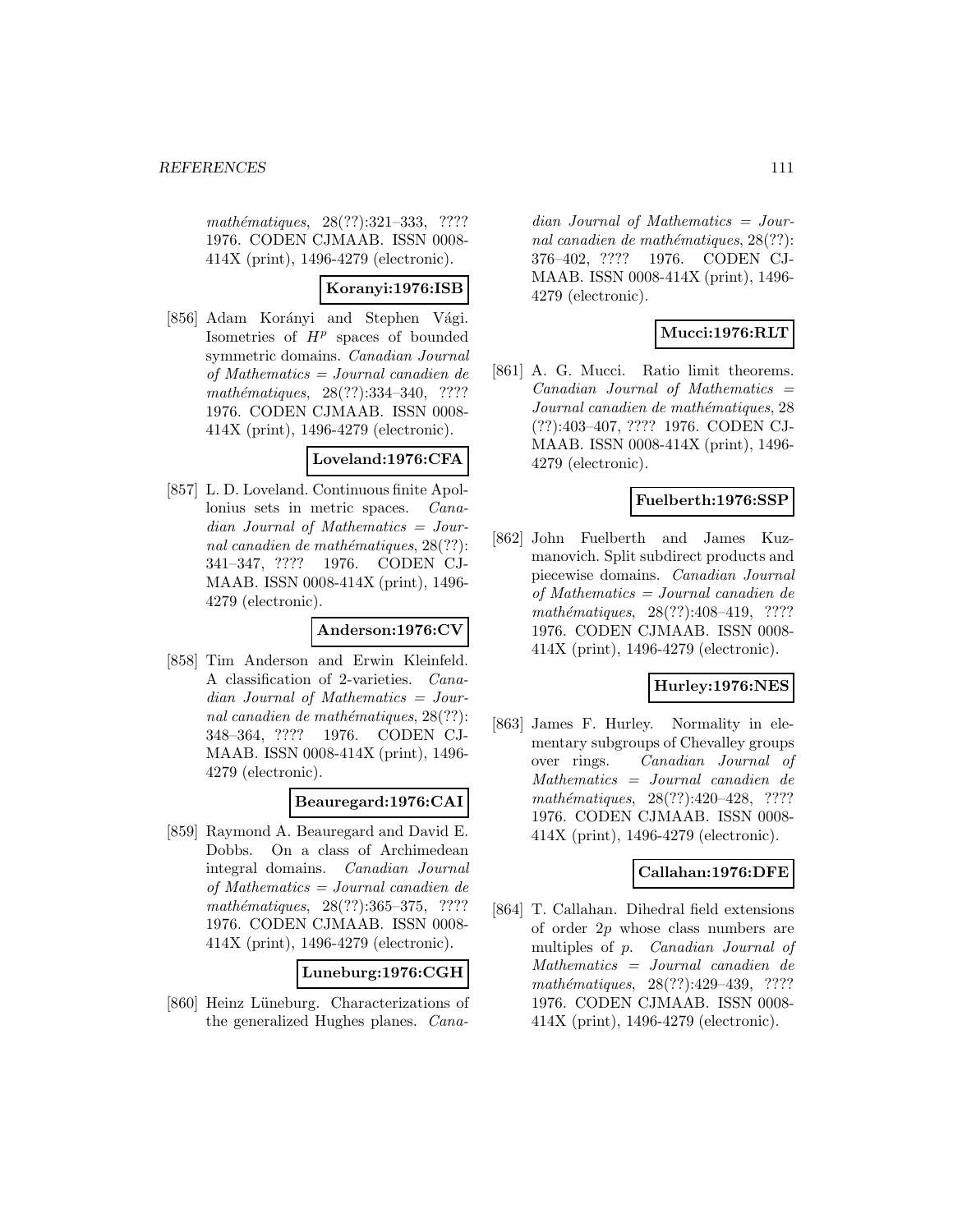## **Usher:1976:PF**

[865] A. O. Usher. Plethysm of S-functions.  $Canadian$  Journal of Mathematics  $=$ Journal canadien de mathématiques, 28 (??):440–445, ???? 1976. CODEN CJ-MAAB. ISSN 0008-414X (print), 1496- 4279 (electronic).

# **Glasner:1976:CIS**

[866] Moses Glasner. Canonically isomorphic spaces of bounded solutions of  $\Delta u$  = Pu. Canadian Journal of Mathematics  $=$  Journal canadien de mathématiques, 28(??):446–448, ???? 1976. CODEN CJMAAB. ISSN 0008-414X (print), 1496-4279 (electronic).

#### **Warrack:1976:DPL**

[867] Brian Warrack. Domains of paracompactness and local compactness. Canadian Journal of Mathematics = Journal canadien de mathématiques,  $28(??)$ : 449–454, ???? 1976. CODEN CJ-MAAB. ISSN 0008-414X (print), 1496- 4279 (electronic).

## **Ong:1976:LTM**

[868] Hock Ong and E. P. Botta. Linear transformations on matrices: the invariance of generalized permutation matrices. I. Canadian Journal of Mathematics = Journal canadien de mathématiques,  $28(??):455-472$ , ???? 1976. CODEN CJMAAB. ISSN 0008- 414X (print), 1496-4279 (electronic).

#### **Gildenhuys:1976:GLT**

[869] D. Gildenhuys. A generalization of Lyndon's theorem on the cohomology of one-relator groups. Canadian Journal of Mathematics = Journal canadien de mathématiques,  $28(??)$ :

473–480, ???? 1976. CODEN CJ-MAAB. ISSN 0008-414X (print), 1496- 4279 (electronic).

## **Fine:1976:FSP**

[870] Benjamin Fine. Fuchsian subgroups of the Picard group. Canadian Journal of Mathematics = Journal canadien de mathématiques,  $28(??):481-485$ , ???? 1976. CODEN CJMAAB. ISSN 0008- 414X (print), 1496-4279 (electronic).

## **Brown:1976:OTG**

[871] R. C. Brown. The operator theory of generalized boundary value problems.  $Canadian$  Journal of Mathematics  $=$ Journal canadien de mathématiques, 28 (??):486–512, ???? 1976. CODEN CJ-MAAB. ISSN 0008-414X (print), 1496- 4279 (electronic).

## **Weinstock:1976:CBV**

[872] Barnet M. Weinstock. Continuous boundary values of holomorphic functions on Kähler domains. Canadian Journal of Mathematics = Journal canadien de mathématiques,  $28(??)$ : 513–522, ???? 1976. CODEN CJ-MAAB. ISSN 0008-414X (print), 1496- 4279 (electronic).

## **Garman:1976:GST**

[873] B. L. Garman, R. D. Ringeisen, and A. T. White. On the genus of strong tensor products of graphs. Canadian Journal of Mathematics = Journal canadien de mathématiques,  $28(??)$ : 523–532, ???? 1976. CODEN CJ-MAAB. ISSN 0008-414X (print), 1496- 4279 (electronic).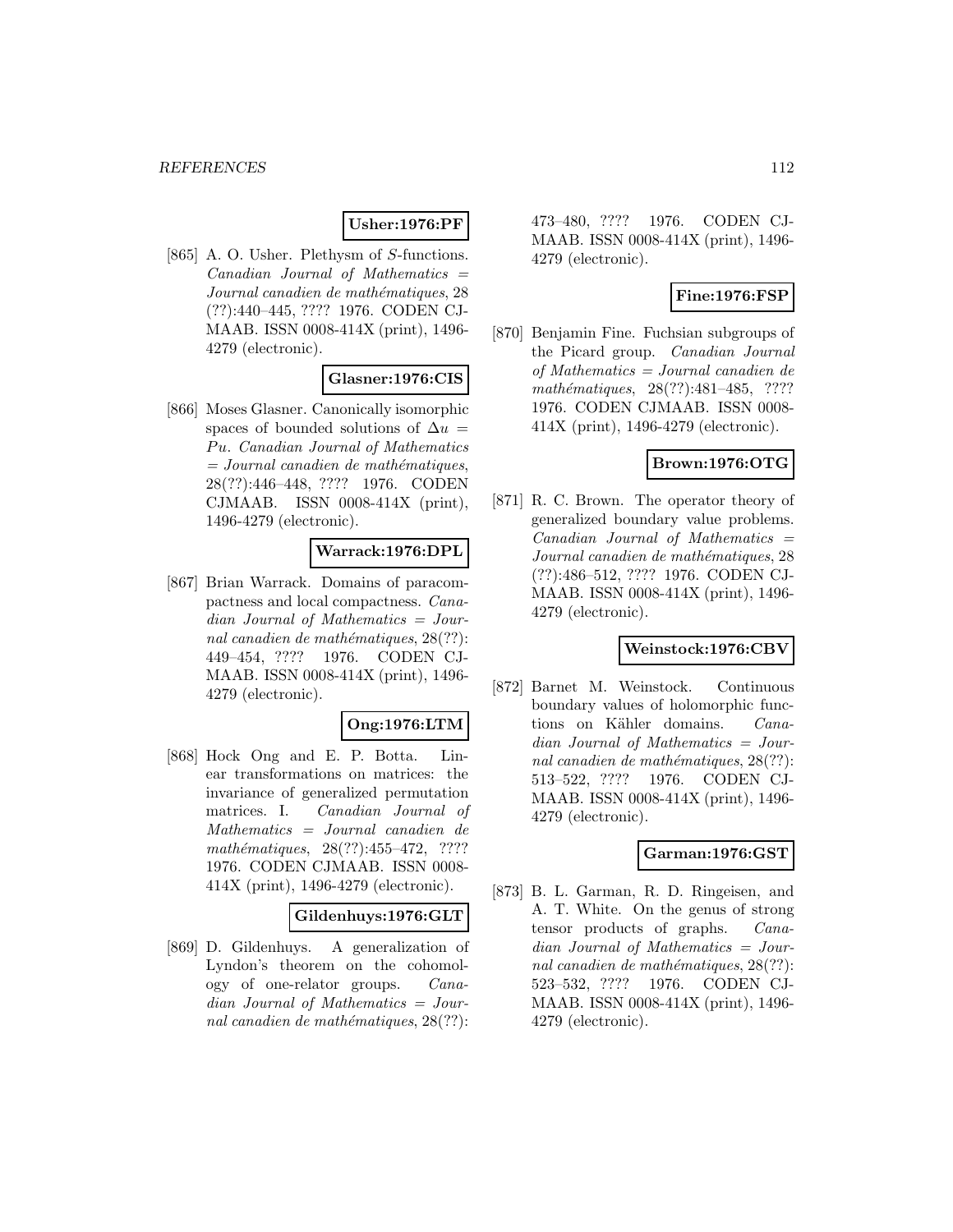## **Orzech:1976:BGA**

[874] Morris Orzech. On the Brauer group of algebras having a grading and an action. Canadian Journal of Mathematics  $= Journal\; can a dien\; de\; mathématiques,$ 28(??):533–552, ???? 1976. CODEN CJMAAB. ISSN 0008-414X (print), 1496-4279 (electronic). See corrigendum [1312].

# **Broverman:1976:SCV**

[875] S. Broverman. The structure of continuous 0, 1-valued functions on a topological product. Canadian Journal of Mathematics = Journal canadien de mathématiques, 28(??):553–559, ???? 1976. CODEN CJMAAB. ISSN 0008- 414X (print), 1496-4279 (electronic).

## **Garrison:1976:DFS**

[876] Sidney Garrison. Determining the Frattini subgroup from the character table.  $Canadian$  Journal of Mathematics  $=$ Journal canadien de mathématiques, 28 (??):560–567, ???? 1976. CODEN CJ-MAAB. ISSN 0008-414X (print), 1496- 4279 (electronic).

## **Mayland:1976:SPG**

[877] E. J. Mayland, Jr. and Kunio Murasugi. On a structural property of the groups of alternating links. Canadian Journal of Mathematics = Journal canadien de mathématiques,  $28(??)$ : 568–588, ???? 1976. CODEN CJ-MAAB. ISSN 0008-414X (print), 1496- 4279 (electronic).

## **Martin:1976:PI**

[878] John R. Martin. On prime immersions of  $S^1$  into  $R^2$ . Canadian Journal of Mathematics = Journal canadien de

mathématiques, 28(??):589–593, ???? 1976. CODEN CJMAAB. ISSN 0008- 414X (print), 1496-4279 (electronic).

# **Ku:1976:DTT**

[879] Hsü Tung Ku and Mei Chin Ku. Dimension of a topological transformation group. Canadian Journal of Mathematics = Journal canadien de mathématiques, 28(??):594–599, ???? 1976. CODEN CJMAAB. ISSN 0008- 414X (print), 1496-4279 (electronic).

## **Muller:1976:LNC**

[880] Bruno J. Müller. Localization in noncommutative Noetherian rings. Canadian Journal of Mathematics = Journal canadien de mathématiques,  $28(??)$ : 600–610, ???? 1976. CODEN CJ-MAAB. ISSN 0008-414X (print), 1496- 4279 (electronic).

## **Comfort:1976:MSL**

[881] W. W. Comfort and Anthony W. Hager. Metric spaces without large closed discrete sets. Canadian Journal of Mathematics = Journal canadien de mathématiques, 28(??):611–626, ???? 1976. CODEN CJMAAB. ISSN 0008- 414X (print), 1496-4279 (electronic).

## **Blevins:1976:CTU**

[882] Donald K. Blevins. Covering theorems for univalent functions mapping onto domains bounded by quasiconformal circles. Canadian Journal of Mathematics = Journal canadien de mathématiques, 28(??):627–631, ???? 1976. CODEN CJMAAB. ISSN 0008- 414X (print), 1496-4279 (electronic).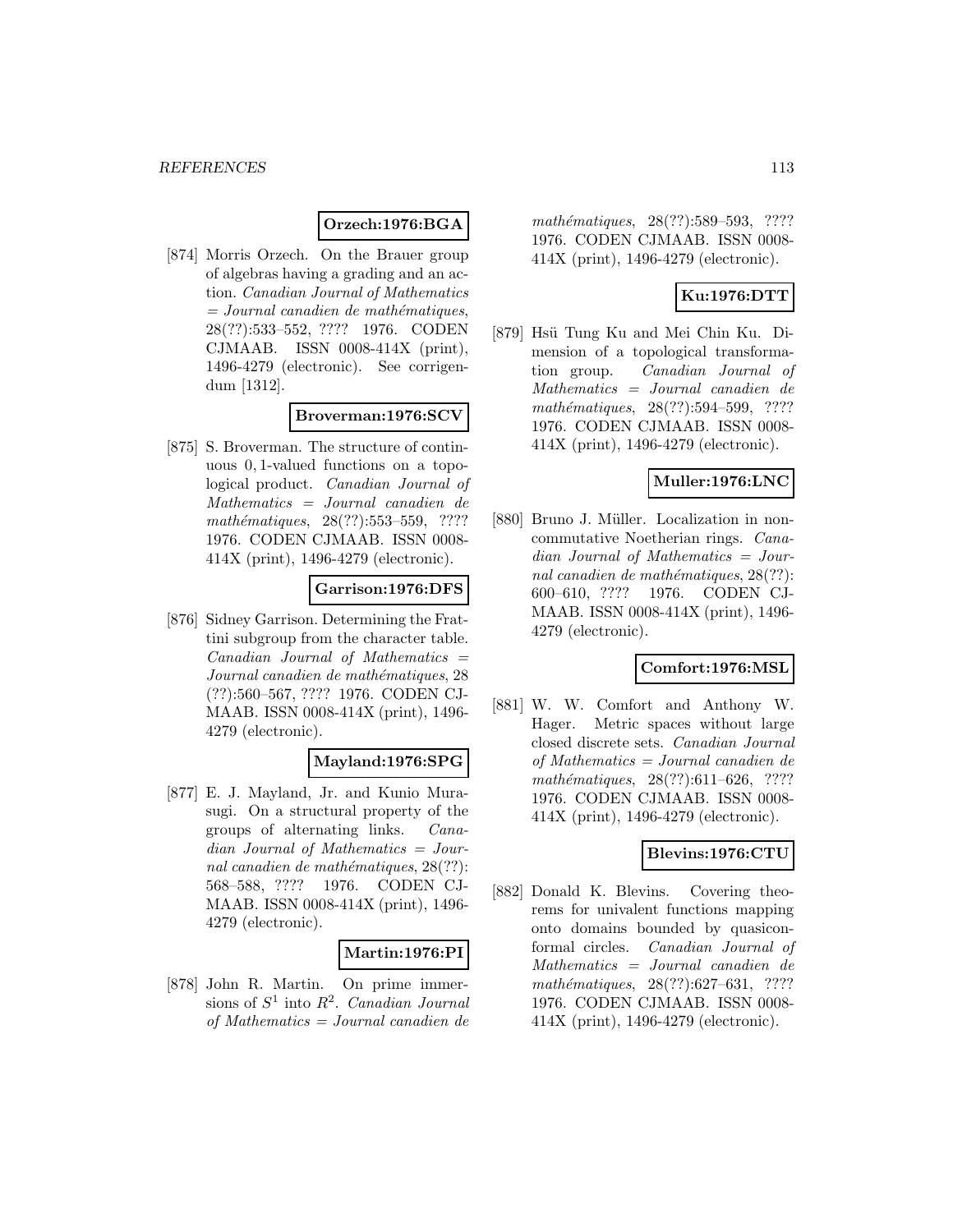## **Wage:1976:CHN**

[883] Michael L. Wage. A collectionwise hausdorff, non-normal Moore space.  $Canadian$  Journal of Mathematics  $=$ Journal canadien de mathématiques, 28 (??):632–634, ???? 1976. CODEN CJ-MAAB. ISSN 0008-414X (print), 1496- 4279 (electronic).

## **Sacerdote:1976:GBT**

[884] George S. Sacerdote. On the groups of Britton's theorem A. Canadian Journal of Mathematics = Journal  $cana dien de mathématiques, 28(??):$ 635–639, ???? 1976. CODEN CJ-MAAB. ISSN 0008-414X (print), 1496- 4279 (electronic).

#### **Tromba:1976:ARS**

[885] A. J. Tromba. Almost-Riemannian structures on Banach manifolds: the Morse lemma and the Darboux theorem. Canadian Journal of Mathematics  $=$  Journal canadien de mathématiques, 28(3):640–652, June 1976. CODEN CJ-MAAB. ISSN 0008-414X (print), 1496- 4279 (electronic).

## **Bastien:1976:SFT**

[886] Richard Bastien and Serge Dubuc. Systèmes faibles de Tchebycheff et polynˆomes de Bernstein. (French) [Weak Chebyshev systems and Bernstein polynomials ]. Canadian Journal of Mathematics = Journal canadien de mathématiques,  $28(??):653–658$ , ???? 1976. CODEN CJMAAB. ISSN 0008- 414X (print), 1496-4279 (electronic).

## **Magid:1976:FPC**

[887] Andy R. Magid. Fundamental, picard, and class groups of rings of invariants.

 $Canadian$  Journal of Mathematics  $=$ Journal canadien de mathématiques, 28 (??):659–664, ???? 1976. CODEN CJ-MAAB. ISSN 0008-414X (print), 1496- 4279 (electronic).

## **Thomas:1976:GCD**

[888] Glânffrwd P. Thomas. A generalization of a construction due to Robinson.  $Canadian$  Journal of Mathematics  $=$ Journal canadien de mathématiques, 28 (??):665–672, ???? 1976. CODEN CJ-MAAB. ISSN 0008-414X (print), 1496- 4279 (electronic).

## **Blair:1976:SWS**

[889] Robert L. Blair. Spaces in which special sets are z-embedded. Canadian Journal of Mathematics = Journal canadien de mathématiques, 28(??):673-690, ???? 1976. CODEN CJMAAB. ISSN 0008- 414X (print), 1496-4279 (electronic).

## **Sabidussi:1976:WSL**

[890] Gert Sabidussi. Weak separation lattices of graphs. Canadian Journal of Mathematics = Journal canadien de mathématiques, 28(??):691–724, ???? 1976. CODEN CJMAAB. ISSN 0008- 414X (print), 1496-4279 (electronic).

#### **Polat:1976:TSG**

[891] Norbert Polat. Treillis de séparation des graphes. (French) [Separation lattices of graphs]. Canadian Journal of Mathematics = Journal canadien de mathématiques, 28(??):725–752, ???? 1976. CODEN CJMAAB. ISSN 0008- 414X (print), 1496-4279 (electronic).

## **Siddiqi:1976:FYC**

[892] Rafat N. Siddiqi. Fourier–Young coefficients of a function of Wiener's class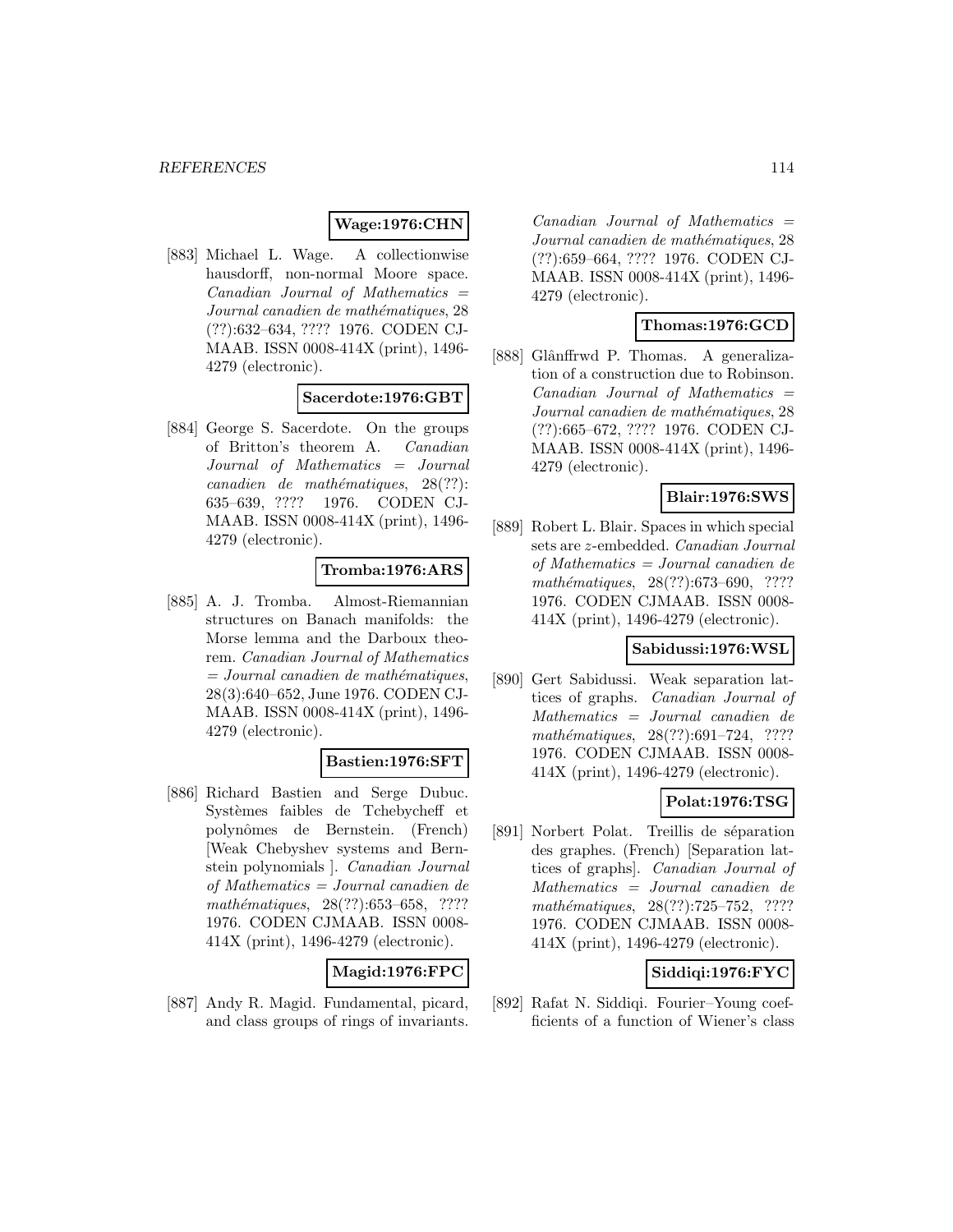Vp. Canadian Journal of Mathematics  $=$  Journal canadien de mathématiques, 28(??):753–759, ???? 1976. CODEN CJMAAB. ISSN 0008-414X (print), 1496-4279 (electronic).

## **Anderson:1976:MIM**

[893] D. D. Anderson. Multiplication ideals, multiplication rings, and the ring  $R(X)$ . Canadian Journal of Mathematics = Journal canadien de mathématiques, 28(??):760–768, ???? 1976. CODEN CJMAAB. ISSN 0008- 414X (print), 1496-4279 (electronic).

## **DArchangelo:1976:VDB**

[894] J. D'Archangelo and P. A. McCoy. Value distribution of biaxially symmetric harmonic polynomials. Canadian Journal of Mathematics = Journal canadien de mathématiques,  $28(??)$ : 769–773, ???? 1976. CODEN CJ-MAAB. ISSN 0008-414X (print), 1496- 4279 (electronic).

#### **Fried:1976:SEF**

[895] Michael Fried and Moshe Jarden. Stable extensions and fields with the global density property. Canadian Journal of Mathematics = Journal canadien de mathématiques, 28(??):774–787, ???? 1976. CODEN CJMAAB. ISSN 0008- 414X (print), 1496-4279 (electronic).

#### **Papick:1976:LMO**

[896] Ira J. Papick. Local minimal overrings.  $Canadian$  Journal of Mathematics  $=$ Journal canadien de mathématiques, 28 (??):788–792, ???? 1976. CODEN CJ-MAAB. ISSN 0008-414X (print), 1496- 4279 (electronic).

# **Duff:1976:GII**

[897] G. F. D. Duff. A general integral inequality for the derivative of an equimeasurable rearrangement. Canadian Journal of Mathematics = Journal canadien de mathématiques,  $28(??)$ : 793–804, ???? 1976. CODEN CJ-MAAB. ISSN 0008-414X (print), 1496- 4279 (electronic).

# **Nicholls:1976:TPF**

[898] Peter J. Nicholls. Transitivity properties of Fuchsian groups. Canadian Journal of Mathematics = Journal canadien de mathématiques,  $28(??)$ : 805–814, ???? 1976. CODEN CJ-MAAB. ISSN 0008-414X (print), 1496- 4279 (electronic).

## **Houston:1976:LR**

[899] Evan G. Houston. Localizations of  $H_1$ and  $D_1$  rings. Canadian Journal of Mathematics = Journal canadien de mathématiques, 28(??):815–819, ???? 1976. CODEN CJMAAB. ISSN 0008- 414X (print), 1496-4279 (electronic).

## **Lewis:1976:O**

[900] William J. Lewis and Jack Ohm. The ordering of Spec R. Canadian Journal of Mathematics = Journal canadien de mathématiques, 28(??):820–835, ???? 1976. CODEN CJMAAB. ISSN 0008- 414X (print), 1496-4279 (electronic).

#### **delJunco:1976:TDS**

[901] Andrés del Junco. Transformations with discrete spectrum are stacking transformations. Canadian Journal of Mathematics = Journal canadien de mathématiques, 28(??):836-839, ???? 1976. CODEN CJMAAB. ISSN 0008- 414X (print), 1496-4279 (electronic).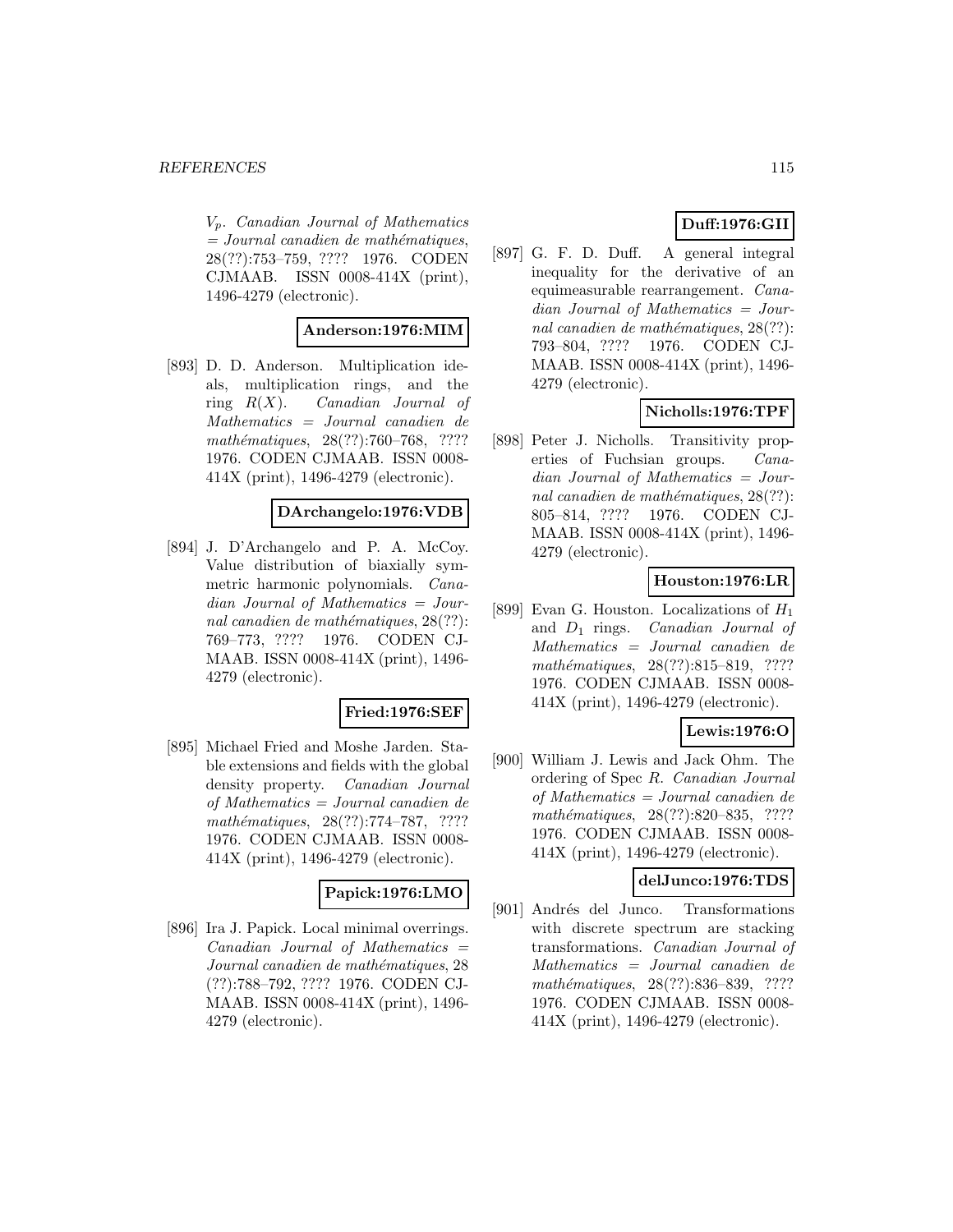#### **Kusano:1976:NOF**

[902] Takaˆsi Kusano and Manabu Naito. Nonlinear oscillation of fourth order differential equations. Canadian Journal of Mathematics = Journal canadien de mathématiques,  $28(??):840-$ 852, ???? 1976. CODEN CJMAAB. ISSN 0008-414X (print), 1496-4279 (electronic).

# **Askey:1976:PPS**

[903] Richard Askey and Mourad E. H. Ismail. Permutation problems and special functions. Canadian Journal of Mathematics = Journal canadien de mathématiques, 28(??):853–874, ???? 1976. CODEN CJMAAB. ISSN 0008- 414X (print), 1496-4279 (electronic).

# **Pettey:1976:MRS**

[904] Dix H. Pettey. A minimal regular space that is not strongly minimal regular.  $Canadian$  Journal of Mathematics  $=$ Journal canadien de mathématiques, 28 (??):875–878, ???? 1976. CODEN CJ-MAAB. ISSN 0008-414X (print), 1496- 4279 (electronic).

#### **Thomas:1976:CIW**

[905] Glânffrwd P. Thomas. A combinatorial interpretation of the wreath product of Schur functions. Canadian Journal of Mathematics = Journal canadien de mathématiques, 28(??):879–884, ???? 1976. CODEN CJMAAB. ISSN 0008- 414X (print), 1496-4279 (electronic).

#### **Gauthier:1976:HFO**

[906] P. M. Gauthier and L. A. Rubel. Holomorphic functionals on open Riemann surfaces. Canadian Journal of Mathematics = Journal canadien de

mathématiques, 28(??):885–888, ???? 1976. CODEN CJMAAB. ISSN 0008- 414X (print), 1496-4279 (electronic).

## **Zorzitto:1976:PCS**

[907] Frank Zorzitto. Purity and copurity in systems of linear transformations.  $Canadian$  Journal of Mathematics  $=$ Journal canadien de mathématiques, 28 (??):889–896, ???? 1976. CODEN CJ-MAAB. ISSN 0008-414X (print), 1496- 4279 (electronic).

#### **Baker:1976:AOS**

[908] John Warren Baker and John Wolfe. Averaging operators and  $C(X)$ -spaces with the separable projection property.  $Canadian$  Journal of Mathematics  $=$ Journal canadien de mathématiques, 28 (??):897–904, ???? 1976. CODEN CJ-MAAB. ISSN 0008-414X (print), 1496- 4279 (electronic).

#### **Anderson:1976:LPL**

[909] Robert L. Anderson. Limit point and limit circle criteria for a class of singular symmetric differential operators.  $Canadian$  Journal of Mathematics  $=$ Journal canadien de mathématiques, 28 (??):905–914, ???? 1976. CODEN CJ-MAAB. ISSN 0008-414X (print), 1496- 4279 (electronic).

#### **Lanski:1976:RIW**

[910] Charles Lanski. Rings with involution whose symmetric units commute.  $Canadian$  Journal of Mathematics  $=$ Journal canadien de mathématiques, 28 (??):915–928, ???? 1976. CODEN CJ-MAAB. ISSN 0008-414X (print), 1496- 4279 (electronic).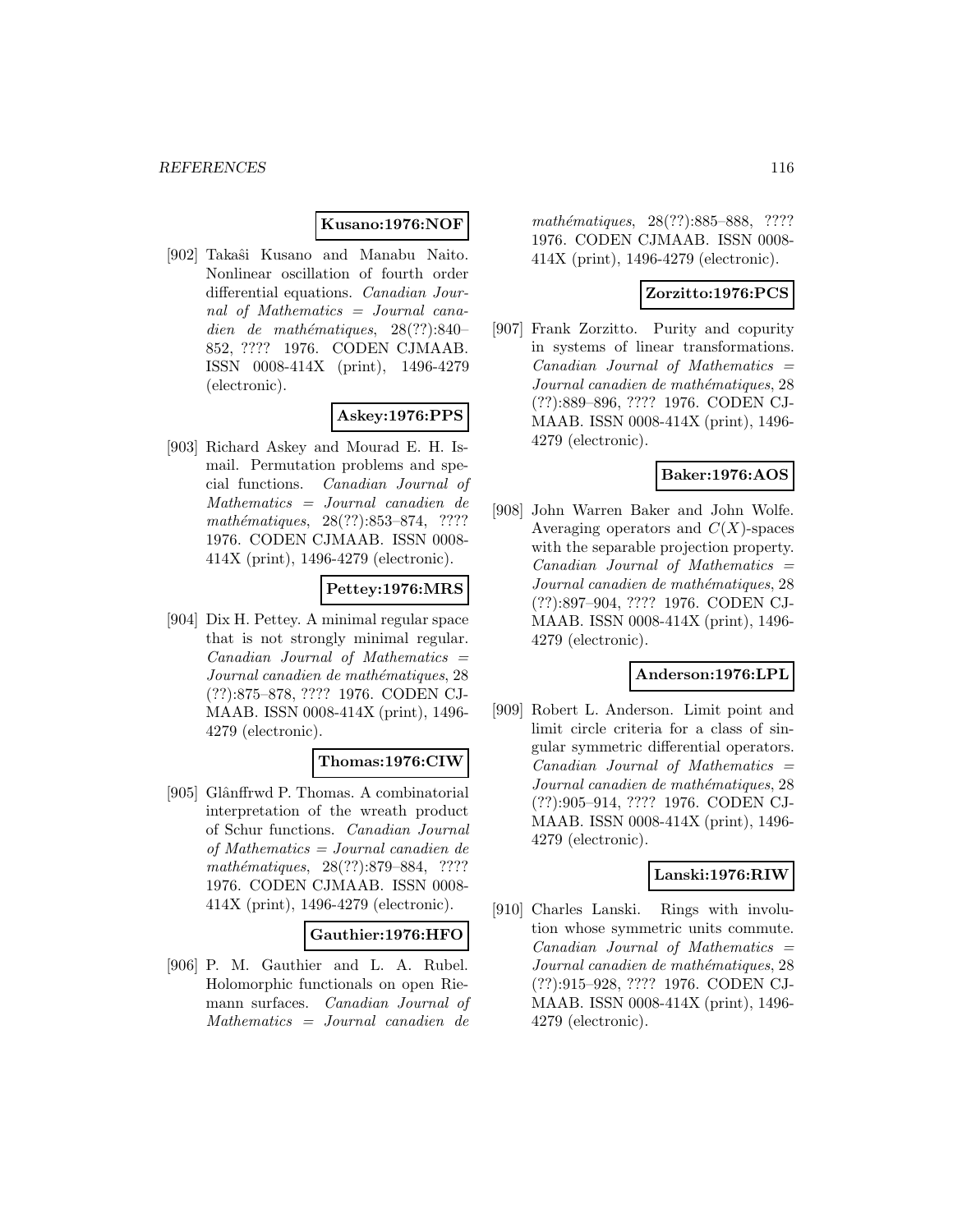# **McKay:1976:MAM**

[911] J. McKay. More about the Mathieu group  $M_{22}$ . *Canadian Journal of* Mathematics = Journal canadien de mathématiques, 28(??):929–937, ???? 1976. CODEN CJMAAB. ISSN 0008- 414X (print), 1496-4279 (electronic).

## **Childress:1976:WDQ**

[912] C. L. Childress. Weierstrass division in quasianalytic local rings. Canadian Journal of Mathematics = Journal canadien de mathématiques,  $28(??)$ : 938–953, ???? 1976. CODEN CJ-MAAB. ISSN 0008-414X (print), 1496- 4279 (electronic).

## **Milies:1976:IGR**

[913] César Polcino Milies. Integral group rings with nilpotent unit groups. Canadian Journal of Mathematics = Journal canadien de mathématiques,  $28(??)$ : 954–960, ???? 1976. CODEN CJ-MAAB. ISSN 0008-414X (print), 1496- 4279 (electronic).

#### **Freud:1976:APT**

[914] G. Freud, A. Giroux, and Q. I. Rahman. Sur l'approximation polynomiale sur tout l'axe réel. (French) [On the polynomial approximation on the entire real axis]. Canadian Journal of Mathematics = Journal canadien de mathématiques,  $28(??):961-967$ , ???? 1976. CODEN CJMAAB. ISSN 0008- 414X (print), 1496-4279 (electronic).

#### **Brownawell:1976:AIC**

[915] W. Dale Brownawell. The algebraic independence of certain exponential functions. Canadian Journal of Mathematics = Journal canadien de

mathématiques, 28(??):968–976, ???? 1976. CODEN CJMAAB. ISSN 0008- 414X (print), 1496-4279 (electronic).

# **Bruns:1976:FO**

[916] Günter Bruns. Free ortholattices.  $Canadian$  Journal of Mathematics  $=$ Journal canadien de mathématiques, 28 (??):977–985, ???? 1976. CODEN CJ-MAAB. ISSN 0008-414X (print), 1496- 4279 (electronic).

# **Bell:1976:CCR**

[917] Howard E. Bell. A commutativity condition for rings. Canadian Journal of Mathematics = Journal canadien de mathématiques, 28(??):986-991, ???? 1976. CODEN CJMAAB. ISSN 0008- 414X (print), 1496-4279 (electronic).

## **Hoft:1976:SFP**

[918] Hartmut Höft and Margret Höft. Some fixed point theorems for partially ordered sets. Canadian Journal of Mathematics = Journal canadien de mathématiques, 28(??):992–997, ???? 1976. CODEN CJMAAB. ISSN 0008- 414X (print), 1496-4279 (electronic).

#### **Juhasz:1976:TMH**

[919] I. Juhász, K. Kunen, and M. E. Rudin. Two more hereditarily separable non-Lindelöf spaces. Canadian Journal of Mathematics = Journal canadien de mathématiques, 28(??):998-1005, ???? 1976. CODEN CJMAAB. ISSN 0008- 414X (print), 1496-4279 (electronic).

#### **Wolfe:1976:AOD**

[920] Warren Wolfe. Amicable orthogonal designs—existence. Canadian Journal of Mathematics = Journal canadien de mathématiques,  $28(??):1006-1020, ????$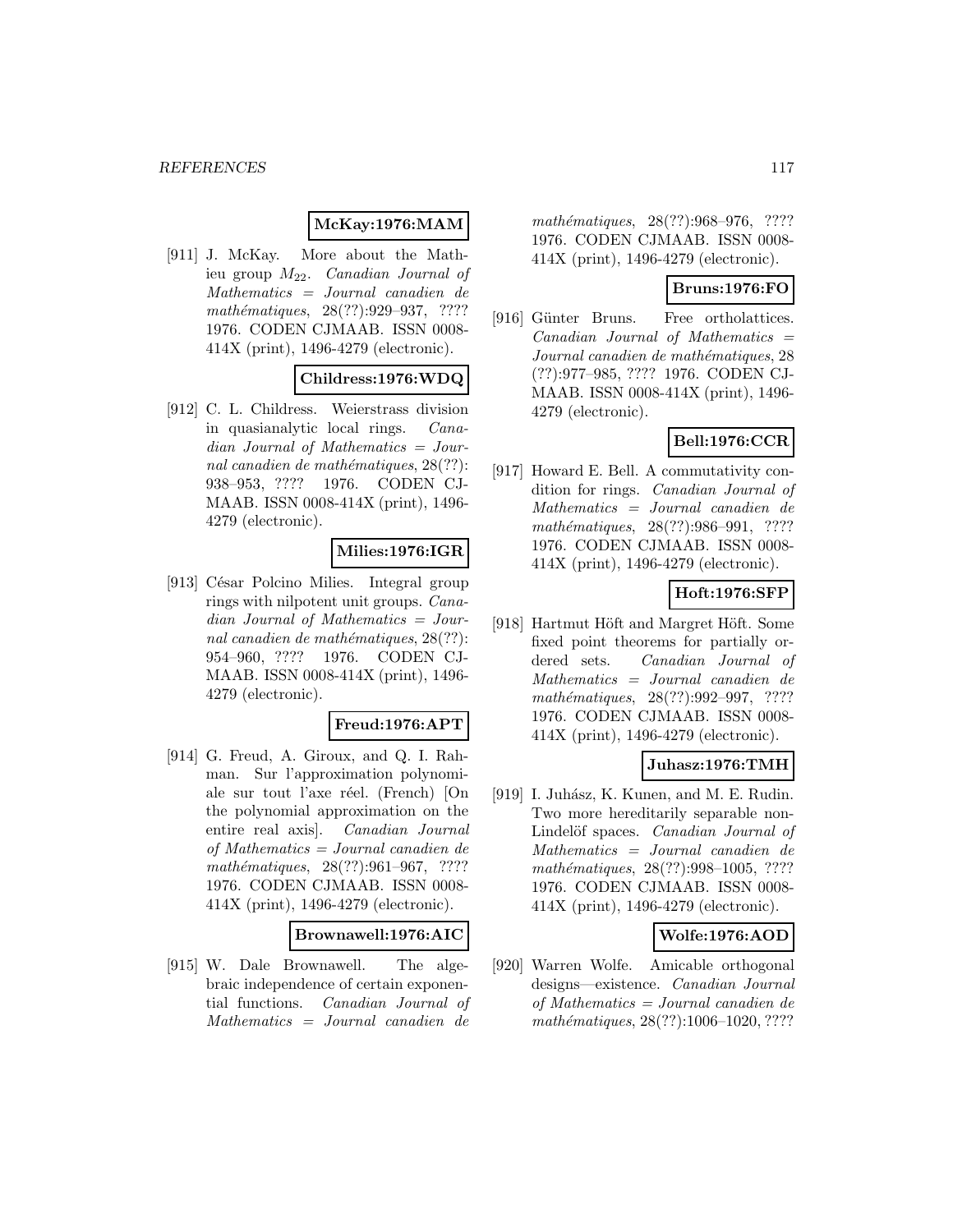1976. CODEN CJMAAB. ISSN 0008- 414X (print), 1496-4279 (electronic).

#### **Cooperstein:1976:SGA**

[921] Bruce N. Cooperstein. Some geometries associated with parabolic representations of groups of Lie type. Canadian Journal of Mathematics = Journal canadien de mathématiques,  $28(??)$ : 1021–1031, ???? 1976. CODEN CJ-MAAB. ISSN 0008-414X (print), 1496- 4279 (electronic).

#### **Lehman:1976:CET**

[922] B. Lehman. Cyclic element theory in connected and locally connected Hausdorff spaces. Canadian Journal of Mathematics = Journal canadien de mathématiques, 28(??):1032-1050, ???? 1976. CODEN CJMAAB. ISSN 0008- 414X (print), 1496-4279 (electronic).

## **Breen:1976:DTC**

[923] Marilyn Breen. A decomposition theorem for m-convex sets in  $R^d$ . Canadian Journal of Mathematics = Journal canadien de mathématiques,  $28(??)$ : 1051–1057, ???? 1976. CODEN CJ-MAAB. ISSN 0008-414X (print), 1496- 4279 (electronic).

#### **Borwein:1976:FCH**

[924] D. Borwein and B. L. R. Shawyer. On functional Cesàro and Hölder methods of summability. Canadian Journal of Mathematics = Journal canadien de mathématiques, 28(??):1058-1061, ???? 1976. CODEN CJMAAB. ISSN 0008- 414X (print), 1496-4279 (electronic).

#### **Longstaff:1976:LTD**

[925] W. E. Longstaff. A lattice-theoretic description of the lattice of hyperinvariant subspaces of a linear transformation. Canadian Journal of Mathematics  $=$  Journal canadien de mathématiques, 28(??):1062–1066, ???? 1976. CODEN CJMAAB. ISSN 0008-414X (print), 1496-4279 (electronic).

# **Awtar:1976:JSS**

[926] Ram Awtar. On Jordan structure in semiprime rings. Canadian Journal of Mathematics = Journal canadien de  $mathématiques, 28(??): 1067–1072, ????$ 1976. CODEN CJMAAB. ISSN 0008- 414X (print), 1496-4279 (electronic).

## **delaTorre:1976:SPM**

[927] Alberto de la Torre. A simple proof of the maximal ergodic theorem. Canadian Journal of Mathematics = Journal canadien de mathématiques,  $28(??)$ : 1073–1075, ???? 1976. CODEN CJ-MAAB. ISSN 0008-414X (print), 1496- 4279 (electronic).

## **Davis:1976:CTR**

[928] Gary Davis and Colin D. Fox. Compatible tight Riesz orders on the group of automorphisms of an  $0 - 2$ homogeneous set. Canadian Journal of Mathematics = Journal canadien de mathématiques, 28(??):1076-1081, ???? 1976. CODEN CJMAAB. ISSN 0008- 414X (print), 1496-4279 (electronic).

## **Kemp:1976:FDP**

[929] R. R. D. Kemp and S. J. Lee. Finite dimensional perturbations of differential expressions. Canadian Journal of Mathematics = Journal canadien de mathématiques, 28(??):1082-1104, ???? 1976. CODEN CJMAAB. ISSN 0008- 414X (print), 1496-4279 (electronic).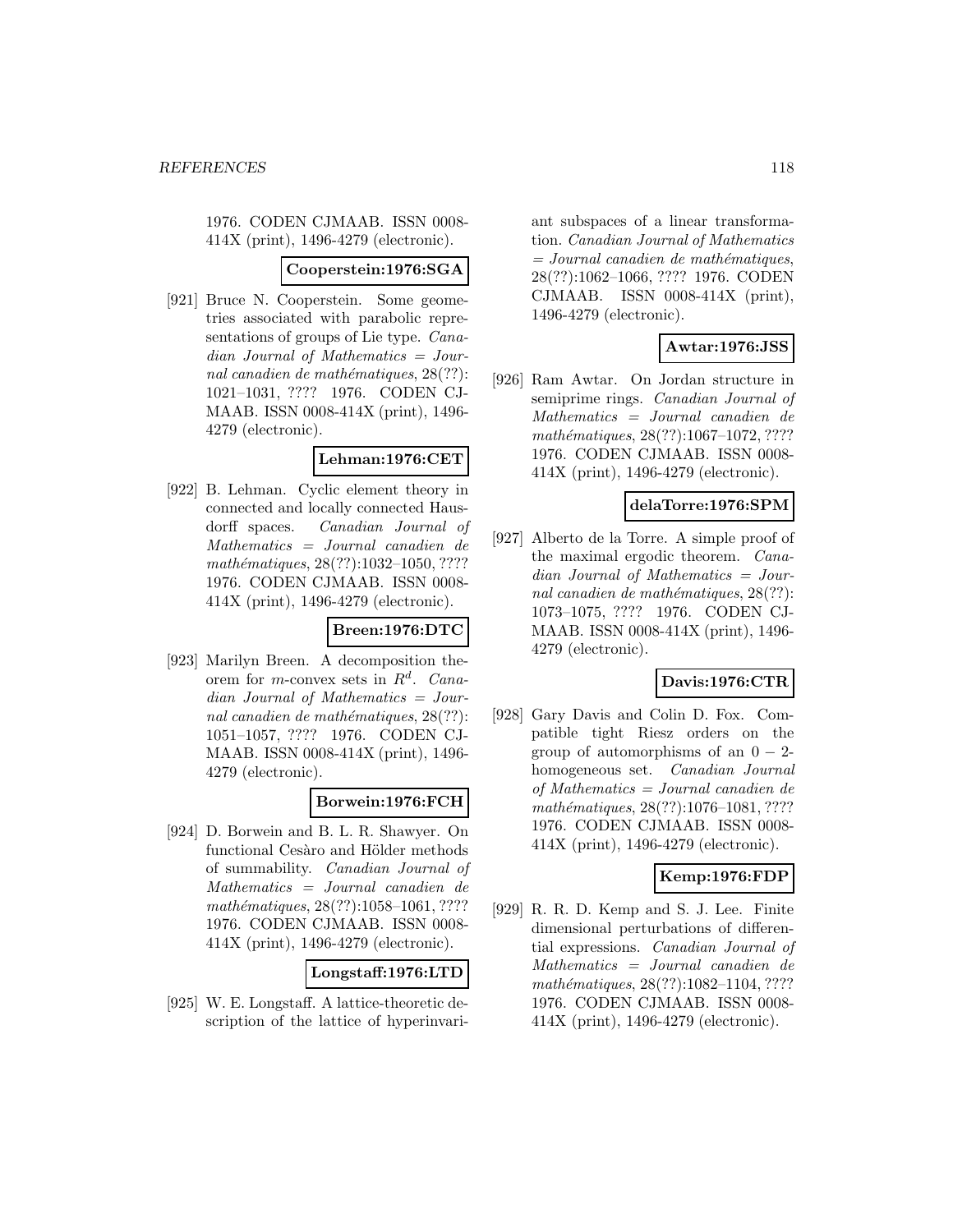## **Nicholson:1976:SMR**

[930] W. K. Nicholson. Semiregular modules and rings. Canadian Journal of Mathematics = Journal canadien de mathématiques, 28(??):1105–1120, ???? 1976. CODEN CJMAAB. ISSN 0008- 414X (print), 1496-4279 (electronic).

# **Russo:1976:NFT**

[931] Bernard Russo. The norm of the  $L^p$ fourier transform. II. Canadian Journal of Mathematics = Journal canadien de mathématiques, 28(??):1121-1131, ???? 1976. CODEN CJMAAB. ISSN 0008- 414X (print), 1496-4279 (electronic).

#### **McClure:1976:ISD**

[932] J. P. McClure and R. Wong. Infinite systems of differential equations. Canadian Journal of Mathematics = Journal canadien de mathématiques,  $28(??)$ : 1132–1145, ???? 1976. CODEN CJ-MAAB. ISSN 0008-414X (print), 1496- 4279 (electronic).

## **Lam:1976:FPT**

[933] Ling Fai Lam. A fixed point theorem for positive operators on KB spaces.  $Canadian$  Journal of Mathematics  $=$ Journal canadien de mathématiques, 28 (??):1146–1152, ???? 1976. CODEN CJMAAB. ISSN 0008-414X (print), 1496-4279 (electronic).

## **Arkin:1976:SML**

[934] Joseph Arkin, Verner E. Hoggatt, Jr., and E. G. Straus. Systems of magic Latin k-cubes. Canadian Journal of Mathematics = Journal canadien de mathématiques, 28(??):1153-1161, ???? 1976. CODEN CJMAAB. ISSN 0008- 414X (print), 1496-4279 (electronic).

# **Deveney:1976:PSP**

[935] James K. Deveney. Pure subfields of purely inseparable field extensions.  $Canadian$  Journal of Mathematics  $=$ Journal canadien de mathématiques, 28 (??):1162–1166, ???? 1976. CODEN CJMAAB. ISSN 0008-414X (print), 1496-4279 (electronic).

# **Little:1976:NPS**

[936] Charles H. C. Little. On the number of parity sets in a graph. Canadian Journal of Mathematics = Journal canadien de mathématiques,  $28(??)$ : 1167–1171, ???? 1976. CODEN CJ-MAAB. ISSN 0008-414X (print), 1496- 4279 (electronic).

## **Leighton:1976:SCT**

[937] Walter Leighton. Some comparison theorems for conjugate and  $\sigma$ -points.  $Canadian$  Journal of Mathematics  $=$ Journal canadien de mathématiques, 28 (??):1172–1179, ???? 1976. CODEN CJMAAB. ISSN 0008-414X (print), 1496-4279 (electronic).

#### **Katavolos:1976:IMN**

[938] A. Katavolos. Isometric mappings of non-commutative  $L_p$  spaces. *Cana*dian Journal of Mathematics = Journal canadien de mathématiques,  $28(??)$ : 1180–1186, ???? 1976. CODEN CJ-MAAB. ISSN 0008-414X (print), 1496- 4279 (electronic).

#### **Quackenbush:1976:VSL**

[939] Robert W. Quackenbush. Varieties of Steiner loops and Steiner quasigroups.  $Canadian$  Journal of Mathematics  $=$ Journal canadien de mathématiques, 28 (??):1187–1198, ???? 1976. CODEN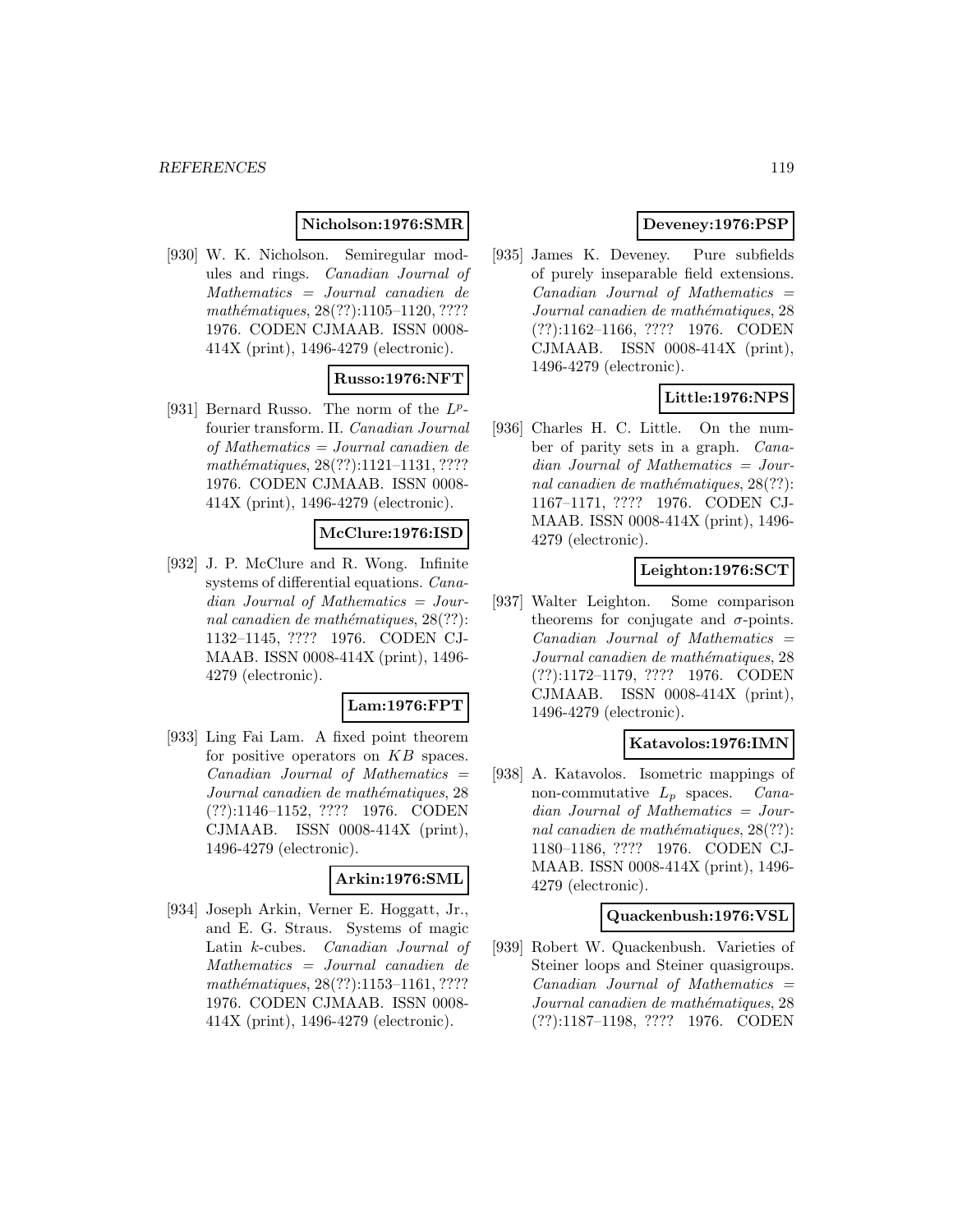CJMAAB. ISSN 0008-414X (print), 1496-4279 (electronic).

## **Djokovic:1976:IIC**

[940] Dragomiz Z. Djoković and Jerry Malzan. Imprimitive, irreducible complex characters of the alternating group. Canadian Journal of Mathematics = Journal canadien de mathématiques, 28(??):1199-1204, ???? 1976. CODEN CJMAAB. ISSN 0008- 414X (print), 1496-4279 (electronic).

#### **Stahl:1976:HCP**

[941] Stanley H. Stahl. A hierarchy on the class of primitive recursive ordinal functions. Canadian Journal of Mathematics = Journal canadien de mathématiques, 28(??):1205-1209, ???? 1976. CODEN CJMAAB. ISSN 0008- 414X (print), 1496-4279 (electronic).

#### **Gauthier:1976:AVA**

[942] P. M. Gauthier and J. S. Hwang. Asymptotic values along Julia rays.  $Canadian$  Journal of Mathematics  $=$ Journal canadien de mathématiques, 28 (??):1210–1215, ???? 1976. CODEN CJMAAB. ISSN 0008-414X (print), 1496-4279 (electronic).

#### **Longyear:1976:CHM**

[943] Judith Q. Longyear. Criteria for a Hadamard matrix to be skewequivalent. Canadian Journal of Mathematics = Journal canadien de mathématiques, 28(??):1216-1223, ???? 1976. CODEN CJMAAB. ISSN 0008- 414X (print), 1496-4279 (electronic).

**May:1976:SIT**

[944] C. P. May. Saturation and inverse theorems for combinations of a class of exponential-type operators. Canadian Journal of Mathematics = Journal canadien de mathématiques,  $28(??)$ : 1224–1250, ???? 1976. CODEN CJ-MAAB. ISSN 0008-414X (print), 1496- 4279 (electronic).

# **Tannenbaum:1976:AST**

[945] Peter Tannenbaum. Abelian Steiner triple systems. Canadian Journal of Mathematics = Journal canadien de mathématiques,  $28(??):1251-1268, ????$ 1976. CODEN CJMAAB. ISSN 0008- 414X (print), 1496-4279 (electronic).

## **Stevens:1976:EHP**

[946] John G. Stevens. Elimination from homogeneous polynomials over a polynomial ring. Canadian Journal of Mathematics = Journal canadien de mathématiques, 28(??):1269-1276, ???? 1976. CODEN CJMAAB. ISSN 0008- 414X (print), 1496-4279 (electronic).

## **Button:1976:NSC**

[947] Robert Warren Button. A nonstandard characterization of perfect mappings. Canadian Journal of Mathematics = Journal canadien de mathématiques, 28(??):1277-1279, ???? 1976. CODEN CJMAAB. ISSN 0008- 414X (print), 1496-4279 (electronic).

## **Vitek:1976:BLD**

[948] Yehoshua Vitek. Bounds for a linear Diophantine problem of Frobenius. II.  $Canadian$  Journal of Mathematics  $=$ Journal canadien de mathématiques, 28 (??):1280–1288, ???? 1976. CODEN CJMAAB. ISSN 0008-414X (print), 1496-4279 (electronic).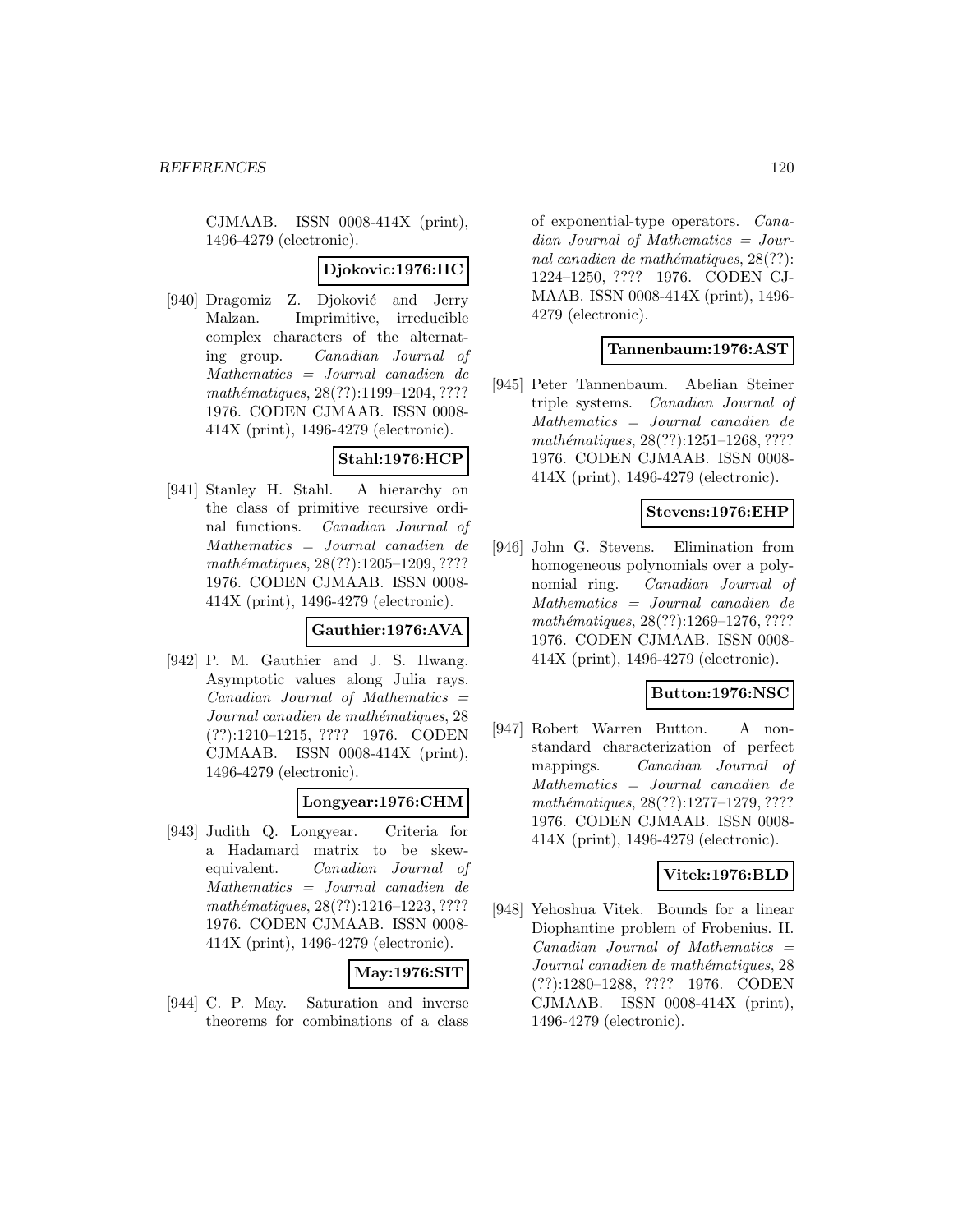## **Brown:1976:BSM**

[949] William C. Brown. Blow up sequences and the module of nth order differentials. Canadian Journal of Mathematics = Journal canadien de mathématiques, 28(??):1289-1301, ???? 1976. CODEN CJMAAB. ISSN 0008- 414X (print), 1496-4279 (electronic).

## **Hartley:1976:CBM**

[950] Brian Hartley. A conjecture of Bachmuth and Mochizuki on automorphisms of soluble groups. Canadian Journal of Mathematics = Journal canadien de mathématiques,  $28(??)$ : 1302–1310, ???? 1976. CODEN CJ-MAAB. ISSN 0008-414X (print), 1496- 4279 (electronic).

## **Cummings:1976:LSC**

[951] L. J. Cummings and R. W. Robinson. Linear symmetry classes. Canadian Journal of Mathematics = Journal canadien de mathématiques,  $28(??)$ : 1311–1319, ???? 1976. CODEN CJ-MAAB. ISSN 0008-414X (print), 1496- 4279 (electronic).

#### **Handelman:1976:RRC**

[952] David Handelman. Representing rank complete continuous rings. Canadian Journal of Mathematics = Journal canadien de mathématiques,  $28(??)$ : 1320–1331, ???? 1976. CODEN CJ-MAAB. ISSN 0008-414X (print), 1496- 4279 (electronic).

#### **Burkinshaw:1976:WSC**

[953] Owen Burkinshaw and Peter Dodds. Weak sequential compactness and completeness in Riesz spaces. Canadian Journal of Mathematics = Journal canadien de mathématiques,  $28(??)$ :

1332–1339, ???? 1976. CODEN CJ-MAAB. ISSN 0008-414X (print), 1496- 4279 (electronic).

#### **Bollobas:1976:UCG**

[954] Béla Bollobás and Norbert Sauer. Uniquely colourable graphs with large girth. Canadian Journal of Mathematics = Journal canadien de mathématiques,  $28(6):1340-1344$ , December 1976. CODEN CJMAAB. ISSN 0008-414X (print), 1496-4279 (electronic).

# **Lane:1977:Q**

[955] Norman D. Lane, Peter Scherk, and Jean M. Turgeon. Quasigraphs. Canadian Journal of Mathematics = Journal canadien de mathématiques, 29 (??):1–28, ???? 1977. CODEN CJ-MAAB. ISSN 0008-414X (print), 1496- 4279 (electronic).

## **Wagner:1977:SCR**

[956] Daniel H. Wagner. Semi-compactness with respect to a Euclidean cone.  $Canadian$  Journal of Mathematics  $=$ Journal canadien de mathématiques, 29 (??):29–36, ???? 1977. CODEN CJ-MAAB. ISSN 0008-414X (print), 1496- 4279 (electronic).

## **Wasileski:1977:ABC**

[957] J. S. Wasileski. On Alexandroff base compactifications. Canadian Journal of Mathematics = Journal canadien de mathématiques, 29(??):37-44, ???? 1977. CODEN CJMAAB. ISSN 0008- 414X (print), 1496-4279 (electronic).

#### **Walker:1977:HPB**

[958] Marshall Walker. Homotopy pull-backs and applications to duality. Cana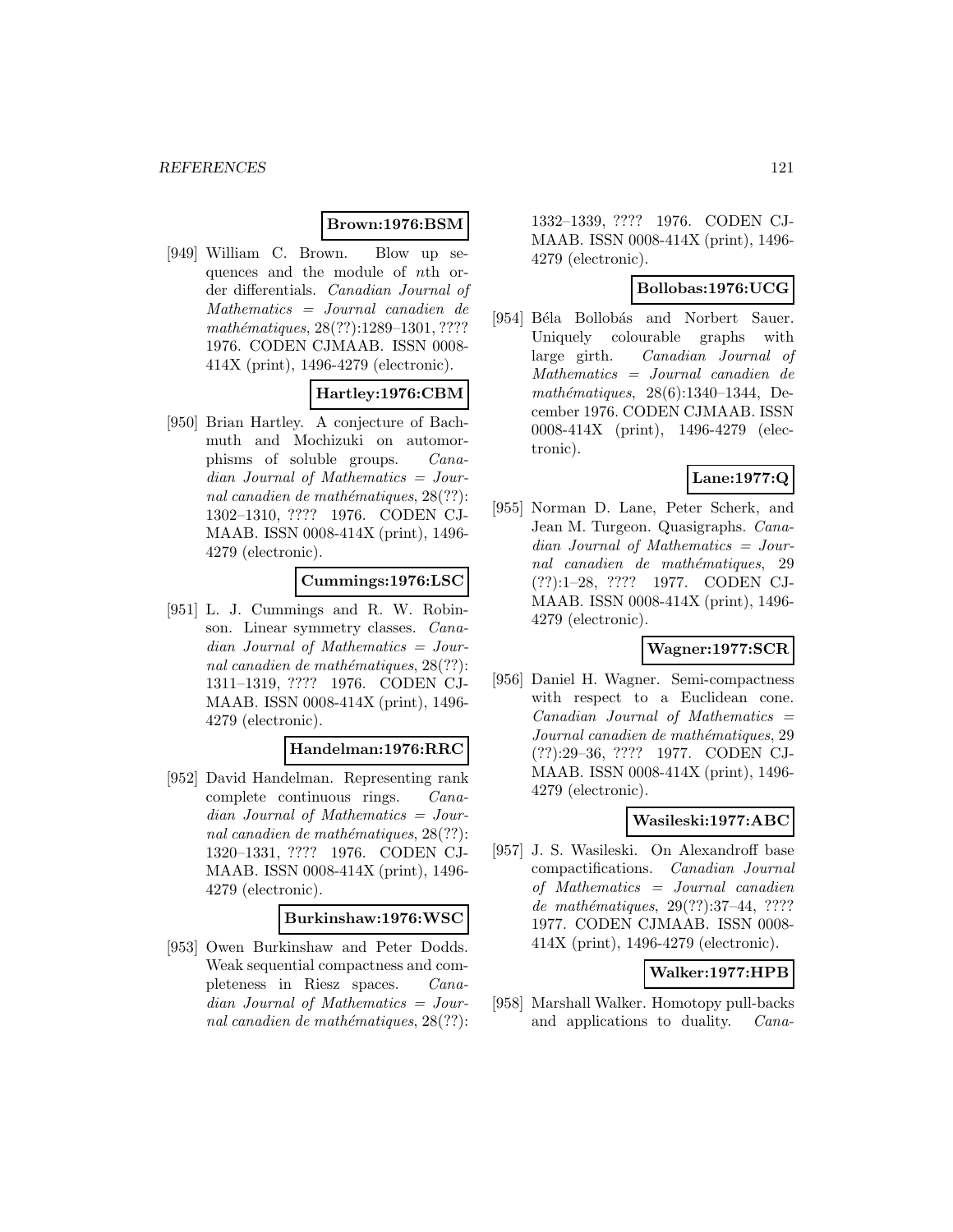$dian$  Journal of Mathematics = Journal canadien de mathématiques,  $29(??)$ : 45–64, ???? 1977. CODEN CJ-MAAB. ISSN 0008-414X (print), 1496- 4279 (electronic).

# **Kuan:1977:AIH**

[959] Wei Eihn Kuan. An addendum to: "Ideals and higher derivations in commutative rings" (Canad. J. Math. **24** (1972), 400–415) by W. C. Brown and Wei-eihn Kuan. Canadian Journal of Mathematics = Journal canadien de mathématiques,  $29(??):65–70, ????$ 1977. CODEN CJMAAB. ISSN 0008- 414X (print), 1496-4279 (electronic). See [297].

## **Choe:1977:ESU**

[960] T. H. Choe and Y. H. Hong. Extensive subcategories in universal topological algebras. Canadian Journal of Mathematics = Journal canadien de mathématiques,  $29(??):71–76, ????$ 1977. CODEN CJMAAB. ISSN 0008- 414X (print), 1496-4279 (electronic).

#### **Hirschorn:1977:CHS**

[961] Ronald M. Hirschorn. Curves in homogeneous spaces. Canadian Journal of Mathematics = Journal canadien de mathématiques, 29(??):77–83, ???? 1977. CODEN CJMAAB. ISSN 0008- 414X (print), 1496-4279 (electronic).

## **Rudin:1977:SEN**

[962] Mary Ellen Rudin and Michael Starbird. Some examples of normal Moore spaces. Canadian Journal of Mathematics = Journal canadien de mathématiques, 29(??):84-92, ???? 1977. CODEN CJMAAB. ISSN 0008- 414X (print), 1496-4279 (electronic).

## **Bernstein:1977:GUU**

[963] Leon Bernstein. Gaining units from units. Canadian Journal of Mathematics = Journal canadien de mathématiques,  $29(??):93-106$ , ???? 1977. CODEN CJMAAB. ISSN 0008- 414X (print), 1496-4279 (electronic).

# **Benabdallah:1977:GQP**

[964] Khalid Benabdallah and Robert Bradley. Sur les groupes quasi-pursprojectifs torsions. Canadian Journal of Mathematics = Journal canadien de  $mathématiques, 29(??):107–110, ????$ 1977. CODEN CJMAAB. ISSN 0008- 414X (print), 1496-4279 (electronic).

# **Suzuki:1977:HDH**

[965] Shin'ichi Suzuki. On homeomorphisms of a 3-dimensional handlebody. Canadian Journal of Mathematics = Journal canadien de mathématiques,  $29(??)$ : 111–124, ???? 1977. CODEN CJ-MAAB. ISSN 0008-414X (print), 1496- 4279 (electronic).

## **vanMill:1977:EHC**

[966] J. van Mill. Every Hausdorff compactification of a locally compact separable space is a GA compactification. Canadian Journal of Mathematics = Journal canadien de mathématiques,  $29(??)$ : 125–131, ???? 1977. CODEN CJ-MAAB. ISSN 0008-414X (print), 1496- 4279 (electronic).

## **Sherk:1977:ISR**

[967] F. A. Sherk and Günther Pabst. Indicator sets, reguli, and a new class of spreads. Canadian Journal of Mathematics = Journal canadien de mathématiques,  $29(??):132-154$ , ????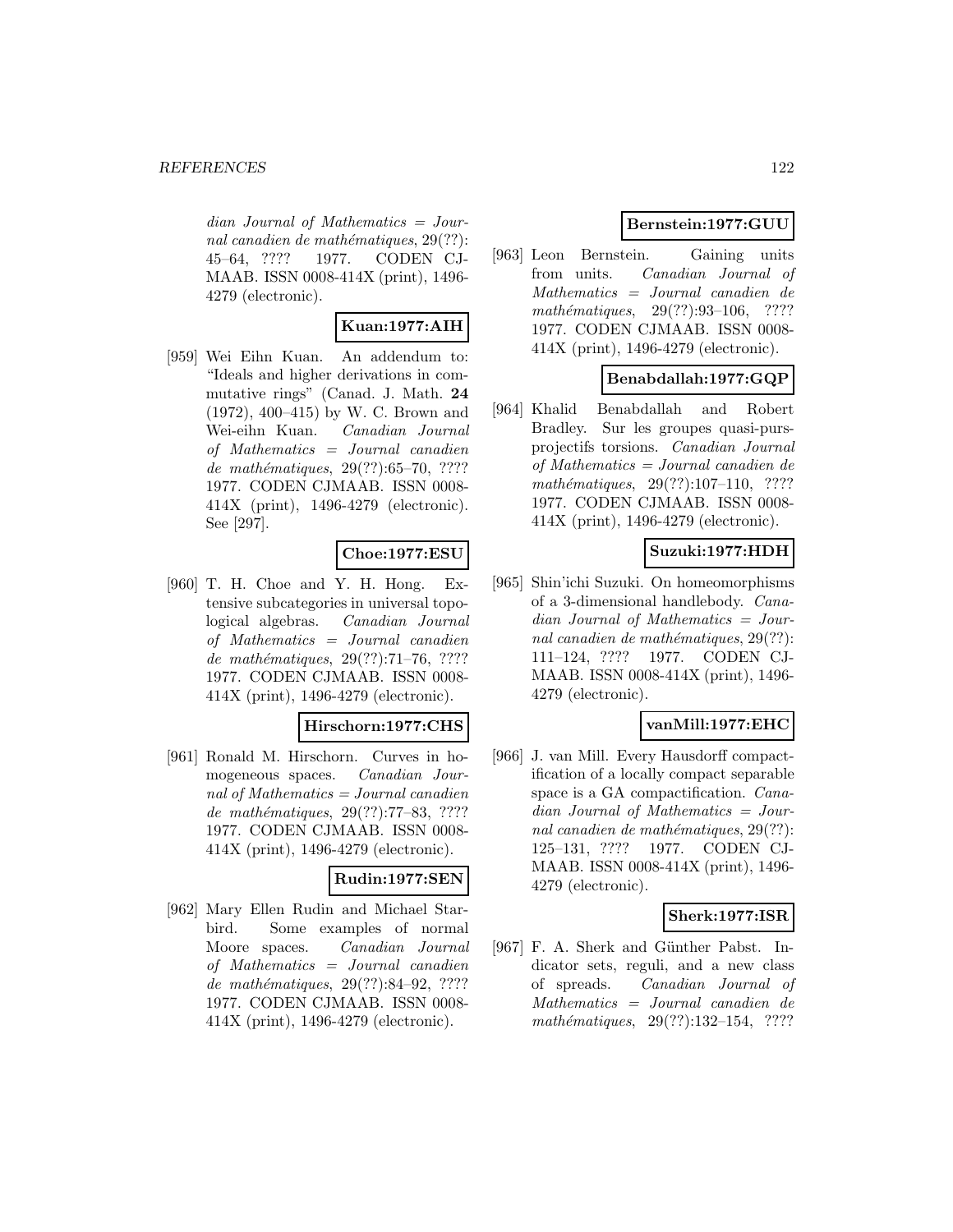1977. CODEN CJMAAB. ISSN 0008- 414X (print), 1496-4279 (electronic).

**Fine:1977:SSR**

[968] Benjamin Fine. Sum of squares rings.  $Canadian$  Journal of Mathematics  $=$ Journal canadien de mathématiques, 29 (??):155–160, ???? 1977. CODEN CJ-MAAB. ISSN 0008-414X (print), 1496- 4279 (electronic).

## **Putnam:1977:PPU**

[969] C. R. Putnam. Positive perturbations and unitary equivalence. Canadian Journal of Mathematics = Journal canadien de mathématiques,  $29(??)$ : 161–164, ???? 1977. CODEN CJ-MAAB. ISSN 0008-414X (print), 1496- 4279 (electronic).

# **Steffens:1977:MCG**

[970] K. Steffens. Matchings in countable graphs. Canadian Journal of Mathematics = Journal canadien de mathématiques, 29(??):165-168, ???? 1977. CODEN CJMAAB. ISSN 0008- 414X (print), 1496-4279 (electronic).

## **Fulton:1977:RHF**

[971] John D. Fulton. Representations by Hermitian forms in a finite field of characteristic two. Canadian Journal of Mathematics = Journal canadien de mathématiques,  $29(??):169-179$ , ???? 1977. CODEN CJMAAB. ISSN 0008- 414X (print), 1496-4279 (electronic).

#### **Rahman:1977:RAP**

[972] Q. I. Rahman and G. Schmeisser. On rational approximation on the positive real axis. Canadian Journal of Mathematics = Journal canadien de mathématiques, 29(??):180-192, ????

#### 1977. CODEN CJMAAB. ISSN 0008- 414X (print), 1496-4279 (electronic).

## **Fischer:1977:MCE**

[973] Arthur E. Fischer and Jerrold E. Marsden. The manifold of conformally equivalent metrics. Canadian Journal of Mathematics = Journal canadien de mathématiques,  $29(??):193-209$ , ???? 1977. CODEN CJMAAB. ISSN 0008- 414X (print), 1496-4279 (electronic).

## **Conway:1977:CAC**

[974] John B. Conway. On the Calkin algebra and the covering homotopy property. II. Canadian Journal of Mathematics  $= Journal\; can a dien\; de\; mathématiques,$ 29(??):210–215, ???? 1977. CODEN CJMAAB. ISSN 0008-414X (print), 1496-4279 (electronic).

# **Khurana:1977:STP**

[975] Surjit Singh Khurana. Strict topology on paracompact locally compact spaces. Canadian Journal of Mathematics = Journal canadien de  $mathématiques, 29(??):216-219, ????$ 1977. CODEN CJMAAB. ISSN 0008- 414X (print), 1496-4279 (electronic). See corrigendum [1145].

## **Trushin:1977:NRT**

[976] David Trushin. A note on the representation type of pointed irreducible coalgebras and unipotent algebras. Canadian Journal of Mathematics = Journal canadien de mathématiques,  $29(??)$ : 220–223, ???? 1977. CODEN CJ-MAAB. ISSN 0008-414X (print), 1496- 4279 (electronic).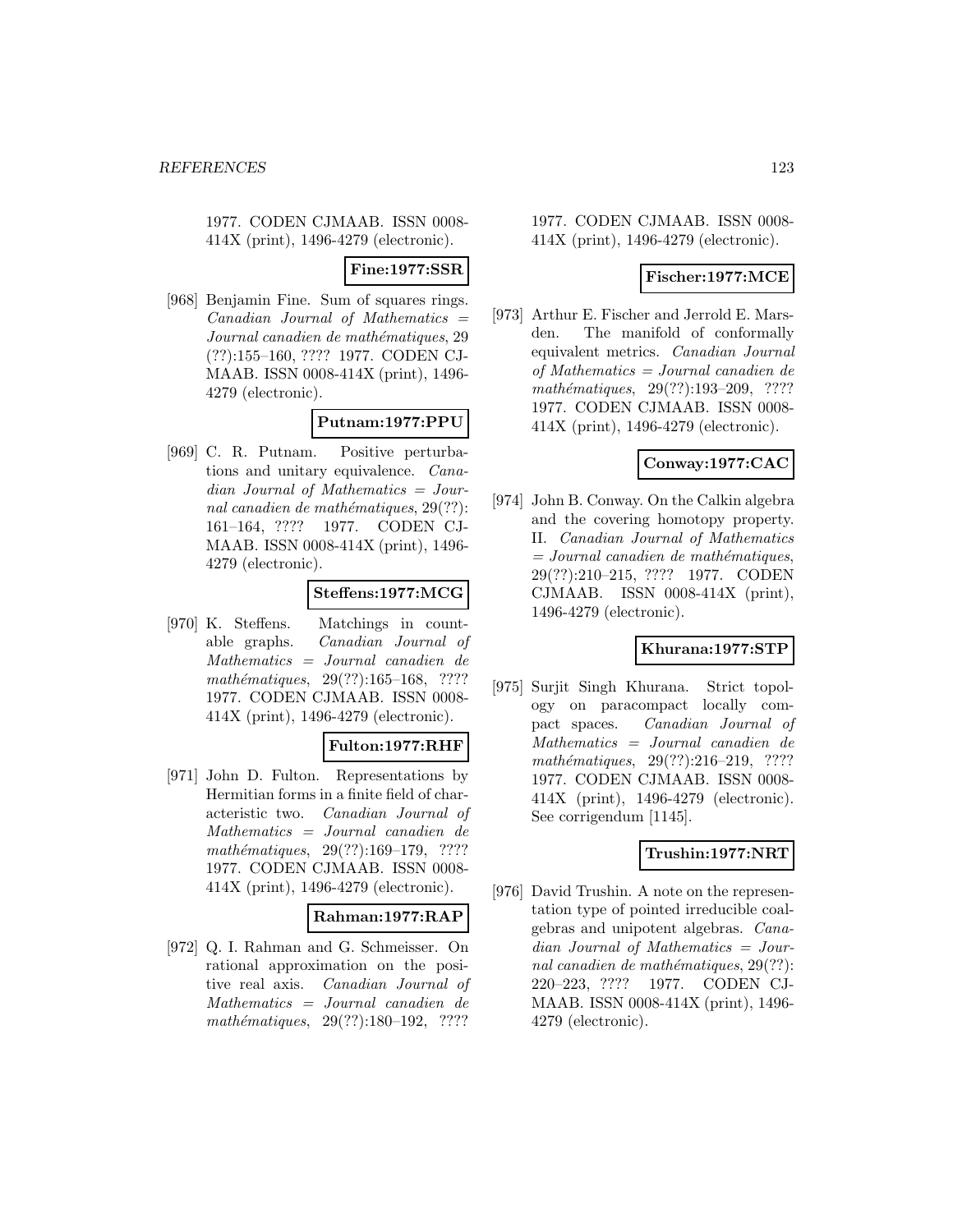#### **Montesinos:1977:EMP**

[977] José M. Montesinos. Erratum: "Minimal plat representations of prime knots and links are not unique" (Canad. J. Math. **28** (1976), no. 1, 161–167).  $Canadian$  Journal of Mathematics  $=$ Journal canadien de mathématiques, 29 (??):224, ???? 1977. CODEN CJ-MAAB. ISSN 0008-414X (print), 1496- 4279 (electronic). See [841].

## **Bruen:1977:SNR**

[978] A. A. Bruen. Some new replaceable translation nets. Canadian Journal of Mathematics = Journal canadien de  $mathématiques, 29(??):225-237, ????$ 1977. CODEN CJMAAB. ISSN 0008- 414X (print), 1496-4279 (electronic).

# **Beynon:1977:RSP**

[979] W. M. Beynon. On rational subdivisions of polyhedra with rational vertices. Canadian Journal of Mathematics = Journal canadien de mathématiques, 29(??):238-242, ???? 1977. CODEN CJMAAB. ISSN 0008- 414X (print), 1496-4279 (electronic).

## **Beynon:1977:ADT**

[980] W. M. Beynon. Applications of duality in the theory of finitely generated lattice-ordered abelian groups. Canadian Journal of Mathematics = Journal canadien de mathématiques,  $29(??)$ : 243–254, ???? 1977. CODEN CJ-MAAB. ISSN 0008-414X (print), 1496- 4279 (electronic).

#### **Farzan:1977:KPL**

[981] M. Farzan and D. A. Waller. Kronecker products and local joins of graphs.  $Canadian$  Journal of Mathematics  $=$ 

Journal canadien de mathématiques, 29 (??):255–269, ???? 1977. CODEN CJ-MAAB. ISSN 0008-414X (print), 1496- 4279 (electronic).

## **Husain:1977:MFF**

[982] T. Husain and J. Liang. Multiplicative functionals on Fréchet algebras with bases. Canadian Journal of Mathematics = Journal canadien de mathématiques, 29(??):270–276, ???? 1977. CODEN CJMAAB. ISSN 0008- 414X (print), 1496-4279 (electronic).

#### **Goodaire:1977:ADS**

[983] E. G. Goodaire. Algebras with a diagonable subspace whose centralizer satisfies a polynomial identity. Canadian Journal of Mathematics = Journal canadien de mathématiques,  $29(??)$ : 277–283, ???? 1977. CODEN CJ-MAAB. ISSN 0008-414X (print), 1496- 4279 (electronic).

#### **Levy:1977:AS**

[984] Ronnie Levy. Almost-P-spaces. Canadian Journal of Mathematics = Journal canadien de mathématiques,  $29(??)$ : 284–288, ???? 1977. CODEN CJ-MAAB. ISSN 0008-414X (print), 1496- 4279 (electronic).

## **Dokovic:1977:ISS**

[985] Dragomir Z.  $\Delta$  boković. Isomorphism of some simple 2-graded Lie algebras.  $Canadian$  Journal of Mathematics  $=$ Journal canadien de mathématiques, 29 (??):289–294, ???? 1977. CODEN CJ-MAAB. ISSN 0008-414X (print), 1496- 4279 (electronic).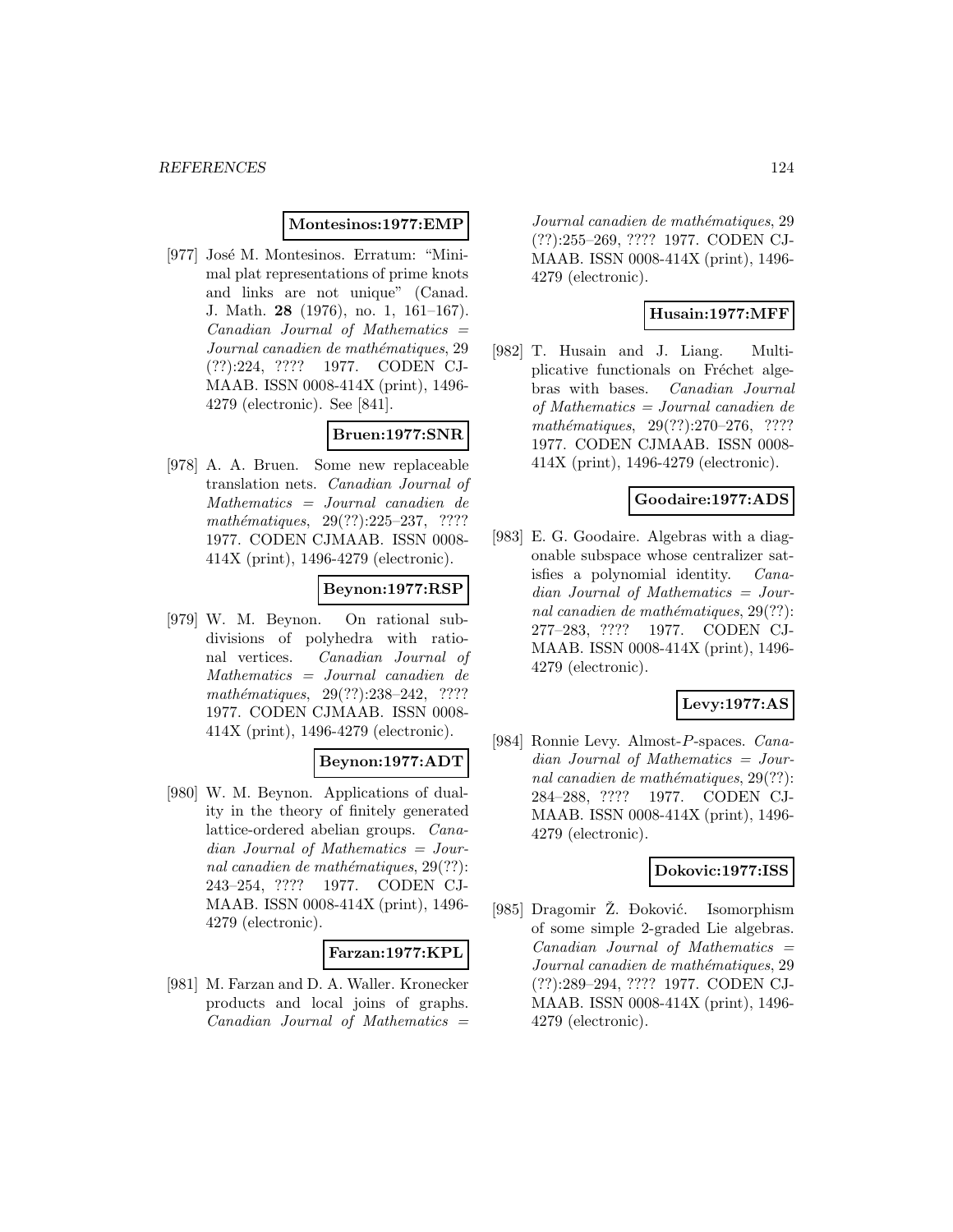# **Dence:1977:LDV**

[986] Thomas P. Dence. A Lebesgue decomposition for vector valued additive set functions defined on a lattice. Canadian Journal of Mathematics = Journal canadien de mathématiques,  $29(??)$ : 295–298, ???? 1977. CODEN CJ-MAAB. ISSN 0008-414X (print), 1496- 4279 (electronic).

# **Wicker:1977:GBM**

[987] Fletcher D. Wicker. Generalized Bloch mappings in complex Hilbert space.  $Canadian$  Journal of Mathematics  $=$ Journal canadien de mathématiques, 29 (??):299–306, ???? 1977. CODEN CJ-MAAB. ISSN 0008-414X (print), 1496- 4279 (electronic).

# **Beauregard:1977:ANT**

[988] Raymond A. Beauregard. An analog of Nagata's theorem for modular LCM domains. Canadian Journal of Mathematics = Journal canadien de mathématiques, 29(??):307–314, ???? 1977. CODEN CJMAAB. ISSN 0008- 414X (print), 1496-4279 (electronic).

## **Jeffries:1977:WMS**

[989] Clark Jeffries, Victor Klee, and Pauline van den Driessche. When is a matrix sign stable? Canadian Journal of Mathematics = Journal canadien de mathématiques,  $29(??):315-326$ , ???? 1977. CODEN CJMAAB. ISSN 0008- 414X (print), 1496-4279 (electronic).

#### **Little:1977:TEC**

[990] Robert D. Little. Torsion elements and the classification of vector bundles.  $Canadian$  Journal of Mathematics  $=$ Journal canadien de mathématiques, 29

(??):327–332, ???? 1977. CODEN CJ-MAAB. ISSN 0008-414X (print), 1496- 4279 (electronic).

## **Djokovic:1977:IAC**

[991] D. Z. Djoković and J. Malzan. Irreducible automorphisms of certain p-groups. Canadian Journal of Mathematics = Journal canadien de mathématiques, 29(??):333-348, ???? 1977. CODEN CJMAAB. ISSN 0008- 414X (print), 1496-4279 (electronic).

## **Apt:1977:REP**

[992] K. R. Apt. Recursive embeddings of partial orderings. Canadian Journal of Mathematics = Journal canadien de mathématiques, 29(??):349–359, ???? 1977. CODEN CJMAAB. ISSN 0008- 414X (print), 1496-4279 (electronic).

## **Gruenhage:1977:NQM**

[993] Gary Gruenhage. A note on quasimetrizability. Canadian Journal of Mathematics = Journal canadien de mathématiques, 29(??):360–366, ???? 1977. CODEN CJMAAB. ISSN 0008- 414X (print), 1496-4279 (electronic).

# **Kelly:1977:IPO**

[994] David Kelly. The 3-irreducible partially ordered sets. Canadian Journal of Mathematics = Journal canadien de mathématiques, 29(??):367–383, ???? 1977. CODEN CJMAAB. ISSN 0008- 414X (print), 1496-4279 (electronic).

## **Dixon:1977:RES**

[995] John D. Dixon. Rigid embedding of simple groups in the general linear group. Canadian Journal of Mathematics = Journal canadien de mathématiques,  $29(??):384-391$ , ????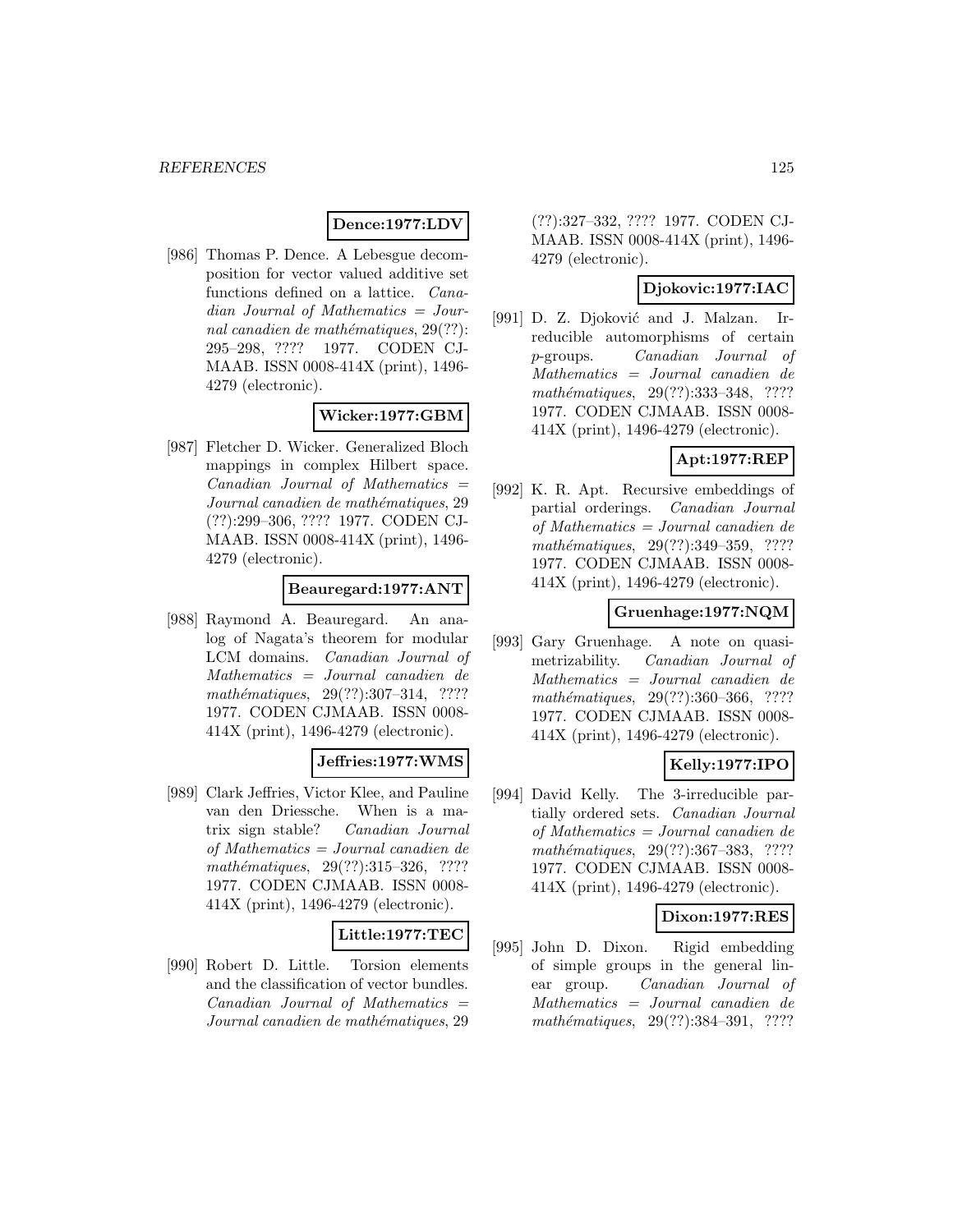1977. CODEN CJMAAB. ISSN 0008- 414X (print), 1496-4279 (electronic).

#### **StMary:1977:TOL**

[996] Donald F. St. Mary. On transformation and oscillation of linear differential systems. Canadian Journal of Mathematics = Journal canadien de mathématiques, 29(??):392–399, ???? 1977. CODEN CJMAAB. ISSN 0008- 414X (print), 1496-4279 (electronic).

## **Altshuler:1977:NPN**

[997] A. Altshuler. Neighborly 4-polytopes and neighborly combinatorial 3 manifolds with ten vertices. Canadian Journal of Mathematics = Journal canadien de mathématiques,  $29(??)$ : 400–420, ???? 1977. CODEN CJ-MAAB. ISSN 0008-414X (print), 1496- 4279 (electronic).

# **Arnold:1977:SPC**

[998] James E. Arnold, Jr. On Steenrod's problem for cyclic p-groups. Canadian Journal of Mathematics = Journal canadien de mathématiques,  $29(??)$ : 421–428, ???? 1977. CODEN CJ-MAAB. ISSN 0008-414X (print), 1496- 4279 (electronic).

## **Bezak:1977:CPO**

[999] Nicholas J. Bezak and Martin Eisen. Continuity properties of operator spectra. Canadian Journal of Mathematics  $=$  Journal canadien de mathématiques, 29(??):429–437, ???? 1977. CODEN CJMAAB. ISSN 0008-414X (print), 1496-4279 (electronic).

#### **Mahmoodian:1977:FG**

[1000] Ebad Mahmoodian. On factors of a graph. Canadian Journal of

Mathematics = Journal canadien de mathématiques, 29(??):438-440, ???? 1977. CODEN CJMAAB. ISSN 0008- 414X (print), 1496-4279 (electronic).

## **Tzimbalario:1977:LCC**

[1001] J. Tzimbalario. Lebesgue constants for cardinal  $\mathcal{L}$ -spline interpolation. *Cana*dian Journal of Mathematics = Journal canadien de mathématiques,  $29(??)$ : 441–448, ???? 1977. CODEN CJ-MAAB. ISSN 0008-414X (print), 1496- 4279 (electronic).

## **Davey:1977:WIC**

[1002] Brian A. Davey. Weak injectivity and congruence extension in congruencedistributive equational classes. Canadian Journal of Mathematics = Journal canadien de mathématiques,  $29(??)$ : 449–459, ???? 1977. CODEN CJ-MAAB. ISSN 0008-414X (print), 1496- 4279 (electronic).

#### **Feintuch:1977:RCO**

[1003] Avraham Feintuch. On reflexive compact operators. Canadian Journal of Mathematics = Journal canadien de mathématiques, 29(??):460-465, ???? 1977. CODEN CJMAAB. ISSN 0008- 414X (print), 1496-4279 (electronic).

## **McKenzie:1977:AGD**

[1004] Ralph McKenzie. Automorphism groups of denumerable Boolean algebras. Canadian Journal of Mathematics = Journal canadien de mathématiques,  $29(??):466-471$ , ???? 1977. CODEN CJMAAB. ISSN 0008- 414X (print), 1496-4279 (electronic).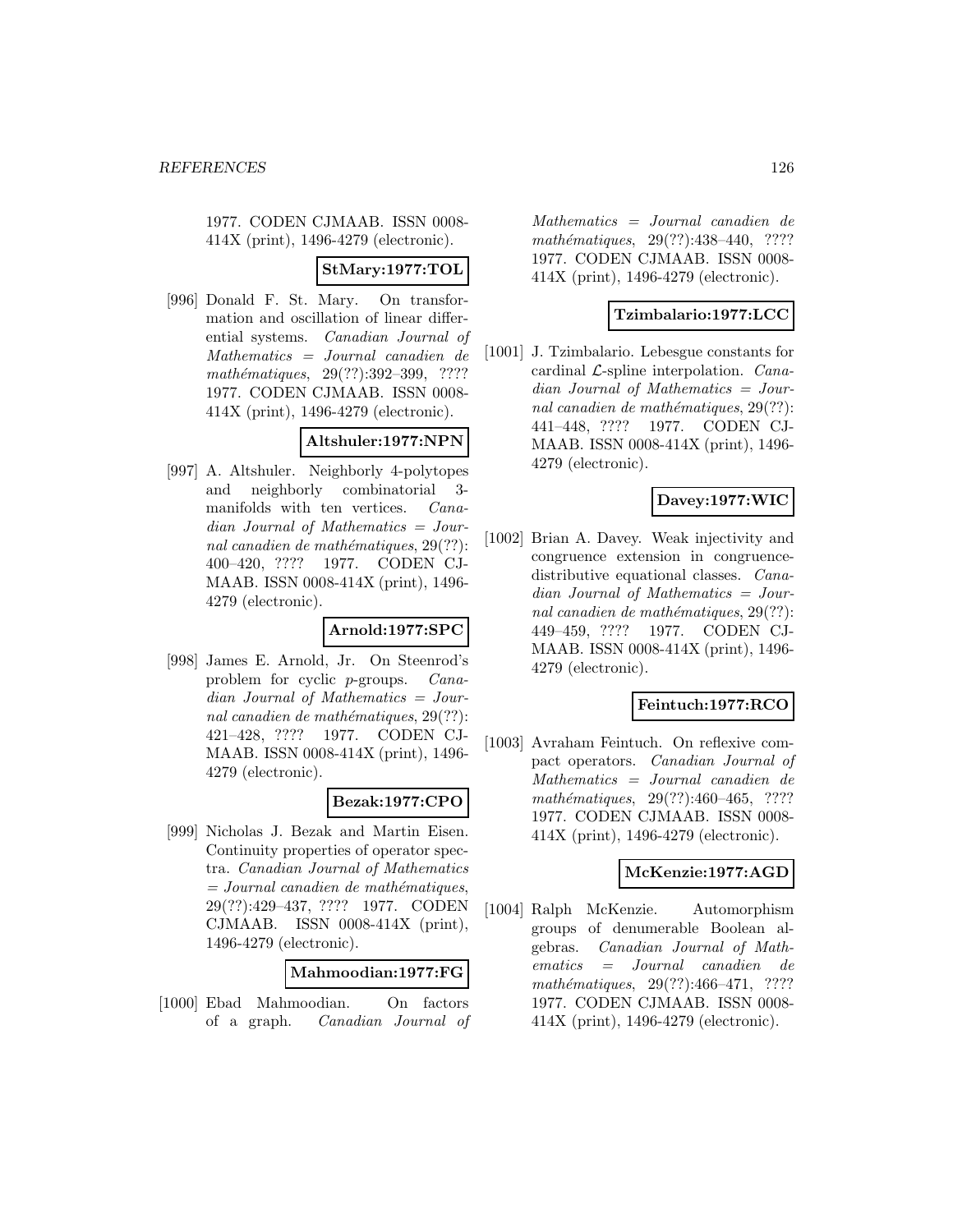## **Butler:1977:ECS**

[1005] G. J. Butler. The existence of continuable solutions of a second order differential equation. Canadian Journal of Mathematics = Journal canadien de  $mathématiques, 29(??):472–479, ????$ 1977. CODEN CJMAAB. ISSN 0008- 414X (print), 1496-4279 (electronic). See erratum [1247].

#### **Stephenson:1977:SWF**

[1006] R. M. Stephenson, Jr. Symmetrizable,  $F<sub>-</sub>$ , and weakly first countable spaces.  $Canadian$  Journal of Mathematics  $=$ Journal canadien de mathématiques, 29 (??):480–488, ???? 1977. CODEN CJ-MAAB. ISSN 0008-414X (print), 1496- 4279 (electronic).

#### **Diaconis:1977:ETI**

[1007] Persi Diaconis. Examples for the theory of infinite iteration of summability methods. Canadian Journal of Mathematics = Journal canadien de mathématiques, 29(??):489-497, ???? 1977. CODEN CJMAAB. ISSN 0008- 414X (print), 1496-4279 (electronic).

#### **Taylor:1977:VOH**

[1008] Walter Taylor. Varieties obeying homotopy laws. Canadian Journal of Mathematics = Journal canadien de mathématiques, 29(??):498–527, ???? 1977. CODEN CJMAAB. ISSN 0008- 414X (print), 1496-4279 (electronic).

#### **Clarke:1977:ICC**

[1009] Frank H. Clarke. Inequality constraints in the calculus of variations. Canadian Journal of Mathematics = Journal canadien de mathématiques,  $29(??)$ :

528–540, ???? 1977. CODEN CJ-MAAB. ISSN 0008-414X (print), 1496- 4279 (electronic).

# **Gilman:1977:FQA**

[1010] Robert Gilman. Finite quotients of the automorphism group of a free group.  $Canadian$  Journal of Mathematics  $=$ Journal canadien de mathématiques, 29 (??):541–551, ???? 1977. CODEN CJ-MAAB. ISSN 0008-414X (print), 1496- 4279 (electronic).

#### **Bonar:1977:CRT**

[1011] D. D. Bonar, F. W. Carroll, and Peter Colwell. Category results for Tsuji functions. Canadian Journal of Mathematics = Journal canadien de  $mathématiques, 29(??):552–558, ????$ 1977. CODEN CJMAAB. ISSN 0008- 414X (print), 1496-4279 (electronic).

#### **Fischer:1977:MDS**

[1012] Pal Fischer and John A. R. Holbrook. Matrices doubly stochastic by blocks.  $Canadian$  Journal of Mathematics  $=$ Journal canadien de mathématiques, 29 (??):559–577, ???? 1977. CODEN CJ-MAAB. ISSN 0008-414X (print), 1496- 4279 (electronic).

#### **Benabdallah:1977:QPI**

[1013] Khalid Benabdallah and Adèle Laroche. Quasi-p-pure-injective groups. Canadian Journal of Mathematics = Journal canadien de mathématiques,  $29(??)$ : 578–586, ???? 1977. CODEN CJ-MAAB. ISSN 0008-414X (print), 1496- 4279 (electronic).

#### **DeTemple:1977:FNC**

[1014] Duane W. De Temple and David B. Oulton. Formulas for the Nehari coef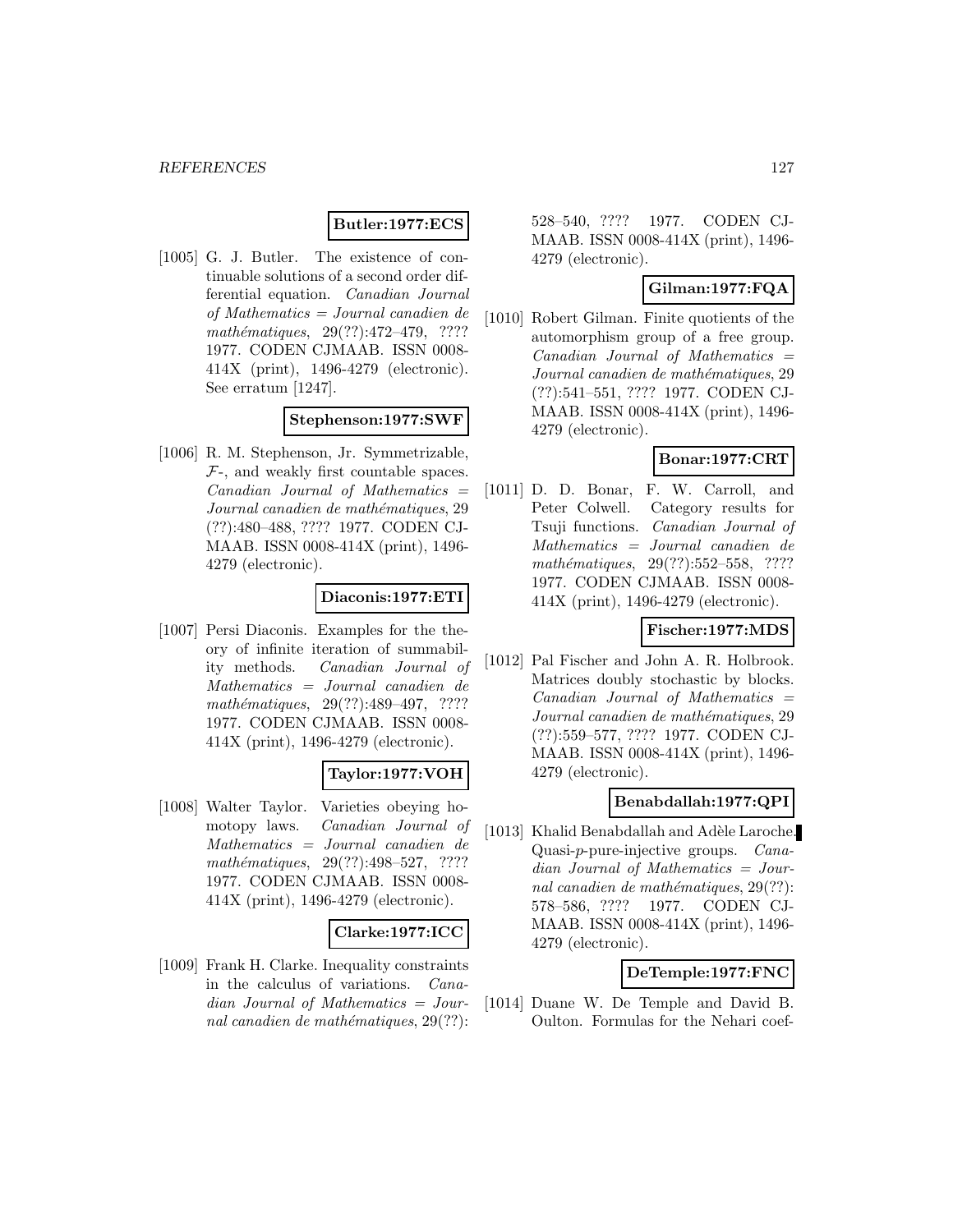ficients of bounded univalent functions.  $Canadian$  Journal of Mathematics  $=$ Journal canadien de mathématiques, 29 (??):587–605, ???? 1977. CODEN CJ-MAAB. ISSN 0008-414X (print), 1496- 4279 (electronic).

## **Marshall:1977:SLG**

[1015] M. Marshall. Some local-global principles for formally real fields. Canadian Journal of Mathematics = Journal canadien de mathématiques,  $29(??)$ : 606–614, ???? 1977. CODEN CJ-MAAB. ISSN 0008-414X (print), 1496- 4279 (electronic).

## **Magill:1977:H**

[1016] Kenneth D. Magill, Jr. Homomorphisms from  $S(X)$  into  $S(Y)$ . Canadian Journal of Mathematics = Journal canadien de mathématiques,  $29(??)$ : 615–625, ???? 1977. CODEN CJ-MAAB. ISSN 0008-414X (print), 1496- 4279 (electronic).

#### **Oberlin:1977:TIO**

[1017] Daniel M. Oberlin. Translationinvariant operators on  $L^p(G)$ ,  $0 < p <$ 1. II. Canadian Journal of Mathematics  $=$  Journal canadien de mathématiques, 29(??):626–630, ???? 1977. CODEN CJMAAB. ISSN 0008-414X (print), 1496-4279 (electronic).

#### **Fischer:1977:MSS**

[1018] Pal Fischer and John A. R. Holbrook. Matrices sous-stochastiques et fonctions convexes. (French) [Substochastic matrices and convex functions]. Canadian Journal of Mathematics = Journal canadien de mathématiques,  $29(??)$ : 631–637, ???? 1977. CODEN CJ-

MAAB. ISSN 0008-414X (print), 1496- 4279 (electronic).

## **Kubota:1977:TPK**

[1019] K. K. Kubota. On a transcendence problem of K. Mahler: "Remarks on a paper by W. Schwarz" (J. Number Theory **1** (1969), 512–521). Canadian Journal of Mathematics = Journal canadien de mathématiques,  $29(??)$ : 638–647, ???? 1977. CODEN CJ-MAAB. ISSN 0008-414X (print), 1496- 4279 (electronic).

## **Mura:1977:CRO**

[1020] R. T. Botto Mura and A. H. Rhemtulla. A class of right-orderable groups.  $Canadian$  Journal of Mathematics  $=$ Journal canadien de mathématiques, 29 (??):648–654, ???? 1977. CODEN CJ-MAAB. ISSN 0008-414X (print), 1496- 4279 (electronic).

#### **delJunco:1977:TSS**

[1021] Andrés del Junco. A transformation with simple spectrum which is not rank one. Canadian Journal of Mathematics  $=$  Journal canadien de mathématiques, 29(??):655–663, ???? 1977. CODEN CJMAAB. ISSN 0008-414X (print), 1496-4279 (electronic).

## **Davis:1977:CTR**

[1022] Gary Davis and Colin D. Fox. "Compatible tight Riesz orders on the group of automorphisms of an  $0 - 2$ homogeneous set" (Canad. J. Math. **28** (1976), no. 5 1076–1081): addendum.  $Canadian$  Journal of Mathematics  $=$ Journal canadien de mathématiques, 29 (??):664–665, ???? 1977. CODEN CJ-MAAB. ISSN 0008-414X (print), 1496- 4279 (electronic).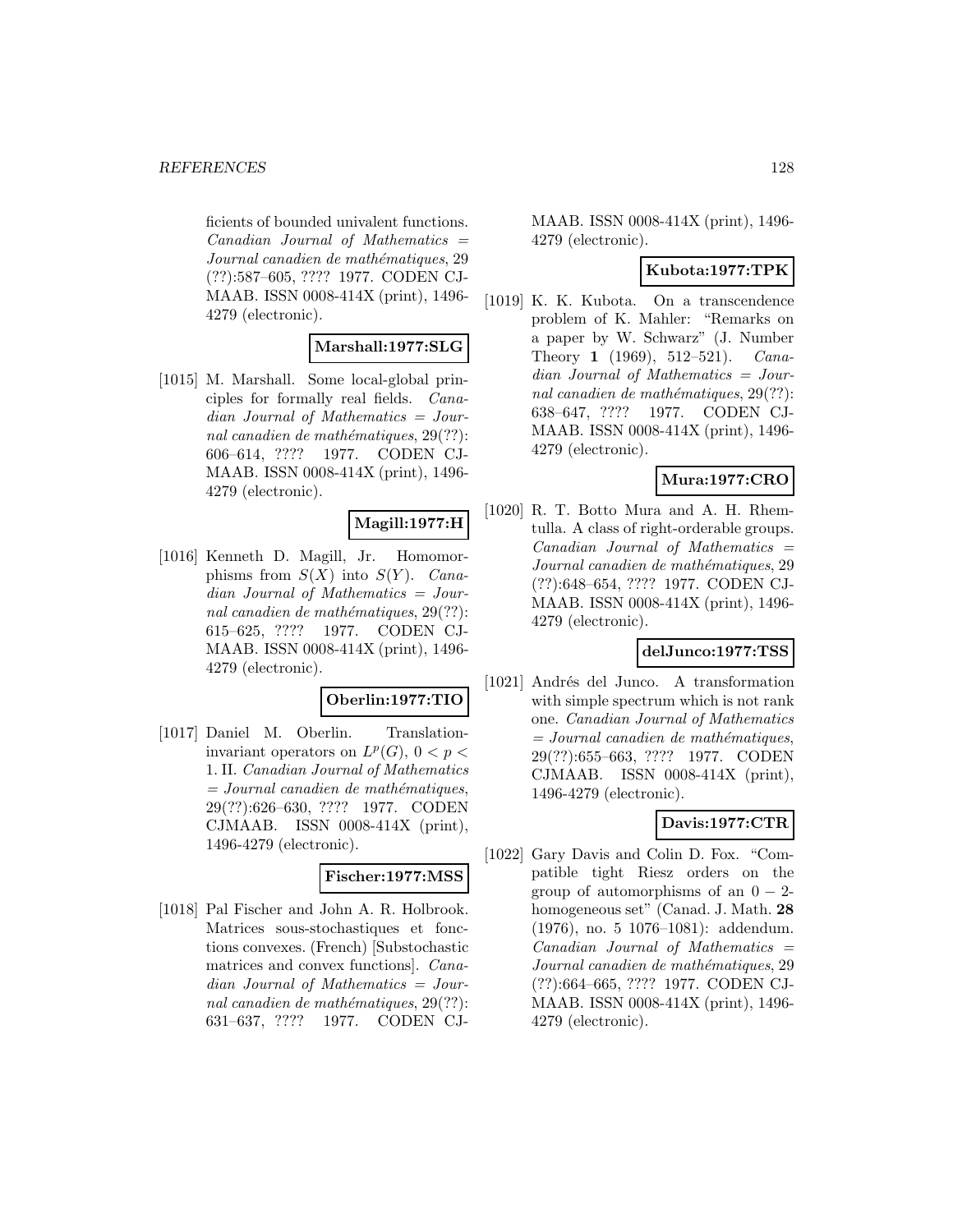# **Foldes:1977:SGH**

[1023] Stéphane Földes and Peter L. Hammer. Split graphs having Dilworth number two. Canadian Journal of Mathematics  $= Journal\; can a dien\; de\; mathématiques,$ 29(??):666–672, ???? 1977. CODEN CJMAAB. ISSN 0008-414X (print), 1496-4279 (electronic).

# **Stanek:1977:CSS**

[1024] Jean Chan Stanek. A characterization of starshaped sets. Canadian Journal of Mathematics = Journal canadien de mathématiques, 29(??):673–680, ???? 1977. CODEN CJMAAB. ISSN 0008- 414X (print), 1496-4279 (electronic).

# **Wu:1977:GPP**

[1025] Jang Mei G. Wu. Green's potentials with prescribed boundary values.  $Canadian$  Journal of Mathematics  $=$ Journal canadien de mathématiques, 29 (??):681–686, ???? 1977. CODEN CJ-MAAB. ISSN 0008-414X (print), 1496- 4279 (electronic).

#### **Mohamed:1977:WR**

[1026] Saad Mohamed and Surjeet Singh. Weak q-rings. Canadian Journal of Mathematics = Journal canadien de mathématiques, 29(??):687–695, ???? 1977. CODEN CJMAAB. ISSN 0008- 414X (print), 1496-4279 (electronic).

#### **Okoh:1977:SPS**

[1027] Frank Okoh. Systems that are purely simple and pure injective. *Cana*dian Journal of Mathematics = Journal canadien de mathématiques,  $29(??)$ : 696–700, ???? 1977. CODEN CJ-MAAB. ISSN 0008-414X (print), 1496- 4279 (electronic).

# **Gauthier:1977:CAS**

[1028] P. M. Gauthier and W. Hengartner. Complex approximation and simultaneous interpolation on closed sets.  $Canadian$  Journal of Mathematics  $=$ Journal canadien de mathématiques, 29 (??):701–706, ???? 1977. CODEN CJ-MAAB. ISSN 0008-414X (print), 1496- 4279 (electronic).

# **Vincent:1977:TCC**

[1029] Paul A. Vincent. A topological characterization of conjugate nets. Canadian Journal of Mathematics = Journal canadien de mathématiques,  $29(??)$ : 707–721, ???? 1977. CODEN CJ-MAAB. ISSN 0008-414X (print), 1496- 4279 (electronic).

# **Boisen:1977:CEO**

[1030] Monte B. Boisen, Jr. and Philip B. Sheldon. CPI-extensions: overrings of integral domains with special prime spectrums. Canadian Journal of Mathematics = Journal canadien de mathématiques, 29(??):722–737, ???? 1977. CODEN CJMAAB. ISSN 0008- 414X (print), 1496-4279 (electronic).

#### **Fawcett:1977:CFG**

[1031] Barry Fawcett. A canonical factorization for graph homomorphisms. Canadian Journal of Mathematics = Journal canadien de mathématiques,  $29(??)$ : 738–743, ???? 1977. CODEN CJ-MAAB. ISSN 0008-414X (print), 1496- 4279 (electronic).

## **Drury:1977:CVP**

[1032] S. W. Drury. Changes of variables preserving Fourier–Stieltjes transforms on simply connected nilpotent Lie groups.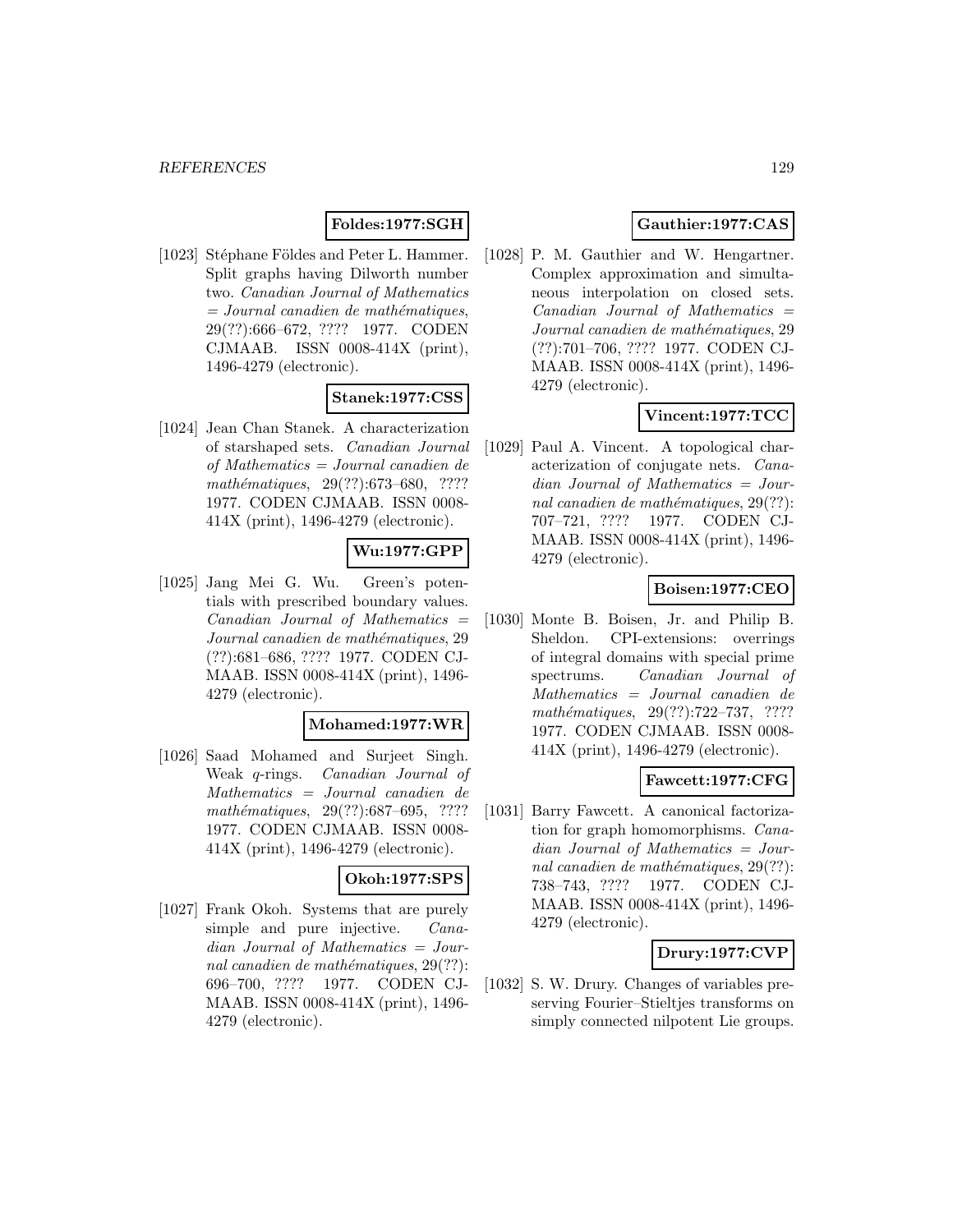$Canadian$  Journal of Mathematics  $=$ Journal canadien de mathématiques, 29 (??):744–755, ???? 1977. CODEN CJ-MAAB. ISSN 0008-414X (print), 1496- 4279 (electronic).

## **Davis:1977:CTP**

[1033] Philip J. Davis. Cyclic transformations of polygons and the generalized inverse.  $Canadian$  Journal of Mathematics  $=$ Journal canadien de mathématiques, 29 (??):756–770, ???? 1977. CODEN CJ-MAAB. ISSN 0008-414X (print), 1496- 4279 (electronic).

#### **Burbea:1977:CMM**

[1034] Jacob Burbea. The Carathéodory metric and its majorant metrics. Canadian Journal of Mathematics = Journal canadien de mathématiques,  $29(??)$ : 771–780, ???? 1977. CODEN CJ-MAAB. ISSN 0008-414X (print), 1496- 4279 (electronic).

#### **Butzer:1977:BTA**

 $[1035]$  P. L. Butzer, H. Dyckhoff, E. Görlich. and R. L. Stens. Best trigonometric approximation, fractional order derivatives and Lipschitz classes. Canadian Journal of Mathematics = Journal canadien de mathématiques,  $29(??)$ : 781–793, ???? 1977. CODEN CJ-MAAB. ISSN 0008-414X (print), 1496- 4279 (electronic).

#### **Johnson:1977:RTS**

[1036] Nancy Johnson. Rice theorems for  $S_n^{-1}$ sets. Canadian Journal of Mathematics  $=$  Journal canadien de mathématiques, 29(??):794–805, ???? 1977. CODEN CJMAAB. ISSN 0008-414X (print), 1496-4279 (electronic).

## **McDonald:1977:UP**

[1037] David R. McDonald. On upcrossing probabilities. Canadian Journal of Mathematics = Journal canadien de mathématiques, 29(??):806–818, ???? 1977. CODEN CJMAAB. ISSN 0008- 414X (print), 1496-4279 (electronic).

## **Schmidt:1977:DMS**

[1038] Wolfgang M. Schmidt. On the distribution modulo 1 of the sequence  $\alpha n^2 + \beta n$ .  $Canadian$  Journal of Mathematics  $=$ Journal canadien de mathématiques, 29 (4):819–826, August 1977. CODEN CJMAAB. ISSN 0008-414X (print), 1496-4279 (electronic).

## **Stephenson:1977:CIE**

[1039] Kenneth Stephenson. Certain integral equalities which imply equimeasurability of functions. Canadian Journal of Mathematics = Journal canadien de mathématiques, 29(??):827–844, ???? 1977. CODEN CJMAAB. ISSN 0008- 414X (print), 1496-4279 (electronic).

#### **Atkinson:1977:RGH**

[1040] M. D. Atkinson. On rank 3 groups having lambda = 0. Canadian Journal of Mathematics = Journal canadien de mathématiques, 29(??):845–847, ???? 1977. CODEN CJMAAB. ISSN 0008- 414X (print), 1496-4279 (electronic).

## **Pettet:1977:SCS**

[1041] Martin R. Pettet. A sufficient condition for solvability in groups admitting elementary abelian operator groups.  $Canadian$  Journal of Mathematics  $=$ Journal canadien de mathématiques, 29 (??):848–855, ???? 1977. CODEN CJ-MAAB. ISSN 0008-414X (print), 1496- 4279 (electronic).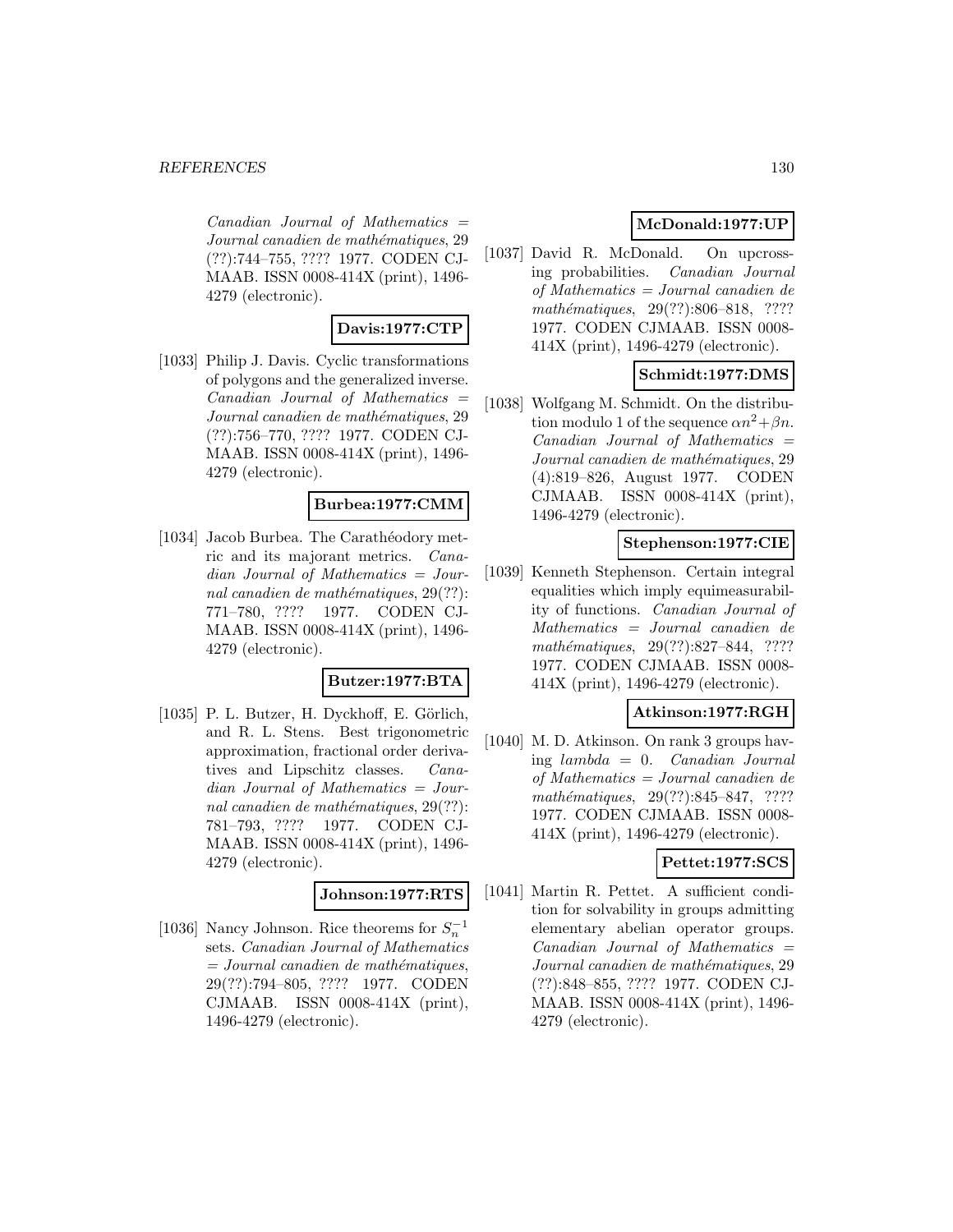#### **Casazza:1977:SCP**

[1042] P. G. Casazza, C. A. Kottman, and Bor Luh Lin. On some classes of primary Banach spaces. Canadian Journal of Mathematics = Journal canadien de mathématiques,  $29(??):856-$ 873, ???? 1977. CODEN CJMAAB. ISSN 0008-414X (print), 1496-4279 (electronic).

# **Krause:1977:TKD**

[1043] Günter Krause and Mark L. Teply. The transfer of the Krull dimension and the Gabriel dimension to subidealizers.  $Canadian$  Journal of Mathematics  $=$ Journal canadien de mathématiques, 29 (??):874–888, ???? 1977. CODEN CJ-MAAB. ISSN 0008-414X (print), 1496- 4279 (electronic). See erratum [1146].

# **Hayden:1977:FGA**

[1044] John L. Hayden and David L. Winter. Finite groups admitting an automorphism trivial on a Sylow 2-subgroup.  $Canadian$  Journal of Mathematics  $=$ Journal canadien de mathématiques, 29 (??):889–896, ???? 1977. CODEN CJ-MAAB. ISSN 0008-414X (print), 1496- 4279 (electronic).

## **Husch:1977:AAF**

[1045] L. S. Husch. Approximating approximate fibrations by fibrations. Canadian Journal of Mathematics = Journal canadien de mathématiques,  $29(??)$ : 897–913, ???? 1977. CODEN CJ-MAAB. ISSN 0008-414X (print), 1496- 4279 (electronic).

#### **Chuchel:1977:CQR**

[1046] John Chuchel and Norman Eggert. The complete quotient ring of images of semilocal Prüfer domains. Canadian Journal of Mathematics = Journal canadien de mathématiques,  $29(??)$ : 914–927, ???? 1977. CODEN CJ-MAAB. ISSN 0008-414X (print), 1496- 4279 (electronic).

# **Cohen:1977:WTQ**

[1047] David Mordecai Cohen. Witt's theorem for quadratic forms over nondyadic discrete valuation rings. Canadian Journal of Mathematics = Journal canadien de mathématiques,  $29(??)$ : 928–936, ???? 1977. CODEN CJ-MAAB. ISSN 0008-414X (print), 1496- 4279 (electronic).

# **Ong:1977:LTM**

[1048] Hock Ong. Linear transformations on matrices: the invariance of a class of general matrix functions. Canadian Journal of Mathematics = Journal canadien de mathématiques,  $29(??)$ : 937–946, ???? 1977. CODEN CJ-MAAB. ISSN 0008-414X (print), 1496- 4279 (electronic).

## **Berman:1977:DOG**

[1049] Gerald Berman. The dichromate and orientations of a graph. Canadian Journal of Mathematics = Journal  $cana dien$  de mathématiques,  $29(??)$ : 947–956, ???? 1977. CODEN CJ-MAAB. ISSN 0008-414X (print), 1496- 4279 (electronic).

## **Milgram:1977:EWS**

[1050] R. James Milgram and Peter Zvengrowski. Even Whitehead squares are not projective. Canadian Journal of Mathematics = Journal canadien de mathématiques,  $29(??):957-962$ , ????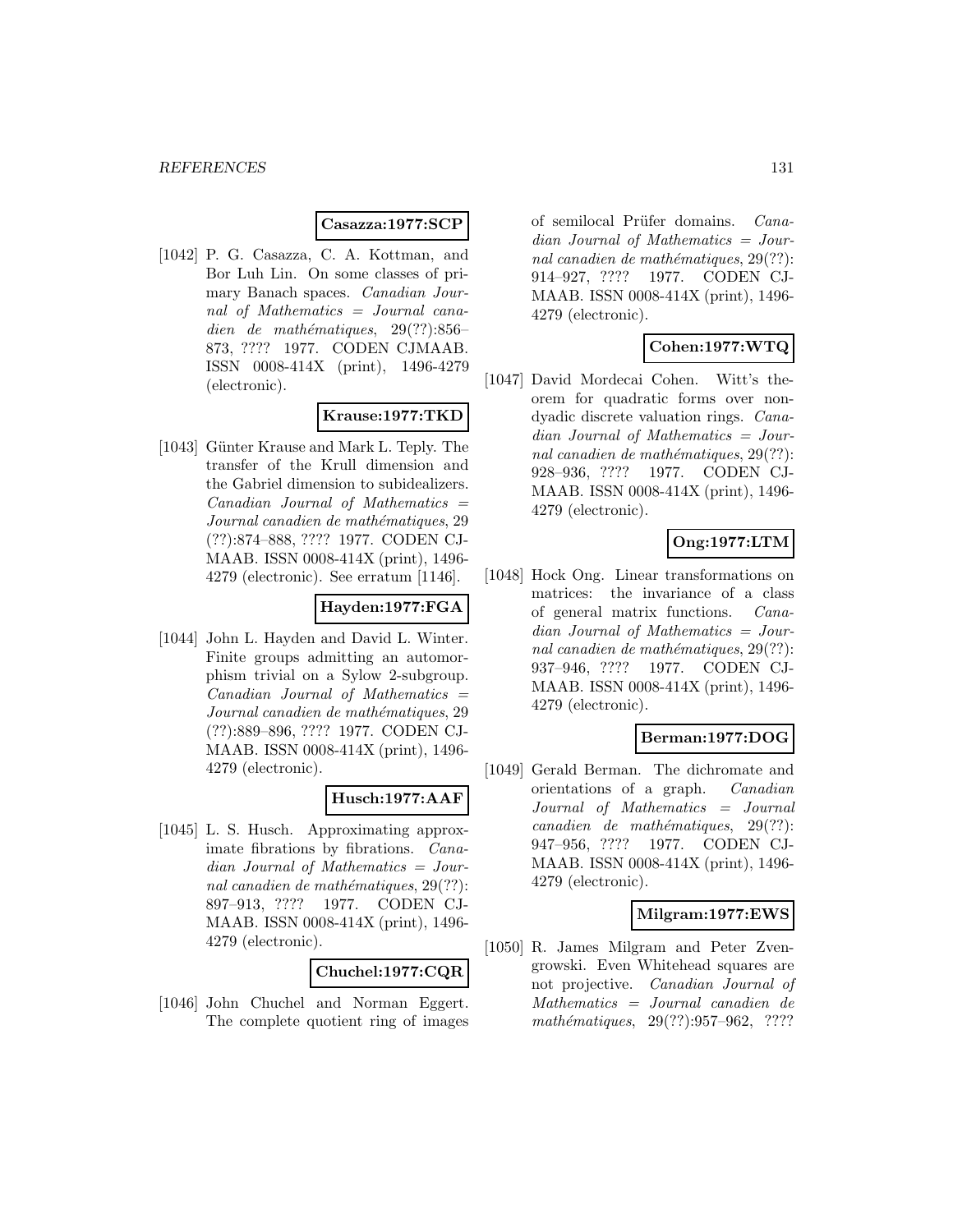1977. CODEN CJMAAB. ISSN 0008- 414X (print), 1496-4279 (electronic).

## **Smith:1977:BSU**

[1051] Mark A. Smith. Banach spaces that are uniformly rotund in weakly compact sets of directions. Canadian Journal of Mathematics = Journal canadien de mathématiques, 29(??):963-970, ???? 1977. CODEN CJMAAB. ISSN 0008- 414X (print), 1496-4279 (electronic).

## **Jackson:1977:DBG**

[1052] D. M. Jackson and R. Aleliunas. Decomposition based generating functions for sequences. Canadian Journal of Mathematics = Journal canadien de mathématiques,  $29(??):971-1009$ , ???? 1977. CODEN CJMAAB. ISSN 0008- 414X (print), 1496-4279 (electronic).

## **Furuta:1977:RBG**

[1053] Takayuki Furuta. Relations between generalized growth conditions and several classes of convexoid operators.  $Canadian$  Journal of Mathematics  $=$ Journal canadien de mathématiques, 29 (??):1010–1030, ???? 1977. CODEN CJMAAB. ISSN 0008-414X (print), 1496-4279 (electronic).

#### **Dobbs:1977:CIS**

[1054] David E. Dobbs. On characterizing injective sheaves. Canadian Journal of Mathematics = Journal canadien de mathématiques, 29(??):1031-1039, ???? 1977. CODEN CJMAAB. ISSN 0008- 414X (print), 1496-4279 (electronic). See corrigendum [1311].

## **Ash:1977:EF**

[1055] Avner Ash. On eutactic forms. Canadian Journal of Mathematics = Jour-

nal canadien de mathématiques,  $29(??)$ : 1040–1054, ???? 1977. CODEN CJ-MAAB. ISSN 0008-414X (print), 1496- 4279 (electronic).

# **Baxter:1977:EAC**

[1056] J. R. Baxter and R. V. Chacon. Enlargement of  $\sigma$ -algebras and compactness of time changes. Canadian Journal of Mathematics = Journal canadien de mathématiques,  $29(??):1055-1065, ????$ 1977. CODEN CJMAAB. ISSN 0008- 414X (print), 1496-4279 (electronic).

## **Whitehead:1977:RJA**

[1057] Jennifer Whitehead. Residuals of the join of ascendant subgroups. Canadian Journal of Mathematics = Journal canadien de mathématiques,  $29(??)$ : 1066–1068, ???? 1977. CODEN CJ-MAAB. ISSN 0008-414X (print), 1496- 4279 (electronic).

#### **Drewnowski:1977:WBT**

[1058] L. Drewnowski. The weak basis theorem fails in non-locally convex F-spaces. Canadian Journal of Mathematics = Journal canadien de mathématiques, 29(??):1069-1071, ???? 1977. CODEN CJMAAB. ISSN 0008- 414X (print), 1496-4279 (electronic).

## **Jockusch:1977:SPS**

[1059] Carl G. Jockusch, Jr. Simple proofs of some theorems on high degrees of unsolvability. Canadian Journal of Mathematics = Journal canadien de mathématiques, 29(??):1072-1080, ???? 1977. CODEN CJMAAB. ISSN 0008- 414X (print), 1496-4279 (electronic).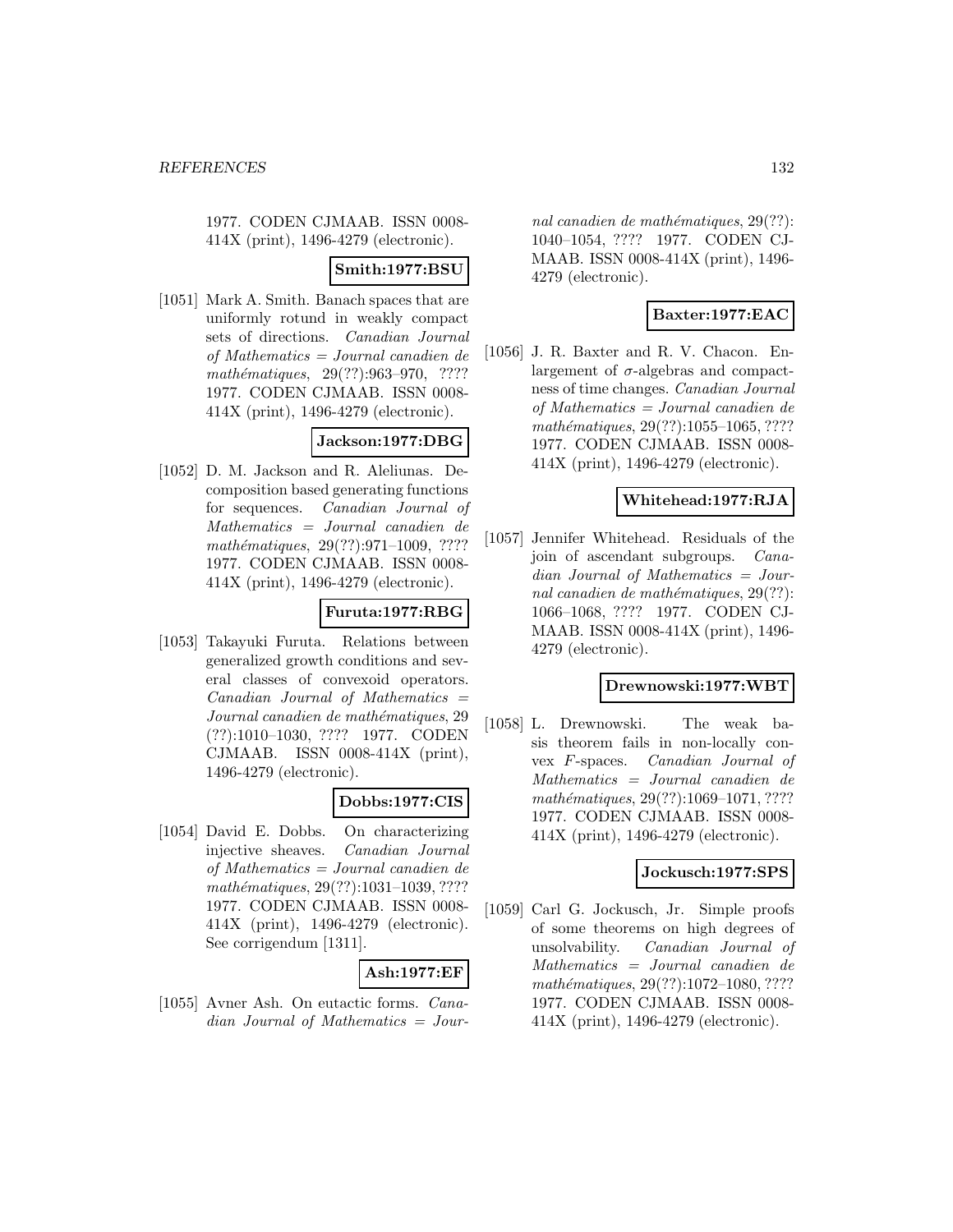## **Allegretto:1977:NCR**

[1060] W. Allegretto. A note on a comparison result for elliptic equations. Canadian Journal of Mathematics = Journal canadien de mathématiques,  $29(??)$ : 1081–1085, ???? 1977. CODEN CJ-MAAB. ISSN 0008-414X (print), 1496- 4279 (electronic).

## **Divinsky:1977:RP**

[1061] N. Divinsky and A. Sulinski. Radical pairs. Canadian Journal of Mathematics = Journal canadien de mathématiques, 29(??):1086-1091, ???? 1977. CODEN CJMAAB. ISSN 0008- 414X (print), 1496-4279 (electronic).

## **Choi:1977:LPC**

[1062] Man Duen Choi and Edward G. Effros. Lifting problems and the cohomology of C∗-algebras. Canadian Journal of Mathematics = Journal canadien de mathématiques, 29(??):1092-1111, ???? 1977. CODEN CJMAAB. ISSN 0008- 414X (print), 1496-4279 (electronic).

## **Brown:1977:JLD**

[1063] Arlen Brown and Carl Pearcy. Jordan loops and decompositions of operators. Canadian Journal of Mathematics  $=$  Journal canadien de mathématiques, 29(??):1112–1120, ???? 1977. CODEN CJMAAB. ISSN 0008-414X (print), 1496-4279 (electronic).

## **Kohli:1977:LTP**

[1064] J. K. Kohli. Local topological properties of maps and open extensions of maps. Canadian Journal of Mathematics = Journal canadien de mathématiques, 29(??):1121-1128, ???? 1977. CODEN CJMAAB. ISSN 0008- 414X (print), 1496-4279 (electronic).

# **Woods:1977:MSG**

[1065] R. Grant Woods. Monocoreflective subcategories in general topology. Canadian Journal of Mathematics = Journal canadien de mathématiques,  $29(??)$ : 1129–1140, ???? 1977. CODEN CJ-MAAB. ISSN 0008-414X (print), 1496- 4279 (electronic).

## **Harris:1977:FAS**

[1066] Douglas Harris. Filter adjunction of spaces and compactifications. Canadian Journal of Mathematics = Journal canadien de mathématiques,  $29(??)$ : 1141–1144, ???? 1977. CODEN CJ-MAAB. ISSN 0008-414X (print), 1496- 4279 (electronic).

## **Hung:1977:CTM**

[1067] H. H. Hung. A contribution to the theory of metrization. Canadian Journal of Mathematics = Journal canadien de mathématiques, 29(??):1145–1151, ???? 1977. CODEN CJMAAB. ISSN 0008- 414X (print), 1496-4279 (electronic).

#### **Heath:1977:HEC**

[1068] Philip R. Heath. Homotopy equivalence of a cofibre fibre composite.  $Canadian$  Journal of Mathematics  $=$ Journal canadien de mathématiques, 29 (??):1152–1156, ???? 1977. CODEN CJMAAB. ISSN 0008-414X (print), 1496-4279 (electronic).

## **Ellers:1977:BCG**

[1069] Erich W. Ellers. Bireflectionality in classical groups. Canadian Journal of Mathematics = Journal canadien de  $mathématiques, 29(??): 1157–1162, ????$ 1977. CODEN CJMAAB. ISSN 0008- 414X (print), 1496-4279 (electronic).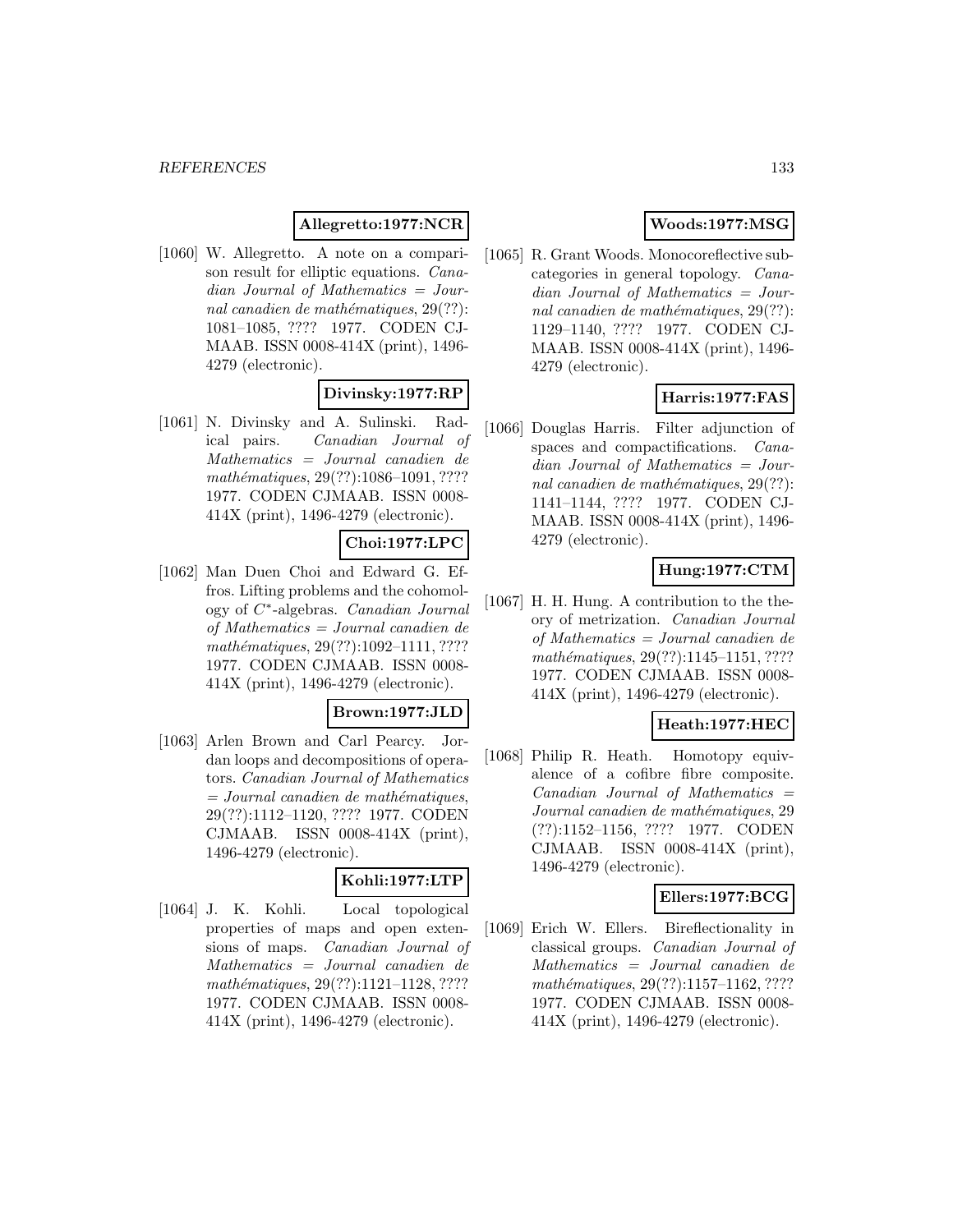## **Freud:1977:ASG**

[1070] G. Freud and A. Sharma. Addendum: "Some good sequences of interpolatory polynomials" (Canad. J. Math. **26** (1974), 233–246). Canadian Journal of Mathematics = Journal canadien de mathématiques, 29(??):1163-1166, ???? 1977. CODEN CJMAAB. ISSN 0008- 414X (print), 1496-4279 (electronic).

# **Connett:1977:FSU**

[1071] William C. Connett and Alan L. Schwartz. A failure of stability under complex interpolation. Canadian Journal of Mathematics = Journal canadien de mathématiques,  $29(??):1167-$ 1170, ???? 1977. CODEN CJ-MAAB. ISSN 0008-414X (print), 1496- 4279 (electronic).

# **Petrich:1977:CVQ**

[1072] Mario Petrich. Certain varieties and quasivarieties of completely regular semigroups. Canadian Journal of Mathematics = Journal canadien de mathématiques, 29(??):1171-1197, ???? 1977. CODEN CJMAAB. ISSN 0008- 414X (print), 1496-4279 (electronic).

#### **Ismail:1977:IRC**

[1073] Mourad E. H. Ismail. Integral representations and complete monotonicity of various quotients of Bessel functions.  $Canadian$  Journal of Mathematics  $=$ Journal canadien de mathématiques, 29 (??):1198–1207, ???? 1977. CODEN CJMAAB. ISSN 0008-414X (print), 1496-4279 (electronic).

## **Lada:1977:OAI**

[1074] Thomas Lada. An operad action on infinite loop space multiplication. Cana-

dian Journal of Mathematics = Journal canadien de mathématiques,  $29(??)$ : 1208–1216, ???? 1977. CODEN CJ-MAAB. ISSN 0008-414X (print), 1496- 4279 (electronic).

#### **Lipsman:1977:UAR**

[1075] Ronald L. Lipsman. On the unitarized adjoint representation of a semisimple Lie group. II. Canadian Journal of Mathematics = Journal canadien de mathématiques, 29(??):1217-1222, ???? 1977. CODEN CJMAAB. ISSN 0008- 414X (print), 1496-4279 (electronic).

## **Tymchatyn:1977:CHL**

[1076] E. D. Tymchatyn. Compactification of hereditarily locally connected spaces.  $Canadian$  Journal of Mathematics  $=$ Journal canadien de mathématiques, 29 (??):1223–1229, ???? 1977. CODEN CJMAAB. ISSN 0008-414X (print), 1496-4279 (electronic).

#### **Frankfurt:1977:QSS**

[1077] Richard Frankfurt. Quasicyclic subnormal semigroups. Canadian Journal of Mathematics = Journal canadien de mathématiques, 29(??):1230-1246, ???? 1977. CODEN CJMAAB. ISSN 0008- 414X (print), 1496-4279 (electronic).

## **Lester:1977:CPM**

[1078] J. A. Lester. Cone preserving mappings for quadratic cones over arbitrary fields. Canadian Journal of Mathematics = Journal canadien de mathématiques, 29(??):1247-1253, ???? 1977. CODEN CJMAAB. ISSN 0008- 414X (print), 1496-4279 (electronic).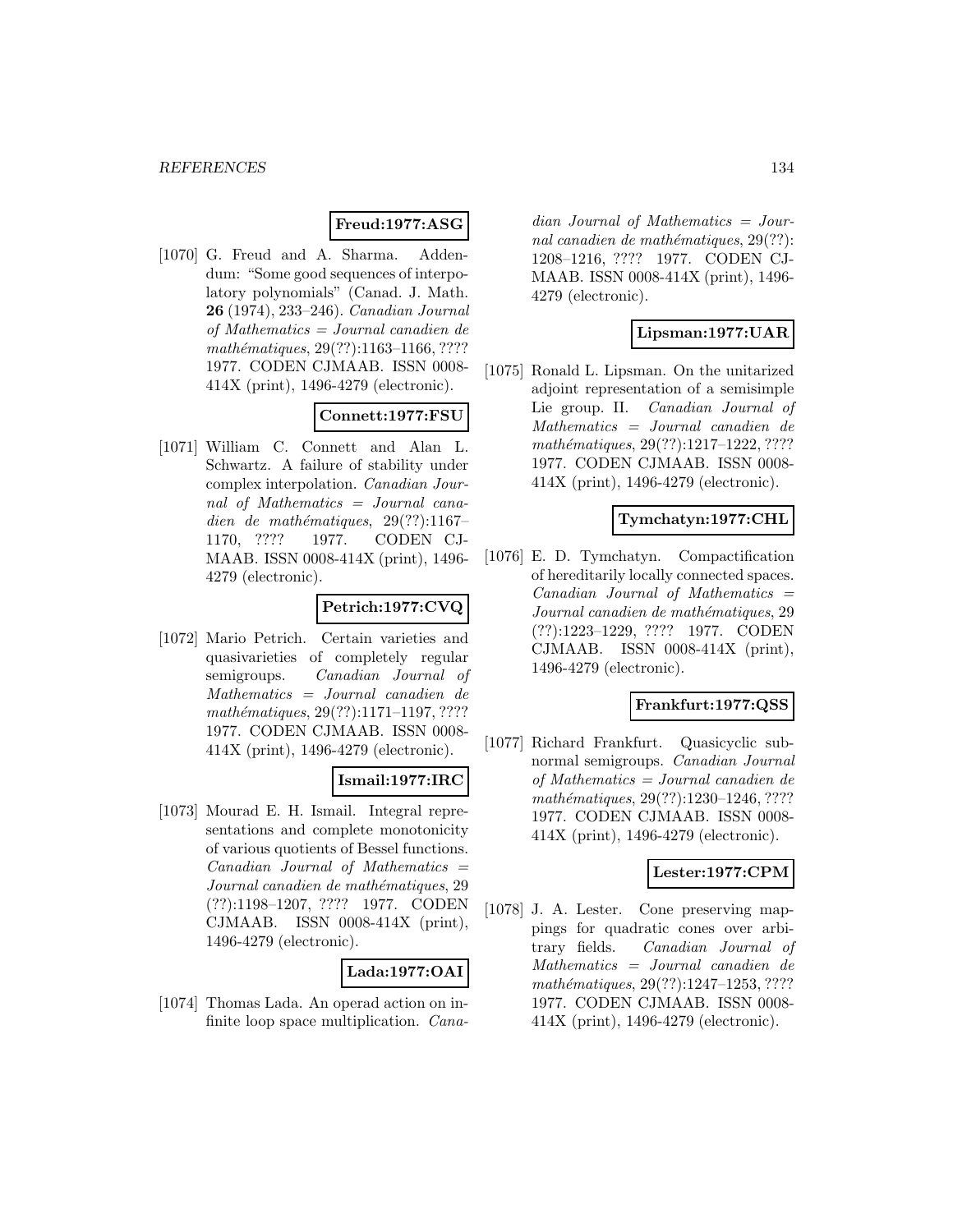## **Adams:1977:BEL**

[1079] M. E. Adams and J. Sichler. Bounded endomorphisms of lattices of finite height. Canadian Journal of Mathematics = Journal canadien de mathématiques,  $29(??):1254-1263, ????$ 1977. CODEN CJMAAB. ISSN 0008- 414X (print), 1496-4279 (electronic).

# **Cressman:1977:QGR**

[1080] R. Cressman. Quantization and group representations. Canadian Journal of Mathematics = Journal canadien de mathématiques, 29(??):1264-1276, ???? 1977. CODEN CJMAAB. ISSN 0008- 414X (print), 1496-4279 (electronic).

## **Chattopadhyay:1977:ECS**

[1081] K. C. Chattopadhyay and W. J. Thron. Extensions of closure spaces. Canadian Journal of Mathematics = Journal canadien de mathématiques,  $29(??)$ : 1277–1286, ???? 1977. CODEN CJ-MAAB. ISSN 0008-414X (print), 1496- 4279 (electronic).

#### **Hansen:1977:GEF**

[1082] Lowell J. Hansen. On the growth of entire functions bounded on large sets.  $Canadian$  Journal of Mathematics  $=$ Journal canadien de mathématiques, 29 (??):1287–1291, ???? 1977. CODEN CJMAAB. ISSN 0008-414X (print), 1496-4279 (electronic).

#### **Langlands:1977:SVS**

[1083] R. P. Langlands. Shimura varieties and the Selberg trace formula. Canadian Journal of Mathematics = Journal canadien de mathématiques,  $29(??)$ : 1292–1299, ???? 1977. CODEN CJ-MAAB. ISSN 0008-414X (print), 1496- 4279 (electronic).

# **Martin:1977:DPC**

[1084] John R. Martin. On a 1-dimensional planar continuum without the fixed point property. Canadian Journal of Mathematics = Journal canadien de mathématiques, 29(??):1300–1303, ???? 1977. CODEN CJMAAB. ISSN 0008- 414X (print), 1496-4279 (electronic).

## **Deveney:1977:SII**

[1085] James K. Deveney and John N. Mordeson. Subfields and invariants of inseparable field extensions. Canadian Journal of Mathematics = Journal canadien de mathématiques,  $29(??):1304-$ 1311, ???? 1977. CODEN CJ-MAAB. ISSN 0008-414X (print), 1496- 4279 (electronic).

# **Hartley:1977:CLI**

[1086] Richard Hartley and Kunio Murasugi. Covering linkage invariants. Canadian Journal of Mathematics = Journal canadien de mathématiques,  $29(??)$ : 1312–1339, ???? 1977. CODEN CJ-MAAB. ISSN 0008-414X (print), 1496- 4279 (electronic).

## **Luecke:1977:NC**

[1087] Glenn R. Luecke. Norm convergence of  $T<sup>n</sup>$ . Canadian Journal of Mathematics  $=$  Journal canadien de mathématiques, 29(6):1340–1344, December 1977. CO-DEN CJMAAB. ISSN 0008-414X (print), 1496-4279 (electronic).

#### **Alex:1978:IFS**

[1088] Leo J. Alex and Dean C. Morrow. Index four simple groups. Canadian Journal of Mathematics = Journal canadien de mathématiques, 30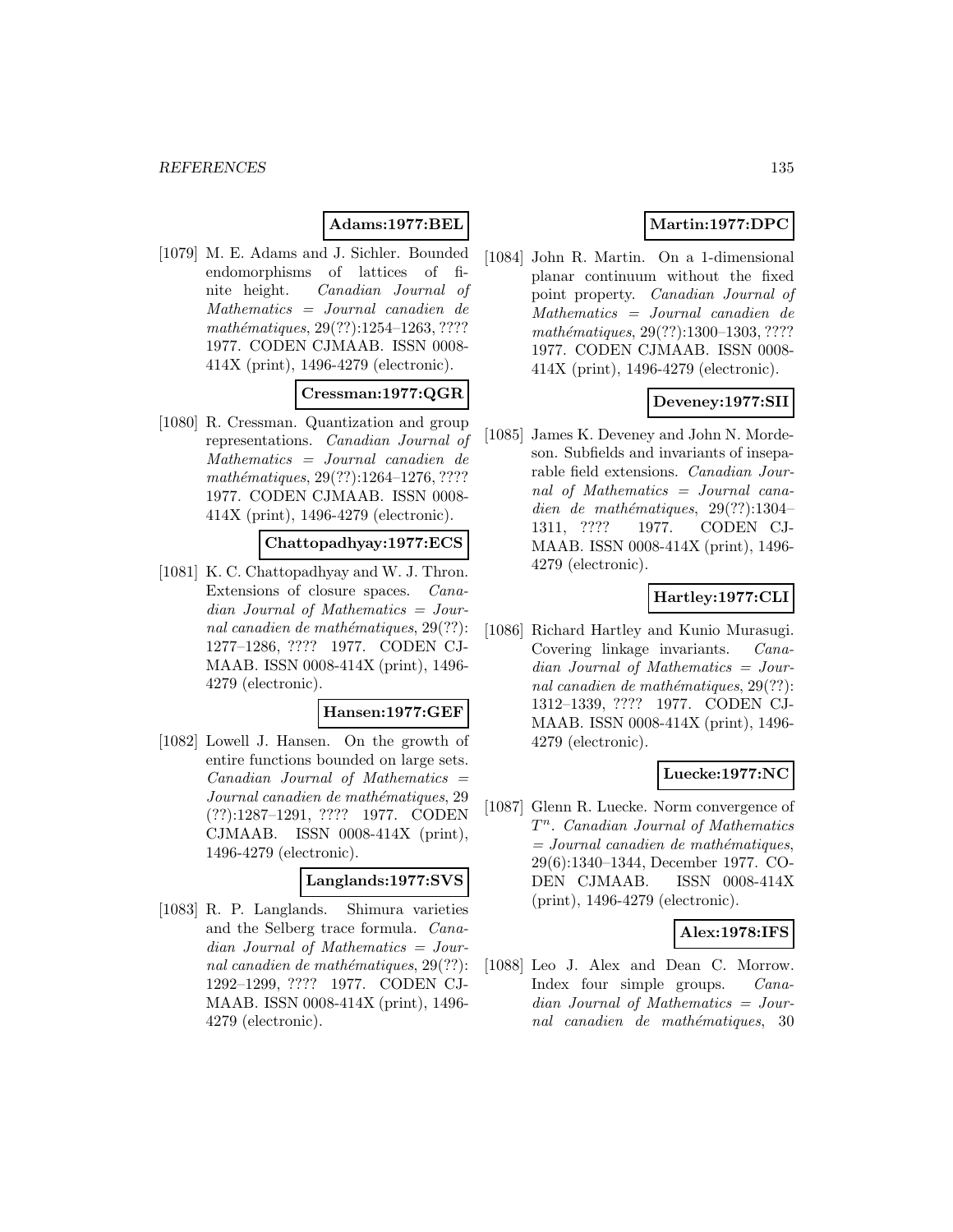(??):1–21, ???? 1978. CODEN CJ-MAAB. ISSN 0008-414X (print), 1496- 4279 (electronic).

# **Hahn:1978:GUB**

[1089] Kyong T. Hahn. Geometry on the unit ball of a complex Hilbert space.  $Canadian$  Journal of Mathematics  $=$ Journal canadien de mathématiques, 30 (??):22–31, ???? 1978. CODEN CJ-MAAB. ISSN 0008-414X (print), 1496- 4279 (electronic).

## **Cook:1978:WCM**

[1090] H. Cook and A. Lelek. Weakly confluent mappings and atriodic Suslinian curves. Canadian Journal of Mathematics = Journal canadien de mathématiques, 30(??):32-44, ???? 1978. CODEN CJMAAB. ISSN 0008- 414X (print), 1496-4279 (electronic).

## **Davis:1978:BCP**

[1091] Donald M. Davis. The BP-coaction for projective spaces. Canadian Journal of Mathematics  $=$  Journal canadien de mathématiques, 30(??):45–53, ???? 1978. CODEN CJMAAB. ISSN 0008- 414X (print), 1496-4279 (electronic).

# **Sultan:1978:MCR**

[1092] Alan Sultan. Measure, compactification and representation. Canadian Journal of Mathematics = Journal canadien de mathématiques,  $30(??)$ : 54–65, ???? 1978. CODEN CJ-MAAB. ISSN 0008-414X (print), 1496- 4279 (electronic).

## **Behrens:1978:FPS**

[1093] Ernst-August Behrens. Formal power series over commutative N-algebras.  $Canadian$  Journal of Mathematics  $=$ 

Journal canadien de mathématiques, 30 (??):66–84, ???? 1978. CODEN CJ-MAAB. ISSN 0008-414X (print), 1496- 4279 (electronic).

# **Lanski:1978:ISR**

[1094] Charles Lanski. Invariant subrings in rings with involution. Canadian Journal of Mathematics  $=$  Journal canadien de mathématiques, 30(??):85–94, ???? 1978. CODEN CJMAAB. ISSN 0008- 414X (print), 1496-4279 (electronic).

## **Ratliff:1978:NLI**

[1095] L. J. Ratliff, Jr. Notes on local integral extension domains. Canadian Journal of Mathematics = Journal canadien de mathématiques,  $30(??):95-101, ????$ 1978. CODEN CJMAAB. ISSN 0008- 414X (print), 1496-4279 (electronic).

# **Kalton:1978:NDH**

[1096] N. J. Kalton and G. V. Wood. Norm decreasing homomorphisms between ideals of  $L^p(G)$ . Canadian Journal of Mathematics = Journal canadien de mathématiques,  $30(??):102-111$ , ???? 1978. CODEN CJMAAB. ISSN 0008- 414X (print), 1496-4279 (electronic).

## **Grispolakis:1978:CRM**

[1097] Joachim Grispolakis. Confluent and related mappings defined by means of quasi-components. Canadian Journal of Mathematics = Journal canadien de mathématiques,  $30(??):112-132$ , ???? 1978. CODEN CJMAAB. ISSN 0008- 414X (print), 1496-4279 (electronic).

## **Rahman:1978:GGK**

[1098] Mizan Rahman. A generalization of Gasper's kernel for Hahn polynomials: application to Pollaczek polynomials.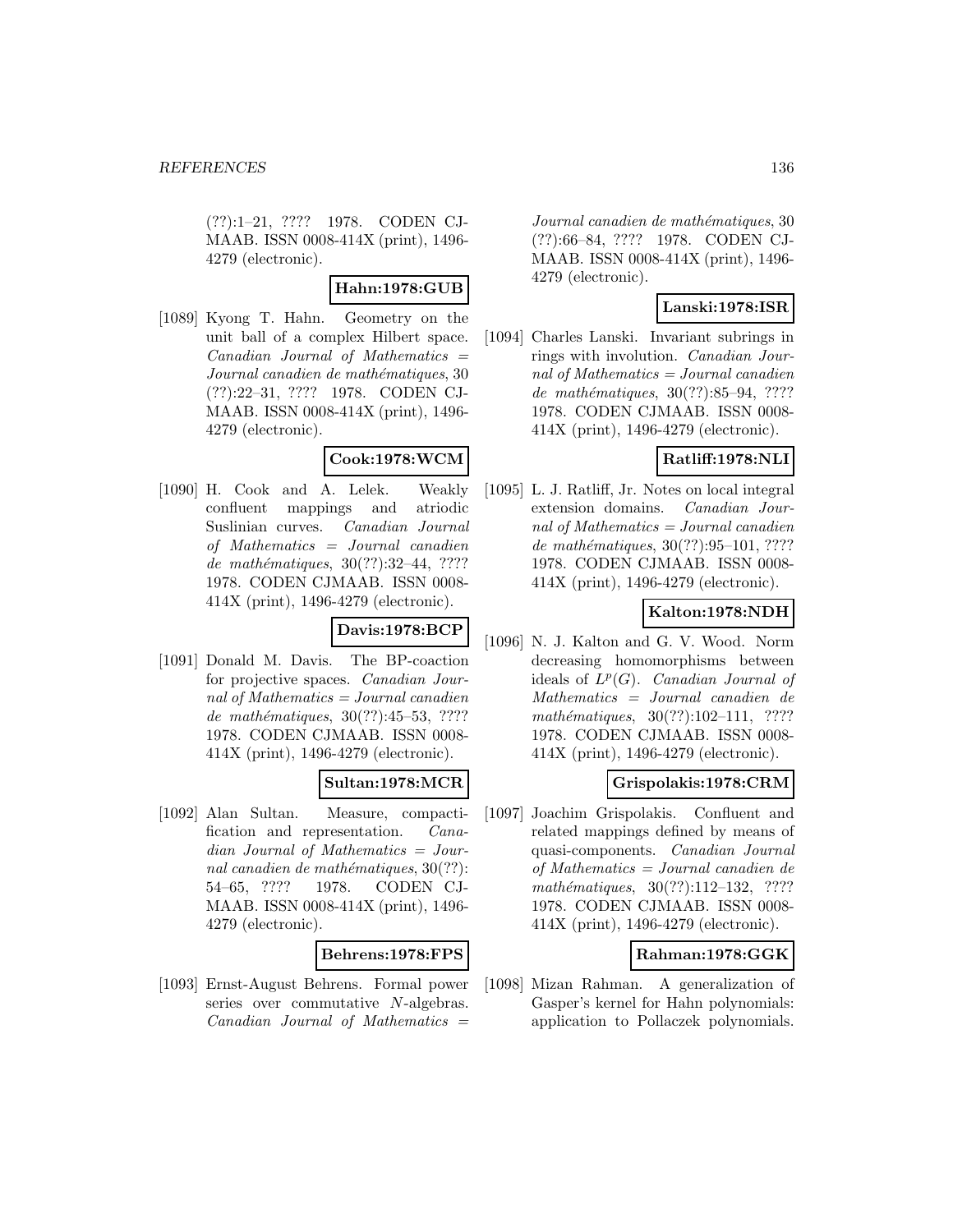$Canadian$  Journal of Mathematics  $=$ Journal canadien de mathématiques, 30 (??):133–146, ???? 1978. CODEN CJ-MAAB. ISSN 0008-414X (print), 1496- 4279 (electronic).

## **Kerman:1978:BCG**

[1099] R. A. Kerman. Boundedness criteria for generalized Hankel conjugate transformations. Canadian Journal of Mathematics = Journal canadien de  $mathématiques, 30(??):147-153, ????$ 1978. CODEN CJMAAB. ISSN 0008- 414X (print), 1496-4279 (electronic).

## **Joseph:1978:CCH**

[1100] James E. Joseph. Characterizations of completely hausdorff-closed spaces via graphs and projections. Canadian Journal of Mathematics = Journal canadien de mathématiques,  $30(??)$ : 154–160, ???? 1978. CODEN CJ-MAAB. ISSN 0008-414X (print), 1496- 4279 (electronic).

#### **Greenfield:1978:NSS**

[1101] Gary R. Greenfield. A note on subnormal subgroups of division algebras. Canadian Journal of Mathematics = Journal canadien de mathématiques, 30 (??):161–163, ???? 1978. CODEN CJ-MAAB. ISSN 0008-414X (print), 1496- 4279 (electronic).

#### **Rigo:1978:TEV**

[1102] Thomas Rigo and Seth Warner. Topologies extending valuations. Canadian Journal of Mathematics = Journal canadien de mathématiques,  $30(??)$ : 164–169, ???? 1978. CODEN CJ-MAAB. ISSN 0008-414X (print), 1496- 4279 (electronic).

## **Borwein:1978:CSP**

[1103] D. Borwein and W. Gawronski. On certain sequences of plus and minus ones.  $Canadian$  Journal of Mathematics  $=$ Journal canadien de mathématiques, 30 (??):170–179, ???? 1978. CODEN CJ-MAAB. ISSN 0008-414X (print), 1496- 4279 (electronic).

## **Hickin:1978:NIB**

[1104] K. K. Hickin and R. E. Phillips. Non-isomorphic Burnside groups of exponent  $p^2$ . *Canadian Journal of* Mathematics = Journal canadien de mathématiques,  $30(??):180-189$ , ???? 1978. CODEN CJMAAB. ISSN 0008- 414X (print), 1496-4279 (electronic).

## **Adams:1978:RIS**

[1105] R. A. Adams and J. J. F. Fournier. Real interpolation of Sobolev spaces on subdomains of  $\mathbb{R}^n$ . *Canadian Journal* of Mathematics = Journal canadien de mathématiques,  $30(??):190-214$ , ???? 1978. CODEN CJMAAB. ISSN 0008- 414X (print), 1496-4279 (electronic).

#### **Anderson:1978:SGM**

[1106] David F. Anderson. Subrings of  $k[X, Y]$ generated by monomials. Canadian Journal of Mathematics = Journal  $cana dien de mathématiques, 30(??):$ 215–224, ???? 1978. CODEN CJ-MAAB. ISSN 0008-414X (print), 1496- 4279 (electronic).

#### **Miller:1978:ETP**

[1107] H. D. B. Miller. An extrapolation theorem for positive operators. Canadian Journal of Mathematics = Journal canadien de mathématiques,  $30(??)$ :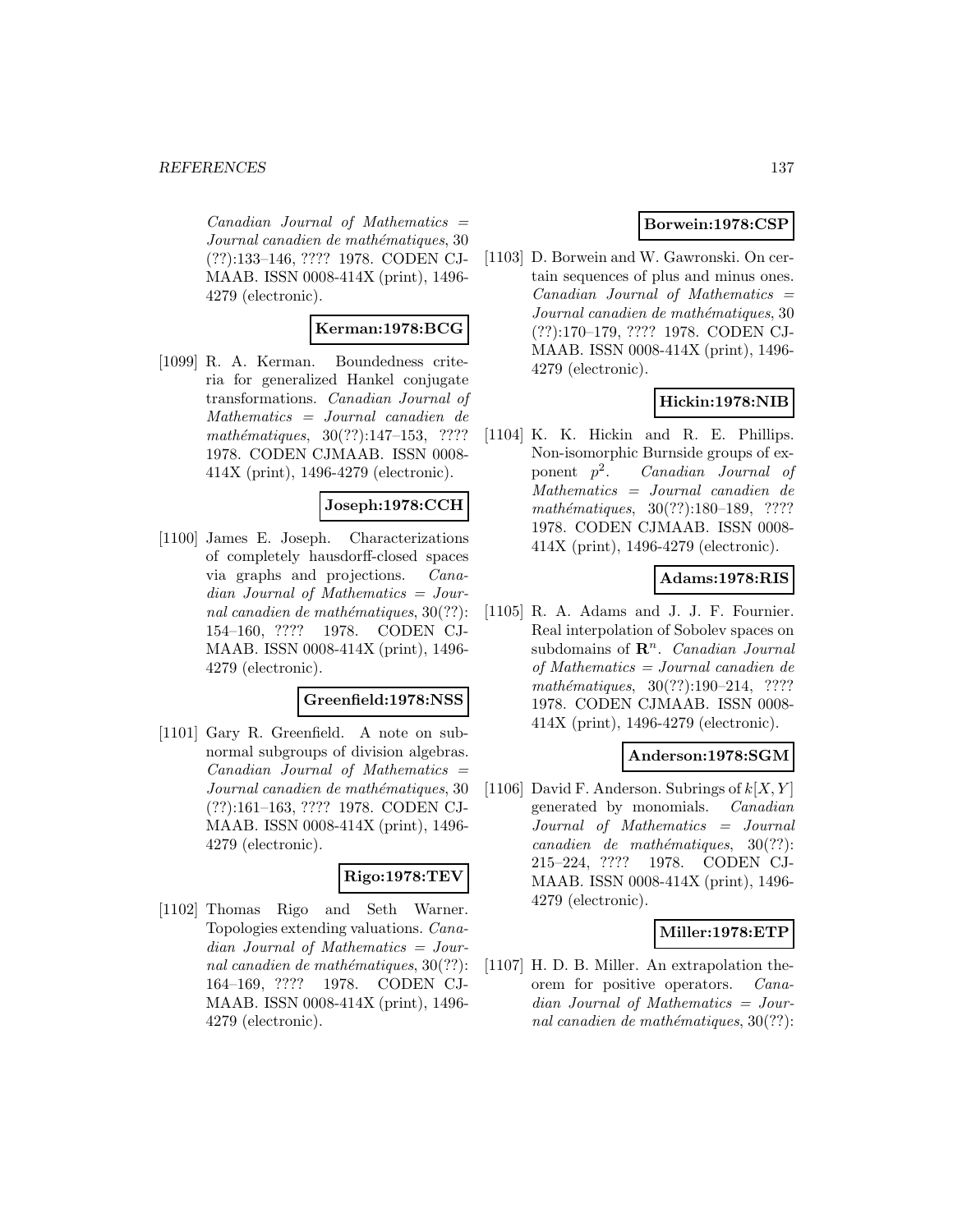225–230, ???? 1978. CODEN CJ-MAAB. ISSN 0008-414X (print), 1496- 4279 (electronic).

## **Isbell:1978:APA**

[1108] J. R. Isbell, M. I. Klun, and S. H. Schanuel. Affine parts of algebraic theories. II. Canadian Journal of Mathematics = Journal canadien de  $mathématiques, 30(??):231-237, ????$ 1978. CODEN CJMAAB. ISSN 0008- 414X (print), 1496-4279 (electronic).

## **Friberg:1978:SHC**

[1109] Bjorn Friberg. The stable homeomorphism conjecture in dimension four—an equivalent conjecture. Canadian Journal of Mathematics = Journal canadien de mathématiques,  $30(??)$ : 238–242, ???? 1978. CODEN CJ-MAAB. ISSN 0008-414X (print), 1496- 4279 (electronic).

#### **Weiss:1978:CCS**

[1110] William Weiss. Countably compact spaces and Martin's axiom. Canadian Journal of Mathematics = Journal canadien de mathématiques,  $30(??)$ : 243–249, ???? 1978. CODEN CJ-MAAB. ISSN 0008-414X (print), 1496- 4279 (electronic).

#### **Matthiessen:1978:RSF**

[1111] Günter Matthiessen. Regular and strongly finitary structures over strongly algebroidal categories. Canadian Journal of Mathematics = Journal canadien de mathématiques,  $30(??)$ : 250–261, ???? 1978. CODEN CJ-MAAB. ISSN 0008-414X (print), 1496- 4279 (electronic).

# **Brown:1978:DOA**

[1112] R. C. Brown. Differential operators with abstract boundary conditions.  $Canadian$  Journal of Mathematics  $=$ Journal canadien de mathématiques, 30 (??):262–288, ???? 1978. CODEN CJ-MAAB. ISSN 0008-414X (print), 1496- 4279 (electronic).

## **Promislow:1978:DNS**

[1113] David Promislow. Dimension of null spaces with applications to group rings.  $Canadian$  Journal of Mathematics  $=$ Journal canadien de mathématiques, 30 (??):289–300, ???? 1978. CODEN CJ-MAAB. ISSN 0008-414X (print), 1496- 4279 (electronic).

## **Hodel:1978:NCS**

[1114] R. E. Hodel. The number of closed subsets of a topological space. Canadian Journal of Mathematics = Journal canadien de mathématiques,  $30(??)$ : 301–314, ???? 1978. CODEN CJ-MAAB. ISSN 0008-414X (print), 1496- 4279 (electronic).

## **Bruns:1978:FCO**

[1115] Günter Bruns. A finiteness criterion for orthomodular lattices. Canadian Journal of Mathematics = Journal canadien de mathématiques,  $30(??)$ : 315–320, ???? 1978. CODEN CJ-MAAB. ISSN 0008-414X (print), 1496- 4279 (electronic).

#### **Mathon:1978:SCM**

[1116] Rudolf Mathon. Symmetric conference matrices of order  $pq^2 + 1$ . Canadian Journal of Mathematics = Journal canadien de mathématiques,  $30(??)$ :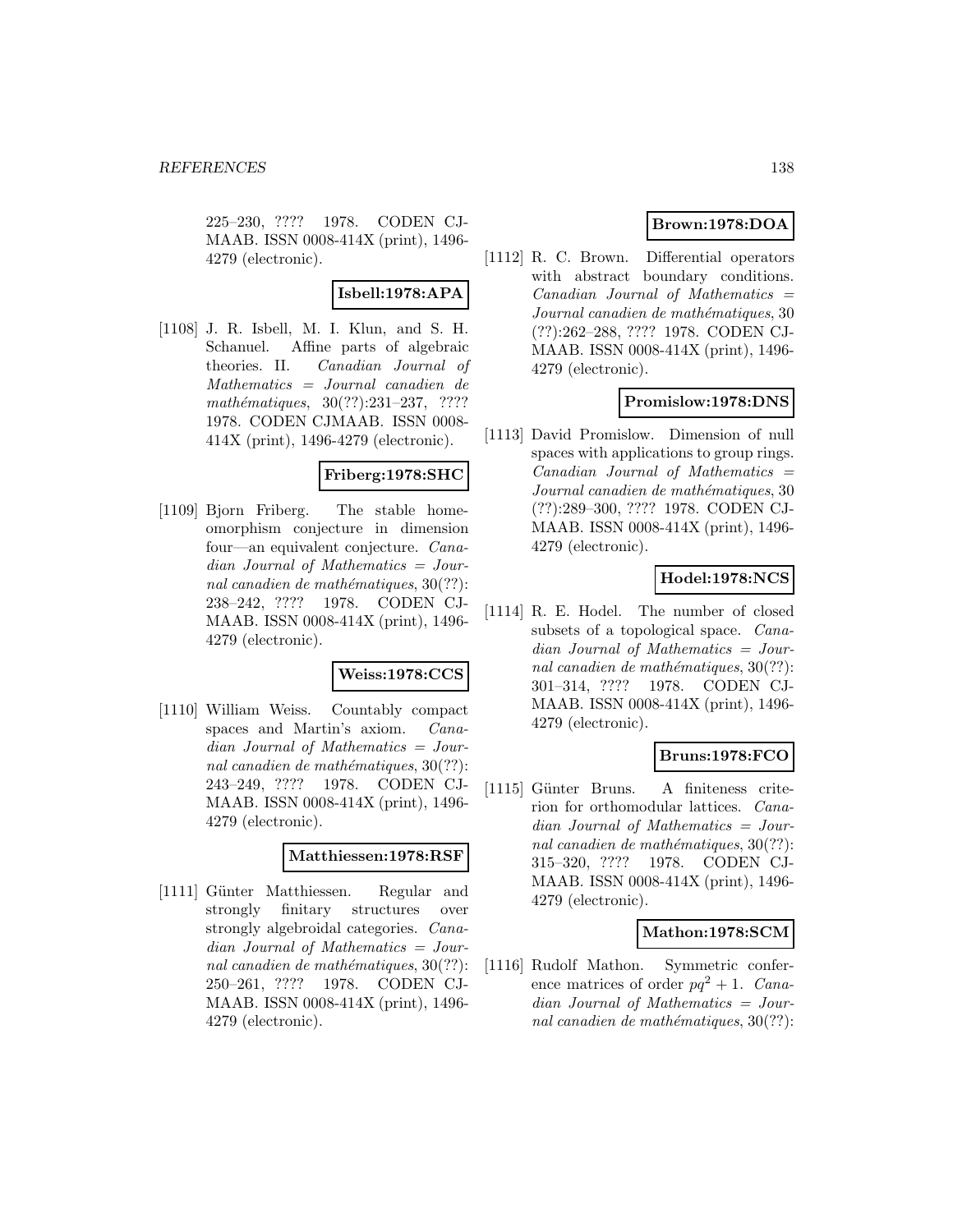321–331, ???? 1978. CODEN CJ-MAAB. ISSN 0008-414X (print), 1496- 4279 (electronic).

#### **Rahman:1978:SCU**

[1117] Q. I. Rahman and J. Szynal. On some classes of univalent polynomials. Canadian Journal of Mathematics = Journal canadien de mathématiques,  $30(??)$ : 332–349, ???? 1978. CODEN CJ-MAAB. ISSN 0008-414X (print), 1496- 4279 (electronic).

#### **Montgomery:1978:ISR**

[1118] Susan Montgomery. Invariant subgroups in rings with involution. Canadian Journal of Mathematics = Journal canadien de mathématiques,  $30(??)$ : 350–357, ???? 1978. CODEN CJ-MAAB. ISSN 0008-414X (print), 1496- 4279 (electronic).

## **Freud:1978:APA**

[1119] G. Freud, A. Giroux, and Q. I. Rahman. Sur l'approximation polynomiale avec poids exp(−midxmid). Canadian Journal of Mathematics = Journal canadien de mathématiques,  $30(??)$ : 358–372, ???? 1978. CODEN CJ-MAAB. ISSN 0008-414X (print), 1496- 4279 (electronic).

## **Zimmer:1978:CEE**

[1120] Robert J. Zimmer. Continuous ergodic extensions and fibre bundles. Canadian Journal of Mathematics = Journal canadien de mathématiques,  $30(??)$ : 373–391, ???? 1978. CODEN CJ-MAAB. ISSN 0008-414X (print), 1496- 4279 (electronic).

## **Duffus:1978:SRF**

[1121] D. Duffus, B. Jónsson, and I. Rival. Structure results for function lattices.  $Canadian$  Journal of Mathematics  $=$ Journal canadien de mathématiques, 30 (??):392–400, ???? 1978. CODEN CJ-MAAB. ISSN 0008-414X (print), 1496- 4279 (electronic).

# **Brown:1978:HDT**

[1122] W. C. Brown. Higher derivations and tensor products of commutative rings.  $Canadian$  Journal of Mathematics  $=$ Journal canadien de mathématiques, 30 (??):401–418, ???? 1978. CODEN CJ-MAAB. ISSN 0008-414X (print), 1496- 4279 (electronic).

## **Marcus:1978:NHN**

[1123] Marvin Marcus, Benjamin N. Moyls, and Ivan Filippenko. Normality and the higher numerical range. Canadian Journal of Mathematics = Journal canadien de mathématiques,  $30(??)$ : 419–430, ???? 1978. CODEN CJ-MAAB. ISSN 0008-414X (print), 1496- 4279 (electronic).

## **Callahan:1978:SOI**

[1124] T. Callahan. Some orbital integrals and a technique for counting representations of  $GL_2(F)$ . Canadian Journal of Mathematics = Journal canadien de mathématiques,  $30(??):431-448$ , ???? 1978. CODEN CJMAAB. ISSN 0008- 414X (print), 1496-4279 (electronic).

#### **Roberts:1978:ECC**

[1125] James W. Roberts. The embedding of compact convex sets in locally convex spaces. Canadian Journal of Mathematics = Journal canadien de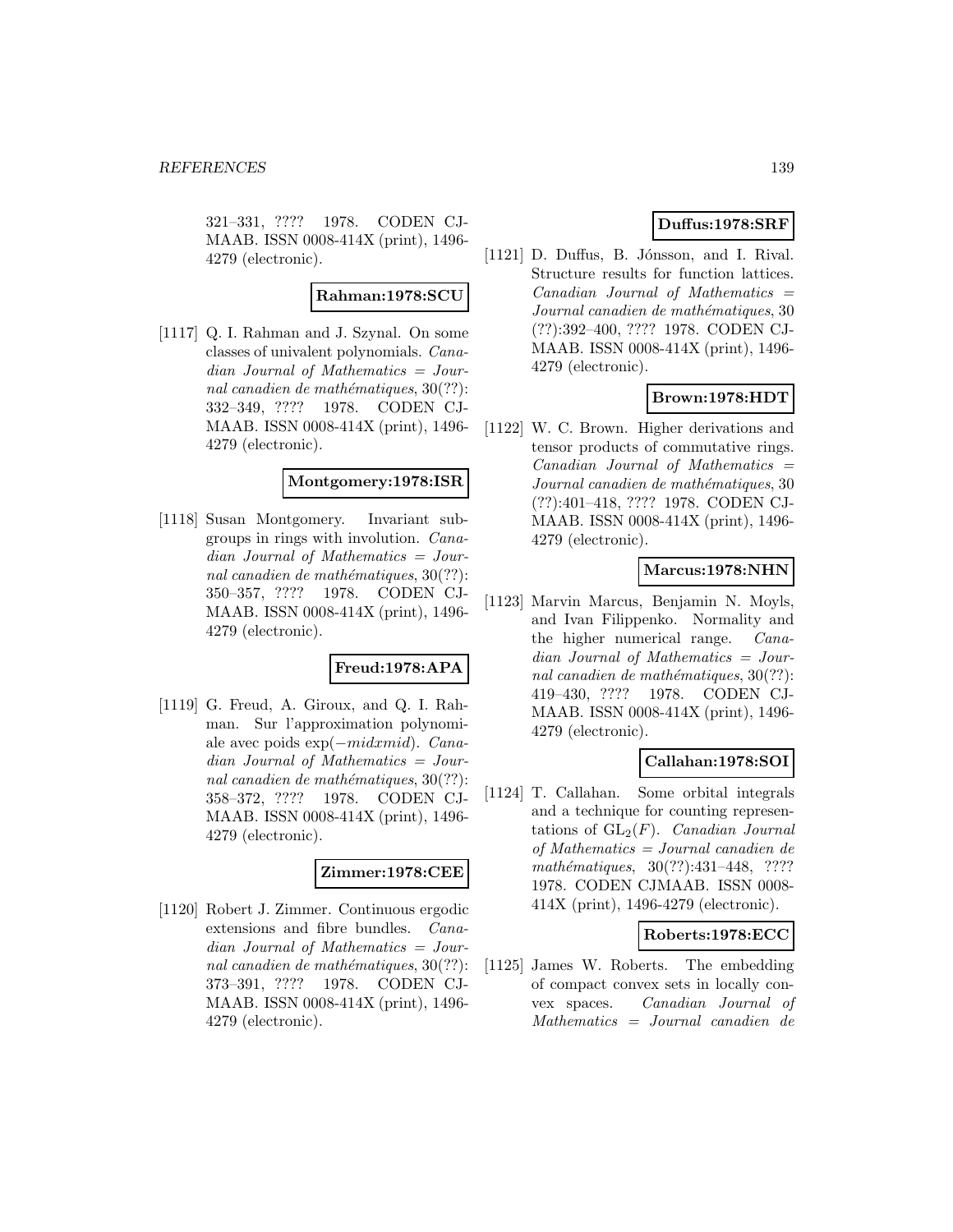$mathématiques, 30(??): 449-454, ????$ 1978. CODEN CJMAAB. ISSN 0008- 414X (print), 1496-4279 (electronic).

## **Fawcett:1978:IFC**

[1126] Barry Fawcett. On infinite full colourings of graphs. Canadian Journal of Mathematics = Journal canadien de mathématiques,  $30(??):455-457$ , ???? 1978. CODEN CJMAAB. ISSN 0008- 414X (print), 1496-4279 (electronic).

## **Johnson:1978:HDP**

[1127] P. D. Johnson, Jr. and R. N. Mohapatra. A Hardy–Davies–Petersen inequality for a class of matrices. Canadian Journal of Mathematics = Journal canadien de mathématiques,  $30(??)$ : 458–465, ???? 1978. CODEN CJ-MAAB. ISSN 0008-414X (print), 1496- 4279 (electronic).

#### **Shapiro:1978:ECC**

[1128] H. L. Shapiro and F. A. Smith. Even covers and collectionwise normal spaces. Canadian Journal of Mathematics = Journal canadien de mathématiques,  $30(??):466-473$ , ???? 1978. CODEN CJMAAB. ISSN 0008- 414X (print), 1496-4279 (electronic).

## **Faulkner:1978:CRA**

[1129] G. D. Faulkner and R. W. Shonkwiler. Cosine representations of abelian ∗ semigroups and generalized cosine operator functions. Canadian Journal of Mathematics = Journal canadien de  $mathématiques, 30(??):474-482, ????$ 1978. CODEN CJMAAB. ISSN 0008- 414X (print), 1496-4279 (electronic).

# **Ebert:1978:MSP**

[1130] Gary L. Ebert. Maximal strictly partial spreads. Canadian Journal of Mathematics = Journal canadien de mathématiques, 30(??):483-489, ???? 1978. CODEN CJMAAB. ISSN 0008- 414X (print), 1496-4279 (electronic).

## **Farnum:1978:FR**

[1131] Nicholas Farnum and Robert Whitley. Functionals on real  $C(S)$ . Canadian Journal of Mathematics = Journal canadien de mathématiques,  $30(??)$ : 490–498, ???? 1978. CODEN CJ-MAAB. ISSN 0008-414X (print), 1496- 4279 (electronic).

#### **Morin-Strom:1978:WTN**

[1132] Karl A. Morin-Strom. A Witt theorem for non-defective lattices. Canadian Journal of Mathematics = Journal canadien de mathématiques,  $30(??)$ : 499–511, ???? 1978. CODEN CJ-MAAB. ISSN 0008-414X (print), 1496- 4279 (electronic).

#### **Fischer:1978:DMO**

[1133] Klaus G. Fischer. The decomposition of the module of n-th order differentials in arbitrary characteristic. Canadian Journal of Mathematics = Journal canadien de mathématiques,  $30(??)$ : 512–517, ???? 1978. CODEN CJ-MAAB. ISSN 0008-414X (print), 1496- 4279 (electronic).

#### **Thomas:1978:ACL**

[1134] Marc P. Thomas. Automatic continuity for linear functions intertwining continuous linear operators on Fréchet spaces.  $Canadian$  Journal of Mathematics  $=$ Journal canadien de mathématiques, 30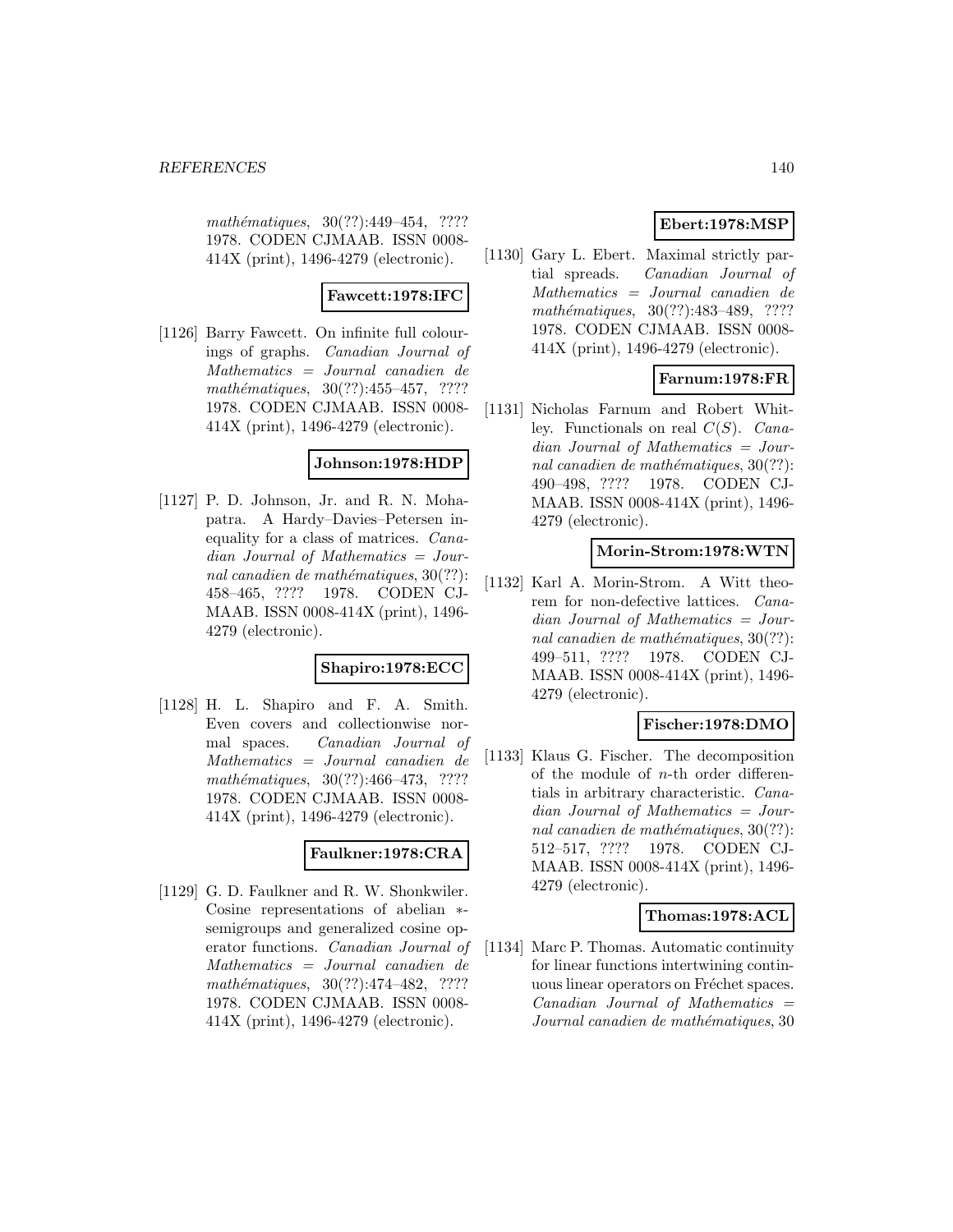(??):518–530, ???? 1978. CODEN CJ-MAAB. ISSN 0008-414X (print), 1496- 4279 (electronic).

## **Rahe:1978:RFD**

[1135] M. Rahe. Relatively finitely determined implies relatively very weak Bernoulli.  $Canadian$  Journal of Mathematics  $=$ Journal canadien de mathématiques, 30 (??):531–548, ???? 1978. CODEN CJ-MAAB. ISSN 0008-414X (print), 1496- 4279 (electronic).

#### **Buchsbaum:1978:GFR**

[1136] David A. Buchsbaum. Generic free resolutions. II. Canadian Journal of Mathematics = Journal canadien de  $mathématiques, 30(??):549-572, ????$ 1978. CODEN CJMAAB. ISSN 0008- 414X (print), 1496-4279 (electronic).

# **Whitehead:1978:CPS**

[1137] Jennifer Whitehead. On certain properties of subnormal subgroups. Canadian Journal of Mathematics = Journal canadien de mathématiques,  $30(??)$ : 573–582, ???? 1978. CODEN CJ-MAAB. ISSN 0008-414X (print), 1496- 4279 (electronic).

## **Nagel:1978:LBB**

[1138] Alexander Nagel and Walter Rudin. Local boundary behavior of bounded holomorphic functions. Canadian Journal of Mathematics = Journal canadien de mathématiques,  $30(??):583-$ 592, ???? 1978. CODEN CJMAAB. ISSN 0008-414X (print), 1496-4279 (electronic).

#### **Armacost:1978:UST**

[1139] D. L. Armacost and W. L. Armacost. Uniqueness in structure theorems for LCA groups. Canadian Journal of Mathematics = Journal canadien de mathématiques, 30(??):593–599, ???? 1978. CODEN CJMAAB. ISSN 0008- 414X (print), 1496-4279 (electronic).

# **Lee:1978:PDS**

[1140] S. J. Lee. Perturbation of direct sum differential operators. Canadian Journal of Mathematics = Journal canadien de mathématiques,  $30(??)$ : 600–630, ???? 1978. CODEN CJ-MAAB. ISSN 0008-414X (print), 1496- 4279 (electronic).

# **HarEl:1978:HMN**

[1141] Zvi Har'El. Harmonic mappings of negatively curved manifolds. Canadian Journal of Mathematics = Journal canadien de mathématiques,  $30(??)$ : 631–637, ???? 1978. CODEN CJ-MAAB. ISSN 0008-414X (print), 1496- 4279 (electronic).

## **Bucchioni:1978:CPP**

[1142] D. Bucchioni and A. Goldman. Sur la convergence presque partout des suites de fonctions mesurables. (French) [On the convergence almost everywhere of sets of measurable functions]. Canadian Journal of Mathematics = Journal canadien de mathématiques,  $30(??)$ : 638–649, ???? 1978. CODEN CJ-MAAB. ISSN 0008-414X (print), 1496- 4279 (electronic).

## **Benabdallah:1978:TGE**

[1143] Khalid Benabdallah and Robert Wilson. Thick groups and essentially finitely indecomposable groups. Canadian Journal of Mathematics = Journal canadien de mathématiques,  $30(??)$ :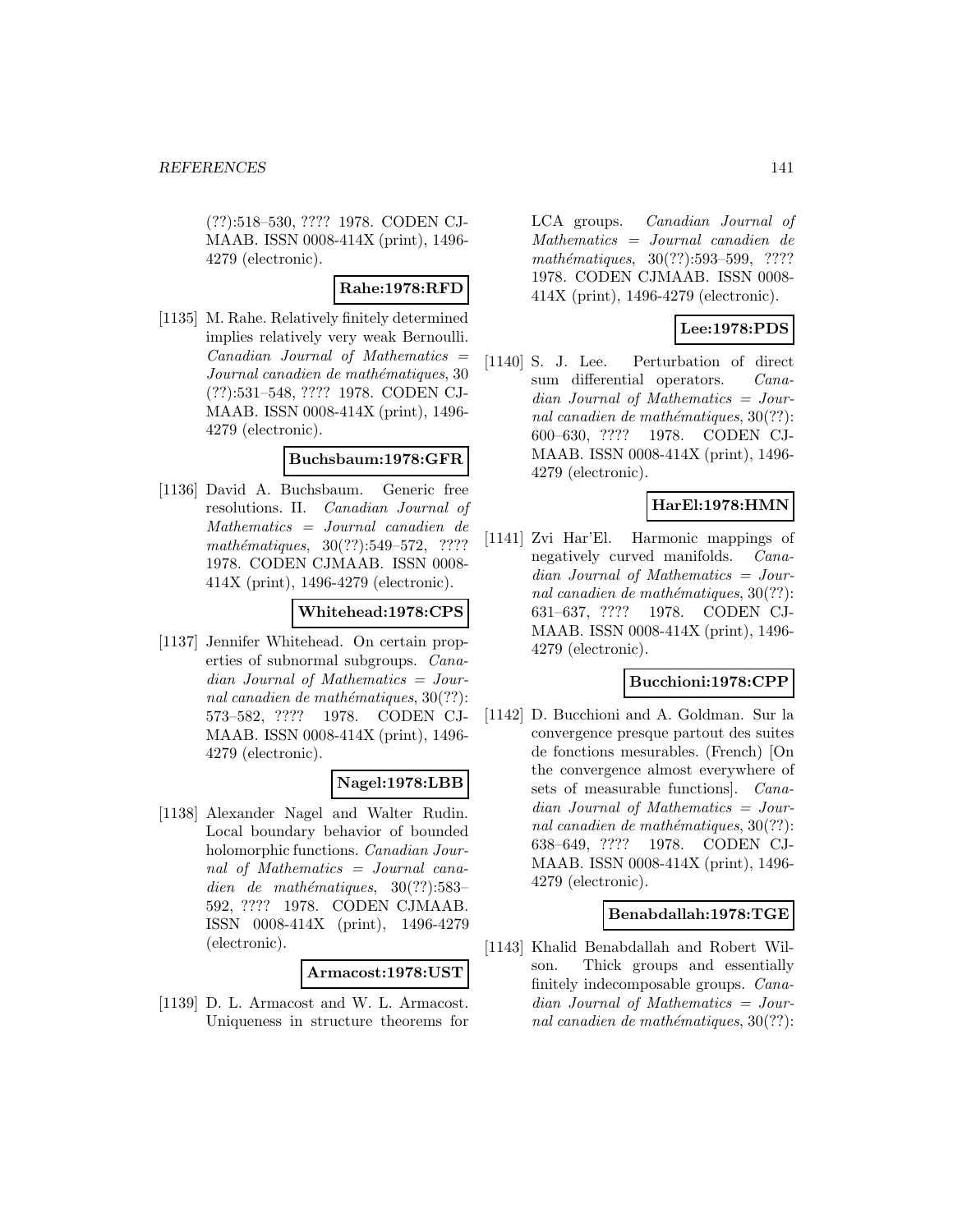650–654, ???? 1978. CODEN CJ-MAAB. ISSN 0008-414X (print), 1496- 4279 (electronic).

## **Hartley:1978:HI**

[1144] Richard Hartley and Kunio Murasugi. Homology invariants. *Cana*dian Journal of Mathematics = Journal canadien de mathématiques,  $30(??)$ : 655–670, ???? 1978. CODEN CJ-MAAB. ISSN 0008-414X (print), 1496- 4279 (electronic).

## **Khurana:1978:CST**

[1145] Surjit Singh Khurana. Corrigendum: "Strict topology on paracompact locally compact spaces" (Canad. J. Math. **29** (1977), no. 1, 216–219).  $Canadian$  Journal of Mathematics  $=$ Journal canadien de mathématiques, 30 (??):671, ???? 1978. CODEN CJ-MAAB. ISSN 0008-414X (print), 1496- 4279 (electronic). See [975].

## **Krause:1978:ETK**

[1146] Günter Krause and Mark L. Teply. Erratum: "The transfer of the Krull dimension and the Gabriel dimension to subidealizers" (Canad. J. Math. **29** (1977), no. 4, 874–888). Canadian Journal of Mathematics = Journal canadien de mathématiques, 30 (??):672, ???? 1978. CODEN CJ-MAAB. ISSN 0008-414X (print), 1496- 4279 (electronic). See [1043].

#### **Hazewinkel:1978:AFP**

[1147] Michiel Hazewinkel and Marcel Van de Vel. On almost-fixed-point theory.  $Canadian$  Journal of Mathematics  $=$ Journal canadien de mathématiques, 30 (??):673–699, ???? 1978. CODEN CJ-

MAAB. ISSN 0008-414X (print), 1496- 4279 (electronic).

#### **Chacron:1978:LAC**

[1148] M. Chacron. Lie action of certain skews in ∗-rings. Canadian Journal of Mathematics = Journal canadien de  $mathématiques, 30(??):700–710, ????$ 1978. CODEN CJMAAB. ISSN 0008- 414X (print), 1496-4279 (electronic).

# **Amar:1978:SIP**

[1149] Eric Amar. Suites d'interpolation pour ´ les classes de Bergman de la boule et du polydisque de  $\mathbb{C}^n$ . (French) [Interpolation sets for Bergman classes of the ball and the polydisk of  $\mathbb{C}^n$ . *Cana*dian Journal of Mathematics = Journal canadien de mathématiques,  $30(??)$ : 711–737, ???? 1978. CODEN CJ-MAAB. ISSN 0008-414X (print), 1496- 4279 (electronic).

#### **Maher:1978:LPC**

[1150] David P. Maher. Lee polynomials of codes and theta functions of lattices.  $Canadian$  Journal of Mathematics  $=$ Journal canadien de mathématiques, 30 (??):738–747, ???? 1978. CODEN CJ-MAAB. ISSN 0008-414X (print), 1496- 4279 (electronic).

## **Labuda:1978:DCR**

[1151] Iwo Labuda. Discrete copies of rings of sets in groups and Orlicz– Pettis theorems. Canadian Journal of Mathematics = Journal canadien de  $mathématiques, 30(??):748–755, ????$ 1978. CODEN CJMAAB. ISSN 0008- 414X (print), 1496-4279 (electronic).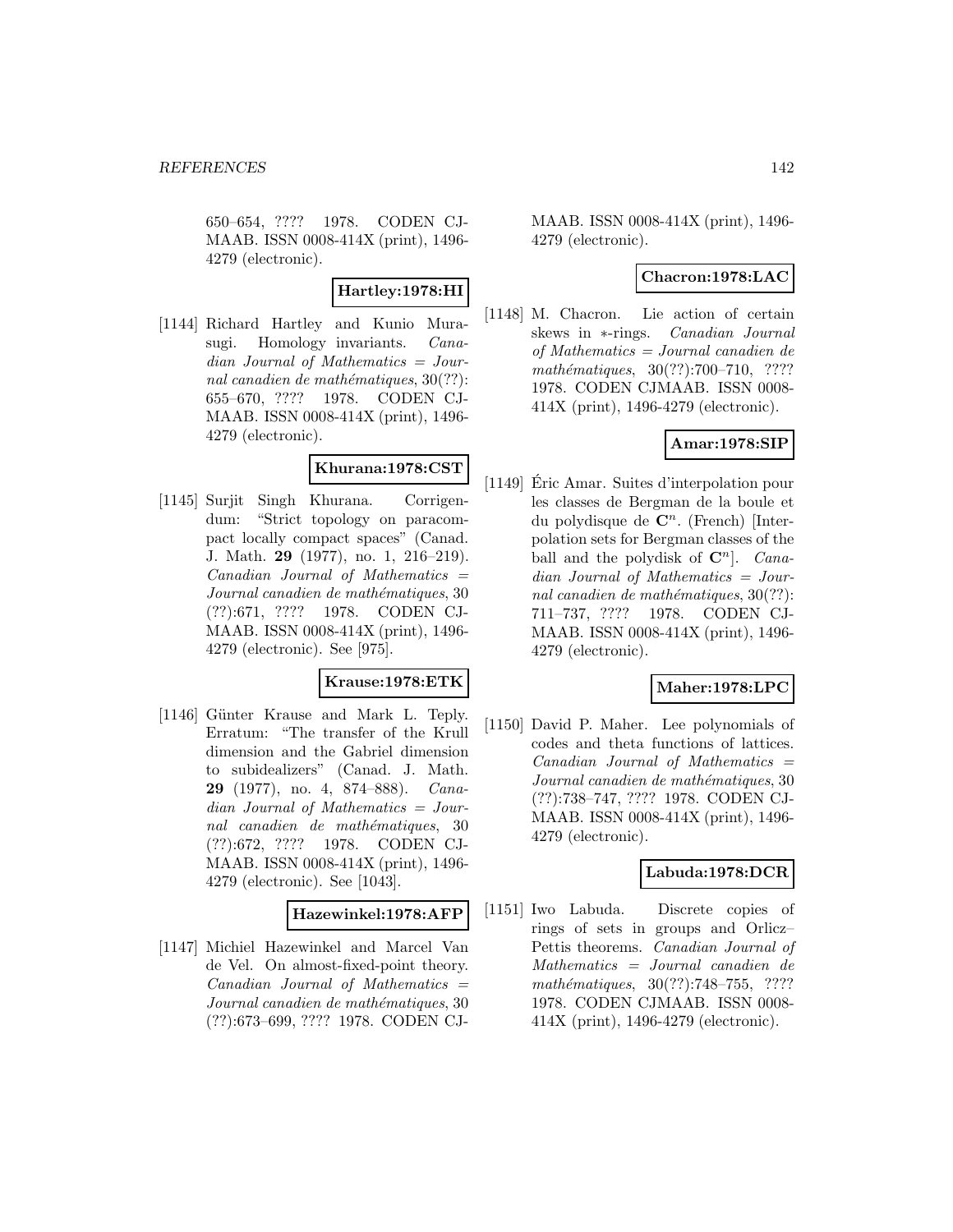## **Newman:1978:CMS**

[1152] Morris Newman. Combinatorial matrices with small determinants. Canadian Journal of Mathematics = Journal canadien de mathématiques,  $30(??)$ : 756–762, ???? 1978. CODEN CJ-MAAB. ISSN 0008-414X (print), 1496- 4279 (electronic).

# **Wilson:1978:RSR**

[1153] Stephen E. Wilson. Riemann surfaces over regular maps. Canadian Journal of Mathematics = Journal canadien de mathématiques, 30(??):763-782, ???? 1978. CODEN CJMAAB. ISSN 0008- 414X (print), 1496-4279 (electronic).

# **Cross:1978:AI**

[1154] George Cross. Additivity of the  $P<sup>n</sup>$ -integral. *Canadian Journal of* Mathematics = Journal canadien de mathématiques, 30(??):783-796, ???? 1978. CODEN CJMAAB. ISSN 0008- 414X (print), 1496-4279 (electronic).

#### **Duffus:1978:LPE**

[1155] Dwight Duffus and Ivan Rival. A logarithmic property for exponents of partially ordered sets. Canadian Journal of Mathematics = Journal canadien de mathématiques,  $30(??):797-807$ , ???? 1978. CODEN CJMAAB. ISSN 0008- 414X (print), 1496-4279 (electronic).

#### **Fridy:1978:MRS**

[1156] J. A. Fridy. Minimal rates of summability. Canadian Journal of Mathematics  $=$  Journal canadien de mathématiques, 30(??):808–816, ???? 1978. CODEN CJMAAB. ISSN 0008-414X (print), 1496-4279 (electronic).

# **Platzeck:1978:ASE**

[1157] María Inés Platzeck. On algebras stably equivalent to an hereditary Artin algebra. Canadian Journal of Mathematics = Journal canadien de  $mathématiques, 30(??):817–829, ????$ 1978. CODEN CJMAAB. ISSN 0008- 414X (print), 1496-4279 (electronic).

## **Murase:1978:CAR**

[1158] Ichiro Murase. A condition for Artinian rings to be Noetherian. Canadian Journal of Mathematics = Journal canadien de mathématiques,  $30(??)$ : 830–837, ???? 1978. CODEN CJ-MAAB. ISSN 0008-414X (print), 1496- 4279 (electronic).

## **Neumann:1978:SGP**

[1159] B. H. Neumann. Some group presentations. Canadian Journal of Mathematics = Journal canadien de mathématiques, 30(??):838–850, ???? 1978. CODEN CJMAAB. ISSN 0008- 414X (print), 1496-4279 (electronic).

#### **Snaith:1978:HGL**

[1160] Victor Snaith. On the homology of the general linear groups over **Z**/4. Canadian Journal of Mathematics = Journal canadien de mathématiques,  $30(??)$ : 851–855, ???? 1978. CODEN CJ-MAAB. ISSN 0008-414X (print), 1496- 4279 (electronic).

## **Ebert:1978:BSP**

[1161] Gary L. Ebert. Blocking sets in projective spaces. Canadian Journal of Mathematics = Journal canadien de mathématiques,  $30(??):856-862$ , ???? 1978. CODEN CJMAAB. ISSN 0008- 414X (print), 1496-4279 (electronic).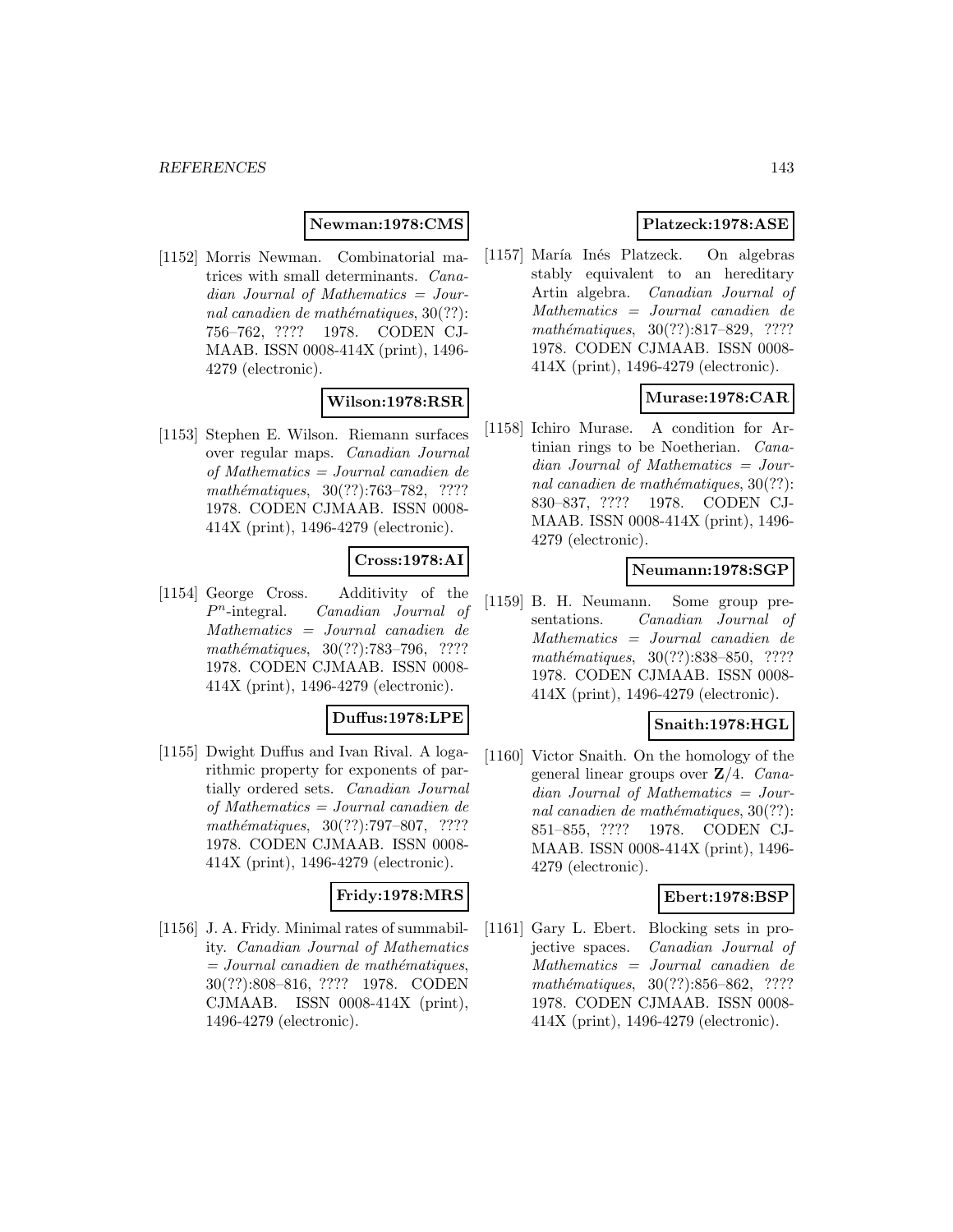#### **Kronstadt:1978:ASC**

[1162] Eric P. Kronstadt. Analytic structures for  $H^{\infty}$  of certain domains in  $bf C^n$ .  $Canadian$  Journal of Mathematics  $=$ Journal canadien de mathématiques, 30 (??):863–871, ???? 1978. CODEN CJ-MAAB. ISSN 0008-414X (print), 1496- 4279 (electronic).

# **Kleinstein:1978:SSA**

[1163] Jerrold L. Kleinstein and Alex Rosenberg. Signatures and semisignatures of abstract Witt rings and Witt rings of semilocal rings. Canadian Journal of Mathematics = Journal canadien de mathématiques, 30(??):872–895, ???? 1978. CODEN CJMAAB. ISSN 0008- 414X (print), 1496-4279 (electronic).

#### **Lindner:1978:CST**

[1164] C. C. Lindner and A. Rosa. Corrigendum: "Steiner triple systems having a prescribed number of triples in common" (Canad. J. Math. **27** (1975), no. 5, 1166–1175). Canadian Journal of Mathematics  $=$  Journal canadien  $demathématiques, 30(4):896, August$ 1978. CODEN CJMAAB. ISSN 0008- 414X (print), 1496-4279 (electronic). See [800].

# **Bernier:1978:SCD**

[1165] C. Bernier and A. Manitius. On semigroups in  $\mathbb{R}^n \times L^p$  corresponding to differential equations with delays. Canadian Journal of Mathematics = Journal canadien de mathématiques,  $30(??)$ : 897–914, ???? 1978. CODEN CJ-MAAB. ISSN 0008-414X (print), 1496- 4279 (electronic).

## **Rains:1978:UMP**

[1166] M. Rains. On the upper majorant property for locally compact abelian groups.  $Canadian$  Journal of Mathematics  $=$ Journal canadien de mathématiques, 30 (??):915–925, ???? 1978. CODEN CJ-MAAB. ISSN 0008-414X (print), 1496- 4279 (electronic).

## **Kannan:1978:CAR**

[1167] V. Kannan and M. Rajagopalan. Constructions and applications of rigid spaces. III. Canadian Journal of Mathematics = Journal canadien de mathématiques, 30(??):926-932, ???? 1978. CODEN CJMAAB. ISSN 0008- 414X (print), 1496-4279 (electronic).

## **Faber:1978:CGA**

[1168] V. Faber, R. Laver, and R. McKenzie. Coverings of groups by abelian subgroups. Canadian Journal of Mathematics = Journal canadien de mathématiques, 30(??):933-945, ???? 1978. CODEN CJMAAB. ISSN 0008- 414X (print), 1496-4279 (electronic).

#### **Foldes:1978:RRF**

[1169] Stéphane Földes and Navin M. Singhi. Regular representation of finite groups by hypergraphs. Canadian Journal of Mathematics = Journal canadien de mathématiques,  $30(??):946-960$ , ???? 1978. CODEN CJMAAB. ISSN 0008- 414X (print), 1496-4279 (electronic).

#### **Andrews:1978:SMM**

[1170] Peter Andrews and Martin Arkowitz. Sullivan's minimal models and higher order Whitehead products. Canadian Journal of Mathematics = Journal canadien de mathématiques,  $30(??)$ :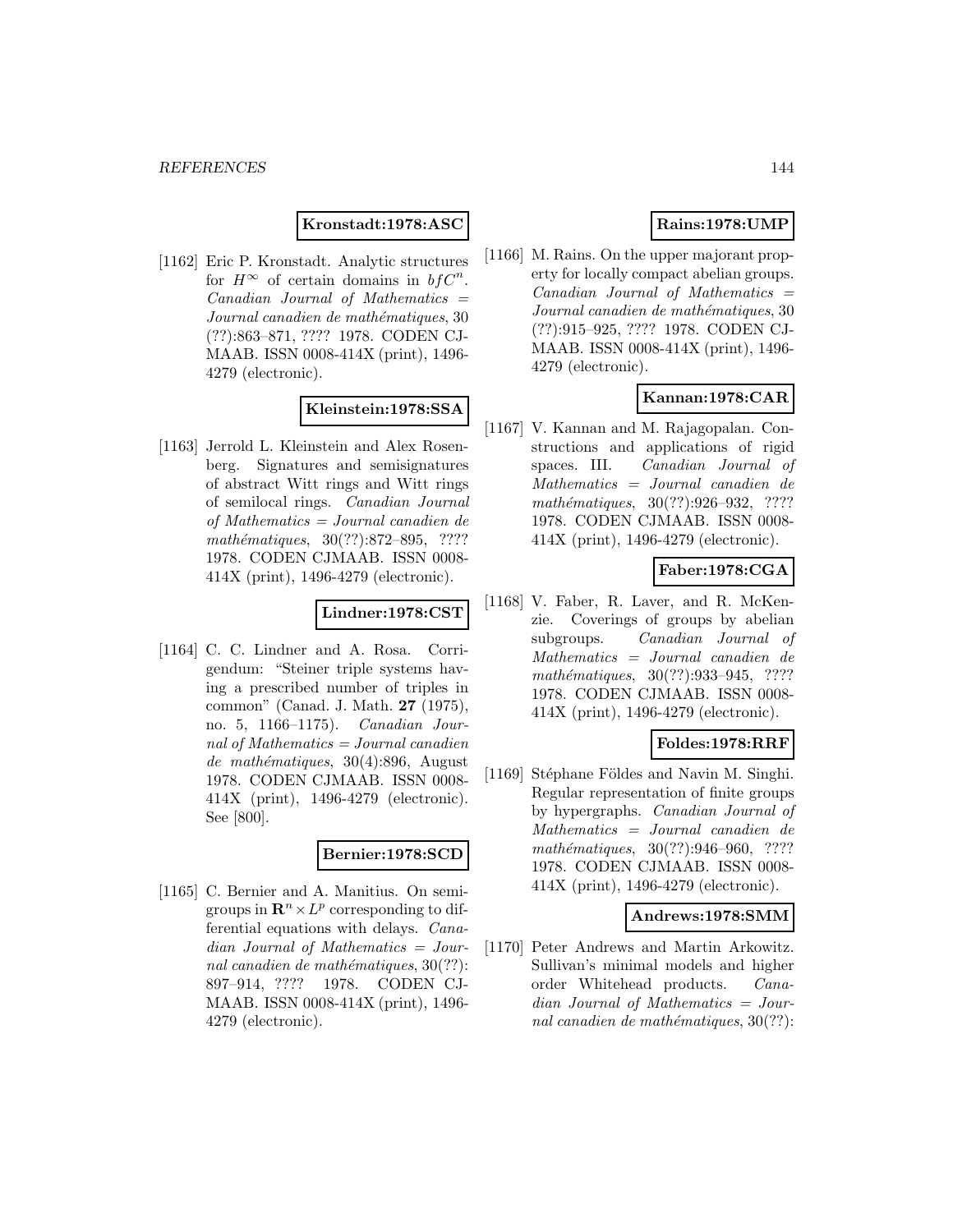961–982, ???? 1978. CODEN CJ-MAAB. ISSN 0008-414X (print), 1496- 4279 (electronic).

### **Balser:1978:LFS**

[1171] W. Balser, W. B. Jurkat, and A. Peyerimhoff. On linear functionals and summability factors for strong summability. Canadian Journal of Mathematics = Journal canadien de mathématiques, 30(??):983-996, ???? 1978. CODEN CJMAAB. ISSN 0008- 414X (print), 1496-4279 (electronic).

### **Meir:1978:ANR**

[1172] A. Meir and J. W. Moon. On the altitude of nodes in random trees. Canadian Journal of Mathematics = Journal canadien de mathématiques,  $30(??)$ : 997–1015, ???? 1978. CODEN CJ-MAAB. ISSN 0008-414X (print), 1496- 4279 (electronic).

### **Berman:1978:FGW**

[1173] Gerald Berman. Families of generalized weighing matrices. *Canadian Journal* of Mathematics = Journal canadien de mathématiques, 30(??):1016–1028, ???? 1978. CODEN CJMAAB. ISSN 0008- 414X (print), 1496-4279 (electronic).

### **Green:1978:FAT**

[1174] Edward L. Green. Frobenius algebras and their quivers. Canadian Journal of Mathematics = Journal canadien de mathématiques, 30(??):1029-1044, ???? 1978. CODEN CJMAAB. ISSN 0008- 414X (print), 1496-4279 (electronic).

### **Gohberg:1978:RDO**

[1175] I. Gohberg, P. Lancaster, and L. Rodman. Representations and divisibility of operator polynomials. Cana-

dian Journal of Mathematics = Journal canadien de mathématiques,  $30(??)$ : 1045–1069, ???? 1978. CODEN CJ-MAAB. ISSN 0008-414X (print), 1496- 4279 (electronic).

# **Khuri:1978:BER**

[1176] Soumaya M. Khuri. Baer endomorphism rings and closure operators.  $Canadian$  Journal of Mathematics  $=$ Journal canadien de mathématiques, 30 (??):1070–1078, ???? 1978. CODEN CJMAAB. ISSN 0008-414X (print), 1496-4279 (electronic).

## **Brungs:1978:ERC**

 $[1177]$  H.-H. Brungs and G. Törner. Embedding right chain rings in chain rings.  $Canadian$  Journal of Mathematics  $=$ Journal canadien de mathématiques, 30 (??):1079–1086, ???? 1978. CODEN CJMAAB. ISSN 0008-414X (print), 1496-4279 (electronic).

## **Simon:1978:CBS**

[1178] Udo Simon. Curvature bounds for the spectrum of closed Einstein spaces.  $Canadian$  Journal of Mathematics  $=$ Journal canadien de mathématiques, 30 (??):1087–1091, ???? 1978. CODEN CJMAAB. ISSN 0008-414X (print), 1496-4279 (electronic).

## **Feit:1978:PRM**

[1179] Walter Feit and Jacques Tits. Projective representations of minimum degree of group extensions. Canadian Journal of Mathematics = Journal canadien de  $mathématiques, 30(??):1092–1102, ????$ 1978. CODEN CJMAAB. ISSN 0008- 414X (print), 1496-4279 (electronic).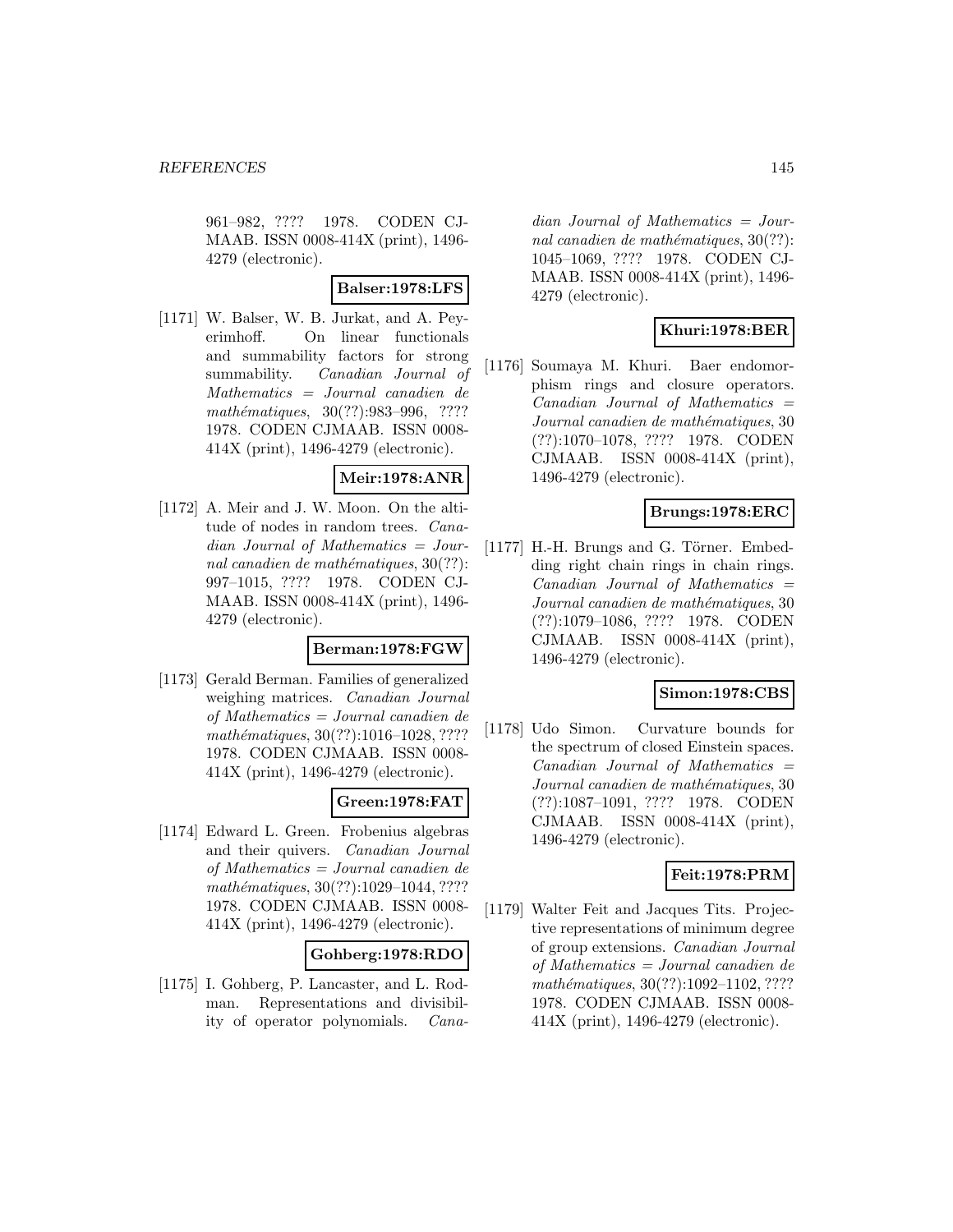### **Maxwell:1978:SGT**

[1180] George Maxwell. The space groups of two dimensional Minkowski space.  $Canadian$  Journal of Mathematics  $=$ Journal canadien de mathématiques, 30 (??):1103–1120, ???? 1978. CODEN CJMAAB. ISSN 0008-414X (print), 1496-4279 (electronic).

### **Chacron:1978:CTR**

[1181] M. Chacron. A commutativity theorem for rings with involution. Canadian Journal of Mathematics = Journal canadien de mathématiques,  $30(??)$ : 1121–1143, ???? 1978. CODEN CJ-MAAB. ISSN 0008-414X (print), 1496- 4279 (electronic).

## **Bell:1978:CCS**

[1182] Murray G. Bell. A cellular constraint in supercompact Hausdorff spaces. Canadian Journal of Mathematics = Journal canadien de mathématiques,  $30(??)$ : 1144–1151, ???? 1978. CODEN CJ-MAAB. ISSN 0008-414X (print), 1496- 4279 (electronic).

## **Berg:1978:ITP**

[1183] I. D. Berg. Index theory for perturbations of direct sums of normal operators and weighted shifts. Canadian Journal of Mathematics = Journal canadien de mathématiques,  $30(??):1152-1165, ????$ 1978. CODEN CJMAAB. ISSN 0008- 414X (print), 1496-4279 (electronic).

### **Kirwan:1978:NCS**

[1184] W. E. Kirwan and R. W. Pell. A note on a class of slit conformal mappings. Canadian Journal of Mathematics = Journal canadien de mathématiques, 30 (??):1166–1173, ???? 1978. CODEN

## CJMAAB. ISSN 0008-414X (print), 1496-4279 (electronic).

## **Chapman:1978:CLF**

[1185] T. A. Chapman. Constructing locally flat embeddings of infinitedimensional manifolds without tubular neighborhoods. Canadian Journal of Mathematics = Journal canadien de  $mathématiques, 30(??):1174–1182, ????$ 1978. CODEN CJMAAB. ISSN 0008- 414X (print), 1496-4279 (electronic).

### **Koblitz:1978:SFJ**

[1186] Neal Koblitz and David Rohrlich. Simple factors in the Jacobian of a Fermat curve. Canadian Journal of Mathematics = Journal canadien de mathématiques, 30(??):1183-1205, ???? 1978. CODEN CJMAAB. ISSN 0008- 414X (print), 1496-4279 (electronic).

## **Kan:1978:EPL**

[1187] Charn Huen Kan. Ergodic properties of Lamperti operators. Canadian Journal of Mathematics = Journal canadien de mathématiques, 30(??):1206-1214, ???? 1978. CODEN CJMAAB. ISSN 0008- 414X (print), 1496-4279 (electronic).

## **Fialkow:1978:NUC**

[1188] Lawrence A. Fialkow. A note on unitary cross sections for operators. Canadian Journal of Mathematics = Journal canadien de mathématiques,  $30(??)$ : 1215–1227, ???? 1978. CODEN CJ-MAAB. ISSN 0008-414X (print), 1496- 4279 (electronic).

## **Dlab:1978:RSQ**

[1189] Vlastimil Dlab and Claus Michael Ringel. Real subspaces of a quaternion vector space. Canadian Journal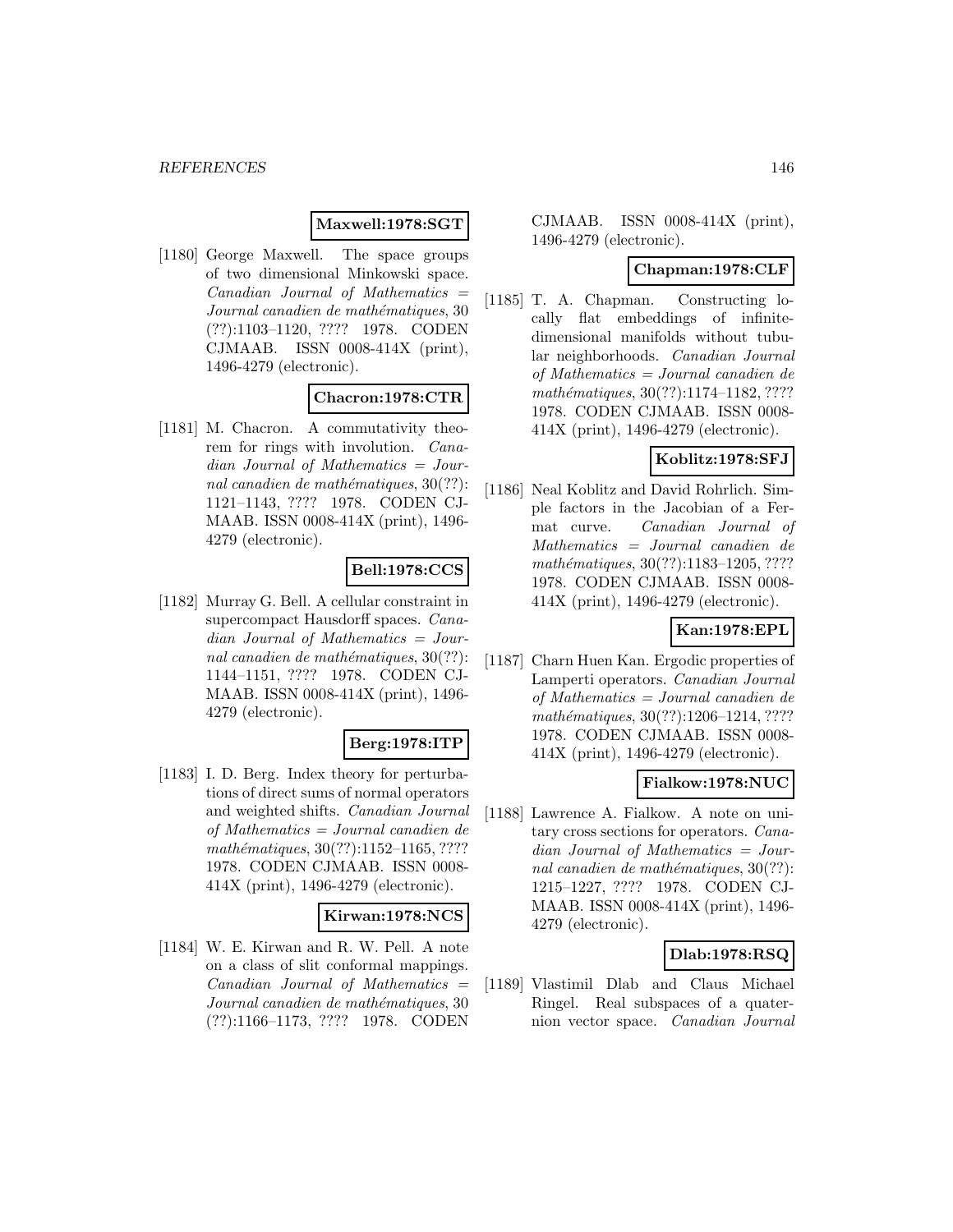of Mathematics = Journal canadien de mathématiques, 30(??):1228-1242, ???? 1978. CODEN CJMAAB. ISSN 0008- 414X (print), 1496-4279 (electronic).

# **Roth:1978:UAM**

[1190] Alice Roth. Uniform approximation by meromorphic functions on closed sets with continuous extension into the boundary. Canadian Journal of Mathematics = Journal canadien de  $mathématiques, 30(??):1243-1255, ????$ 1978. CODEN CJMAAB. ISSN 0008- 414X (print), 1496-4279 (electronic).

# **Rival:1978:PSF**

[1191] Ivan Rival and Bill Sands. Planar sublattices of a free lattice. I. Canadian Journal of Mathematics = Journal canadien de mathématiques,  $30(??)$ : 1256–1283, ???? 1978. CODEN CJ-MAAB. ISSN 0008-414X (print), 1496- 4279 (electronic).

### **Feustel:1978:GCK**

[1192] C. D. Feustel and Wilbur Whitten. Groups and complements of knots.  $Canadian$  Journal of Mathematics  $=$ Journal canadien de mathématiques, 30 (??):1284–1295, ???? 1978. CODEN CJMAAB. ISSN 0008-414X (print), 1496-4279 (electronic).

### **Dubinsky:1978:QSB**

[1193] Ed Dubinsky and Boris Mitiagin. Quotient spaces without bases in nuclear Fréchet spaces. Canadian Journal of Mathematics = Journal canadien de mathématiques, 30(??):1296-1305, ???? 1978. CODEN CJMAAB. ISSN 0008- 414X (print), 1496-4279 (electronic).

## **Broverman:1978:TDI**

[1194] S. Broverman, J. Ginsburg, K. Kunen, and F. D. Tall. Topologies determined by  $\sigma$ -ideals on  $\omega_1$ . *Canadian Journal* of Mathematics = Journal canadien de mathématiques,  $30(??):1306-1312, ????$ 1978. CODEN CJMAAB. ISSN 0008- 414X (print), 1496-4279 (electronic).

## **Vaughan:1978:FIS**

[1195] N. H. Vaughan and R. W. Yeagy. Factoring ideals into semiprime ideals.  $Canadian$  Journal of Mathematics  $=$ Journal canadien de mathématiques, 30 (??):1313–1318, ???? 1978. CODEN CJMAAB. ISSN 0008-414X (print), 1496-4279 (electronic).

### **Hambleton:1978:PTD**

[1196] I. Hambleton and R. J. Milgram. Poincaré transversality for double covers. Canadian Journal of Mathematics  $= Journal\; can a dien\; de\; mathématiques,$ 30(??):1319–1330, ???? 1978. CODEN CJMAAB. ISSN 0008-414X (print), 1496-4279 (electronic).

## **Phillips:1978:CBN**

[1197] Thomas M. Phillips. Centered bases, nested bases, and completability of Aronszajn spaces. Canadian Journal of Mathematics = Journal canadien de  $mathématiques, 30(??):1331–1335, ????$ 1978. CODEN CJMAAB. ISSN 0008- 414X (print), 1496-4279 (electronic).

### **Dokovic:1978:DAE**

[1198] Dragomir Ž. Đoković. Derivations and automorphisms of exterior algebras.  $Canadian$  Journal of Mathematics  $=$ Journal canadien de mathématiques, 30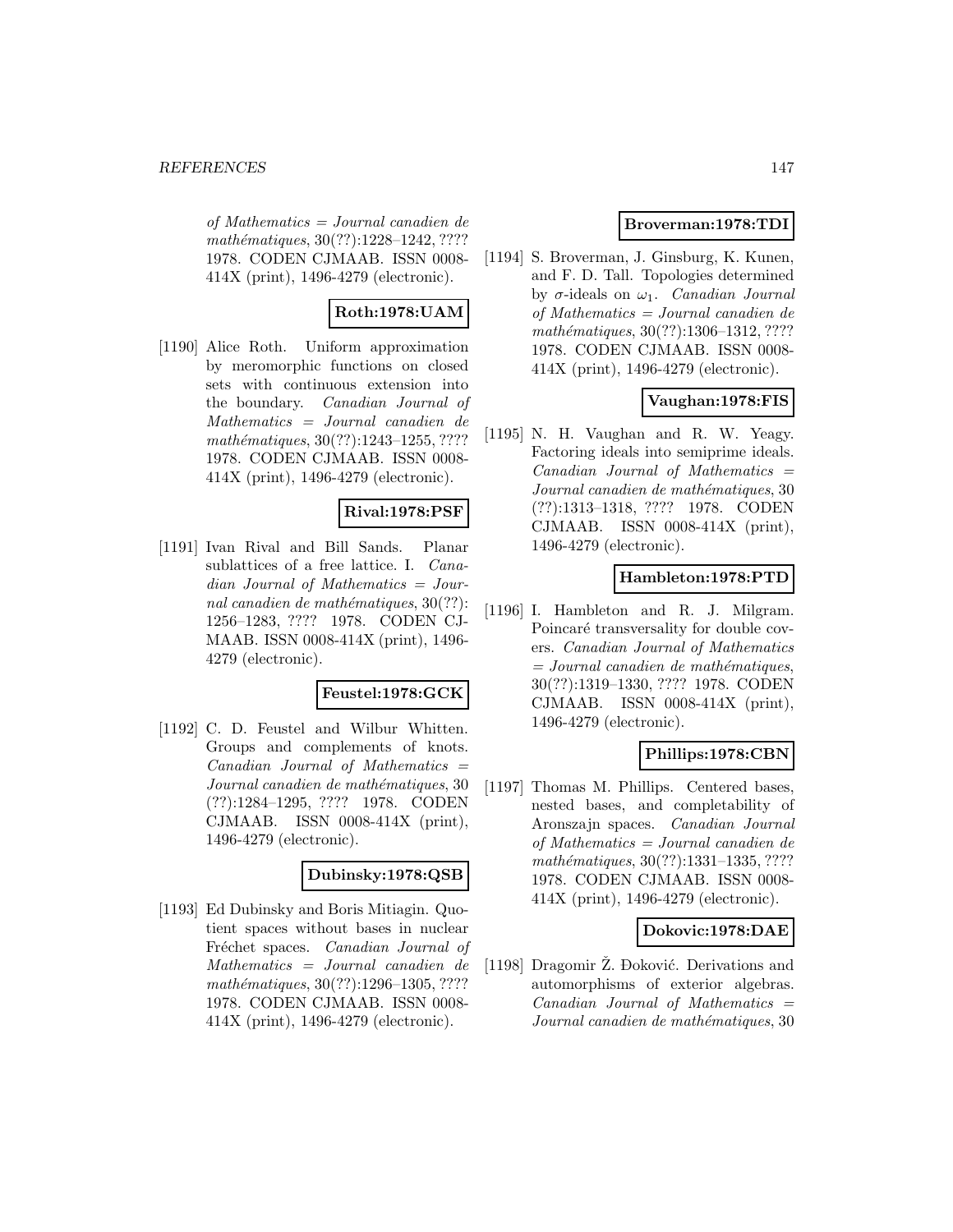(6):1336–1344, December 1978. CO-DEN CJMAAB. ISSN 0008-414X (print), 1496-4279 (electronic).

# **Hager:1979:ERA**

[1199] Anthony W. Hager and Lewis C. Robertson. On the embedding into a ring of an Archimedean l-group. Canadian Journal of Mathematics = Journal canadien de mathématiques, 31 (??):1–8, ???? 1979. CODEN CJ-MAAB. ISSN 0008-414X (print), 1496- 4279 (electronic).

### **Forelli:1979:SER**

[1200] Frank Forelli. Some extreme rays of the positive pluriharmonic functions.  $Canadian$  Journal of Mathematics  $=$ Journal canadien de mathématiques, 31 (??):9–16, ???? 1979. CODEN CJ-MAAB. ISSN 0008-414X (print), 1496- 4279 (electronic).

### **Rival:1979:PSF**

[1201] Ivan Rival and Bill Sands. Planar sublattices of a free lattice. II. Canadian Journal of Mathematics = Journal canadien de mathématiques,  $31(??)$ : 17–34, ???? 1979. CODEN CJ-MAAB. ISSN 0008-414X (print), 1496- 4279 (electronic).

### **Lindgren:1979:TUG**

[1202] W. F. Lindgren and P. Fletcher. A theory of uniformities for generalized ordered spaces. Canadian Journal of Mathematics = Journal canadien de mathématiques,  $31(??):35-44, ????$ 1979. CODEN CJMAAB. ISSN 0008- 414X (print), 1496-4279 (electronic).

## **Vanstone:1979:ABE**

[1203] S. A. Vanstone. The asymptotic behaviour of equidistant permutation arrays. Canadian Journal of Mathematics = Journal canadien de mathématiques,  $31(??):45-48$ , ???? 1979. CODEN CJMAAB. ISSN 0008- 414X (print), 1496-4279 (electronic).

# **McCoy:1979:PAG**

[1204] Peter A. McCoy. Polynomial approximation and growth of generalized axisymmetric potentials. Canadian Journal of Mathematics = Journal canadien de mathématiques,  $31(??):49-59, ????$ 1979. CODEN CJMAAB. ISSN 0008- 414X (print), 1496-4279 (electronic).

## **Harary:1979:LBB**

[1205] F. Harary and R. W. Robinson. Labeled bipartite blocks. Canadian Journal of Mathematics  $=$  Journal canadien de mathématiques, 31(??):60–68, ???? 1979. CODEN CJMAAB. ISSN 0008- 414X (print), 1496-4279 (electronic).

## **Day:1979:CFL**

[1206] Alan Day. Characterizations of finite lattices that are boundedhomomorphic images of sublattices of free lattices. Canadian Journal of Mathematics = Journal canadien de mathématiques, 31(??):69–78, ???? 1979. CODEN CJMAAB. ISSN 0008- 414X (print), 1496-4279 (electronic).

### **McDonald:1979:MIS**

[1207] Gerard McDonald. The maximal ideal space of  $H^{\infty} + C$  on the ball in  $\mathbb{C}^{n}$ .  $Canadian$  Journal of Mathematics  $=$ Journal canadien de mathématiques, 31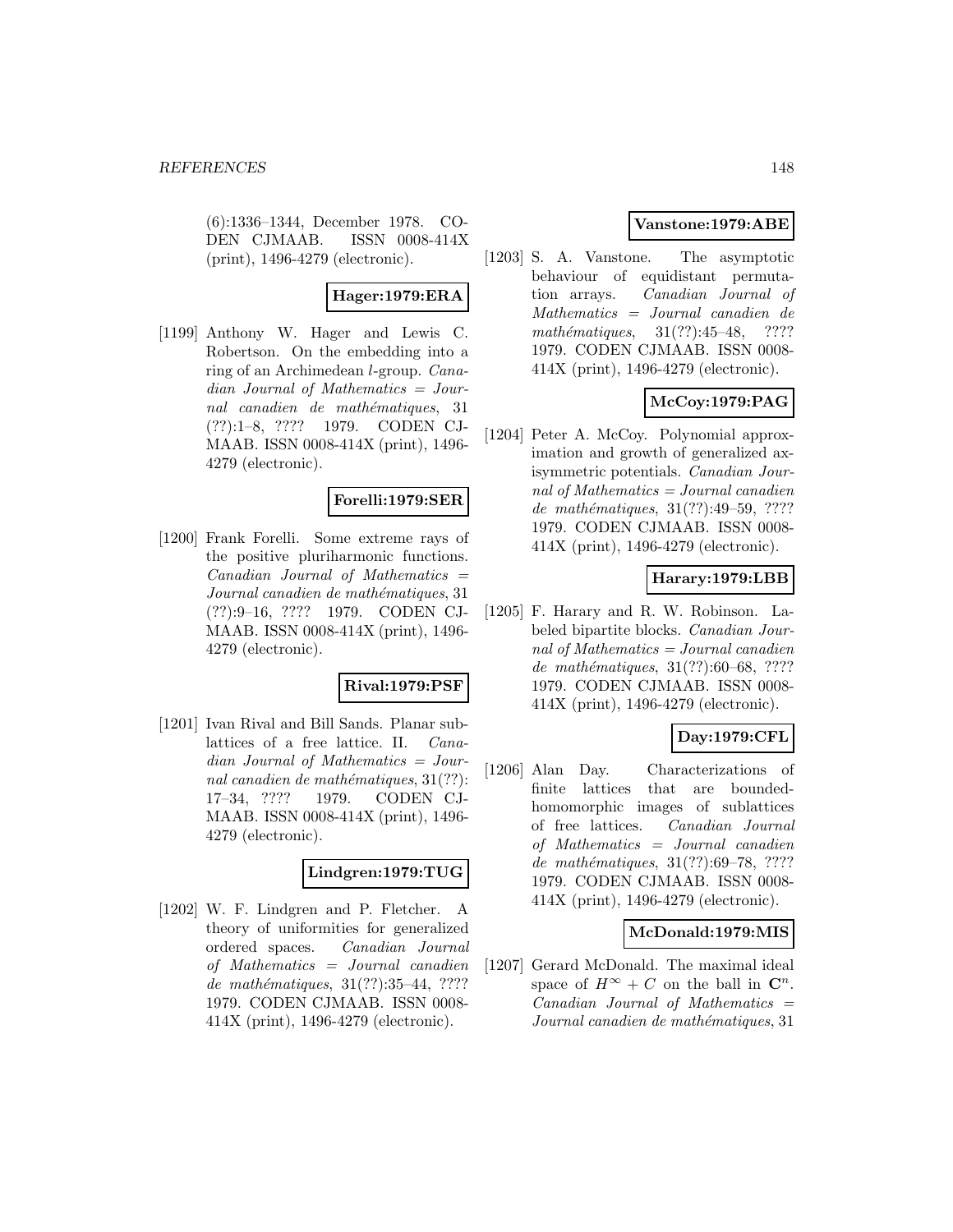(??):79–86, ???? 1979. CODEN CJ-MAAB. ISSN 0008-414X (print), 1496- 4279 (electronic).

#### **Jorgensen:1979:CDC**

[1208] Troels Jørgensen. Comments on a discreteness condition for subgroups of SL(2, **C**). Canadian Journal of Mathematics = Journal canadien de  $mathématiques, 31(??):87-92, ????$ 1979. CODEN CJMAAB. ISSN 0008- 414X (print), 1496-4279 (electronic).

### **Smith:1979:RCT**

[1209] P. F. Smith. Rings characterized by their cyclic modules. Canadian Journal of Mathematics = Journal canadien de mathématiques, 31(??):93-111, ???? 1979. CODEN CJMAAB. ISSN 0008- 414X (print), 1496-4279 (electronic).

### **Hoare:1979:CGW**

[1210] A. H. M. Hoare. Coinitial graphs and Whitehead automorphisms. Canadian Journal of Mathematics = Journal canadien de mathématiques,  $31(??)$ : 112–123, ???? 1979. CODEN CJ-MAAB. ISSN 0008-414X (print), 1496- 4279 (electronic).

## **Abib:1979:QPN**

[1211] Odinete Renée Abib. Quelques propriétés sur le normalisateur d'un pseudogroupe de Lie transitif. (French) [Some properties of the normalizer of a transitive Lie pseudogroup.]. Canadian Journal of Mathematics = Journal canadien de mathématiques,  $31(??)$ : 124–129, ???? 1979. CODEN CJ-MAAB. ISSN 0008-414X (print), 1496- 4279 (electronic).

## **Grispolakis:1979:ESD**

[1212] J. Grispolakis and E. D. Tymchatyn. Embedding smooth dendroids in hyperspaces. Canadian Journal of Mathematics = Journal canadien de mathématiques,  $31(??):130-138$ , ???? 1979. CODEN CJMAAB. ISSN 0008- 414X (print), 1496-4279 (electronic).

# **Thomas:1979:ICC**

[1213] M. P. Thomas. Invariant complements to closed invariant subspaces. Canadian Journal of Mathematics = Journal canadien de mathématiques,  $31(??)$ : 139–147, ???? 1979. CODEN CJ-MAAB. ISSN 0008-414X (print), 1496- 4279 (electronic).

# **Olin:1979:LCS**

[1214] Robert F. Olin and James E. Thomson. Lifting the commutant of a subnormal operator. Canadian Journal of Mathematics = Journal canadien de mathématiques,  $31(??):148-156$ , ???? 1979. CODEN CJMAAB. ISSN 0008- 414X (print), 1496-4279 (electronic).

### **Rossmann:1979:SSS**

[1215] W. Rossmann. The structure of semisimple symmetric spaces. Canadian Journal of Mathematics = Journal canadien de mathématiques,  $31(??)$ : 157–180, ???? 1979. CODEN CJ-MAAB. ISSN 0008-414X (print), 1496- 4279 (electronic).

## **Schiff:1979:CAF**

[1216] J. L. Schiff. On a class of analytic functions of Smirnov. Canadian Journal of Mathematics = Journal canadien de mathématiques, 31(??):181-183, ???? 1979. CODEN CJMAAB. ISSN 0008- 414X (print), 1496-4279 (electronic).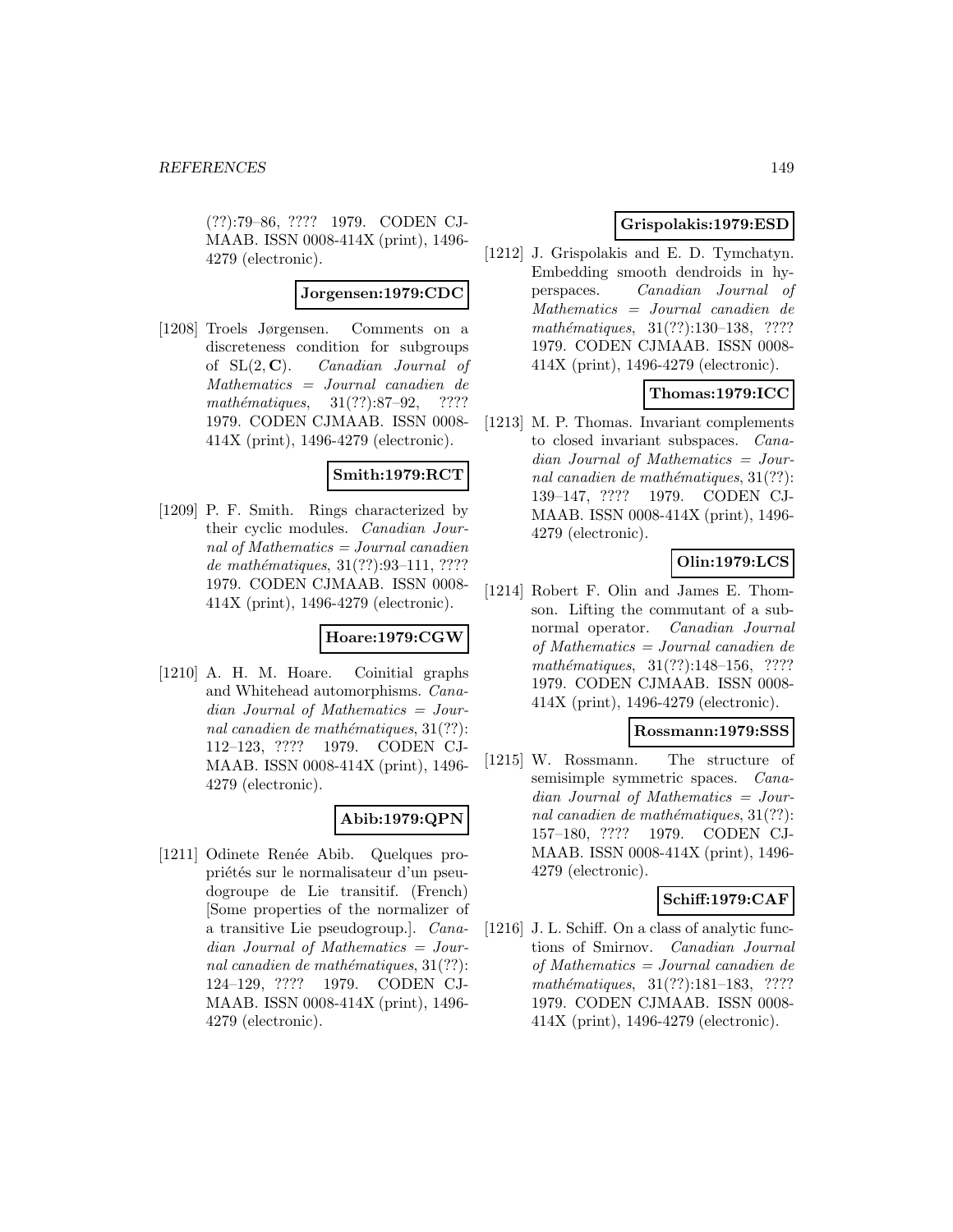# **Chong:1979:IRT**

[1217] Kong Ming Chong. An inductive rearrangement theorem. Canadian Journal of Mathematics = Journal canadien de mathématiques, 31(??):184-188, ???? 1979. CODEN CJMAAB. ISSN 0008- 414X (print), 1496-4279 (electronic).

# **Rich:1979:SRP**

[1218] Michael Rich. Some radical properties of Jordan matrix rings. Canadian Journal of Mathematics = Journal canadien de mathématiques,  $31(??)$ : 189–196, ???? 1979. CODEN CJ-MAAB. ISSN 0008-414X (print), 1496- 4279 (electronic).

### **Grispolakis:1979:SPH**

[1219] J. Grispolakis, Sam B. Nadler, Jr., and E. D. Tymchatyn. Some properties of hyperspaces with applications to continua theory. Canadian Journal of Mathematics = Journal canadien de mathématiques, 31(??):197-210, ???? 1979. CODEN CJMAAB. ISSN 0008- 414X (print), 1496-4279 (electronic).

#### **Sherk:1979:ISA**

[1220] F. A. Sherk. Indicator sets in an affine space of any dimension. Canadian Journal of Mathematics = Journal canadien de mathématiques,  $31(??)$ : 211–224, ???? 1979. CODEN CJ-MAAB. ISSN 0008-414X (print), 1496- 4279 (electronic).

## **Mattson:1979:DSP**

[1221] Don A. Mattson. Discrete subsets of proximity spaces. Canadian Journal of Mathematics = Journal canadien de  $mathématiques, 31(??):225-230, ????$ 1979. CODEN CJMAAB. ISSN 0008- 414X (print), 1496-4279 (electronic).

## **Heath-Brown:1979:DZD**

[1222] D. R. Heath-Brown. The density of zeros of Dirichlet's L-functions. Canadian Journal of Mathematics = Journal canadien de mathématiques,  $31(??)$ : 231–240, ???? 1979. CODEN CJ-MAAB. ISSN 0008-414X (print), 1496- 4279 (electronic).

## **Devlin:1979:NNM**

[1223] Keith J. Devlin and Saharon Shelah. A note on the normal Moore space conjecture. Canadian Journal of Mathematics = Journal canadien de mathématiques,  $31(??):241-251$ , ???? 1979. CODEN CJMAAB. ISSN 0008- 414X (print), 1496-4279 (electronic).

## **Morgan:1979:CTS**

[1224] C. L. Morgan. On counting types of symmetries in finite unitary reflection groups. Canadian Journal of Mathematics = Journal canadien de mathématiques,  $31(??):252-254$ , ???? 1979. CODEN CJMAAB. ISSN 0008- 414X (print), 1496-4279 (electronic).

## **Ditzian:1979:GIT**

[1225] Z. Ditzian. On global inverse theorems of Szász and Baskakov operators.  $Canadian$  Journal of Mathematics  $=$ Journal canadien de mathématiques, 31 (??):255–263, ???? 1979. CODEN CJ-MAAB. ISSN 0008-414X (print), 1496- 4279 (electronic).

## **Gervais:1979:CST**

[1226] Jean-Jacques Gervais. Critères de  $G$ stabilité en termes de transversalité. (French) [G-stability criteria in terms of transversality]. Canadian Journal of Mathematics = Journal canadien de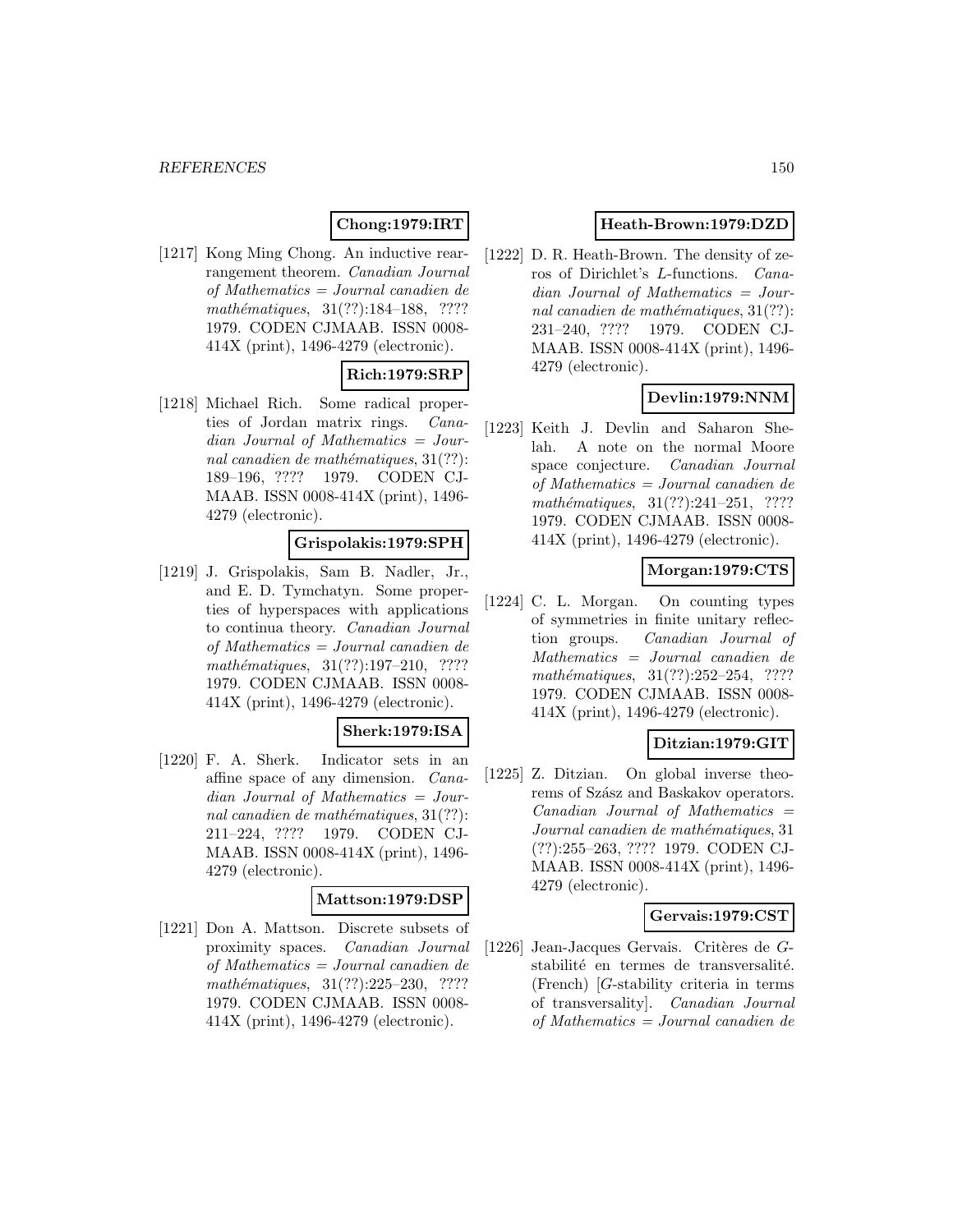$mathématiques, 31(??):264-273, ????$ 1979. CODEN CJMAAB. ISSN 0008- 414X (print), 1496-4279 (electronic).

## **Reich:1979:CPG**

[1227] Daniel Reich. On certain polynomials of Gaussian type. Canadian Journal of Mathematics = Journal canadien de mathématiques,  $31(??):274-281$ , ???? 1979. CODEN CJMAAB. ISSN 0008- 414X (print), 1496-4279 (electronic).

## **Jacobs:1979:SNS**

[1228] Barry E. Jacobs.  $\alpha$ -speedable and non- $\alpha$ -speedable sets. *Canadian Journal* of Mathematics = Journal canadien de mathématiques, 31(??):282–299, ???? 1979. CODEN CJMAAB. ISSN 0008- 414X (print), 1496-4279 (electronic).

# **Spiegel:1979:SSA**

[1229] Eugene Spiegel and Allan Trojan. The Schur subgroup of a p-adic field. Canadian Journal of Mathematics = Journal canadien de mathématiques,  $31(??)$ : 300–303, ???? 1979. CODEN CJ-MAAB. ISSN 0008-414X (print), 1496- 4279 (electronic).

## **Glass:1979:CTR**

[1230] A. M. W. Glass. Compatible tight Riesz orders. II. Canadian Journal of Mathematics = Journal canadien de mathématiques,  $31(??):304-307$ , ???? 1979. CODEN CJMAAB. ISSN 0008- 414X (print), 1496-4279 (electronic).

### **Winter:1979:SST**

[1231] David J. Winter. Solvable subgroups and their Lie algebras in characteristic p. Canadian Journal of Mathematics  $=$ Journal canadien de mathématiques, 31

(??):308–311, ???? 1979. CODEN CJ-MAAB. ISSN 0008-414X (print), 1496- 4279 (electronic).

## **Barrett:1979:AAL**

[1232] Wayne W. Barrett. An alternative approach to Laguerre polynomial identities in combinatorics. Canadian Journal of Mathematics = Journal canadien de mathématiques,  $31(??):312-$ 319, ???? 1979. CODEN CJMAAB. ISSN 0008-414X (print), 1496-4279 (electronic).

## **Marshall:1979:CFS**

[1233] Murray Marshall. Classification of finite spaces of orderings. Canadian Journal of Mathematics = Journal canadien de mathématiques,  $31(??)$ : 320–330, ???? 1979. CODEN CJ-MAAB. ISSN 0008-414X (print), 1496- 4279 (electronic).

## **Sember:1979:USP**

[1234] John Sember and Marc Raphael. The unrestricted section properties of sequences. Canadian Journal of Mathematics = Journal canadien de mathématiques, 31(??):331-336, ???? 1979. CODEN CJMAAB. ISSN 0008- 414X (print), 1496-4279 (electronic).

## **Castro:1979:SDP**

[1235] Alfonso Castro. A semilinear Dirichlet problem. Canadian Journal of Mathematics = Journal canadien de mathématiques,  $31(??):337-340$ , ???? 1979. CODEN CJMAAB. ISSN 0008- 414X (print), 1496-4279 (electronic).

### **Brownawell:1979:MLI**

[1236] W. Dale Brownawell. A measure of linear independence for some exponen-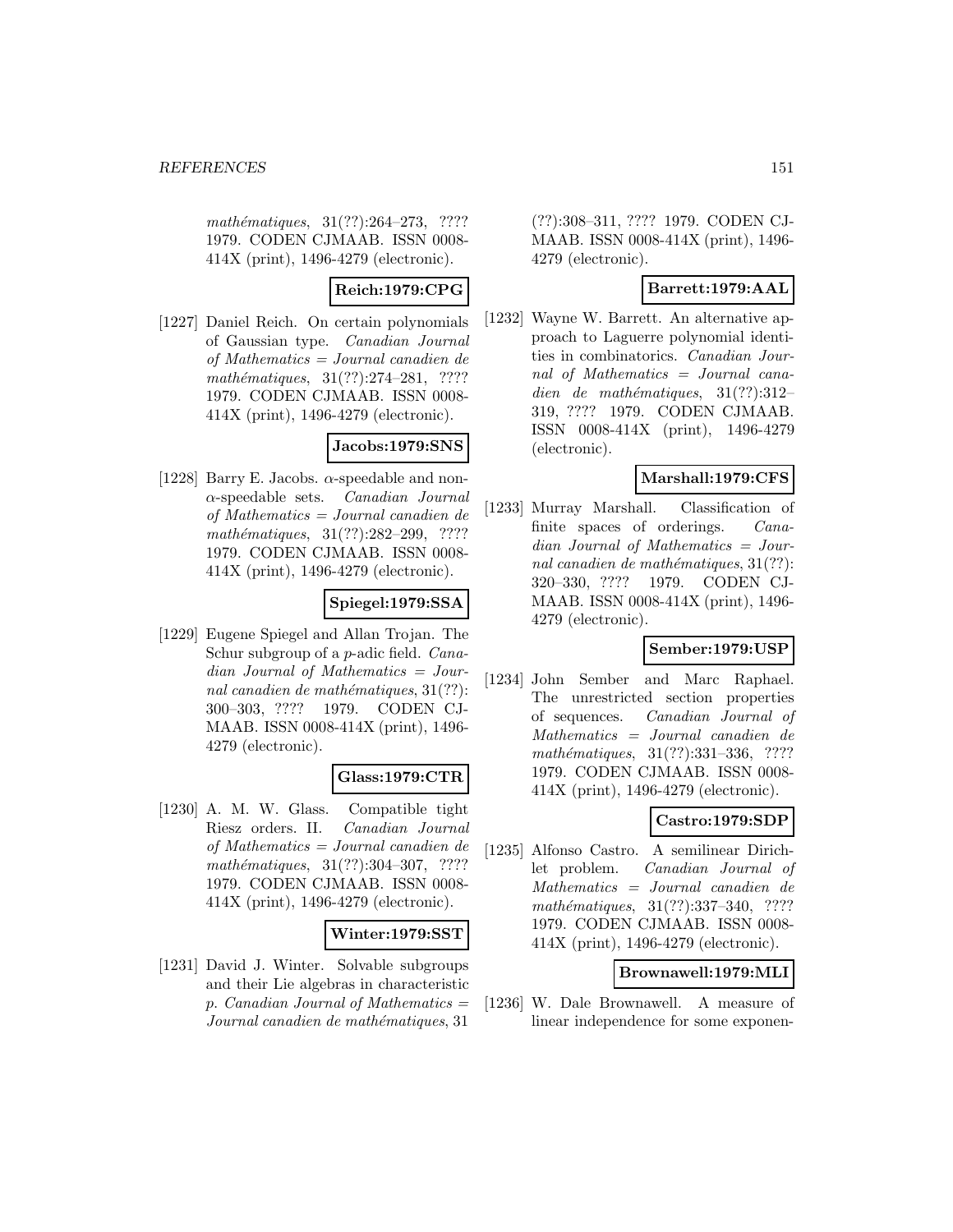tial functions. II. Canadian Journal of Mathematics = Journal canadien de mathématiques,  $31(??):341-346$ , ???? 1979. CODEN CJMAAB. ISSN 0008- 414X (print), 1496-4279 (electronic).

## **Giroux:1979:BI**

[1237] A. Giroux, Q. I. Rahman, and G. Schmeisser. On Bernstein's inequality. Canadian Journal of Mathematics  $=$  Journal canadien de mathématiques, 31(??):347–353, ???? 1979. CODEN CJMAAB. ISSN 0008-414X (print), 1496-4279 (electronic).

### **Ellers:1979:FA**

[1238] Erich W. Ellers. Factorization of affinities. Canadian Journal of Mathematics  $=$  Journal canadien de mathématiques, 31(??):354–362, ???? 1979. CODEN CJMAAB. ISSN 0008-414X (print), 1496-4279 (electronic).

### **Lewis:1979:SHP**

[1239] Wayne Lewis. Stable homeomorphisms of the pseudo-arc. Canadian Journal of Mathematics = Journal canadien de mathématiques,  $31(??):363-374$ , ???? 1979. CODEN CJMAAB. ISSN 0008- 414X (print), 1496-4279 (electronic).

### **Cassidy:1979:LHG**

[1240] C. Cassidy and P. J. Hilton. L'isolateur d'un homomorphisme de groupes. (French) [The insulator of a group homomorphism]. Canadian Journal of Mathematics = Journal canadien de mathématiques, 31(??):375-391, ???? 1979. CODEN CJMAAB. ISSN 0008- 414X (print), 1496-4279 (electronic).

## **Lester:1979:TSW**

[1241] J. A. Lester. Transformations of  $n$ space which preserve a fixed squaredistance. Canadian Journal of Mathematics = Journal canadien de mathématiques, 31(??):392–395, ???? 1979. CODEN CJMAAB. ISSN 0008- 414X (print), 1496-4279 (electronic).

### **Bisztriczky:1979:BSO**

[1242] Tibor Bisztriczky. Biplanar surfaces of order three. Canadian Journal of Mathematics = Journal canadien de mathématiques, 31(??):396-418, ???? 1979. CODEN CJMAAB. ISSN 0008- 414X (print), 1496-4279 (electronic).

### **Allegretto:1979:LBN**

[1243] Walter Allegretto. Lower bounds on the number of points in the lower spectrum of elliptic operators. Canadian Journal of Mathematics = Journal canadien de mathématiques,  $31(??)$ : 419–426, ???? 1979. CODEN CJ-MAAB. ISSN 0008-414X (print), 1496- 4279 (electronic).

## **Shar:1979:LALa**

[1244] Albert O. Shar. Localization, algebraic loops and H-spaces. I. Canadian Journal of Mathematics = Journal canadien de mathématiques,  $31(??)$ : 427–435, ???? 1979. CODEN CJ-MAAB. ISSN 0008-414X (print), 1496- 4279 (electronic).

## **May:1979:MGU**

[1245] Warren May. Multiplicative groups under field extension. Canadian Journal of Mathematics = Journal canadien de mathématiques,  $31(??):436-440$ , ???? 1979. CODEN CJMAAB. ISSN 0008- 414X (print), 1496-4279 (electronic).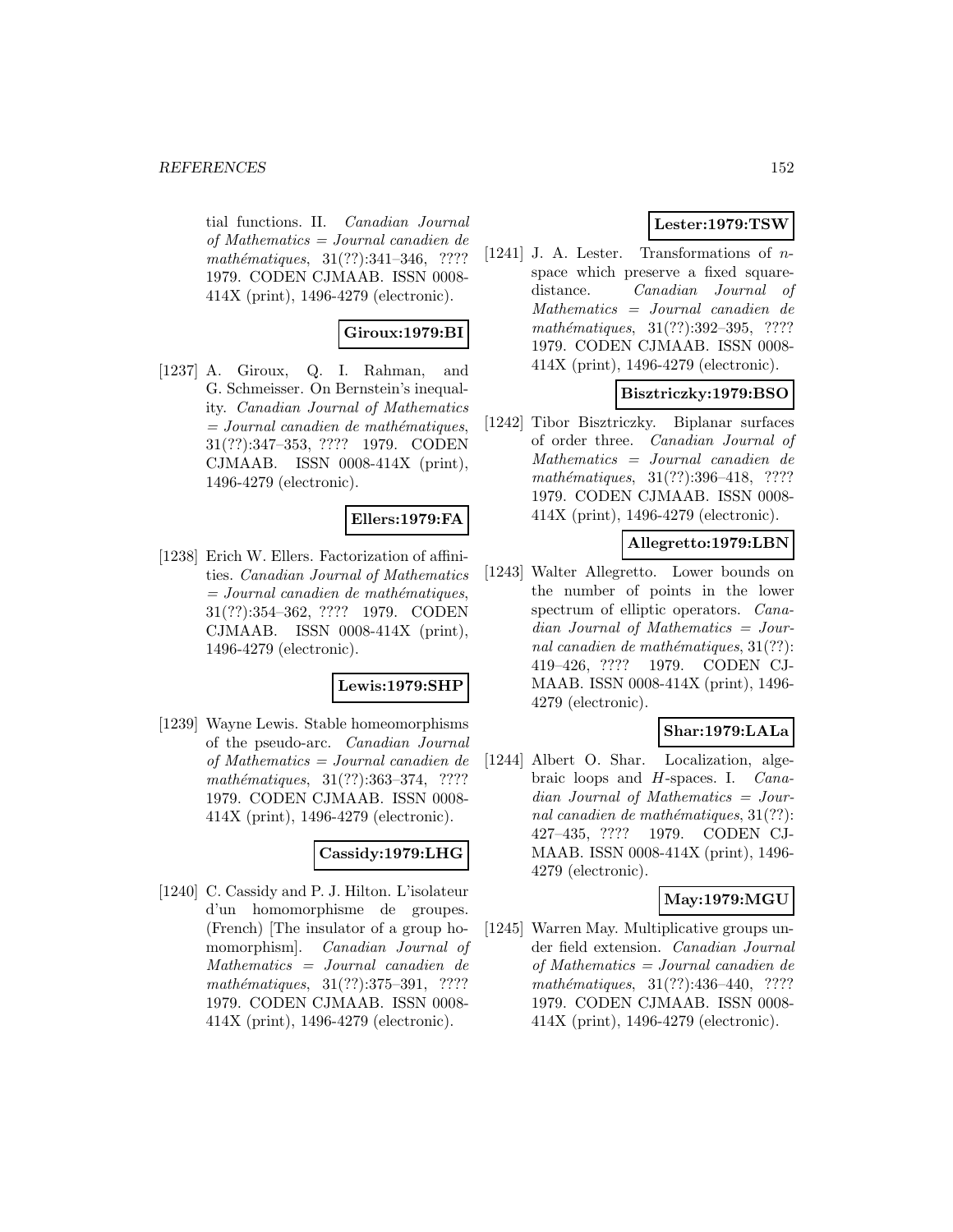## **Fong:1979:RSE**

[1246] Humphrey Fong. Ratio and stochastic ergodic theorems for superadditive processes. Canadian Journal of Mathematics = Journal canadien de mathématiques,  $31(??):441-447$ , ???? 1979. CODEN CJMAAB. ISSN 0008- 414X (print), 1496-4279 (electronic).

## **Butler:1979:EEC**

[1247] G. J. Butler. Erratum: "The existence of continuable solutions of a second order differentiable equation".  $Canadian$  Journal of Mathematics  $=$ Journal canadien de mathématiques, 31 (??):448, ???? 1979. CODEN CJ-MAAB. ISSN 0008-414X (print), 1496- 4279 (electronic). See [1005].

### **Anderson:1979:GR**

[1248] D. D. Anderson and J. Matijevic. Graded pi-rings. Canadian Journal of Mathematics = Journal canadien de mathématiques,  $31(??):449-457$ , ???? 1979. CODEN CJMAAB. ISSN 0008- 414X (print), 1496-4279 (electronic).

### **Babai:1979:HCG**

[1249] László Babai, Peter Frankl, János Kollár, and Gert Sabidussi. Hamiltonian cubic graphs and centralizers of involutions. Canadian Journal of Mathematics = Journal canadien de mathématiques,  $31(??):458-464$ , ???? 1979. CODEN CJMAAB. ISSN 0008- 414X (print), 1496-4279 (electronic).

### **Macdonald:1979:RDB**

[1250] Roderick N. S. Macdonald. Representable dualities between finitely closed subcategories of modules. Canadian Journal of Mathematics = Journal canadien de mathématiques,  $31(??)$ :

465–475, ???? 1979. CODEN CJ-MAAB. ISSN 0008-414X (print), 1496- 4279 (electronic).

### **Montgomery:1979:MVC**

[1251] H. L. Montgomery and R. C. Vaughan. Mean values of character sums. Canadian Journal of Mathematics = Journal canadien de mathématiques,  $31(??)$ : 476–487, ???? 1979. CODEN CJ-MAAB. ISSN 0008-414X (print), 1496- 4279 (electronic).

### **Jackson:1979:SEH**

[1252] D. M. Jackson and I. P. Goulden. Sequence enumeration and the de Bruijn– van Aardenne–Ehrenfest–Smith–Tutte theorem. Canadian Journal of Mathematics = Journal canadien de mathématiques,  $31(??):488-495$ , ???? 1979. CODEN CJMAAB. ISSN 0008- 414X (print), 1496-4279 (electronic).

## **Fack:1979:CSA**

[1253] Th. Fack and O. Maréchal. Sur la classification des symétries des  $C^*$ algèbres UHF. (French) [On the symmetry classifications of  $C^*$ -algebras]. Canadian Journal of Mathematics = Journal canadien de mathématiques, 31 (??):496–523, ???? 1979. CODEN CJ-MAAB. ISSN 0008-414X (print), 1496- 4279 (electronic).

## **Baumgartner:1979:CPC**

[1254] J. Baumgartner, P. Erdős, F. Galvin, and J. Larson. Colorful partitions of cardinal numbers. Canadian Journal of Mathematics = Journal canadien de mathématiques,  $31(??):524-541$ , ???? 1979. CODEN CJMAAB. ISSN 0008- 414X (print), 1496-4279 (electronic).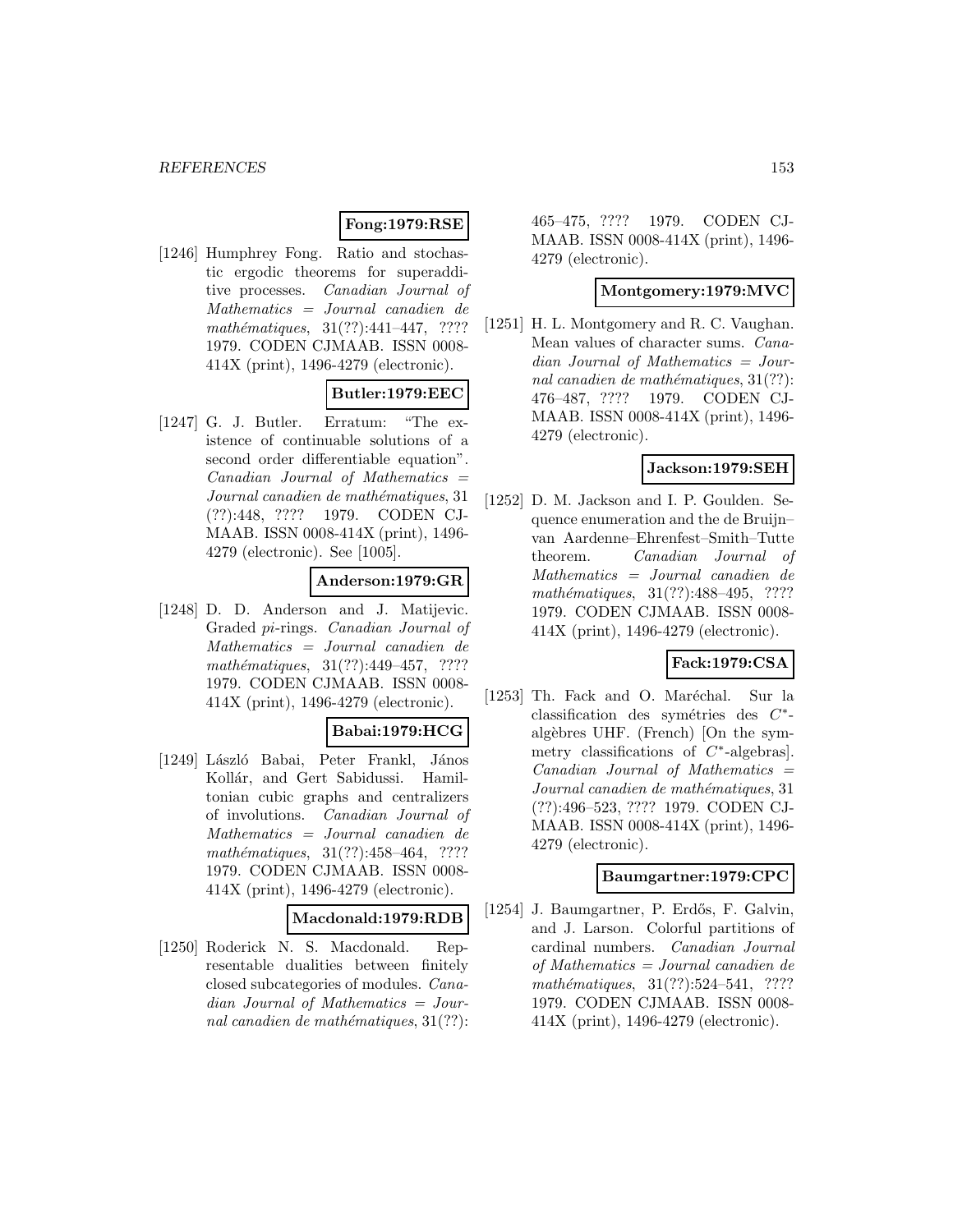## **Chacron:1979:USA**

[1255] M. Chacron. Unitaries in simple Artinian rings. Canadian Journal of Mathematics = Journal canadien de mathématiques,  $31(??):542-557$ , ???? 1979. CODEN CJMAAB. ISSN 0008- 414X (print), 1496-4279 (electronic).

## **Fisher:1979:CCM**

[1256] Joe W. Fisher. Chain conditions for modular lattices with finite group actions. Canadian Journal of Mathematics = Journal canadien de mathématiques,  $31(??):558–564$ , ???? 1979. CODEN CJMAAB. ISSN 0008- 414X (print), 1496-4279 (electronic).

## **Bernstein:1979:PAT**

[1257] Leon Bernstein. Periodic algorithms and their application. Canadian Journal of Mathematics = Journal canadien de mathématiques,  $31(??):565-$ 595, ???? 1979. CODEN CJMAAB. ISSN 0008-414X (print), 1496-4279 (electronic).

### **McClure:1979:ISD**

[1258] J. P. McClure and R. Wong. Infinite systems of differential equations. II. Canadian Journal of Mathematics  $=$  Journal canadien de mathématiques, 31(??):596–603, ???? 1979. CODEN CJMAAB. ISSN 0008-414X (print), 1496-4279 (electronic).

#### **Marshall:1979:QIL**

[1259] Murray A. Marshall. Quotients and inverse limits of spaces of orderings.  $Canadian$  Journal of Mathematics  $=$ Journal canadien de mathématiques, 31 (??):604–616, ???? 1979. CODEN CJ-MAAB. ISSN 0008-414X (print), 1496- 4279 (electronic).

## **Drake:1979:PGG**

[1260] David A. Drake. Partial lambdageometries and generalized Hadamard matrices over groups. Canadian Journal of Mathematics = Journal canadien de mathématiques,  $31(??):617-$ 627, ???? 1979. CODEN CJMAAB. ISSN 0008-414X (print), 1496-4279 (electronic).

## **Sullivan:1979:GUR**

[1261] Francis Sullivan. A generalization of uniformly rotund Banach spaces.  $Canadian$  Journal of Mathematics  $=$ Journal canadien de mathématiques, 31 (??):628–636, ???? 1979. CODEN CJ-MAAB. ISSN 0008-414X (print), 1496- 4279 (electronic).

## **McLeish:1979:NCA**

[1262] Mary McLeish. On the number of conjugates of n-ary quasigroups. Canadian Journal of Mathematics = Journal canadien de mathématiques,  $31(??)$ : 637–654, ???? 1979. CODEN CJ-MAAB. ISSN 0008-414X (print), 1496- 4279 (electronic).

## **Deveney:1979:OIF**

[1263] James K. Deveney and John N. Mordeson. The order of inseparability of fields. Canadian Journal of Mathematics = Journal canadien de mathématiques,  $31(??):655–662$ , ???? 1979. CODEN CJMAAB. ISSN 0008- 414X (print), 1496-4279 (electronic).

### **Henson:1979:ASB**

[1264] C. Ward Henson. Analytic sets, Baire sets and the standard part map. Canadian Journal of Mathematics = Journal canadien de mathématiques,  $31(??)$ :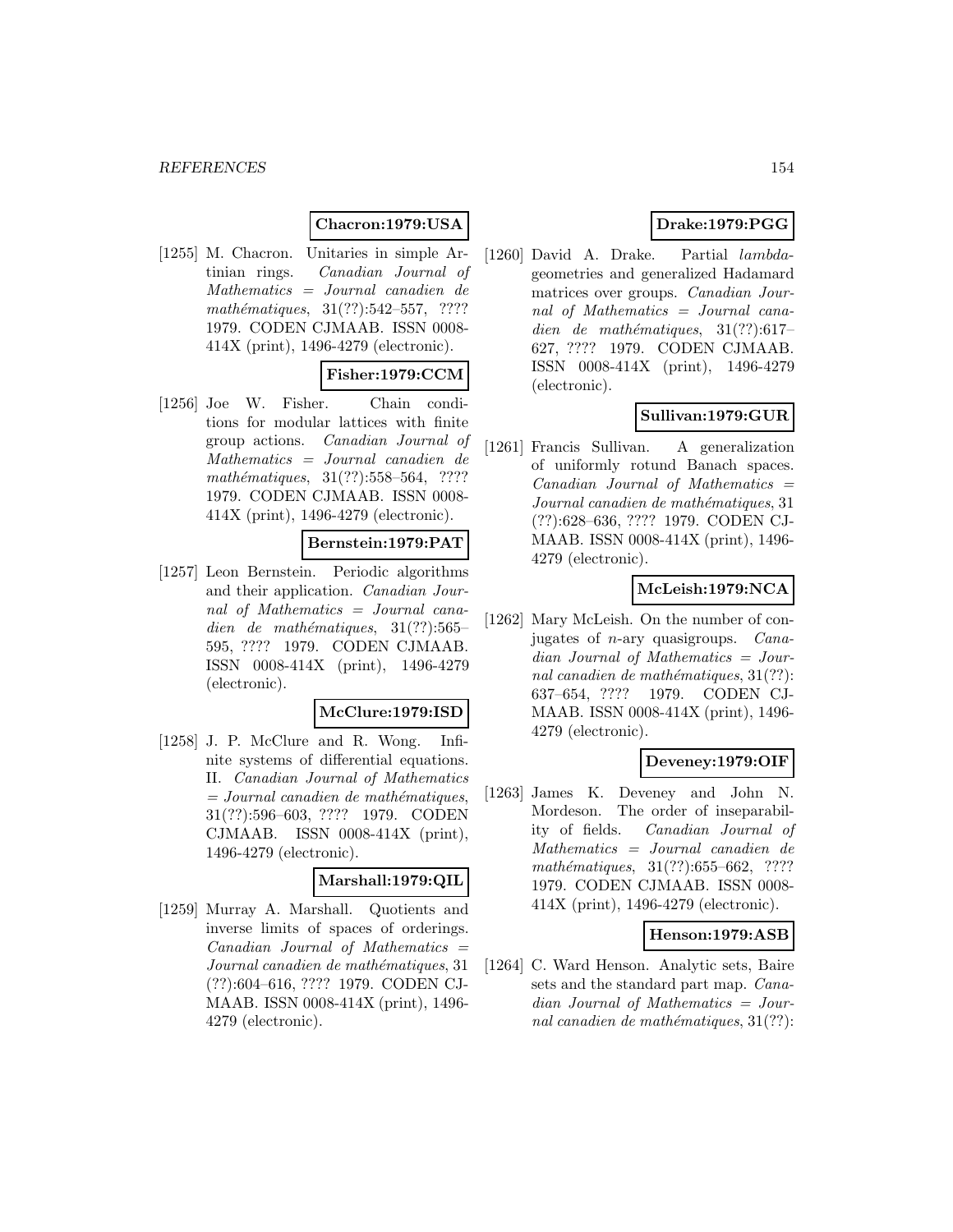663–672, ???? 1979. CODEN CJ-MAAB. ISSN 0008-414X (print), 1496- 4279 (electronic).

### **Junnila:1979:CPF**

[1265] Heikki J. K. Junnila. On countability of point-finite families of sets. Canadian Journal of Mathematics = Journal canadien de mathématiques,  $31(??)$ : 673–679, ???? 1979. CODEN CJ-MAAB. ISSN 0008-414X (print), 1496- 4279 (electronic).

### **Knuppel:1979:NRN**

[1266] Frieder Knüppel and Michael Kunze. Neighbor relation and neighbor homomorphism of Hjelmslev groups. Canadian Journal of Mathematics = Journal canadien de mathématiques,  $31(??)$ : 680–699, ???? 1979. CODEN CJ-MAAB. ISSN 0008-414X (print), 1496- 4279 (electronic).

## **Langlands:1979:SCD**

[1267] R. P. Langlands. Stable conjugacy: definitions and lemmas. Canadian Journal of Mathematics = Journal canadien de mathématiques, 31(??):700–725, ???? 1979. CODEN CJMAAB. ISSN 0008- 414X (print), 1496-4279 (electronic).

### **Labesse:1979:I**

[1268] J.-P. Labesse and R. P. Langlands. Lindistinguishability for  $SL(2)$ . *Cana*dian Journal of Mathematics = Journal canadien de mathématiques,  $31(??)$ : 726–785, ???? 1979. CODEN CJ-MAAB. ISSN 0008-414X (print), 1496- 4279 (electronic).

## **Ngoc:1979:RDA**

[1269] Nghiêm Đ<sup>o</sup>ạng Ngọc. A remark on disintegrations with almost all compo-

nents non- $\sigma$ -additive. *Canadian Jour*nal of Mathematics = Journal canadien de mathématiques,  $31(??):786-$ 788, ???? 1979. CODEN CJMAAB. ISSN 0008-414X (print), 1496-4279 (electronic).

### **Anderson:1979:NLR**

[1270] D. D. Anderson, E. W. Johnson, and J. A. Johnson. Noether lattices representable as quotients of the lattice of monomially generated ideals of polynomial rings. Canadian Journal of Mathematics = Journal canadien de mathématiques, 31(??):789–799, ???? 1979. CODEN CJMAAB. ISSN 0008- 414X (print), 1496-4279 (electronic).

## **Baird:1979:ISH**

[1271] Bridget B. Baird. Inverse semigroups of homeomorphisms are Hopfian. *Cana*dian Journal of Mathematics = Journal canadien de mathématiques,  $31(??)$ : 800–807, ???? 1979. CODEN CJ-MAAB. ISSN 0008-414X (print), 1496- 4279 (electronic).

## **Reiner:1979:LIM**

[1272] Irving Reiner. Lifting isomorphisms of modules. Canadian Journal of Mathematics = Journal canadien de mathématiques,  $31(??):808-811$ , ???? 1979. CODEN CJMAAB. ISSN 0008- 414X (print), 1496-4279 (electronic).

### **Shar:1979:LALb**

[1273] Albert O. Shar. Localization, algebraic loops and H-spaces. II. Canadian Journal of Mathematics = Journal canadien de mathématiques,  $31(??)$ : 812–817, ???? 1979. CODEN CJ-MAAB. ISSN 0008-414X (print), 1496- 4279 (electronic).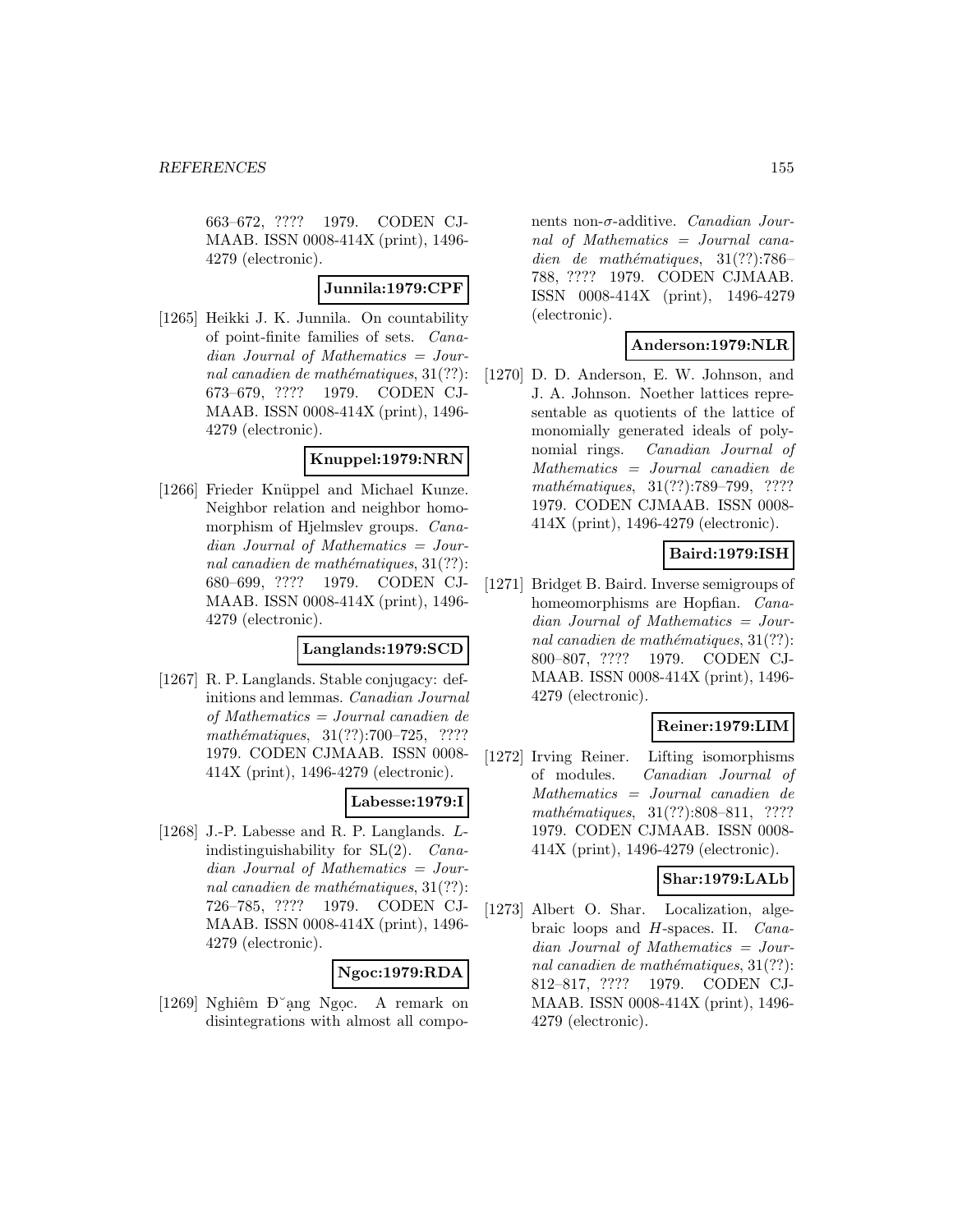## **vanMill:1979:EES**

[1274] Jan van Mill. Not every  $K_1$ -embedded subspace is  $K_0$ -embedded. *Cana*dian Journal of Mathematics = Journal canadien de mathématiques,  $31(??)$ : 818–823, ???? 1979. CODEN CJ-MAAB. ISSN 0008-414X (print), 1496- 4279 (electronic).

## **Farkas:1979:BCL**

[1275] Daniel R. Farkas. Baire category and Laurent extensions. Canadian Journal of Mathematics = Journal canadien de mathématiques,  $31(??):824-830$ , ???? 1979. CODEN CJMAAB. ISSN 0008- 414X (print), 1496-4279 (electronic).

## **Nyman:1979:SAR**

[1276] T. Nyman and G. Whaples. Simple algebras over rational function fields. Canadian Journal of Mathematics = Journal canadien de mathématiques, 31 (??):831–835, ???? 1979. CODEN CJ-MAAB. ISSN 0008-414X (print), 1496- 4279 (electronic).

### **Repka:1979:TPH**

[1277] Joe Repka. Tensor products of holomorphic discrete series representations.  $Canadian$  Journal of Mathematics  $=$ Journal canadien de mathématiques, 31 (??):836–844, ???? 1979. CODEN CJ-MAAB. ISSN 0008-414X (print), 1496- 4279 (electronic).

### **Fong:1979:OI**

[1278] C. K. Fong and A. R. Sourour. On the operator identity  $\sum A_k X B_k \equiv 0$ .  $Canadian$  Journal of Mathematics  $=$ Journal canadien de mathématiques, 31 (??):845–857, ???? 1979. CODEN CJ-MAAB. ISSN 0008-414X (print), 1496- 4279 (electronic).

## **Wade:1979:SUG**

[1279] William R. Wade. Sets of uniqueness for the group of integers of a p-series field. Canadian Journal of Mathematics = Journal canadien de mathématiques, 31(??):858–866, ???? 1979. CODEN CJMAAB. ISSN 0008- 414X (print), 1496-4279 (electronic).

## **Choi:1979:SAG**

[1280] Man Duen Choi. A simple C∗-algebra generated by two finite-order unitaries.  $Canadian$  Journal of Mathematics  $=$ Journal canadien de mathématiques, 31 (??):867–880, ???? 1979. CODEN CJ-MAAB. ISSN 0008-414X (print), 1496- 4279 (electronic).

### **Gilligan:1979:RLC**

[1281] B. Gilligan and A. Huckleberry. Remarks on k-Leviflat complex manifolds.  $Canadian$  Journal of Mathematics  $=$ Journal canadien de mathématiques, 31 (??):881–889, ???? 1979. CODEN CJ-MAAB. ISSN 0008-414X (print), 1496- 4279 (electronic).

## **Choo:1979:STS**

[1282] Seki A. Choo. Strict topology on spaces of continuous vector-valued functions. Canadian Journal of Mathematics = Journal canadien de mathématiques, 31 (??):890–896, ???? 1979. CODEN CJ-MAAB. ISSN 0008-414X (print), 1496- 4279 (electronic).

### **Stewart:1979:IDS**

[1283] C. L. Stewart and R. Tijdeman. On infinite-difference sets. Canadian Journal of Mathematics = Journal canadien de mathématiques,  $31(??):897-$ 910, ???? 1979. CODEN CJMAAB.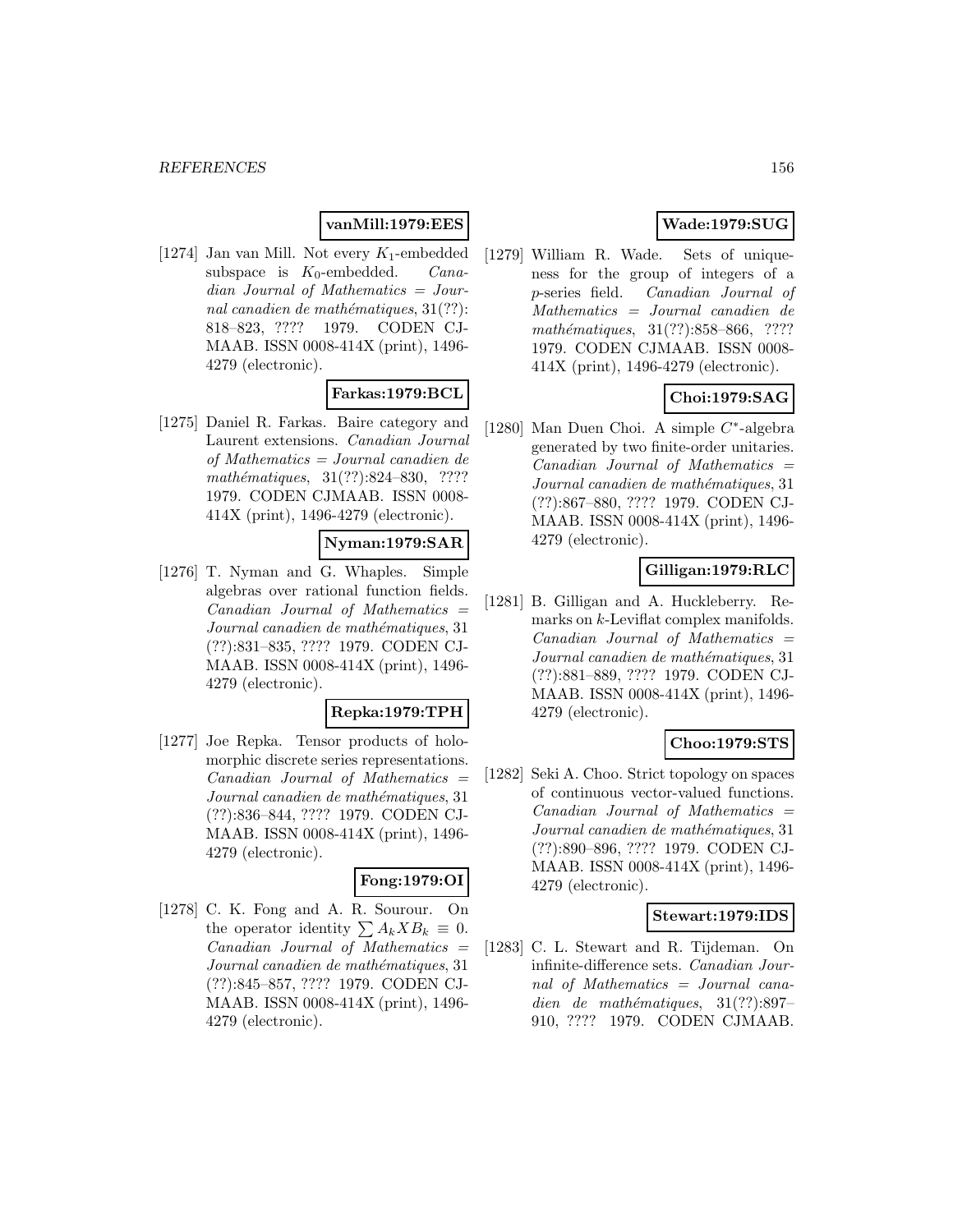ISSN 0008-414X (print), 1496-4279 (electronic).

**vanDouwen:1979:BDN**

[1284] Eric K. van Douwen. A basically disconnected normal space Φ with  $|\beta\Phi - \Phi| = 1$ . Canadian Journal of Mathematics = Journal canadien de  $mathématiques, 31(5):911-914, Octo$ ber 1979. CODEN CJMAAB. ISSN 0008-414X (print), 1496-4279 (electronic).

#### **Steiner:1979:GUT**

[1285] R. J. Steiner. The group of units in K-theory modulo an odd prime. Canadian Journal of Mathematics = Journal canadien de mathématiques,  $31(??)$ : 915–928, ???? 1979. CODEN CJ-MAAB. ISSN 0008-414X (print), 1496- 4279 (electronic).

## **Benkart:1979:LAN**

[1286] G. M. Benkart and I. M. Isaacs. Lie algebras with nilpotent centralizers.  $Canadian$  Journal of Mathematics  $=$ Journal canadien de mathématiques, 31 (??):929–941, ???? 1979. CODEN CJ-MAAB. ISSN 0008-414X (print), 1496- 4279 (electronic).

#### **Auslander:1979:ASS**

[1287] M. Auslander, R. Bautista, M. I. Platzeck, I. Reiten, and S. O. Smalø. Almost split sequences whose middle term has at most two indecomposable summands. Canadian Journal of Mathematics = Journal canadien de mathématiques, 31(??):942-960, ???? 1979. CODEN CJMAAB. ISSN 0008- 414X (print), 1496-4279 (electronic).

## **Bruns:1979:BFO**

[1288] Günter Bruns. Block-finite orthomodular lattices. Canadian Journal of Mathematics = Journal canadien de mathématiques,  $31(??):961-985$ , ???? 1979. CODEN CJMAAB. ISSN 0008- 414X (print), 1496-4279 (electronic).

## **Tutte:1979:COM**

[1289] W. T. Tutte. Combinatorial oriented maps. Canadian Journal of Mathematics = Journal canadien de mathématiques,  $31(??):986-1004$ , ???? 1979. CODEN CJMAAB. ISSN 0008- 414X (print), 1496-4279 (electronic).

### **Pokrass:1979:LRC**

[1290] David Pokrass. Levitzki radical for certain varieties. Canadian Journal of Mathematics = Journal canadien de mathématiques, 31(??):1005-1011, ???? 1979. CODEN CJMAAB. ISSN 0008- 414X (print), 1496-4279 (electronic).

## **Phillips:1979:PAA**

[1291] John Phillips and Iain Raeburn. Perturbations of AF-algebras. Canadian Journal of Mathematics = Journal canadien de mathématiques,  $31(??)$ : 1012–1016, ???? 1979. CODEN CJ-MAAB. ISSN 0008-414X (print), 1496- 4279 (electronic).

### **Martin:1979:EQT**

[1292] John R. Martin and Sam B. Nadler, Jr. Examples and questions in the theory of fixed-point sets. Canadian Journal of Mathematics = Journal canadien de mathématiques, 31(??):1017-1032, ???? 1979. CODEN CJMAAB. ISSN 0008- 414X (print), 1496-4279 (electronic).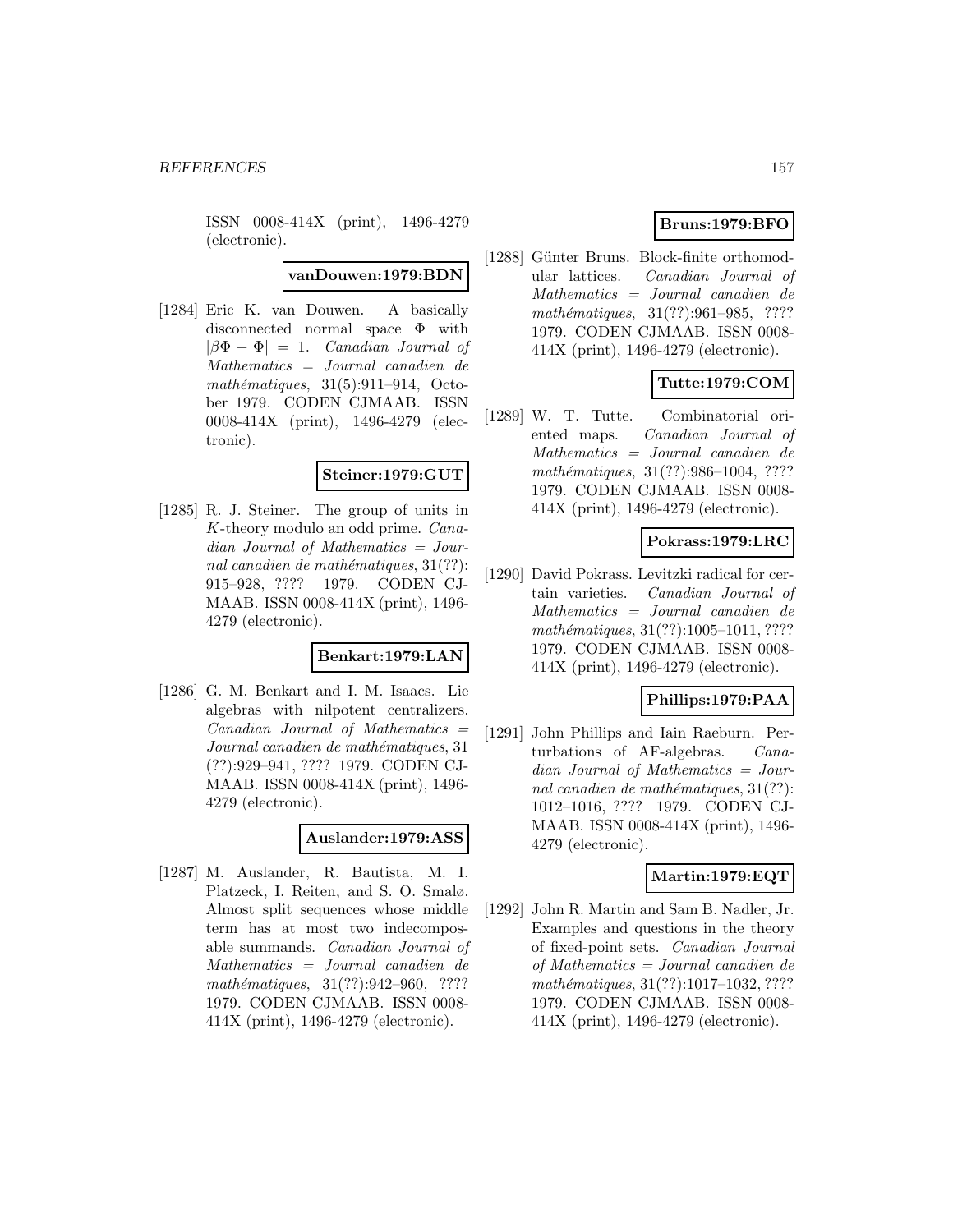## **Millet:1979:CVC**

[1293] Annie Millet and Louis Sucheston. Characterizations of Vitali conditions with overlap in terms of convergence of classes of amarts. Canadian Journal of Mathematics = Journal canadien de mathématiques,  $31(5):1033-$ 1046, October 1979. CODEN CJ-MAAB. ISSN 0008-414X (print), 1496- 4279 (electronic).

# **Cordes:1979:QFQ**

[1294] Craig M. Cordes and John R. Ramsey, Jr. Quadratic forms over quadratic extensions of fields with two quaternion algebras. Canadian Journal of Mathematics = Journal canadien de mathématiques, 31(??):1047-1058, ???? 1979. CODEN CJMAAB. ISSN 0008- 414X (print), 1496-4279 (electronic).

### **Herrlich:1979:DFS**

[1295] H. Herrlich, G. Salicrup, and R. Vazquez. Dispersed factorization structures.  $Canadian$  Journal of Mathematics  $=$ Journal canadien de mathématiques, 31 (??):1059–1071, ???? 1979. CODEN CJMAAB. ISSN 0008-414X (print), 1496-4279 (electronic).

### **Niimura:1979:UT**

[1296] Mikio Niimura. On a uniqueness theorem. Canadian Journal of Mathematics  $=$  Journal canadien de mathématiques, 31(??):1072–1076, ???? 1979. CODEN CJMAAB. ISSN 0008-414X (print), 1496-4279 (electronic).

### **Putcha:1979:SPS**

[1297] Mohan S. Putcha. Subgroups of the power semigroup of a finite semigroup.  $Canadian$  Journal of Mathematics  $=$ 

Journal canadien de mathématiques, 31 (??):1077–1083, ???? 1979. CODEN CJMAAB. ISSN 0008-414X (print), 1496-4279 (electronic).

### **Lemire:1979:FIR**

[1298] F. Lemire and M. Pap. H-finite irreducible representations of simple Lie algebras. Canadian Journal of Mathematics = Journal canadien de mathématiques,  $31(??):1084-1106, ????$ 1979. CODEN CJMAAB. ISSN 0008- 414X (print), 1496-4279 (electronic).

## **Greiner:1979:FSN**

[1299] Peter C. Greiner. A fundamental solution for a nonelliptic partial differential operator. Canadian Journal of Mathematics = Journal canadien de  $mathématiques, 31(??): 1107-1120, ????$ 1979. CODEN CJMAAB. ISSN 0008- 414X (print), 1496-4279 (electronic).

### **Langlands:1979:ZFS**

[1300] R. P. Langlands. On the zeta functions of some simple Shimura varieties. Canadian Journal of Mathematics = Journal canadien de mathématiques, 31 (??):1121–1216, ???? 1979. CODEN CJMAAB. ISSN 0008-414X (print), 1496-4279 (electronic).

## **Gunther:1979:DRO**

[1301] Georg Günther and Wolfgang Nolte. Defining relations in orthogonal groups of characteristic two. Canadian Journal of Mathematics = Journal canadien de mathématiques, 31(??):1217-1246, ???? 1979. CODEN CJMAAB. ISSN 0008- 414X (print), 1496-4279 (electronic).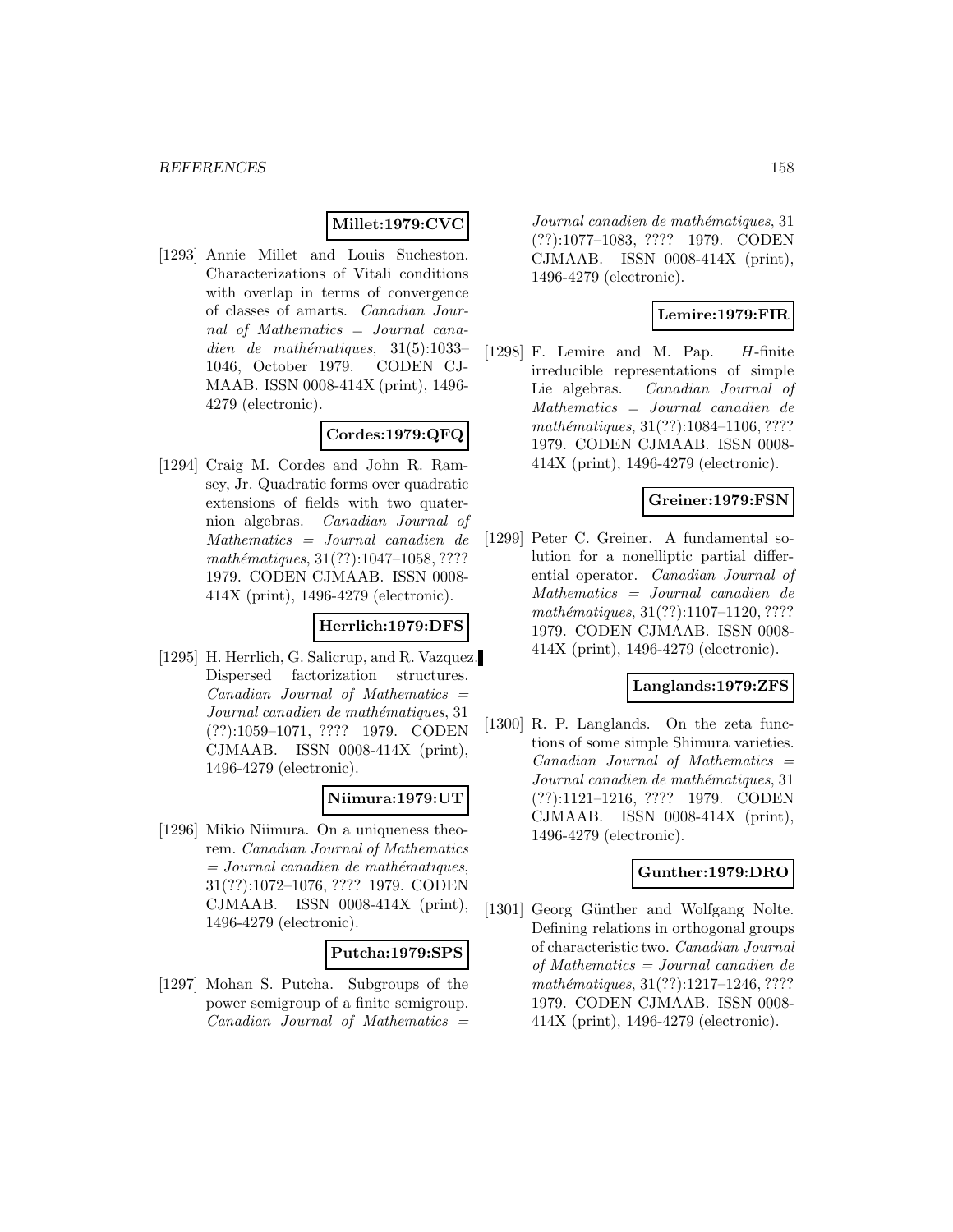# **Kato:1979:URS**

[1302] Akio Kato. Union of realcompact spaces and Lindelöf spaces. *Cana*dian Journal of Mathematics = Journal canadien de mathématiques,  $31(6)$ : 1247–1268, December 1979. CODEN CJMAAB. ISSN 0008-414X (print), 1496-4279 (electronic).

## **Burbea:1979:PBS**

[1303] Jacob Burbea. Projections of Bergman spaces over plane domains. Canadian Journal of Mathematics = Journal canadien de mathématiques,  $31(??)$ : 1269–1280, ???? 1979. CODEN CJ-MAAB. ISSN 0008-414X (print), 1496- 4279 (electronic).

## **Stewart:1979:FTU**

[1304] James Stewart. Fourier transforms of unbounded measures. Canadian Journal of Mathematics = Journal canadien de mathématiques,  $31(??):1281-$ 1292, ???? 1979. CODEN CJ-MAAB. ISSN 0008-414X (print), 1496- 4279 (electronic).

### **Hagelgans:1979:LST**

[1305] Nancy L. Hagelgans. Local spaces with three cells as *H*-spaces. *Cana*dian Journal of Mathematics = Journal canadien de mathématiques,  $31(??)$ : 1293–1306, ???? 1979. CODEN CJ-MAAB. ISSN 0008-414X (print), 1496- 4279 (electronic).

## **Perkel:1979:BVP**

[1306] Manley Perkel. Bounding the valency of polygonal graphs with odd girth.  $Canadian$  Journal of Mathematics  $=$ Journal canadien de mathématiques, 31 (??):1307–1321, ???? 1979. CODEN

CJMAAB. ISSN 0008-414X (print), 1496-4279 (electronic).

### **Gardner:1979:ICT**

[1307] L. Terrell Gardner. An inequality characterizes the trace. Canadian Journal of Mathematics = Journal canadien de mathématiques, 31(??):1322-1328, ???? 1979. CODEN CJMAAB. ISSN 0008- 414X (print), 1496-4279 (electronic).

### **Brunner:1979:GWE**

[1308] A. M. Brunner and R. G. Burns. Groups in which every finitely generated subgroup is almost a free factor.  $Canadian$  Journal of Mathematics  $=$ Journal canadien de mathématiques, 31 (??):1329–1338, ???? 1979. CODEN CJMAAB. ISSN 0008-414X (print), 1496-4279 (electronic). See corrigenda [1310].

## **Jafarian:1979:AIN**

[1309] Ali A. Jafarian. Algebras intertwining normal and decomposable operators. Canadian Journal of Mathematics  $= Journal\; can a dien\; de\; mathématiques,$ 31(6):1339–1334, December 1979. CO-DEN CJMAAB. ISSN 0008-414X (print), 1496-4279 (electronic).

### **Brunner:1980:CGW**

[1310] A. M. Brunner and R. G. Burns. Corrigenda: "Groups in which every finitely generated subgroup is almost a free factor". Canadian Journal of Mathematics = Journal canadien de mathématiques, 32(??):766, ???? 1980. CODEN CJMAAB. ISSN 0008-414X (print), 1496-4279 (electronic). See [1308].